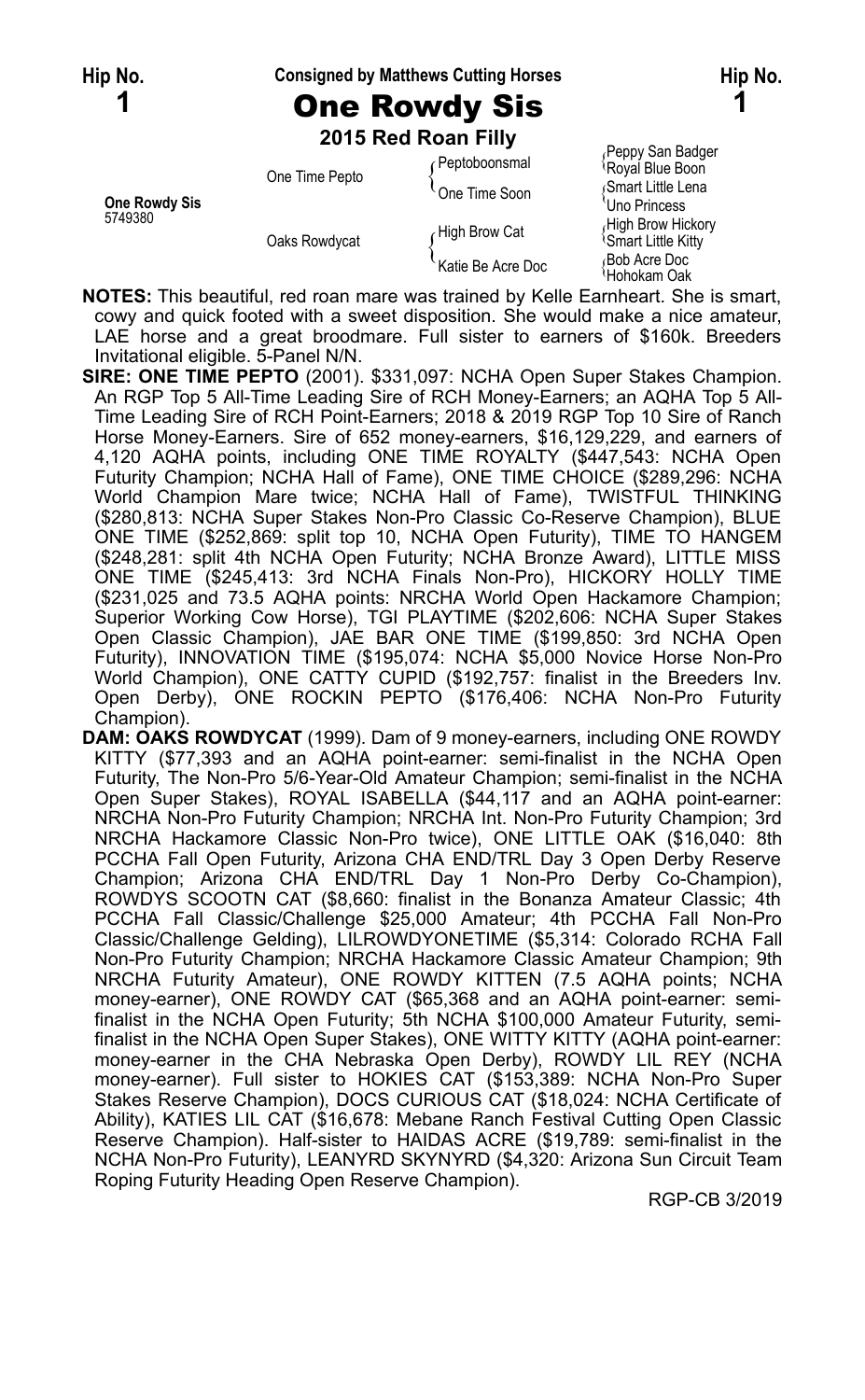### **Hip No. Consigned by Rock Creek Ranch Hip No.**

**2** Metallics Rock Star **2**

| 2014 Sorrel Mare |  |  |
|------------------|--|--|
|                  |  |  |

|                                       | LU IT JUITEI MAIG |                    |                                                |
|---------------------------------------|-------------------|--------------------|------------------------------------------------|
| <b>Metallics Rock Star</b><br>5627930 | Metallic Cat      | High Brow Cat      | High Brow Hickory<br><b>Smart Little Kitty</b> |
|                                       |                   | Chers Shadow       | /Peptoboonsmal<br>'Shesa Smarty Lena           |
|                                       | Mis Hickory Snap  | High Brow Hickory  | Doc's Hickory<br><sup>∖</sup> Grulla San       |
|                                       |                   | King Wimp's Ginger | King Wimp،<br>Miss Vega Buff 64                |

**SIRE: METALLIC CAT** (2005). \$637,711: NCHA Horse of the Year. A 2018 & 2019 RGP #1 Leading Sire of Cutting Money-Earners; 2018 RGP Top 5 Leading Sire of Ranch Horse Money-Earners; an AQHA Top 5 All-Time Leading Sire of Ranch Horse Point-Earners; 2019 RGP Top 5 Leading Sire of RCH Money-Earners. Sire of 955 money-earners, \$25,445,060, and earners of 2,515 AQHA points, including METALLIC REBEL (\$438,266: NCHA Horse of the Year, NCHA Hall of Fame), PURPLE REYN (\$364,059: NCHA Non-Pro Horse of the Year), BITTERSWEET (\$181,364: NCHA Non-Pro Horse of the Year), HASHTAGS (\$478,571: NCHA World Champion; NCHA Hall of Fame), METELES CAT (\$437,016: AQHA World Champion Junior Cutting Horse twice; NCHA Hall of Fame), STEVIE REY VON (\$420,903: NCHA Open Futurity Champion; NCHA Hall of Fame), CATILLAC REYS (\$233,818: NCHA Non-Pro Co-World Champion), PEDEL TO THE METALL (\$228,377: Showdown in Cowtown Summer 4/6-Year-Old Slot Cutting Open Champion), COPPERISH (\$211,103: Bonanza Open Derby Co-Champion), MISTRESSSIS (\$208,610: split 4th NCHA Open Futurity), MAID OF METAL (\$205,605: NCHA Super Stakes Open Classic Champion), SANNMAN (\$200,039: split 3rd Breeders Inv. Open Derby), MAGISTIC MOON (\$187,799: Arbuckle Mtn. 4- Year-Old Open Futurity Co-Champion), METALLIC MANZIEL (\$185,726: split 6th Breeders Inv. Open Derby), TALIATE (\$180,717: 7th NCHA Open Futurity), METALLIC MISTRESS (\$175,342: finalist in the NCHA Open Futurity), METALLIC JONES (\$174,779: split 4th Breeders Inv. Non-Pro Derby).

**DAM: MIS HICKORY SNAP** (1994). \$23,620: NCHA Non-Pro Derby Champion; semi-finalist in the NCHA Open Super Stakes; Oklahoma Fall Cutting 4-Year-Old Non-Pro Champion. Dam of 5 money-earners, including METALLIC SNAP (\$8,931: 3rd The Non-Pro \$100,000 Amateur Classic; finalist in the Southern Open Derby; finalist in the The Non-Pro Amateur Classic), STEADYS SNAP SHOT (\$4,248: top 10, NCHA Amateur Futurity), PLAYIN WITH SNAP (NCHA money-earner), TR SNAP (NCHA money-earner). A daughter of HIGH BROW HICKORY, \$229,771: NCHA Open Futurity Co-Reserve Champion; 4th Gold and Silver Cutting Stakes 4- Year-Old Open. Sire of 394 money-earners, \$5,137,445, and earners of 3,124 AQHA points, including SMART LOOKIN HI BROW (\$216,395: NCHA Open Derby Champion), HIGH BROWS NURSE (\$138,460: NCHA Non-Pro Futurity Reserve Champion), HICKORY LENA STAR (\$133,816: split top 10, NCHA Open Classic/Challenge), HIGH BROW CAT (\$110,800: Augusta Open Classic Champion), MS I BROW (\$106,304: Abilene Western Cutting 5/6-Year-Old Non-Pro Champion), DANDY MISS HICKORY (\$104,477: split 7th NCHA Open Super Stakes), HARD TWIST HICKORY (\$103,352 and 14.5 AQHA points: NCHA \$50,000 Amateur World Champion), MR SMOKE HICKORY (\$123,221: ACHA World Open Champion; NCHA Silver Award), PLAYMATES HICKORY (\$81,967: NCHA Junior Youth Co-Reserve World Champion), TEASPOON CEE (\$67,699 and 207.5 AQHA points: AQHA Reserve World Champion Team Penning Horse; Superior Amateur Ranch Sorting), SMART LIL HIGHBROW (\$99,099 and 18 AQHA points: 4th NCHA Open Super Stakes), BROWBEATER (D) (\$96,781: Augusta 4- Year-Old Non-Pro Futurity Reserve Champion).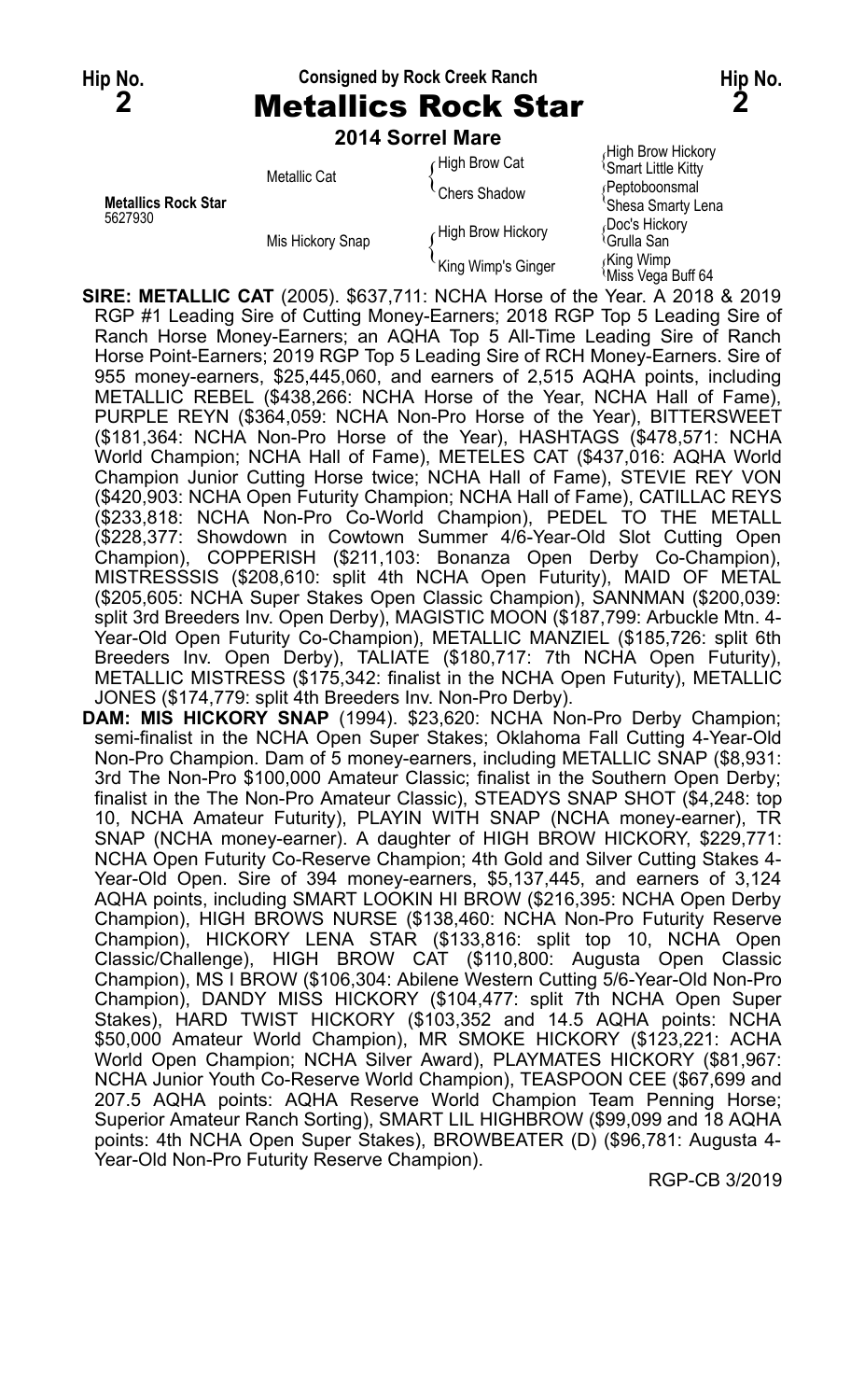#### **Hip No. Consigned by John & Mary Dangelmayr Hip No.**

# **2015 Sorrel Gelding**

| Showit<br>5672267 | Dual Smart Rey | Dual Rev<br>The Smart Look  | Dual Pep<br>Nurse Rey<br>Smart Little Lena<br>'Dox Royal Smoke             |
|-------------------|----------------|-----------------------------|----------------------------------------------------------------------------|
|                   | Cheyenne Duck  | ∠Blue Duck Okie<br>Layla Su | Miss N Okie<br><sup>l</sup> Smart Fancy Lena<br>Miss N Okie<br>'Smart N Su |

**PERFORMANCE RECORD:** NCHA money earner.

**NOTES:** This gelding is cowy, quick footed and has a big stop. Eligible for the AQHA Ranching Heritage Program. NCHA Super Stakes nominated. Breeders Invitational eligible. In training with Josh Townsend.

- **SIRE: DUAL SMART REY** (2002). \$330,436: NCHA Open Super Stakes Champion; AQHA World Champion Junior Cutting Horse. A 2018 & 2019 RGP Top 10 Sire of Cutting Money-Earners; 2019 AQHA Top 25 Sire of Cowboy Events Point-Earners; 2019 RGP Top 25 Sire of RCH Money-Earners. Sire of 228 money-earners, \$5,811,227, 33 AQHA point-earners, including DUAL SMART KITTY (\$317,758: NCHA Open Futurity Champion), STOP TOYING WITH ME (\$213,737: 4th NCHA Non-Pro Futurity), CAROLENA REYN (\$209,095: NCHA Non-Pro Super Stakes Co-Champion), DUALS LUCKY CHARM (\$203,861: NRCHA Open Futurity Champion), ROLLZ ROYCE (\$200,659: NCHA Open Super Stakes Reserve Champion), STYLISH LOOK BELLA (\$173,640: 3rd PCCHA Fall Open Classic/Challenge twice), LOU LOU LOUISE (\$137,586: top 10, NCHA Open Futurity), DAINTYS KUAL KITTY (\$122,673: El Rancho Open Derby Champion), DUAL SMART ROSIE (\$119,359: finalist in the NCHA Non-Pro Futurity), REY N STYLE (\$102,717: finalist in the NCHA Open Futurity), B NIMBLE (AUS) (\$148,132: NCHA Non-Pro Co-World Champion), RC SMART KATZ (\$12,657 and 61.5 AQHA points: AQHYA World Champion Ranch Sorting Horse), SCOOTERS DAISY DUKES (\$96,453: split 5th Tunica Cutting 4-Year-Old Open Futurity), CORNREY TWITTY (\$87,096: 6th NCHA Non-Pro Futurity), LIL MADDY REY (\$85,620: top 10, NCHA \$100,000 Amateur Classic/Challenge), REYMANISCENT (\$83,802 and 10 AQHA points: 6th NCHA Non-Pro Futurity), SVR REYS SMART CHIC (\$83,101: PCCHA Summer Non-Pro Classic/Challenge Champion), IGGY REYZALEA (\$79,102: 3rd NCHA Non-Pro Futurity), HISS N VINEGAR (\$77,273: split 7th NCHA Open Futurity).
- **DAM: CHEYENNE DUCK** (2004). \$18,140 and 15.5 AQHA points: finalist in the NCHA Limited Non-Pro Super Stakes; 9th AQHA World Senior Cutting: 7th AQHA Select World Cutting; top 10, NCHA Super Stakes Masters Non Pro. Dam of SHOWIT (Above). Full sister to LAYLA DUCK (\$6,341 and an AQHA point-earner: 7th World CHA Finals \$50,000 Amateur). Half-sister to A TULE NAMED SU (\$52,122: split 3rd Tunica Cutting 4-Year-Old Non-Pro Futurity), and a daughter of BLUE DUCK OKIE, \$149,306 and 51 AQHA points: NCHA Open Derby Reserve Champion; 3rd AQHA World Senior Cutting; split 6th Memphis Cutting 4-Year-Old Open Futurity; 9th Abilene Spectacular Open Derby; semi-finalist in the NCHA Open Futurity. Sire of 60 money-earners, 22 AQHA point-earners, including DUCK ON A CHAIN (\$83,055: 3rd NCHA Limited Non-Pro Futurity), BLUER (\$59,815: 4th Tunica Non-Pro Classic), BNL LUCKY DUCK (\$56,152: NCHA Western Nationals \$35,000 Non-Pro Champion), BLACK N BLUE TOO (\$49,864: 6th NCHA Eastern Nationals Non-Pro), DUCK CANYON (\$40,365: 6th NCHA Limited Non-Pro Futurity), MY LIL LUCKY DUCK (\$33,114 and 12 AQHA points: split 3rd PCCHA Fall Non-Pro Futurity), SAVANAHS BLUE DOVE (\$29,775: Ike Hamilton Cutting Non-Pro Derby Champion), BNL DOUBLE DUCK (\$28,074: Utah CHA Non-Pro Futurity Reserve Champion), BLUE DUCKS STAR (\$24,660: 3rd Western States CHA Fall Open Futurity).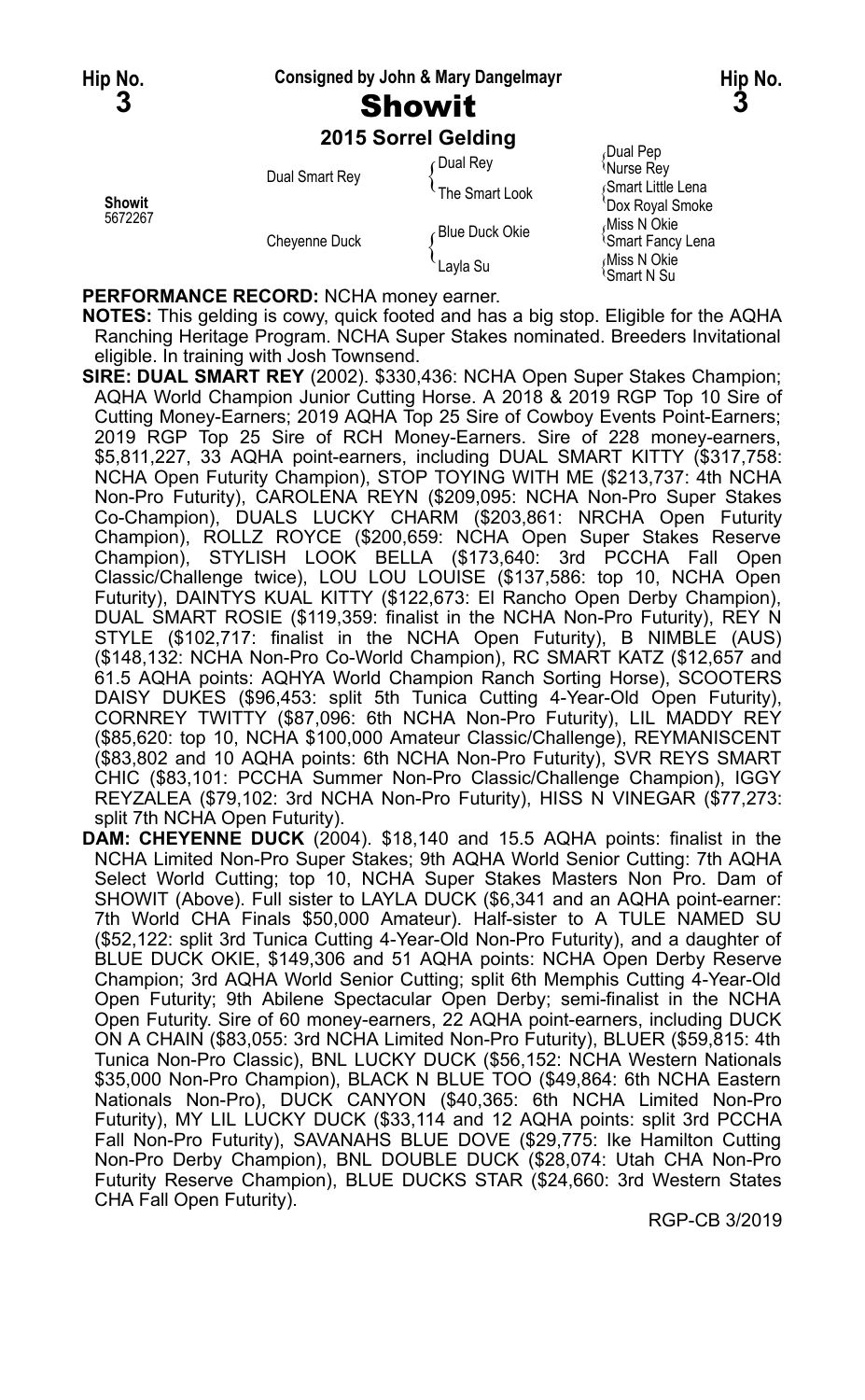#### **Hip No. Consigned by John & Hope Mitchell Hip No.**

### **2015 Sorrel Filly**

|                       | ZU 19 SUITEL FIIIV |                       |                                              |
|-----------------------|--------------------|-----------------------|----------------------------------------------|
| Lil Lizzie<br>5713753 | Boons Play         | Peptoboonsmal         | Peppy San Badger<br>Royal Blue Boon          |
|                       |                    | Miss Martini Plav     | Freckles Playboy<br>Martinis Miss Peppy      |
|                       | Lizzys Lil Lynx    | Lizzys Gotta Player ، | Freckles Playboy<br><sup>{</sup> Lizzielena} |
|                       |                    | Legacy Of Style       | Docs Stylish Oak<br>Tabasco Lass             |

**NOTES:** This filly was shown at the 2018 NCHA Futurity in the Limited Non Pro. She is trained and ready to compete. In training with John Mitchell.

**SIRE: BOONS PLAY** (2004). \$16,340: semi-finalist in the NCHA Open Classic/Challenge; 9th West Texas Open Classic; finalist in the Abilene Spectacular Open Derby; Brazos Valley Open Derby Co-Reserve Champion. Full brother to COPASPEPTO (\$480,064: NCHA Horse of the Year,NCHA Hall of Fame), MISS MARTINI BOON (\$106,885: PCCHA Fall Open Classic/Challenge Champion); halfbrother to STYLISH MARTINI (\$361,920: 4th NCHA Open Futurity; NCHA Hall of Fame), SHESA DIRTY MARTINI (\$133,111: 3rd NCHA Open Super Stakes), DMAC BELLINI MARTINI (\$58,884: finalist in the NCHA Open Super Stakes). Out of MISS MARTINI PLAY (\$94,018: PCCHA 4-Year-Old Open Stakes Champion). Sire of 3 money-earners, including JOHN E BOON (\$32,965: 3rd Wrangler Non-Pro Derby), MOJITA JO (Alberta RCHA Silver Slate May Derby Amateur Champion), FAIRPLAY (NCHA money-earner). Son of PEPTOBOONSMAL, \$180,487: NCHA Open Futurity Champion. A 2019 AQHA #1 Leading Sire of Speed Event Point-Earners; an RGP Top 10 All-Time Sire of Ranch Riding Money-Earners; an AQHA Top 10 All-Time Sire of RCH Point-Earners. Sire of 897 money-earners, \$27,182,236, and earners of 7,738 AQHA points, including LITTLE PEPTO GAL (\$523,742: NCHA Horse of the Year, NCHA Hall of Fame), COPASPEPTO (\$480,064: NCHA Horse of the Year, NCHA Hall of Fame), ONE TIME PEPTO (\$331,097: NCHA Open Super Stakes Champion), ONCE IN A BLU BOON (\$319,002: AQHA World Champion Senior Cutting Horse), PEPTO BOOM (\$317,018: 4th Breeders Inv. Non-Pro Derby; NCHA Silver Award).

**DAM: LIZZYS LIL LYNX** (2007). Dam of JADES LITTLE LIZZY (\$11,437: Big Sky Cutting Non-Pro Derby Champion; split 6th Wrangler Open Cutting Futurity, 7th Wrangler Non-Pro Derby). Full sister to LIZZYS GOT STYLE (\$105,532: split 5th Breeders Inv. Non-Pro Derby), STYLE O LIZZY (\$29,573 and 12 AQHA points: 4th AQHA World Junior Cutting), LIZZALYNX (\$22,497: Chisholm Trail CHA Fall Classic Amateur Champion), LIZZYS STAR PLAYER (NCHA money-earner). Halfsister to GRATED COCANUT (\$10,897: Canada Black Elk Fall Cutting Non-Pro Derby Reserve Champion), MY SILVER LEGACY (semi-finalist in the NCHA Amateur Futurity). A daughter of LIZZYS GOTTA PLAYER, \$108,346: NCHA Open World Champion Stallion; Bonanza 4-Year-Old Open Champion. Sire of 90 moneyearners, \$3,122,841, 31 AQHA point-earners, including MOMS STYLISH PLAYER (\$367,652: NCHA Open Super Stakes Champion; NCHA Hall of Fame), DIZZY LIZZY GIRL (\$272,924: 5th PCCHA Fall Open Futurity), SIR STYLISH LIZZY (\$238,890: NCHA Non-Pro Co-World Champion), CARD TRICK (\$191,664: Tunica Cutting Open Classic Reserve Champion; NCHA Gold Award), LIZZYS GOT STYLE (\$105,532: split 5th Breeders Inv. Non-Pro Derby), ATM PLAYER (\$13,911: AQHA World Level 2 Open Junior Cutting Champion), STYLISH LIZZORRO (\$78,592 and 69.5 AQHA points: AQHA Select World Cutting Champion; NCHA Bronze Award), STYLISH LIZZIE (\$90,697: semi-finalist in the NCHA Open Futurity), PLAY ON LIZZY (\$76,416 and 19.5 AQHA points: 4th Bonanza 4-Year-Old Open), MY STYLISH LIZZY (\$74,596: 3rd Cotton Stakes Open Classic), ALLOTA PLAY TIME (\$74,386: El Rancho Open Classic Co-Reserve Champion). RGP-CB 3/2019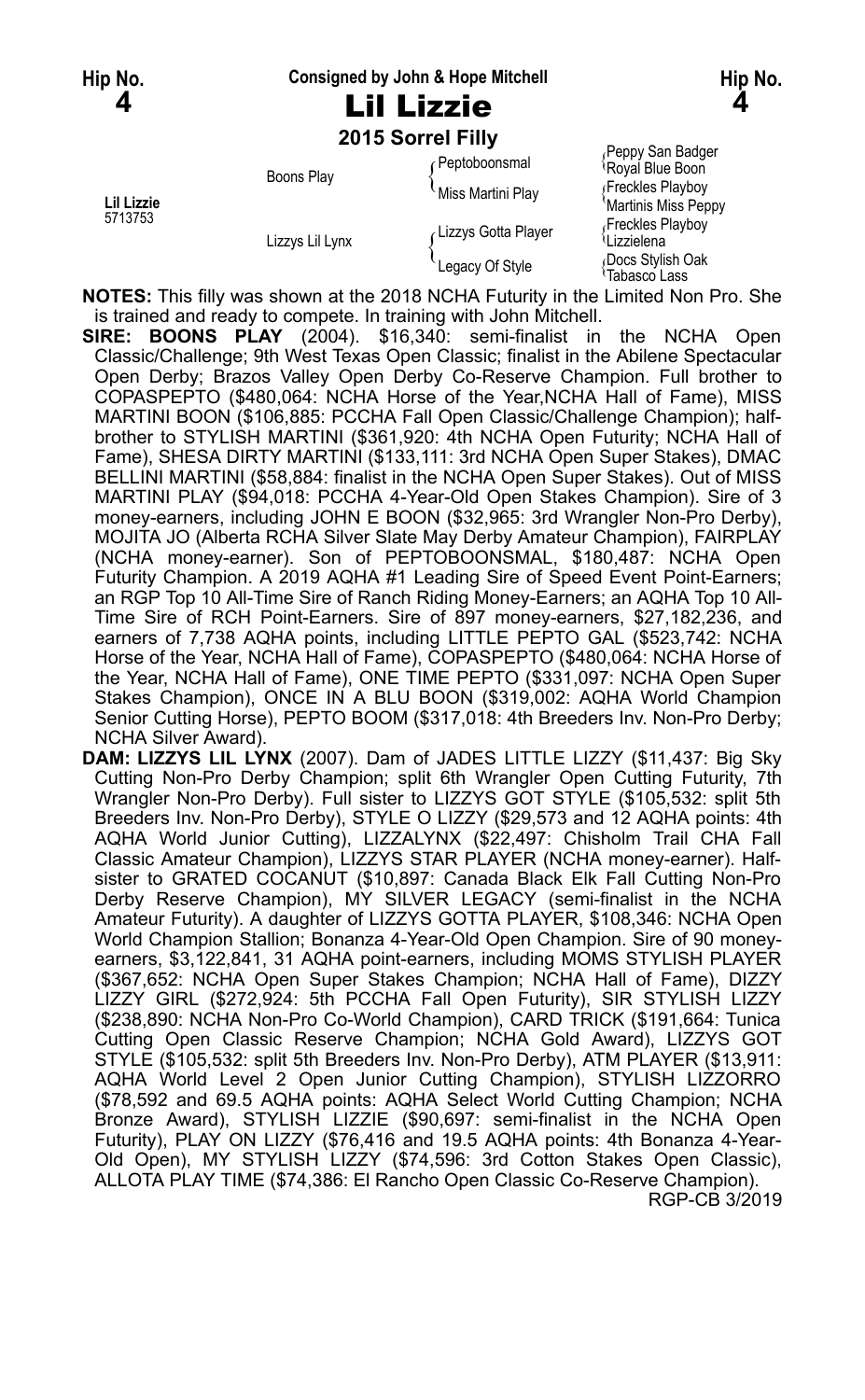### **Hip No. Consigned by Hern Farms Performance Horses Hip No.**



**May 14, 2017 Sorrel Colt**

| <b>Smooth Pistol Gun</b><br>5853915 | What A Smooth Cat | ⊆Smooth As A Cat<br>Nurse What | High Brow Cat<br><b>Shes Pretty Smooth</b><br>Doctor What |
|-------------------------------------|-------------------|--------------------------------|-----------------------------------------------------------|
|                                     | Young Guns Pistol | Young Gun                      | Annie Tari<br>Freckles Playboy<br>Lenaette                |
|                                     |                   | Lenachick                      | Doc O'Lena<br><sup>1</sup> Hug Me Chickadee               |

**NOTES:** This colt is super gentle, smart minded and stands for the farrier. He has an exceptional attitude and is a fast learner. He is started under saddle and ready to take in any direction.

- **SIRE: WHAT A SMOOTH CAT** (2005). \$12,823 and 5 AQHA points: 5th ACHA World All-Age Open; 3rd US CHA July Sulphur Springs All-Age Open class; 8th ACHA Top top 10 Open. Sire of SMOOTH LIL WHATSON (NCHA money-earner). Son of SMOOTH AS A CAT, \$501,874: NCHA Horse of the Year. A 2019 AQHA #1 Leading Sire of Cowboy Events Point-Earners; 2018 & 2019 RGP Top 5 Leading Sire of Cutting Money-Earners; 2019 AQHA Top 5 Leading Sire of Ranch Horse Point-Earners; an RGP Top 10 All-Time Sire of Cutting Money-Earners. Sire of 1,107 money-earners, \$26,670,534, and earners of 4,158 AQHA points, including SMOOTH TALKIN STYLE (\$305,284: NCHA Horse of the Year), LHR SMOOTH JAMIE MAY (\$251,430: NCHA Horse of the Year), SMOOTH ASA ZEE (\$619,415: NCHA Non-Pro World Champion; NCHA Hall of Fame), AROSESUCHACLATTER (\$323,079: 5th NCHA Open Futurity), SHORT N SMOOTH (\$298,137: split 4th NCHA Open Super Stakes), SMOOTH N CASH (\$265,836: split 4th NRCHA Open Futurity), HOLLY IS SMOOTH (\$230,752 and 62.5 AQHA points: AQHA World Champion Senior Cutting Horse), SMOOTH GOING CAT (\$215,019: 3rd NCHA Open Futurity), CAT BLACK I (\$209,266: 4th NCHA Open Finals; NCHA Gold Award), SHES TWICE AS SMOOTH (\$196,569: 4th NCHA Open Derby), SMOOTH NU CAT (\$193,816: finalist in the NCHA Open Futurity), TRAVELIN SMOOTH (\$177,258: finalist in the NCHA Open Futurity).
- **DAM: YOUNG GUNS PISTOL** (1995). \$11,262 and 5 AQHA points: 3rd Polo Ranch Cutting 4-Year-Old Derby \$50,000 Amateur; Royal Santana Cutting 4-Year-Old Non-Pro Reserve Champion; top 10 AQHA World Cutting Amateur; semi-finalist in the NCHA Amateur Futurity; finalist in "The Non-Pro" 4-Year-Old Amateur. Dam of 3 money-earners, including METALLIC N GUNS (ACHA \$1,866), LENAS YOUNG PISTOL (NCHA money-earner), LENAS BLAZING PISTOL (NCHA money-earner). Full sister to YOUNG OSCAR (\$9,537: S CHA Florida Winter Cutting 5/6-Year-Old Non-Pro Reserve Champion), TR STUNGUN (\$7,734: split 3rd NCHA Amateur Super Stakes). Half-sister to PLAYBOYS RUBY (\$268,441: NCHA Non-Pro Super Stakes Champion), NIGHTLINE PLAYBOY (\$11,788 and 680 AQHA points: AQHA Reserve World Champion Amateur Heading Horse, Superior Heading), CHICKS DIG ME (P) (NCHA Certificate of Ability), LER PLAYBOYS DIAMOND (NCHA money-earner). Out of LENACHICK (\$70,767: NCHA Open Derby Reserve Champion). A daughter of YOUNG GUN, \$34,749: Bonanza 4-Year-Old Open Champion; split 5th Augusta 4-Year-Old Open Futurity. Sire of 238 money-earners, \$3,390,994, and earners of 1,766 AQHA points, including BIG GUN (P) (\$240,112: Memphis Open Classic Champion), YOUNG GUN CLASSIC (\$166,066: NCHA \$10,000 Novice Horse Non-Pro Reserve World Champion; NCHA Silver Award), BIT OF YOUNG GUN (\$127,743: 5th NCHA Non-Pro Futurity), MISS KITTY WILSON (\$116,779: split 6th NCHA Open Futurity), YOUNG GUNS BABE (\$146,664: NCHA Open Reserve World Champion; NCHA Gold Award), HESA MAGNUM PI (\$92,136: NCHA Youth Co-Reserve World Champion; NCHA Bronze Award).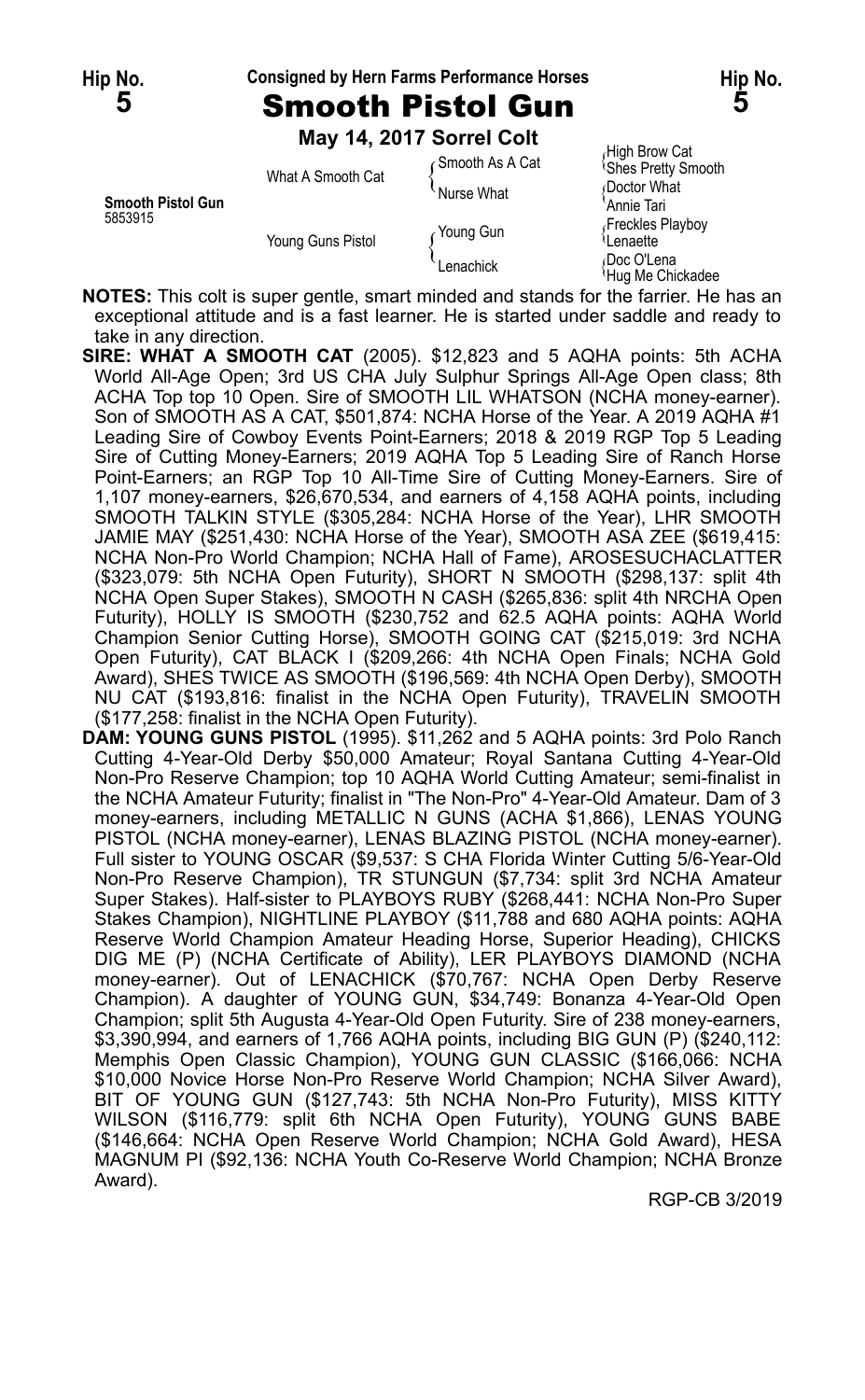# **Hip No. Consigned by Jodie & Clay Cerny Hip No.**

**6** Ms Jewel E Hughes **6**

|                   |                 | 2011 Bay Mare     |                                                      |
|-------------------|-----------------|-------------------|------------------------------------------------------|
|                   | Thomas E Hughes | ∩High Brow Cat    | High Brow Hickory<br><sup>1</sup> Smart Little Kitty |
| Ms Jewel E Hughes |                 | Smart Letha       | Smart Little Lena<br>Alethalena                      |
| 5405106           | Choice Jewels   | Sr Instant Choice | Doc's Hickory<br><sup>l</sup> Stylish Lynx           |
|                   |                 | Lenas Jewelette   | Doc O'Lena<br><sup>{</sup> Freckles Royal            |

**PERFORMANCE RECORD:** Earner of \$23,137; NCHA Certificate of Ability. **In 2015:** 4th Holsey Foundation Cutting Non-Pro Derby; **in 2016:** 4th West Texas Classic Non-Pro; 6th Bluebonnet Cutting Stakes Classic Non-Pro; finalist in The Non-Pro 5/6-Year-Old Open; 9th The Non-Pro 5/6-Year-Old Non-Pro; split 8th Bluebonnet Cutting Stakes Open Classic; The Non-Pro 5/6-Year-Old Limited Open Reserve Champion; Bluebonnet Cutting Stakes Limited Open Classic Reserve Champion. **NOTES:** Trained by Clay Cerny.

**SIRE: THOMAS E HUGHES** (2003). \$394,690: NCHA Open World Champion Stallion; NCHA Open Reserve World Champion; NCHA Open Classic/Challenge Co-Champion; Cotton Stakes Open Classic Champion; NCHA Open Finals Reserve Champion. Full brother to CR HIGH BROW LETHA (\$96,982: 4th NCHA Open Super Stakes), CR SMART LETHA CAT (\$54,742: finalist in the NCHA Non-Pro Super Stakes); half-brother to LETHAL WEAPON I (\$144,971: split 4th NCHA Open Futurity), DUALSADIE (\$71,585: NCHA Non-Pro Derby Reserve Champion). Out of SMART LETHA (\$77,431: split 5th NCHA Non-Pro Super Stakes). A 2018 & 2019 RGP Top 25 Sire of Cutting Money-Earners. Sire of 109 money-earners, \$1,775,003, including CHRISTY HUGHES (\$180,454: The Ike Classic Non-Pro Champion), TOM E BOY (\$145,000: Breeders Inv. \$10,000 Novice Derby Reserve Champion), HOO DOO HUGHES (\$131,263: split 7th NCHA Non-Pro Futurity), TOMMIES PLAYGIRL (\$112,420: 4th Brazos Bash Non-Pro Classic), MARE E HUGHES (\$56,636: NCHA Junior Youth Co-Reserve World Champion), FANCY HUGHES (\$86,317: Brazos Bash Open Cutting Futurity Champion).

**DAM: CHOICE JEWELS** (2000). \$19,650: split 7th PCCHA Non-Pro Classic/Challenge; finalist Northwest Ranch Festival Cutting Open Classic; San Antonio Open Derby Reserve Champion; top 10, NCHA Top 10 \$15,000 Novice Horse Non-Pro; 5th PCCHA Top top 10 \$15,000 Novice Horse Non-Pro. Dam of 6 money-earners, \$262,937, including ITS MY CHOICE (\$13,024 and 17.5 AQHA points: AQHA World Junior Cutting Level 2 Open Reserve Champion; 9th AQHA World Junior Cutting, World CHA February \$15,000 Novice Horse Open class winner), FANCY HUGHES (\$86,317: Brazos Bash Open Cutting Futurity Champion; 3rd PCCHA Fall Open Futurity, Idaho CHA Open Futurity Champion), CD ROYAL HIGHNESS (\$65,744: semi-finalist in the NCHA Open Futurity, split 6th PCCHA Fall 4-Year-Old Open Stakes, split 4th Idaho CHA Open Classic), RM LIGHTNING MERADA (\$54,267: split 8th PCCHA Summer Open Derby; 5th Idaho CHA Open Derby, NCHA Western Nationals \$25,000 Novice Non-Pro Champion), ITS MY CHOICE (\$13,024 and 17.5 AQHA points: AQHA World Junior Cutting Level 2 Open Reserve Champion; 9th AQHA World Junior Cutting, World CHA February \$15,000 Novice Horse Open class winner), MS JEWEL E HUGHES (Above), A CHOICE METALLIC (\$20,449: Idaho CHA Open Futurity Co-Reserve Champion; 3rd Western States CHA Fall Open Futurity, 3rd West Texas Futurity Metallic Cat Division Open). Half-sister to CATS ROYAL JEWEL (\$275,348: NCHA Senior Youth Co-Reserve World Champion; NCHA Platinum Award), JEWELS GOTTA LIZZY (\$10,776: NCHA Certificate of Ability), PEPPY JEWELETTE AS (AQHA pointearner: AQHA High Point International Junior Heading Open).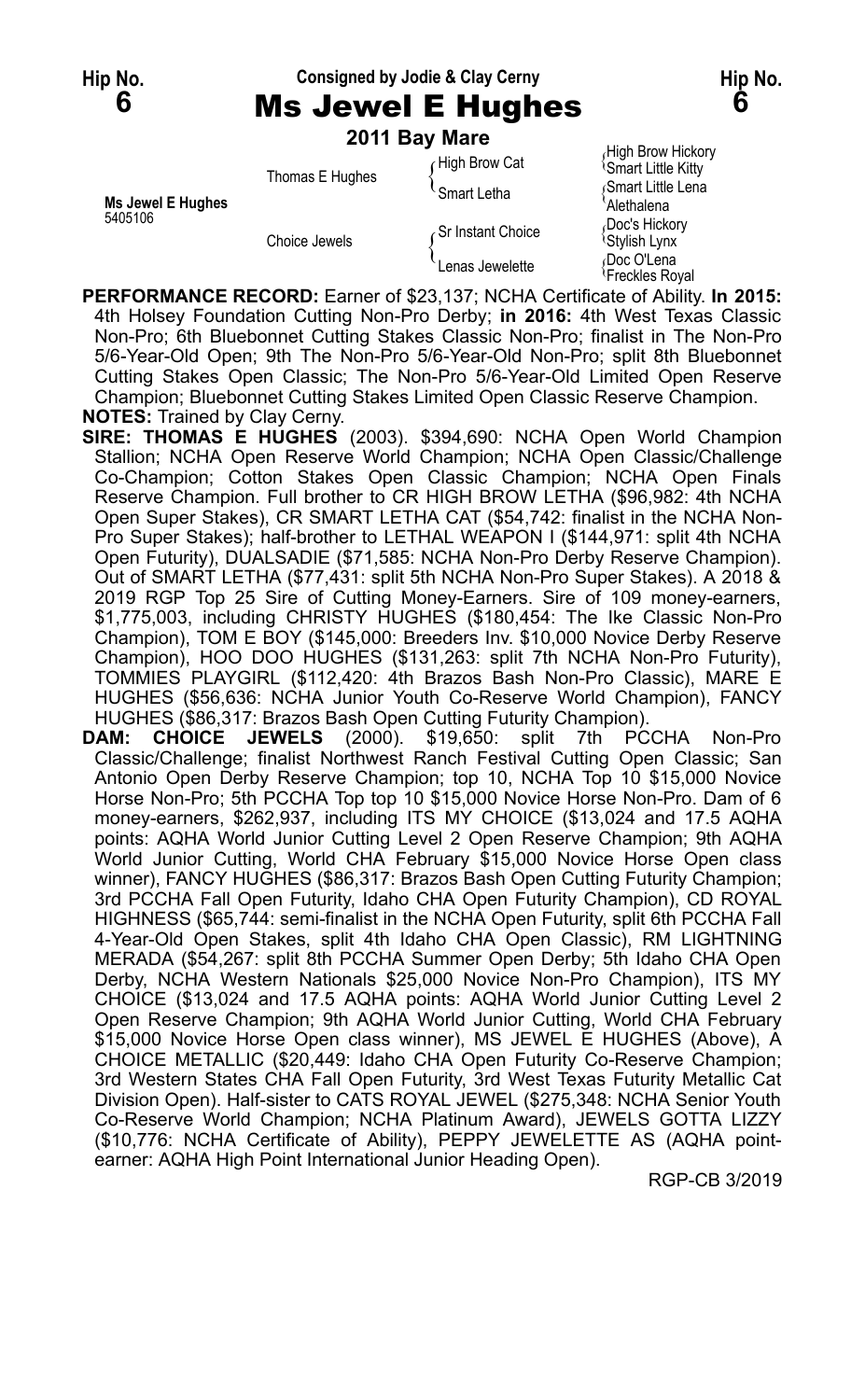**Hip No. Consigned by Coy St Clair DVM Hip No. 7** Rubyreycious **7**

**2016 Sorrel Filly**

| Rubyreycious<br>5790046 | Halreycious               | ∩Dual Rey         | Dual Pep<br>Murse Rey                              |
|-------------------------|---------------------------|-------------------|----------------------------------------------------|
|                         |                           | Stylish Play Lena | Docs Stylish Oak<br>'Plav Lena                     |
|                         | <b>Smart Chilly Peppy</b> | ∠Smart Aristocrat | Smart Little Lena<br><sup>1</sup> Miss Quixote San |
|                         |                           | Lil Sally Peppy   | Peppy San Badger<br>'Sally Doc                     |

**NOTES:** This filly is athletic with a big stop. In the right program, she could make a very nice futurity horse.

- **SIRE: HALREYCIOUS** (2002). \$227,459: NCHA Super Stakes Open Classic Champion; Augusta Open Classic Reserve Champion; 3rd Abilene Spectacular Open Classic; finalist in the NCHA Open Classic/Challenge; split 4th South Point Open Derby. Full brother to REYDICULOUS (\$149,054: 5th NCHA Open Super Stakes); half-brother to PEPTO BOOM (\$317,018: 4th Breeders Inv. Non-Pro Derby; NCHA Silver Award), SMOOTH TALKIN STYLE (\$305,284: NCHA Horse of the Year), HOTTISH (\$301,843: NCHA Reserve Horse of the Year), COPPERISH (\$211,263: Bonanza Open Derby Co-Champion), ARTS IN STYLE (\$52,631: split 6th Breeders Inv. Non-Pro Derby). Out of STYLISH PLAY LENA (\$289,524: NCHA Open Classic/Challenge Champion). A 2018 RGP Top 25 Sire of Cutting Money-Earners; 2019 AQHA Top 25 Sire of Cowboy Events Point-Earners. Sire of 155 money-earners, \$2,720,386, 28 AQHA point-earners, including NO WAY IN HAL (\$135,092: finalist in the NCHA Open Futurity), IM HAL ON HEELS (\$114,713: top 10, NCHA Open Super Stakes), UNDER THE REYDAR (\$118,752: NCHA Non-Pro Co-World Champion), HALCOM X (\$22,439: AQHA World Level 2 Open Senior Cutting Reserve Champion), LOOKS HALREYCIOUS (\$98,751: split top 10, NCHA Open Futurity), ROYAL RED HAL (\$85,008: split 6th NCHA Non-Pro Futurity), HALREYZN SWINGER (\$82,972: split 5th The Ike 4-Year-Old Open Cutting Futurity), HAL OFA FILLY (\$73,772: 5th NCHA Non-Pro Derby), PRINCESS AND THE PEA (\$73,455: Augusta Non-Pro Classic Co-Reserve Champion), CR A LITTLE PEEK (\$73,348: split 7th NCHA Open Futurity).
- **DAM: SMART CHILLY PEPPY** (2002). Dam of 3 money-earners, including HALLYS SMART CHILLY (\$15,497: split 5th NCHA Amateur Super Stakes, split 6th Breeders Inv. Amateur Derby; 9th The Non-Pro Derby \$50,000 Amateur), SMART CHILLY BADGER (NCHA \$1,891), C HYDRIVE JACK (\$5,304: semi-finalist in the NCHA Amateur Futurity). Half-sister to PEPPYS DAY LIGHT CAT (\$55,432: Northwest Ranch Festival Open Cutting Futurity Reserve Champion), A PEPPY LENA CLASSIC (\$44,006: finalist in the NCHA Open Futurity), PEPPYS CAT DANCIN (\$22,991: split 7th NCHA Amateur Futurity), LENAS PEPPY PEARL (\$19,686: semi-finalist in the NCHA Non-Pro Super Stakes), LIL SALLY CAT (\$14,514: semi-finalist in the NCHA Open Futurity), LIL VICTORY CAT (\$3,977: 5th Chisholm Trail CHA Fall Amateur Classic), PEPPYS RED HOT CAT (\$3,028 and 37.5 AQHA points: AQHA World Ranch Sorting Level 2 Amateur Champion), PEPPIN CAT (finalist Southern 4-Year-Old Non-Pro Derby), KASSIDYS CRAZY CAT (NCHA money-earner), THIS CATS PEPPY (NCHA money-earner), and a daughter of SMART ARISTOCRAT, \$172,960: Augusta 4-Year-Old Open Futurity Champion; Chisholm Trail CHA 4-Year-Old Open Derby Champion. Sire of 199 money-earners, \$3,817,377, and earners of 1,494 AQHA points, including ARISTO KATZ (\$270,162: Breeders Inv. Open Derby Champion), SPOOKYS SMARTY PANTS (\$258,521: NCHA Open Futurity Reserve Champion), TASSAS ARISTOCRAT (\$136,445: NCHA \$10,000 Novice World Champion; NCHA Silver Award), RISTOS FAIR LADY (\$112,963: Breeders Inv. Open Derby Reserve Champion), ARISTO JAZZ (\$108,586: Arbuckle Mountain Classic Non-Pro Reserve Champion).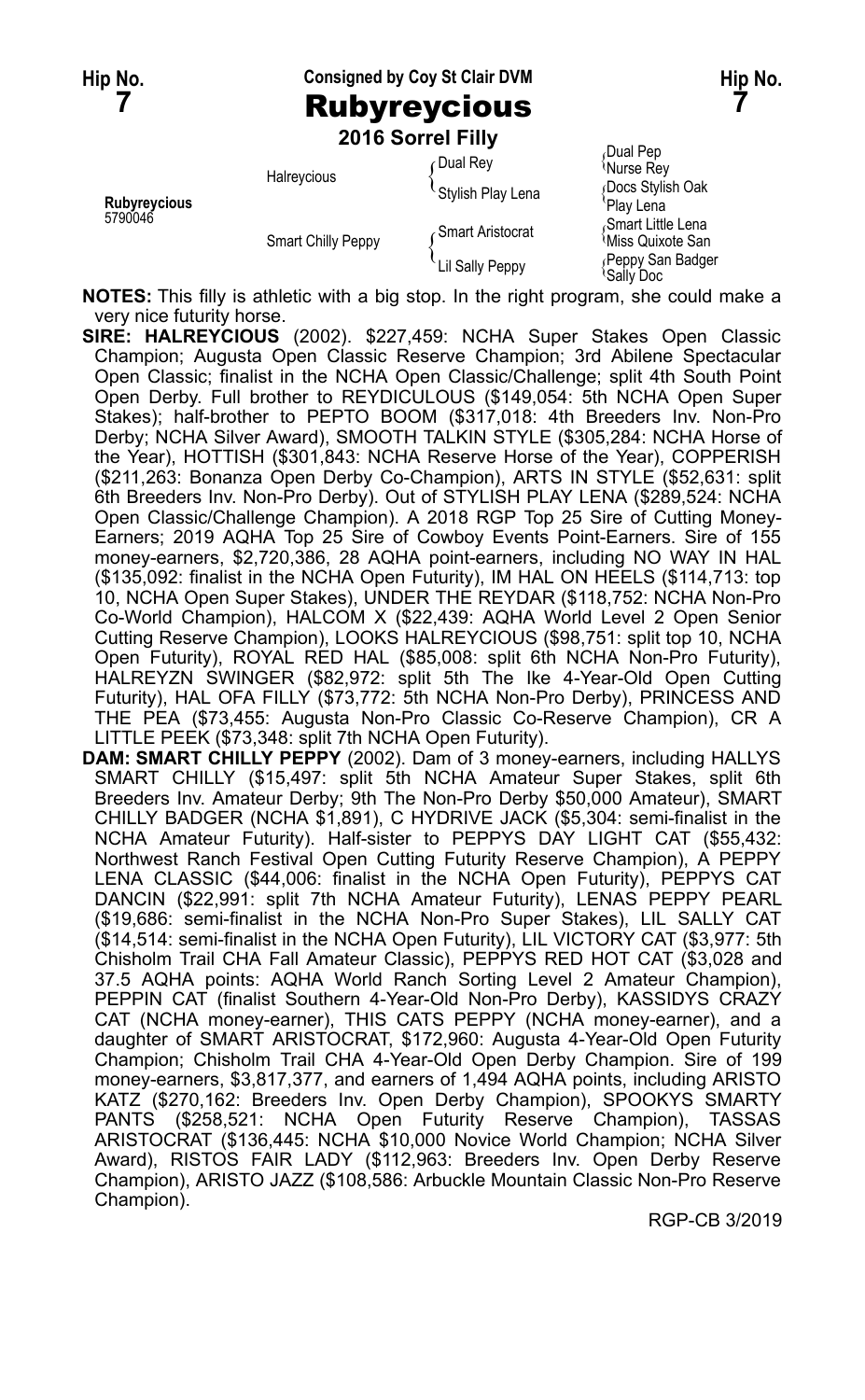#### **Hip No. Consigned by Jesse & Timman Maupin Hip No.**

**8** Never Been Royality **8**

|                            |                  | 2016 Sorrel Filly  |                                             |
|----------------------------|------------------|--------------------|---------------------------------------------|
|                            | One Time Royalty | One Time Pepto     | Peptoboonsmal<br><sup>l</sup> One Time Soon |
| <b>Never Been Royality</b> |                  | Royal Serena Belle | ∫Shorty Lena<br>Jazabell Quixote            |
| 5784404                    | Neverey          | Dual Rey           | Dual Pep،<br><sup>{</sup> Nurse Rev         |
|                            |                  | Look Never Mind    | Squeak Toy<br>Peppys Jeannie                |

**NOTES:** NCHA Super Stakes nominated. 5-Panel N/N. In training with Russ Carroll. **SIRE: ONE TIME ROYALTY** (2007). \$447,543: NCHA Open Futurity Champion; 3rd NCHA Super Stakes Open Classic; NCHA Open Classic/Challenge Reserve Champion; Breeders Inv. Open Classic Champion; 3rd Breeders Inv. 5-Year-Old Special Open. Full brother to BELA SERA (\$59,775 and 23 AQHA points: split 4th NRCHA Open Futurity); half-brother to TREYMENDOUS (\$87,830: finalist in the NCHA Super Stakes Open Classic), KIT WIT (\$55,305: finalist in the Breeders Inv. Non-Pro Derby). Out of ROYAL SERENA BELLE (\$124,196: NCHA Open Futurity Reserve Champion). A 2018 & 2019 RGP Top 25 Sire of Cutting Money-Earners. Sire of 64 money-earners, including TELES ONE TIME (\$61,398: 6th NCHA Non-Pro Super Stakes), SHE IS ROYALTY (\$54,348: finalist in the NCHA Open Futurity), A LITTLE ROYAL REY (\$47,202: 6th NCHA Non-Pro Super Stakes), ROYAL ISABELLA (\$44,117: NRCHA Non-Pro Futurity Champion), ALL MY LOVE (\$35,052: Breeders Inv. \$10,000 Novice Non-Pro Derby Champion), HER ROYAL QUEEN (\$30,938: semi-finalist in the NCHA Open Futurity), ONE LITTLE ROYALTY (\$29,783: 3rd NCHA \$100,000 Amateur Super Stakes Gelding), ROYAL KEYT (\$29,243: money-earner NCHA Non-Pro Super Stakes), ROYALTY AND CATS (\$28,362: 7th NCHA Non-Pro Futurity), PRINCESS BETTY REY (\$26,160: finalist in the NCHA Non-Pro Futurity), TWO TIMES ROYALTY (\$24,233: 3rd Abilene Spectacular Open Classic), ONE MOORE REYCY (\$23,298: Wrangler Open Cutting Futurity Reserve Champion), PV DREAMS OF ROYALITY (AUS) (\$18,815: split 8th Australia NCHA Open Futurity), LECTRIFYN ROYALTY (\$18,353: finalist in the NCHA Amateur Super Stakes Classic).

**DAM: NEVEREY** (2001). \$146,593: 7th NCHA Non-Pro Futurity: 7th NCHA Finals Non-Pro; Northwest Ranch Festival Cutting Classic Non-Pro Champion; finalist in the NCHA Non-Pro Classic/Challenge; semi-finalist in the NCHA Super Stakes Non-Pro Classic. Dam of 9 money-earners, including NEVER NEVER CAT (\$41,252: finalist in the NCHA Eastern Nationals Open; finalist in the NCHA Eastern Nationals \$15,000 Novice Horse Non-Pro twice, NCHA Area 22 \$15,000 Novice Champion), SPARKEE CAT (\$36,194: El Rancho Non-Pro Futurity Reserve Champion; Western States CHA Fall Non-Pro Futurity Reserve Champion; 6th Brazos Bash Non-Pro Futurity), NEVEREY CAT (\$24,825: Canadian Supreme Open to the World Open Derby Reserve Champion; 6th Wrangler Open Classic, Alberta CHA Olds Cutters Day 2 Open Derby Co-Reserve Champion), CAT N CABOOTAL (\$19,158 and an AQHA point-earner: 9th Idaho CHA Amateur Classic, 3rd San Antonio Cutting Classic Non-Pro; finalist in the NCHA Western Nationals \$5,000 Novice Horse Non-Pro), PLAY NEVEREY (\$16,455: finalist in the NCHA Amateur Classic/Challenge, split 3rd Western States CHA Fall Classic Non-Pro, 7th NCHA Central Nationals \$25,000 Novice Non-Pro), SCATTY CAT (\$5,400: NCHA Certificate of Ability), HI REY (\$4,514: South Point Mane Event Cutting Day 2 Non-Pro Futurity Reserve Champion; Waco Texas Futurity Breeders Non-Pro Reserve Champion), CAT PURRY (NCHA money-earner). Full sister to NEVER REYLINQUISH (\$84,709: finalist in the NCHA Open Futurity), REYVORCE (\$45,887: finalist in the NCHA Open Futurity).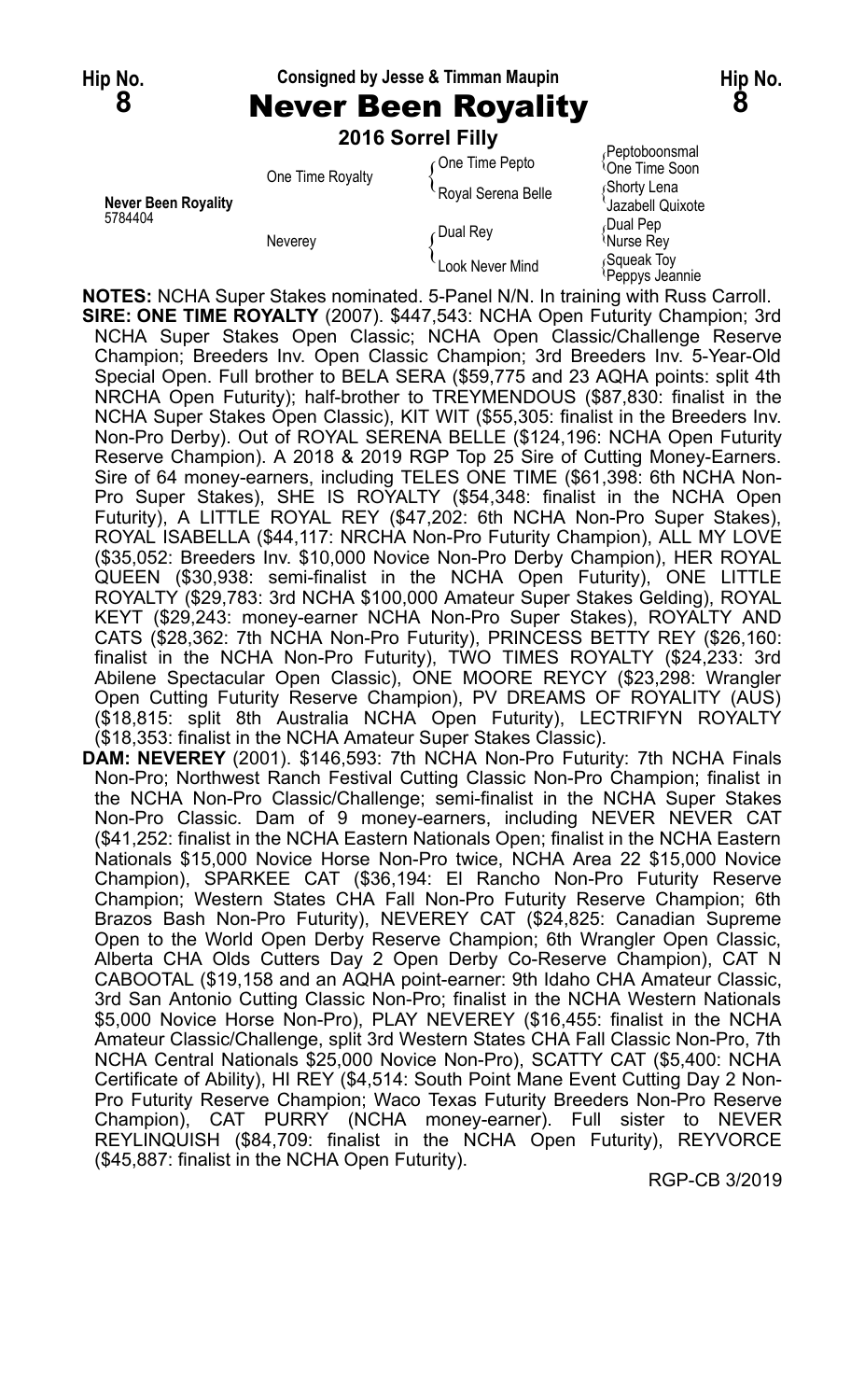**Hip No. Consigned by Sine Ranch LLC Hip No. Hip No. 9** Classy Lil Sas **9**

Doc Bar

**2014 Sorrel Mare**

| Classy Lil Sas<br>5718820 | Smart Little Lena   | ∠Doc O'Lena       | <sup>≀</sup> Poco Lena                |
|---------------------------|---------------------|-------------------|---------------------------------------|
|                           |                     | Smart Peppy       | Reppy San                             |
|                           |                     |                   | 'Royal Smart                          |
|                           | Lenas Classy Oakbar | Sugars Oak Bar    | Doc's Oak<br><sup>l</sup> Sugar Bells |
|                           |                     | Lucky Lenas Image | Lucky Lena Bar<br>Miss Classy Cube    |

**Notify Script Williss Classy Cube**<br>**NOTES:** This mare is a trained, finished cutter that I chose to breed due to a personal health issue. 5-Panel N/N. **Sells BRED June 2, 2018 to Once In A Blu Boon.**

**SIRE: SMART LITTLE LENA** (1979). \$743,275: NCHA Triple Crown. RGP #2 All-Time Leading Sire of Cutting Money-Earners; AQHA #2 All-Time Leading Sire of Cutting Point-Earners; an AQHA Top 5 All-Time Leading Sire of RCH Point-Earners; an RGP Top 25 All-Time Sire of RCH Money-Earners. Sire of 1,468 money-earners, \$42,696,172, and earners of 10,420 AQHA points, including JUSTA SMART PEANUT (\$417,739: NCHA Horse of the Year), RED WHITE AND BOON (\$930,954: NCHA World Champion Gelding; NCHA Hall of Fame), SMART PEPPY LENA (P) (\$492,793: NCHA Non-Pro Co-Reserve World Champion twice; NCHA Hall of Fame), SMART PLAY (\$413,720 and 68.5 AQHA points: NCHA \$5,000 Novice Reserve World Champion; NCHA Gold Award), SOME KINDA MEMORIES (\$378,671: NCHA Open Futurity Champion), PLAYIN N FANCY SMART (\$378,135: NCHA Open Super Stakes Co-Champion), SMART LITTLE SENOR (\$362,933: NCHA Open Futurity Champion; NCHA Gold Award), JIGGIN LITTLE LENA (\$345,284: NCHA Non-Pro World Champion; NCHA Gold Award), QUEJANAISALENA (\$338,204: 4th NCHA Super Stakes Open Classic), COMMANDICATE (\$300,112: NCHA World Champion Gelding twice; NCHA Gold Award), SMART WHITTLE WENA (\$293,455: 4th NCHA Non-Pro Super Stakes), DESIRES LITTLE REX (\$287,519: NCHA Open Futurity Reserve Champion), SMART WAR LENA (\$267,115: NCHA Non-Pro Co-World Champion), SMART LIL SCOOT (\$266,425: 5th NCHA Open Futurity; NCHA Hall of Fame), PASTELS SMART LENA (\$237,137: NCHA Non-Pro Co-Reserve World Champion). **DAM: LENAS CLASSY OAKBAR** (1999). NCHA money-earner. Dam of CLASSY LITTLE REY (money-earner in the CHA Nebraska Non-Pro Futurity), CLASSY BLUE BOON (4th Iowa Open Cutting Futurity). A daughter of SUGARS OAK BAR, an AQHA point-earner: finalist Lazy E Classic Reining Open. Sire of 17 money-

earners, including SUGAR SHACK OAK (\$4,566 and 64 AQHA points: AQHA World Champion Open Team Penning Horse), OAKZONE (\$25,555: split 3rd NCHA Amateur Futurity), ANNIE OAKALENA (\$9,552: 6th NCHA Amateur Futurity), OAKS BELLE STAR (\$9,505: 3rd State of Missouri CHA Open Classic), OAKS LITTLE BIGMAN (\$8,573: ACHA Top top 10 \$3,000 Novice Champion), SUGAR OAK SOLANO (\$7,678: finalist in the NCHA Top finalist Co-Champion \$2,000 Limited Rider), MERCEDES SUGAR DOLL (28.5 AQHA points: 8th AQHA Select World Heeling), OAKS BLACK MAGIC (\$3,888: NCHA Certificate of Ability), CLASSY OAKALENA (\$3,454: State of Missouri CHA \$2,000 Limited Rider Champion), SMOKIN OAKIN QUIXOTE (13 AQHA points; NCHA money-earner, AQHA World Amateur Ranch Sorting qualifier), MUCHACHA OAKS DE DE (AQHA point-earner), BELLE STAR SUGARS (AQHA point-earner), LADY ROYAL SUGARS (AQHA point-earner), JJS GOLDEN OAK (NCHA Area 25 \$2,000 Limited Rider Co-Champion), GENUINE SUGAR OAK (\$1,137 barrel racing), OAKS LUCKY PLAY (NCHA \$1,128), SUGARS OAK BAR BLAZE (5th Nebraska CHA 4-Year-Old Limited Open).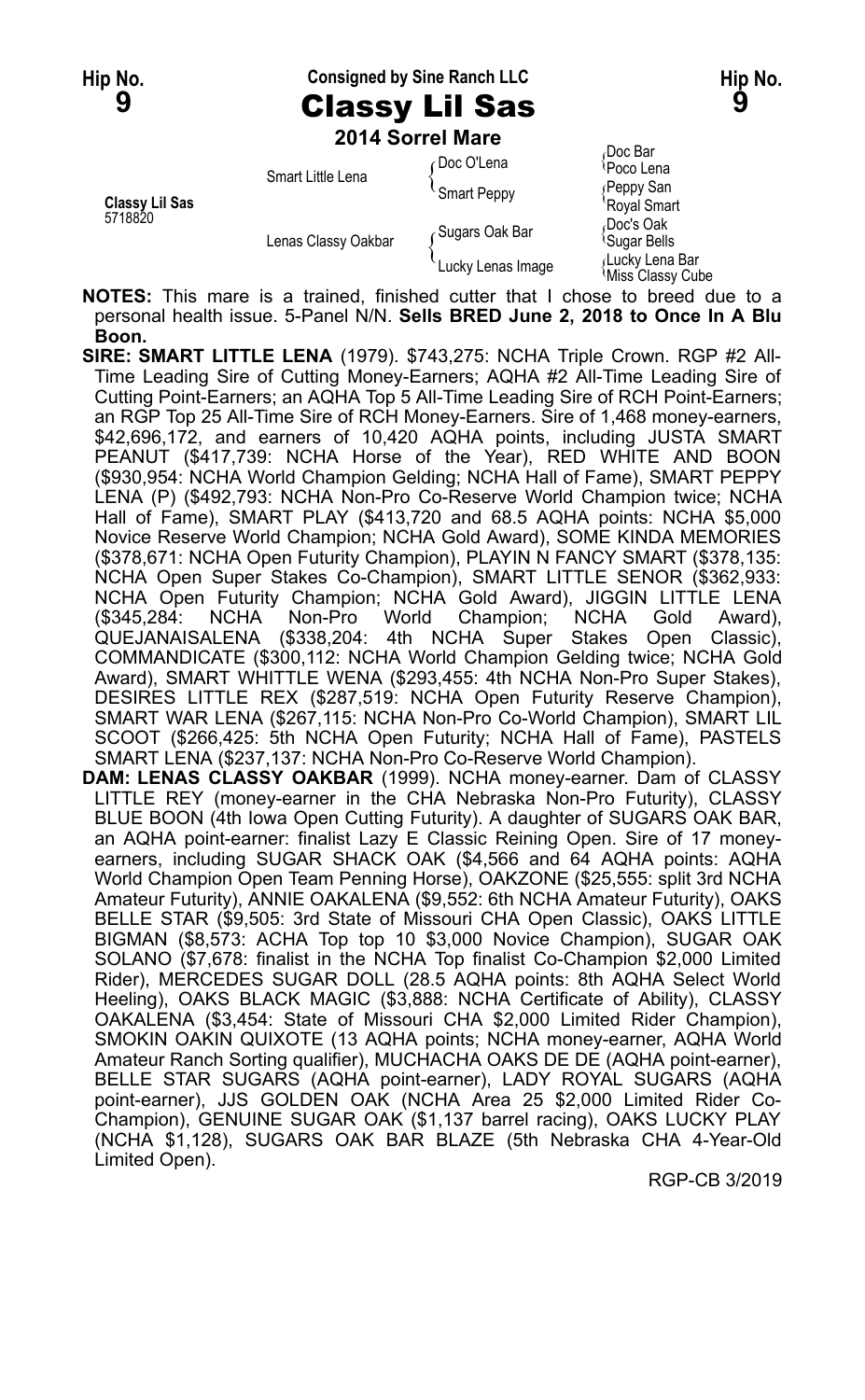# **Hip No. Consigned by Tammy Brown Hip No. 10** Smart Little Dualin **10**

**2005 Sorrel Mare**

| <b>Smart Little Dualin</b><br>4714161 | Dualin Jewels      | Dual Pep             | Peppy San Badger<br><sup>{</sup> Miss Dual Doc |
|---------------------------------------|--------------------|----------------------|------------------------------------------------|
|                                       |                    | <b>Bowmans Fancy</b> | Lenas Jewel Bars<br>`Dry Fancy                 |
|                                       | Smart Little Leona | ∠Smart Little Lena   | Doc O'Lena<br><b>Smart Peppy</b>               |
|                                       |                    | Lynx Lullaby         | Doc's Lynx<br>Iggly Wiggly                     |

**NOTES:** This mare is royally bred. She is broodmare sound only, but gets around fine. She is an easy breeder and a great mother. Her foals are super catty. This is a special mare. Sells with a breeding to LIL SPOON. 5-Panel N/N.

**SIRE: DUALIN JEWELS** (1994). \$205,556: NCHA Open Futurity Reserve Champion; Abilene Spectacular Open Derby Reserve Champion; Bonanza 4-Year-Old Open Derby Champion; Gold Coast Winter Cutting 4-Year-Old Open Reserve Champion; split 7th Memphis Open Classic. Half-brother to METALIC MAN (\$146,645: finalist in the NCHA Open Futurity), BOWMANS CAT MAN (\$106,494: NCHA Senior Youth Co-Reserve World Champion), BOWMANS LITTLE JEWEL (\$87,159: PCCHA Fall 4-Year-Old Open Stakes Champion), BOWMANS SMART JEWEL (\$57,923: split 5th Bonanza Open Classic). Out of BOWMANS FANCY (\$287,243: NCHA Open Super Stakes Reserve Champion). Sire of 57 moneyearners, 21 AQHA point-earners, including GUYS LITTLE JEWEL (\$147,713 and 10.5 AQHA points: finalist in the NCHA Open Futurity), CLASSY DUALIN (\$132,591: 3rd Breeders Inv. Open Derby), PEPPERS LUCKY JEWEL (\$53,638: AQHYA World Cutting Int. Exhibitor Reserve Champion), SONITAS LAST DUAL (\$7,152 and 76.5 AQHA points: AQHYA World Working Cow Horse Int. Exhibitor Reserve Champion), GUYS FANCY JEWEL (33 AQHA points: AQHA World Ranch Sorting Level 2 Amateur Reserve Champion), DUALIN MAGIC (\$73,608: San Diego Winter Cutting Classic 150000 Amateur Champion), KATHYS JEWEL (\$58,523: finalist in the NCHA Finals \$3,000 Novice), PEPPERS LUCKY JEWEL (\$53,638: AQHYA World Cutting Int. Exhibitor Reserve Champion).

**DAM: SMART LITTLE LEONA** (1992). Dam of 8 money-earners, \$274,845, including GUYS LITTLE JEWEL (\$147,713 and 10.5 AQHA points: finalist in the NCHA Open Futurity, Abilene Spectacular Non-Pro Classic Champion; split 6th Abilene Spectacular Open Derby), GUYS FANCY JEWEL (33 AQHA points: AQHA World Ranch Sorting Level 2 Amateur Reserve Champion: 7th AQHA World Amateur Ranch Sorting), JAZZY LITTLE MELODY (\$94,120 and 36 AQHA points: split top 10, NCHA Open Classic/Challenge; finalist in the NCHA Non-Pro Classic/Challenge; finalist in the NCHA Open Derby; NCHA Bronze Award), GUYS FANCY JEWEL (33 AQHA points: AQHA World Ranch Sorting Level 2 Amateur Reserve Champion: 7th AQHA World Amateur Ranch Sorting), BET ON LEONA 013 (\$9,963: The Ike 4-Year-Old Cutting Futurity \$50,000 Amateur Reserve Champion; 6th The Ike 4-Year-Old Cutting \$100,000 Amateur Futurity, top 10 Augusta 4-Year-Old \$100,000 Amateur Futurity), LITTLE JOES HICKORY (36 AQHA points: finalist in AQHA World All-Age Ranch Sorting Open; finalist in the AQHYA World Stake Race Level 3), JAZZY LITTLE GUY (\$4,009: money-earner in the Texas Cutting Non-Pro Derby), STYLISH LITTLE LEON (5 AQHA points: Ohio Valley RHA Sundowner Futurity Primetime Non-Pro Co-Reserve Champion; split 3rd Ohio Valley RHA Sundowner Futurity Int. Non-Pro, split 3rd Ohio Valley RHA Sundowner Non-Pro Futurity Gelding), LECTRIC LITTLE LYNX (AQHA pointearner), FRECKLES SMART GAL (AQHA point-earner). Full sister to SMART LITTLE LEON (\$31,042: finalist in the NCHA Open Futurity).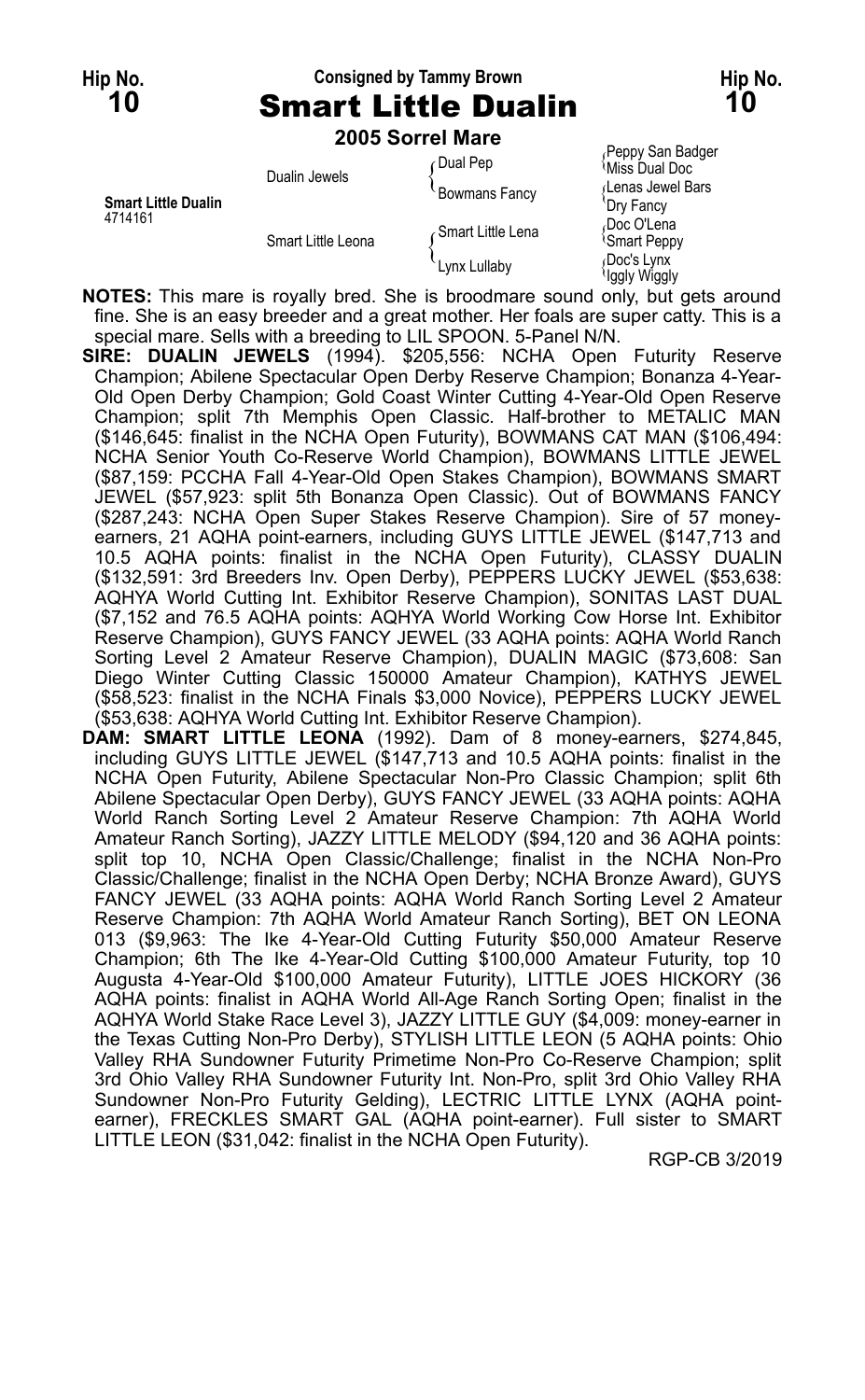### **Hip No. Consigned by Hern Farms Performance Horses Hip No. 11** Doc Bars Smart Cat **11**

**January 30, 2017 Sorrel Colt**

|                               |                  | January JU, ZUTT JUNET CUIL |                                                |
|-------------------------------|------------------|-----------------------------|------------------------------------------------|
| Doc Bars Smart Cat<br>5848483 | Bamacat          | High Brow Cat               | High Brow Hickory<br><b>Smart Little Kitty</b> |
|                               |                  | MH San Tules Dually         | San Tule Freckles<br><b>Joses Dually</b>       |
|                               | Mandys Jewel Bar | Lenas Jewel Bars            | Doc O'Lena<br><sup>{</sup> Freckles Royal      |
|                               |                  | Mandy Lynx                  | Doc's Lynx<br><sup>≀</sup> Miss Prissy Ann     |

- **NOTES:** This colt is gentle, smart minded, stands for the farrier, easy to catch and eager to please. He is started under saddle and ready to learn more. He has a great future to compete and be a stallion prospect. His dam is an ACHA Hall of Famer. NRCHA and NCHA Super Stakes eligible.
- **SIRE: BAMACAT** (2009). \$352,857: 3rd NCHA Open Futurity; NCHA Open World Champion Stallion; 5th NCHA Super Stakes Open Classic; finalist in the Breeders Inv. Open Derby; 3rd Breeders Inv. Open Classic. Full brother to BAMA DAWG (\$54,616: The Ike Non-Pro Derby Champion); half-brother to CHRISTY HUGHES (\$180,454: The Ike Classic Non-Pro Champion), WENDELS GRACE (\$80,265: split 5th The Ike 4-Year-Old Open Cutting Futurity), CIRCLE S (\$61,292: finalist in the NCHA Non-Pro Super Stakes), ULTRA TIME (\$51,623: 3rd NCHA Limited Non-Pro Derby). Out of MH SAN TULES DUALLY (\$331,846: Millionheir Cutting Classic Non-Pro Champion; NCHA Silver Award A 2019 RGP Top 25 Sire of Cutting Money-Earners. Sire of 17 money-earners, including BAMA JELLY (\$83,452: Arbuckle Mountain 4-Year-Old Open Futurity Champion), BARNEY ROSS (\$33,985: finalist in the NCHA Non-Pro Futurity), ALABAMA ROSE (\$27,309: finalist in the NCHA Non-Pro Super Stakes), BETTY BAMA (\$23,329: finalist in the NCHA \$100,000 Amateur Futurity), ROLLIN BAMACAT (\$15,990: finalist in the NCHA Amateur Futurity), BAMA TIMME (\$14,244: Cotton Stakes Open Cutting Futurity Reserve Champion), THERESTOFTHECATS (\$9,942: 3rd Augusta Cutting SSA Incentive Award \$100,000 Amateur), BAMACAT ARC (\$7,909 and an AQHA point-earner: 5th NRCHA Limited Open Futurity), RAMMER JAMMER (\$7,544: finalist in the NCHA Limited Non-Pro Futurity), A CHANCE IN BAMA (\$7,039: split 6th Augusta 4-Year-Old Open Futurity), RO REYSNS BAMACAT (Utah RCHA \$7,500 Limited Open Futurity Reserve Champion), ALABAMA SWEETIE (NCHA \$1,883), HANGIN IN BAMA (NCHA \$1,838).
- **DAM: MANDYS JEWEL BAR** (1999). \$94,938: 3rd Tunica Summer Circuit Classic Non-Pro; 3rd ACHA World \$10,000 Novice Horse Non-Pro; 6th ACHA World Non-Pro; 6th Ike Hamilton Mem. Cutting 4-Year-Old Non-Pro: 7th ACHA World Open. Dam of STYLISH JEWEL BAR (BBR World Barrel Racing Youth 3D Reserve Champion: 7th BBR World Barrel Racing Open 5D; 9th BBR World Barrel Racing AQHA Incentive Open 2D class), CAJUN SPOONFUL (split 3rd ACHA World Non-Pro Derby). Half-sister to MANDYS ACE (P) (\$7,519: 3rd ACHA World Futurity Open), HEZA DUAL JAZZ (\$6,156: 3rd ACHA World Non-Pro Derby). A daughter of LENAS JEWEL BARS, \$70,656 and 27 AQHA points: Bonanza 6-Year-Old Open Champion; split 6th NCHA Open Finals. Sire of 288 money-earners, \$5,303,808, and earners of 2,168 AQHA points, including ROSIES LENA (\$310,198: NCHA World Champion; NCHA Hall of Fame), BOWMANS FANCY (\$287,243: NCHA Open Super Stakes Reserve Champion), BISCA JEWELENA (\$239,140: NCHA \$10,000 Novice World Champion; NCHA Bronze Award), DASH RIP ROCKS (\$196,049: NCHA Non-Pro Super Stakes Reserve Champion), TACHITAS JEWELS (\$118,817: NCHA Open Derby Reserve Champion), FOUR SKEET JEWEL (\$101,825: Memphis Cutting Classic Non-Pro Co-Reserve Champion; NCHA Bronze Award), SPRATS DUALIN JEWEL (\$134,535: NCHA World Champion Mare; NCHA Silver Award).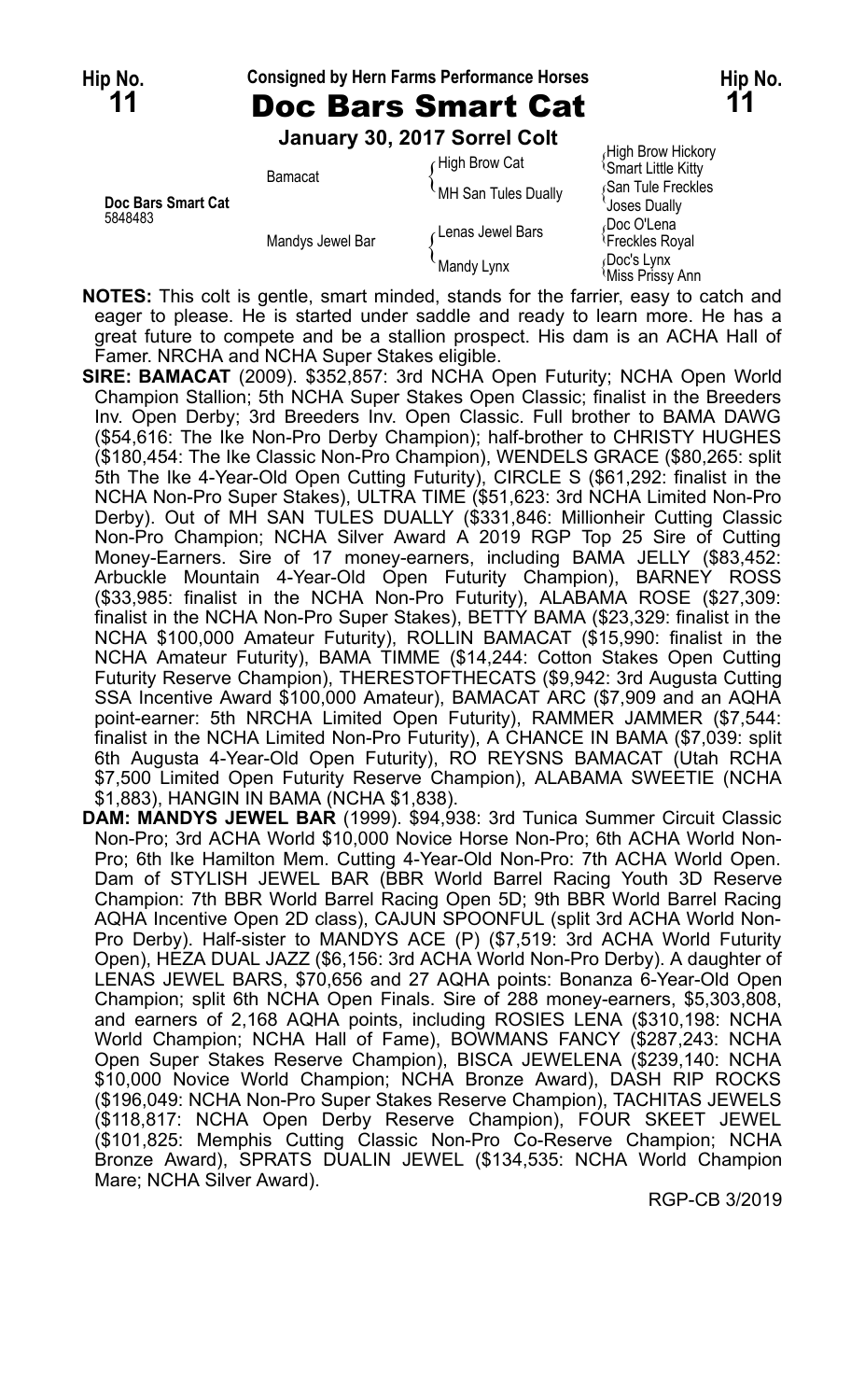**Hip No. Consigned by John & Hope Mitchell Hip No.**

# **12** DJ Trump **12**

**2016 Sorrel Gelding**

|                     |                         | <b>LUTU JULICI OCIUIIU</b> |                                                    |
|---------------------|-------------------------|----------------------------|----------------------------------------------------|
|                     | <b>Smart Aristocrat</b> | Gmart Little Lena          | Doc O'Lena<br><b>Smart Peppy</b>                   |
| DJ Trump<br>5813023 |                         | Miss Quixote San           | (Peppy San Badger<br>'Built By Doc                 |
|                     | Martinismisshighbrow    | High Brow CD               | High Brow Cat<br><sup>≀</sup> Sweet Little CD      |
|                     |                         | Martinis Miss Peppy        | Peppy San Badger<br><sup>1</sup> Doc's Drv Martini |

**NOTES:** NCHA Super Stakes nominated. In training with John Mitchell.

**SIRE: SMART ARISTOCRAT** (1991). \$172,960: Augusta 4-Year-Old Open Futurity Champion; Chisholm Trail CHA 4-Year-Old Open Derby Champion. Sire of 199 money-earners, \$3,817,377, and earners of 1,494 AQHA points, including ARISTO KATZ (\$270,162: Breeders Inv. Open Derby Champion), SPOOKYS SMARTY PANTS (\$258,521: NCHA Open Futurity Reserve Champion), TASSAS ARISTOCRAT (\$136,445: NCHA \$10,000 Novice World Champion; NCHA Silver Award), RISTOS FAIR LADY (\$112,963: Breeders Inv. Open Derby Reserve Champion), ARISTO JAZZ (\$108,586: Arbuckle Mountain Classic Non-Pro Reserve Champion), SPORTIN ARISTOCRAT (\$107,171: 3rd Augusta Open Classic), PURDY ARISTOCRAT (\$102,436: Augusta Open Classic Champion), DISCO CRAT (\$101,539: Breeders Inv. 5-Year-Old Special Amateur Co-Reserve Champion), ARISTO TWISTER (\$104,383: NCHA Junior Youth Co-World Champion; NCHA Bronze Award), ARIS WINDJAMMER (\$55,974: NCHA Youth Co-World Champion), RISTOS DELTA KING (P) (\$63,172: NCHA Senior Youth Co-Reserve World Champion), ARISTO GLO (\$11,279 and 90 AQHA points: AQHA World Champion Open Ranch Sorting Horse), LADY ARISTO (\$6,338 and 57 AQHA points: AQHA World All-Age Team Penning Level 2 Open Reserve Champion), ARISTO ROSE (\$68,547: Music City Non-Pro Classic Reserve Champion), ROYALLY ARISTOCRAT (\$62,077: split top 10, NCHA Non-Pro Super Stakes), ARISTOCRAT BRAT (\$59,124: split 4th PCCHA Fall Non-Pro Futurity), BISCUIT LOVE (\$58,622: NCHA Finals \$5,000 Novice Horse Non-Pro Champion). **DAM: MARTINISMISSHIGHBROW** (2010). Half-sister to OLIVE MARTINI (\$116,857: 3rd NCHA Non-Pro Derby), MISS MARTINI PLAY (\$94,018: PCCHA 4-Year-Old Open Stakes Champion), FRECKLES CAJUN PEPPY (\$46,054: finalist in the NCHA Super Stakes Open Classic), MARTINIS PEPTO (\$16,787: semi-finalist in the NCHA Open Super Stakes), PEPPYS HIGH BROW (\$5,958: NCHA Certificate of Ability), JEWELS PEPPY BAR (\$4,531: finalist in the Augusta 4-Year-Old Non-Pro Futurity). A daughter of HIGH BROW CD, \$542,101: NCHA Horse of the Year; NCHA Open Futurity Champion; NCHA Open Super Stakes Co-Champion. A 2018 RGP Top 5 Leading Sire of Cutting Money-Earners; 2019 RGP Top 10 Sire of Cutting Money-Earners; an RGP Top 25 All-Time Sire of Cutting Money-Earners; 2019 RGP Top 25 Sire of RCH Money-Earners. Sire of 312 money-earners, \$8,977,587, 41 AQHA point-earners, including REYZIN (\$423,408 and 15.5 AQHA points: NCHA Non-Pro Horse of the Year, NCHA Hall of Fame), HIGH STYLIN CD (\$154,563: NCHA Horse of the Year Amateur), SOME KINDA HIGHBROW (\$454,699: NCHA World Champion Gelding; NCHA Hall of Fame), CRAFTY WITH COWS (\$342,438: 3rd NCHA Open Futurity), AMANDAS CD (\$286,843: split top 10, NCHA Open Futurity), SWEET LIL AMANDA (\$269,504: split top 10, NCHA Open Super Stakes), CAT SHEREE (\$253,677: NCHA Non-Pro Co-World Champion; NCHA Bronze Award), WHAT ABOUT BLUE (\$230,013: NCHA \$50,000 Amateur Co-Reserve World Champion), HIGHBROW TIME (\$223,375: PCCHA Fall 4-Year-Old Open Stakes Champion), SWEET BABY MARIE (\$172,169: Breeders Inv. Non-Pro Derby Co-Reserve Champion), RUBYS CD (\$171,697: split 7th NCHA Open Futurity).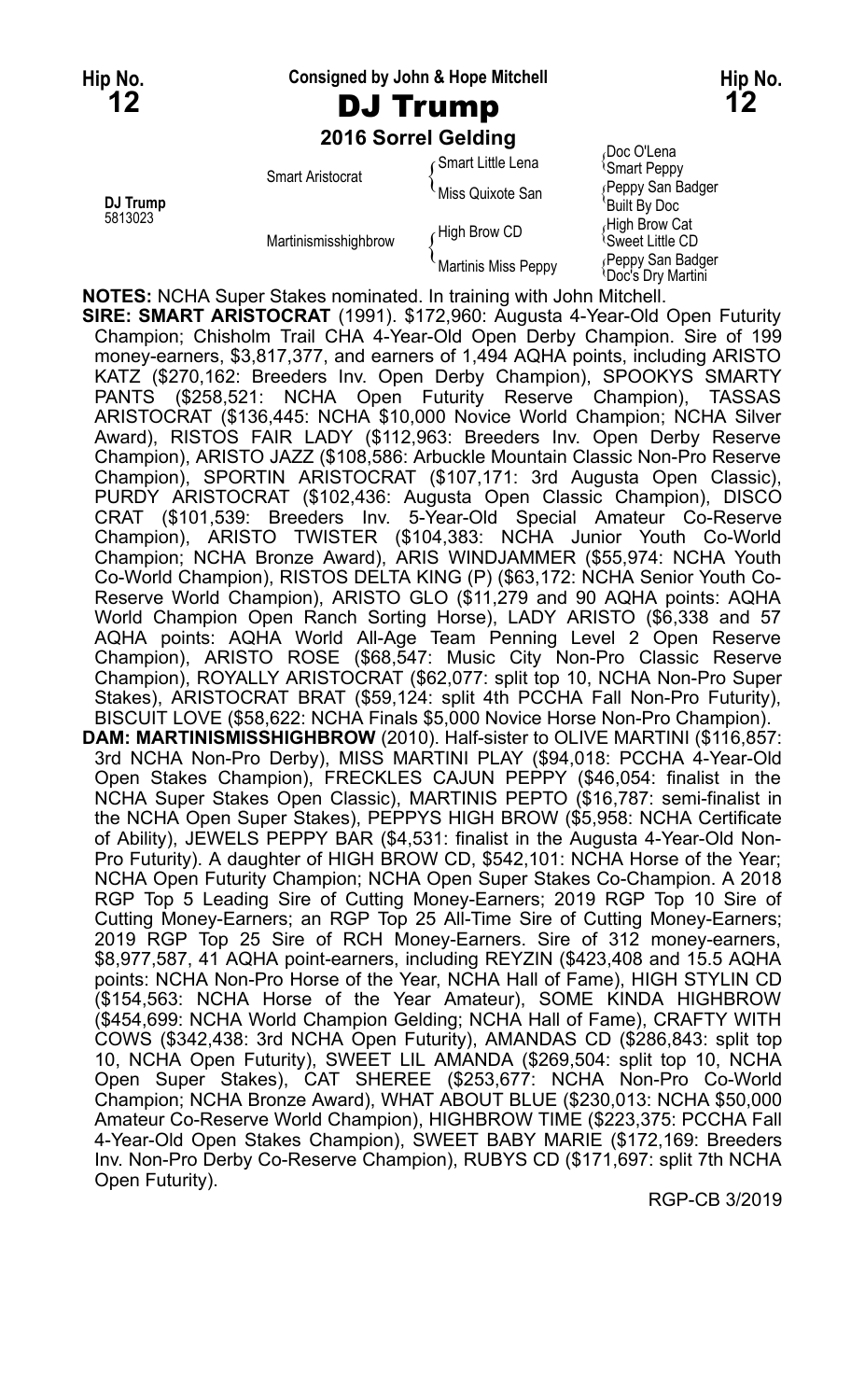**Hip No. Consigned by Sine Ranch LLC Hip No.**

**2015 Bay Filly**

|                        |                         |                    | Peppy San Badger                          |
|------------------------|-------------------------|--------------------|-------------------------------------------|
| Ima Bit Blu<br>5797311 | Once In A Blu Boon      | Peptoboonsmal      | Royal Blue Boon                           |
|                        |                         | Autumn Boon        | ∫Dual Pep<br>'Royal Blue Boon             |
|                        | <b>Bitsy Miss Peppy</b> | Ima Little Peppier | Peppy San Badger<br><sup>{</sup> Docalady |
|                        |                         | Meradas Bitsy      | Freckles Merada<br>\Sunette Olena         |

**NOTES:** This is a finished 4 year old with tons of natural draw, cow smarts and no quit. She is an excellent non pro, amateur or open caliber horse. Selling due to a personal health issue.

**SIRE: ONCE IN A BLU BOON** (2008). \$319,002: AQHA World Champion Senior Cutting Horse; NCHA Open Classic/Challenge Champion; 3rd NCHA Open Derby; Arbuckle Mountain 4-Year-Old Open Futurity Champion; Brazos Bash Open Classic Champion. Half-brother to IM COUNTIN CHECKS (\$514,757: 3rd NCHA Open Futurity; NCHA Hall of Fame), BOON A LITTLE (\$118,405 and 31.5 AQHA points: AQHA Reserve World Champion Junior Cutting Horse; NCHA Bronze Award), WILD THING DNA (\$109,061 and 40.5 AQHA points: 6th NCHA Open Super Stakes; NCHA Bronze Award), ABSOLUTELY STUNNING (\$107,877: Cotton Stakes Open Classic Reserve Champion), A TALE OF THE CAT (\$101,408: split 7th NCHA Open Futurity), AUTUMN KITTY (\$80,331: split 3rd Breeders Inv. Open Derby), SMOOTHEE (\$61,374: South Point Cutting Open Classic Reserve Champion), BOOGIE BOON (\$58,185: 5th Abilene Spectacular Open Derby), A SMOOTH SATIN DOLL (\$55,153: NCHA Non-Pro Derby Reserve Champion). Out of AUTUMN BOON (\$258,185: NCHA Open Super Stakes Champion; NCHA Hall of Fame A 2018 & 2019 RGP Top 25 Sire of Cutting Money-Earners. Sire of 23 money-earners, including BADBOONARISING (\$193,591: NCHA Open Futurity Reserve Champion), PEPSI BOON (\$25,597: finalist in the NCHA Open Futurity), LA BELLA BOON (\$25,247: finalist in the NCHA Open Super Stakes), IM NOT BLU (\$20,457: finalist in the NCHA Non-Pro Futurity).

**DAM: BITSY MISS PEPPY** (2001). \$7,404 and an AQHA point-earner: split 6th Congress Cutting \$3,000 Novice Horse Non-Pro; 9th Congress Cutting Junior Youth; 4th Abilene Spectacular Amateur Classic; semi-finalist in the NCHA Amateur Futurity; finalist in the Bonanza Amateur Classic. Half-sister to MERADAS SLY CAT (\$82,704: finalist in the NCHA Open Futurity), MERADA MIRAGE (\$65,503: split 6th West Texas Open Derby), BITSY BOON (\$25,826: finalist in the Breeders Inv. Non-Pro Derby), ITSY BITSY BOON (\$19,761: semi-finalist in the NCHA Open Futurity), HIGH BIT MERADA (\$11,826: 3rd Arizona CHA Classic Day 2 Open), BAWDABING BAWDABOON (\$7,433 and 7.5 AQHA points: 6th AQHA World Junior Cutting), MERADAS SMOOTHY (\$5,318: semi-finalist in the NCHA Non-Pro Futurity), BIT OF PEPTO (\$5,000: semi-finalist in the NCHA Non-Pro Futurity), MERADAS DUALLY (\$4,987: finalist in the Cotton Stakes Open Classic). A daughter of IMA LITTLE PEPPIER, \$6,713: split 9th Augusta 4-Year-Old Open Futurity; finalist in the Memphis Cutting 4-Year-Old Open Futurity. A 2019 AQHA #2 Leading Sire of Cowboy Events Point-Earners. Sire of 22 money-earners, 13 AQHA point-earners, including MERADA QUIK PEPPIER (\$100,979 and 94.5 AQHA points: NCHA \$2,000 Limited Rider Reserve World Champion), PEPPIERS LITTLE LENA (\$52,047: NCHA Youth Co-Reserve World Champion), IMA LITTLE CATALENA (\$21,971: split 8th Congress Cutting \$10,000 Novice Horse Non-Pro), IMA SMART PEPPIER (\$13,843: split 5th Canadian Supreme Open to the World Open Cutting Classic), IMA QUICK PEPPY (\$13,009: finalist in the NCHA Western Nationals \$20,000 Non-Pro).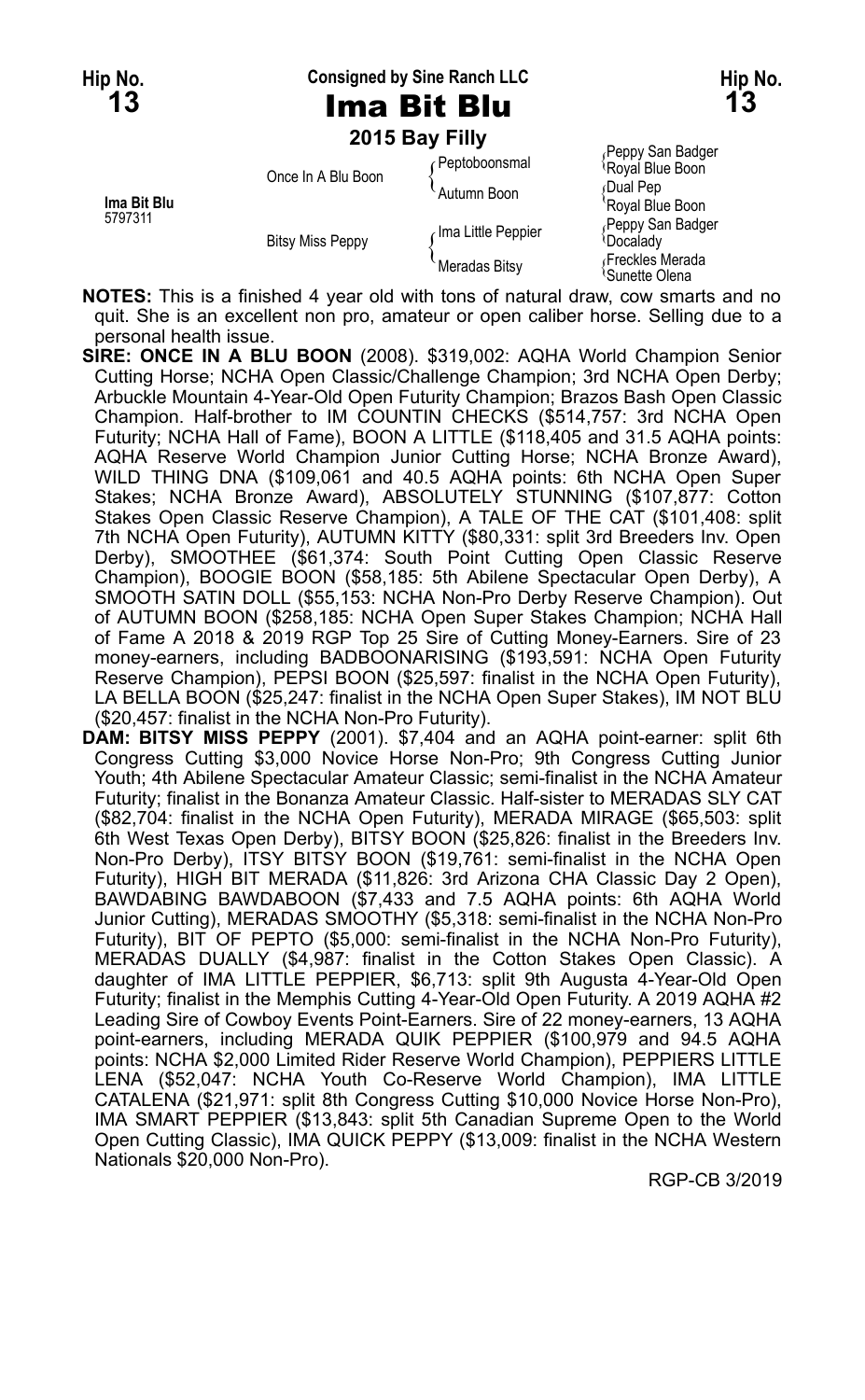# **Hip No. Consigned by Cowan Ranch LLC Hip No. 14** Flo N Mighty Fine **14**

**2015 Sorrel Filly**

|                          | Flo Rider       | High Brow Cat      | High Brow Hickory<br><b>Smart Little Kitty</b>   |
|--------------------------|-----------------|--------------------|--------------------------------------------------|
| <b>Flo N Mighty Fine</b> |                 | Shakin Flo         | ∫Mr Peponita Flo<br>'Shakin Cee                  |
| 5801228                  | Mighty Fine Sue | ∠Smart Little Lena | Doc O'Lena،<br><b>Smart Peppy</b>                |
|                          |                 | Meradas Little Sue | Freckles Merada<br><sup>1</sup> Docs Hickorv Sue |

**NOTES:** NCHA Super Stakes nominated. Breeders Invitational eligible. PCCHA Foal Nominated. PCCHA Stakes eligible. Cribber.

- **SIRE: FLO RIDER** (2005). \$39,271: PCCHA Spring Open Derby Champion; finalist in the Breeders Inv. Open Derby; semi-finalist in the NCHA Open Super Stakes; top 10 NCHA Super Stakes \$10,000 Novice Horse Open; 4th World Barrel League Finals Shoot-Out Open 4D. Half-brother to SHAKIN RONDEE (\$293,359: 3rd NCHA Open Super Stakes; NCHA Bronze Award), MIDNIGHT RONDEEVOUS (\$118,698: NCHA Non-Pro Futurity Champion), FLO AND TELL (\$80,862 and 13 AQHA points: South Point Winter Cutting Non-Pro Derby Reserve Champion). Out of SHAKIN FLO (\$429,106: NCHA Horse of the Year, NCHA Hall of Fame). Sire of 15 money-earners, including FLO N ROSE (\$32,587: Idaho CHA Non-Pro Futurity Reserve Champion), STYLISH RIDER (\$21,647: split 3rd Idaho CHA Open Futurity), JOHNNY CASH FLO (\$7,464: Canadian Supreme Open to the World RCH Snaffle Bit/Open Hackamore Derby Co-Reserve Champion), REY RIDER (\$6,158 and 22 AQHA points: Gilkerson Mem. RCH Spectacular Limited Non-Pro Champion), ANNIES STARLIGHT CAT (NCHA \$4,930), FREE STYLE RIDER (\$4,603: 8th Utah CHA Open Futurity), DUAL RIDER (AQHA point-earner: 5th AQHA World Junior Cutting Level 2 Open), SHEZA SMART RIDER (\$25,548: semifinalist in the NCHA Open Super Stakes).
- **DAM: MIGHTY FINE SUE** (1998). \$140,694: finalist in the NCHA Open Super Stakes; finalist in the NCHA Open Futurity: 7th Suncoast Winter Cutting Open Classic; 3rd Northwest Ranch Festival Cutting Open Classic; 5th Suncoast Winter Open Derby. Dam of 4 money-earners, including SOME LIKE IT HOTT (\$183,383: NCHA Open Futurity Reserve Champion; 3rd NCHA Non-Pro Super Stakes; finalist in the NCHA Open Super Stakes), MIGHTY FINE PEPTO (\$8,558: split 6th Arizona CHA Winter Derby Day 1 Open), wonFINE DUALEE (\$3,990 and 17.5 AQHA points: 6th NRCHA Stakes Int. Open; 9th NRCHA Stakes Novice Horse Open, NRCHA Derby Preliminaries Herd Work Novice Horse Open Co-Champion), MIGHTY FINE BADGER (\$36,043: finalist in the NCHA Open Classic/Challenge, split 6th Breeders Inv. \$10,000 Novice Derby, semi-finalist in the NCHA Non-Pro Super Stakes). Full sister to SUEMMA CUM LAUDE (\$10,150: semi-finalist in the NCHA Open Futurity), PRETTY PLEASING SUE (NCHA money-earner). Half-sister to BOON TOO SUEN (\$262,009: NCHA Open World Champion Stallion; NCHA Silver Award), SUES LAST TIME (\$141,008: Wrangler Open Classic Co-Champion), GOODY TWO SUE (\$133,217: NCHA Super Stakes Open Classic Co-Reserve Champion), SUEYOU (\$128,564: 6th NCHA Open Classic/Challenge; NCHA Bronze Award), SUEPER KITTY (\$123,311: 3rd NCHA Open Futurity), SUES SO SMART (\$113,652: South Point Winter Open Derby Reserve Champion; NCHA Silver Award), MERADAS BLUE SUE (\$112,361: NCHA Open Derby Champion; NCHA Silver Award), TO HIGH FOR SUE (\$71,529: Wrangler Open Classic Co-Reserve Champion), QUITE A BOON (\$70,858: Utah CHA Open Futurity Reserve Champion; NCHA Bronze Award). Out of MERADAS LITTLE SUE (\$734,122: NCHA Horse of the Year, NCHA Hall of Fame).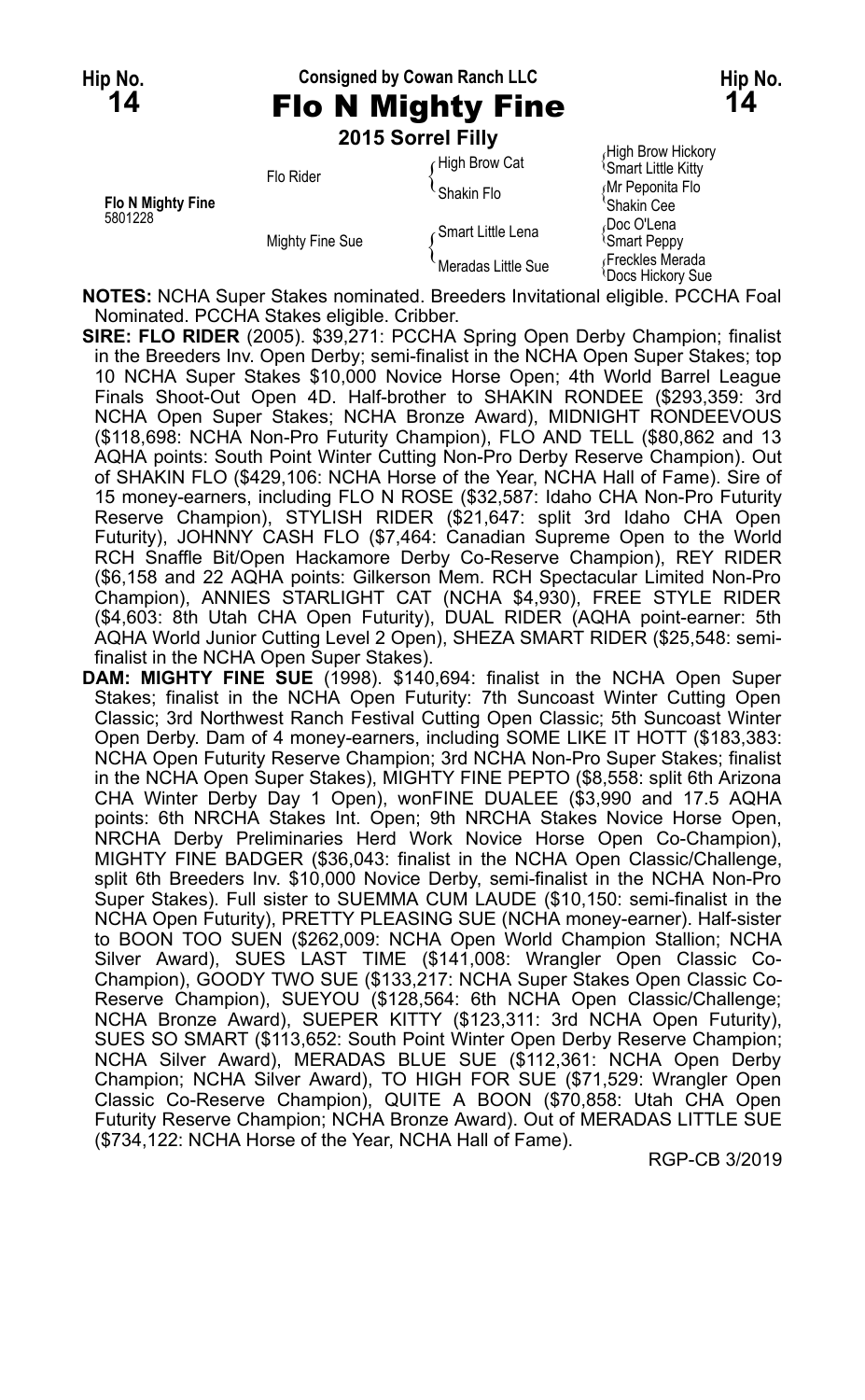#### **Hip No. Consigned by Slate River Ranch Hip No.**

# **15** Get Shaky **15**

**2016 Sorrel Gelding**

5761093<br>Doc O'Lena (Doc O'Lena {<br>Smart Little Lena {{Smart Little Lena {}  $\ell$  Mis Playful Freckles  $\ell$  Freckles Playboy  $\ell$  Miss N Sissy

of the Common Control of Chula Dual Pep Chula Dual Pep Chula Dual Pep Chula Dual Pep Chula Chula Chula Chula C<br>Chula Dual Chula Chula Chula Chula Chula Chula Chula Chula Chula Chula Chula Chula Chula Chula Chula Chula Chu Smart Fancy Lena Spots Hot **Spots Hot** Sweet Shorty Lena Set Shaky<br>Sweet Shorty Lena (Shorty Lena <sub>{ S</sub>horty Lena <sub>Quixotes</sub> R Sugar

**NOTES:** NCHA Super Stakes nominated. In training at Slate River Ranch.

**SIRE: SPOTS HOT** (2001). \$527,682: NCHA Open Futurity Champion; 4th NCHA Non-Pro Futurity. A 2019 RGP Top 10 Sire of Cutting Money-Earners; 2019 AQHA Top 25 Sire of Cowboy Events Point-Earners. Sire of 235 money-earners, \$5,459,113, 48 AQHA point-earners, including HOTTISH (\$301,843: NCHA Reserve Horse of the Year), SECOND SPOT (\$351,508: NCHA Open Futurity Champion), TATTOOS ON THIS TOWN (\$211,877: split 5th NCHA Open Super Stakes; NCHA Bronze Award), HARLEY (\$204,197: AQHA World Champion Amateur Cutting Horse), CINCA IM HOT (\$194,282: Breeders Inv. Open Derby Champion), SOME LIKE IT HOTT (\$183,383: NCHA Open Futurity Reserve Champion), HES A HOT CAT (\$178,530: NCHA Open Super Stakes Champion), HIGH CLASSED HOTTIE (\$160,323: split 5th NCHA Super Stakes Open Classic), HOT REVOLVER (\$140,667: 3rd NCHA Open Super Stakes), MK CATS KITTY (\$116,599: NCHA Open Derby Reserve Champion), LITTLE SWEET SPOT (\$114,775: Music City Non-Pro Cutting Futurity Reserve Champion), SPOTS ON MY TUMMY (\$109,904: split 6th NCHA Non-Pro Futurity; NCHA Bronze Award), STICKY SPOT (\$109,106: NCHA Open Super Stakes Co-Reserve Champion), THE DARK ALLEY (\$100,479: 5th NCHA Open Futurity), SPOTTED BY TRONA (\$4,025 and 28 AQHA points: AQHA World Amateur Ranch Sorting Champion), DARK AND SULTRY (\$89,679: 3rd Breeders Inv. Open Derby), HOTSWANNA (\$81,652: split top 10, NCHA \$100,000 Amateur Super Stakes), SPOT OF LIGHTNING (\$79,693: finalist in the NCHA Non-Pro Futurity).

**DAM: LITTLE PLAYFUL LENA** (2007). NCHA money-earner. Full sister to SNAKEY LITTLE LENA (money-earner). A daughter of SMART LITTLE LENA, \$743,275: NCHA Triple Crown. RGP #2 All-Time Leading Sire of Cutting Money-Earners; AQHA #2 All-Time Leading Sire of Cutting Point-Earners; an AQHA Top 5 All-Time Leading Sire of RCH Point-Earners; an RGP Top 25 All-Time Sire of RCH Money-Earners. Sire of 1,468 money-earners, \$42,696,172, and earners of 10,420 AQHA points, including JUSTA SMART PEANUT (\$417,739: NCHA Horse of the Year), RED WHITE AND BOON (\$930,954: NCHA World Champion Gelding; NCHA Hall of Fame), SMART PEPPY LENA (P) (\$492,793: NCHA Non-Pro Co-Reserve World Champion twice; NCHA Hall of Fame), SMART PLAY (\$413,720 and 68.5 AQHA points: NCHA \$5,000 Novice Reserve World Champion; NCHA Gold Award), SOME KINDA MEMORIES (\$378,671: NCHA Open Futurity Champion), PLAYIN N FANCY SMART (\$378,135: NCHA Open Super Stakes Co-Champion), SMART LITTLE SENOR (\$362,933: NCHA Open Futurity Champion; NCHA Gold Award), JIGGIN LITTLE LENA (\$345,284: NCHA Non-Pro World Champion; NCHA Gold Award), QUEJANAISALENA (\$338,204: 4th NCHA Super Stakes Open Classic), COMMANDICATE (\$300,112: NCHA World Champion Gelding twice; NCHA Gold Award), SMART WHITTLE WENA (\$293,455: 4th NCHA Non-Pro Super Stakes), DESIRES LITTLE REX (\$287,519: NCHA Open Futurity Reserve Champion), SMART WAR LENA (\$267,115: NCHA Non-Pro Co-World Champion), SMART LIL SCOOT (\$266,425: 5th NCHA Open Futurity; NCHA Hall of Fame), PASTELS SMART LENA (\$237,137: NCHA Non-Pro Co-Reserve World Champion).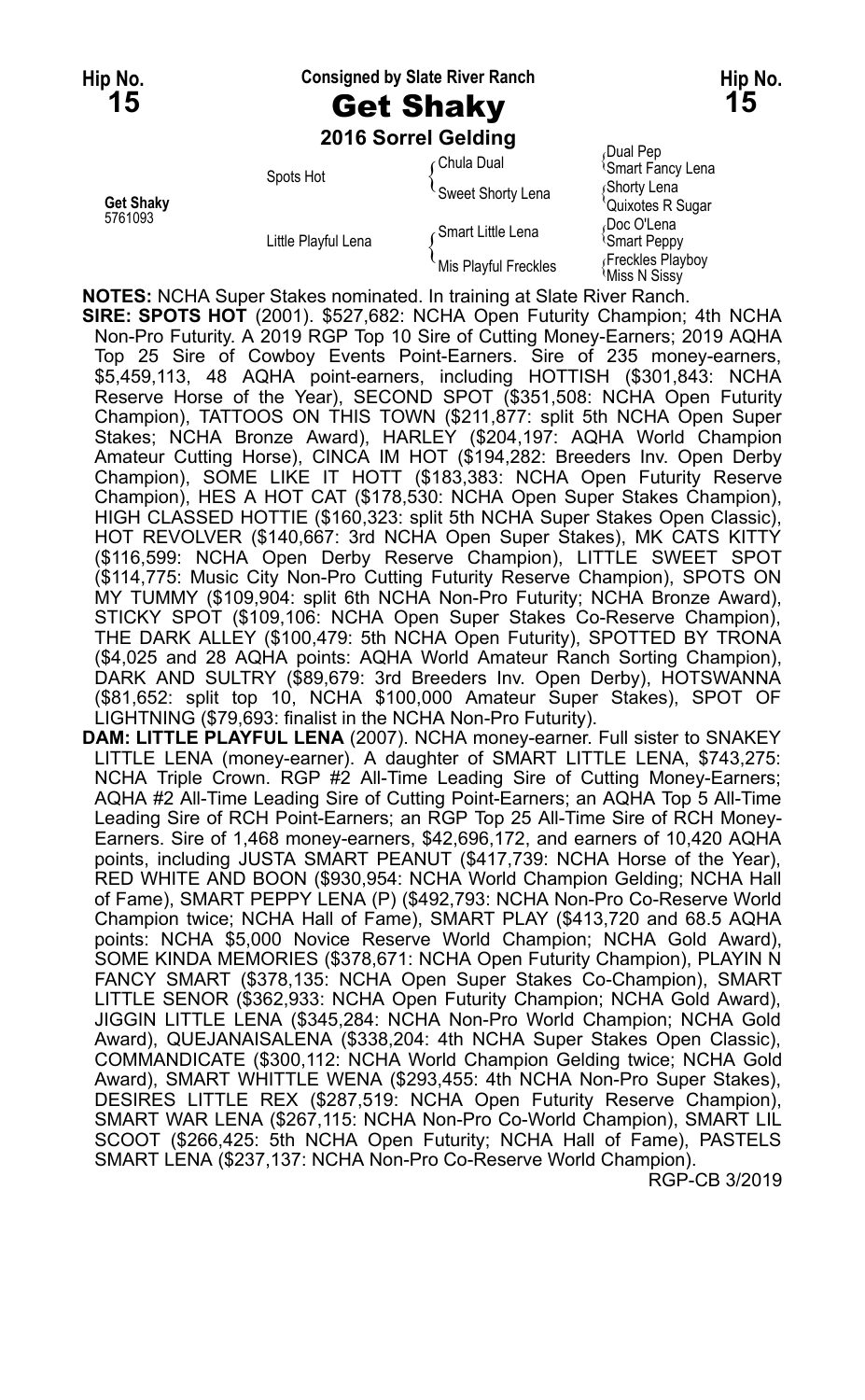# **Hip No. Consigned by Ty Moore Hip No. 16** Nothin Serious **16**

**May 5, 2018 Bay Colt**

| <b>Nothin Serious</b><br>5923666 | One Time Royalty<br>Mrs Bay Cat | One Time Pepto     | Peptoboonsmal<br><sup>1</sup> One Time Soon       |
|----------------------------------|---------------------------------|--------------------|---------------------------------------------------|
|                                  |                                 | Royal Serena Belle | Shorty Lena<br>Jazabell Quixote                   |
|                                  |                                 | High Brow Cat      | High Brow Hickory<br><b>Smart Little Kitty</b>    |
|                                  |                                 | Miss Bay Gun       | <sub>(</sub> Playgun<br><sup>{</sup> The Dry Look |

**NOTES:** With this colt's breeding, he should be a performer! NCHA Super Stakes nominated. Breeders Invitational eligible.

- **SIRE: ONE TIME ROYALTY** (2007). \$447,543: NCHA Open Futurity Champion; 3rd NCHA Super Stakes Open Classic; NCHA Open Classic/Challenge Reserve Champion; Breeders Inv. Open Classic Champion; 3rd Breeders Inv. 5-Year-Old Special Open. Full brother to BELA SERA (\$59,775 and 23 AQHA points: split 4th NRCHA Open Futurity); half-brother to TREYMENDOUS (\$87,830: finalist in the NCHA Super Stakes Open Classic), KIT WIT (\$55,305: finalist in the Breeders Inv. Non-Pro Derby). Out of ROYAL SERENA BELLE (\$124,196: NCHA Open Futurity Reserve Champion). A 2018 & 2019 RGP Top 25 Sire of Cutting Money-Earners. Sire of 64 money-earners, including TELES ONE TIME (\$61,398: 6th NCHA Non-Pro Super Stakes), SHE IS ROYALTY (\$54,348: finalist in the NCHA Open Futurity), A LITTLE ROYAL REY (\$47,202: 6th NCHA Non-Pro Super Stakes), ROYAL ISABELLA (\$44,117: NRCHA Non-Pro Futurity Champion), ALL MY LOVE (\$35,052: Breeders Inv. \$10,000 Novice Non-Pro Derby Champion), HER ROYAL QUEEN (\$30,938: semi-finalist in the NCHA Open Futurity), ONE LITTLE ROYALTY (\$29,783: 3rd NCHA \$100,000 Amateur Super Stakes Gelding), ROYAL KEYT (\$29,243: money-earner NCHA Non-Pro Super Stakes), ROYALTY AND CATS (\$28,362: 7th NCHA Non-Pro Futurity), PRINCESS BETTY REY (\$26,160: finalist in the NCHA Non-Pro Futurity), TWO TIMES ROYALTY (\$24,233: 3rd Abilene Spectacular Open Classic), ONE MOORE REYCY (\$23,298: Wrangler Open Cutting Futurity Reserve Champion), PV DREAMS OF ROYALITY (AUS) (\$18,815: split 8th Australia NCHA Open Futurity), LECTRIFYN ROYALTY (\$18,353: finalist in the NCHA Amateur Super Stakes Classic).
- **DAM: MRS BAY CAT** (2008). \$79,571: Arbuckle Mountain 4-Year-Old Non-Pro Futurity Champion; finalist in the NCHA Non-Pro Derby; 4th Abilene Spectacular Non-Pro Derby; 5th Brazos Bash Non-Pro Derby; finalist in the Breeders Inv. Non-Pro Derby. Half-sister to BET HESA BAYGUN (\$83,706: Brazos Bash Open Cutting Futurity Reserve Champion), MISTER REY GUN (\$61,075: Cattlemens Open Derby Co-Reserve Champion), BOONLIGHT BAY (\$18,763: semi-finalist in the NCHA Non-Pro Futurity), SPOT ON BAY (\$4,136 and 5.5 AQHA points: NCHA Certificate of Ability, AQHA World Junior Cutting qualifier), CD BAYLIGHT (18.5 AQHA points: US CHA May Sulphur Springs \$5,000 Novice class winner). Out of MISS BAY GUN (\$53,499: split 5th NCHA Amateur Classic/Challenge). A daughter of HIGH BROW CAT, \$110,800: Augusta Open Classic Champion. RGP #1 All-Time Leading Sire of Cutting Money-Earners; AQHA #1 All-Time Leading Sire of Cutting Point-Earners. Sire of 1,816 money-earners, \$81,032,474, and earners of 9,867 AQHA points, including DONT LOOK TWICE (\$843,096 and 51.5 AQHA points: NCHA Horse of the Year, NCHA Hall of Fame, Superior Cutting), METALLIC CAT (\$637,711: NCHA Horse of the Year, NCHA Hall of Fame), BOON SAN KITTY (\$565,504: NCHA Horse of the Year [shared], NCHA Hall of Fame), HIGH BROW CD (\$542,101: NCHA Horse of the Year, NCHA Hall of Fame), SMOOTH AS A CAT (\$501,874: NCHA Horse of the Year, NCHA Hall of Fame), HE BEA CAT (\$392,010: NCHA Horse of the Year, NCHA Silver Award).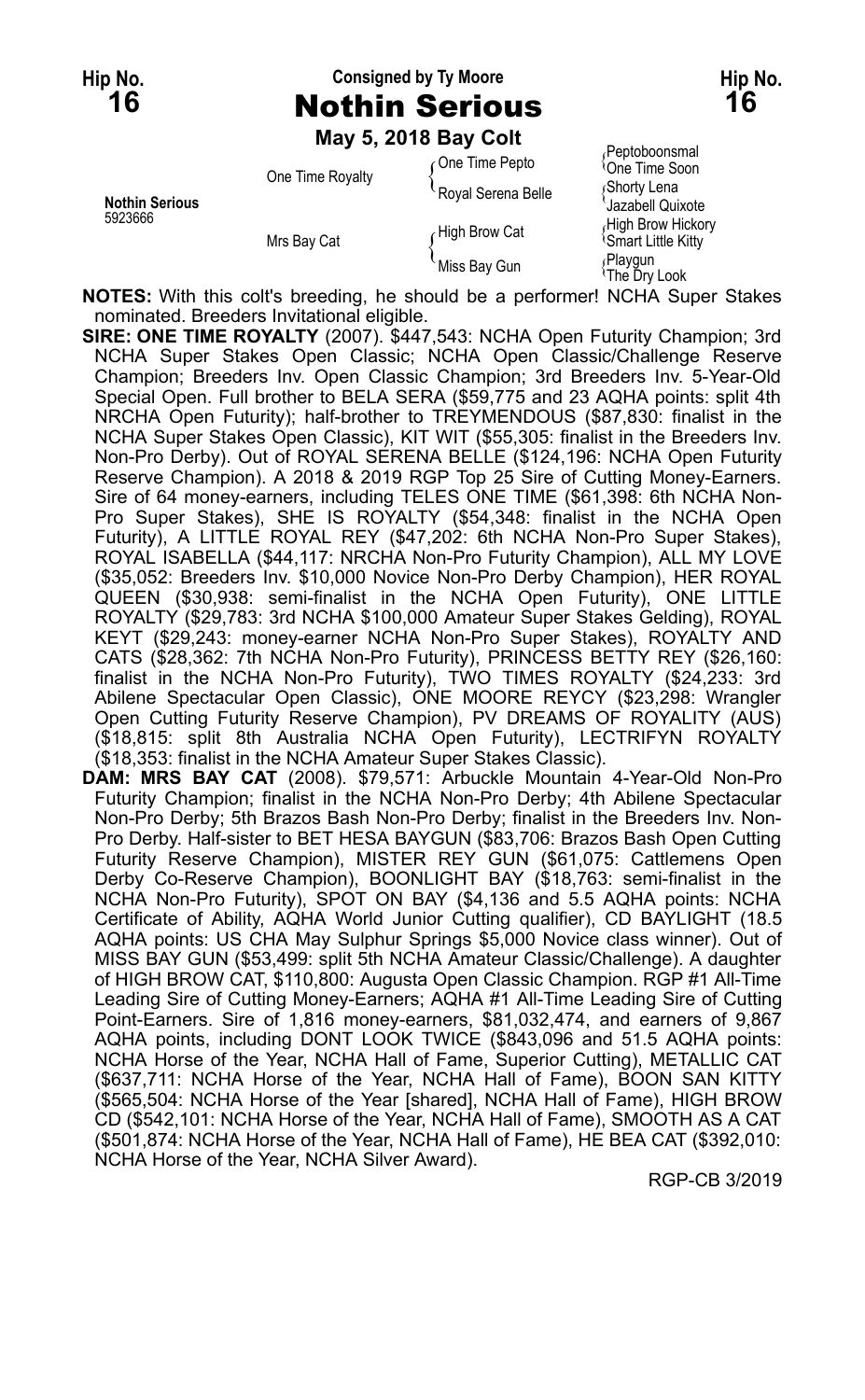# **Hip No. Consigned by Coy St Clair DVM Hip No. 17** Im Smart Withchecks **17**

**May 6, 2017 Bay Gelding**

|                            | Im Countin Checks  | ⊊Smart Lil Ricochet | Smart Little Lena<br>Moria Sugar                   |
|----------------------------|--------------------|---------------------|----------------------------------------------------|
| <b>Im Smart Withchecks</b> |                    | Autumn Boon         | Dual Pep<br>'Royal Blue Boon                       |
| 5860559                    | Smart Chilly Peppy | √ Smart Aristocrat  | Smart Little Lena<br><sup>1</sup> Miss Quixote San |
|                            |                    | Lil Sally Peppy     | Peppy San Badger<br>'Sally Doc                     |

**NOTES:** This gelding is under saddle and doing well. Breeders Invitational eligible. In training with Joe Harper.

- **SIRE: IM COUNTIN CHECKS** (2002). \$514,757: 3rd NCHA Open Futurity; Breeders Inv. Open Derby Reserve Champion. A 2018 & 2019 RGP Top 25 Sire of Cutting Money-Earners. Sire of 202 money-earners, \$4,608,810, 28 AQHA point-earners, including DELUXE CHECKS (\$287,274: NCHA World Champion Mare; NCHA Hall of Fame), GS COUNTING ON KITTY (\$213,533: split 4th Showdown in Cowtown Summer 4/6-Year-Old Non-Pro Slot Cutting), CHECKERS LIVE OAK (\$185,975: NCHA Non-Pro Classic/Challenge Champion), CAT COUNTIN CHECKS (\$169,104: 4th Brazos Bash Open Derby), PEPPYS CASHIN CHECKS (\$160,598: 5th Breeders Inv. Open Derby), CHECK COUNTER (\$132,756: NCHA \$5,000 Novice World Champion), COUNTIN ON STELLA (\$119,821: 3rd PCCHA Summer Open Derby), CHA CHING AND CHANGE (\$118,122: split top 10, NCHA Open Super Stakes), IM QUINTAN CHECKS (\$108,546: split 4th NCHA Open Super Stakes), CHECKABOON (\$9,546 and 18 AQHA points: AQHA World Champion Junior Tie-Down Roping Champion), COUNT MY CHECKS (\$5,583 and 101 AQHA points: AQHA World Champion Open Team Penning Horse; Superior Ranch Sorting), U CAN COUNT ON ME (62 AQHA points: AQHYA World Champion Team Penning Horse), SOME SWEET CHECKS (\$97,110: finalist in the NCHA Non-Pro Futurity), YALL COUNT ME IN (\$96,772: 4th Breeders Inv. Open Derby), HESA MONEY MAKER (\$83,948: Breeders Inv. Open Classic Reserve Champion).
- **DAM: SMART CHILLY PEPPY** (2002). Dam of 3 money-earners, including HALLYS SMART CHILLY (\$15,497: split 5th NCHA Amateur Super Stakes, split 6th Breeders Inv. Amateur Derby; 9th The Non-Pro Derby \$50,000 Amateur), SMART CHILLY BADGER (NCHA \$1,891), C HYDRIVE JACK (\$5,304: semi-finalist in the NCHA Amateur Futurity). Half-sister to PEPPYS DAY LIGHT CAT (\$55,432: Northwest Ranch Festival Open Cutting Futurity Reserve Champion), A PEPPY LENA CLASSIC (\$44,006: finalist in the NCHA Open Futurity), PEPPYS CAT DANCIN (\$22,991: split 7th NCHA Amateur Futurity), LENAS PEPPY PEARL (\$19,686: semi-finalist in the NCHA Non-Pro Super Stakes), LIL SALLY CAT (\$14,514: semi-finalist in the NCHA Open Futurity), LIL VICTORY CAT (\$3,977: 5th Chisholm Trail CHA Fall Amateur Classic), PEPPYS RED HOT CAT (\$3,028 and 37.5 AQHA points: AQHA World Ranch Sorting Level 2 Amateur Champion), PEPPIN CAT (finalist Southern 4-Year-Old Non-Pro Derby), KASSIDYS CRAZY CAT (NCHA money-earner), THIS CATS PEPPY (NCHA money-earner), and a daughter of SMART ARISTOCRAT, \$172,960: Augusta 4-Year-Old Open Futurity Champion; Chisholm Trail CHA 4-Year-Old Open Derby Champion. Sire of 199 money-earners, \$3,817,377, and earners of 1,494 AQHA points, including ARISTO KATZ (\$270,162: Breeders Inv. Open Derby Champion), SPOOKYS SMARTY PANTS (\$258,521: NCHA Open Futurity Reserve Champion), TASSAS ARISTOCRAT (\$136,445: NCHA \$10,000 Novice World Champion; NCHA Silver Award), RISTOS FAIR LADY (\$112,963: Breeders Inv. Open Derby Reserve Champion).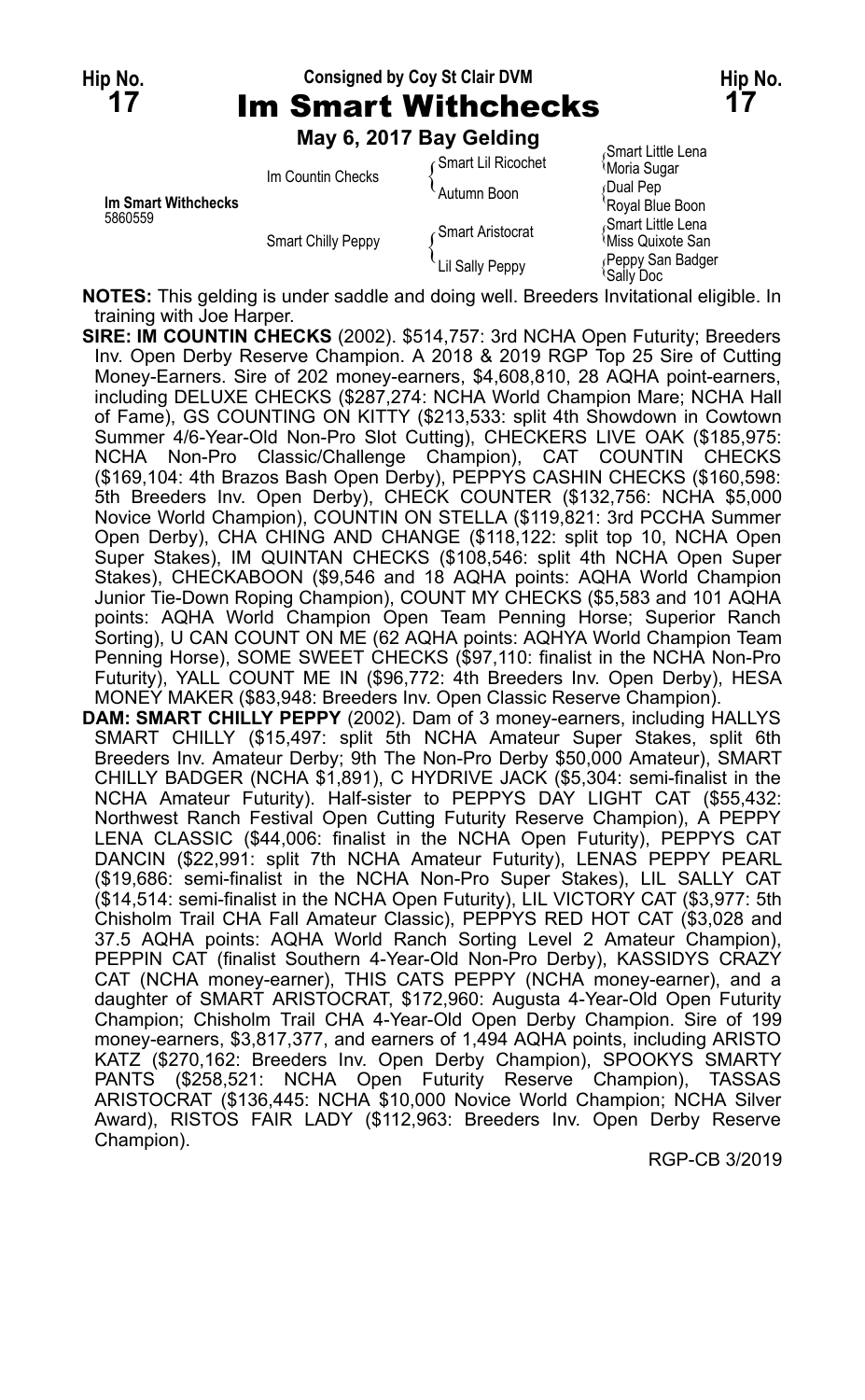# **Hip No. Consigned by Dottie St Clair Hill Hip No.**

## **18** High Style Martini **18 2015 Bay Filly**

| <b>High Style Martini</b><br>5747358 | High Brow Cat   | High Brow Hickory<br>Smart Little Kitty | Doc's Hickory<br><sup>∖</sup> Grulla San<br>Smart Little Lena<br>'Doc's Kitty |
|--------------------------------------|-----------------|-----------------------------------------|-------------------------------------------------------------------------------|
|                                      | Stylish Martini | Docs Stylish Oak                        | Doc's Oak<br><b>Docs Stylish</b>                                              |
|                                      |                 | Miss Martini Plav                       | Freckles Playboy<br>Martinis Miss Peppy                                       |

**NOTES:** 5-Panel N/N. In training with T.J. Good.

**SIRE: HIGH BROW CAT** (1988). \$110,800: Augusta Open Classic Champion. RGP #1 All-Time Leading Sire of Cutting Money-Earners; AQHA #1 All-Time Leading Sire of Cutting Point-Earners. Sire of 1,816 money-earners, \$81,032,474, and earners of 9,867 AQHA points, including DONT LOOK TWICE (\$843,096 and 51.5 AQHA points: NCHA Horse of the Year, NCHA Hall of Fame, Superior Cutting), METALLIC CAT (\$637,711: NCHA Horse of the Year, NCHA Hall of Fame), BOON SAN KITTY (\$565,504: NCHA Horse of the Year [shared], NCHA Hall of Fame), HIGH BROW CD (\$542,101: NCHA Horse of the Year, NCHA Hall of Fame), SMOOTH AS A CAT (\$501,874: NCHA Horse of the Year, NCHA Hall of Fame), HE BEA CAT (\$392,010: NCHA Horse of the Year, NCHA Silver Award), LITTLE PEPTO CAT (\$577,430: NCHA Super Stakes Open Classic Reserve Champion; NCHA Hall of Fame), FAITH IN MY CAT (\$560,381 and 138 AQHA points: NCHA \$10,000 Novice World Champion; NCHA Hall of Fame, Superior Cutting), OH CAY FELIX (\$468,498: NCHA Open Futurity Champion; NCHA Hall of Fame), BET ON A CAT (\$417,528 and 13.5 AQHA points: AQHA Select World Cutting Champion twice; NCHA Hall of Fame), HYDRIVE CAT (\$416,709: NCHA Open Futurity Reserve Champion; NCHA Hall of Fame), THOMAS E HUGHES (\$394,690: NCHA World Champion Stallion; NCHA Platinum Award), PAPPION CAT (\$379,815: NCHA Non-Pro Co-Reserve World Champion twice), HIGHBROW SUPERCAT (\$366,230: NCHA Open Futurity Champion), CATS SUMMERTIME (\$357,937: split 6th NCHA Open Futurity; NCHA Gold Award).

**DAM: STYLISH MARTINI** (2007). \$361,920: 4th NCHA Open Futurity; NCHA Super Stakes Open Classic Champion; NCHA Open Derby Champion; NCHA Open Classic/Challenge Champion; Breeders Inv. Open Classic Reserve Champion. Dam of 3 money-earners, including MARTINI SMOOTHIE (\$23,142: 8th Bonanza Non-Pro Derby; finalist in the Bonanza Open Derby, 3rd Cotton Stakes Int. Non-Pro Derby), MY THIRD MARTINI (\$18,193: split 5th NCHA Limited Non-Pro Futurity; finalist in the NCHA Limited Non-Pro Super Stakes, PCCHA Winter/Spring Non-Pro Derby Champion), DMAC MARTINI UP (\$4,028: 4th Bonanza Derby \$50,000 Amateur, Bonanza Derby \$50,000 Senior Amateur Reserve Champion; Bonanza Derby \$50,000 Amateur Gelding Reserve Champion). Half-sister to COPASPEPTO (\$480,064: NCHA Horse of the Year,NCHA Hall of Fame), SHESA DIRTY MARTINI (\$133,111: 3rd NCHA Open Super Stakes), MISS MARTINI BOON (\$106,885: PCCHA Fall Open Classic/Challenge Champion), DMAC BELLINI MARTINI (\$58,884: finalist in the NCHA Open Super Stakes), SHAKEN NOT STIRRRED (\$18,547: split 4th NCHA Limited Non-Pro Futurity), BOONS PLAY (\$16,340: semifinalist in the NCHA Open Classic/Challenge), HASHTAG COW (\$13,515: finalist in the Breeders Inv. \$10,000 Novice Derby), COCKTAILHRCATASTRPHE (\$8,700: split 8th Bonanza Open Derby), THE GREAT WALINDA (NCHA money-earner). Out of MISS MARTINI PLAY (\$94,018: PCCHA 4-Year-Old Open Stakes Champion).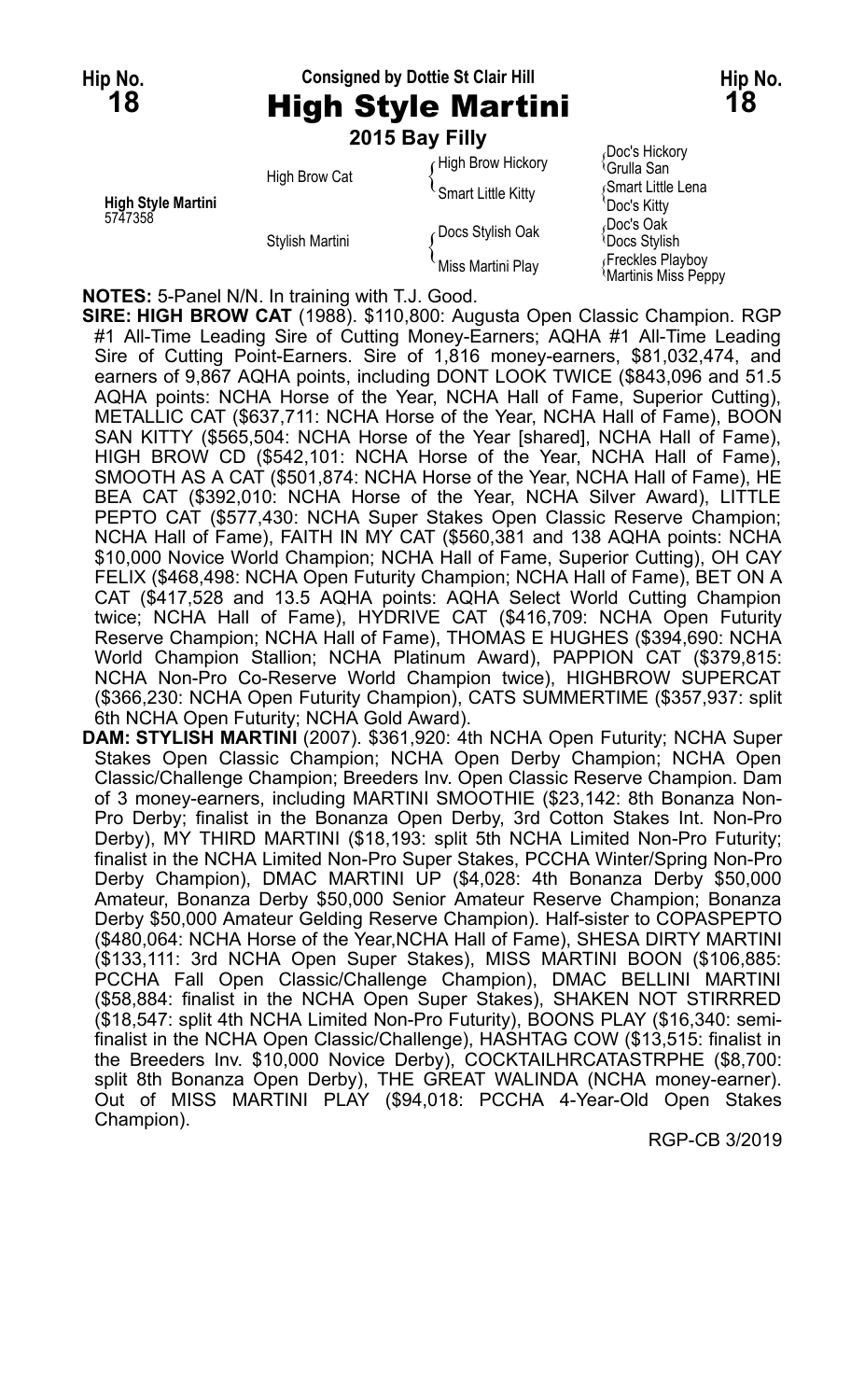### **Hip No. Consigned by Bruce Chambers Hip No. 19** Smooth Metallicat **19**

**April 8, 2017 Sorrel Colt**

|                                     |                   | ANIII 0, 40 I JULIU VUIL |                                                |
|-------------------------------------|-------------------|--------------------------|------------------------------------------------|
| <b>Smooth Metallicat</b><br>5803197 | Metallic Cat      | High Brow Cat            | High Brow Hickory<br><b>Smart Little Kitty</b> |
|                                     |                   | Chers Shadow             | (Peptoboonsmal<br>'Shesa Smarty Lena           |
|                                     | Smooth As Rey Jay | ∠Smooth As A Cat         | High Brow Cat<br><b>Shes Pretty Smooth</b>     |
|                                     |                   | Miss Peppy Jay Bar       | Peppy San Badger<br>Miss Dual Bar              |

**NOTES:** GBED N/N, HERDA N/HRD, HYPP N/N, MH N/N, PSSM 1 N/N. In training with Nick O'Dell.

- **SIRE: METALLIC CAT** (2005). \$637,711: NCHA Horse of the Year. A 2018 & 2019 RGP #1 Leading Sire of Cutting Money-Earners; 2018 RGP Top 5 Leading Sire of Ranch Horse Money-Earners; an AQHA Top 5 All-Time Leading Sire of Ranch Horse Point-Earners; 2019 RGP Top 5 Leading Sire of RCH Money-Earners. Sire of 955 money-earners, \$25,445,060, and earners of 2,515 AQHA points, including METALLIC REBEL (\$438,266: NCHA Horse of the Year, NCHA Hall of Fame), PURPLE REYN (\$364,059: NCHA Non-Pro Horse of the Year), BITTERSWEET (\$181,364: NCHA Non-Pro Horse of the Year), HASHTAGS (\$478,571: NCHA World Champion; NCHA Hall of Fame), METELES CAT (\$437,016: AQHA World Champion Junior Cutting Horse twice; NCHA Hall of Fame), STEVIE REY VON (\$420,903: NCHA Open Futurity Champion; NCHA Hall of Fame), CATILLAC REYS (\$233,818: NCHA Non-Pro Co-World Champion), PEDEL TO THE METALL (\$228,377: Showdown in Cowtown Summer 4/6-Year-Old Slot Cutting Open Champion), COPPERISH (\$211,103: Bonanza Open Derby Co-Champion), MISTRESSSIS (\$208,610: split 4th NCHA Open Futurity), MAID OF METAL (\$205,605: NCHA Super Stakes Open Classic Champion), SANNMAN (\$200,039: split 3rd Breeders Inv. Open Derby), MAGISTIC MOON (\$187,799: Arbuckle Mtn. 4- Year-Old Open Futurity Co-Champion), METALLIC MANZIEL (\$185,726: split 6th Breeders Inv. Open Derby), TALIATE (\$180,717: 7th NCHA Open Futurity), METALLIC MISTRESS (\$175,342: finalist in the NCHA Open Futurity), METALLIC JONES (\$174,779: split 4th Breeders Inv. Non-Pro Derby).
- **DAM: SMOOTH AS REY JAY** (2011). \$5,036: finalist in the NCHA Amateur Futurity; semi-finalist in the NCHA \$100,000 Amateur Futurity. Full sister to SMOOTH AS PEPPY (\$12,572: 4th Cattlemens Amateur Derby), CAT AT THE BAR (7th South Point Mane Event Cutting Day 2 Futurity Open). Half-sister to MISS PEPPYS BET (\$27,298: Canada Supreme Open to the World Cutting Non-Pro Derby Champion), PEPPYS PRETTY SMART (\$21,430: Breeders Inv. Amateur Classic Reserve Champion), STYLISH FRISCO (\$20,853: 3rd Canada Supreme Open to the World Non-Pro Cutting Futurity), STYLISH SAN PEPPY (\$8,773: 6th Texas Open Derby), BET ON MISS PEPPY (\$3,515: finalist in the NCHA Amateur Super Stakes), MISS PEPPY MERADA (NCHA Certificate of Ability), JAY BAR JULIET (NCHA moneyearner). Out of MISS PEPPY JAY BAR (\$170,021: NCHA Non-Pro Co-Reserve World Champion). A daughter of SMOOTH AS A CAT, \$501,874: NCHA Horse of the Year. A 2019 AQHA #1 Leading Sire of Cowboy Events Point-Earners; 2018 & 2019 RGP Top 5 Leading Sire of Cutting Money-Earners; 2019 AQHA Top 5 Leading Sire of Ranch Horse Point-Earners; an RGP Top 10 All-Time Sire of Cutting Money-Earners. Sire of 1,107 money-earners, \$26,670,534, and earners of 4,158 AQHA points, including SMOOTH TALKIN STYLE (\$305,284: NCHA Horse of the Year), LHR SMOOTH JAMIE MAY (\$251,430: NCHA Horse of the Year), SMOOTH ASA ZEE (\$619,415: NCHA Non-Pro World Champion; NCHA Hall of Fame), AROSESUCHACLATTER (\$323,079: 5th NCHA Open Futurity), SHORT N SMOOTH (\$298,137: split 4th NCHA Open Super Stakes).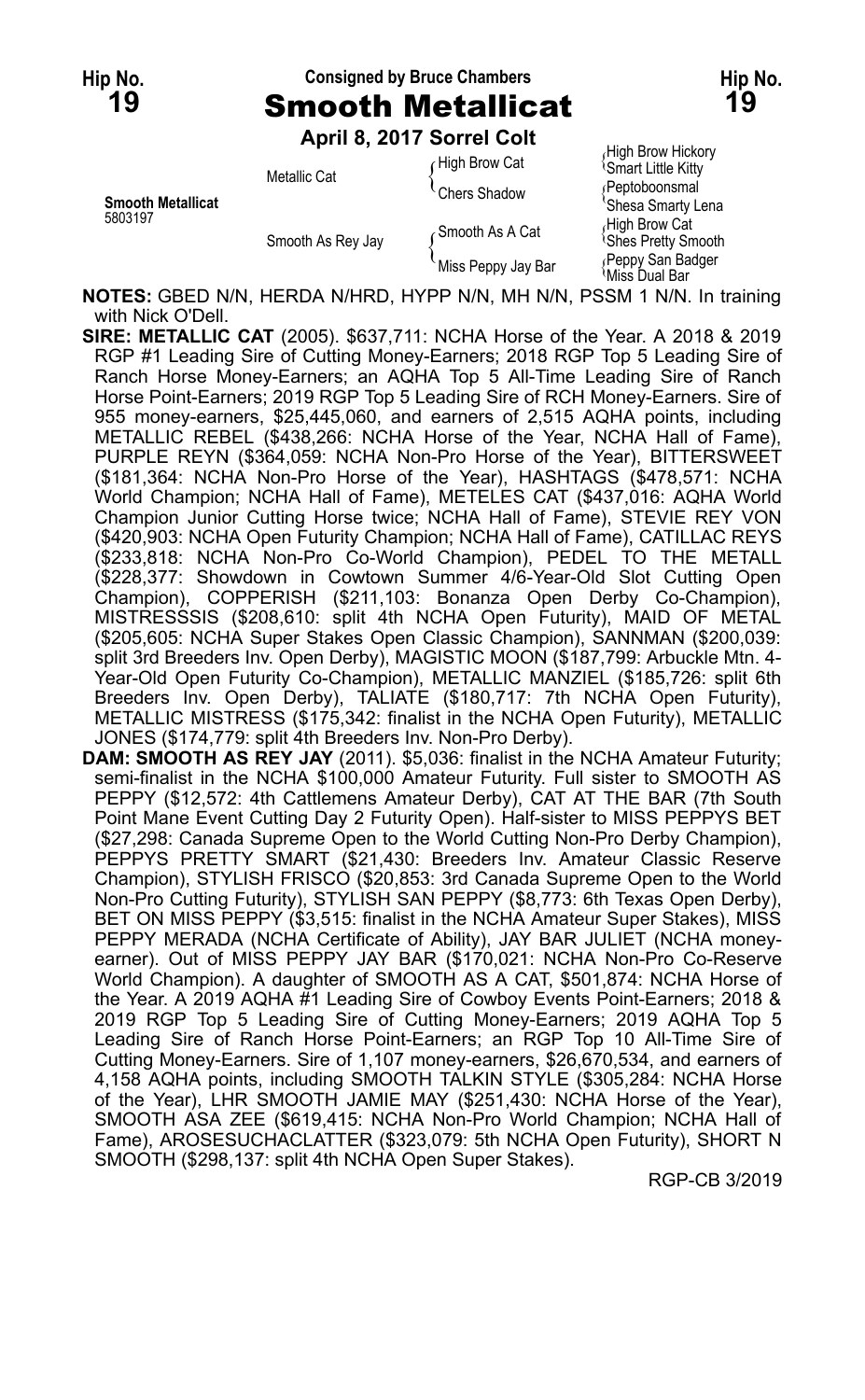# **Hip No. Consigned by Hern Farms Performance Horses Hip No. 20** Sheisarockindualrey **20**

**February 28, 2017 Sorrel Filly**

|                     | Rockin W        | r Dual Rev     | Dual Pep<br>Nurse Rey                 |
|---------------------|-----------------|----------------|---------------------------------------|
| Sheisarockindualrev |                 | Boon San Kitty | High Brow Cat                         |
| 5848131             | Sassy Jazzy Rey |                | Boon San Sally<br>Dual Pep،           |
|                     |                 | ∠Dual Jazz     | Jazabell Quixote                      |
|                     |                 | Miss Sassy Rey | Tamu Zantanon Rey<br>Miss Sassy Solis |

**NOTES:** This filly is sweet, athletic, intelligent, stands for the farrier and very easily trained. She is the first to meet you at the gate. Bred to be a class act cutter. Started under saddle and no buck. Has Breeders Invitational certificate of invitation. Eligible for PCCHA and NCHA Super Stakes.

- **SIRE: ROCKIN W** (2006). \$329,722: NCHA Open Futurity Champion; top 10, NCHA Open Derby; 4th NCHA Limited Open Futurity; split 3rd Brazos Bash Open Derby; finalist in the NCHA Open Classic/Challenge. Full brother to RW ROCKIN (\$202,578: Breeders Inv. Open Derby Reserve Champion); half-brother to BOON SAN SPOON (\$171,207: NCHA Open Classic/Challenge Champion), THE BOON (\$76,156: NCHA Open Classic/Challenge Co-Reserve Champion). Out of BOON SAN KITTY (\$565,504: NCHA Horse of the Year [shared], NCHA Hall of Fame). Sire of 74 money-earners, including ROCKIN SALLYCAT (\$125,033: split 3rd NCHA Open Futurity), ROCKIN KW (\$119,248: Arbuckle Mountain Open Derby Co-Reserve Champion), ROCKIN HISTORY (\$100,000: Road to the Horse 3-Year-Old Challenge Champion), ROCKIN A LIL (\$53,194: Valley Girls Barrel Daze Futurity 1D Champion), SMART ALICE LOUISE (\$47,717: finalist in the NCHA Open Futurity), ONE GOOD LOOKIN BABE (\$47,652: split 6th NCHA Non-Pro Futurity), SHESMISSCONGENIALITY (\$44,434: finalist in the NCHA Non-Pro Futurity), ROCKIN THOSE TRICKS (\$38,776: top 10 NCHA Limited Non-Pro Futurity), ROCKIN CAT MORIA RG (\$37,716: split top 10, NCHA Non-Pro Super Stakes), LENAS ROCKIN (\$27,023: 5th Wrangler Open Derby), PATTIE ROCKS (\$23,299: finalist in the Breeders Inv. Open Derby).
- **DAM: SASSY JAZZY REY** (2005). \$16,140: ACHA World Non-Pro Derby Champion; ACHA World Non-Pro Champion Gelding; split 9th ACHA World Open Derby; 5th ACHA World All-Age \$10,000 Novice; 5th ACHA World All-Age Open. Half-sister to SASSY JEWEL BAR (split 8th Southern Non-Pro Cutting Futurity). A daughter of DUAL JAZZ, \$60,371: 3rd Augusta Non-Pro Classic; 8th Abilene Spectacular Non-Pro Classic: 7th Bonanza 5/6-Year-Old Non-Pro; 6th Abilene Western Cutting 4- Year-Old Non-Pro; 5th Chisholm Trail Cutting Non-Pro Derby. Sire of 129 moneyearners, \$1,346,889, 35 AQHA point-earners, including WEE LITTLE BADGER (\$119,314: split top 10, NCHA Non-Pro Derby; NCHA Bronze Award), JAZZS LITTLE JOY (\$101,020: Cotton Stakes Open Classic Derby Champion), MERADA JAZZ (\$29,801 and 266.5 AQHA points: AQHA World Champion Open Team Penning Horse; Superior Ranch Sorting), SAN JAZZY LENA (\$21,121 and 51 AQHA points: AQHA World Champion Open Ranch Sorting Horse), JAZZY LITTLE MELODY (\$94,120 and 36 AQHA points: split top 10, NCHA Open Classic/Challenge; NCHA Bronze Award), DUALLYS IN TOWN (\$74,913: 5th Southern Open Cutting Futurity), DUALS JAZABELL (\$66,719: semi-finalist in the NCHA Open Futurity), JAZZ A LEE (\$62,229: 5th PCCHA Open Classic/Challenge), JAZZWARE (\$55,245: split top 10, NCHA Eastern Nationals Open), SMART N JAZZY (P) (\$23,910: APHA World Senior Cutting Champion), DUAL N BOONSMAL (AUS) (\$36,857: Australia NCHA Non-Pro Futurity Champion), HICKORYS DUAL JAZZ (\$35,536: top 10 NCHA Non-Pro Super Stakes), SH HEIDI JAZZ (\$34,735: Congress Cutting Open Classic Champion). RGP-CB 3/2019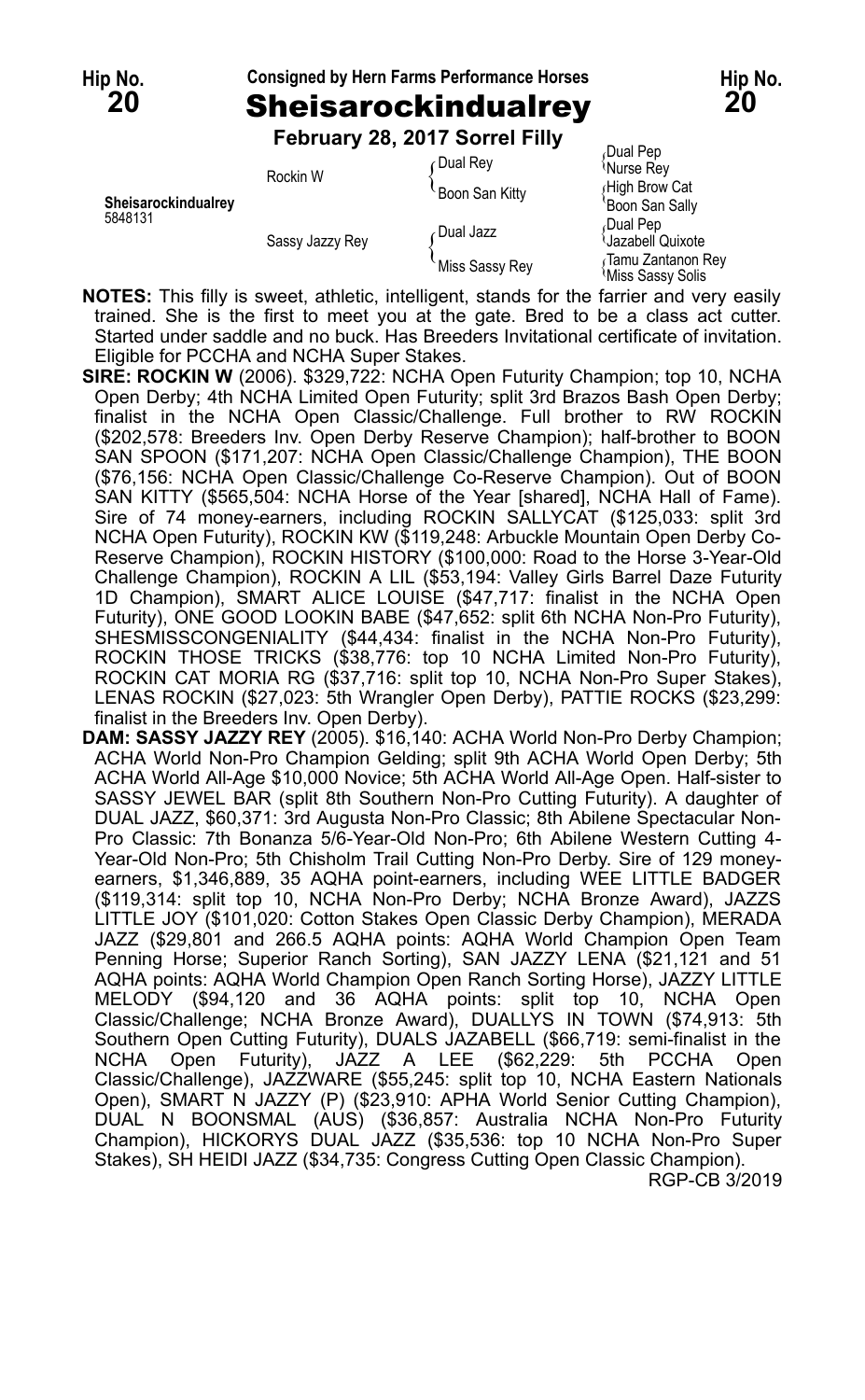## **Hip No. Consigned by Slate River Ranch Hip No. 21** King Of Anything **21 2016 Brown Gelding**

Transack T Wood<br>Fixture in Mitas Quixote Woody Be Tuff **Miltas Wood Miltas Quixote** ( <sup>Nitas</sup> Quixote )<br>Tuffs Junie { Tuff Lena Tuff Lena **King Of Anything** Candy Quixote 79 5767235 Freckles Playboy<br>Freckles Playboy Playe (Playgun Mics Music Silver Playboy) Play Miss Miss Miss Miss Miss Silver Pistol ( The Missuma Miss Silver Pistol ( Smart Little Lena Mi<br>Missuma Missuma ( Hagans Hickory

**NOTES:** NCHA Super Stakes nominated. In training at Slate River Ranch.

**SIRE: WOODY BE TUFF** (2001). \$351,063: Cotton Stakes Open Classic Champion; Augusta Open Classic Champion. AQHA #1 All-Time Leading Sire of Ranch Horse Point-Earners; 2019 RGP Top 5 Leading Sire of Cutting Money-Earners; an RGP Top 10 All-Time Sire of Ranch Horse Money-Earners. Sire of 163 money-earners, \$3,771,468, 19 AQHA point-earners, including CR TUFF LUCY (\$382,088: 4th NCHA Open Futurity), CR TUFF HEARTED CAT (\$276,864: NCHA Open Futurity Co-Champion), CR FIRST TUFF (\$186,881: 3rd NCHA Open Super Stakes; NCHA Bronze Award), LETHAL WEAPON I (\$144,971: split 4th NCHA Open Futurity), CR TUFF TABOO (\$139,354: split 3rd NCHA Open Futurity), CR TOO TUFF (\$125,726: Bonanza Open Derby Champion), CR MISSNJETHRO WOODY (\$108,877: finalist in the NCHA Open Futurity), KITTYSWOOD (\$105,762: split 5th NCHA Open Futurity), TUFF JULIE (\$69,642: NCHA Senior Youth Co-World Champion), BOOTS BE TUFF (\$37,676 and 249.5 AQHA points: AQHA World Versatility Ranch Horse Ranch Cutting Division Limited Amateur Champion), SEVEN S WOODROW (\$37,303 and 239.5 AQHA points: AQHA World Versatility Ranch Horse Ranch Open Reining Division Champion), MY BOOTS ARE TUFF (\$31,828 and 62 AQHA points: AQHA World Champion Versatility Ranch Horse), FADIE LOU (\$86,549: Brazos Bash Non-Pro Derby Champion), CR TUFF DIGS LUCINDA (\$71,133: finalist in the NCHA Open Futurity), CR DUALIN TUFF (\$70,578: finalist in the NCHA Open Futurity), CR SISTER TUFF (\$69,821: semifinalist in the NCHA Open Futurity), DONTT HAPPEN TWICE (\$68,499: Abilene Spectacular Open Derby Co-Reserve Champion).

**DAM: PLAY MISS** (2003). \$180,165: NCHA Open Derby Reserve Champion; Tunica Cutting Open Classic Champion; 3rd Memphis Cutting 4-Year-Old Open; 3rd Abilene Spectacular Open Classic; West Texas Open Derby Champion. Dam of 9 money-earners, \$687,806, including FLASH ABOUT (\$246,087: 3rd NCHA Non-Pro Super Stakes, Showdown in Cowtown Winter Slot Cutting \$100,000 Amateur Champion; Brazos Bash Non-Pro Derby Champion), PLAY MISS BOONSMAL (\$212,594: Breeders Inv. Open Classic Reserve Champion; Brazos Bash Open Classic Reserve Champion; 4th NCHA Open Classic/Challenge), RISSY CAT (\$60,945: finalist in the NCHA Super Stakes Open Classic, Congress Cutting \$100,000 Amateur Classic Co-Champion; Congress Cutting Derby \$100,000 Amateur Reserve Champion), PLAY BROW CAT (\$57,168: finalist in the NCHA Non-Pro Futurity; finalist in the NCHA Non-Pro Super Stakes; finalist in the NCHA Open Derby), HELLO CITY (\$27,247: semi-finalist in the NCHA Open Super Stakes, semi-finalist in the NCHA Non-Pro Futurity; finalist in the NCHA Non-Pro Derby), MISSIE CAT (\$18,744: Congress Cutting Derby \$100,000 Amateur Reserve Champion; 5th Congress Cutting Non-Pro Derby, 7th Congress Open Derby), METALLIC MISS (\$6,059: semi-finalist in the NCHA Non-Pro Futurity; finalist in the NCHA Limited Open Futurity), PLAYBROW (\$51,540: semi-finalist in the NCHA Non-Pro Super Stakes; 9th Cattlemens Open Classic, semi-finalist in the NCHA Open Derby), PLAY THAT SLY (\$7,422: semi-finalist in the NCHA Non-Pro Super Stakes; finalist in the NCHA Super Stakes Gelding Stakes Non-Pro). Halfsister to JUDGE BOON (\$59,507 and 20 AQHA points: 3rd NRCHA Derby Bridle Spectacular Open).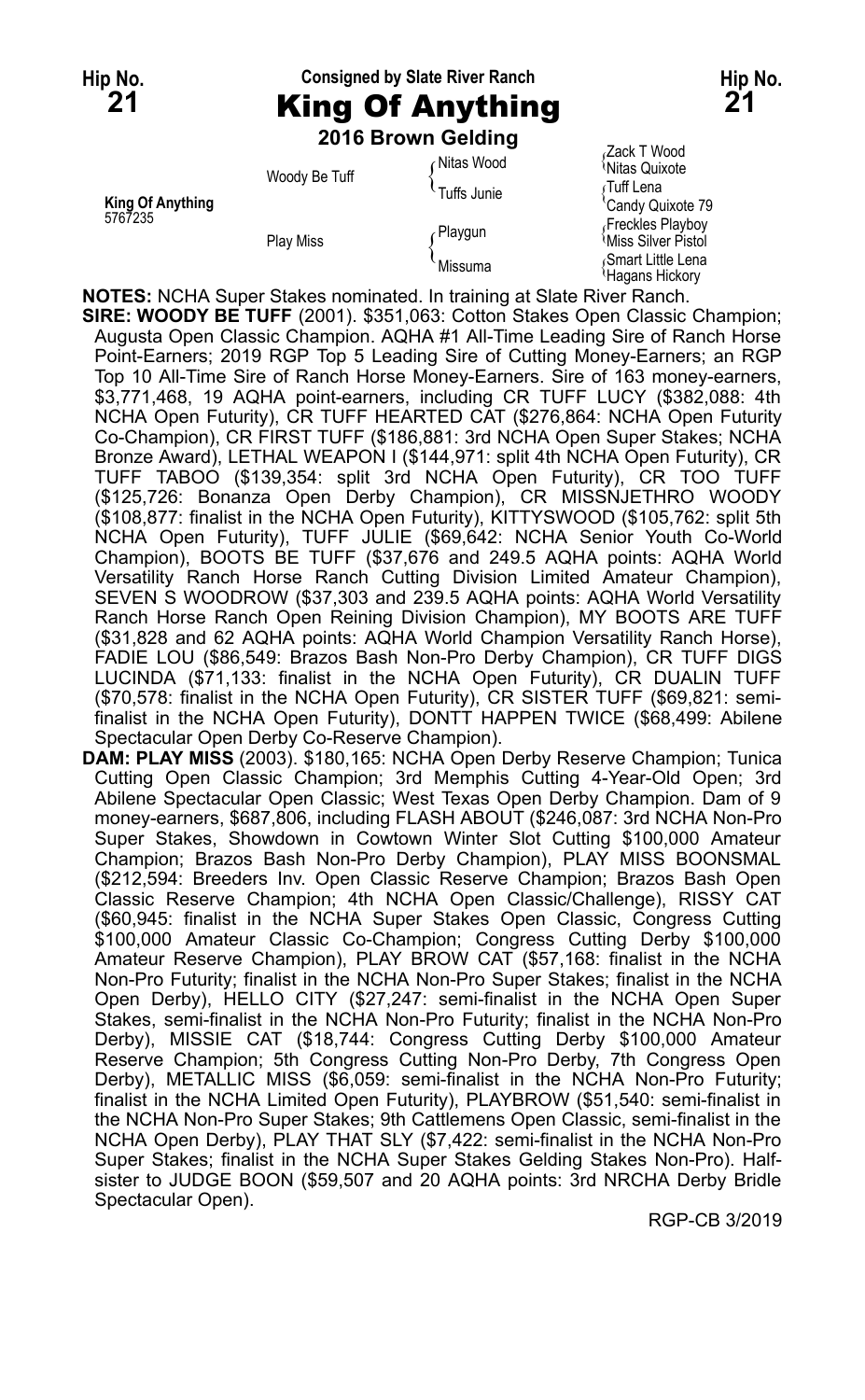### **Hip No. Consigned by Rick Vincent DVM Hip No.**

**22** Shes A Hancock Cat **22 2008 Sorrel Mare**

| <b>Shes A Hancock Cat</b><br>5116276 | Sophisticated Catt | High Brow Cat<br>∙Shania Cee | High Brow Hickory<br><b>Smart Little Kitty</b><br>Peppys Boy 895<br>'Lynx Melody |
|--------------------------------------|--------------------|------------------------------|----------------------------------------------------------------------------------|
|                                      | Adobe Walls        | Hesa Eddie Hancock           | Eddie Eightv،<br><b>Shesa Lady Rose 88</b>                                       |
|                                      |                    | Model Gin                    | Tanguery Gin<br><sup>1</sup> The Model 74                                        |

**NOTES:** This all around mare has been used on the ranch. She was started by Thomas Saunders. She is gentle with no habits or faults. She is 100% sound and usually breeds on first service. Enrolled in the AQHA Ranching Heritage Program. **Sells with Filly at side born March 16, 2019 by BAMACAT.**

**SIRE: SOPHISTICATED CATT** (2002). \$192,509: AQHA World Champion Senior Cutting Horse 3 times; finalist in the NCHA Open Super Stakes; South Point Winter Cutting Open Classic Champion; 6th NCHA Super Stakes Open Classic; 3rd Augusta Open Classic. Half-brother to CEE NO COLOR HERE (P) (\$89,916: APHA World Solid Paint-Bred Cutting Champion). Out of SHANIA CEE (\$408,633: NCHA Horse of the Year, NCHA Hall of Fame A 2018 RGP Top 25 Sire of RCH Money-Earners. Sire of 297 money-earners, \$2,003,623, and earners of 1,572 AQHA points, including DUCKS DUX (AUS) (\$143,335: Australia NCHA Open Futurity Champion; Australian NCHA Hall of Fame), CASEY CATT (\$115,416: finalist in the NCHA Open Futurity), LIL SOPHIE BAKER (96 AQHA points: AQHA World All-Age Ranch Sorting Level 2 Open Champion), STREY CATT (\$69,881 and 10 AQHA points: 5th NCHA Non-Pro Futurity), SOPHISTICATED REY (\$57,468: NCHA \$5,000 Novice Horse Non-Pro Reserve World Champion), CEE SOPHI KAT (\$52,343: NCHA Amateur Super Stakes Reserve Champion), SOPHOSTICATED PAT (68.5 AQHA points: AQHA High Point Junior Ranch Sorting Champion), SOPHISTICATED SHINE (\$6,781 and 6.5 AQHA points: AQHA High Point Versatility Ranch Horse All-Around Cowboy Reserve Champion), SS SOPHISTICATEDPOCO (\$3,084 and 64 AQHA points: AQHA Reserve World Champion Amateur Breakaway Roping Horse), MAGICOOL (AUS) (\$45,232: Australia NCHA Open Classic Champion), SUICIDE BLONDE (AUS) (\$41,053: Australia NCHA Non-Pro Classic Co-Champion), SPRINGTIME CATT (\$37,134: Congress Open Cutting Futurity Reserve Champion).

**DAM: ADOBE WALLS** (1998). Dam of ADOBE CHROME (RHAA money-earner). Half-sister to EIGHTY MODEL (AQHA point-earner; NCHA money-earner), and a daughter of HESA EDDIE HANCOCK; sire of 9 money-earners, including EDDIES LACY RAB (\$5,793 and an AQHA point-earner: 5th AQHA Ranching Heritage Finals 4-Year-Old Working Ranch Horse Open), SPIKE HANCOCK RAB (\$3,090: 3rd ARHFA World Champ Roping Futurity Heading Average Non-Pro), BLUE DIAMOND HANCOCK (73 AQHA points: 5th Dixie National Stock Show NRHA Open), EDDIE ROCKS RAB (\$4,757: 4th AQHA Ranching Heritage Finals 4-Year-Old & Over Working Ranch Horse Cowboy twice), GLENWOOD EDDIE RAB (9.5 AQHA points: 3rd Battle in the Saddle AQHA Judge 1 Heading Select Amateur), IMA EDDIE HANCOCK (AQHA point-earner: Fort Worth Stock Show Versatility Ranch Horse Ranch Riding Champion), LEXY HANCOCK RAB (AQHA Ranching Heritage Finals 4-Year-Old & Over Working Ranch Horse Level 1 Amateur Champion), EADIE HANCOCK RAB (roping money-earner), CHERRY HANCOCKRAB (money-earner), SHESA TURBO (NRHA money-earner). Son of EDDIE EIGHTY; sire of FROSTY EDDIE (29 AQHA points: 8th AQHA World Junior Heeling), MODEL EDDIE (31 AQHA points: AQHA High Point Youth Working Cow Horse), EIGHTY MODEL (AQHA point-earner; NCHA money-earner), EDDIE NYLON (AQHA point-earner).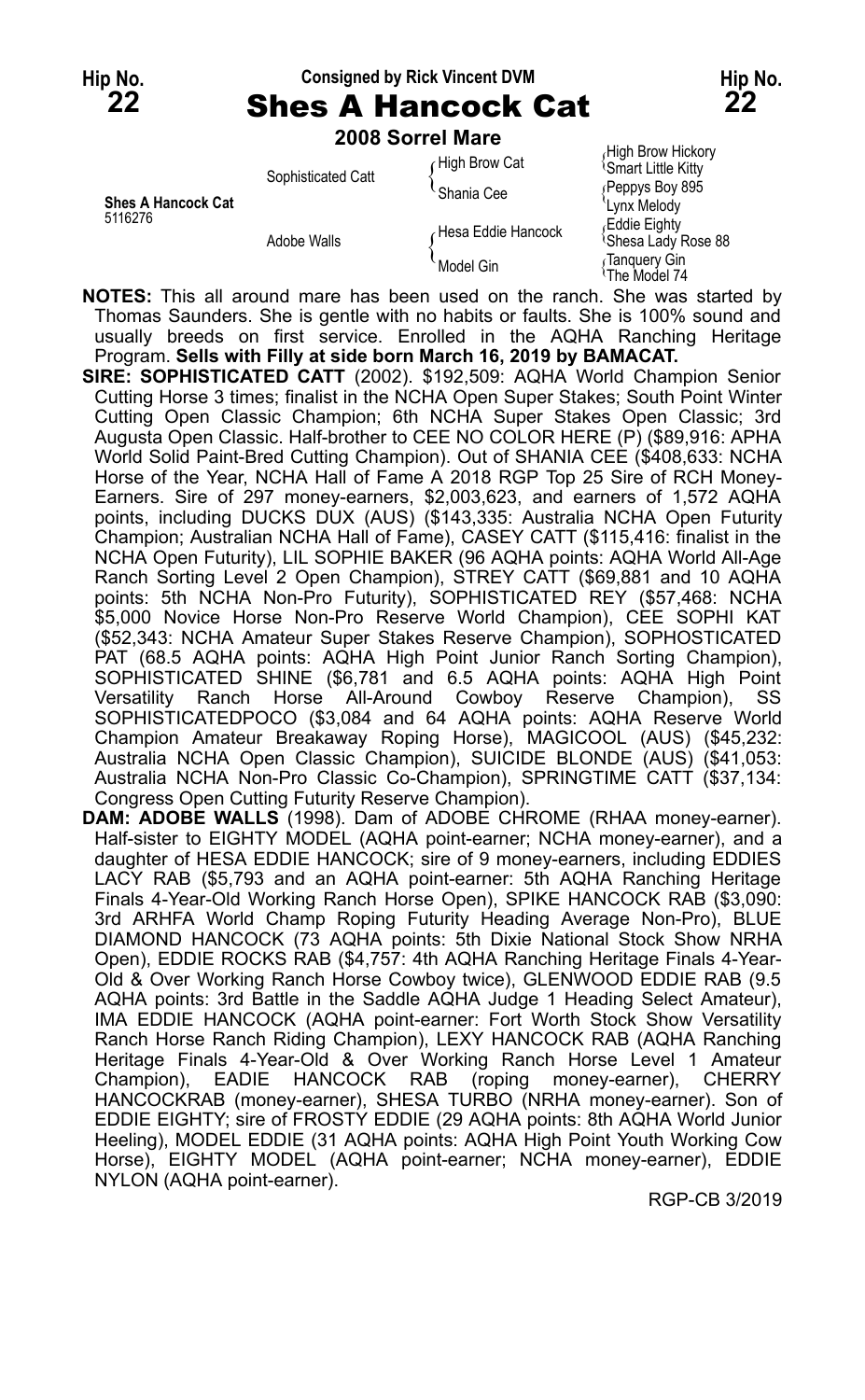**Hip No. Consigned by Cowan Ranch LLC Hip No. 23** Styled In Metal **23**

**2015 Sorrel Filly**

| <b>Styled In Metal</b><br>5808880 | Metallic Cat     | High Brow Cat       | High Brow Hickory<br><b>Smart Little Kitty</b> |
|-----------------------------------|------------------|---------------------|------------------------------------------------|
|                                   |                  | Chers Shadow        | (Peptoboonsmal<br>'Shesa Smarty Lena           |
|                                   | Stylin Lil Lizzy | Lizzys Gotta Player | Freckles Playboy<br><sup>\</sup> Lizzielena    |
|                                   |                  | Moms Stylish Socks  | Docs Stylish Oak<br>Playboys Mom               |

**NOTES:** NCHA Super Stakes nominated. Breeders Invitational eligible. PCCHA Foal Nominated. PCCHA Stakes eligible.

**SIRE: METALLIC CAT** (2005). \$637,711: NCHA Horse of the Year. A 2018 & 2019 RGP #1 Leading Sire of Cutting Money-Earners; 2018 RGP Top 5 Leading Sire of Ranch Horse Money-Earners; an AQHA Top 5 All-Time Leading Sire of Ranch Horse Point-Earners; 2019 RGP Top 5 Leading Sire of RCH Money-Earners. Sire of 955 money-earners, \$25,445,060, and earners of 2,515 AQHA points, including METALLIC REBEL (\$438,266: NCHA Horse of the Year, NCHA Hall of Fame), PURPLE REYN (\$364,059: NCHA Non-Pro Horse of the Year), BITTERSWEET (\$181,364: NCHA Non-Pro Horse of the Year), HASHTAGS (\$478,571: NCHA World Champion; NCHA Hall of Fame), METELES CAT (\$437,016: AQHA World Champion Junior Cutting Horse twice; NCHA Hall of Fame), STEVIE REY VON (\$420,903: NCHA Open Futurity Champion; NCHA Hall of Fame), CATILLAC REYS (\$233,818: NCHA Non-Pro Co-World Champion), PEDEL TO THE METALL (\$228,377: Showdown in Cowtown Summer 4/6-Year-Old Slot Cutting Open Champion), COPPERISH (\$211,103: Bonanza Open Derby Co-Champion), MISTRESSSIS (\$208,610: split 4th NCHA Open Futurity), MAID OF METAL (\$205,605: NCHA Super Stakes Open Classic Champion), SANNMAN (\$200,039: split 3rd Breeders Inv. Open Derby), MAGISTIC MOON (\$187,799: Arbuckle Mtn. 4- Year-Old Open Futurity Co-Champion), METALLIC MANZIEL (\$185,726: split 6th Breeders Inv. Open Derby), TALIATE (\$180,717: 7th NCHA Open Futurity), METALLIC MISTRESS (\$175,342: finalist in the NCHA Open Futurity), METALLIC JONES (\$174,779: split 4th Breeders Inv. Non-Pro Derby).

**DAM: STYLIN LIL LIZZY** (2006). \$15,488: semi-finalist in the NCHA Non-Pro Futurity; 8th PCCHA Top top 10 \$3,000 Novice. Dam of METALLIC STYLIN (\$18,318: split 5th Idaho CHA Open Futurity, Arizona CHA END/TRL Day 2 Open Futurity Champion; Arizona CHA END/TRL Day 1 Open Futurity Champion). Full sister to LIZZYS PLAYERETTE (\$11,117: split 7th Brazos Bash Open Cutting Futurity). Half-sister to PEPTOLISTIC (\$50,120: "The Non-Pro" 4-Year-Old Open Champion), IROC U (\$3,625: split 9th "The Non-Pro" 4-Year-Old Amateur), MOMS IRON MAN (\$3,476: NCHA Futurity Senior Limited Non-Pro Co-Champion). A daughter of LIZZYS GOTTA PLAYER, \$108,346: NCHA Open World Champion Stallion; Bonanza 4-Year-Old Open Champion. Sire of 90 money-earners, \$3,122,841, 31 AQHA point-earners, including MOMS STYLISH PLAYER (\$367,652: NCHA Open Super Stakes Champion; NCHA Hall of Fame), DIZZY LIZZY GIRL (\$272,924: 5th PCCHA Fall Open Futurity), SIR STYLISH LIZZY (\$238,890: NCHA Non-Pro Co-World Champion), CARD TRICK (\$191,664: Tunica Cutting Open Classic Reserve Champion; NCHA Gold Award), LIZZYS GOT STYLE (\$105,532: split 5th Breeders Inv. Non-Pro Derby), ATM PLAYER (\$13,911: AQHA World Level 2 Open Junior Cutting Champion), STYLISH LIZZORRO (\$78,592 and 69.5 AQHA points: AQHA Select World Cutting Champion; NCHA Bronze Award), STYLISH LIZZIE (\$90,697: semi-finalist in the NCHA Open Futurity), PLAY ON LIZZY (\$76,416 and 19.5 AQHA points: 4th Bonanza 4-Year-Old Open), MY STYLISH LIZZY (\$74,596: 3rd Cotton Stakes Open Classic), ALLOTA PLAY TIME (\$74,386: El Rancho Open Classic Co-Reserve Champion). RGP-CB 3/2019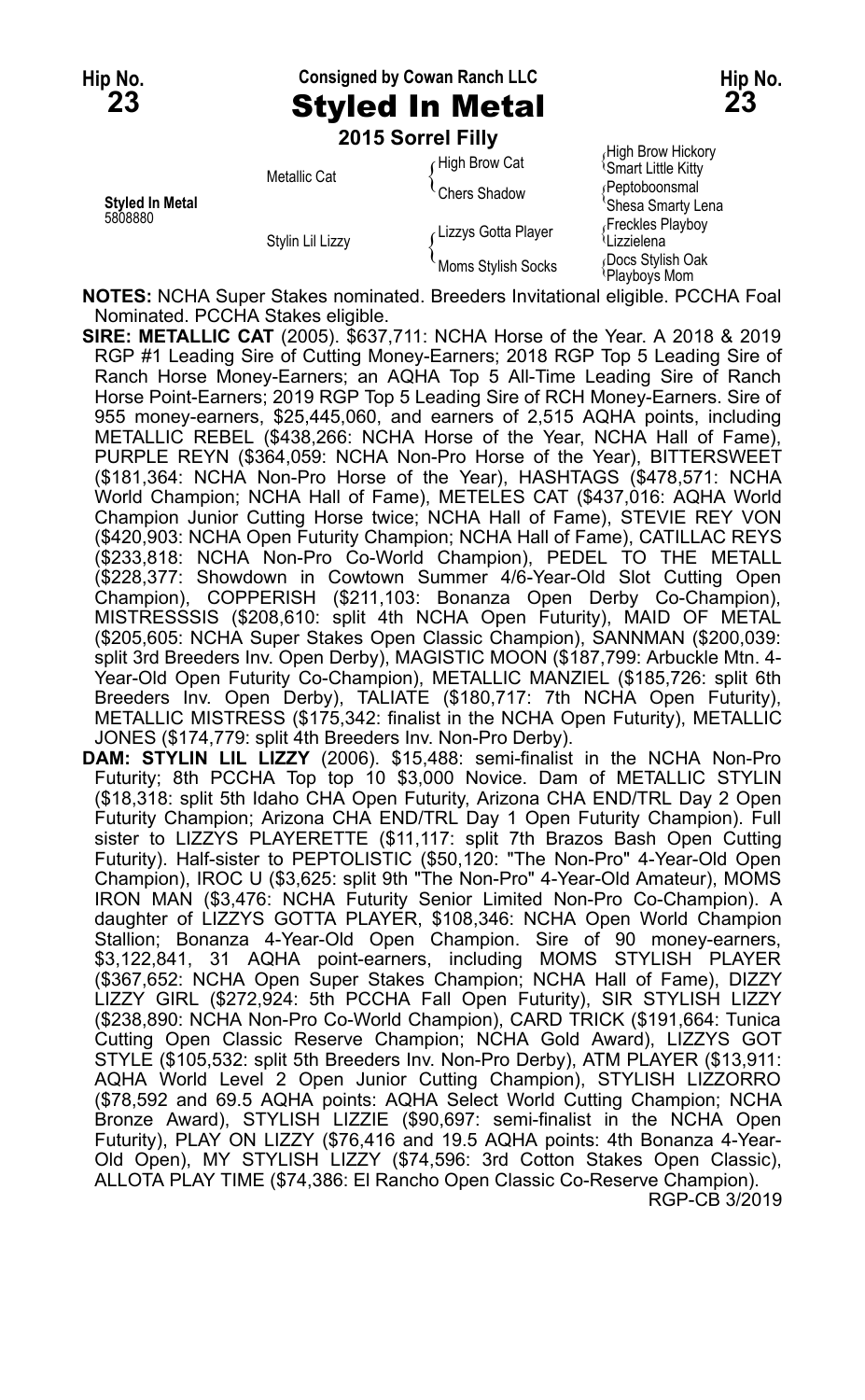**Hip No. Consigned by Julie & Mike Magness Hip No.**

**24** Tornados First Mate **24**

|                            | 2000 Bay Mare        |                      |                                        |
|----------------------------|----------------------|----------------------|----------------------------------------|
|                            | <b>Smart Mate</b>    | Gmart Little Lena    | Doc O'Lena<br><b>Smart Peppy</b>       |
| <b>Tornados First Mate</b> |                      | Freckles Playmate    | Freckles Playboy<br>Nip Nap            |
| 3945370                    | Hickorys Tornado Rio | <b>Doc's Hickory</b> | Doc Bar<br><sup>≀</sup> Miss Chickasha |
|                            |                      | Money Talks Rio      | Doc Quixote<br>Money From Home         |

- **PERFORMANCE RECORD:** Earner of \$88,760; NCHA Certificate of Ability. **In 2004:** split 7th NCHA Open Derby; finalist in the NCHA Open Super Stakes; finalist in the Suncoast Fall Open Derby; finalist Music City Cutting Futurity 4-Year-Old Open; finalist in the Bonanza 4-Year-Old Open; finalist in the Augusta 4-Year-Old Open Futurity; finalist in the Memphis Cutting 4-Year-Old Open Futurity; **in 2005:** split 6th Brazos Bash Open Classic; finalist in the NCHA Super Stakes Open Classic; **in 2006:** split 8th South Point Cutting Open Classic; finalist in the Abilene Spectacular Open Classic; finalist in the Augusta Open Classic; 9th Texas Cutting Open Classic.
- PRODUCE RECORD: Dam of 6 money-earners, including TORNADO WATCH (\$19,057: Southwest RCHA August Open Futurity Champion; NRCHA Futurity Prelim. Herd Co-Reserve Champion; Southwest RCHA August Futurity Fence Co-Reserve Champion), TORNADOS FIRST LIGHT (\$6,562: NCHA Certificate of Ability), SWEET BABY REY (\$5,855: semi-finalist in the NCHA Open Derby), LIGHTS ON MATE (\$4,722: European RCHA Americana 5 & Under Open Futurity Reserve Champion), TORNADOS FIRST CAT (12.5 AQHA points; NCHA \$2,032, AQHA World Junior Cutting qualifier), WHAT A HOT MATE (NCHA money-earner).
- **NOTES:** Enrolled in the AQHA Ranching Heritage Program. 5-Panel N/N. **Sells BRED in 2018 to DONT STOPP BELIEVIN.**
- **SIRE: SMART MATE** (1990). \$50,072 and 5.5 AQHA points: finalist in the NCHA Open Classic/Challenge. An RGP Top 25 All-Time Sire of Cutting Money-Earners. Sire of 435 money-earners, \$8,516,151, and earners of 3,912 AQHA points, including NUTN BUTA HOUNDOG (\$263,939: NCHA Non-Pro Co-World Champion), MATES IRISH ROSE (\$178,582: 3rd Breeders Inv. Open Derby), SHES FULL OF HOPE (\$171,924: split 3rd NCHA Super Stakes Non-Pro Classic), NURSE CONNIE (\$162,867).
- **DAM: HICKORYS TORNADO RIO.** (1994) \$71,376: split 6th NCHA Open Derby; split 4th Gold Coast Open Cutting Futurity; 3rd El Cid 4-Year-Old Open; Champion of the Abilene Western and Kansas Open Cutting Futurities. Dam of 11 moneyearners, \$281,169, including ANOTHER TORNADO MATE (\$61,513 and 17.5 AQHA points: AQHA World Senior Cutting Level 2 Open Champion; NCHA Bronze Award), OTP RIO (\$17,225 and 90.5 AQHA points: NRCHA World Two-Rein Non-Pro Champion; AQHA Reserve High Point Select Amateur Versatility Ranch Horse), TORNADOS FIRST MATE (Above), OTP RIO (\$17,225 and 90.5 AQHA points: AQHA World VRH Ranch Cow Work Division Amateur Reserve Champion; NRCHA World Two-Rein Non-Pro Champion; AQHA Reserve Select Amateur Versatility Ranch Horse), MOLOKAI (\$46,863: 3rd NCHA Non-Pro Super Stakes, NCHA 10,000 Novice Non-Pro Super Stakes Champion), TORNADOS REY OF HOPE (\$25,832: semi-finalist in the NCHA Open Futurity; Kansas Non-Pro Derby Co-Champion). Full sister to RIO MONEY TALKS (\$20,005: finalist Gold Coast Fall Open Cutting Futurity), MR MONEY TALKS (\$7,746 and 73 AQHA points). Halfsister to MAMAS MONEY TALKS (\$49,191: 6th NRCHA Open Futurity), MERADAS MONEY TALKS (\$47,894: 5th NCHA Open Derby), RIO SMART LENA (\$43,137: finalist in the NCHA Open Futurity), PLAYBOY MONEY (\$24,049 cutting).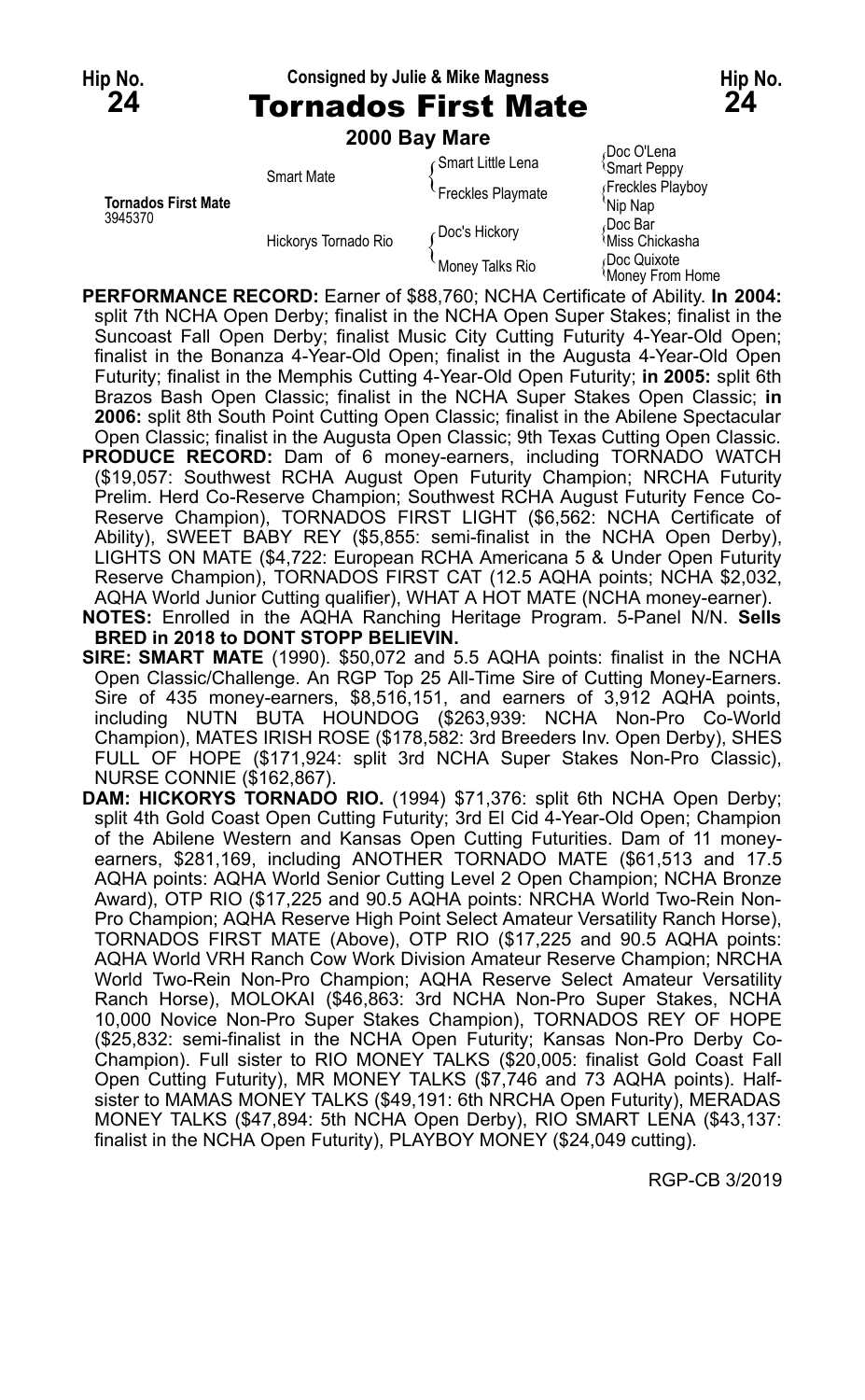**Hip No. Consigned by Kathleen Moore Hip No. 25** Keep Dreymin **25**

**2016 Sorrel Filly**

| <b>Keep Dreymin</b><br>5753814 | Dual Rey              | ∩Dual Pep<br>Nurse Rey | Peppy San Badger<br><sup>≀</sup> Miss Dual Doc<br><b>Wyoming Doc</b><br>Jay Moss |
|--------------------------------|-----------------------|------------------------|----------------------------------------------------------------------------------|
|                                | <b>Tazs Dreamgirl</b> | Pepto Taz              | Peptoboonsmal<br><sup>≀</sup> Sweet Lil Lena                                     |
|                                |                       | Montana Suenos         | Montana Doc<br>'Sari Tari                                                        |

**NOTES:** Here is a pretty daughter of DUAL REY that is cowy, solid and on track for the futurity. She could be a winner now and a great broodmare prospect later. NCHA Super Stakes nominated. Breeders Invitational eligible. In training with Glynn Whitman.

- **SIRE: DUAL REY** (1994). \$105,038: split 6th NCHA Open Futurity. A 2018 & 2019 RGP #2 Leading Sire of Cutting Money-Earners; an RGP Top 5 All-Time Leading Sire of Cutting Money-Earners; 2019 AQHA Top 5 Leading Sire of Cowboy Events Point-Earners; an RGP Top 10 All-Time Sire of RCH Money-Earners. Sire of 1,391 money-earners, \$42,446,348, and earners of 8,832 AQHA points, including REYS DUAL BADGER (\$313,563: NCHA Horse of the Year), SPECIAL NU BABY (\$481,197: NCHA World Champion Mare; NCHA Hall of Fame), DONT STOPP BELIEVIN (\$461,516: NCHA Open Reserve World Champion; NCHA Hall of Fame), REYS DESIRE (\$409,603: NCHA Open Super Stakes Champion; NCHA Hall of Fame), REY DOWN SALLY (\$404,170: split 3rd NCHA Open Futurity; NCHA Hall of Fame), MISS ELLA REY (\$378,668 and 94.5 AQHA points: NCHA Non-Pro Co-World Champion; NCHA Bronze Award), CR SUN REYS (\$371,053: split 4th NCHA Open Super Stakes; NCHA Hall of Fame), TR DUAL REY (\$353,174: NCHA Open Super Stakes Reserve Champion), LIL RATTLER (\$339,414: Showdown in Cowtown Winter Slot Cutting Open Reserve Champion), DUAL SMART REY (\$330,436: NCHA Open Super Stakes Champion), ROCKIN W (\$329,722: NCHA Open Futurity Champion), REYANN HICKORY (\$324,141: 4th NCHA Non-Pro Futurity).
- **DAM: TAZS DREAMGIRL** (2007). \$106,229: 5th NCHA Open Futurity; finalist in the Breeders Inv. 5-Year-Old Special Open; finalist in the NCHA Open Derby; split 3rd West Texas Classic Non-Pro; finalist in the Breeders Inv. Open Classic. Dam of TAZTALLIC CAT (semi-finalist in the NCHA \$100,000 Amateur Futurity). Half-sister to CLUTCH MONTANA (82 AQHA points: AQHYA World Heading Level 3 Reserve Champion). A daughter of PEPTO TAZ, \$132,224: 6th NCHA Open Super Stakes; Polo Ranch Cutting 4-Year-Old Open Reserve Champion; Augusta Open Classic Reserve Champion; Suncoast Winter Open Derby Champion; Suncoast Fall Open Derby Champion. Sire of 161 money-earners, \$1,994,837, 48 AQHA point-earners, including TAZS DREAMGIRL (\$106,229: 5th NCHA Open Futurity), RIO TAZZY (\$104,431: 3rd NCHA Limited Non-Pro Futurity), TAZ DUALLY (\$87,919: Canadian Supreme Open to the World Open Cutting Classic Champion twice), MIZZ SAVANNAH TAZ (\$72,052: Bonanza Non-Pro Classic Reserve Champion), HESA SMART TAZ (\$71,782: finalist in the NCHA Open Futurity), LITTLE TAZMAN (\$60,717 and 33 AQHA points: Breeders Inv. Derby \$200,000 Non-Pro Champion), MISS TAZWOOD (\$59,474: split 7th NCHA Non-Pro Futurity), THE KING OF QUEENS (\$54,246: split 5th South Point Cutting Non-Pro Derby), TAZS PRECIOUS PEPPY (\$53,480 and 28 AQHA points: NRCHA Open Hackamore Classic Champion), BEARLY NUF TAZ (\$51,705: PCCHA Fall Open Futurity Champion), SHEZA TAZ LEGACY (\$46,977: NCHA \$3,000 Novice Reserve World Champion), TAZALITTLE (\$45,306: Wrangler Classic Amateur Co-Champion), TAZ MARIE (\$45,074: Wrangler Open Classic Champion).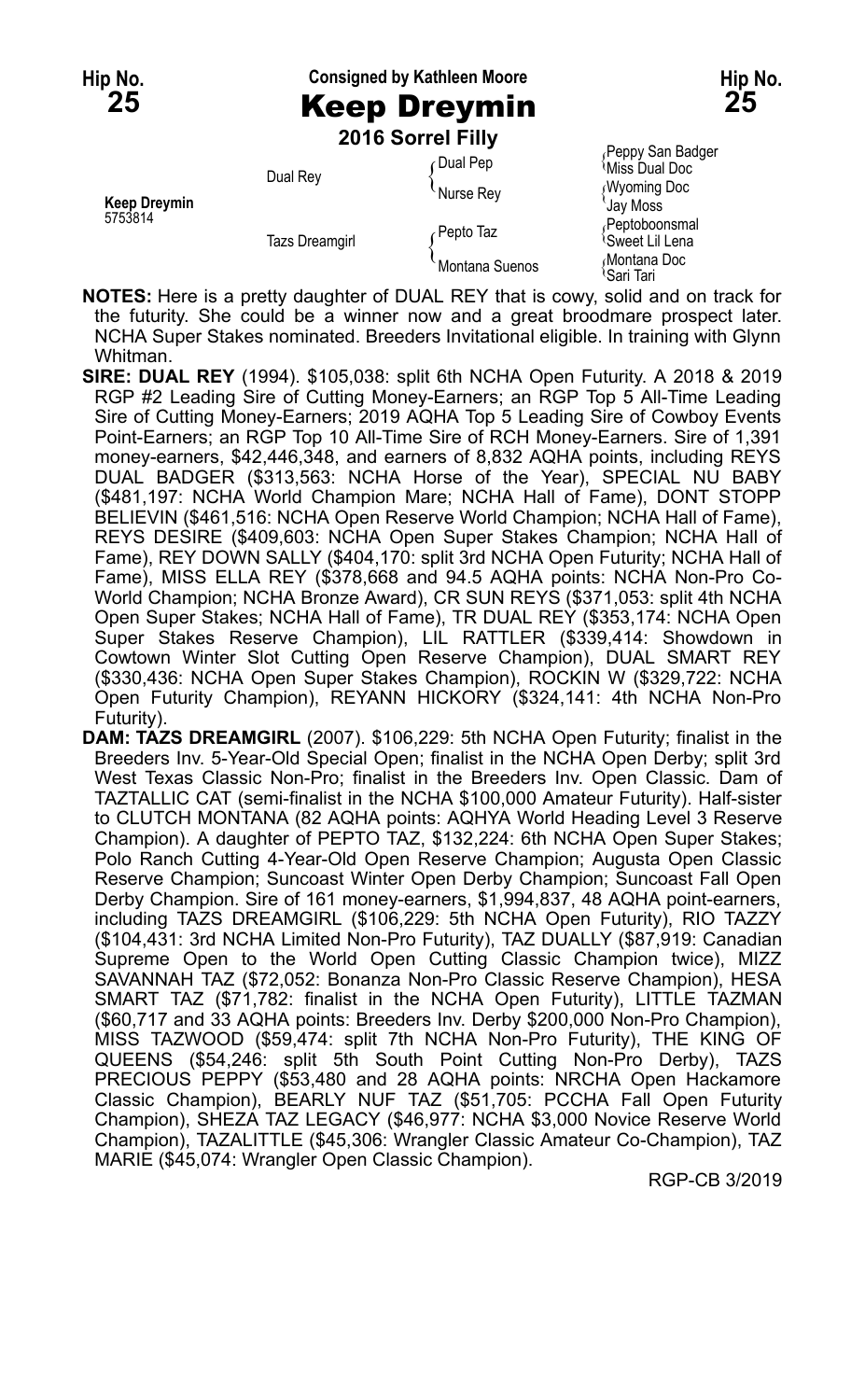### **Hip No. Consigned by John Brown Hip No. 26** Boons Cinimon **26**

**2015 Sorrel Gelding**

|                                 |                    | <b>LUTS DUITEL OCIUIIIU</b> |                                                |
|---------------------------------|--------------------|-----------------------------|------------------------------------------------|
| <b>Boons Cinimon</b><br>5713838 | Boon San           | High Brow Cat               | High Brow Hickory<br><b>Smart Little Kitty</b> |
|                                 |                    | <b>Boon San Sally</b>       | ∩Boon Bar<br>'Hula Stopa                       |
|                                 | Cinimon Sugar Girl | Bertie De Badger            | Peppy San Badger<br><sup>l</sup> Doc Bertie    |
|                                 |                    | Paleface Sugar Mox          | Doc Sugar Mox<br>Paleface Freckles             |

**PERFORMANCE RECORD:** NCHA & ACHA earner of \$3,113. **In 2018:** split 3rd Holsey Foundation Cutting Limited Open Futurity.

**NOTES:** This gelding is ready to show. Limited showing due to the constraints of the owner. In training with Thomas Bray.

**SIRE: BOON SAN** (2003). \$57,580: finalist in the Breeders Inv. Open Derby; semifinalist in the NCHA Open Futurity; split 6th Bonanza Open Derby; 6th Brazos Bash Open Derby; semi-finalist in the NCHA Open Super Stakes. Full brother to BOON SAN KITTY (\$565,504: NCHA Horse of the Year [shared], NCHA Hall of Fame), RW SALLYCAT (\$143,736: 3rd Breeders Inv. Limited Open Derby), BOON SAN CAT (\$69,979: semi-finalist in the NCHA Open Futurity; NCHA Bronze Award); halfbrother to BOON SAN LENA (\$121,922: NCHA Open World Champion; NCHA Platinum Award), SHORTY SAN LENA (\$56,569: 8th Polo Ranch Cutting 4-Year-Old Non-Pro). Out of BOON SAN SALLY (\$60,802 and 25 AQHA points: 6th the Masters Cutting Open; NCHA Bronze Award Sire of 37 money-earners, including BOON SAN BABY (\$244,725: 4th NCHA Open Futurity), BOON RIVER LAD (\$100,000: Road to the Horse 3-Year-Old Challenge Champion), BOON SANS HOT (\$11,249 and 54 AQHA points: AQHA Reserve World Champion Team Penning Horse), BOON SAN JESSE (\$62,921: finalist in the NCHA Open Derby), RL BOBBY BOUCHER (\$53,404: split 7th Arbuckle Mountain Open Derby), CROWNS LAD (\$50,000: Road to the Horse 3-Year-Old Open Challenge Co-Champion), BOON SANS HOT (\$11,249 and 54 AQHA points: AQHA Reserve World Champion Team Penning Horse), LHR PLAY BOON (\$47,464: 3rd NCHA \$100,000 Amateur Futurity), BOON SAN BABYDOLL (\$42,728: split 9th Breeders Inv. \$100,000 Amateur Classic), ROSIE BOON SAN (\$37,945: NCHA Limited Open Derby Champion).

**DAM: CINIMON SUGAR GIRL** (2001). \$26,475: semi-finalist in the NCHA Non-Pro Futurity; 3rd NCHA Limited Non-Pro Derby; finalist in the NCHA Limited Non-Pro Futurity; semi-finalist in the NCHA Non-Pro Derby; 5th Southern Amateur Derby. Dam of 3 money-earners, including BOONS SUGAR N BRONZE (\$6,252 and 15 AQHA points: 7th Abilene Spectacular Derby SSA Open Derby, 3rd Waco Texas Derby \$50,000 Amateur), BOONS CINIMON (\$3,113: split 3rd Holsey Foundation Cutting Limited Open Futurity), SUGAR SWEET GIRL (NCHA money-earner). Halfsister to MATES SUGAR FLASH (NCHA money-earner), and a daughter of BERTIE DE BADGER, \$6,985: semi-finalist in the NCHA Open Super Stakes; semi-finalist in the NCHA Open Derby. Sire of 11 money-earners, including CINIMON SUGAR GIRL (\$26,475: semi-finalist in the NCHA Non-Pro Futurity), PEPPYS VANILLA ONE (\$10,417: semi-finalist in the NCHA Non-Pro Futurity), SUES BABY BADGER (\$9,562: 4th Florida CHA 5/6-Year-Old Non-Pro), SUCCESSFUL BERTIE (\$7,752: Abilene Spectacular Amateur Derby Reserve Champion), BERTIES ONE HOLIDOC (31 AQHA points: finalist in the NRHA Int. Open Derby), DOC BERTIES DREAM (\$4,583: Ohio RCH Jim Wells Mem. Bridle Spectacular Non-Pro Champion), IMA BERTIE TOO (NCHA \$4,000), DE PETITE LADY (20 AQHA points: Open Perf. ROM, AQHA World Team Penning qualifier), PEPPY HOLIBERRY (9.5 AQHA points), BIG DADDY BADGER (8 AQHA points), DREAM ON BADGER (5 AQHA points), SUES DE BADGER (AQHA point-earner: NCHA \$1,163).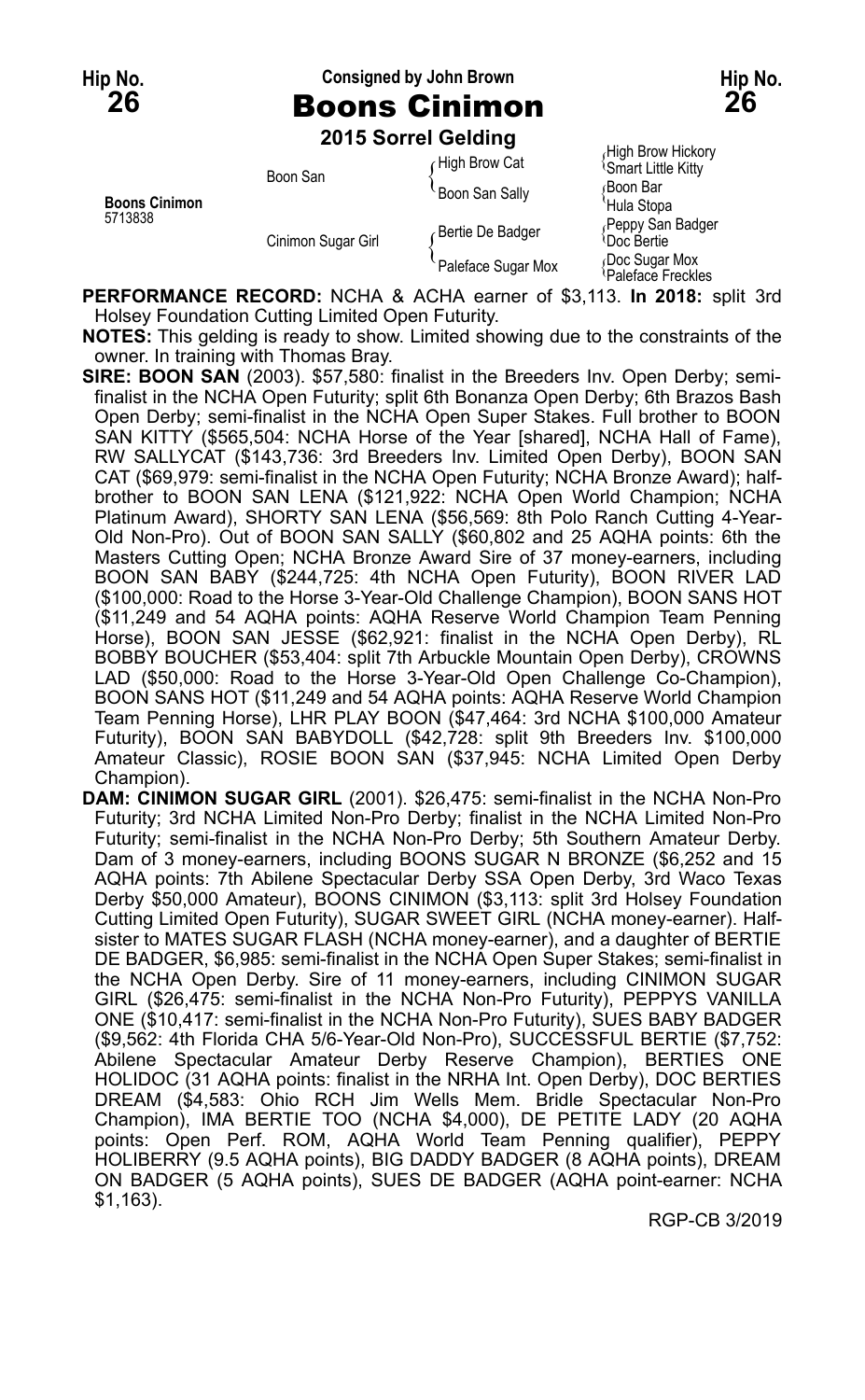**Hip No. Consigned by Eddie Young Hip No. 27** Dual Smarrt Baby **27**

**2015 Bay Filly**

| Dual Smarrt Baby<br>5803131 | Dual Smart Rey  | Dual Rev<br>The Smart Look | Dual Pep<br><sup>{</sup> Nurse Rey<br>Smart Little Lena |
|-----------------------------|-----------------|----------------------------|---------------------------------------------------------|
|                             | Fancy Blue Moon | Peptoboonsmal              | 'Dox Royal Smoke<br>Peppy San Badger<br>Royal Blue Boon |
|                             |                 | Pand O Lena                | Doc O'Lena<br><sup>≀</sup> Panda Chex                   |

**NOTES:** NCHA Super Stakes nominated. Breeders Invitational eligible. In training with Justin Chalmers.

- **SIRE: DUAL SMART REY** (2002). \$330,436: NCHA Open Super Stakes Champion; AQHA World Champion Junior Cutting Horse. A 2018 & 2019 RGP Top 10 Sire of Cutting Money-Earners; 2019 AQHA Top 25 Sire of Cowboy Events Point-Earners; 2019 RGP Top 25 Sire of RCH Money-Earners. Sire of 228 money-earners, \$5,815,768, 33 AQHA point-earners, including DUAL SMART KITTY (\$317,758: NCHA Open Futurity Champion), STOP TOYING WITH ME (\$213,737: 4th NCHA Non-Pro Futurity), CAROLENA REYN (\$209,415: NCHA Non-Pro Super Stakes Co-Champion), DUALS LUCKY CHARM (\$203,861: NRCHA Open Futurity Champion), ROLLZ ROYCE (\$200,819: NCHA Open Super Stakes Reserve Champion), STYLISH LOOK BELLA (\$173,640: 3rd PCCHA Fall Open Classic/Challenge twice), LOU LOU LOUISE (\$137,586: top 10, NCHA Open Futurity), DAINTYS KUAL KITTY (\$122,673: El Rancho Open Derby Champion), DUAL SMART ROSIE (\$119,359: finalist in the NCHA Non-Pro Futurity), REY N STYLE (\$102,717: finalist in the NCHA Open Futurity), B NIMBLE (AUS) (\$148,132: NCHA Non-Pro Co-World Champion), RC SMART KATZ (\$12,657 and 61.5 AQHA points: AQHYA World Champion Ranch Sorting Horse), SCOOTERS DAISY DUKES (\$96,453: split 5th Tunica Cutting 4-Year-Old Open Futurity), CORNREY TWITTY (\$87,096: 6th NCHA Non-Pro Futurity), LIL MADDY REY (\$85,620: top 10, NCHA \$100,000 Amateur Classic/Challenge).
- **DAM: FANCY BLUE MOON** (1998). \$12,634: finalist in the NCHA Non-Pro Futurity; semi-finalist in the NCHA Open Derby. Dam of 4 money-earners, including HERDING CATS (\$154,888: finalist in the NCHA Open Derby, split 3rd Cattlemens Open Derby, semi-finalist in the NCHA Open Futurity), BRENDA RREYS (\$18,888 and an AQHA point-earner: 5th The Non-Pro Open Derby; 5th AQHA World Junior Cutting; 4th NCHA Derby \$10,000 Novice), BLUE MOON RIVER (\$3,982: split 3rd Big Sky Non-Pro Cutting Futurity), WOODY MOONYA (5.5 AQHA points: moneyearner AQHA Select World Team Penning qualifier). Half-sister to MAGNALIGHT (\$206,497: NCHA \$50,000 Amateur Co-World Champion), COMMANDOLENA (\$38,918: California Open Cutting Futurity Reserve Champion), COMMANDO PEPPY (\$29,750: Gold Coast Cutting Classic Non-Pro Reserve Champion), HAIDAS LITTLE O LENA (\$27,342: NCHA Amateur Classic/Challenge Reserve Champion), PANDA STARLIGHT (\$26,355: finalist in the NCHA Non-Pro Futurity), MANDY MIA LENA (\$17,997 and 33 AQHA points: Reno Western RCH Snaffle Bit Open Futurity Champion), BAY STARLIGHT (\$4,913 and an AQHA point-earner: finalist in the Congress Cutting \$10,000 Novice Horse), HEAVENS PANDA (\$3,759: MT RCH Stallion Stakes \$1,000 Limited Open Champion), A PRICELESS PANDA (\$3,394: NCHA Certificate of Ability), and a daughter of PEPTOBOONSMAL, \$180,487: NCHA Open Futurity Champion. A 2019 AQHA #1 Leading Sire of Speed Event Point-Earners; an RGP Top 10 All-Time Sire of Ranch Riding Money-Earners; an AQHA Top 10 All-Time Sire of RCH Point-Earners. Sire of 897 moneyearners, \$27,182,357.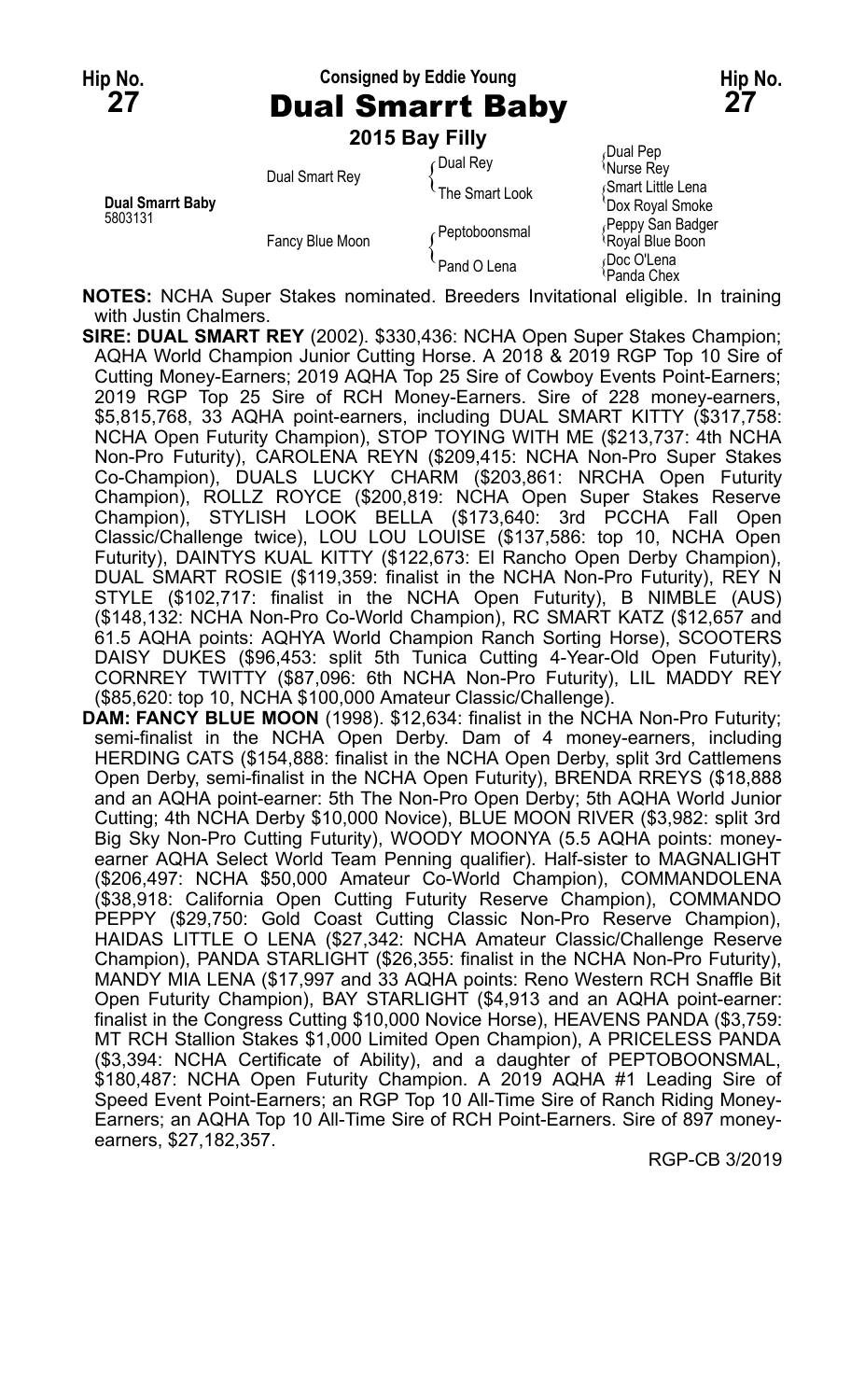## **Hip No. Consigned by Sneed-Pool Cattle Co Inc Hip No. 28** Doc Hickory Diamond **28**

**April 1, 2017 Sorrel Filly**

|                                |                     | ANII I, ZVII JUIITI IIIV |                                              |
|--------------------------------|---------------------|--------------------------|----------------------------------------------|
|                                | <b>Shiners Last</b> | Shining Spark            | Genuine Doc<br><sup>l</sup> Diamonds Sparkle |
| Doc Hickory Diamond<br>5828520 |                     | Sonitas Kindra           | Sonita's Last<br>'Li'l Miss Jo Bar 67        |
|                                | Rita Bingo          | Bingo Hickory            | Doc's Hickory<br><b>Bingo Quixote</b>        |
|                                |                     | Panzarita Lena           | Shorty Lena<br><b>Sandy Leo Smith</b>        |

**NOTES:** This filly was bred and raised on a 21,000 acre ranch south of Dalhart, Texas. By the time of the sale she will have 90 rides. This includes riding out in the pasture, in the arena, working the flag and live cattle. She stands 14 hands and weighs 950 lbs.

- **SIRE: SHINERS LAST** (2000). RHAA money-earner and An AQHA point-earner. Sire of NMSU SHINERS SUERTE (56 AQHA points: 8th Cornhusker Classic ARHFA Futurity Heeling Limited Open). Son of SHINING SPARK, \$62,674 and 17 AQHA points;AQHA World Champion Junior Reining Horse, AQHA World Champion Junior Reining Horse. RGP #1 All-Time Leading Sire of RCH Money-Earners; AQHA #1 All-Time Leading Sire of Cowboy Events & RCH Point-Earners; an AQHA Top 5 All-Time Leading Sire of Reining Point-Earners; an RGP Top 10 All-Time Sire of Reining Money-Earners. Sire of 710 money-earners, \$10,329,700, and earners of 36,834 AQHA points, including SHINING N SASSY (\$259,262: NRHA Open Futurity Champion), MISS REY O SHINE (\$159,715: 5th NRBC Open Derby), SMART SHINETTA (\$132,394: 4th NRCHA Open Futurity), SHINE LIKE HAIL (\$115,938 and 59 AQHA points: NRCHA Open Futurity Reserve Champion), SHINE ON LINE (\$111,525 and 44.5 AQHA points: 4th NRBC Open Derby), SHINERS NICKLE (\$107,339: NRCHA Open Futurity Co-Reserve Champion), JUST GOTTA SHINE (\$106,375 and 95.5 AQHA points: 5th AQHA High Point Amateur Performance Halter Stallions), SHINEY NU ANNIE (\$104,961: NRCHA Open Futurity Reserve Champion), SPARK N LOULENA (\$103,902: NRCHA World Open Hackamore Reserve Champion), SHINE BY THE BAY (\$178,699 and 516.5 AQHA points: AQHA World Show Reserve Superhorse, AQHA Performance Champion), BFR IGNITING SPARKS (\$127,221 and 672.5 AQHA points: AQHA World Show Superhorse, AQHA Performance Champion).
- **DAM: RITA BINGO** (2001). Half-sister to SMART LITTLE REG (\$20,684: South Coast Winter Amateur Derby Co-Champion). A daughter of BINGO HICKORY, \$182,938: NCHA Open Super Stakes Reserve Champion; 6th Gold and Silver Cutting Stakes 4-Year-Old Open; NCHA Breeders Cutting Open Reserve Champion; Gold and Silver Cutting Stakes 5/6-Year-Old Open Reserve Champion; split 5th NCHA Open Derby. Sire of 108 money-earners, \$1,704,730, and earners of 1,446 AQHA points, including BINGO LEGACY (\$129,058: 3rd NCHA Open Derby), LEGACYS LIL BINGO (\$110,308: finalist in the NCHA Non-Pro Futurity), ALL NIGHT BINGO (\$110,030: 7th NCHA Amateur Futurity; NCHA Bronze Award), BINGO ROYAL MISS (\$109,411: PCCHA Open Futurity Reserve Champion), JIGGIN BINGO (\$112,912 and 22.5 AQHA points: NCHA Youth Co-World Champion; NCHA Silver Award), MR BINGO JIGGS (\$8,327 and 68 AQHA points: AQHA World Champion Open Team Penning Horse), BUNNY BINGO (\$23,928 and 104 AQHA points: AQHYA Reserve World Champion Ranch Sorting Horse), WR BINGOLINGO (\$82,373: top 10 NCHA Amateur Futurity), BINGO ON THE RIVER (\$75,511: 4th Bonanza Open Classic), PRETTY BOY BINGO (\$60,518: finalist in the Congress Non-Pro World Series of Cutting; NCHA Bronze Award), SMART BINGO PLAYER (P) (\$53,427: Bluebonnet CHA Stakes Open Classic Reserve Champion), LITTLE BINGO HICKORY (\$52,526: NCHA Eastern Nationals \$10,000 Amateur Champion), MISS FIVE ACROSS (\$51,373: NCHA Limited Non-Pro Futurity Champion).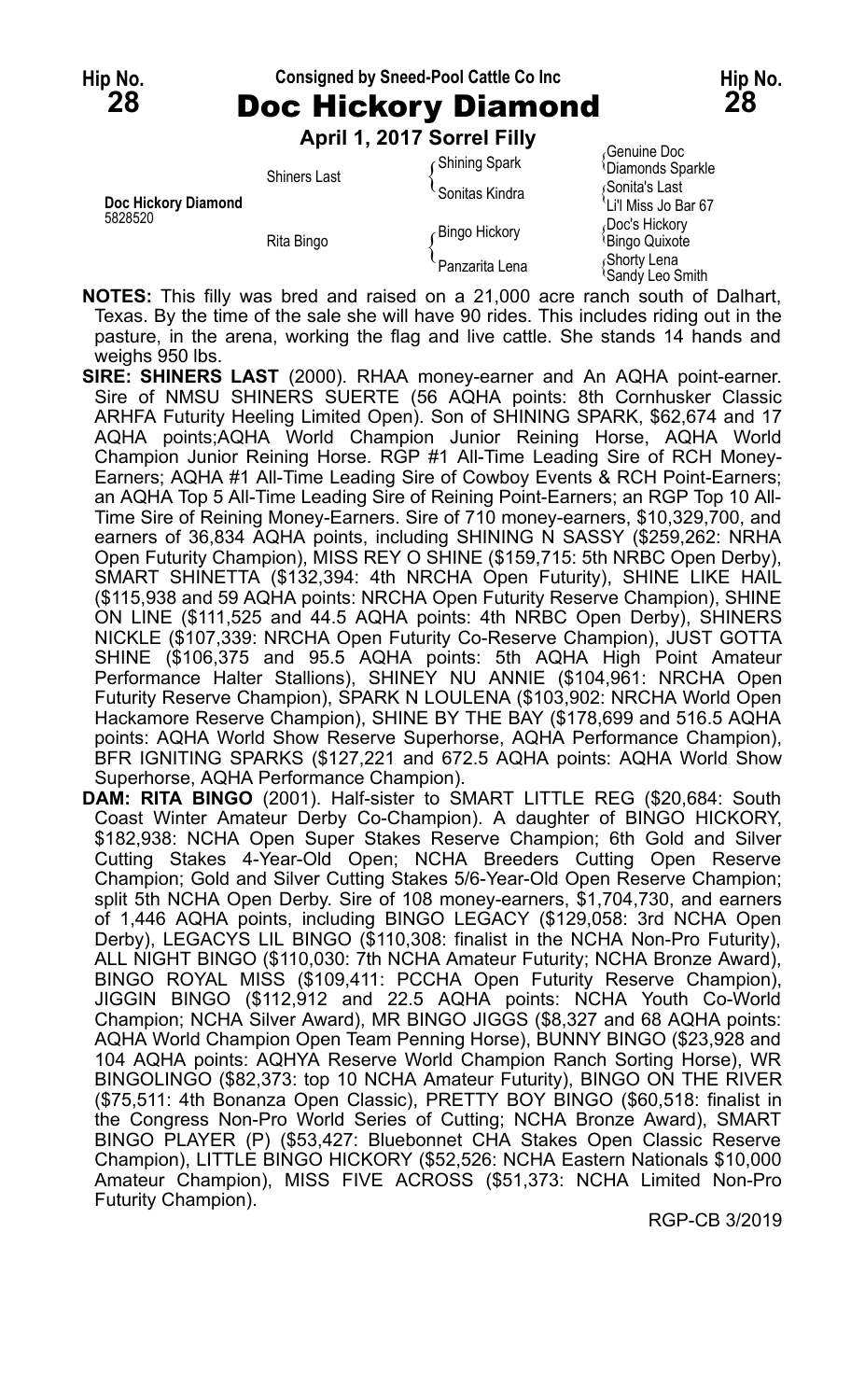## **Hip No. Consigned by Jonathan Cole Irby Hip No. 29** Oh Cay Ima Smart A **29**

|                               |                   | 2015 Sorrel Gelding |                                        |
|-------------------------------|-------------------|---------------------|----------------------------------------|
|                               | Smarts Are Better | Gmart Little Lena   | Doc O'Lena<br><sup>l</sup> Smart Peppy |
| Oh Cay Ima Smart A<br>5675849 |                   | Queens Are Better   | ∩Cal Bar<br>Tackatoo                   |
|                               | Oh Cay Mist Lynx  | Oh Cay Quixote      | Doc Quixote<br><sup>≀</sup> Oh Cay San |
|                               |                   | Peppy Mist Lynx     | Peppy San Badger<br>Misty Lynx         |

**NOTES:** This nice gelding is in training with Andy Loague.

**SIRE: SMARTS ARE BETTER** (1993). \$19,024 and an AQHA point-earner: 8th Congress Cutting Futurity 4-Year-Old Open; finalist in the Congress Spring Cutting Spectacular 5/6-Year-Old Open: 7th Raleigh Cutting Series 3-Year-Old Open; top 10, NCHA Eastern Nationals \$10,000 Amateur; split 4th South Florida Winter Open Classic. Full brother to LITTLE QUEENIE LENA (\$91,729: finalist in the NCHA Open Futurity). Out of QUEENS ARE BETTER (\$66,768 and 20 AQHA points: AQHA Reserve World Champion Junior Cutting Horse). Sire of 4 money-earners, including SMART BUDDY (AQHA point-earner), LENAS ARE BETTER (Bonina Ranch Summer Amateur Derby Champion), SMARTER IS BETTER (7th Lucky Dog Tunica Barrel Racing May Pack Jackpot Open 1D), IF I COULD WOULD YOU (NCHA money-earner), SMART SHADOW DASHER (barrel racing money-earner). Son of SMART LITTLE LENA, \$743,275: NCHA Triple Crown. RGP #2 All-Time Leading Sire of Cutting Money-Earners; AQHA #2 All-Time Leading Sire of Cutting Point-Earners; an AQHA Top 5 All-Time Leading Sire of RCH Point-Earners; an RGP Top 25 All-Time Sire of RCH Money-Earners. Sire of 1,468 money-earners, \$42,694,893, and earners of 10,420 AQHA points, including JUSTA SMART PEANUT (\$417,739: NCHA Horse of the Year), RED WHITE AND BOON (\$930,954: NCHA World Champion Gelding; NCHA Hall of Fame), SMART PEPPY LENA (P) (\$492,793: NCHA Non-Pro Co-Reserve World Champion twice; NCHA Hall of Fame), SMART PLAY (\$413,720 and 68.5 AQHA points: NCHA \$5,000 Novice Reserve World Champion; NCHA Gold Award).

**DAM: OH CAY MIST LYNX** (1998). \$51,177: Congress Spring Cutting Spectacular 4- Year-Old Non-Pro Reserve Champion; 3rd Augusta Cutting Amateur Classic; 4th Congress Spring Cutting Spectacular 5/6-Year-Old Non-Pro; 5th Congress Cutting Open Classic; split 6th Congress Spring Spectacular NCHA \$10,000 Novice Horse Non-Pro. Half-sister to SHORTYS SCAT CAT (\$30,761: 8th Abilene Spectacular Non-Pro Derby), MH MILLION IN A CD (\$6,929 and an AQHA point-earner: split 8th Millionheir Cutting Challenge Amateur), GOTTA LOT OF FLASH (P) (\$3,787: APHA World Team Penning Challenge Reserve Champion), WSR MILLENIUM MIST (\$3,277 and 156.5 AQHA points: finalist in the NCHA Derby Amateur), SMART LYNX PEPPY (NCHA money-earner), and a daughter of OH CAY QUIXOTE, \$152,616: 3rd NCHA Finals Non-Pro; split 6th Abilene Western Cutting Open Classic; finalist in the NCHA Open Derby; Congress Cutting Non-Pro Co-Champion; semi-finalist in the NCHA Open Futurity. Sire of 177 money-earners, \$2,585,450, and earners of 3,753 AQHA points, including OH CAY N SHORT (\$239,356 and 113.5 AQHA points: NRCHA Open Futurity Champion), QUIXOTE JOSE (\$196,079: Congress Spring Cutting Spectacular 4-Year-Old Open Champion; NCHA Gold Award), OH CAY LIBERTY (\$171,206: finalist in the NCHA Open Finals; NCHA Gold Award), OH CAY CHESTER (\$99,813: 3rd Congress Spring Cutting Spectacular 4-Year-Old Non-Pro; NCHA Bronze Award), OH CAY SHEZ SNAZZY (\$95,751: 3rd Raleigh Open Classic), OH CAY BY CHOICE (\$83,209: split 3rd Congress Cutting \$50,000 Amateur; NCHA Bronze Award), OH CAY TO SMOKE (\$80,290: 3rd Cotton Stakes Open Derby).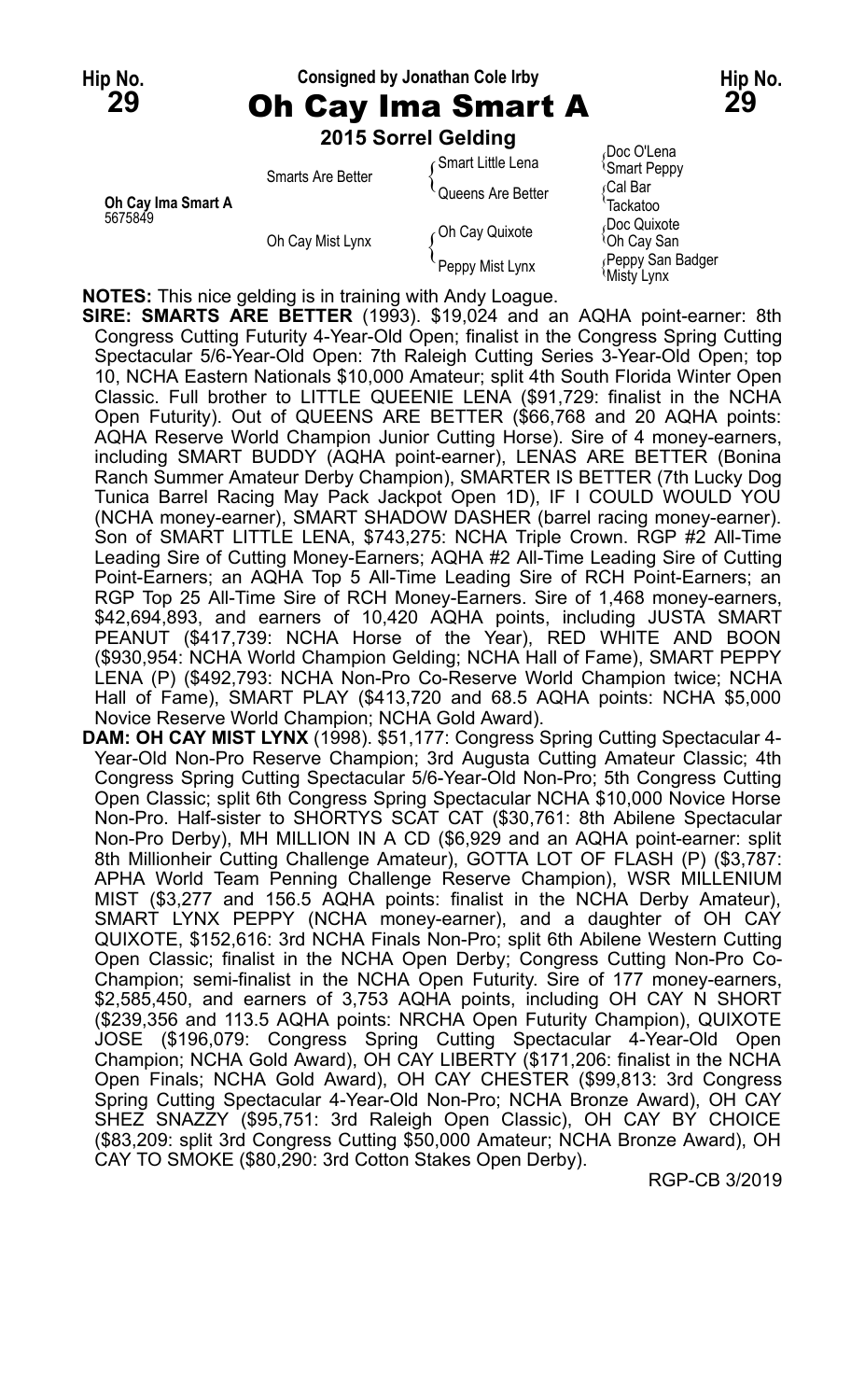**Hip No. Consigned by Jake Murray Hip No.**

#### **March 10, 2017 Sorrel Colt**

|                              |                | March 10. 2017 Sorrel Colt |                                                   |
|------------------------------|----------------|----------------------------|---------------------------------------------------|
|                              | Woody Be Tuff  | ∩Nitas Wood                | Zack T Wood<br><sup>1</sup> Nitas Quixote         |
| <b>CR Mr Tuff</b><br>5848492 |                | Tuffs Junie                | ∩Tuff Lena<br>'Candy Quixote                      |
|                              | Dees Cats Meow | High Brow Cat              | High Brow Hickory<br><b>Smart Little Kitty</b>    |
|                              |                | Peps Lady Lynn Doc         | Peps Frosty Doc<br><sup>t</sup> Our Ladv Leo Reed |

**NOTES:** This gentle colt is started on cattle. Eligible for the AQHA Ranching Heritage Program. In training with Jake Murray.

**SIRE: WOODY BE TUFF** (2001). \$351,063: Cotton Stakes Open Classic Champion; Augusta Open Classic Champion. AQHA #1 All-Time Leading Sire of Ranch Horse Point-Earners; 2019 RGP Top 5 Leading Sire of Cutting Money-Earners; an RGP Top 10 All-Time Sire of Ranch Horse Money-Earners. Sire of 167 money-earners, \$3,780,629, 20 AQHA point-earners, including CR TUFF LUCY (\$382,088: 4th NCHA Open Futurity), CR TUFF HEARTED CAT (\$276,864: NCHA Open Futurity Co-Champion), CR FIRST TUFF (\$186,881: 3rd NCHA Open Super Stakes; NCHA Bronze Award), LETHAL WEAPON I (\$144,971: split 4th NCHA Open Futurity), CR TUFF TABOO (\$139,354: split 3rd NCHA Open Futurity), CR TOO TUFF (\$125,726: Bonanza Open Derby Champion), CR MISSNJETHRO WOODY (\$108,877: finalist in the NCHA Open Futurity), KITTYSWOOD (\$105,762: split 5th NCHA Open Futurity), TUFF JULIE (\$69,642: NCHA Senior Youth Co-World Champion), BOOTS BE TUFF (\$39,430 and 249.5 AQHA points: AQHA World Versatility Ranch Horse Ranch Cutting Division Limited Amateur Champion), SEVEN S WOODROW (\$38,368 and 239.5 AQHA points: AQHA World Versatility Ranch Horse Ranch Open Reining Division Champion), MY BOOTS ARE TUFF (\$31,828 and 62 AQHA points: AQHA World Champion Versatility Ranch Horse), FADIE LOU (\$86,549: Brazos Bash Non-Pro Derby Champion).

**DAM: DEES CATS MEOW** (2000). \$137,191: 3rd Breeders Inv. Non-Pro Derby; finalist in the NCHA Non-Pro Futurity; Abilene Spectacular Non-Pro Derby Champion; 5th Abilene Spectacular Open Derby; finalist in the NCHA Non-Pro Super Stakes. Dam of 13 money-earners, \$361,256, including CR FIRST TUFF (\$186,881: 3rd NCHA Open Super Stakes, 7th NCHA Open Derby, semi-finalist in the NCHA Open Futurity; NCHA Bronze Award), CR SISTER TUFF (\$69,821: semifinalist in the NCHA Open Futurity, 3rd NCHA Limited Non-Pro Super Stakes, NCHA Limited Non-Pro Derby Reserve Champion), CR WOOD BE N CAICOS (\$34,495 and 15 AQHA points: 3rd NRCHA Non-Pro Futurity, NRCHA Non-Pro Derby Reserve Champion; 3rd NRCHA Non-Pro Stakes), CR TUFFYS LIL SIS (\$16,301: ACHA Championships Day 2 Non-Pro Derby Reserve Champion; ACHA Extravaganza Non-Pro class winner; 4th ACHA Top top 10 \$15,000 Novice), CR REYS KITTY (\$14,040: 3rd Idaho CHA Spring Thursday Open Derby; 4th Washington CHA Open Derby, split 4th Washington CHA Friday Open Classic), CR OLENA (\$10,630 and an AQHA point-earner: split 4th PCCHA Fall Classic/Challenge \$50,000 Amateur, PCCHA Fall Classic/Challenge \$50,000 Senior Amateur Reserve Champion; PCCHA Fall Classic/Challenge \$50,000 Amateur Gelding Reserve Champion), CR TUFF CATZ (\$8,973: semi-finalist in the NCHA Open Futurity), CR DEES CATS BE TUFF (\$8,711: split 4th El Rancho Classic Limited Non-Pro, 7th El Rancho Amateur Classic; 4th PCCHA COYOTE Rock Roundup Classic Amateur). Full sister to HIGH FANCY CAT (\$3,670: 7th Augusta 4-Year-Old \$100,000 Amateur Futurity). Half-sister to THIS SMART LADY DOC (\$35,843: NCHA Area 17 Open Champion twice; NCHA Bronze Award), MIDNIGHT BLUE LADY (\$5,777: NCHA Certificate of Ability), COUNTTHECHECKS PADDY (ACHA & NCHA money-earner).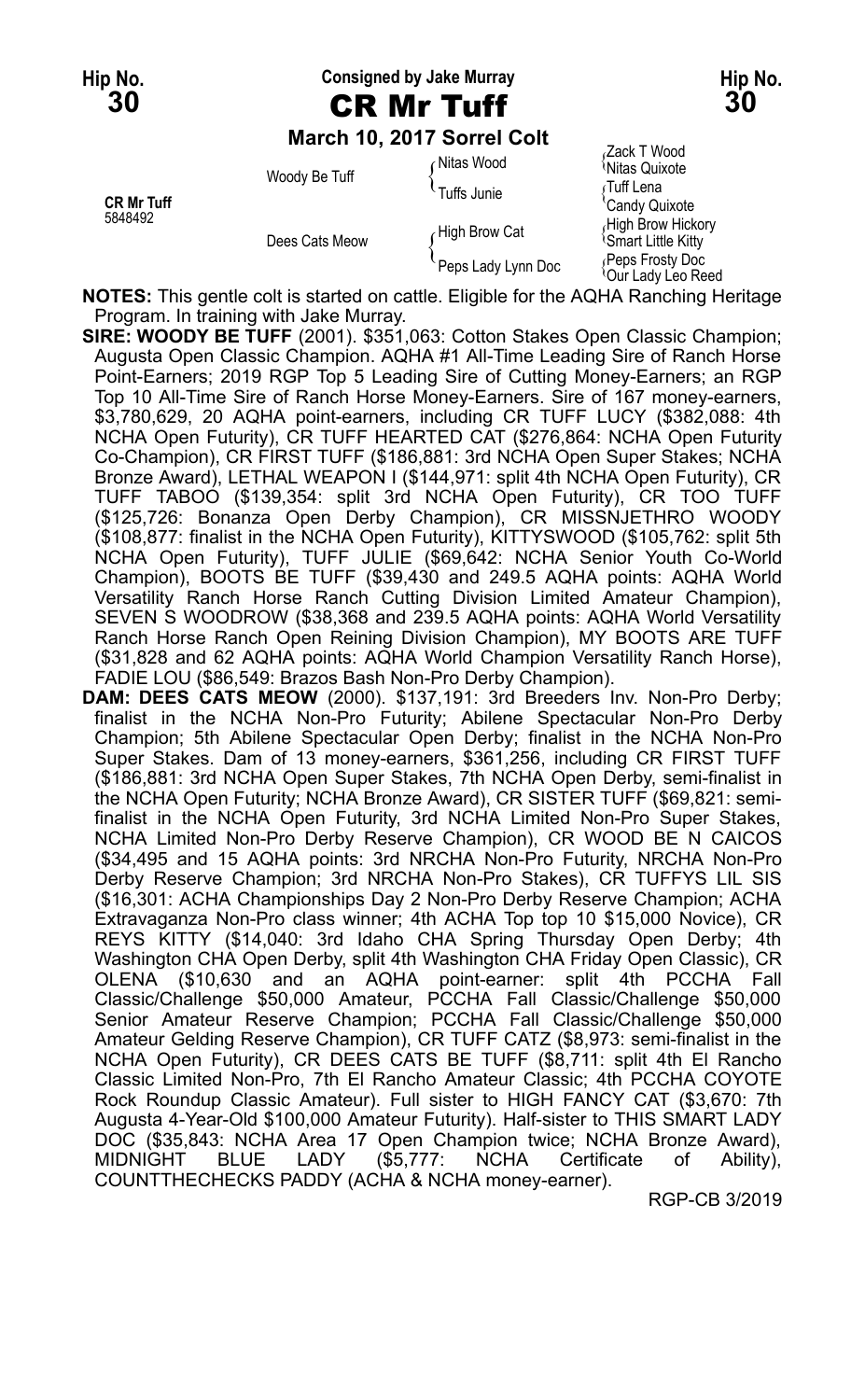# **Hip No. Consigned by Glen Matlock Hip No.**

**2016 Red Roan Filly**

|                          | Once In A Blu Boon | ∡ Peptoboonsmal    | $1.9897$ can be equally<br>Royal Blue Boon<br>Dual Pep |
|--------------------------|--------------------|--------------------|--------------------------------------------------------|
| Winas N Roses<br>5754032 | Pretty Smooth Cat  | Autumn Boon        | 'Royal Blue Boon                                       |
|                          |                    | ∠Smooth As A Cat   | High Brow Cat<br><sup>1</sup> Shes Pretty Smore        |
|                          |                    | Pettys Pretty Cash | Sr Instant Choice<br>Dotty Coop 400                    |

<sub>/</sub>Peppy San Badger<br><sup>\</sup>Royal Blue Boon <sup>{</sup>Shes Pretty Smooth<br><sub>‹</sub>Sr Instant Choice Petty Cash 490

**NOTES:** In training with Thomas Bray.

**SIRE: ONCE IN A BLU BOON** (2008). \$319,002: AQHA World Champion Senior Cutting Horse; NCHA Open Classic/Challenge Champion; 3rd NCHA Open Derby; Arbuckle Mountain 4-Year-Old Open Futurity Champion; Brazos Bash Open Classic Champion. Half-brother to IM COUNTIN CHECKS (\$514,757: 3rd NCHA Open Futurity; NCHA Hall of Fame), BOON A LITTLE (\$118,405 and 31.5 AQHA points: AQHA Reserve World Champion Junior Cutting Horse; NCHA Bronze Award), WILD THING DNA (\$109,061 and 40.5 AQHA points: 6th NCHA Open Super Stakes; NCHA Bronze Award), ABSOLUTELY STUNNING (\$107,877: Cotton Stakes Open Classic Reserve Champion), A TALE OF THE CAT (\$101,408: split 7th NCHA Open Futurity), AUTUMN KITTY (\$80,331: split 3rd Breeders Inv. Open Derby), SMOOTHEE (\$61,374: South Point Cutting Open Classic Reserve Champion), BOOGIE BOON (\$58,185: 5th Abilene Spectacular Open Derby), A SMOOTH SATIN DOLL (\$55,153: NCHA Non-Pro Derby Reserve Champion). Out of AUTUMN BOON (\$258,185: NCHA Open Super Stakes Champion; NCHA Hall of Fame A 2018 & 2019 RGP Top 25 Sire of Cutting Money-Earners. Sire of 23 money-earners, including BADBOONARISING (\$193,591: NCHA Open Futurity Reserve Champion), PEPSI BOON (\$25,597: finalist in the NCHA Open Futurity), LA BELLA BOON (\$25,247: finalist in the NCHA Open Super Stakes), IM NOT BLU (\$20,457: finalist in the NCHA Non-Pro Futurity), ROOSTER COGBOON (\$16,769: NRCHA Limited Open Futurity Reserve Champion), BOONS SUZY Q (\$12,669: The Ike Derby Int. Amateur Champion), A FANCY BLU BOON (\$11,644: finalist in the NCHA Amateur Futurity).

**DAM: PRETTY SMOOTH CAT** (2007). NCHA money-earner. Dam of DUEL EXHAUST (\$3,950: top 10 Idaho CHA Open Futurity, split 6th Idaho CHA Open Futurity Gelding). Half-sister to SMART N PRETTY (\$39,009 and 10 AQHA points: NCHA Western Nationals \$50,000 Amateur Reserve Champion), SWEET BIT O CASH (AQHA point-earner: SHOT Stockhorse World Working Cow Horse Novice Reserve Champion), TEXICALI (8 AQHA points: & NCHA money-earner), and a daughter of SMOOTH AS A CAT, \$501,874: NCHA Horse of the Year. A 2019 AQHA #1 Leading Sire of Cowboy Events Point-Earners; 2018 & 2019 RGP Top 5 Leading Sire of Cutting Money-Earners; 2019 AQHA Top 5 Leading Sire of Ranch Horse Point-Earners; an RGP Top 10 All-Time Sire of Cutting Money-Earners. Sire of 1,107 money-earners, \$26,667,000, and earners of 4,158 AQHA points, including SMOOTH TALKIN STYLE (\$305,284: NCHA Horse of the Year), LHR SMOOTH JAMIE MAY (\$251,430: NCHA Horse of the Year), SMOOTH ASA ZEE (\$619,415: NCHA Non-Pro World Champion; NCHA Hall of Fame), AROSESUCHACLATTER (\$323,079: 5th NCHA Open Futurity), SHORT N SMOOTH (\$298,137: split 4th NCHA Open Super Stakes), SMOOTH N CASH (\$265,836: split 4th NRCHA Open Futurity), HOLLY IS SMOOTH (\$230,752 and 62.5 AQHA points: AQHA World Champion Senior Cutting Horse), SMOOTH GOING CAT (\$215,019: 3rd NCHA Open Futurity), CAT BLACK I (\$209,266: 4th NCHA Open Finals; NCHA Gold Award), SHES TWICE AS SMOOTH (\$196,569: 4th NCHA Open Derby), SMOOTH NU CAT (\$193,816: finalist in the NCHA Open Futurity).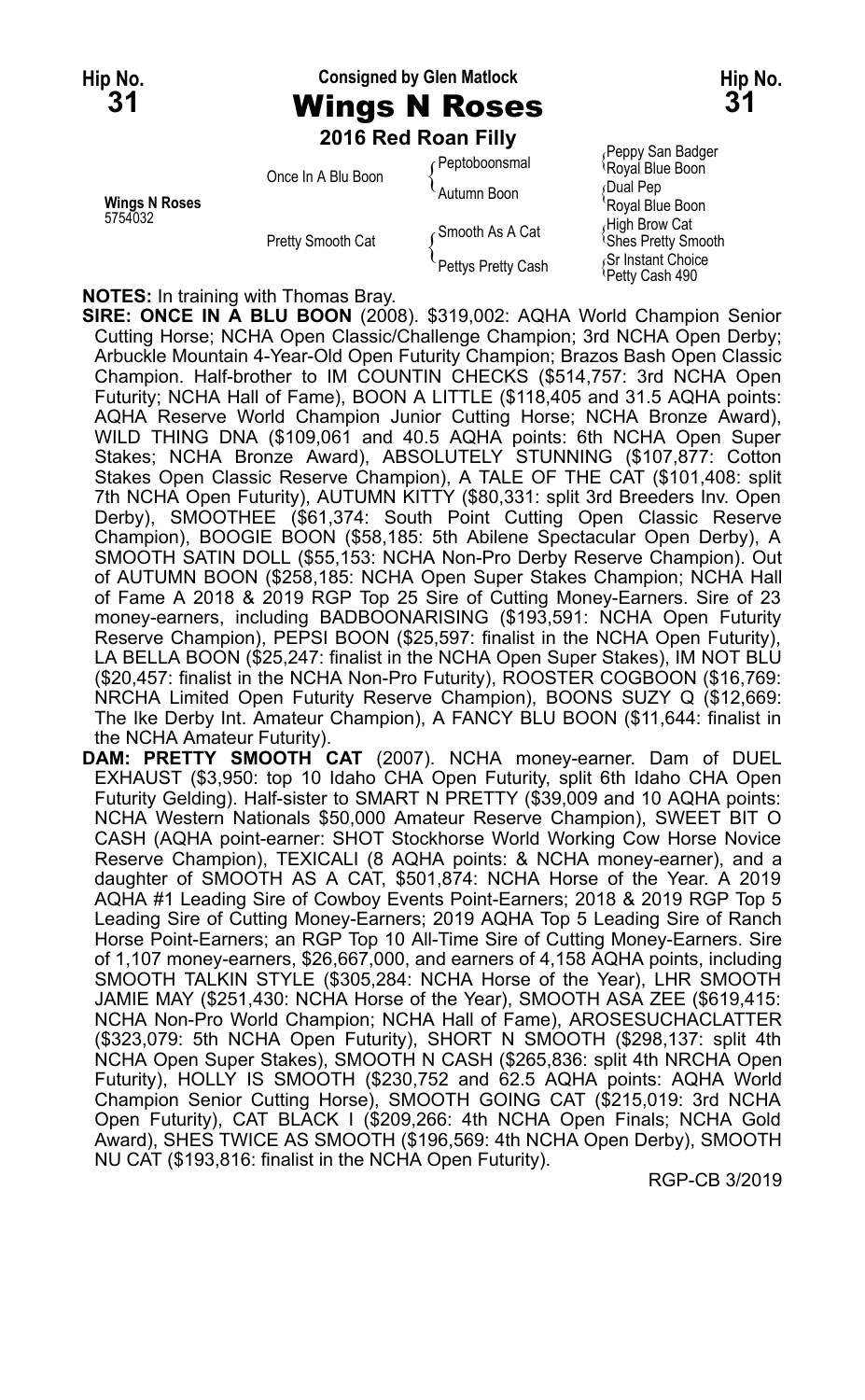**Hip No. Consigned by Sandra McBride Hip No. 32** Q The Lights **32**

**2014 Sorrel Mare**

Doc's Starlight Light N Lena { Smart Little Lena Little Missie Lena { **Q The Lights** War Leo Missie

Peppy San Badger<br>Grays Starlight (Doc's Starlight 5592658<br>Smart Little Lena (Quejanaisalena di Cupianamia di Cupianamia)<br>Cupianamia Boonshadows (  $\begin{array}{c} \text{Quegianasacina} \\ \text{Queganamia} \end{array}$ <br>
Peptoboonsmal<br>
Prelima Lena {Prelima Lena}

**PERFORMANCE RECORD:** Earner of \$18,514. **In 2018:** split 5th NCHA Super Stakes Cutting Purse Incentive \$100,000 Amateur; Houston Cutting Non-Pro Derby Co-Champion; 6th NCHA \$100,000 Senior Amateur Super Stakes; finalist in the NCHA \$100,000 Amateur Super Stakes; 3rd Cattlemens Derby \$100,000 Senior Amateur; 3rd Western States CHA Fall Derby \$100,000 Amateur; split 9th Cattlemens Derby \$100,000 Amateur: 7th Breeders Inv. Derby \$100,000 Senior Amateur; finalist in the NCHA Derby \$100,000 Senior Amateur; split 4th San Antonio Cutting Non-Pro Derby: 7th Breeders Inv. Derby Sire Incentive \$100,000 Senior Amateur: 7th Breeders Inv. Derby Dam Incentive \$100,000 Senior Amateur.

**NOTES:** This mare is an extremely cowy, solid show horse. She is completely sound, very athletic, quick moving and ready to show. A good rider without a lot of cutting experience will do well with her as she will always stop the cow. 5-Panel N/N.

- **SIRE: LIGHT N LENA** (2000). \$165,076 and 17.5 AQHA points: split 5th NCHA Super Stakes Open Classic; 4th NCHA Non-Pro Derby; 4th Abilene Spectacular Open Derby; 4th Augusta 4-Year-Old Non-Pro Futurity; Brazos Bash Open Derby Reserve Champion. Full brother to LITTLE POLO JOE (\$113,884: AQHA Reserve World Champion Amateur Cutting Horse; NCHA Gold Award), MISSIES LITTLE STAR (\$59,564: split 5th Bonanza 4-Year-Old Open). Out of LITTLE MISSIE LENA (\$77,937: 5th NCHA Non-Pro Super Stakes). A 2019 AQHA Top 5 Leading Sire of Barrel Racing Point-Earners; 2019 RGP Top 25 Sire of Cutting Money-Earners. Sire of 78 money-earners, \$2,167,426, 21 AQHA point-earners, including BUZZTED (\$296,306: NCHA Open Derby Champion; NCHA Bronze Award), LIGHT N LILY (\$286,800: NCHA Non-Pro Co-World Champion), LAREDO MONTANA (\$226,789: NCHA Non-Pro Co-World Champion), JET (\$153,838: NCHA \$2,000 Limited Rider Co-Reserve World Champion; NCHA Bronze Award), MOCHA LIGHT (\$41,228: NCHA Non-Pro Co-Reserve World Champion), LIGHT N LIZ (40.5 AQHA points: AQHYA World Team Penning Champion), POST CARD FROM PARIS (\$87,061: finalist in the NCHA Non-Pro Futurity).
- **DAM: BOONSHADOWS** (2006). \$166,262: finalist in the NCHA Non-Pro Super Stakes; Cattlemens Classic Non-Pro Champion; NCHA Western Nationals Non-Pro Reserve Champion; finalist in the NCHA Super Stakes Non-Pro Classic; Chisholm Trail CHA Fall Classic Non-Pro Champion. Dam of Q THE LIGHTS (Above), BOON BOON (semi-finalist in the NCHA \$100,000 Amateur Futurity). Half-sister to WILL CUT FOR COOKIES (\$21,412: finalist in the NCHA Non-Pro Futurity), EMMYLOU REY (\$13,831: 5th Brazos Bash Non-Pro Futurity), PINK CANDLELIGHT (Colorado RCHA Mid American Non-Pro Futurity Champion), NEAT LIL ROCKET MAN (47 AQHA points: Open Perf. ROM, AQHA World Junior Heeling Level 2 qualifier). Out of PINKOLENA (\$53,593: finalist in the NCHA Non-Pro Super Stakes). A daughter of QUEJANAISALENA, \$338,204: 4th NCHA Super Stakes Open Classic; Breeders Inv. Non-Pro Derby Reserve Champion; Augusta Non-Pro Classic Champion; NCHA Non-Pro Classic/Challenge Co-Reserve Champion; Abilene Spectacular Non-Pro Classic Champion. Sire of 96 money-earners, \$1,442,434, 27 AQHA pointearners, including BOONSHADOWS (\$166,262: finalist in the NCHA Non-Pro Super Stakes).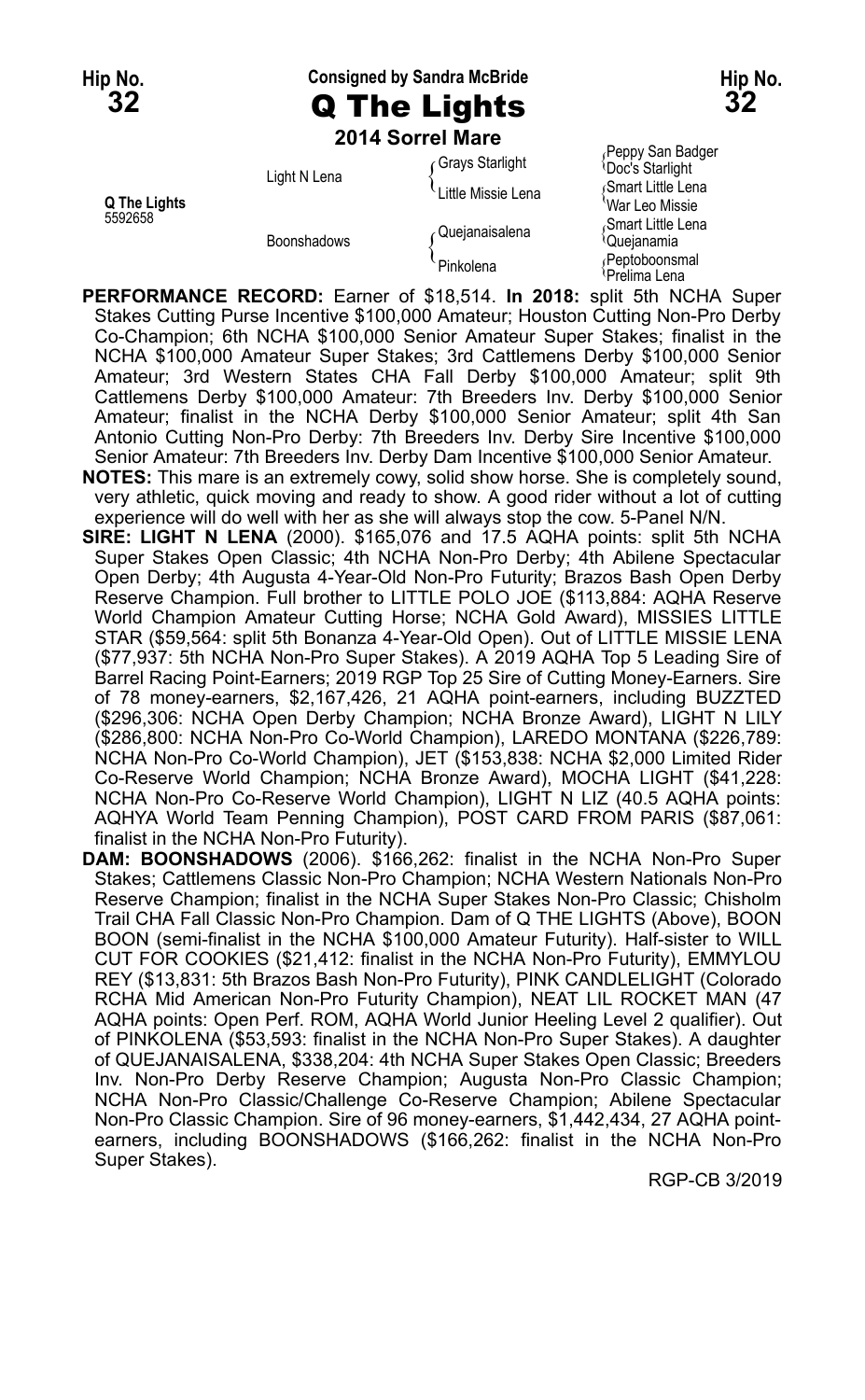## **Hip No. Consigned by Pekisko Ranch Ltd Hip No. 33** Sticky Red Feather **33**

**2006 Sorrel Mare**

|                                      | Cats Red Feather     | High Brow Cat    | <sup>1</sup> Smart Little Kitty           |
|--------------------------------------|----------------------|------------------|-------------------------------------------|
| <b>Sticky Red Feather</b><br>4891493 |                      | Smart Misty Dawn | Smart Little Lena<br>'Miss Quixote San    |
|                                      | <b>Sticky Brakes</b> | Grays Starlight  | Peppy San Badge<br><b>Doc's Starlight</b> |
|                                      |                      | Play Peekaboo    | Freckles Playboy<br>Jae Bar Maisie        |

*R*igh Brow Hickory<br><sup>Q</sup>Smart Little Kitty **Miss Quixote San** *F*eppy San Badger<br><sup>(</sup>Doc's Starlight Jae Bar Maisie

**NOTES:** In training with Jordan Skeith.

**SIRE: CATS RED FEATHER** (1998). \$221,223: NCHA Super Stakes Open Classic Reserve Champion twice; Abilene Spectacular 5/6-Year-Old Open Champion; PCCHA Open Classic/Challenge Champion; Galles Ranch Cutting Open Classic Reserve Champion; 8th Augusta 4-Year-Old Open Futurity. Full brother to CAT FORTUNE (\$89,397: finalist in the NCHA Open Classic/Challenge twice), PURRCEPTIVE CAT (\$88,499: split 3rd Brazos Bash Open Classic). Out of SMART MISTY DAWN (\$100,608: top 10 NCHA Open Futurity). Sire of 153 moneyearners, \$2,136,492, and earners of 1,087 AQHA points, including OLENASDUALLYFEATHER (\$263,022: NCHA Open Super Stakes Champion), BRONZED FEATHER (\$160,070 and 17.5 AQHA points: split 6th NCHA Non-Pro Futurity), FALCON FEATHER (\$108,527: Music City Open Derby Co-Champion), SHAKA RED FEATHER (\$49,127: AQHYA World Cutting Champion), PURDY IN RED (\$7,550 and 74 AQHA points: AQHA World Champion Open Team Penning Horse), CD RED KITTY (\$4,524 and 36 AQHA points: AQHA World Amateur Ranch Sorting Champion), PEPPYS RED HOT CAT (\$3,028 and 37.5 AQHA points: AQHA World Ranch Sorting Level 2 Amateur Champion), SKEETINS RED FEATHER (57 AQHA points: AQHYA World Barrel Racing Level 2 Champion twice), KIT RED FEATHER (\$26,025 and 44 AQHA points: AQHA World Open Ranch Sorting Reserve Champion), HIP HOP KITTY (34.5 AQHA points: AQHA Select World Team Penning Champion), GREAT CHIEF (\$97,595: Augusta Open Classic Reserve Champion; NCHA Bronze Award), BRAVE RED FEATHER (\$73,618: NCHA Non-Pro Classic/Challenge Co-Reserve Champion).

**DAM: STICKY BRAKES** (1999). \$5,518: 6th State of Missouri CHA 4-Year-Old Open; Western Oklahoma Cutting 5/6-Year-Old Open Champion; split 4th Western Oklahoma Open Derby. Dam of 4 money-earners, including THIS CATS STICKY (\$32,611 and 19.5 AQHA points: NRCHA Int. Open Derby Reserve Champion; 3rd NRCHA World Open Hackamore, South Dakota RCHA Independence Day Open Derby Champion), HOT PINK BRAKES (\$22,145 and an AQHA point-earner: top 10 NSHA RCH Open Futurity, 7th NRCHA World Open Hackamore, 7th Valley RCHA California Trials May Open Derby), TRASHCAN TOM CAT (\$3,693 and 135.5 AQHA points: 3rd AQHA High Point Senior Open Tie-Down Roping; 4th AQHA World Senior Open Tie-Down Roping; 6th Houston Stock Show AQHA Senior Heeling Jackpot, Superior Tie-Down Roping), SMART N STICKY (NCHA \$1,155). Full sister to JUST LIKE STARLIGHT (\$44,947 and 67 AQHA points: AQHA Reserve World Champion Senior Reining Horse), PEEKIN STARLIGHT (VERED Hagalil Israel Reining Snaffle Bit/Hackamore 5-Year-Old & Under Class Reserve Champion). Half-sister to PROWLURR (\$25,381: Wrangler Non-Pro Derby Champion), PEEKABOO I C YOU (NCHA money-earner), REALLY TOO CLOSE (15 AQHA points: 3rd Belgium Flanders Reining Rookie Pro class), SHEZ COUNTIN CHECKS (NCHA money-earner), BOONLIGHTS MAISIE (NCHA money-earner), PEEKABOONLIGHT (5 AQHA points: 4th Black Hills Stock Show AQHA Judge 2 Senior Working Cow Horse Open), SOULA BOOLA (6.5 AQHA points; NRHA money-earner). Out of PLAY PEEKABOO (\$60,900: NCHA \$3,000 Novice World Champion).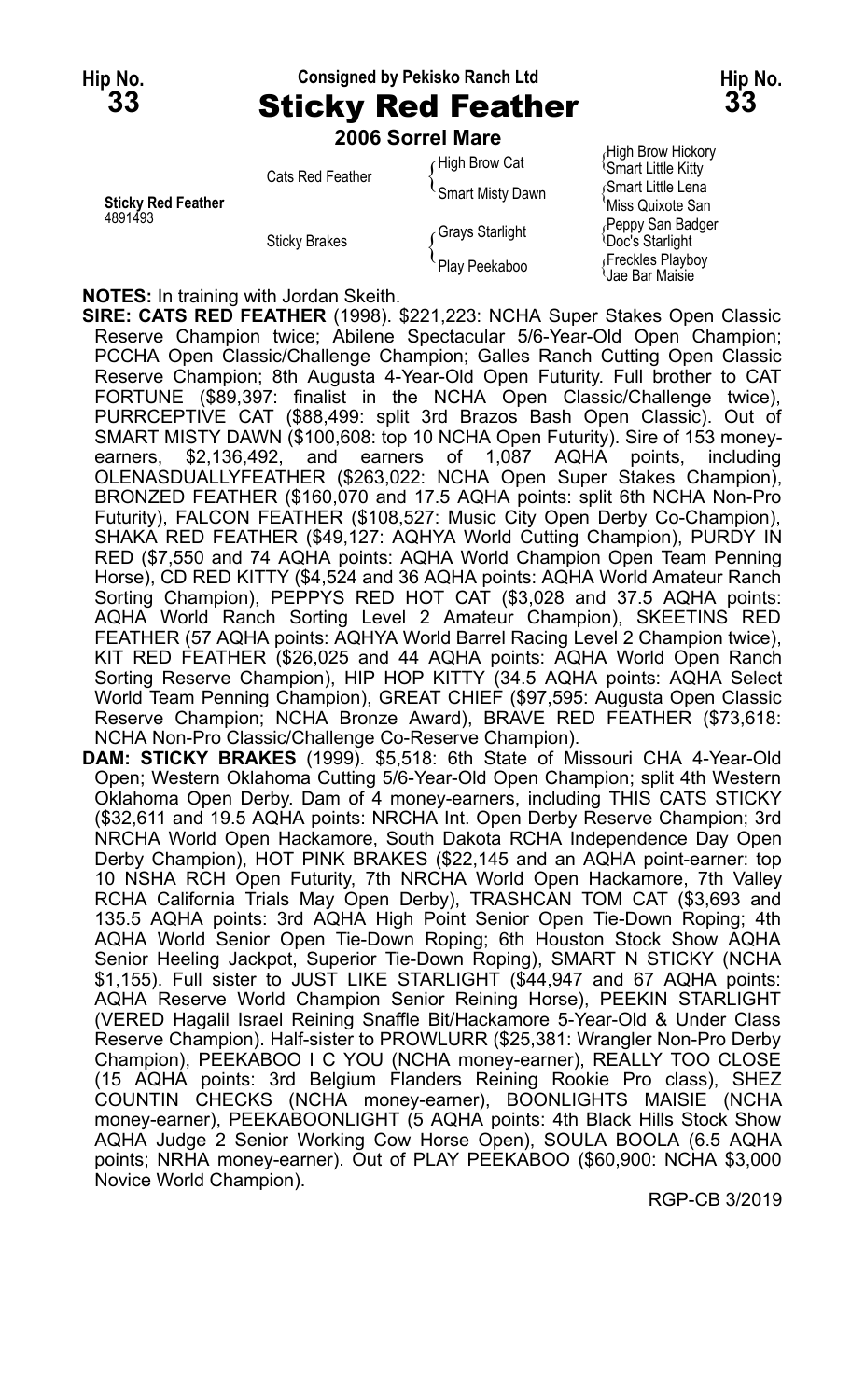## **Hip No. Consigned by James Pritchard Hip No. 34** Ladelles Best Plan **34**

### **April 26, 2017 Sorrel Filly**

 $f$  High Brow Cat  $f$  High Brow Hickory Bamacat MH San Tules Dually Smart Little Kitty<br>MH San Tules Dually { San Tule Freckles<br>Joses Dually Ladelles Best Plan<br>5851656 **Joses Dually**<br>Perthines Participants of Peppy San Badger Feppy San Badger Peptoboonsmal (Peppy San Badger Peppy San Badger Peppy San Badger Peppy San Badger Peppy San Badge

Best Laid Plans  $\left\{\begin{array}{l} \left\{\begin{array}{l}\right\} \left\{\text{rephotonisation}\right\} \left\{\text{Royal Blue Boon}\right. \right. \right. \left\{\text{R段} \left\{\text{ROD} \right\}\right\} \left\{\text{ROD} \right\} \left\{\text{ROD} \right\} \left\{\text{ROD} \right\} \left\{\text{ROD} \right\} \left\{\text{ROD} \right\} \left\{\text{ROD} \right\} \left\{\text{ROD} \right\} \left\{\text{ROD} \right\} \left\{\text{ROD} \right\} \left\{\text{$ 

**NOTES:** NCHA Super Stakes nominated. 5-Panel N/N. In training with Andy Loague. **SIRE: BAMACAT** (2009). \$352,857: 3rd NCHA Open Futurity; NCHA Open World Champion Stallion; 5th NCHA Super Stakes Open Classic; finalist in the Breeders Inv. Open Derby; 3rd Breeders Inv. Open Classic. Full brother to BAMA DAWG (\$54,616: The Ike Non-Pro Derby Champion); half-brother to CHRISTY HUGHES (\$180,454: The Ike Classic Non-Pro Champion), WENDELS GRACE (\$80,265: split 5th The Ike 4-Year-Old Open Cutting Futurity), CIRCLE S (\$61,292: finalist in the NCHA Non-Pro Super Stakes), ULTRA TIME (\$51,623: 3rd NCHA Limited Non-Pro Derby). Out of MH SAN TULES DUALLY (\$331,846: Millionheir Cutting Classic Non-Pro Champion; NCHA Silver Award A 2019 RGP Top 25 Sire of Cutting Money-Earners. Sire of 17 money-earners, including BAMA JELLY (\$83,452: Arbuckle Mountain 4-Year-Old Open Futurity Champion), BARNEY ROSS (\$33,985: finalist in the NCHA Non-Pro Futurity), ALABAMA ROSE (\$27,309: finalist in the NCHA Non-Pro Super Stakes), BETTY BAMA (\$23,329: finalist in the NCHA \$100,000 Amateur Futurity), ROLLIN BAMACAT (\$15,990: finalist in the NCHA Amateur Futurity), BAMA TIMME (\$14,244: Cotton Stakes Open Cutting Futurity Reserve Champion), THERESTOFTHECATS (\$9,942: 3rd Augusta Cutting SSA Incentive Award \$100,000 Amateur), BAMACAT ARC (\$7,909 and an AQHA point-earner: 5th NRCHA Limited Open Futurity), RAMMER JAMMER (\$7,544: finalist in the NCHA Limited Non-Pro Futurity), A CHANCE IN BAMA (\$7,039: split 6th Augusta 4-Year-Old Open Futurity), RO REYSNS BAMACAT (Utah RCHA \$7,500 Limited Open Futurity Reserve Champion), ALABAMA SWEETIE (NCHA \$1,883), HANGIN IN BAMA (NCHA \$1,838).

**DAM: BEST LAID PLANS** (2005). Dam of 4 money-earners, including CAT LADELLE (\$21,265: 4th Congress Open Derby, split 6th Congress Cutting Derby \$100,000 Amateur, Cattlemens \$25,000 Novice Classic Champion), ATHENAS BEST PLAN (\$7,916: NCHA Certificate of Ability), PEPTOS NOBLE CAT (\$17,592 and 8 AQHA points: semi-finalist in the NCHA Amateur Futurity, NCHA Area 6 Co-Champion \$15,000 Amateur Champion; NCHA Area 6 \$2,000 Limited Rider Co-Champion), BOON SANS BEST PLAN (NCHA money-earner). Full sister to PINKOLENA (\$53,593: finalist in the NCHA Non-Pro Super Stakes), PEPTOLENA (\$46,786 and 12 AQHA points: AQHA Reserve World Champion Senior Cutting Horse; NCHA Bronze Award). Half-sister to CHROME WHEEL DUALLY (\$169,798: finalist in the NCHA Non-Pro Futurity), HAIDASCOPE (D) (\$99,445: finalist in the NCHA Non-Pro Super Stakes), LUZ DE ESTRELLAS (\$53,969: top 10 Suncoast Fall Cutting Classic Non-Pro), LOREYNA (\$48,099: Bonanza Non-Pro Derby Co-Champion), CECILIA DUAL (\$39,553: finalist in the NCHA Super Stakes Non-Pro Classic), IRREYSISTIBLE (\$37,077: semi-finalist in the NCHA Non-Pro Super Stakes), GOT THE DUALLY N HER (\$8,890: semi-finalist in the NCHA Non-Pro Super Stakes), HEMI POWERED DUALLY (\$6,997 and 79 AQHA points: AQHA World Ranch Sorting Level 2 Open Champion). A daughter of PEPTOBOONSMAL, \$180,487: NCHA Open Futurity Champion. A 2019 AQHA #1 Leading Sire of Speed Event Point-Earners; an RGP Top 10 All-Time Sire of Ranch Riding Money-Earners; an AQHA Top 10 All-Time Sire of RCH Point-Earners. Sire of 897 moneyearners, \$27,182,236, and earners of 7,738 AQHA points.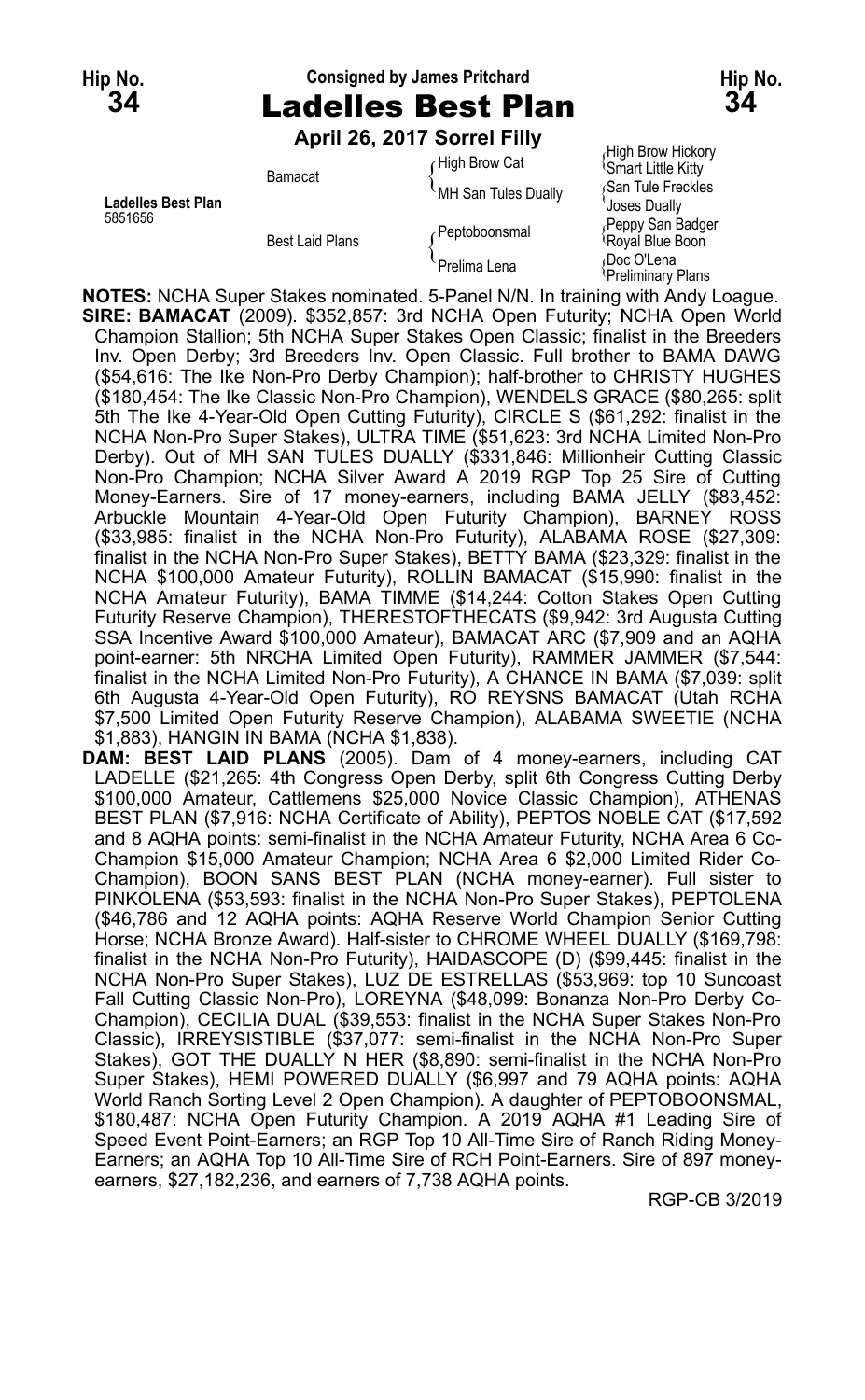### **Hip No. Consigned by McDavid Cutting Horses Hip No. 35** Princess Of Bel Air **35**

**2014 Chestnut Mare**

|                                       | 2014 GHRSUIUL MAIE |                   |                                                      |
|---------------------------------------|--------------------|-------------------|------------------------------------------------------|
| <b>Princess Of Bel Air</b><br>5639661 | Metallic Cat       | High Brow Cat     | High Brow Hickory<br><sup>1</sup> Smart Little Kitty |
|                                       |                    | Chers Shadow      | <b>Peptoboonsmal</b><br>'Shesa Smarty Lena           |
|                                       | Pretty Bo Bunny    | Smart Little Lena | Doc O'Lena،<br><b>Smart Peppy</b>                    |
|                                       |                    | Pretty Bo Badger  | Peppy San Badger<br>Doc's Bo Peep                    |

**PERFORMANCE RECORD:** NCHA earner of \$34,148. **In 2018:** finalist in the NCHA Non-Pro Derby; finalist in the NCHA \$100,000 Amateur Super Stakes; semi-finalist in the NCHA Non-Pro Super Stakes; semi-finalist in the NCHA Open Derby; NCHA Super Stakes Senior Non-Pro Champion; 4th NCHA \$100,000 Senior Amateur Super Stakes; NCHA Derby Senior Non-Pro Reserve Champion; 5th NCHA Limited Open Derby; split 4th Houston Cutting Non-Pro Derby.

**NOTES:** NCHA Super Stakes nominated. Breeders Invitational eligible. In training with Clint Allen.

- **SIRE: METALLIC CAT** (2005). \$637,711: NCHA Horse of the Year. A 2018 & 2019 RGP #1 Leading Sire of Cutting Money-Earners; 2018 RGP Top 5 Leading Sire of Ranch Horse Money-Earners; an AQHA Top 5 All-Time Leading Sire of Ranch Horse Point-Earners; 2019 RGP Top 5 Leading Sire of RCH Money-Earners. Sire of 955 money-earners, \$25,445,060, and earners of 2,515 AQHA points, including METALLIC REBEL (\$438,266: NCHA Horse of the Year, NCHA Hall of Fame), PURPLE REYN (\$364,059: NCHA Non-Pro Horse of the Year), BITTERSWEET (\$181,364: NCHA Non-Pro Horse of the Year), HASHTAGS (\$478,571: NCHA World Champion; NCHA Hall of Fame), METELES CAT (\$437,016: AQHA World Champion Junior Cutting Horse twice; NCHA Hall of Fame), STEVIE REY VON (\$420,903: NCHA Open Futurity Champion; NCHA Hall of Fame), CATILLAC REYS (\$233,818: NCHA Non-Pro Co-World Champion), PEDEL TO THE METALL (\$228,377: Showdown in Cowtown Summer 4/6-Year-Old Slot Cutting Open Champion), COPPERISH (\$211,103: Bonanza Open Derby Co-Champion), MISTRESSSIS (\$208,610: split 4th NCHA Open Futurity), MAID OF METAL (\$205,605: NCHA Super Stakes Open Classic Champion), SANNMAN (\$200,039: split 3rd Breeders Inv. Open Derby), MAGISTIC MOON (\$187,799: Arbuckle Mtn. 4- Year-Old Open Futurity Co-Champion), METALLIC MANZIEL (\$185,726: split 6th Breeders Inv. Open Derby), TALIATE (\$180,717: 7th NCHA Open Futurity), METALLIC MISTRESS (\$175,342: finalist in the NCHA Open Futurity).
- **DAM: PRETTY BO BUNNY** (1996). \$104,337: NCHA Non-Pro Classic/Challenge Reserve Champion; split 5th NCHA Non-Pro Classic/Challenge; top 10 Polo Ranch Cutting 4-Year-Old Open; semi-finalist in the NCHA Open Futurity; 4th Polo Ranch Cutting 4-Year-Old \$50,000 Amateur. Dam of 6 money-earners, including DMAC BUNNYS GUN (\$6,899 and 41.5 AQHA points: AQHA World Champion Open Team Penning Horse; 5th Ranch Sorting National Finals Rookie Open, Ranch Sorting National Championships Earnings), DMAC EASTER BUNNY (\$52,966 and 8.5 AQHA points: finalist in the NCHA Open Futurity, top 10 AQHA World Junior Cutting, semi-finalist in the NCHA Open Derby), PRINCESS OF BEL AIR (Above), DMAC SPOON CITY (\$17,821 and 7 AQHA points: finalist in the NCHA Open Classic/Challenge; finalist in the Battle in the Saddle Cutting World Series Open; finalist in the El Rancho Open Derby), DMAC DUAL DOTS (\$4,831: finalist in the NCHA Amateur Futurity, top 10, NCHA Senior Amateur Futurity), DMAC WIDOW SPIDER (NCHA \$1,036). Full sister to LENAS BO BADGER (\$9,522: finalist in the NCHA Derby Amateur), BO SO SMART (NCHA Area 16 \$3,000 Novice Reserve Champion), MISS PRETTY BO PEEP (NCHA money-earner). Half-sister to PASTELS PRETTY PEPPY (\$102,502).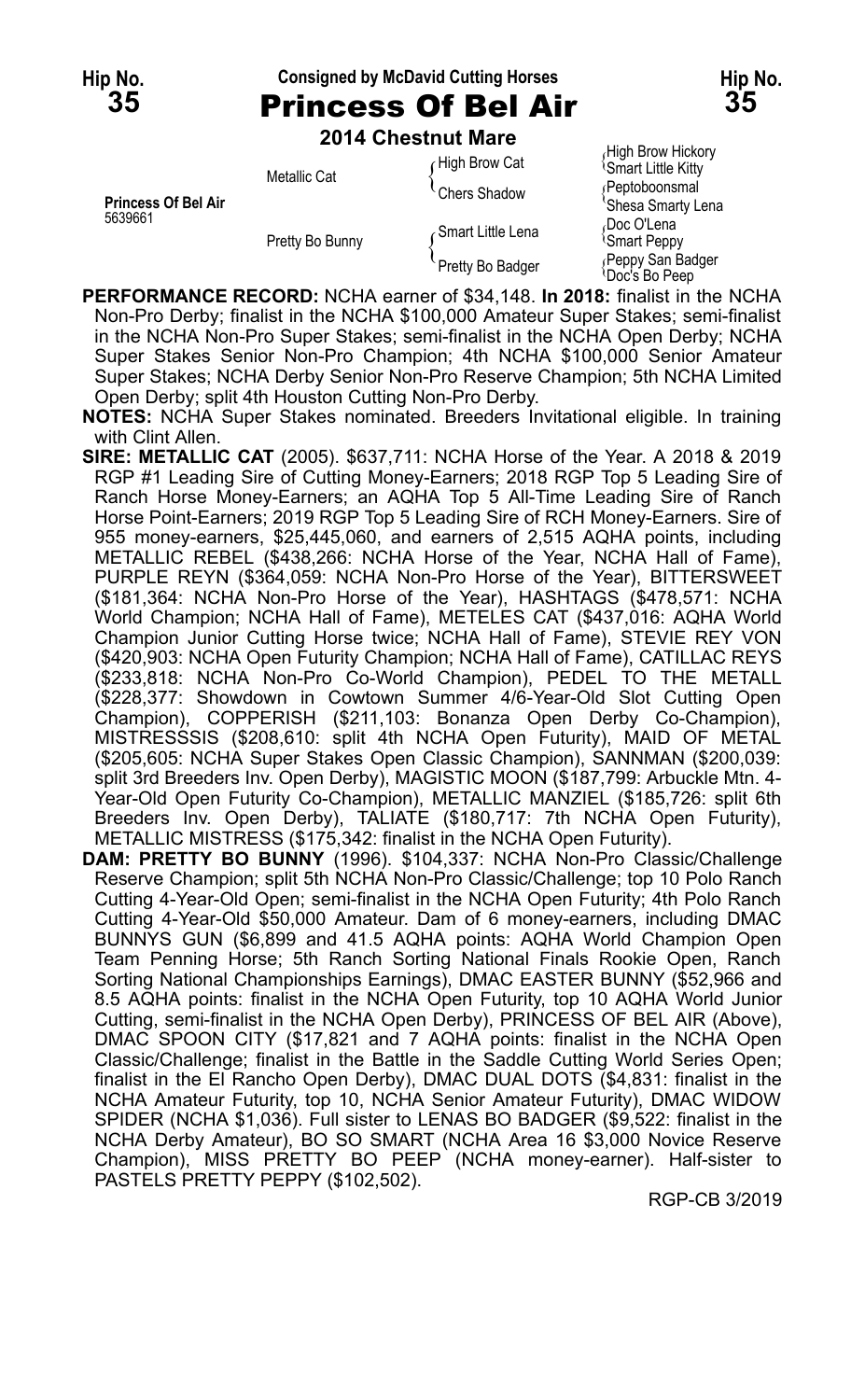# **Hip No. Consigned by Pekisko Ranch Ltd Hip No.**



**36** Ms Queen For A Day **36 2015 Sorrel Filly**

| Ms Queen For A Day<br>5711108 | King Of The Cats | High Brow Cat<br>Jae Bar Maisie | High Brow Hickor،<br><b>Smart Little Kitty</b><br>Doc's Jack Sprat<br><sup>'</sup> Jae Bar Lena |
|-------------------------------|------------------|---------------------------------|-------------------------------------------------------------------------------------------------|
|                               | Ms Smarty Rey    | Dual Rey                        | Dual Pep<br>Murse Rey                                                                           |
|                               |                  | Purely Smart                    | Smart Little Lena<br><sup>≀</sup> Puro Quixote                                                  |

*R*igh Brow Hickory<br><sup>Q</sup>Smart Little Kitty Puro Quixote

**NOTES:** In training with Jordan Skeith.

**SIRE: KING OF THE CATS** (2003). \$109,124: finalist in the NCHA Open Futurity; split 8th Abilene Spectacular Open Derby; finalist in the NCHA Open Classic/Challenge; El Rancho Open Derby Co-Reserve Champion; 3rd San Diego Winter Cutting Classic 4-Year-Old Open. Full brother to JAE BARS FANCY CAT (\$81,796: Abilene Spectacular Open Derby Reserve Champion); half-brother to JAE BARS TULE (\$92,690: Millionheir Open Derby Reserve Champion), PLAY PEEKABOO (\$60,900: NCHA \$3,000 Novice World Champion), NO GUNS IN THE BAR (\$58,731: semi-finalist in the NCHA Open Futurity). Out of JAE BAR MAISIE (\$174,129: NCHA Non-Pro Co-World Champion). Sire of 25 money-earners, including RACHET DOWN (\$25,441: 4th The Ike 4-Year-Old Open Cutting Futurity), KITTY CAT CUTIE (\$12,934: semi-finalist in the NCHA Open Futurity), KING TIGER PAW (\$11,618: 3rd PCCHA COYOTE Rock Roundup Non-Pro Derby), HAIDA THE CAT (\$10,122: 4th "The Non-Pro" 4-Year-Old Non-Pro), MAYZIE CATS (\$9,895: finalist in the Augusta 4-Year-Old Open Futurity), FIRE CAT (P) (\$9,332: finalist in the NCHA Limited Non-Pro Futurity), BRATZ CAT (\$8,017 and an AQHA point-earner: finalist in the NCHA Limited Non-Pro Futurity), ANZAC CAT (\$7,990: Central Mississippi CHA Sanders Mem. Day 1 Open Derby Champion), WHISKEY DRINKIN GIRL (\$7,140: Augusta 4-Year-Old \$100,000 Amateur Futurity Reserve Champion), HIGHBROW BADGER CAT (\$6,832: 4th CHA Nebraska Futurity Open), PRINCESS POLLY CAT (\$6,174 and an AQHA point-earner: Central Mississippi CHA Sanders Mem. Day 1 Open Derby Reserve Champion).

**DAM: MS SMARTY REY** (2006). Half-sister to PURELY GORGEOUS (\$85,133: finalist in the NCHA Open Futurity), PURELY SMOOTH 007 (\$84,887: semi-finalist in the NCHA Open Futurity), PURELY BOB (\$49,384: finalist in the NCHA Open Futurity), SMART PLAYIN (\$29,190 and 13 AQHA points: split 6th Brazos Bash Non-Pro Classic), PURO BLANCA (\$26,873: 3rd NCHA Amateur Futurity), SOMETHING BOUT MARY (\$17,941: semi-finalist in the NCHA Open Futurity), PURE N PEPTO 09 (\$9,500: finalist in the NCHA Limited Non-Pro Futurity). Out of PURELY SMART (\$59,863: semi-finalist in the NCHA Open Futurity; NCHA Bronze Award. A daughter of DUAL REY, \$105,038: split 6th NCHA Open Futurity. A 2018 & 2019 RGP #2 Leading Sire of Cutting Money-Earners; an RGP Top 5 All-Time Leading Sire of Cutting Money-Earners; 2019 AQHA Top 5 Leading Sire of Cowboy Events Point-Earners; an RGP Top 10 All-Time Sire of RCH Money-Earners. Sire of 1,392 money-earners, \$42,448,673, and earners of 8,832 AQHA points, including REYS DUAL BADGER (\$313,563: NCHA Horse of the Year), SPECIAL NU BABY (\$481,197: NCHA World Champion Mare; NCHA Hall of Fame), DONT STOPP BELIEVIN (\$461,516: NCHA Open Reserve World Champion; NCHA Hall of Fame), REYS DESIRE (\$409,603: NCHA Open Super Stakes Champion; NCHA Hall of Fame), REY DOWN SALLY (\$404,170: split 3rd NCHA Open Futurity; NCHA Hall of Fame), MISS ELLA REY (\$378,668 and 94.5 AQHA points: NCHA Non-Pro Co-World Champion; NCHA Bronze Award), CR SUN REYS (\$371,053: split 4th NCHA Open Super Stakes; NCHA Hall of Fame), TR DUAL REY (\$353,174: NCHA Open Super Stakes Reserve Champion).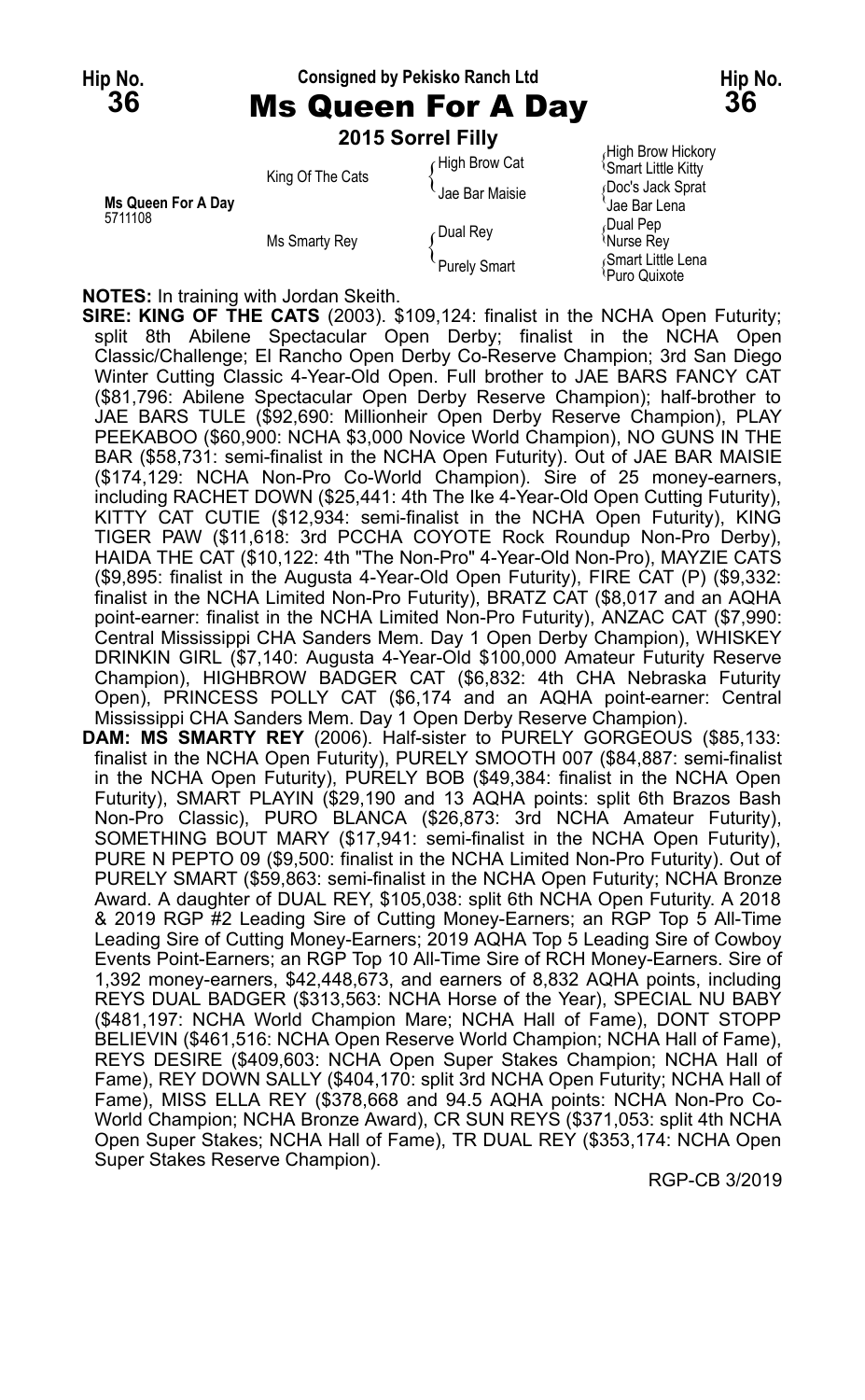**Hip No. Consigned by Don & Kathy Boone Hip No.**

# **37** Min E Mate **37**

**2016 Sorrel Filly** High Brow Hickory High Brow Hickory<br>figh Brow Cat (Smart Little Kitty Smart Little Kitty Thomas E Hughes Thomas Chughes Thomas E Hughes<br>Smart Letha (Smart Letha Alethalena Alethalena Alethalena Alethalena Alethalena Alethalena Alethalena Alethalena 5752317 Smart Mate  $\left\{\begin{array}{ll}\text{Smar} & \text{Smar Little Lena} \\ \text{Mates Next Christmas} & \text{Quixote Christmas} & \text{Dec Quixote} \\ \text{Quixote Christmas} & \text{Doc Quixote} \\ \end{array}\right.$ Doc Quixote<br><sup>{</sup>Peppys Christmas

**NOTES:** NCHA Super Stakes nominated. Breeders Invitational eligible.

**SIRE: THOMAS E HUGHES** (2003). \$394,690: NCHA Open World Champion Stallion; NCHA Open Reserve World Champion; NCHA Open Classic/Challenge Co-Champion; Cotton Stakes Open Classic Champion; NCHA Open Finals Reserve Champion. Full brother to CR HIGH BROW LETHA (\$96,982: 4th NCHA Open Super Stakes), CR SMART LETHA CAT (\$54,742: finalist in the NCHA Non-Pro Super Stakes); half-brother to LETHAL WEAPON I (\$144,971: split 4th NCHA Open Futurity), DUALSADIE (\$71,585: NCHA Non-Pro Derby Reserve Champion). Out of SMART LETHA (\$77,431: split 5th NCHA Non-Pro Super Stakes). A 2018 & 2019 RGP Top 25 Sire of Cutting Money-Earners. Sire of 109 money-earners, \$1,775,003, including CHRISTY HUGHES (\$180,454: The Ike Classic Non-Pro Champion), TOM E BOY (\$145,000: Breeders Inv. \$10,000 Novice Derby Reserve Champion), HOO DOO HUGHES (\$131,263: split 7th NCHA Non-Pro Futurity), TOMMIES PLAYGIRL (\$112,420: 4th Brazos Bash Non-Pro Classic), MARE E HUGHES (\$56,636: NCHA Junior Youth Co-Reserve World Champion), FANCY HUGHES (\$86,317: Brazos Bash Open Cutting Futurity Champion), CINDERELLA CAT (P) (\$85,235: 4th NCHA Open Derby), HOWARD E HUGHES (\$74,009: 7th Tunica Cutting 4-Year-Old Open Futurity; NCHA Bronze Award), TOMMY BOON (\$69,561 and 240.5 AQHA points: 4th AQHA High Point Working Cow Horse Open Mare, Superior Heading), TOMS DESIRE (\$56,222: split 7th NCHA Limited Non-Pro Futurity), TOMMIE CANDUIT (\$50,635: finalist in the NCHA Open Classic/Challenge), E LAINE (\$47,582: finalist in the NCHA Non-Pro Derby), THOMMO (\$47,138: Southern Open Cutting Futurity Reserve Champion).

**DAM: MATES NEXT CHRISTMAS** (2002). \$69,495 and an AQHA point-earner: NCHA Junior Youth Co-World Champion; semi-finalist in the NCHA Non-Pro Futurity; split 6th Congress Cutting Open Classic; 3rd Augusta Cutting All-Age \$50,000 Amateur; 5th NCHA Eastern Nationals Open. Dam of CHRISTIE LOU (\$3,436: 4th The Ike Int. Non-Pro Derby). Full sister to CHRISTMAS MATE (\$91,897: Abilene Spectacular Non-Pro Derby Co-Champion), MATES NEW CHRISTMAS (\$66,083: semi-finalist in the NCHA Non-Pro Futurity), MATES XMAS JINGLES (\$13,479: Tobacco Road Cutting Non-Pro Derby Champion), MATES CHRISTMAS (\$11,461: The Non-Pro NCHA Senior Youth Co-Reserve Champion), MATES CHRITMAS BELLE (\$4,001: Oklahoma Early Bird Open Derby Co-Champion), SMART CHRISTMAS (Idaho RCHA Limited Open Futurity Reserve Champion), MR MATES CHRISTMAS (NCHA money-earner). Half-sister to HICKORYS CHRISTMAS (\$23,349: Suncoast Winter Cutting Open Classic Co-Champion), WILD HAIRED SANTA (ACHA money-earner), and a daughter of SMART MATE, \$50,072 and 5.5 AQHA points: finalist in the NCHA Open Classic/Challenge; Denver National Stock Show NCHA Open Reserve Champion. An RGP Top 25 All-Time Sire of Cutting Money-Earners. Sire of 435 moneyearners, \$8,516,151, and earners of 3,912 AQHA points, including NUTN BUTA HOUNDOG (\$263,939: NCHA Non-Pro Co-World Champion), MATES IRISH ROSE (\$178,582: 3rd Breeders Inv. Open Derby), SHES FULL OF HOPE (\$171,924: split 3rd NCHA Super Stakes Non-Pro Classic), NURSE CONNIE (\$162,867: NCHA \$15,000 Novice Non-Pro Reserve World Champion).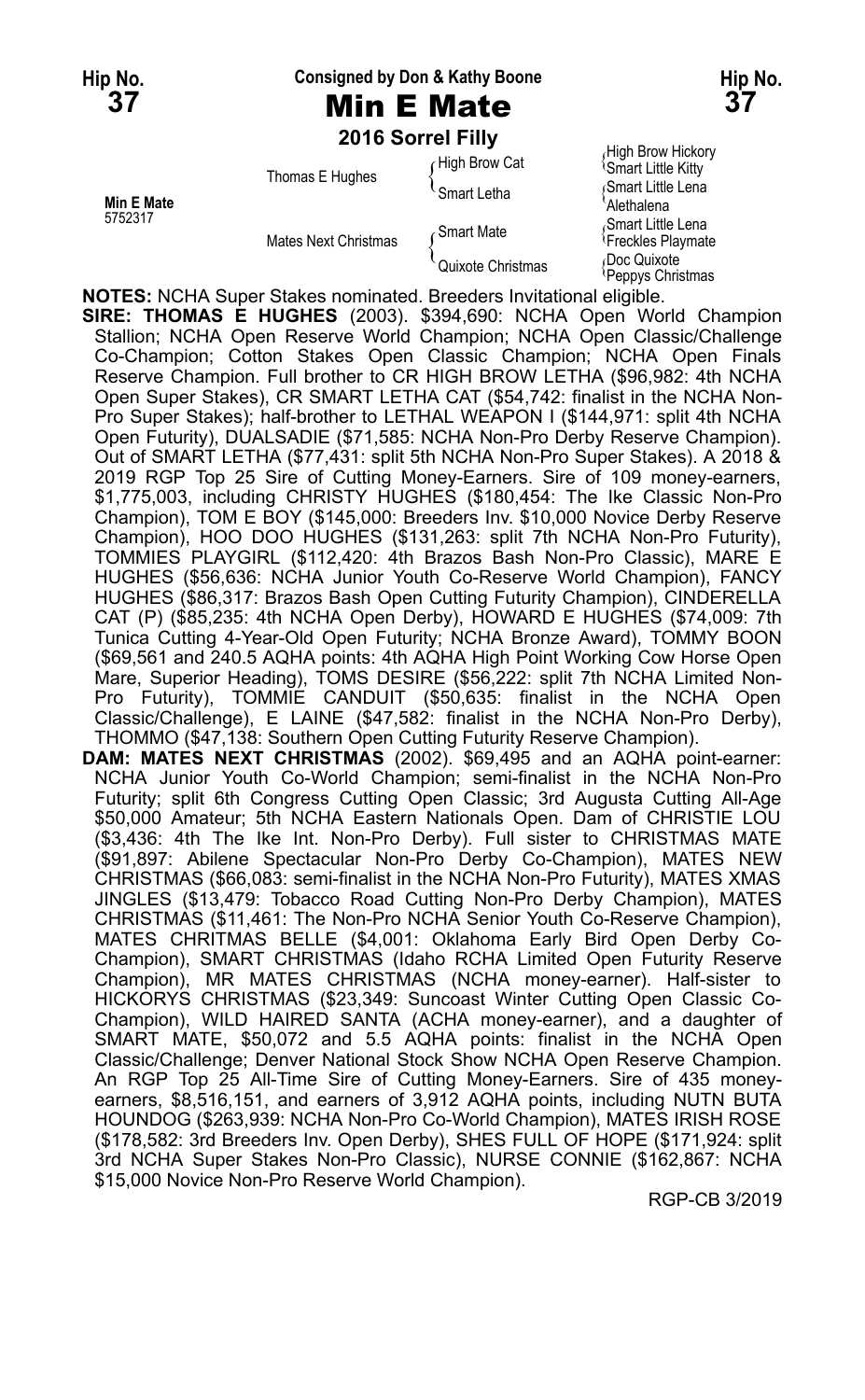**Hip No. Consigned by Powers Equus Ranch Corp Hip No.**

**38** Beg Borrow N Deal **38**

|                                     |                      | 2009 Bay Gelding  |                                                      |
|-------------------------------------|----------------------|-------------------|------------------------------------------------------|
|                                     | Dealnwithacoolcat    | High Brow Cat     | High Brow Hickory<br><sup>1</sup> Smart Little Kitty |
| <b>Beg Borrow N Deal</b><br>5445124 |                      | Peppy Taquita     | (Peppy San Badger<br>'Doc's Play Mate                |
|                                     | Shes Sanjos Playgirl | ∠San Jo Lena      | Peppy San<br><sup>∖</sup> Jo O'Lena                  |
|                                     |                      | Quixotes Playgirl | Freckles Playboy<br><sup>∖</sup> Commander Ouixote   |

**PERFORMANCE RECORD:** Earner of \$14,943; NCHA Certificate of Ability. **In 2013:** semi-finalist in the NCHA Open Super Stakes; finalist in the NCHA Super Stakes Limited Open; **in 2017:** 3rd US CHA National Finals \$15,000 Novice Class; US CHA September Sulphur Springs \$15,000 Novice class winner; US CHA September ADA \$15,000 Novice Reserve Champion; split 3rd US CHA September Sulphur Springs \$15,000 Novice class; **in 2018:** 3rd US CHA April Purcell \$15,000 Novice class.

#### **NOTES:** Cribber.

**SIRE: DEALNWITHACOOLCAT** (2005). \$49,873: 4th Cattlemens Open Classic; split 6th Augusta 4-Year-Old Non-Pro Futurity; semi-finalist in the NCHA Open Super Stakes; semi-finalist in the NCHA Super Stakes Open Classic; Wyoming CHA Open Derby Champion. A 2019 RGP Top 25 Sire of Barrel Racing & Speed Events Money-Earners. Sire of 30 money-earners, including HE DEALS (\$32,793: 3rd Augusta 4-Year-Old Open Futurity), TAMPA BAY REY DEAL (\$32,388 barrel racing), SMART DEALIN (\$25,180: split 4th NCHA Western Nationals \$25,000 Novice Non-Pro), DEALITEFUL (\$12,250: finalist in the NCHA Western Nationals \$5,000 Novice), OVER DUE DEAL (\$11,090: finalist in the Augusta Non-Pro Classic), LIL ROO REA DEAL (\$9,415: split 6th Augusta 4-Year-Old Open Futurity), STINKY DEAL (\$7,938: finalist in the Cotton Stakes Open Derby), DEALING SECONDS (\$5,175: 6th PCCHA Fall Int. Open Futurity), LITTLEDOUGDEAL (\$5,092: split 4th NCHA Futurity Senior Non-Pro), YOU CLOSE THE DEAL (NCHA Area 16 \$5,000 Novice Champion), UP FOR THE DEAL (49 AQHA points: 5th AQHA World Team Penning Open).

**DAM: SHES SANJOS PLAYGIRL** (1996). \$6,297: 5th Tomato Fall Non-Pro Cutting Futurity; finalist Winter Tomato Cutting Open Classic; split 3rd Tomato Fall Cutting Futurity Amateur; Winter Tomato Cutting Limited Open Classic Champion; 4th Raleigh Cutting 3-Year-Old Amateur. Dam of 9 money-earners, including PLAY WITH THIS DEAL (\$58,169: split 7th NCHA Open Super Stakes, NCHA Super Stakes \$10,000 Novice Champion; finalist in the Augusta 4-Year-Old Non-Pro Futurity), SMOOTH JOLENA (\$38,629: Brazos Bash Open Cutting Futurity Champion; finalist in the NCHA Non-Pro Classic/Challenge; 6th PCCHA Fall 4- Year-Old Non-Pro Stakes), HE DEALS (\$32,793: 3rd Augusta 4-Year-Old Open Futurity; 6th Augusta Open Classic, NCHA Western Nationals \$25,000 Novice Reserve Champion), SEAL THE DIEHL (\$6,135: Oklahoma Select Breeders Open Cutting Futurity Reserve Champion; Iowa CHA Non-Pro Futurity Reserve Champion; split 3rd Oklahoma Select Breeders Non-Pro Cutting Futurity), CREDITS PLAYGIRL (\$4,002: CHA Nebraska Non-Pro Futurity Reserve Champion; Kansas CHA Non-Pro Futurity Reserve Champion; 3rd Royal Flush Non-Pro Cutting Futurity), PLAYGIRLS DEAL (\$26,514: semi-finalist in the NCHA Open Futurity, Holsey Foundation Cutting Open Classic Reserve Champion; Western States CHA Fall \$100,000 Amateur Classic Reserve Champion), BEG BORROW N DEAL (Above). Full sister to QT JO LENA (\$9,400: Raleigh Open Cutting Futurity Co-Reserve Champion), SANJO QUIXOTE (\$5,426: 5th Tejon Ranch Open Cutting Futurity), SAN JOS PLAYBOY (\$3,136: NCHA Certificate of Ability). Half-sister to MONTA DOC PLAYBOY (\$27,489: finalist in the Congress Cutting \$20,000 Non-Pro).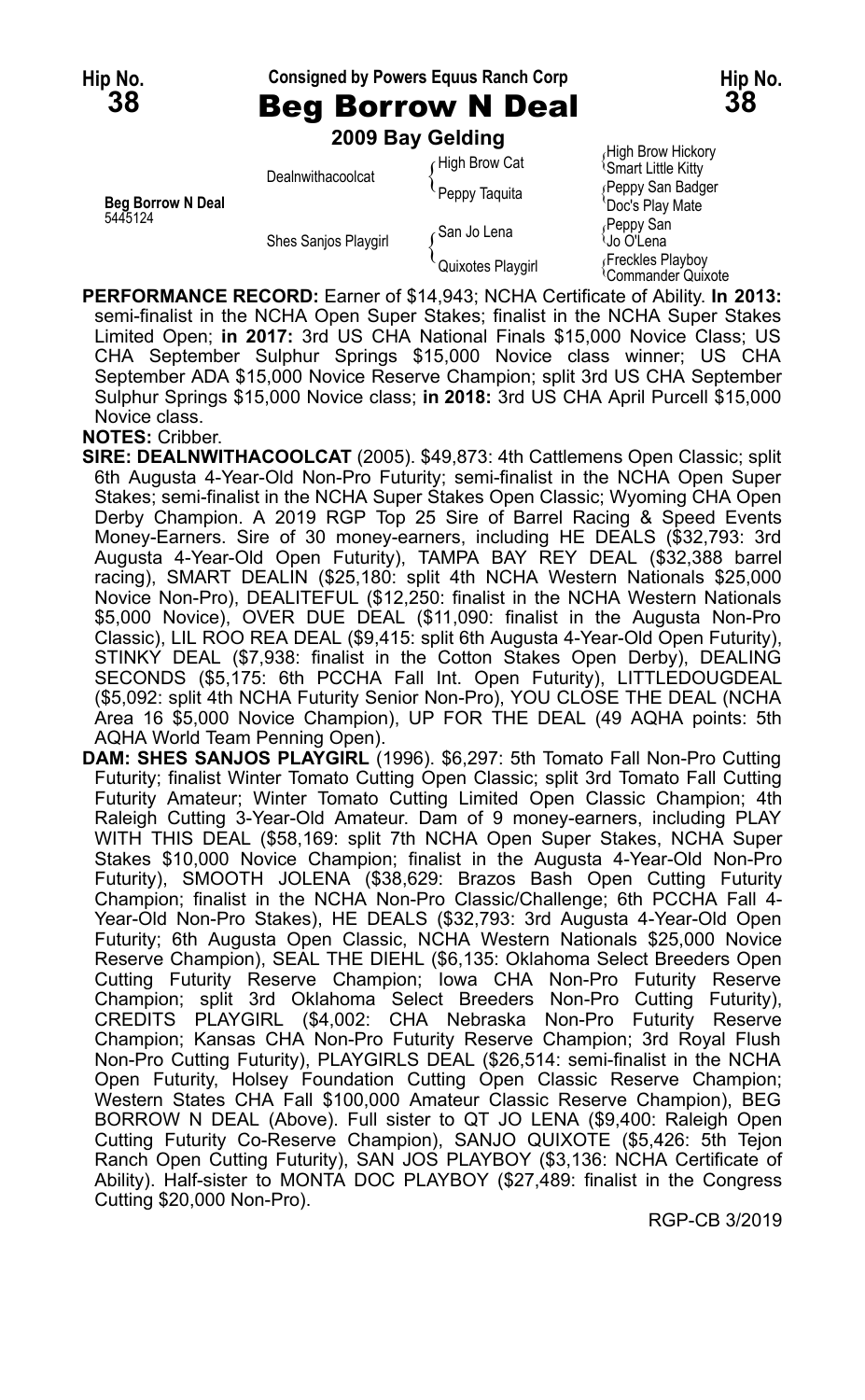**Hip No. Consigned by Marty Kline Hip No. 39** Catto Baby **39**

**2014 Sorrel Mare**

**Catto Baby** Freckles O Lena

High Brow Hickory High Brow Hickory<br>figh Brow Cat (Smart Little Kitty Catto Boy Call Catto Boy<br>
Lenas Playtoy {Freckles Playtoy<br>
Freckles Playboy 5664363<br>
Macs Restless Heart ( Quixote Mac ( Doc Quixote Spooky Sophie { Doc Quixote<br>
Restless N Right {Dox Mister Hank }<br>
Nis Cee Bee Thermo }

**NOTES:** This is a physical and talented mare. In cutting training with Dean Domann. **SIRE: CATTO BOY** (2002). \$74,884: top 10 NCHA Open Classic/Challenge; finalist in the NCHA Open Derby; State of Missouri CHA Open Derby Champion; finalist in the Brazos Bash Open Derby; State of Missouri CHA Open Classic Champion. Sire of 13 money-earners, including CATTO GIRL (95.5 AQHA points: AQHA World Team Penning Level 2 Amateur Reserve Champion), CATTO GIRL (95.5 AQHA points: AQHA World Team Penning Level 2 Amateur Reserve Champion), LIL CATTO CARLA (\$22,483: finalist in the NCHA Eastern Nationals \$25,000 Novice), DIVA N A CATTOLAC (\$17,246: 4th "The Non-Pro" 4-Year-Old \$50,000 Amateur), HOTEL CATTOFORNIA (\$15,625: finalist in the NCHA Amateur Super Stakes Classic), CATTONOOGALENA (\$14,805: semi-finalist in the NCHA Non-Pro Futurity), CATTOBELL (\$10,698: Kansas CHA Non-Pro Derby Champion), CATTOSTROPHIC (NCHA \$4,166), CAT N JEWEL (\$3,744: NCHA Certificate of Ability), CATTONONAMYS (\$3,418: 8th Southern Cutting Derby \$50,000 Amateur), STYLIN N A CATTOLAC (NCHA \$1,837), BELLS ON A CATTOLAC (NCHA moneyearner), CATTO LENA KING (NCHA money-earner), BOON AND CROCKET (NCHA money-earner). Son of HIGH BROW CAT, \$110,800: Augusta Open Classic Champion. RGP #1 All-Time Leading Sire of Cutting Money-Earners; AQHA #1 All-Time Leading Sire of Cutting Point-Earners. Sire of 1,816 money-earners, \$81,034,874, and earners of 9,867 AQHA points, including DONT LOOK TWICE (\$843,096 and 51.5 AQHA points: NCHA Horse of the Year, NCHA Hall of Fame, Superior Cutting), METALLIC CAT (\$637,711: NCHA Horse of the Year, NCHA Hall of Fame), BOON SAN KITTY (\$565,504: NCHA Horse of the Year [shared]. **DAM: MACS RESTLESS HEART** (2006). A daughter of QUIXOTE MAC, \$116,637:

NCHA Open World Champion; NCHA Open World Champion Stallion; NCHA Open Finals Reserve Champion; Abilene Spectacular Open Classic Champion; NCHA Open Classic/Challenge Champion. Sire of 61 money-earners, 23 AQHA pointearners, including PLAYBOYS MOLLY MAC (\$158,519: 4th NCHA Open Futurity), MACS LITTLE DOLLY (\$42,212: NCHA Youth Co-World Champion), HICKORY MOLLY MAC (\$32,776 and 520 AQHA points: AQHA World Amateur Ranch Sorting Champion; Superior Team Penning), QUIXOTES MOLLY MAC (\$65,010: 5th NCHA Finals \$10,000 Amateur), HICKORY DICKORY MAC (\$56,580: 4th NCHA Finals \$50,000 Amateur), LITTLE DIXIE MAC (\$54,955: 3rd NCHA Non-Pro Super Stakes), QUIXOTE CUTTIN (\$54,705: Congress Spring Cutting Spectacular 5/6- Year-Old Open Reserve Champion), SANCIE MAC (\$39,102: Polo Ranch Cutting 5/6-Year-Old Amateur Reserve Champion), MISS TARI MAC (\$27,812: 3rd NCHA Finals \$3,000 Novice), MR PRETTY BOY MAC (\$17,578: finalist in the NCHA Eastern Nationals Senior Youth), MR MACORENA (\$16,056: Southern Non-Pro Cutting Futurity Co-Reserve Champion), POP A QUIXOTE (\$15,292: finalist in the NCHA Amateur Classic/Challenge), MAC O MOLLY (\$14,499: 4th The Non-Pro PRMTMAM&NP), MISSY PRISSY MAC (\$10,405: West Texas Non-Pro Derby Co-Reserve Champion).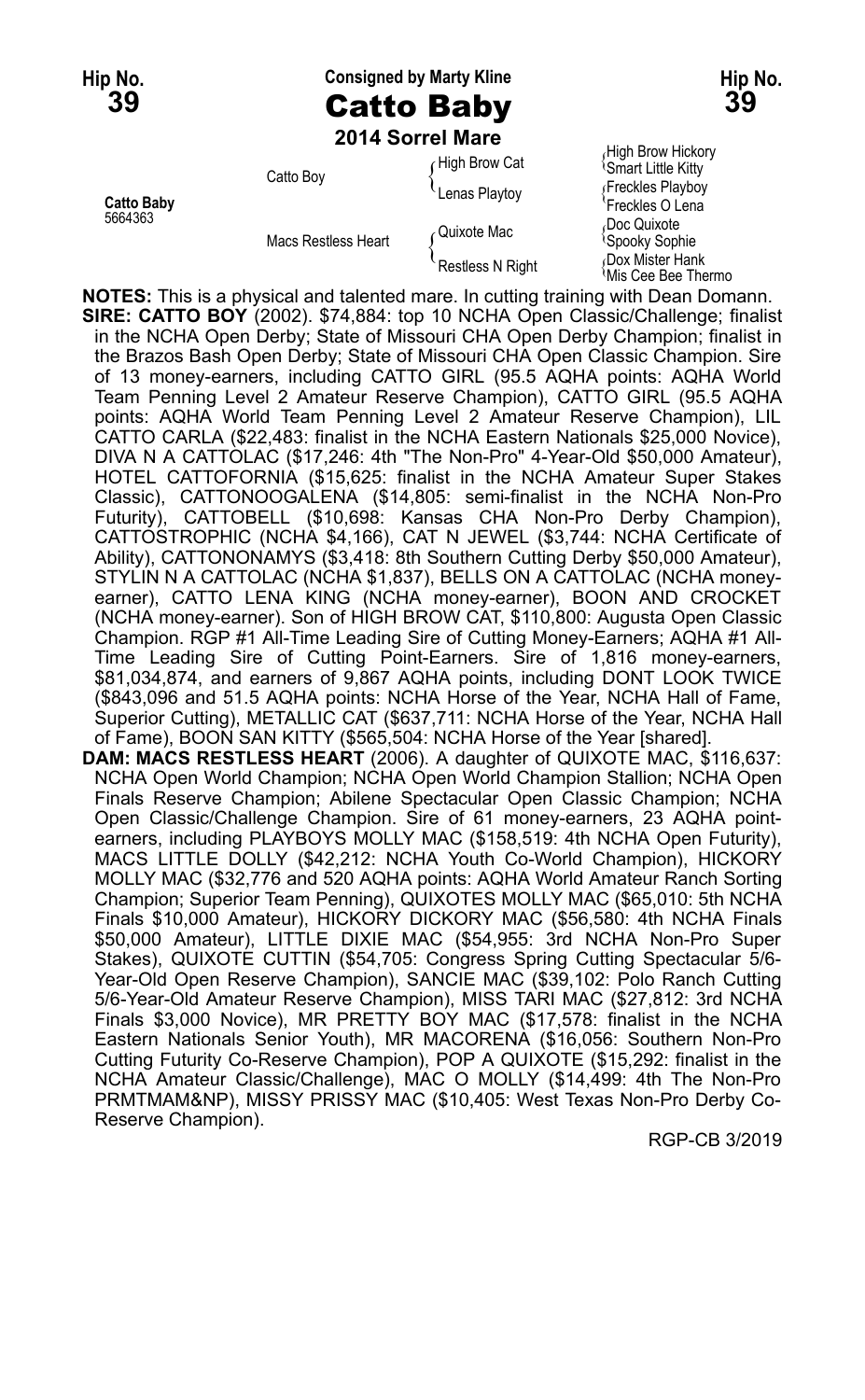**Hip No. Consigned by Keith & Cheryl Waid Hip No.**

# **40** Ellie Rey Rose **40**

**2016 Sorrel Filly**

| <b>Ellie Rey Rose</b><br>5832561 | Dual Rey | <b>Dual Pep</b><br>Nurse Rev | Peppy San Badger<br><sup>≀</sup> Miss Dual Doc<br><b>Wyoming Doc</b><br>Jav Moss |
|----------------------------------|----------|------------------------------|----------------------------------------------------------------------------------|
|                                  | Catarose | High Brow Cat                | High Brow Hickory<br><sup>1</sup> Smart Little Kitty                             |
|                                  |          | Rosies Playboy Lena          | Freckles Playboy<br><sup>1</sup> Doc's Rosie                                     |

**NOTES:** This filly is being sold due to owner getting out of cutting. This is a great horse with great breeding. No vices. GBED N/GBED, HERDA N/HRD, HYPP N/N, MH N/N, PSSM 1 N/N. In training with Austin Shepard since a 2 year old.

**SIRE: DUAL REY** (1994). \$105,038: split 6th NCHA Open Futurity. A 2018 & 2019 RGP #2 Leading Sire of Cutting Money-Earners; an RGP Top 5 All-Time Leading Sire of Cutting Money-Earners; 2019 AQHA Top 5 Leading Sire of Cowboy Events Point-Earners; an RGP Top 10 All-Time Sire of RCH Money-Earners. Sire of 1,391 money-earners, \$42,446,348, and earners of 8,832 AQHA points, including REYS DUAL BADGER (\$313,563: NCHA Horse of the Year), SPECIAL NU BABY (\$481,197: NCHA World Champion Mare; NCHA Hall of Fame), DONT STOPP BELIEVIN (\$461,516: NCHA Open Reserve World Champion; NCHA Hall of Fame), REYS DESIRE (\$409,603: NCHA Open Super Stakes Champion; NCHA Hall of Fame), REY DOWN SALLY (\$404,170: split 3rd NCHA Open Futurity; NCHA Hall of Fame), MISS ELLA REY (\$378,668 and 94.5 AQHA points: NCHA Non-Pro Co-World Champion; NCHA Bronze Award), CR SUN REYS (\$371,053: split 4th NCHA Open Super Stakes; NCHA Hall of Fame), TR DUAL REY (\$353,174: NCHA Open Super Stakes Reserve Champion), LIL RATTLER (\$339,414: Showdown in Cowtown Winter Slot Cutting Open Reserve Champion), DUAL SMART REY (\$330,436: NCHA Open Super Stakes Champion), ROCKIN W (\$329,722: NCHA Open Futurity Champion), REYANN HICKORY (\$324,141: 4th NCHA Non-Pro Futurity), BUTTON DOWN SUPERCAT (\$290,815: Breeders Inv. Open Derby Reserve Champion).

**DAM: CATAROSE** (2006). \$119,203: NCHA \$50,000 Amateur Co-Reserve World Champion; NCHA Junior Youth Co-Reserve World Champion; 3rd AQHA World Junior Cutting; Congress Cutting Open Classic Champion; split 6th NCHA Amateur Classic/Challenge. Dam of REY BANZ CAT (finalist in the NCHA \$100,000 Amateur Futurity), TIME FOR A ROSE (NCHA money-earner). Half-sister to ROSIES LENA (\$310,198: NCHA Open World Champion; NCHA Hall of Fame), STYLISH ROSEBUD (\$23,179: Northwest Ranch Festival Non-Pro Cutting Futurity Reserve Champion), STYLIN JOKER (\$17,522: 3rd Utah CHA Open Derby), DUAL N PLAY (\$4,675: 6th Nebraska CHA 3-Year-Old Open), ROSIES BET (NCHA moneyearner), and a daughter of HIGH BROW CAT, \$110,800: Augusta Open Classic Champion. RGP #1 All-Time Leading Sire of Cutting Money-Earners; AQHA #1 All-Time Leading Sire of Cutting Point-Earners. Sire of 1,816 money-earners, \$81,032,474, and earners of 9,867 AQHA points, including DONT LOOK TWICE (\$843,096 and 51.5 AQHA points: NCHA Horse of the Year, NCHA Hall of Fame, Superior Cutting), METALLIC CAT (\$637,711: NCHA Horse of the Year, NCHA Hall of Fame), BOON SAN KITTY (\$565,504: NCHA Horse of the Year [shared], NCHA Hall of Fame), HIGH BROW CD (\$542,101: NCHA Horse of the Year, NCHA Hall of Fame), SMOOTH AS A CAT (\$501,874: NCHA Horse of the Year, NCHA Hall of Fame), HE BEA CAT (\$392,010: NCHA Horse of the Year, NCHA Silver Award), LITTLE PEPTO CAT (\$577,430: NCHA Super Stakes Open Classic Reserve Champion; NCHA Hall of Fame).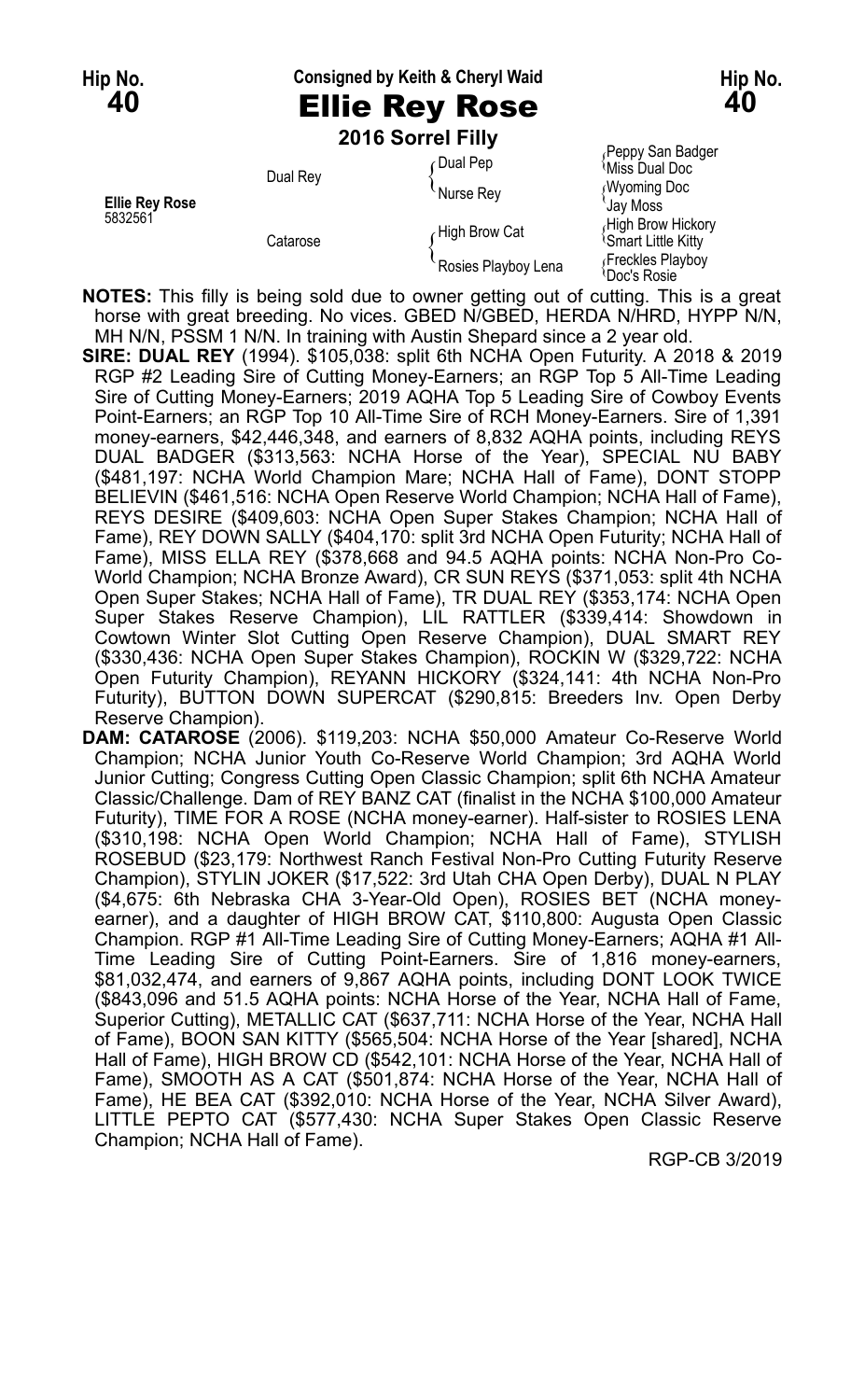#### **Hip No. Consigned by Rancho Estrellita De Corbe Hip No.**

# **41** Shape Of You **41**

**March 20, 2018 Sorrel Filly**

|                         |                                     | <b>MAIGH ZU, ZU 10 SUITEL FIIIV</b> |                                                |
|-------------------------|-------------------------------------|-------------------------------------|------------------------------------------------|
| Shape Of You<br>5922106 | Smooth As A Cat<br>Sweet Lil Sylvia | High Brow Cat                       | High Brow Hickory<br><b>Smart Little Kitty</b> |
|                         |                                     | Shes Pretty Smooth                  | <b>Wheeling Peppy</b><br>'Smooth Hickory       |
|                         |                                     | Gweet Lil Pepto                     | Peptoboonsmal<br><sup>l</sup> Sweet Lil Lena   |
|                         |                                     | Royal Chickabell                    | Hickoryote<br>≀Roval Svlvia                    |

**NOTES:** NCHA Super Stakes nominated. Breeders Invitational eligible. GBED N/N, HERDA N/HRD, HYPP N/N, MH N/N, PSSM 1 N/N.

**SIRE: SMOOTH AS A CAT** (1999). \$501,874: NCHA Horse of the Year. A 2019 AQHA #1 Leading Sire of Cowboy Events Point-Earners; 2018 & 2019 RGP Top 5 Leading Sire of Cutting Money-Earners; 2019 AQHA Top 5 Leading Sire of Ranch Horse Point-Earners; an RGP Top 10 All-Time Sire of Cutting Money-Earners. Sire of 1,107 money-earners, \$26,670,534, and earners of 4,158 AQHA points, including SMOOTH TALKIN STYLE (\$305,284: NCHA Horse of the Year), LHR SMOOTH JAMIE MAY (\$251,430: NCHA Horse of the Year), SMOOTH ASA ZEE (\$619,415: NCHA Non-Pro World Champion; NCHA Hall of Fame), AROSESUCHACLATTER (\$323,079: 5th NCHA Open Futurity), SHORT N SMOOTH (\$298,137: split 4th NCHA Open Super Stakes), SMOOTH N CASH (\$265,836: split 4th NRCHA Open Futurity), HOLLY IS SMOOTH (\$230,752 and 62.5 AQHA points: AQHA World Champion Senior Cutting Horse), SMOOTH GOING CAT (\$215,019: 3rd NCHA Open Futurity), CAT BLACK I (\$209,266: 4th NCHA Open Finals; NCHA Gold Award), SHES TWICE AS SMOOTH (\$196,569: 4th NCHA Open Derby), SMOOTH NU CAT (\$193,816: finalist in the NCHA Open Futurity), TRAVELIN SMOOTH (\$177,258: finalist in the NCHA Open Futurity), SMOOTH AS I CAN (\$173,802: \$25,000 Novice Non-Pro), SHRIMP SHACK SHOOTER (\$164,147: split 3rd Breeders Inv. 5-Year-Old Special Non-Pro), KR ISADORA DUAL (\$161,886: NCHA Open Super Stakes Champion), BOOZIN SUSAN (\$154,473: split 7th NCHA Non-Pro Super Stakes).

**DAM: SWEET LIL SYLVIA** (2009). \$7,015: finalist in the NCHA \$100,000 Amateur Super Stakes Classic; Brazos Bash \$100,000 Amateur Classic Champion. Halfsister to CD CUT THE LIGHTS (47 AQHA points: AQHA High Point Open Tie-Down Roping Stallion Leader). A daughter of SWEET LIL PEPTO, \$237,783: Breeders Inv. Open Derby Champion; 4th NCHA Open Futurity. A 2019 RGP Top 25 Sire of Cutting Money-Earners. Sire of 288 money-earners, \$4,949,798, 58 AQHA pointearners, including DESIRE A LIL PEPTO (\$221,817: finalist in the NCHA Open Futurity), SWISS CAT PEPTO (\$165,977: 4th NCHA Open Derby), SAILS LIL SOLANO (\$155,269: 3rd NCHA Open Derby), SOME KINDA SWEETY (\$134,193: 6th NCHA Open Futurity), STELLAS SWEET N LOW (\$118,575: Big Sky Cutting Open Classic Champion), DOCS ALOTA PEPTO (\$108,403: 6th NCHA Open Classic/Challenge; NCHA Bronze Award), LIL SUPER SWEET (\$105,015: finalist in the NCHA Non-Pro Futurity), PEPTOS SMOKER (\$100,070: finalist in the NCHA Non-Pro Futurity), PEPTOS CHIC OLENA (\$154,720: Idaho CHA World Series of Cutting Open Champion; NCHA Platinum Award), BIG WHEEL BIG DIEHL (\$8,682 and 50 AQHA points: AQHA World Champion Open Team Penning Horse), PEPTOS LIL GEM (\$13,376: AQHA World Team Penning Level 2 Amateur Reserve Champion), DOX PEPTO 095 (\$91,598: 4th PCCHA Fall 4-Year-Old Open Stakes), WH SMART PEPTO (\$81,592: 7th NCHA Limited Open Futurity), WISE LITTLE PEPTO (\$80,656: 5th Abilene Spectacular Open Derby), SWEET LIL COWTOWN (\$76,555: Music City Cutting Non-Pro Derby Reserve Champion), SWEET FRICKLES (\$76,052: finalist in the NCHA Amateur Futurity), YOULL MISS ME (\$73,509: Wrangler Non-Pro Derby Champion).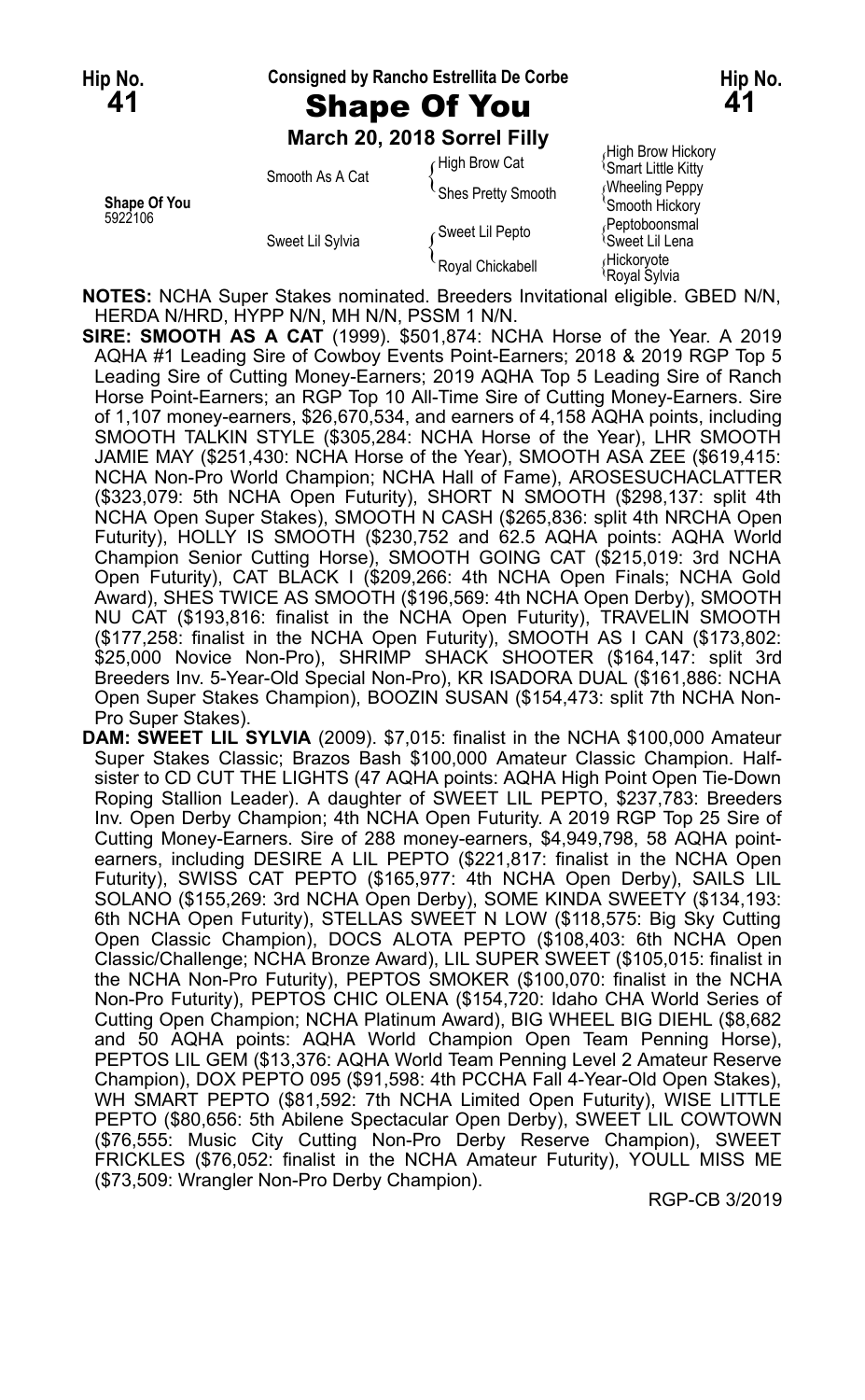#### **Hip No. Consigned by Bobby Arnold Atkinson Hip No.**

# **42** RPL Ich This **42**

**2007 Sorrel Mare**

|                                | LUVI JUIITI MAIT  |                    |                                                      |
|--------------------------------|-------------------|--------------------|------------------------------------------------------|
| <b>RPL Ich This</b><br>4950741 | Cat Ichi          | High Brow Cat      | High Brow Hickory<br><sup>1</sup> Smart Little Kitty |
|                                |                   | Laney Doc          | Doc Quixote<br>'Christmas Four                       |
|                                | <b>Ruby Duece</b> | Smart Little Jerry | Smart Little Lena<br><sup>{</sup> Playboys Ruby      |
|                                |                   | Ruby Bagonia       | Peppy San Badger<br>Playboys Ruby                    |

**PERFORMANCE RECORD:** NCHA earner of \$134,983; NCHA Certificate of Ability. **In 2010:** PCCHA Fall Open Futurity Champion; Music City Open Cutting Futurity Champion; Brazos Bash Open Cutting Futurity Co-Reserve Champion; **in 2011:** NCHA Open Derby Reserve Champion; split 7th Abilene Spectacular Open Derby; split 6th Tunica Cutting 4-Year-Old Open Futurity; semi-finalist in the NCHA Open Super Stakes; 6th El Rancho Open Derby; finalist Idaho CHA Open Derby; **in 2012:** finalist in the Abilene Spectacular Open Classic; split 8th San Antonio Cutting Open Classic; split 7th Fort Worth Stock Show NCHA \$10,000 Novice Class; **in AQHA competition:** 1.5 cutting (Level 3) points in open events.

**PRODUCE RECORD:** Dam of RPL REYHANA (NCHA money-earner).

- **NOTES:** NCHA earnings were all earned in the Open Division with Phil Rapp and Tim Smith. **Sells BRED March 6, 2019 to STEVIE REY VON. Sells with colt at side born February 25, 2019 by DONT STOPP BELIEVIN.** Foal is eligible for the Breeder's Invitational.
- **SIRE: CAT ICHI** (2000). \$306,191: NCHA Open Derby Champion; NCHA Open Super Stakes Co-Reserve Champion. A 2018 & 2019 RGP Top 25 Sire of Cutting Money-Earners. Sire of 277 money-earners, \$6,437,099, and earners of 2,248 AQHA points, including ICHIS MY CHOICE (\$425,517: NCHA Horse of the Year, NCHA Hall of Fame), SAGUARO ICHI (\$294,128 and 44.5 AQHA points: NCHA Non-Pro Horse of the Year), SPOOKED BY A CAT (\$344,598 and 35.5 AQHA points: AQHA High Point Cutting Select Amateur Champion; NCHA Gold Award), IMA LITTLE ICHI (\$282,101 and 16.5 AQHA points: NCHA Junior Youth Co-World Champion), EE ICHI BAR (\$262,215: NCHA \$15,000 Novice Non-Pro World Champion; NCHA Silver Award), THE ANIMAL (\$241,388: NCHA Open Futurity Reserve Champion), RUE DU ICHI (\$197,538 and 31.5 AQHA points: NCHA \$5,000 Novice Reserve World Champion; NCHA Gold Award), RIPPING ICHI (\$183,817: Southern Open Derby Reserve Champion).
- **DAM: RUBY DUECE** (1998). \$111,773: top 10, NCHA Non-Pro Futurity; finalist in the NCHA Open Super Stakes; split 5th NCHA Open Derby; PCCHA Non-Pro Derby Champion; 3rd Augusta 4-Year-Old Non-Pro Futurity. Dam of 13 money-earners, \$473,778, including RPL ICH THIS (Above), C SPOT CUT (\$50,547: NCHA Junior Youth Co-World Champion; Kansas CHA Non-Pro Classic Reserve Champion; CHA Nebraska Open Classic Champion; NCHA Bronze Award), RPL CAT N AROUND (\$81,417: Wrangler Open Cutting Futurity Champion; Canadian Supreme Open to the World Open Cutting Futurity Champion; Wrangler Open Derby Co-Champion), RPL PEPTO MAX (\$55,101: finalist in the NCHA Open Futurity, semifinalist in the NCHA Open Classic/Challenge; finalist in the Brazos Bash Open Derby), TINYS A MILLIONHEIR (\$48,270 and an AQHA point-earner: 8th Millionheir Cutting Open Classic, 3rd Lyon France Open World Series of Cutting, top 10 NCHA Amateur Super Stakes), RPL SMART RUBY REY (\$38,578: 3rd Calgary Stampede Non-Pro World Series of Cutting; 6th Idaho CHA Non-Pro Classic; 6th Calgary Stampede World Series of Cutting Open), DUALLY DEUCE (\$18,280: top 10 Abilene Spectacular Open Derby, semi-finalist in the NCHA Non-Pro Classic/Challenge, West Texas Amateur Classic Reserve Champion), RPL ITS MY TIME (\$15,675: Abilene Spectacular Amateur Derby Champion; Breeders Inv. Limited Open Classic Reserve Champion; 6th Augusta 4-Year-Old Amateur Futurity).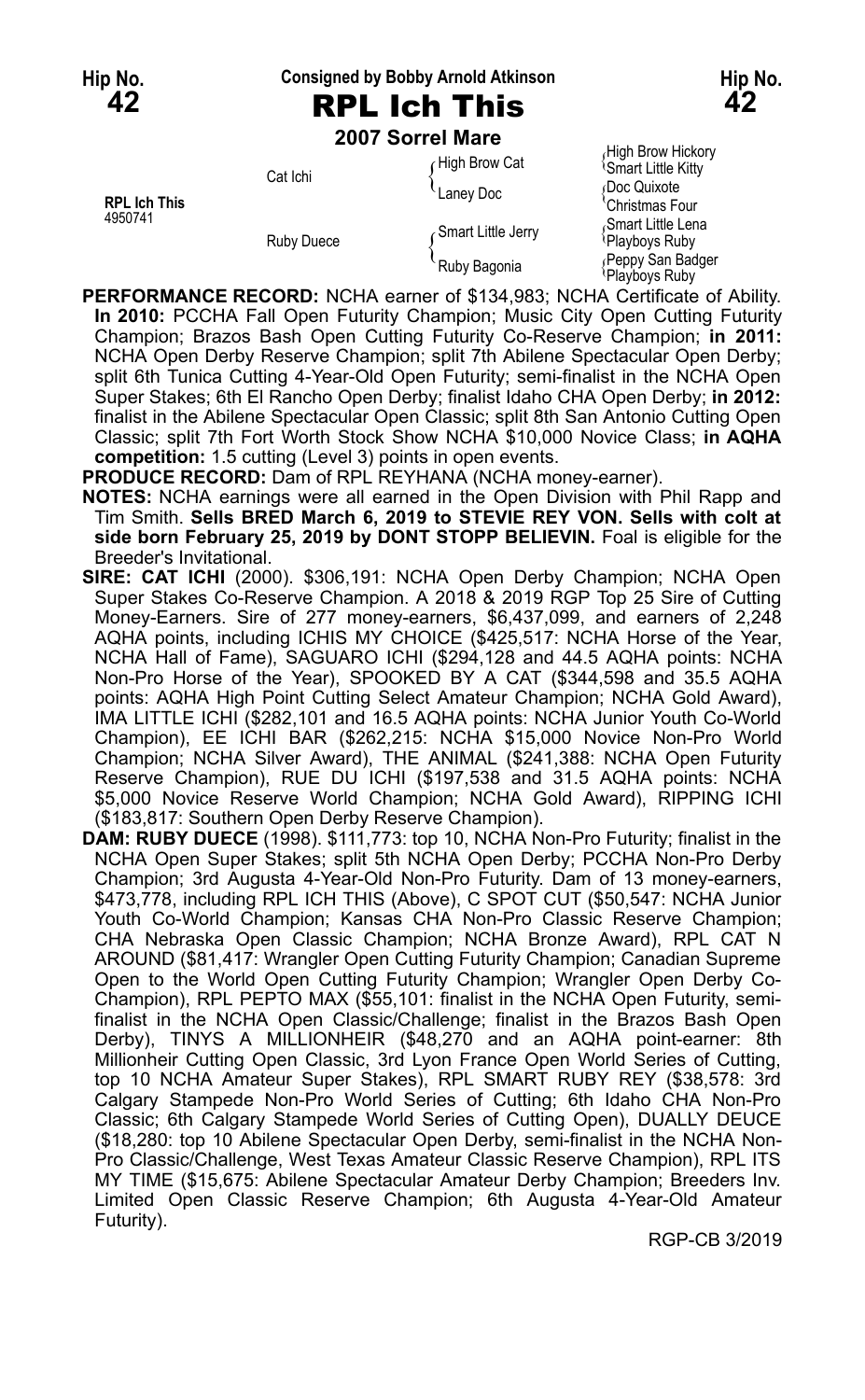#### **Hip No. Consigned by Bobby Arnold Atkinson Hip No. 43** RPL Bet On A Ich **43**

**March 19, 2017 Sorrel Filly**

Smart Little Kitty Bet Hesa Cat The Year Deal of the Smart Little Kitty<br>Bet Yer Blue Boons {Freckles Playboy Buy<br>Royal Blue Boon **RPL Bet On A Ich** Booth Booth Booth Booth Royal Blue Booth Royal Blue Booth Royal Blue Booth Research Research R<br>
S823092 Aligh Brow Cat <sup>5823092</sup> High Brow Cat Cat Ichi { RPL Ich This و S<sup>oartonn</sup><br>Ruby Duece (Smart Little Jerry Ruby Duece<br>Ruby Bagonia

 $f$  High Brow Cat  $f$  High Brow Hickory

**NOTES:** On December 12, 2018, a bone chip was removed from this mare's left rear fetlock. The surgery and recovery were both successful. She has been prepared for this sale and is ready to go under saddle by her new owner. NCHA Super Stakes nominated. Breeders Invitational eligible. Trained by Phil Rapp.

- **SIRE: BET HESA CAT** (2006). \$267,465: NCHA Open World Champion; NCHA Open World Champion Stallion; AQHA World Junior Cutting Level 2 Open Champion; Breeders Inv. Open Derby Reserve Champion; 5th AQHA High Point Junior Cutting. Half-brother to STYLISH BET (\$219,949: 9th Showdown in Cowtown Winter Slot Cutting Open; NCHA Platinum Award), BET SHES SMOOTH (\$132,574: NCHA Open Futurity Reserve Champion), BETS CD (\$129,130: 3rd NCHA Open Derby; NCHA Bronze Award), BET ON ME 498 (\$102,877: AQHA Reserve World Champion Junior Cutting Horse; NCHA Silver Award), BET YER BOONS (\$73,281: top 10 NCHA Open Futurity), BETRUS (\$57,993: semi-finalist in the NCHA Open Super Stakes). Out of BET YER BLUE BOONS (\$350,615: NCHA World Champion Mare; NCHA Hall of Fame A 2018 RGP Top 5 Leading Sire of RCH Money-Earners; 2019 RGP Top 5 Leading Sire of Ranch Horse Money-Earners; 2019 RGP Top 10 Sire of RCH Money-Earners. Sire of 225 moneyearners, \$2,907,275, 38 AQHA point-earners, including BETCHALOU (\$155,539: split 7th NCHA Open Super Stakes), PLAIN CATTY (\$150,718: NRCHA Open Futurity Champion), REYZURBETSONTHISCAT (\$133,557: The Ike 4-Year-Old Open Cutting Futurity Champion), BET HE SPARKS (\$131,701: NRCHA Open Derby Reserve Champion), BET HES BLACK (\$120,437: NRCHA Open Futurity Reserve Champion), BET LUCKY 13 (\$44,943 and 22.5 AQHA points: AQHA World Versatility Ranch Horse Cutting Champion), BET SHESA MERADA 014 (\$11,755: AQHA World Level 2 Open Junior Cutting Champion).
- **DAM: RPL ICH THIS** (2007). \$134,983: NCHA Open Derby Reserve Champion; PCCHA Fall Open Futurity Champion; Music City Open Cutting Futurity Champion; Brazos Bash Open Cutting Futurity Co-Reserve Champion; split 7th Abilene Spectacular Open Derby. Dam of RPL REYHANA (NCHA money-earner). Halfsister to RPL CAT N AROUND (\$81,417: Wrangler Open Cutting Futurity Champion), RPL PEPTO MAX (\$55,101: finalist in the NCHA Open Futurity), C SPOT CUT (\$50,547: NCHA Junior Youth Co-World Champion; NCHA Bronze Award), TINYS A MILLIONHEIR (\$48,270: 8th Millionheir Cutting Open Classic), RPL SMART RUBY REY (\$38,578: 3rd Calgary Stampede Non-Pro World Series of Cutting), DUALLY DEUCE (\$18,280: top 10 Abilene Spectacular Open Derby), RPL ITS MY TIME (\$15,675: Abilene Spectacular Amateur Derby Champion), RUBYS SHADA (\$14,759: semi-finalist in the NCHA Non-Pro Super Stakes), STARLIGHT DUECE (\$8,169: 5th NCHA Limited Open Futurity). Out of RUBY DUECE (\$111,773: top 10, NCHA Non-Pro Futurity). A daughter of CAT ICHI, \$306,191: NCHA Open Derby Champion; NCHA Open Super Stakes Co-Reserve Champion. A 2018 & 2019 RGP Top 25 Sire of Cutting Money-Earners. Sire of 277 moneyearners, \$6,437,099, and earners of 2,248 AQHA points, including ICHIS MY CHOICE (\$425,517: NCHA Horse of the Year, NCHA Hall of Fame).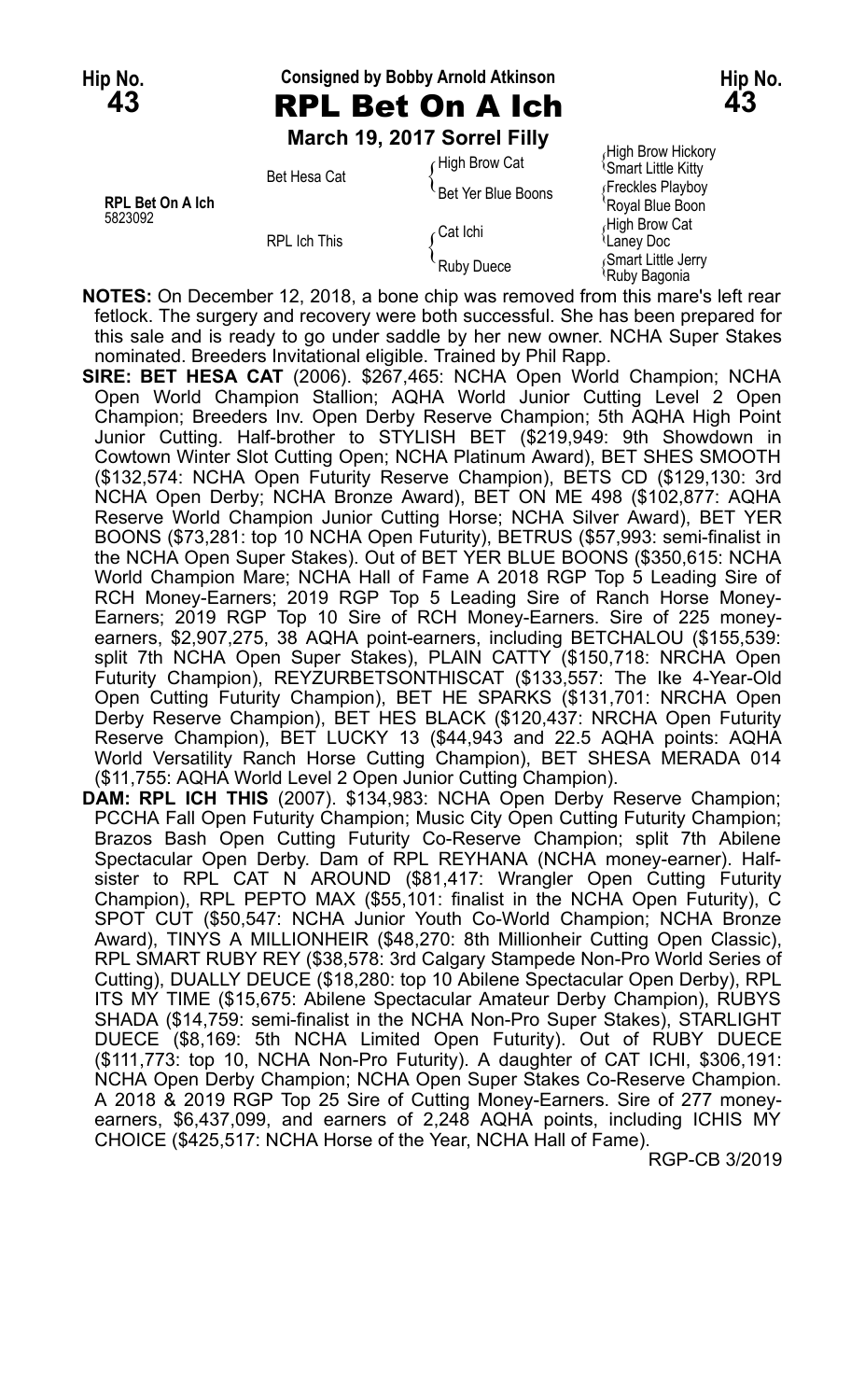#### **Hip No. Consigned by Julie & Mike Magness Hip No.**

# **44** Little Baby Rey **44**

**2015 Sorrel Gelding**

|                            |                    | ∩Dual Pep  | Peppy San Badger<br><sup>≀</sup> Miss Dual Doc          |
|----------------------------|--------------------|------------|---------------------------------------------------------|
| Little Baby Rey<br>5711784 | Dual Rey           | Nurse Rev  | <b>Wyoming Doc</b><br>Jav Moss                          |
|                            | Little Baby Sister | ∕ Dual Pep | Peppy San Badger<br>Miss Dual Doc                       |
|                            |                    | San Jo Pat | <sub></sub> San Jo Lena<br><sup>1</sup> Oh Barriers Pat |

**PERFORMANCE RECORD:** Money earner. **In 2019:** 3rd Houston NCHA Limited Non-Pro Derby.

**SIRE: DUAL REY** (1994). \$05,038: split 6th NCHA Open Futurity. A 2018 & 2019 RGP #2 Leading Sire of Cutting Money-Earners; an RGP Top 5 All-Time Leading Sire of Cutting Money-Earners; 2019 AQHA Top 5 Leading Sire of Cowboy Events Point-Earners; an RGP Top 10 All-Time Sire of RCH Money-Earners. Sire of 1,391 money-earners, \$42,446,348, and earners of 8,832 AQHA points, including REYS DUAL BADGER (\$313,563: NCHA Horse of the Year), SPECIAL NU BABY (\$481,197: NCHA World Champion Mare; NCHA Hall of Fame), DONT STOPP BELIEVIN (\$461,516: NCHA Open Reserve World Champion; NCHA Hall of Fame), REYS DESIRE (\$409,603: NCHA Open Super Stakes Champion; NCHA Hall of Fame), REY DOWN SALLY (\$404,170: split 3rd NCHA Open Futurity; NCHA Hall of Fame), MISS ELLA REY (\$378,668 and 94.5 AQHA points: NCHA Non-Pro Co-World Champion; NCHA Bronze Award), CR SUN REYS (\$371,053: split 4th NCHA Open Super Stakes; NCHA Hall of Fame), TR DUAL REY (\$353,174: NCHA Open Super Stakes Reserve Champion), LIL RATTLER (\$339,414: Showdown in Cowtown Winter Slot Cutting Open Reserve Champion), DUAL SMART REY (\$330,436: NCHA Open Super Stakes Champion), ROCKIN W (\$329,722: NCHA Open Futurity Champion), REYANN HICKORY (\$324,141: 4th NCHA Non-Pro Futurity).

**DAM: LITTLE BABY SISTER** (1995). \$22,834: top 10, NCHA Non-Pro Super Stakes; semi-finalist in the NCHA Open Futurity. A Leading Producer. Dam of 16 money-earners, \$1,356,896, including SISTER CD (\$852,710: NCHA Non-Pro Co-World Champion; Breeders Inv. Open Derby Champion; NCHA Super Stakes Open Classic Champion; NCHA Hall of Fame), SISTERS MY BROTHER (\$111,921: Brazos Bash Non-Pro Derby Champion: 7th NCHA Non-Pro Classic/Challenge, split top 10, NCHA Super Stakes Non-Pro Classic), LITTLE KITTY SISTA (\$70,022: finalist in the NCHA Open Derby, semi-finalist in the NCHA Open Futurity, 7th Cattlemens Open Classic), HAIRY TROTTER (\$54,408: finalist in the Bonanza 4- Year-Old Open, split top 10, NCHA Super Stakes Limited Non-Pro Classic, Utah CHA Open Classic Reserve Champion), LITTLE CHOICES (\$54,124: top 10 NCHA Non-Pro Futurity, Wyoming CHA Non-Pro Derby Champion; semi-finalist in the NCHA Non-Pro Derby), RED HOTT CAT (\$47,805: Wrangler Open Cutting Futurity Champion; split 5th Canadian Supreme Open to the World Open Cutting Futurity; 5th Canada Black Elk Fall Cutting Day 1 Futurity Open), INAGADDAVIDA (\$43,543: 6th South Point Winter Cutting Classic Non-Pro, semi-finalist in the NCHA Non-Pro Futurity, top 10, NCHA Limited Open Futurity), METALLIC SISTER (\$36,422: split 3rd NCHA Derby Amateur, 3rd Cattlemens Classic \$100,000 Senior Amateur, split 4th West Texas Derby \$100,000 Amateur). Full sister to DUAL HERITAGE (\$45,080: finalist in the NCHA Non-Pro Derby), DUALLING SAN JO (\$17,969: NCHA Limited Non-Pro Futurity Reserve Champion), DUALIN SANJOS (NCHA Certificate of Ability). Half-sister to CLASSICAL CD (\$227,013: 6th NCHA Open Futurity), EBR EYE CANDY (\$42,955: Wrangler Non-Pro Classic Reserve Champion), PATS RED FEATHER (\$3,268: NCHA Certificate of Ability).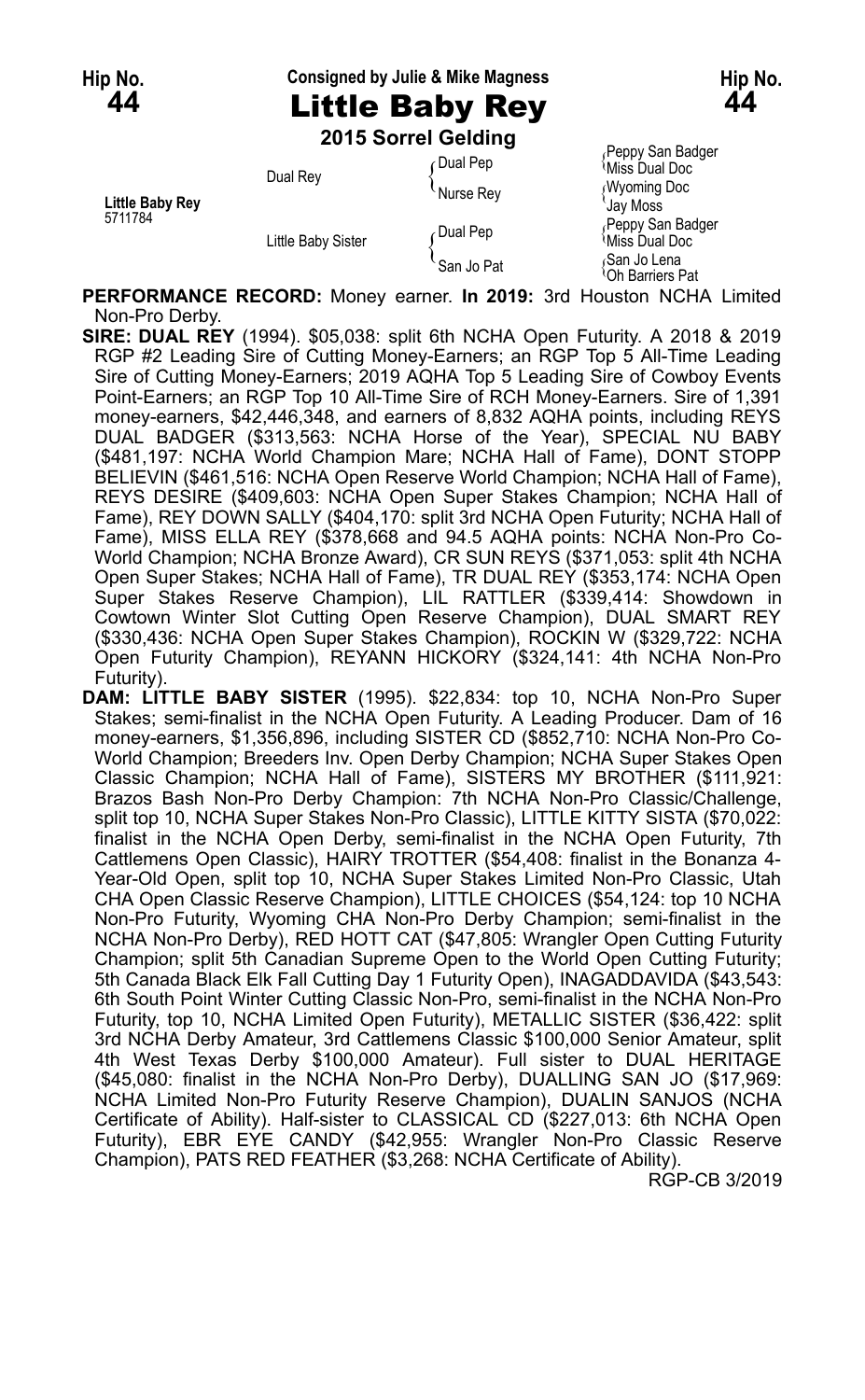**Hip No. Consigned by Kathleen Moore Hip No.**

# **45** Hawt Sauce **45**

**2016 Sorrel Filly**

|                              | -------------  |                   |                                           |
|------------------------------|----------------|-------------------|-------------------------------------------|
| <b>Hawt Sauce</b><br>5778092 | Hottish        | ⊊Spots Hot        | Chula Dual<br><b>Sweet Shorty Lena</b>    |
|                              |                | Stylish Play Lena | Docs Stylish Oak<br>'Play Lena            |
|                              | Montana Suenos | Montana Doc       | Doc O'Lena،<br><sup>1</sup> Magnolia Moon |
|                              |                | Sari Tari         | Doc Tari،<br>'Slo Ell                     |

**NOTES:** This is a stylish mare that is built strong. She is good minded and cowy. Continue cutting training or make her into a nice heel horse. In training with Glynn Whitman.

**SIRE: HOTTISH** (2008). \$301,843: NCHA Reserve Horse of the Year; Breeders Inv. Open Derby Champion; finalist in the NCHA Open Futurity; NCHA Open Derby Champion; NCHA Non-Pro Super Stakes Champion. Half-brother to PEPTO BOOM (\$317,018: 4th Breeders Inv. Non-Pro Derby; NCHA Silver Award), SMOOTH TALKIN STYLE (\$305,284: NCHA Horse of the Year), HALREYCIOUS (\$227,459: NCHA Super Stakes Open Classic Champion), COPPERISH (\$211,263: Bonanza Open Derby Co-Champion), REYDICULOUS (\$149,054: 5th NCHA Open Super Stakes), ARTS IN STYLE (\$52,631: split 6th Breeders Inv. Non-Pro Derby). Out of STYLISH PLAY LENA (\$289,524: NCHA Open Classic/Challenge Champion). A 2019 RGP Top 5 Leading Sire of Cutting Money-Earners; 2018 RGP Top 25 Sire of RCH Money-Earners. Sire of 66 money-earners, \$2,010,611, including COOL N HOT (\$308,152: NCHA Horse of the Year), DUAL REYISH (\$384,618: NCHA Open Futurity Champion), JUST GETTIN STARTED (\$140,372: 5th NCHA Open Futurity), SF HOTTISH LUMI CAT (\$115,345: split 3rd NCHA Open Futurity), BLACKISH (\$108,969: The Ike Open Derby Champion), HOT LOOKIN CAT (\$91,238: 6th NCHA Open Futurity), HOTT NU COWBOY (\$89,999: finalist in the NCHA Open Super Stakes), HOTT ROD (\$65,230: 3rd NRCHA Open Futurity), SHEZA SMOKIN HOT GAL (\$60,374: top 10 NCHA Non-Pro Futurity), SNEAKISH (\$47,291: NCHA Limited Non-Pro Futurity Co-Champion).

**DAM: MONTANA SUENOS** (1997). \$4,259: split 5th San Diego CHA Open Derby. Dam of TAZS DREAMGIRL (\$106,229: 5th NCHA Open Futurity; finalist in the Breeders Inv. 5-Year-Old Special Open; finalist in the NCHA Open Derby), CLUTCH MONTANA (82 AQHA points: AQHYA World Heading Level 3 Reserve Champion; Arizona Sun Circuit ARHFA Futurity Finals Heading Non-Pro Champion; Arizona Sun Circuit ARHFA Futurity Round 1 Heading Non-Pro Champion), CLUTCH MONTANA (82 AQHA points: AQHYA World Heading Level 3 Reserve Champion; Arizona Sun Circuit ARHFA Futurity Finals Heading Non-Pro Champion; Arizona Sun Circuit ARHFA Futurity Round 1 Heading Non-Pro Champion). Full sister to MARJORIE MONTANA (\$47,707: PCCHA Open Futurity Co-Reserve Champion), MONTANAS GYPSY ROSE (\$38,067: Gold Coast Cutting Classic Non-Pro Champion), MONTANA COBRA (\$27,194: CHA Nebraska 4-Year-Old Non-Pro Champion), MONTANA NU MOON (\$4,102: NCHA Certificate of Ability), MONTANA TARI (AQHA point-earner: finalist RHAA Top finalist). Half-sister to GENES HICKORY LADY (\$15,870: semi-finalist in the NCHA Open Futurity), and a daughter of MONTANA DOC, \$213,592: 500NO; top 10; NCHA Open Futurity. Sire of 208 money-earners, \$3,356,631, 73 AQHA point-earners, including MILLIE MONTANA (\$134,503: NCHA Open Futurity Champion), FOLKS MONTALUC (\$118,858: 4th NCHA Open Futurity; NCHA Bronze Award), TICO MONTANA (\$114,883: split 3rd PCCHA Fall 4-Year-Old Non-Pro Stakes; NCHA Bronze Award).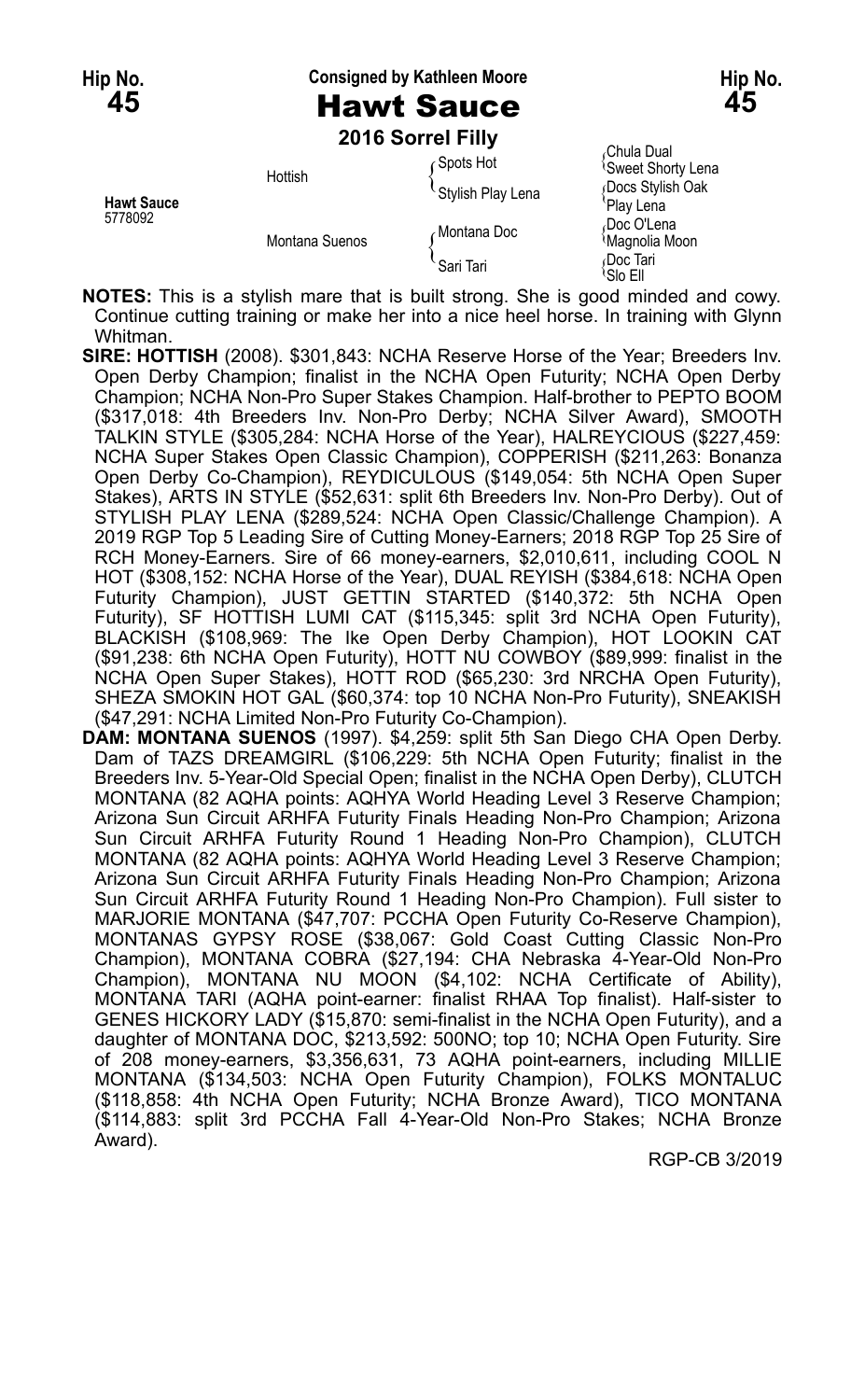## **Hip No. Consigned by Zack Henning Hip No. 46** Smokin N Thecathouse **46**

**2016 Sorrel Gelding**

| <b>Smokin N Thecathouse</b><br>5794172 | Lil Catbaloo       | High Brow Cat      | High Brow Hickory<br><b>Smart Little Kitty</b> |
|----------------------------------------|--------------------|--------------------|------------------------------------------------|
|                                        |                    | Sweet Lil Boo      | (Peptoboonsmal<br>'Sweet Lil Lena              |
|                                        | Lil Hickory Smoked | Bingo Hickory      | Doc's Hickory<br><sup>l</sup> Bingo Quixote    |
|                                        |                    | Shesan Ideal Smoke | Smoke 49<br>'Silver Carmen                     |

**NOTES:** "Shorty" is a cowy little gelding with a lot of heart and stamina. He is little but doesn't know it. He has had a lot of flag work and will sure enough watch a cow. He has done plenty of ranch work and has been roped off of some.

**SIRE: LIL CATBALOO** (2009). \$238,871: 4th NCHA Open Futurity; Breeders Inv. Open Derby Champion; Arbuckle Mtn. 4-Year-Old Open Futurity Reserve Champion; split 6th Bonanza Open Derby; finalist in the West Texas Open Derby. Out of SWEET LIL BOO (\$71,510: split 7th NCHA Open Derby). Sire of 5 moneyearners, including CALVIN BALOO (\$18,837: top 10 NCHA Limited Non-Pro Futurity), BIZALIZALOO (\$15,381: split 4th Idaho CHA Open Futurity), BIG BALOO (\$6,583: 5th Abilene Spectacular Derby Stallion Incentive Open), PLAYFUL LIL BALOO (finalist in the Augusta 4-Year-Old Open Futurity), DEJA BALOO (Arizona CHA END/TRL Day 3 Non-Pro Futurity Champion). Son of HIGH BROW CAT, \$110,800: Augusta Open Classic Champion. RGP #1 All-Time Leading Sire of Cutting Money-Earners; AQHA #1 All-Time Leading Sire of Cutting Point-Earners. Sire of 1,816 money-earners, \$81,034,874, and earners of 9,867 AQHA points, including DONT LOOK TWICE (\$843,096 and 51.5 AQHA points: NCHA Horse of the Year, NCHA Hall of Fame, Superior Cutting), METALLIC CAT (\$637,711: NCHA Horse of the Year, NCHA Hall of Fame), BOON SAN KITTY (\$565,504: NCHA Horse of the Year [shared], NCHA Hall of Fame), HIGH BROW CD (\$542,101: NCHA Horse of the Year, NCHA Hall of Fame), SMOOTH AS A CAT (\$501,874: NCHA Horse of the Year, NCHA Hall of Fame).

**DAM: LIL HICKORY SMOKED** (1995). \$22,608: ACHA World \$3,000 Limited Horse Champion; 4th ACHA World \$10,000 Limited Horse; Texas Non-Pro Cutting Futurity Champion; San Antonio Cutting \$10,000 Novice Co-Reserve Champion; finalist in the NCHA Eastern Nationals \$3,000 Novice. Dam of 4 money-earners, including HES A PEPTOBINGO (\$14,891 and 224.5 AQHA points: AQHA Reserve World Champion Senior Heeling Horse; 4th AQHA World Amateur Heeling, 7th AQHA World Amateur Heeling, Superior Heeling), SOLO SMOKIN CAT (\$4,854 and 115 AQHA points: 9th AQHA World Junior Heeling, AQHA High Point Heeling Amateur Leader, Superior Heeling), GABES REY (AQHA point-earner: ACHA & NCHA \$2,073), SMART SMOKE N LENA (NCHA money-earner), HICKORY MERADA (5th National Versatility Ranch Horse Assoc. Champ Open; 5th National Versatility Ranch Horse Assoc. Champ Int. Amateur). Half-sister to HAIDAS SWEETIE (\$10,661: NCHA Day Area 15 \$5,000 Novice Champion), BIG RED RUBY (ACHA money-earner), and a daughter of BINGO HICKORY, \$182,938: NCHA Open Super Stakes Reserve Champion; 6th Gold and Silver Cutting Stakes 4-Year-Old Open; NCHA Breeders Cutting Open Reserve Champion; Gold and Silver Cutting Stakes 5/6-Year-Old Open Reserve Champion; split 5th NCHA Open Derby. Sire of 108 money-earners, \$1,704,730, and earners of 1,446 AQHA points, including BINGO LEGACY (\$129,058: 3rd NCHA Open Derby), LEGACYS LIL BINGO (\$110,308: finalist in the NCHA Non-Pro Futurity), ALL NIGHT BINGO (\$110,030: 7th NCHA Amateur Futurity; NCHA Bronze Award), BINGO ROYAL MISS (\$109,411: PCCHA Open Futurity Reserve Champion).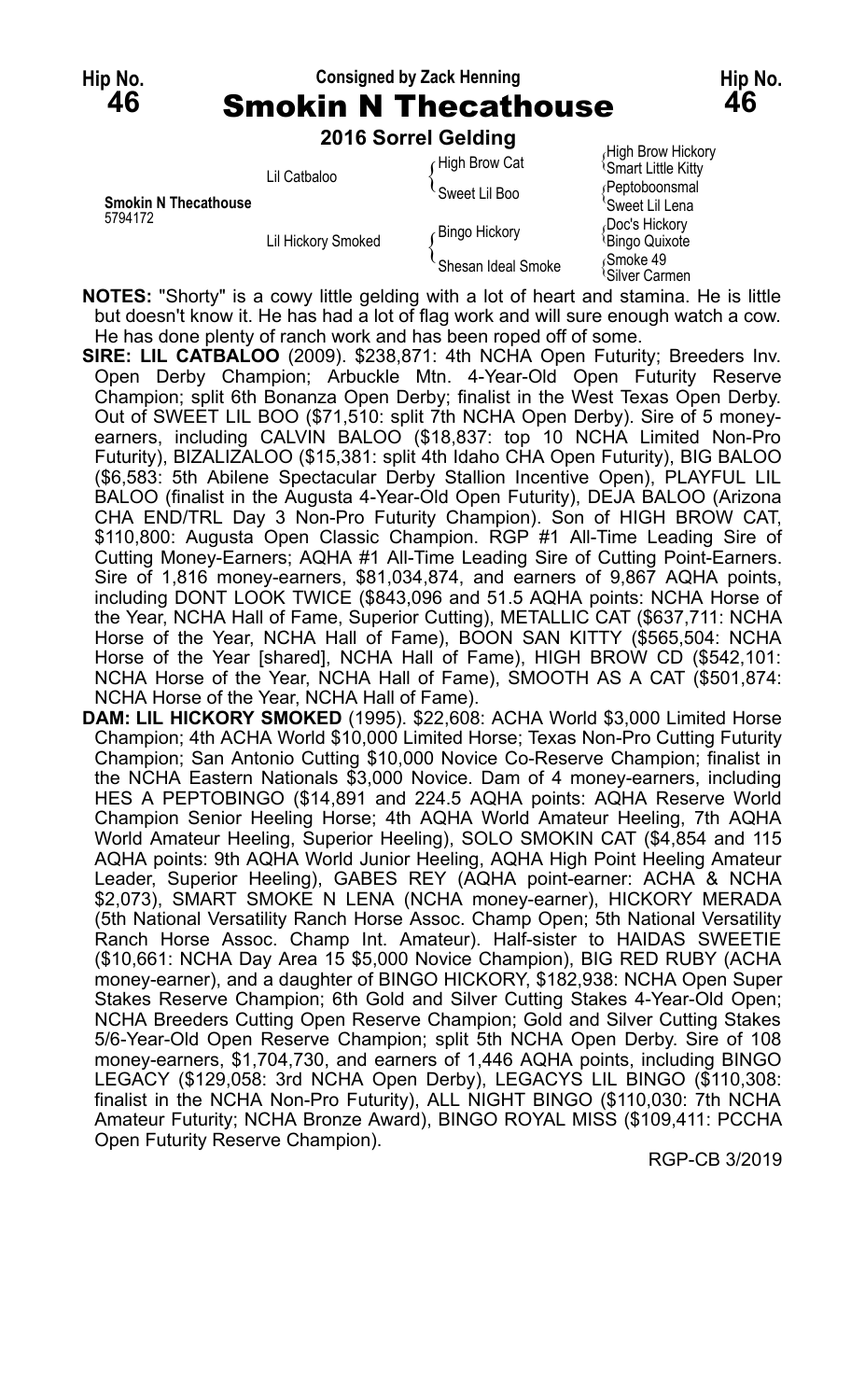## **Hip No. Consigned by Randy Magers Hip No. 47** Royall Bluegrass **47 2016 Red Roan Gelding**

| <b>Royall Bluegrass</b><br>5899977 | <b>Bluegrass Cat</b> | High Brow Cat<br><b>Haidas Shiny</b> | <b>Smart Little Kitty</b><br>Haidas Little Pep<br>'Docz Shiny Shoes |
|------------------------------------|----------------------|--------------------------------------|---------------------------------------------------------------------|
|                                    | Miss Royal Lucero    | Royal Boonsmal                       | Peptoboonsmal<br><sup>l</sup> Lynx Bar Legacy                       |
|                                    |                      | Shy Lucero                           | Ricochet Tucker<br><sup>l</sup> Shy Ole Texas                       |

High Brow Hickory<br>
Smart Little Kitty **Docz Shiny Shoes**<br>Peptoboonsmal Shy Ole Texas

**NOTES:** This is a pretty, red roan gelding. In training with Eric Magby.

**SIRE: BLUEGRASS CAT** (2006). \$34,446 and 31.5 AQHA points: 4th AQHA High Point Junior Cutting; top 10 South Point Winter Open Derby; semi-finalist in the NCHA Open Classic/Challenge; 9th AQHA World Junior Cutting; 5th NCHA Limited Open Classic/Challenge. Half-brother to REYNSHINE (\$119,762 and 81 AQHA points: 7th NCHA Open Futurity), SHINE N TELL (\$62,962: West Texas Open Cutting Futurity Co-Champion). Out of HAIDAS SHINY (\$78,247: 9th Memphis Cutting 4-Year-Old Non-Pro Futurity). Sire of 7 money-earners, including ONE SNEAKY BLUEGRASS (\$76,817: finalist in the NCHA Super Stakes Open Classic), WHOLE LOTA BLUEGRASS (18 AQHA points: 5th AQHA High Point Junior Ranch Sorting Open), ANNASBLUEGRASSPLAYER (14 AQHA points: 4th AQHA High Point Junior Team Penning Open), BAR XL BELLE STARR (12 AQHA points: AQHA High Point Junior Ranch Sorting Open Leader), FORTY MORE MILES (NCHA money-earner), KIAMICHIS QUEEN (7th C-N Open Barrel Futurity 2D), SENORSNEAK (4th US CHA September ADA 4-Year-Old Open class), ITS A BLUEGRASS DEAL (NCHA money-earner), SANDRA D (US CHA February Sulphur Springs Ranch Cutting Open class winner), SUNNY BLUEGRASS (3rd BBR World Barrel Racing Gold Open 5D). Son of HIGH BROW CAT, \$110,800: Augusta Open Classic Champion. RGP #1 All-Time Leading Sire of Cutting Money-Earners; AQHA #1 All-Time Leading Sire of Cutting Point-Earners. Sire of 1,816 money-earners, \$81,032,474, and earners of 9,867 AQHA points.

**DAM: MISS ROYAL LUCERO** (2010). A daughter of ROYAL BOONSMAL, \$24,134 and 38.5 AQHA points: top 10 Kansas CHA Open Derby; 3rd West Oklahoma CHA 5/6-Year-Old Open; finalist in the Oklahoma Early Bird Cutting 4-Year-Old Open Futurity; 6th Fort Worth Stock Show Judge 1 Senior Cutting; split 5th West Central Texas CHA 5/6-Year-Old Open. Sire of 15 money-earners, including A GENUINE BOONSMAL (\$52,206 and 24.5 AQHA points: split 7th NCHA Limited Non-Pro Derby), ROYAL P BOONSMAL (ACHA World Open Futurity Reserve Champion), HANDLE OF FAITH (\$8,380 and an AQHA point-earner: NCHA Certificate of Ability, AQHA World Senior Cutting Level 2 qualifier), SF ROYALTEE (split 6th ACHA World All-Age \$3,000 Novice), BOONS CHILD (AQHA point-earner, AQHA Select World Ranch Sorting qualifier), LECTRIC BOON (AQHA point-earner), CHEXY BOONSMAL (NCHA \$2,926), JACS ROYAL BOONSMAL (6 AQHA points: & NRCHA \$2,126, AQHA World Senior Ranch Riding qualifier), TEXHO BOONSMAL (4th AQHA World Cowboy Mounted Shooting Open), BONITA BOON (NCHA money-earner), HOLLY BOONS FRECKLES (NCHA money-earner), BRANDI BOONSMAL (4th Elite Extravaganza Barrel Racing Open 5D), ROYAL SHY BOON (NCHA money-earner), BOONSMAL LEGACY (barrel racing money-earner), CHALK TALK (NCHA money-earner), BOLSA ROYAL BOONSMAL (4th CBT Race For Cash Open 2D class), ROYAL BOON THANG (Ranch Sorting National Championships Earnings).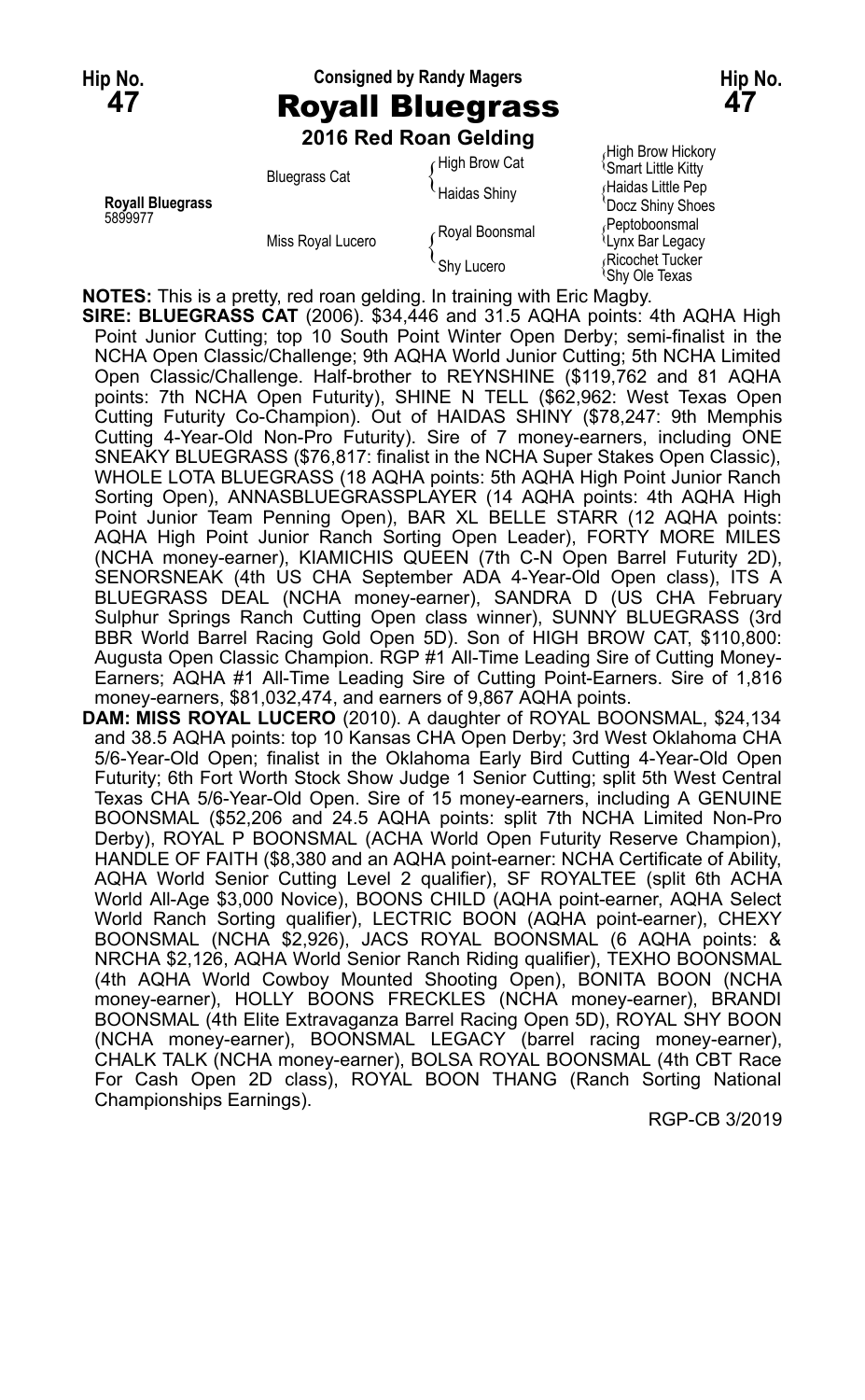**Hip No. Consigned by Darren & Donna Bednar Hip No.**

**48** Bet On Sallye **48**

**2016 Red Roan Filly**

Bet Hesa Cat  $\sum_{\text{Set}}$  Yer Blue Boons  $\sum_{\text{Set}}$  Freckles Playboy **Bet On Sallye Bet On Sallye Bet On Sallye Royal Blue Boon**<br>5857513 **Royal Blue Boon** 

High Brow Hickory High Brow Hickory<br>figh Brow Cat (Smart Little Kitty Feppy San Badger (Pual Pep<br>535 Dual Pep {\diss Dual Doc Dualquita ( المسلم المسلم )<br>Smart Fancy Lena ( Smart Fancy Lena { Smart Little Lena<br>Oocs Fancy Peppy!

**NOTES:** "Sallye" is a really nice filly with a good pedigree. In training with Zeke Entz. **SIRE: BET HESA CAT** (2006). \$267,465: NCHA Open World Champion; NCHA Open World Champion Stallion; AQHA World Junior Cutting Level 2 Open Champion; Breeders Inv. Open Derby Reserve Champion; 5th AQHA High Point Junior Cutting. Half-brother to STYLISH BET (\$219,949: 9th Showdown in Cowtown Winter Slot Cutting Open; NCHA Platinum Award), BET SHES SMOOTH (\$132,574: NCHA Open Futurity Reserve Champion), BETS CD (\$129,130: 3rd NCHA Open Derby; NCHA Bronze Award), BET ON ME 498 (\$102,877: AQHA Reserve World Champion Junior Cutting Horse; NCHA Silver Award), BET YER BOONS (\$73,281: top 10 NCHA Open Futurity), BETRUS (\$57,993: semi-finalist in the NCHA Open Super Stakes). Out of BET YER BLUE BOONS (\$350,615: NCHA World Champion Mare; NCHA Hall of Fame A 2018 RGP Top 5 Leading Sire of RCH Money-Earners; 2019 RGP Top 5 Leading Sire of Ranch Horse Money-Earners; 2019 RGP Top 10 Sire of RCH Money-Earners. Sire of 225 moneyearners, \$2,907,275, 38 AQHA point-earners, including BETCHALOU (\$155,539: split 7th NCHA Open Super Stakes), PLAIN CATTY (\$150,718: NRCHA Open Futurity Champion), REYZURBETSONTHISCAT (\$133,557: The Ike 4-Year-Old Open Cutting Futurity Champion), BET HE SPARKS (\$131,701: NRCHA Open Derby Reserve Champion), BET HES BLACK (\$120,437: NRCHA Open Futurity Reserve Champion), BET LUCKY 13 (\$44,943 and 22.5 AQHA points: AQHA World Versatility Ranch Horse Cutting Champion), BET SHESA MERADA 014 (\$11,755: AQHA World Level 2 Open Junior Cutting Champion).

**DAM: DUALQUITA** (1996). Dam of 5 money-earners, including SCOOTIN DUALQUITA (\$31,225: finalist in the NCHA Non-Pro Derby; split 7th Abilene Spectacular Non-Pro Classic, semi-finalist in the NCHA Non-Pro Super Stakes), LENA QUITA (\$18,119 and 21.5 AQHA points: Florida CHA Spring Open Classic Champion; Florida CHA Winter Open Derby Reserve Champion; Florida Suncoast CHA Fall Open Classic Champion), CUTTIN UP DOWNTOWN (AQHA pointearner; \$1,009 cutting, AQHA World Senior Cutting Level 2 qualifier), SMOOTH DUALQUITA (finalist in the Augusta 4-Year-Old Open Futurity), DUALQUITA LENA (Ranch Sorting National Championships Earnings). Full sister to CHULA DUAL (\$168,021 and 12.5 AQHA points: split 4th NCHA Open Futurity). Half-sister to BLUE DUCK OKIE (\$149,306 and 51 AQHA points: NCHA Open Derby Reserve Champion), HIGHBROWS FANCY CAT (\$103,810: split 6th NCHA Open Super Stakes), REYGANS SMART LENA (\$75,678 and 42 AQHA points: NRCHA Open Derby Champion), SMART BOY PEPPY (\$44,771: top 10, NCHA Finals \$2,000 Limited Rider; NCHA Bronze Award), TELESIS FAN MAN (\$38,420: semi-finalist in the NCHA Open Classic/Challenge), PEPPY BOY LENA (\$34,913: 9th PCCHA Open Futurity), LA BONITA COQUETA (\$21,824: finalist in the NCHA Amateur Super Stakes), FANCY OKIE DNA (\$21,578: split 4th Augusta Non-Pro Classic), MY FANCY PEPTO (\$12,226: ACHA World Open Derby Reserve Champion).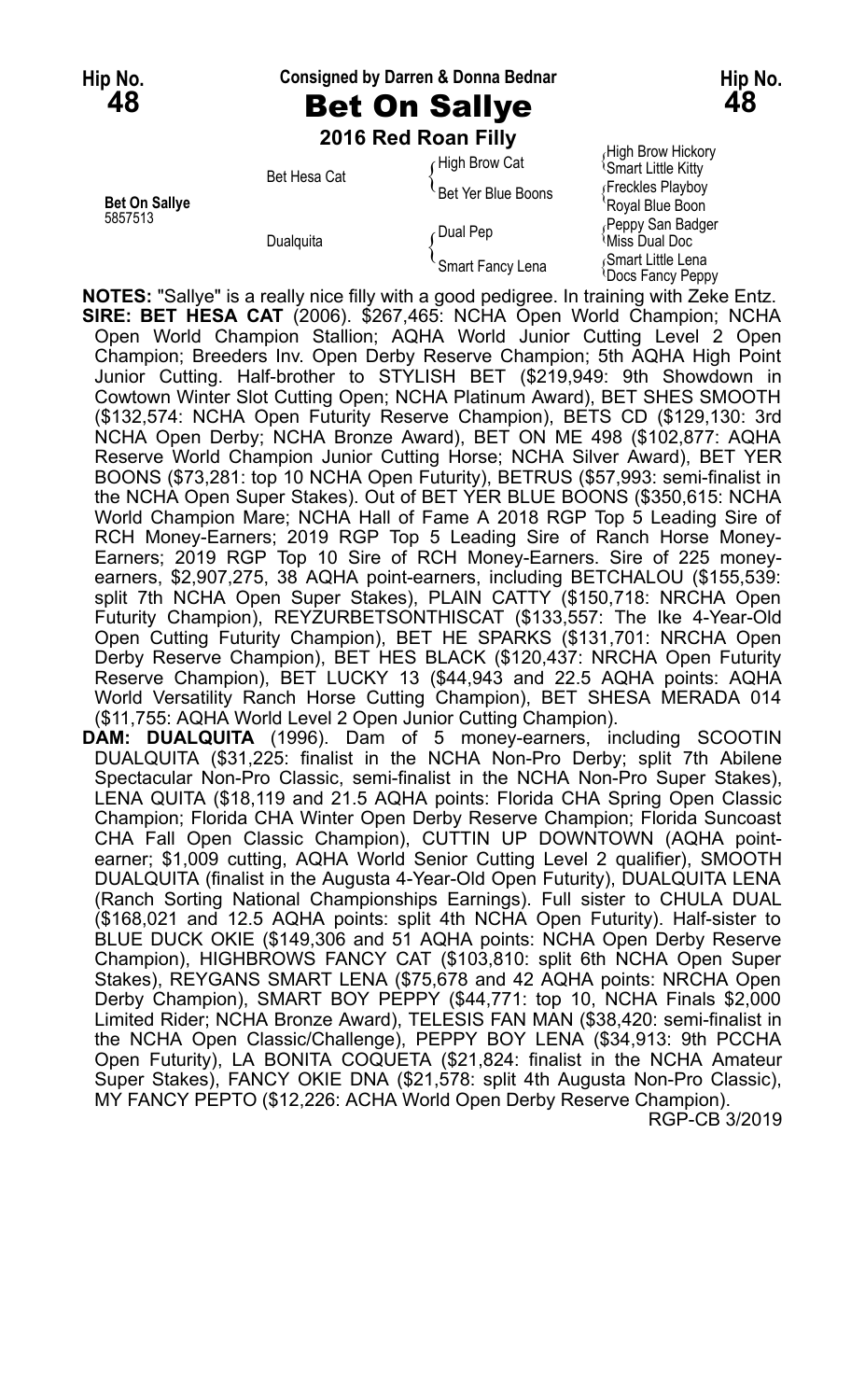# **Hip No. Consigned by Kyle Parker Hip No. 49** Another One Time **49**

**2016 Chestnut Colt**

|                                    | ZV IV VIIGSLIIUL VUIL |                    |                                             |
|------------------------------------|-----------------------|--------------------|---------------------------------------------|
| <b>Another One Time</b><br>5783781 | One Time Pepto        | Peptoboonsmal      | Peppy San Badger<br>Royal Blue Boon         |
|                                    |                       | One Time Soon      | Smart Little Lena<br>Uno Princess           |
|                                    | Nancys Lil Pep        | Dual Pep           | Peppy San Badger<br><b>Miss Dual Doc</b>    |
|                                    |                       | Smart Little Nancy | Smart Little Lena<br><b>Miss Royale Dry</b> |

**NOTES:** This colt is started on cattle. He is very athletic and is good minded. 5 Panel N/N. In training with Bill McFarland.

- **SIRE: ONE TIME PEPTO** (2001). \$331,097: NCHA Open Super Stakes Champion. An RGP Top 5 All-Time Leading Sire of RCH Money-Earners; an AQHA Top 5 All-Time Leading Sire of RCH Point-Earners; 2018 & 2019 RGP Top 10 Sire of Ranch Horse Money-Earners. Sire of 652 money-earners, \$16,129,229, and earners of 4,120 AQHA points, including ONE TIME ROYALTY (\$447,543: NCHA Open Futurity Champion; NCHA Hall of Fame), ONE TIME CHOICE (\$289,296: NCHA World Champion Mare twice; NCHA Hall of Fame), TWISTFUL THINKING (\$280,813: NCHA Super Stakes Non-Pro Classic Co-Reserve Champion), BLUE ONE TIME (\$252,869: split top 10, NCHA Open Futurity), TIME TO HANGEM (\$248,281: split 4th NCHA Open Futurity; NCHA Bronze Award), LITTLE MISS ONE TIME (\$245,413: 3rd NCHA Finals Non-Pro), HICKORY HOLLY TIME (\$231,025 and 73.5 AQHA points: NRCHA World Open Hackamore Champion; Superior Working Cow Horse), TGI PLAYTIME (\$202,606: NCHA Super Stakes Open Classic Champion), JAE BAR ONE TIME (\$199,850: 3rd NCHA Open Futurity), INNOVATION TIME (\$195,074: NCHA \$5,000 Novice Horse Non-Pro World Champion), ONE CATTY CUPID (\$192,757: finalist in the Breeders Inv. Open Derby), ONE ROCKIN PEPTO (\$176,406: NCHA Non-Pro Futurity Champion), DIVAS ON TIME (\$173,746: split 7th NCHA Open Classic/Challenge), TIME N TEQUILA (\$173,350: finalist in the NCHA Non-Pro Super Stakes), CHERRY PEPPERS (\$169,590: finalist in the NCHA Open Futurity), RUBYS RADAR (\$168,297: 5th NRCHA Open Futurity).
- **DAM: NANCYS LIL PEP** (2002). 51.5 AQHA points: AQHA High Point Senior Cutting Leader; Superior Cutting. Dam of ALITTLE SOPHISTICATT (5 AQHA points; NCHA money-earner, AQHA World Junior Cutting qualifier), HYDRIVE LIL CAT (AQHA point-earner, AQHA World Youth Cutting qualifier). Half-sister to PEPPYS LIL WIL (\$75,193: Abilene Spectacular Open Derby Champion), SMART N FROSTY (\$70,267: 7th NCHA Open Super Stakes), SMART PEPTOLENA (\$40,772: NCHA Limited Non-Pro Futurity Reserve Champion), SMART NOONTIME (\$10,230: semi-finalist in the NCHA Open Futurity), LIL PEPPY STARLIGHT (NCHA money-earner), and a daughter of DUAL PEP, \$313,192: split 3rd NCHA Open Super Stakes. An RGP Top 5 All-Time Leading Sire of Cutting Money-Earners; an AQHA Top 25 All-Time Sire of Cutting & Cowboy Events Point-Earners. Sire of 831 money-earners, \$25,873,768, and earners of 5,987 AQHA points, including DUAL REY ME (\$814,292 and 30.5 AQHA points: NCHA World Champion 3 times; NCHA Hall of Fame), DUALLY LENA (\$395,616: NCHA Open Futurity Reserve Champion), OLENA DUALLY (\$302,685: finalist in the NCHA Open Futurity; NCHA Gold Award), TAPT TWICE (\$285,226: Breeders Inv. Open Derby Reserve Champion), PLAYBOY MCCRAE (\$264,562: NCHA Open Futurity Champion), AUTUMN BOON (\$258,185: NCHA Open Super Stakes Champion; NCHA Hall of Fame), JACK RUBY (D) (\$256,082: split 4th NCHA Open Classic/Challenge), AL POOCINO (\$255,333: NCHA Open Classic/Challenge Co-Champion), SMOKIN DUALLY (\$254,038: NCHA Open Super Stakes Reserve Champion), KIT DUAL (\$251,791: 3rd NCHA Open Futurity).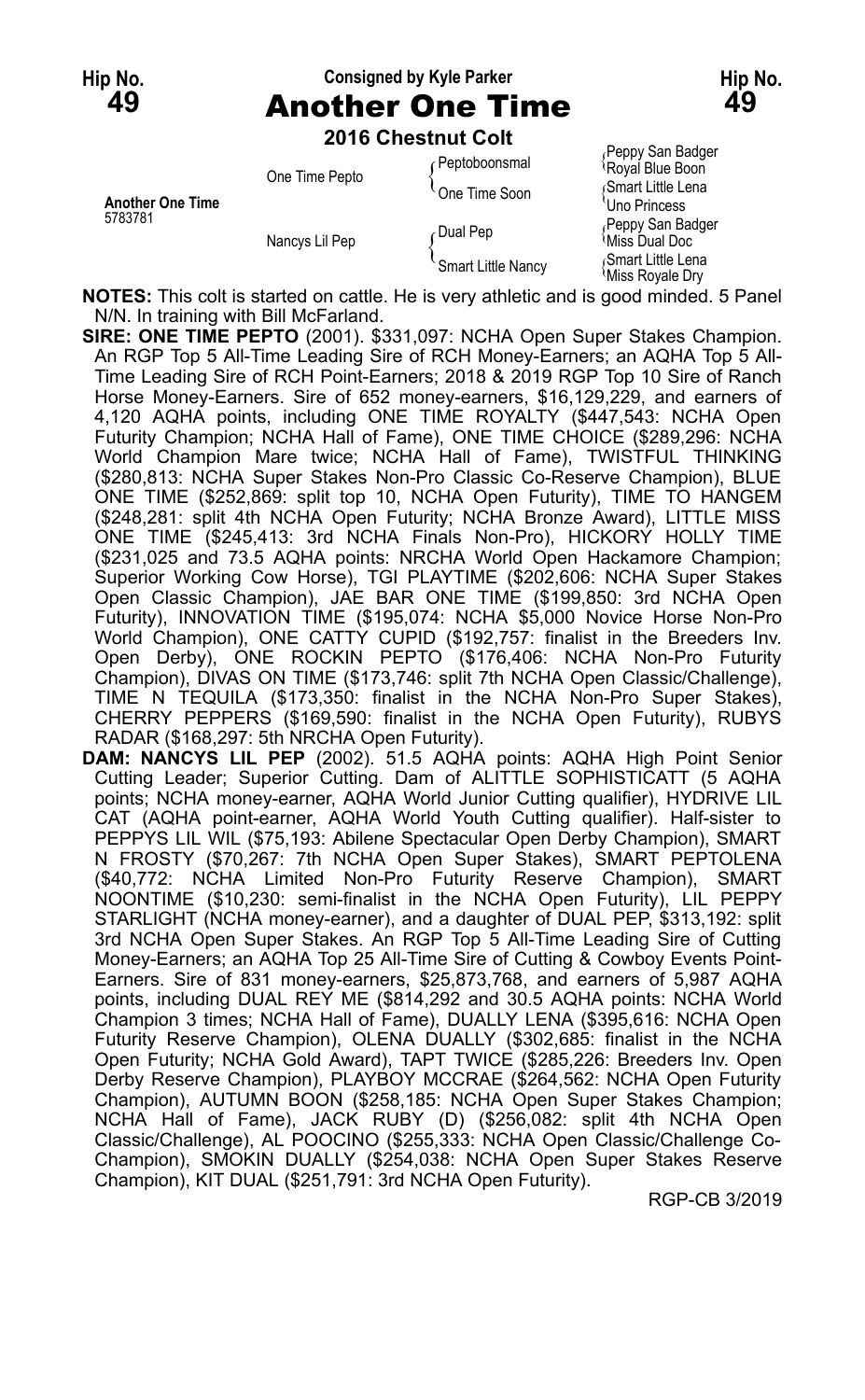#### **Hip No. Consigned by Browne Enterprises LLLP Hip No.**

## **50** Play N Bluegrass **50**

|                                    |                      | 2015 Chestnut Filly |                                                |
|------------------------------------|----------------------|---------------------|------------------------------------------------|
| <b>Play N Bluegrass</b><br>5767688 | <b>Bluegrass Cat</b> | High Brow Cat       | High Brow Hickory<br><b>Smart Little Kitty</b> |
|                                    |                      | <b>Haidas Shinv</b> | Haidas Little Pep<br>'Docz Shiny Shoes         |
|                                    | Lizzanna             | Lizzys Gotta Player | Freckles Playboy<br>ਪLizzielena                |
|                                    |                      | Stylish Mom         | Docs Stylish Oak<br>Dlouboug Mam               |

Playboys Mom **NOTES:** This filly is ready to go in any direction. NCHA Super Stakes nominated. Breeders Invitational eligible. In training with Eric Magby.

**SIRE: BLUEGRASS CAT** (2006). \$34,446 and 31.5 AQHA points: 4th AQHA High Point Junior Cutting; top 10 South Point Winter Open Derby; semi-finalist in the NCHA Open Classic/Challenge; 9th AQHA World Junior Cutting; 5th NCHA Limited Open Classic/Challenge. Half-brother to REYNSHINE (\$119,762 and 81 AQHA points: 7th NCHA Open Futurity), SHINE N TELL (\$62,962: West Texas Open Cutting Futurity Co-Champion). Out of HAIDAS SHINY (\$78,247: 9th Memphis Cutting 4-Year-Old Non-Pro Futurity). Sire of 7 money-earners, including ONE SNEAKY BLUEGRASS (\$76,817: finalist in the NCHA Super Stakes Open Classic), WHOLE LOTA BLUEGRASS (18 AQHA points: 5th AQHA High Point Junior Ranch Sorting Open), ANNASBLUEGRASSPLAYER (14 AQHA points: 4th AQHA High Point Junior Team Penning Open), BAR XL BELLE STARR (12 AQHA points: AQHA High Point Junior Ranch Sorting Open Leader), FORTY MORE MILES (NCHA money-earner), KIAMICHIS QUEEN (7th C-N Open Barrel Futurity 2D), SENORSNEAK (4th US CHA September ADA 4-Year-Old Open class), ITS A BLUEGRASS DEAL (NCHA money-earner), SANDRA D (US CHA February Sulphur Springs Ranch Cutting Open class winner), SUNNY BLUEGRASS (3rd BBR World Barrel Racing Gold Open 5D). Son of HIGH BROW CAT, \$110,800: Augusta Open Classic Champion. RGP #1 All-Time Leading Sire of Cutting Money-Earners; AQHA #1 All-Time Leading Sire of Cutting Point-Earners. Sire of 1,816 money-earners, \$81,032,474, and earners of 9,867 AQHA points.

**DAM: LIZZANNA** (2005). NCHA money-earner. Dam of ANNASBLUEGRASSPLAYER (14 AQHA points: 4th AQHA High Point Junior Team Penning Open, AQHA High Point Junior Ranch Sorting Open Leader). Full sister to MY STYLISH LIZZY (\$74,596: 3rd Cotton Stakes Open Classic), STYLISH IMPORT (\$50,490 and 15 AQHA points: split 6th Southern Cutting Open Classic), LIZZABELLA (\$31,558: 7th Breeders Inv. Derby Limited Non-Pro), MY LADY LIZZY (\$25,473: Abilene Spectacular Non-Pro Derby Reserve Champion), LIZZABELLA ROSE (\$13,003: 8th Idaho CHA Non-Pro Derby), LIZZATIZE (NCHA moneyearner). Half-sister to ITS STYLISH ROYALTY (\$51,624: 8th PCCHA 4-Year-Old Stakes \$250,000 Limited Amateur), SHESA STYLISH MOM (\$19,808: 5th NCHA Super Stakes Classic \$200,000 Limited Open), STYLISHLY SMOOTH (\$10,965: 5th Oklahoma Early Bird Open Derby), and a daughter of LIZZYS GOTTA PLAYER, \$108,346: NCHA Open World Champion Stallion; Bonanza 4-Year-Old Open Champion. Sire of 90 money-earners, \$3,122,841, 31 AQHA point-earners, including MOMS STYLISH PLAYER (\$367,652: NCHA Open Super Stakes Champion; NCHA Hall of Fame), DIZZY LIZZY GIRL (\$272,924: 5th PCCHA Fall Open Futurity), SIR STYLISH LIZZY (\$238,890: NCHA Non-Pro Co-World Champion), CARD TRICK (\$191,664: Tunica Cutting Open Classic Reserve Champion; NCHA Gold Award), LIZZYS GOT STYLE (\$105,532: split 5th Breeders Inv. Non-Pro Derby), ATM PLAYER (\$13,911: AQHA World Level 2 Open Junior Cutting Champion), STYLISH LIZZORRO (\$78,592 and 69.5 AQHA points: AQHA Select World Cutting Champion; NCHA Bronze Award).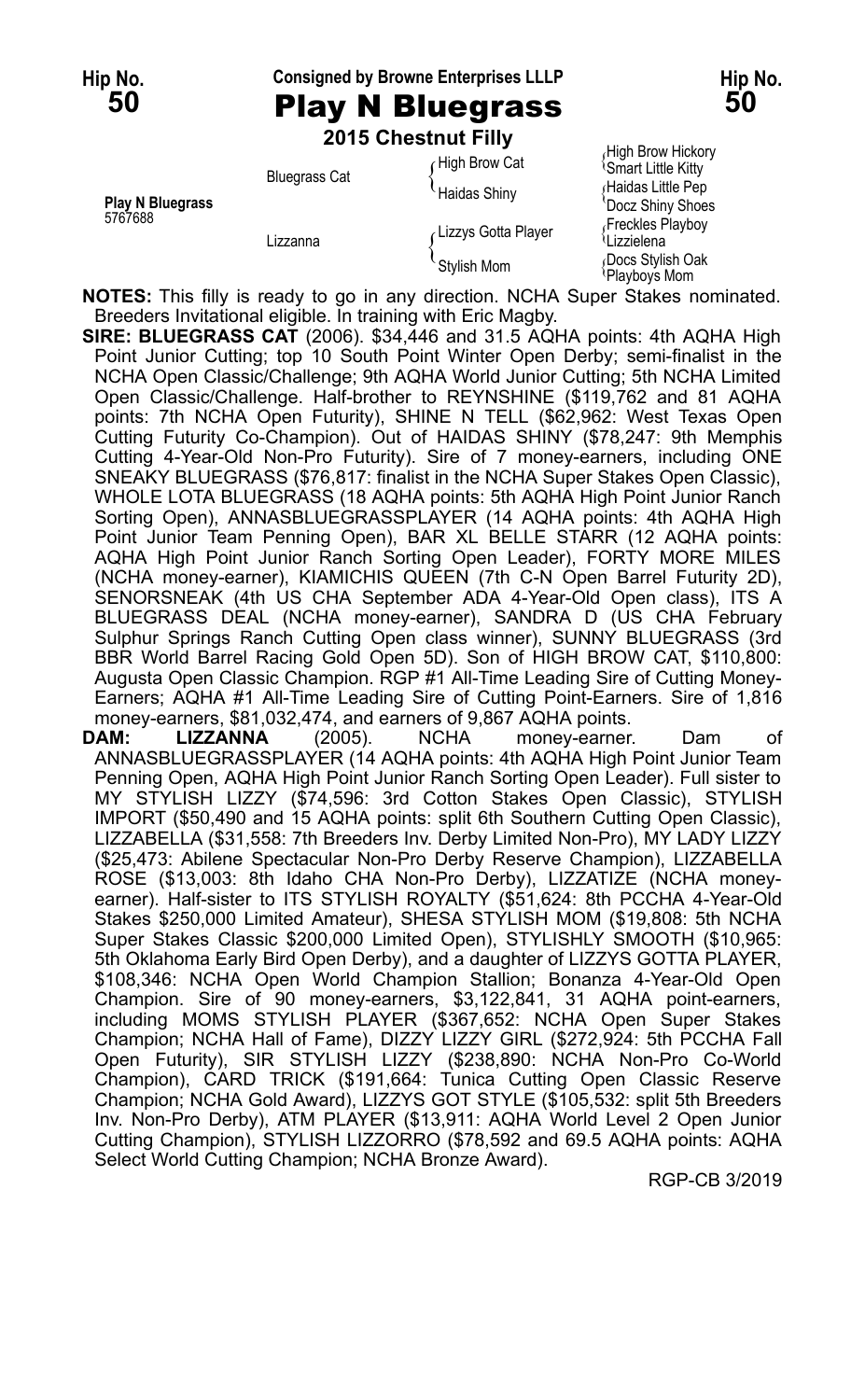#### **Hip No. Consigned by Liz Armenta Hip No. 51** Suspicious Chic **51**

|                                   |                | 2016 Sorrel Filly  |                                                |
|-----------------------------------|----------------|--------------------|------------------------------------------------|
| <b>Suspicious Chic</b><br>5799322 | Auspicious Cat | High Brow Cat      | High Brow Hickory<br><b>Smart Little Kitty</b> |
|                                   |                | Lenas O Lady       | (Peppy San Badger<br>Doc O Lady                |
|                                   | CD Playin Chic | CD Royal           | ،CD Olena<br>Boons Royal Uno                   |
|                                   |                | Smart Playing Chic | Smart Chic Olena<br>Playboys Promise           |

**NOTES:** In training with Josh Townsend. NCHA Super Stakes nominated. GBED N/N, HERDA N/HRD, HYPP N/N, MH N/N, PSSM 1 N/N.

**SIRE: AUSPICIOUS CAT** (2005). \$333,124 and 76.5 AQHA points: NCHA Open World Champion Stallion twice; NCHA Senior Youth Co-World Champion; NCHA Open Reserve World Champion; AQHA Reserve World Champion Junior Cutting Horse; 4th AQHA High Point Senior Cutting; Superior Cutting. Half-brother to LITTLE LOL LENA (\$106,231: split 6th NCHA Non-Pro Futurity; NCHA Bronze Award). Out of LENAS O LADY (\$99,352: Memphis Cutting Classic Non-Pro Champion). A 2019 RGP Top 25 Sire of Cutting Money-Earners. Sire of 52 moneyearners, 10 AQHA point-earners, including AUSPICIOUS LISA (\$3,983 and 44 AQHA points: AQHA High Point Junior Ranch Sorting Champion), AUSPICIOUS RUBY CAT (\$48,586: split 6th NCHA Amateur Classic/Challenge), LINTONS PLAYCAT (\$41,936: Utah CHA Open Derby Champion), OZZUM MAN (\$41,051: finalist in the NCHA Non-Pro Derby), MIZPAH CAT (\$30,744: finalist in the NCHA Open Derby), AHH MOMMA MIA (\$29,670: split 6th Southern Cutting Classic Non-Pro), CREYZY TRAIN (\$25,927 and 16 AQHA points: 7th NCHA Amateur Super Stakes Classic), BACKWOODZ BAD GIRL (\$20,929: finalist in the NCHA Non-Pro Futurity), CORNFUCIUS (\$16,171: split 3rd Southern Open Cutting Futurity), AUSPICIOUS LENA (\$13,928: 4th NRCHA Celebration of Champions Limited Open Derby), SEVEN S SILKY CAT (\$13,855: 7th Bonanza Open Derby), AUSPICIOUS LADY (\$12,257: NCHA Area 8 \$5,000 Novice Champion), FERGELICIOUS (\$11,269: semi-finalist in the NCHA Open Futurity), AUSPICIOUS LOVE (\$10,639: 6th The Ike Int. Open Derby), SHEZA SUREFIRE KITTY (\$9,654: semi-finalist in the NCHA Open Super Stakes).

**DAM: CD PLAYIN CHIC** (2004). \$9,435 and 14 AQHA points: 4th ACHA World \$25,000 Limited Non-Pro; 4th ACHA World Classic Non-Pro; finalist in the NCHA Amateur Super Stakes; ACHA Southwest Texas May Open Classic Champion; Colorado RCHA Futurity Herd Work Open Reserve Champion. Dam of VEES DIAMOND (money-earner in the Colorado RCHA \$7,500 Limited Open Futurity). Half-sister to SMOOTH CATALLAC (\$34,681: ACHA World Open Derby Champion), TR PLAYING CHIC (\$23,972 and 59 AQHA points: AQHA World Level 2 Open Reserve Champion Senior Working Cow Horse), CHIC SNACKS (\$19,790: 4th NRCHA Non-Pro Derby), WOODY PLAY SMART (5th Waco Texas Open Cutting Futurity), SMART CHICA BOOM (5.5 AQHA points: 9th Kalpowar RCH RCH Open Futurity), A SMOOTH PLAYIN CAT (9 AQHA points: & NCHA moneyearner, AQHA World Amateur Cutting Level 2 qualifier), SMART STYLISH CHIC (money-earner All American Barrel Racing Youth 3D), HALPLAYCIOUS (5th MVP Barrel Futurity Average Amateur). A daughter of CD ROYAL, \$190,907: NCHA Non-Pro Futurity Reserve Champion; 5th NCHA Non-Pro Super Stakes. Sire of 117 money-earners, \$3,742,207, 20 AQHA point-earners, including RUBYS ROYAL CD (\$248,400: top 10 NCHA Open Super Stakes), LIL BIT RECKLESS (\$231,124: AQHA Reserve World Champion Senior Cutting Horse; NCHA Gold Award), LIL DUSTY LOLA (\$219,040: NCHA Finals Non-Pro Reserve Champion; NCHA Silver Award), JUST AS RECKLESS (\$188,399: Breeders Inv. Non-Pro Derby Reserve Champion), CEE DEE ROYAL TEE (\$172,458: 3rd Breeders Inv. Non-Pro Derby), SIMPLE LIVIN (\$139,754: split top 10, NCHA Non-Pro Futurity).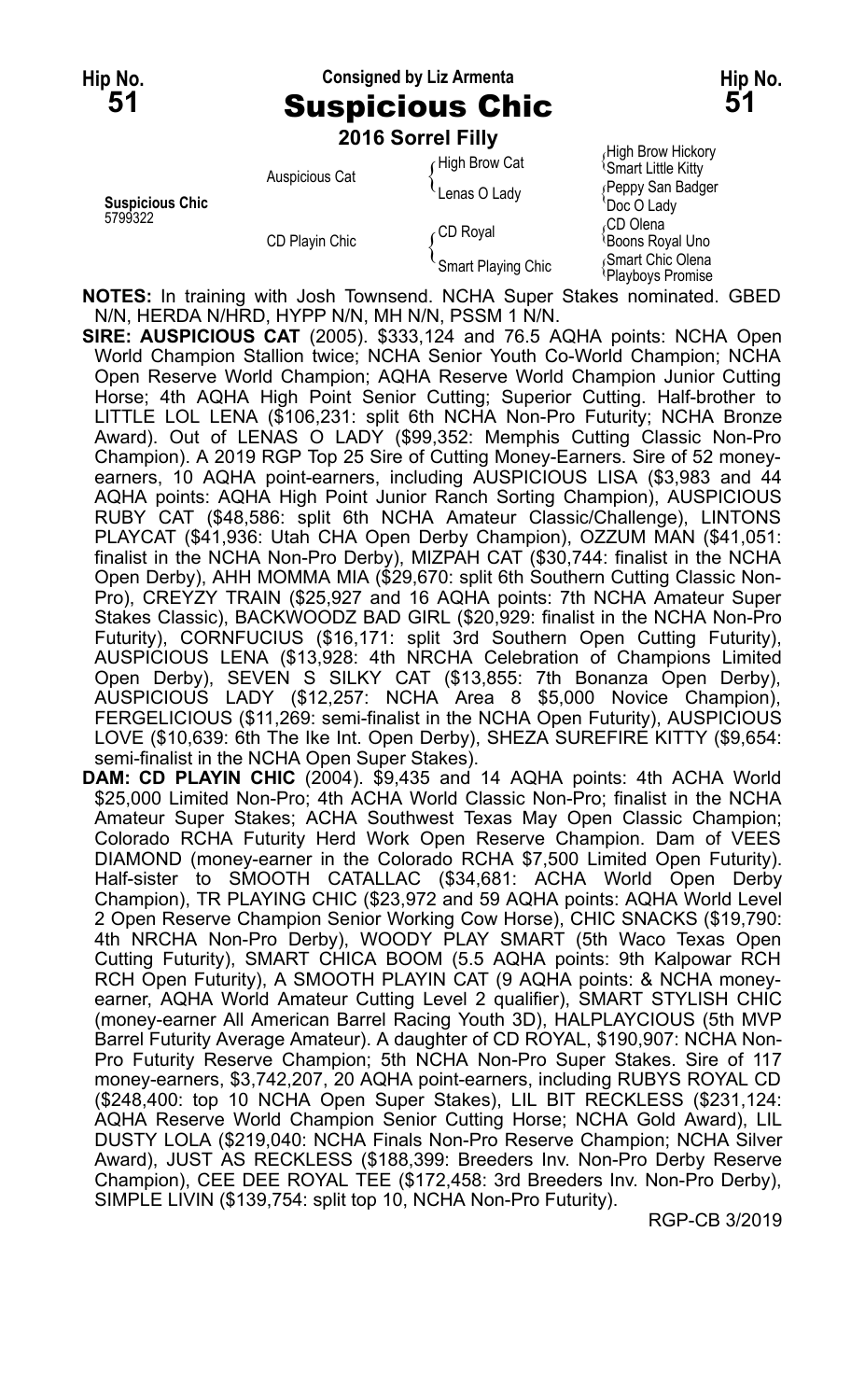#### **Hip No. Consigned by Linda Wilson Hip No. 52** First Reycine Girl **52**

#### **2014 Sorrel Mare**

Spots Hot { Shorty Lena Spots Hot { Spots Hot { Spots Hot } { Shorty Lena Spots Hot } { Shorty Lena  $\left\{\begin{array}{c} \text{Spocts} \\ \text{Sweet Shorty Lena} \end{array}\right\}$  { Shorty Lena { Shorty Lena { Shorty Lena } **First Reycine Girl** Controller Reversion of the Superson of the Cuixotes Reversion of the Superson of Text Reversion of the Superson of Text R Superson Cuixotes R Superson of the Superson of Text R Superson Cuixotes R Sup

Chula Dual **Pep**<br>Chula Dual **Chula Dual Computer**<br>Chula Dual Computer Computer Senate Fancy Lena 5662682<br>Miss Reycine Miss Reycine (Dual Rey { Dual Pep  $\frac{1}{2}$ <br>Smart Pudden { Smart Pudden { Smart Little Lena Smart Little Lena Smart Little Lena Smart Little Lena Smart Co Pudden Head Sug

**PERFORMANCE RECORD:** NCHA money earner.

#### **NOTES:** 5-Panel N/N.

**SIRE: SPOTS HOT** (2001). \$527,682: NCHA Open Futurity Champion; 4th NCHA Non-Pro Futurity. A 2019 RGP Top 10 Sire of Cutting Money-Earners; 2019 AQHA Top 25 Sire of Cowboy Events Point-Earners. Sire of 235 money-earners, \$5,459,113, 48 AQHA point-earners, including HOTTISH (\$301,843: NCHA Reserve Horse of the Year), SECOND SPOT (\$351,508: NCHA Open Futurity Champion), TATTOOS ON THIS TOWN (\$211,877: split 5th NCHA Open Super Stakes; NCHA Bronze Award), HARLEY (\$204,197: AQHA World Champion Amateur Cutting Horse), CINCA IM HOT (\$194,282: Breeders Inv. Open Derby Champion), SOME LIKE IT HOTT (\$183,383: NCHA Open Futurity Reserve Champion), HES A HOT CAT (\$178,530: NCHA Open Super Stakes Champion), HIGH CLASSED HOTTIE (\$160,323: split 5th NCHA Super Stakes Open Classic), HOT REVOLVER (\$140,667: 3rd NCHA Open Super Stakes), MK CATS KITTY (\$116,599: NCHA Open Derby Reserve Champion), LITTLE SWEET SPOT (\$114,775: Music City Non-Pro Cutting Futurity Reserve Champion), SPOTS ON MY TUMMY (\$109,904: split 6th NCHA Non-Pro Futurity; NCHA Bronze Award), STICKY SPOT (\$109,106: NCHA Open Super Stakes Co-Reserve Champion), THE DARK ALLEY (\$100,479: 5th NCHA Open Futurity), SPOTTED BY TRONA (\$4,025 and 28 AQHA points: AQHA World Amateur Ranch Sorting Champion), DARK AND SULTRY (\$89,679: 3rd Breeders Inv. Open Derby), HOTSWANNA (\$81,652: split top 10, NCHA \$100,000 Amateur Super Stakes), SPOT OF LIGHTNING (\$79,693: finalist in the NCHA Non-Pro Futurity).

**DAM: MISS REYCINE** (2002). \$134,894 and an AQHA point-earner: finalist in the NCHA Super Stakes Non-Pro Classic; 4th NCHA Finals Non-Pro; 3rd South Point Winter Cutting Open Classic; finalist in the NCHA Non-Pro Classic/Challenge; split 6th Cotton Stakes Classic Non-Pro. Dam of 10 money-earners, \$535,393, including REYZIN (\$423,408 and 15.5 AQHA points: NCHA Non-Pro Horse of the Year, AQHA Reserve World Champion Senior Cutting Horse, Breeders Inv. Open Derby Reserve Champion; NCHA Hall of Fame), MISS REYZIN (\$3,127 and 26.5 AQHA points: AQHA World Team Penning Open Reserve Champion; AQHA High Point Junior Ranch Sorting Champion; 3rd AQHA High Point Junior Team Penning Open), MISS REYZIN (\$3,127 and 26.5 AQHA points: AQHA World Team Penning Open Reserve Champion; AQHA High Point Junior Ranch Sorting Champion; 3rd AQHA High Point Junior Team Penning Open), MISS KITTY REYCINE (\$41,237 and an AQHA point-earner: Augusta Non-Pro Classic Co-Reserve Champion; finalist in the NCHA Super Stakes Non-Pro Classic, semi-finalist in the NCHA Non-Pro Futurity), NITAREY CINE (\$28,467: NCHA Senior Amateur Futurity Reserve Champion; finalist in the NCHA Amateur Futurity, Arbuckle Mtn. 4-Year-Old \$50,000 Amateur Futurity Co-Champion), MISS METALLICA (\$33,069: semi-finalist in the NCHA Open Futurity; finalist in the Abilene Spectacular Open Classic; moneyearner NCHA Open Classic/Challenge), REYCINE (3rd The Ike 4-Year-Old Cutting Limited Open Futurity), CD HUCKLEBERRY REY (5th Southern Non-Pro Cutting Futurity, Southern Cutting Limited Non-Pro Futurity Reserve Champion). Out of SMART PUDDEN (\$80,102: Gold Coast Cutting Open Classic Champion).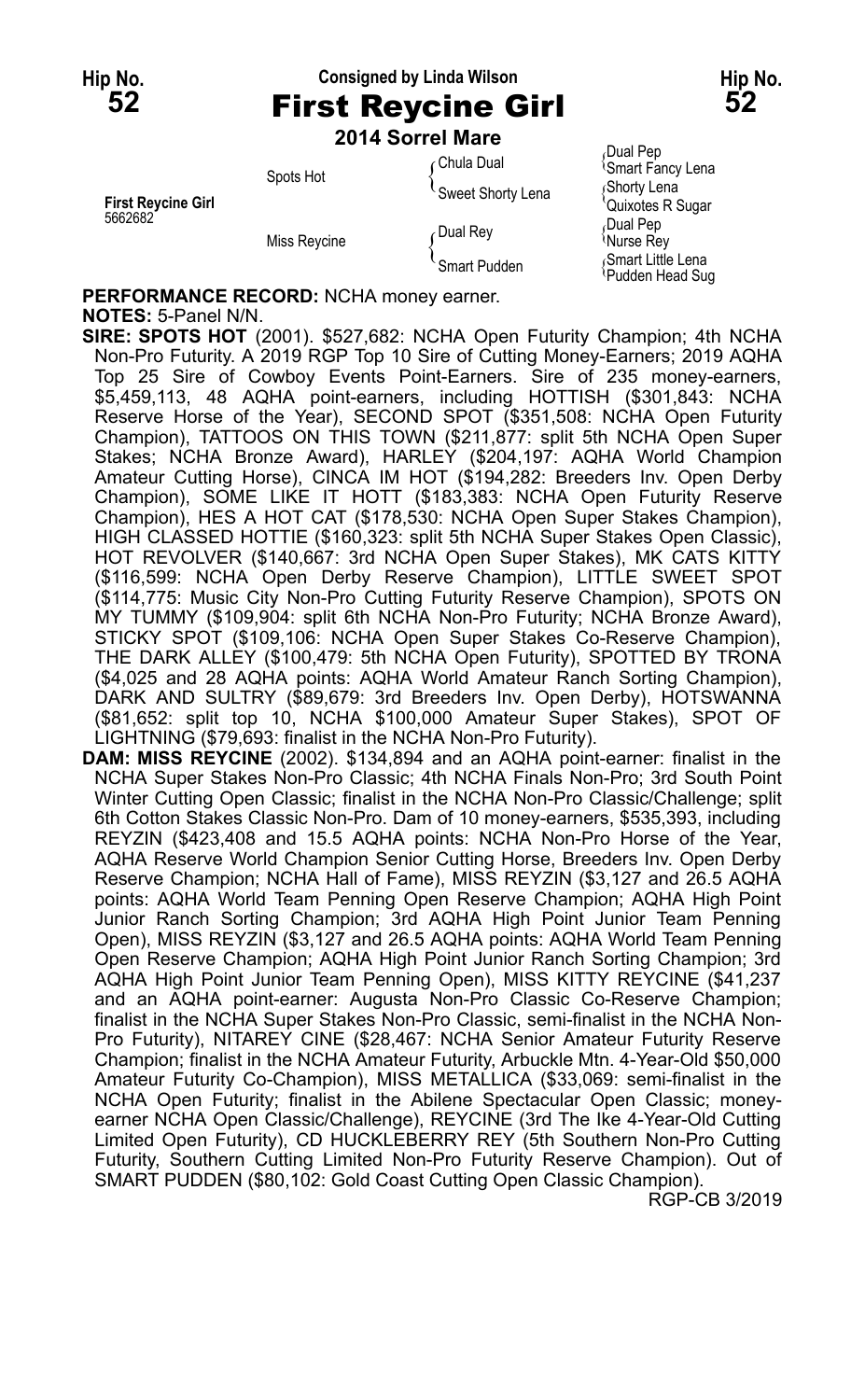## **Hip No. Consigned by Ty Moore Hip No. 53** Irreysistable **53 2016 Red Roan Filly**

| Irreysistable<br>5754218 | Dual Rey        | ∩Dual Pep       | Peppy San Badger<br>પMiss Dual Doc          |
|--------------------------|-----------------|-----------------|---------------------------------------------|
|                          |                 | Nurse Rey       | <b>Wyoming Doc</b><br><b>Gay Moss</b>       |
|                          | Smooth N Smokin | Smooth As A Cat | High Brow Cat<br><b>Shes Pretty Smooth</b>  |
|                          |                 | Smokin Pepto    | Peptoboonsmal<br><sup>I</sup> Smoken Powder |

**NOTES:** This is a big, pretty roan mare that is on track for the futurity. Show her now and have a well bred broodmare later. NCHA Super Stakes nominated. Breeders Invitational eligible. In training with Glynn Whitman.

- **SIRE: DUAL REY** (1994). \$105,038: split 6th NCHA Open Futurity. A 2018 & 2019 RGP #2 Leading Sire of Cutting Money-Earners; an RGP Top 5 All-Time Leading Sire of Cutting Money-Earners; 2019 AQHA Top 5 Leading Sire of Cowboy Events Point-Earners; an RGP Top 10 All-Time Sire of RCH Money-Earners. Sire of 1,391 money-earners, \$42,446,348, and earners of 8,832 AQHA points, including REYS DUAL BADGER (\$313,563: NCHA Horse of the Year), SPECIAL NU BABY (\$481,197: NCHA World Champion Mare; NCHA Hall of Fame), DONT STOPP BELIEVIN (\$461,516: NCHA Open Reserve World Champion; NCHA Hall of Fame), REYS DESIRE (\$409,603: NCHA Open Super Stakes Champion; NCHA Hall of Fame), REY DOWN SALLY (\$404,170: split 3rd NCHA Open Futurity; NCHA Hall of Fame), MISS ELLA REY (\$378,668 and 94.5 AQHA points: NCHA Non-Pro Co-World Champion; NCHA Bronze Award), CR SUN REYS (\$371,053: split 4th NCHA Open Super Stakes; NCHA Hall of Fame), TR DUAL REY (\$353,174: NCHA Open Super Stakes Reserve Champion), LIL RATTLER (\$339,414: Showdown in Cowtown Winter Slot Cutting Open Reserve Champion), DUAL SMART REY (\$330,436: NCHA Open Super Stakes Champion), ROCKIN W (\$329,722: NCHA Open Futurity Champion), REYANN HICKORY (\$324,141: 4th NCHA Non-Pro Futurity), BUTTON DOWN SUPERCAT (\$290,815: Breeders Inv. Open Derby Reserve Champion), REYZIN THE CASH (\$278,381: NCHA Open Classic/Challenge Champion; NCHA Hall of Fame), SVR REYL SMART (\$275,865: NCHA Open Super Stakes Co-Reserve Champion).
- **DAM: SMOOTH N SMOKIN** (2006). \$42,917: split 6th NCHA Limited Non-Pro Derby; 3rd NCHA Super Stakes Limited Non-Pro Classic; 6th Tunica Cutting 4-Year-Old Non-Pro Futurity; finalist in the NCHA Limited Non-Pro Super Stakes; semi-finalist in the NCHA Non-Pro Derby. Dam of 3 money-earners, including SHEZA SMOKIN HOT GAL (\$60,374: top 10 NCHA Non-Pro Futurity; 4th NCHA Non-Pro Derby, split 8th The Ike Open Derby), HER NAME IS WHAT (finalist in the Wrangler Open Cutting Futurity), COOLER N HAL (NCHA money-earner). Full sister to CATTY LIL PEPTO (\$4,803: 6th ACHA Top top 10 \$3,000 Novice). Half-sister to DUAL R SMOKIN (\$220,727: 6th Breeders Inv. Open Derby; NCHA Gold Award), HIGH SMOKIN CAT (\$29,455: split 3rd El Rancho Non-Pro Futurity), SHES NOT SMOKIN (\$21,374: money-earner in the Western States CHA Fall Open Futurity), HESA SMOKER (\$18,709: 6th Congress Amateur Reining), SHES A SMOKIN CD (\$8,990: split 4th Las Vegas CHA Derby \$50,000 Amateur), WINKIN ATCHA (\$6,029: 3rd Abilene Spectacular 5/6-Year-Old Novice Horse Open), SHE IS SMOKIN (NCHA money-earner). Out of SMOKIN PEPTO (\$143,029: finalist in the NCHA Open Futurity). A daughter of SMOOTH AS A CAT, \$501,874: NCHA Horse of the Year. A 2019 AQHA #1 Leading Sire of Cowboy Events Point-Earners; 2018 & 2019 RGP Top 5 Leading Sire of Cutting Money-Earners; 2019 AQHA Top 5 Leading Sire of Ranch Horse Point-Earners; an RGP Top 10 All-Time Sire of Cutting Money-Earners. Sire of 1,107 money-earners, \$26,667,000, and earners of 4,158 AQHA points.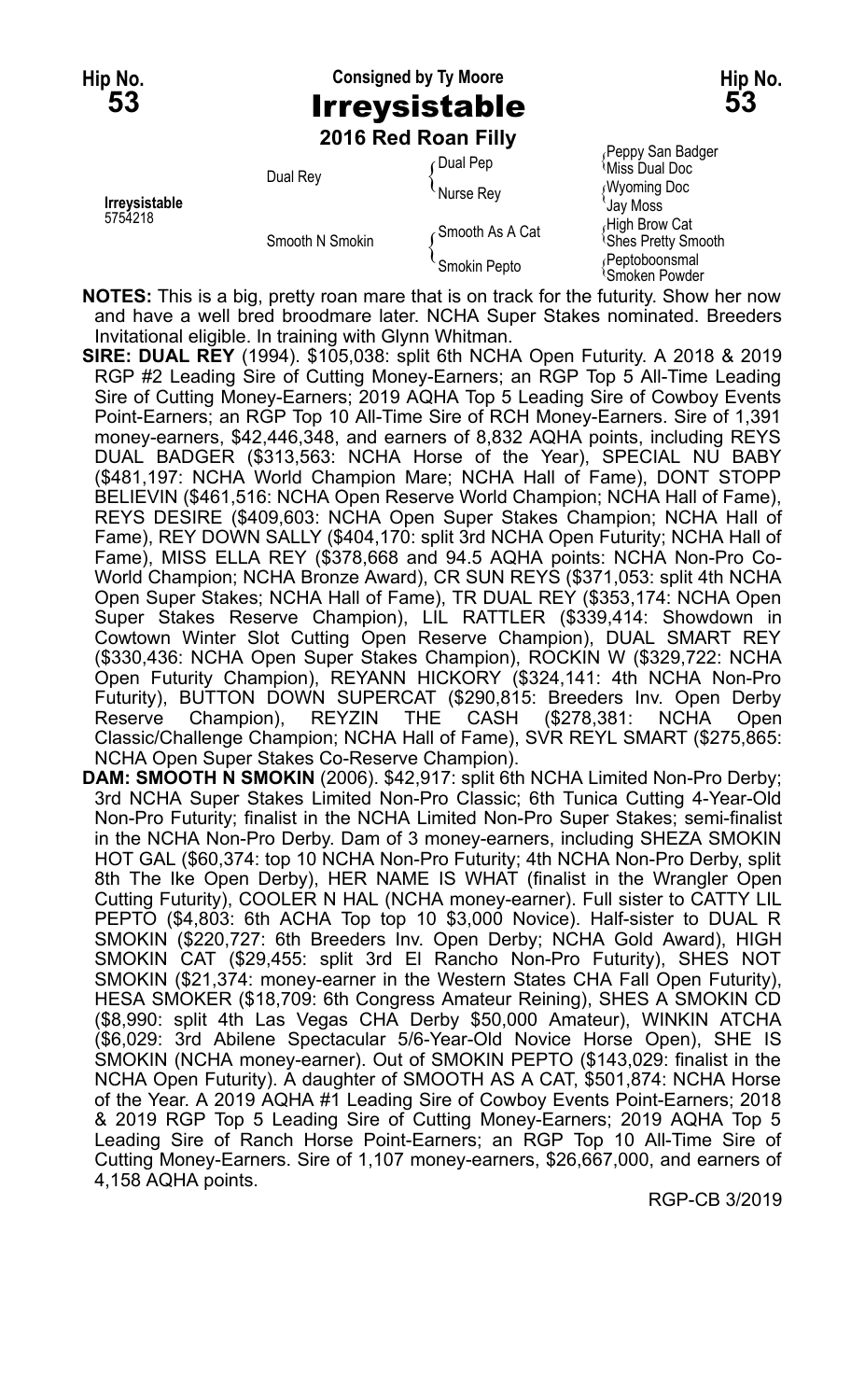#### **Hip No. Consigned by Philip & Mary Ann Rapp Hip No.**

## **54** Tommie Smoke **54**

|                                |                 | 2015 Bay Filly |                                                      |
|--------------------------------|-----------------|----------------|------------------------------------------------------|
|                                | Thomas E Hughes | High Brow Cat  | High Brow Hickory<br><sup>1</sup> Smart Little Kitty |
| <b>Tommie Smoke</b><br>5683623 |                 | Smart Letha    | Smart Little Lena<br>Alethalena                      |
|                                | Metalic Smoke   | Metallic Cat   | High Brow Cat<br><sup><i>i</i></sup> Chers Shadow    |
|                                |                 | Smokin Tap     | Smokin Trona<br>Tap O Lena                           |

**NOTES:** Raised and trained at Rapp Ranch. This mare was shown at the 2018 NCHA Futurity by Emma Rapp. She is now ready to be shown by you!. NCHA Super Stakes nominated. Breeders Invitational eligible. 5-Panel N/N.

**SIRE: THOMAS E HUGHES** (2003). \$394,690: NCHA Open World Champion Stallion; NCHA Open Reserve World Champion; NCHA Open Classic/Challenge Co-Champion; Cotton Stakes Open Classic Champion; NCHA Open Finals Reserve Champion. Full brother to CR HIGH BROW LETHA (\$96,982: 4th NCHA Open Super Stakes), CR SMART LETHA CAT (\$54,742: finalist in the NCHA Non-Pro Super Stakes); half-brother to LETHAL WEAPON I (\$144,971: split 4th NCHA Open Futurity), DUALSADIE (\$71,585: NCHA Non-Pro Derby Reserve Champion). Out of SMART LETHA (\$77,431: split 5th NCHA Non-Pro Super Stakes). A 2018 & 2019 RGP Top 25 Sire of Cutting Money-Earners. Sire of 109 money-earners, \$1,775,003, including CHRISTY HUGHES (\$180,454: The Ike Classic Non-Pro Champion), TOM E BOY (\$145,000: Breeders Inv. \$10,000 Novice Derby Reserve Champion), HOO DOO HUGHES (\$131,263: split 7th NCHA Non-Pro Futurity), TOMMIES PLAYGIRL (\$112,420: 4th Brazos Bash Non-Pro Classic), MARE E HUGHES (\$56,636: NCHA Junior Youth Co-Reserve World Champion), FANCY HUGHES (\$86,317: Brazos Bash Open Cutting Futurity Champion), CINDERELLA CAT (P) (\$85,235: 4th NCHA Open Derby), HOWARD E HUGHES (\$74,009: 7th Tunica Cutting 4-Year-Old Open Futurity; NCHA Bronze Award), TOMMY BOON (\$69,561 and 240.5 AQHA points: 4th AQHA High Point Working Cow Horse Open Mare, Superior Heading), TOMS DESIRE (\$56,222: split 7th NCHA Limited Non-Pro Futurity), TOMMIE CANDUIT (\$50,635: finalist in the NCHA Open Classic/Challenge).

**DAM: METALIC SMOKE** (2011). \$9,522: top 10, NCHA Limited Non-Pro Derby; semi-finalist in the NCHA Non-Pro Derby; 3rd Idaho CHA Derby Limited Non-Pro. Half-sister to SPORTY TAP (17.5 AQHA points: finalist in AQHA World Open Team Penning). Out of SMOKIN TAP (\$98,386: split 6th Breeders Inv. Non-Pro Derby). A daughter of METALLIC CAT, \$637,711: NCHA Horse of the Year. A 2018 & 2019 RGP #1 Leading Sire of Cutting Money-Earners; 2018 RGP Top 5 Leading Sire of Ranch Horse Money-Earners; an AQHA Top 5 All-Time Leading Sire of Ranch Horse Point-Earners; 2019 RGP Top 5 Leading Sire of RCH Money-Earners. Sire of 955 money-earners, \$25,445,060, and earners of 2,515 AQHA points, including METALLIC REBEL (\$438,266: NCHA Horse of the Year, NCHA Hall of Fame), PURPLE REYN (\$364,059: NCHA Non-Pro Horse of the Year), BITTERSWEET (\$181,364: NCHA Non-Pro Horse of the Year), HASHTAGS (\$478,571: NCHA World Champion; NCHA Hall of Fame), METELES CAT (\$437,016: AQHA World Champion Junior Cutting Horse twice; NCHA Hall of Fame), STEVIE REY VON (\$420,903: NCHA Open Futurity Champion; NCHA Hall of Fame), CATILLAC REYS (\$233,818: NCHA Non-Pro Co-World Champion), PEDEL TO THE METALL (\$228,377: Showdown in Cowtown Summer 4/6-Year-Old Slot Cutting Open Champion), COPPERISH (\$211,103: Bonanza Open Derby Co-Champion), MISTRESSSIS (\$208,610: split 4th NCHA Open Futurity), MAID OF METAL (\$205,605: NCHA Super Stakes Open Classic Champion), SANNMAN (\$200,039: split 3rd Breeders Inv. Open Derby).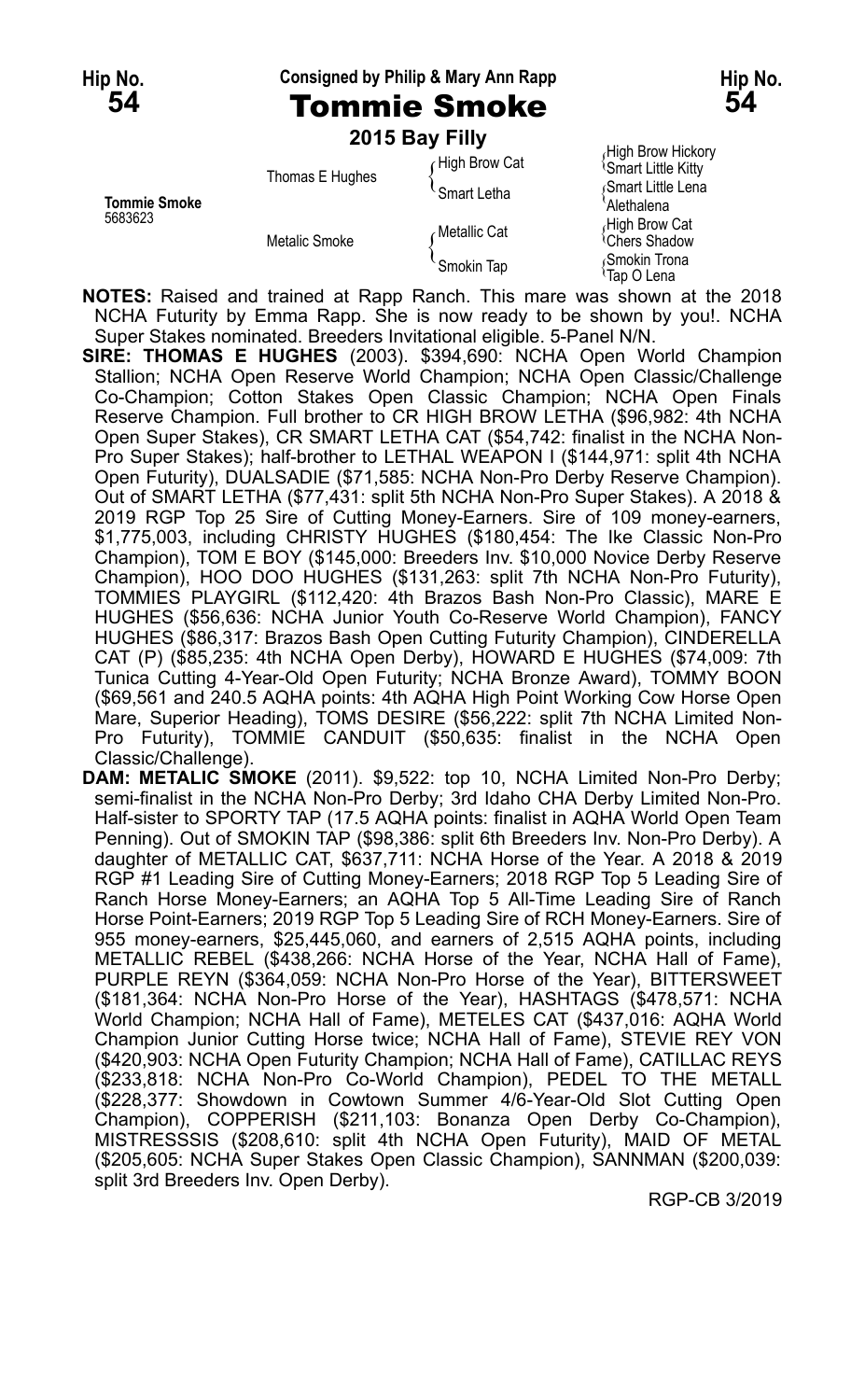### **Hip No. Consigned by James Pritchard Hip No. 55** Bet Hesa Peppy San **55**

**April 25, 2017 Red Roan Gelding**

**Bet Hesa Peppy San** Bet Ten Dide Boons<br>5851655 **Communist Boon** Communist Communist Communist Communist Communist Communist Communist Communist Communis 5851655 Spart Little Lena<br>Smart Little Lena (Cattin (Cattin )<br>Cattin (Cattin ) (Cattin ) (Cattin ) (Smart Little Lena )

 $f$  High Brow Cat  $f$ High Brow Hickory<br> $f$ High Brow Cat  $f$ Smart Little Kitty Smart Little Kitty Bet Hesa Cat The Year Deal of the Smart Little Kitty<br>Bet Yer Blue Boons {Freckles Playboy Buy<br>Royal Blue Boon Little Spicy Peppy Lynx Melody { Peppy San Badger Spicy Peppy { Roan Pilot

**NOTES:** NCHA Super Stakes nominated. Breeders Invitational eligible. GBED N/N, HERDA N/HRD, HYPP N/N, MH N/N, PSSM 1 N/N. In training with Andy Loague. **SIRE: BET HESA CAT** (2006). \$267,465: NCHA Open World Champion; NCHA Open World Champion Stallion; AQHA World Junior Cutting Level 2 Open Champion; Breeders Inv. Open Derby Reserve Champion; 5th AQHA High Point Junior Cutting. Half-brother to STYLISH BET (\$219,949: 9th Showdown in Cowtown Winter Slot Cutting Open; NCHA Platinum Award), BET SHES SMOOTH (\$132,574: NCHA Open Futurity Reserve Champion), BETS CD (\$129,130: 3rd NCHA Open Derby; NCHA Bronze Award), BET ON ME 498 (\$102,877: AQHA Reserve World Champion Junior Cutting Horse; NCHA Silver Award), BET YER BOONS (\$73,281: top 10 NCHA Open Futurity), BETRUS (\$57,993: semi-finalist in the NCHA Open Super Stakes). Out of BET YER BLUE BOONS (\$350,615: NCHA World Champion Mare; NCHA Hall of Fame A 2018 RGP Top 5 Leading Sire of RCH Money-Earners; 2019 RGP Top 5 Leading Sire of Ranch Horse Money-Earners; 2019 RGP Top 10 Sire of RCH Money-Earners. Sire of 225 moneyearners, \$2,904,507, 38 AQHA point-earners, including BETCHALOU (\$155,539: split 7th NCHA Open Super Stakes), PLAIN CATTY (\$150,718: NRCHA Open Futurity Champion), REYZURBETSONTHISCAT (\$133,557: The Ike 4-Year-Old Open Cutting Futurity Champion), BET HE SPARKS (\$131,701: NRCHA Open Derby Reserve Champion), BET HES BLACK (\$120,437: NRCHA Open Futurity Reserve Champion), BET LUCKY 13 (\$44,943 and 22.5 AQHA points: AQHA World Versatility Ranch Horse Cutting Champion), BET SHESA MERADA 014 (\$11,755: AQHA World Level 2 Open Junior Cutting Champion).

**DAM: LITTLE SPICY PEPPY** (2004). NCHA \$4,762; dam of BET HESA SPICY CAT (Illinois CHA St. Jude Benefit Derby Day 2 Non-Pro Reserve Champion). A daughter of CATTIN, \$136,879: 4th NCHA Super Stakes Open Classic; 5th NCHA Non-Pro Classic/Challenge; El Cid Cutting 5/6-Year-Old Open Champion; finalist in the NCHA Open Super Stakes; split 7th Bonanza 4-Year-Old Open. Sire of 105 money-earners, \$1,353,267, and earners of 1,232 AQHA points, including COWCATTIN (\$264,364: NCHA Senior Youth Co-World Champion; NCHA Gold Award), CATTINS LIL DARLING (\$102,923: 5th NCHA Open Finals; NCHA Bronze Award), WR STUFFIN (\$104,485: NCHA Youth Co-World Champion), MISS CATTATACK (\$7,477 and 412 AQHA points: AQHA World All-Age Ranch Sorting Int. Exhibitor Champion; Superior Ranch Sorting), DOCANITA CATTIN (AQHA point-earner: AQHYA World Ranch Sorting Champion), SOPHISTICATTIN (\$66,007: 3rd NCHA Limited Non-Pro Futurity), CAT N THE WOODS (\$61,461: 5th NCHA Eastern Nationals \$10,000 Novice), CAT CAN DUAL (\$56,290 and 22 AQHA points: Wine Country Non-Pro Cutting Futurity Champion), MIGHTY APHRODITE (\$53,977: Southern Open Derby Champion), SHADOWCATCHIN CATTIN (\$48,439: NCHA Amateur Futurity Reserve Champion), DAZZLING CATTIN (\$41,082: finalist in the NCHA Western Nationals \$10,000 Amateur twice), IMA CATTIN PLAYBOY (\$33,926: top 10 Cotton Stakes Open Classic), CATTYS DUAL DOC (\$30,275 and 40.5 AQHA points: NSHA RCH Open Classic Champion).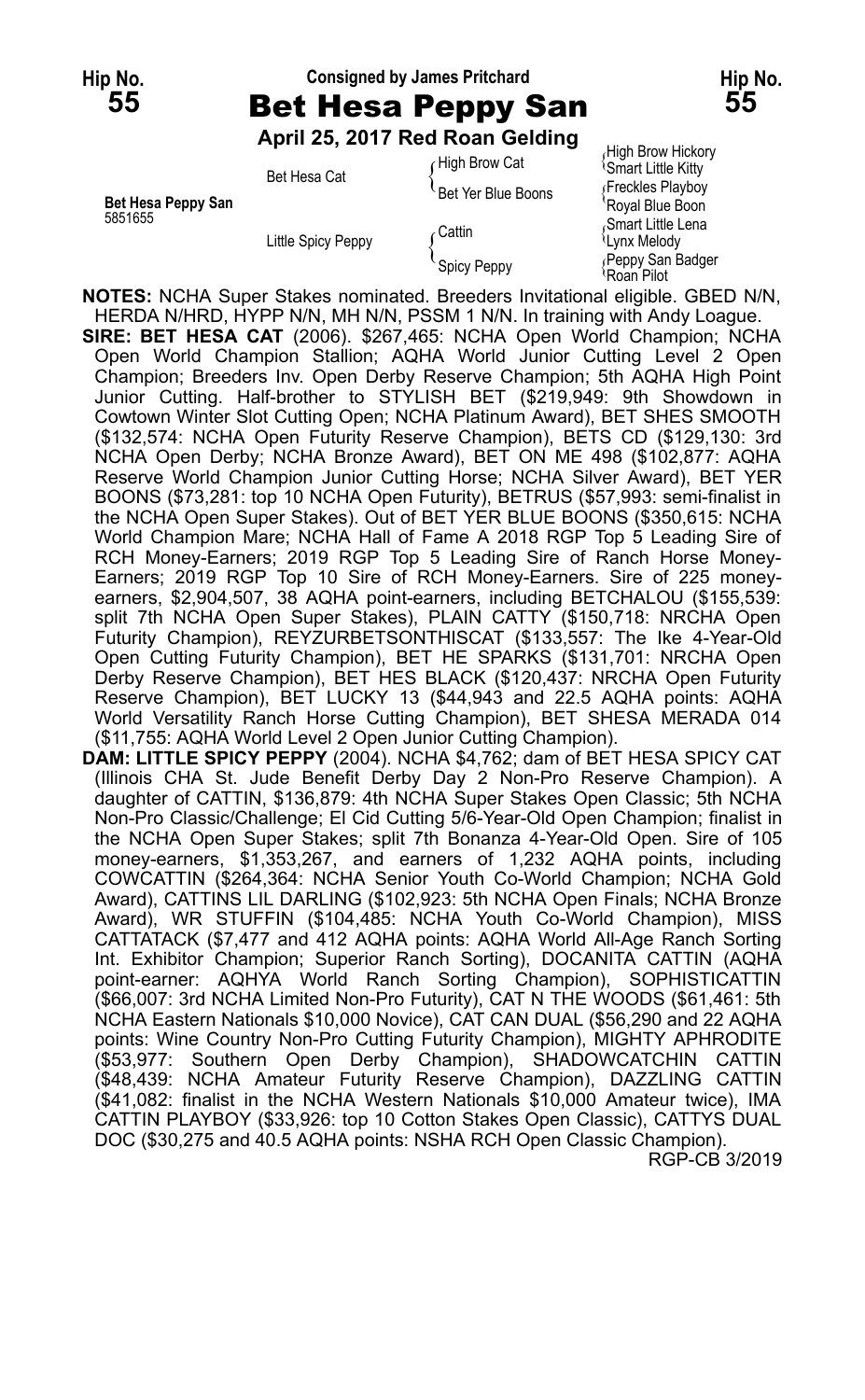**Hip No. Consigned by Liz Armenta Hip No. 56** Hydroplayin **56**

**2015 Sorrel Filly**

| Hydroplayin<br>5698656 | <b>Hydrive Cat</b> | High Brow Cat      | High Brow Hickory<br><b>Smart Little Kitty</b> |
|------------------------|--------------------|--------------------|------------------------------------------------|
|                        |                    | Ruby Tuesday DNA   | (Peppy San Badger<br>'Playboys Ruby            |
|                        | CD Playin Chic     | CD Royal           | ،CD Olena<br><b>Boons Royal Uno</b>            |
|                        |                    | Smart Playing Chic | Smart Chic Olena<br>Playboys Promise           |

**NOTES:** NCHA money earner. In training with Josh Townsend. NCHA Super Stakes nominated.

- **SIRE: HYDRIVE CAT** (2003). \$416,709: NCHA Open Futurity Reserve Champion; PCCHA Fall 4-Year-Old Open Stakes Champion. A 2018 & 2019 RGP Top 25 Sire of Cutting Money-Earners. Sire of 276 money-earners, \$4,251,768, 32 AQHA pointearners, including SOMETHINGTOBELIEVEIN (\$208,812: 3rd NCHA Super Stakes Open Classic), ONCE YOU GO BLACK (\$196,615: Showdown in Cowtown Summer 4/6-Year-Old Slot Cutting Amateur Champion), OVERDRIVE (\$175,813 and 19.5 AQHA points: NCHA Open Derby Reserve Champion), SDP HYDRIVEN HICAPOO (\$137,352: finalist in the NCHA Non-Pro Super Stakes), TUNED UP TO DRIVE (\$123,343: NCHA Non-Pro Futurity Reserve Champion), CRYOGENIC (\$118,928: semi-finalist in the NCHA Open Futurity), SHORT DRIVE (\$114,955: finalist in the NCHA Open Super Stakes), SWING THRU THE DRIVE (\$78,464 and 55.5 AQHA points: NCHA Senior Youth Co-World Champion), DRIVEN DIRTY (\$69,380: NCHA Senior Youth Co-Reserve World Champion), SDP HYDRIVE BOON (21.5 AQHA points: AQHA World All-Age Team Penning Level 2 Open Champion), PLAN SMART RIDE ACAT (\$96,402: Congress Open Derby Champion), DRIVING MISS DREAMER (AUS) (\$90,323: Australia NCHA Open Derby Champion), SDP GOT THE CAT GENE (\$88,081: 4th NCHA Non-Pro Derby), FLIRTEN CAT (\$84,970: finalist in the NCHA Open Derby), HY ON TURPS (AUS) (\$84,525: Australia NCHA Open Futurity Champion), HY LIGHTS (\$82,854: 6th NCHA \$100,000 Amateur Super Stakes Classic), SDP HICAPOO CAT (\$75,344: 5th NCHA \$100,000 Amateur Super Stakes Classic).
- **DAM: CD PLAYIN CHIC** (2004). \$9,435 and 14 AQHA points: 4th ACHA World \$25,000 Limited Non-Pro; 4th ACHA World Classic Non-Pro; finalist in the NCHA Amateur Super Stakes; ACHA Southwest Texas May Open Classic Champion; Colorado RCHA Futurity Herd Work Open Reserve Champion. Dam of VEES DIAMOND (money-earner in the Colorado RCHA \$7,500 Limited Open Futurity). Half-sister to SMOOTH CATALLAC (\$34,681: ACHA World Open Derby Champion), TR PLAYING CHIC (\$23,972 and 59 AQHA points: AQHA World Level 2 Open Reserve Champion Senior Working Cow Horse), CHIC SNACKS (\$19,790: 4th NRCHA Non-Pro Derby), WOODY PLAY SMART (5th Waco Texas Open Cutting Futurity), SMART CHICA BOOM (5.5 AQHA points: 9th Kalpowar RCH RCH Open Futurity), A SMOOTH PLAYIN CAT (9 AQHA points: & NCHA moneyearner, AQHA World Amateur Cutting Level 2 qualifier), SMART STYLISH CHIC (money-earner All American Barrel Racing Youth 3D), HALPLAYCIOUS (5th MVP Barrel Futurity Average Amateur). A daughter of CD ROYAL, \$190,907: NCHA Non-Pro Futurity Reserve Champion; 5th NCHA Non-Pro Super Stakes. Sire of 117 money-earners, \$3,742,207, 20 AQHA point-earners, including RUBYS ROYAL CD (\$248,400: top 10 NCHA Open Super Stakes), LIL BIT RECKLESS (\$231,124: AQHA Reserve World Champion Senior Cutting Horse; NCHA Gold Award), LIL DUSTY LOLA (\$219,040: NCHA Finals Non-Pro Reserve Champion; NCHA Silver Award), JUST AS RECKLESS (\$188,399: Breeders Inv. Non-Pro Derby Reserve Champion), CEE DEE ROYAL TEE (\$172,458: 3rd Breeders Inv. Non-Pro Derby), SIMPLE LIVIN (\$139,754: split top 10, NCHA Non-Pro Futurity).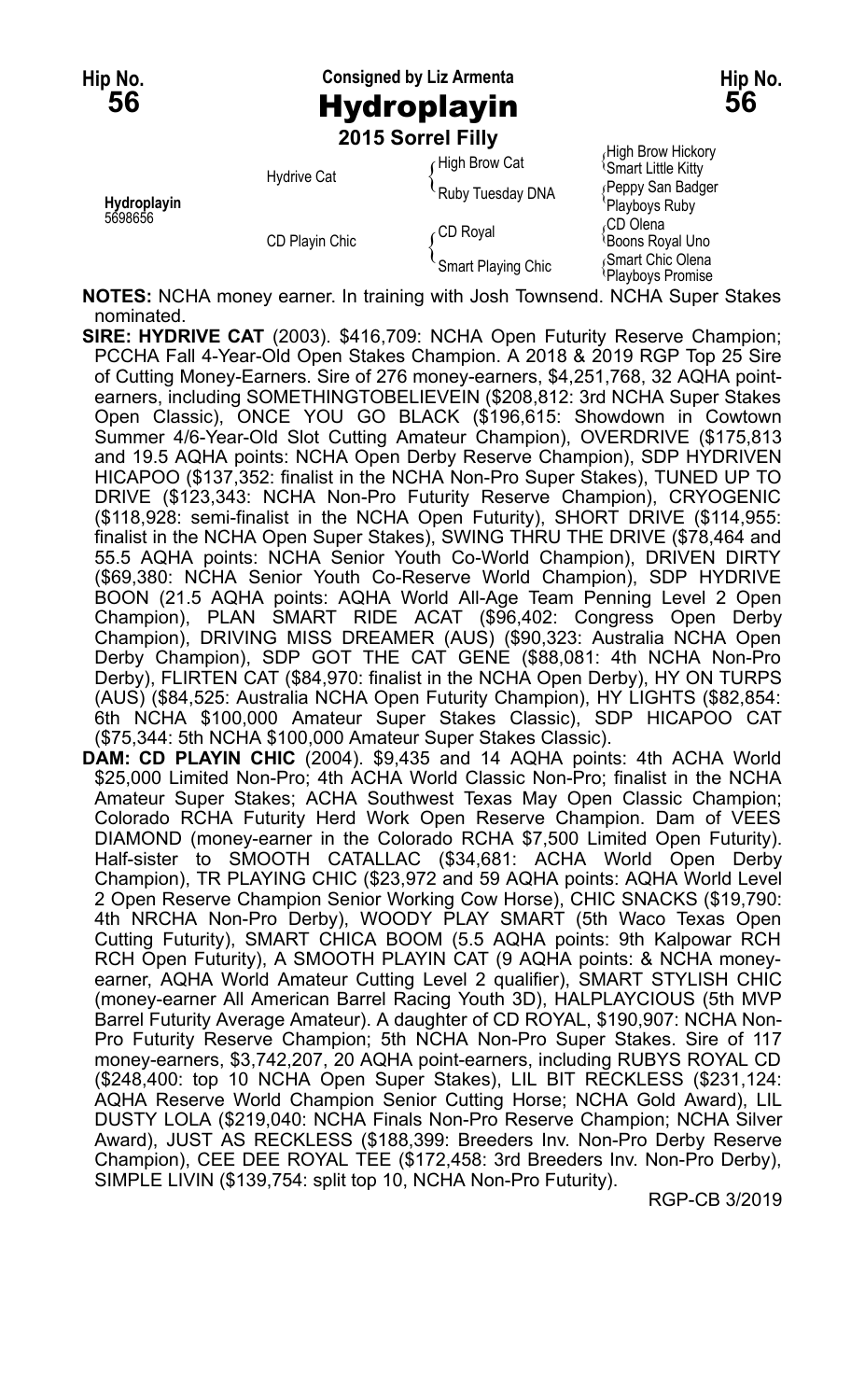#### **Hip No. Consigned by KCG Farms Hip No. 57** One Time Pet **57**

**2013 Sorrel Mare**

|                                | ZU IJ JUHEI MAIE               |                      |                                                |
|--------------------------------|--------------------------------|----------------------|------------------------------------------------|
| <b>One Time Pet</b><br>5526502 | One Time Pepto<br>Pet Squirrel | Peptoboonsmal        | Peppy San Badger<br>Royal Blue Boon            |
|                                |                                | One Time Soon        | Smart Little Lena<br>Uno Princess              |
|                                |                                | <b>Playdox</b>       | Freckles Playboy<br><sup>1</sup> Dox Come Back |
|                                |                                | Squirrel Tooth Alice | CD Olena<br>\Amanda Merada                     |

**NOTES:** This 6 yr old mare was originally trained by Matt Gaines. She is extremely athletic with a lot of eye appeal. This mare can go in any direction. She is sound with no vices. AQHA Incentive Fund enrolled. She will be shown on cattle by Andy Loague.

**SIRE: ONE TIME PEPTO** (2001). \$331,097: NCHA Open Super Stakes Champion. An RGP Top 5 All-Time Leading Sire of RCH Money-Earners; an AQHA Top 5 All-Time Leading Sire of RCH Point-Earners; 2018 & 2019 RGP Top 10 Sire of Ranch Horse Money-Earners. Sire of 652 money-earners, \$16,129,229, and earners of 4,120 AQHA points, including ONE TIME ROYALTY (\$447,543: NCHA Open Futurity Champion; NCHA Hall of Fame), ONE TIME CHOICE (\$289,296: NCHA World Champion Mare twice; NCHA Hall of Fame), TWISTFUL THINKING (\$280,813: NCHA Super Stakes Non-Pro Classic Co-Reserve Champion), BLUE ONE TIME (\$252,869: split top 10, NCHA Open Futurity), TIME TO HANGEM (\$248,281: split 4th NCHA Open Futurity; NCHA Bronze Award), LITTLE MISS ONE TIME (\$245,413: 3rd NCHA Finals Non-Pro), HICKORY HOLLY TIME (\$231,025 and 73.5 AQHA points: NRCHA World Open Hackamore Champion; Superior Working Cow Horse), TGI PLAYTIME (\$202,606: NCHA Super Stakes Open Classic Champion), JAE BAR ONE TIME (\$199,850: 3rd NCHA Open Futurity), INNOVATION TIME (\$195,074: NCHA \$5,000 Novice Horse Non-Pro World Champion), ONE CATTY CUPID (\$192,757: finalist in the Breeders Inv. Open Derby), ONE ROCKIN PEPTO (\$176,406: NCHA Non-Pro Futurity Champion), DIVAS ON TIME (\$173,746: split 7th NCHA Open Classic/Challenge), TIME N TEQUILA (\$173,350: finalist in the NCHA Non-Pro Super Stakes), CHERRY PEPPERS (\$169,590: finalist in the NCHA Open Futurity), RUBYS RADAR (\$168,297: 5th NRCHA Open Futurity).

**DAM: PET SQUIRREL** (2002). \$389,160: Augusta 4-Year-Old Open Futurity Champion; Abilene Spectacular Open Derby Reserve Champion; 3rd NCHA Open Classic/Challenge; 5th NCHA Super Stakes Open Classic; Brazos Bash Open Cutting Futurity Champion. Dam of 7 money-earners, including PET CHULA (\$40,725: finalist in the NCHA Non-Pro Futurity; finalist in the NCHA Limited Non-Pro Futurity), CHECKERS N CROWN (\$10,182 AQHA point-earner: 9th NSHA RCH Open Futurity, 3rd NSHA RCH Int. Open Futurity), SHEZA CATS PET (\$3,881: finalist Idaho CHA Open Futurity, top 10 Wrangler Open Cutting Futurity), JAIL HOUSE KAT (\$3,852: split 4th Cattlemens Derby \$100,000 Amateur; moneyearner NCHA Amateur Futurity, Houston NCHA Limited Non-Pro Derby Reserve Champion), HIGH BROW SQUIRREL (AQHA point-earner: NCHA \$1,619, AQHA World Junior Cutting Level 2 qualifier), TOO COOL TOO DUAL (AQHA pointearner: NCHA & NRCHA money-earner), CATTY SQUIRREL (\$54,760: 3rd PCCHA Winter/Spring Open Classic, semi-finalist in the NCHA Non-Pro Super Stakes; 5th Idaho CHA Open Classic). Full sister to SQUIRREL DOX (NCHA money-earner). Half-sister to BOON TOOTH (\$190,383: NCHA Finals Non-Pro Reserve Champion), FRECKLES AND BRACES (\$46,363: split 5th NCHA Eastern Nationals \$15,000 Novice Horse Non-Pro), STOP N TRAFFIC (\$34,650: 4th PCCHA Fall Open Futurity), SQUIRRELY CAT (\$17,513: semi-finalist in the NCHA Open Super Stakes), SQUIRREL ACCOUNT (\$3,740: WRCA Wild Horse Prairie Ranch Rodeo Top Horse Champion), THAT SQUIRRELS SLY (NCHA money-earner).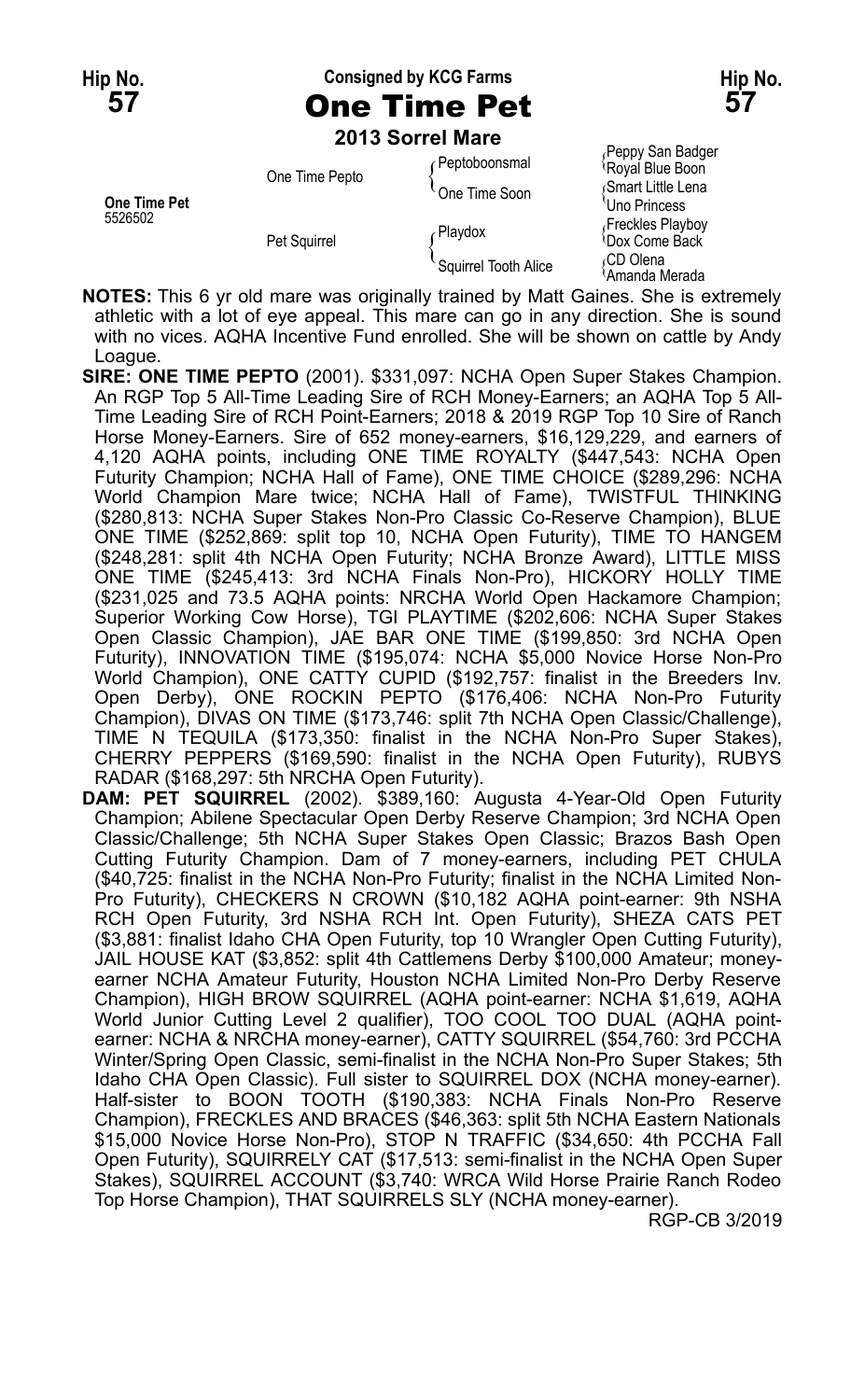# **Hip No. Consigned by Bill Raschen Hip No. 58** Dualin Smooth Style **58**

**March 1, 2017 Sorrel Filly**

|                                       | M                                       |                   |                                            |
|---------------------------------------|-----------------------------------------|-------------------|--------------------------------------------|
| <b>Dualin Smooth Style</b><br>5898697 | Smooth Talkin Style<br>Hyadualin Darlin | ∩Smooth As A Cat  | High Brow Cat<br><b>Shes Pretty Smooth</b> |
|                                       |                                         | Stylish Play Lena | Docs Stylish Oak<br>Play Lena              |
|                                       |                                         | ∩Dual Pep         | Peppy San Badger<br>પMiss Dual Doc         |
|                                       |                                         | 'Sr Hvacinth      | Doc's Hickory<br>Pretty Doc Parker         |

**NOTES:** NCHA Super Stakes nominated. Breeders Invitational eligible. 5-Panel N/N. In training with Paul Waters.

**SIRE: SMOOTH TALKIN STYLE** (2011). \$305,284: NCHA Horse of the Year; NCHA Open Futurity Reserve Champion; Breeders Inv. Open Derby Champion; NCHA Open Super Stakes Co-Champion; Arbuckle Mtn. 4-Year-Old Open Futurity Co-Champion. Half-brother to PEPTO BOOM (\$317,018: 4th Breeders Inv. Non-Pro Derby; NCHA Silver Award), HOTTISH (\$301,843: NCHA Reserve Horse of the Year), HALREYCIOUS (\$227,459: NCHA Super Stakes Open Classic Champion), COPPERISH (\$211,263: Bonanza Open Derby Co-Champion), REYDICULOUS (\$149,054: 5th NCHA Open Super Stakes), ARTS IN STYLE (\$52,631: split 6th Breeders Inv. Non-Pro Derby). Out of STYLISH PLAY LENA (\$289,524: NCHA Open Classic/Challenge Champion). Son of SMOOTH AS A CAT, \$501,874: NCHA Horse of the Year. A 2019 AQHA #1 Leading Sire of Cowboy Events Point-Earners; 2018 & 2019 RGP Top 5 Leading Sire of Cutting Money-Earners; 2019 AQHA Top 5 Leading Sire of Ranch Horse Point-Earners; an RGP Top 10 All-Time Sire of Cutting Money-Earners. Sire of 1,107 money-earners, \$26,670,534, and earners of 4,158 AQHA points, including SMOOTH TALKIN STYLE (\$305,284: NCHA Horse of the Year), LHR SMOOTH JAMIE MAY (\$251,430: NCHA Horse of the Year), SMOOTH ASA ZEE (\$619,415: NCHA Non-Pro World Champion; NCHA Hall of Fame), AROSESUCHACLATTER (\$323,079: 5th NCHA Open Futurity), SHORT N SMOOTH (\$298,137: split 4th NCHA Open Super Stakes), SMOOTH N CASH (\$265,836: split 4th NRCHA Open Futurity).

**DAM: HYADUALIN DARLIN** (2002). \$16,356: split 3rd NCHA Amateur Super Stakes Classic; West Texas Amateur Classic Reserve Champion; 4th Music City Cutting All-Age \$50,000 Non-Pro; finalist in the Bonanza Classic Amateur; finalist in the Abilene Spectacular Amateur Classic. Dam of 6 money-earners, including SMART DUALIN CAT (\$27,905: 7th NRCHA Open Futurity, split 3rd Northwest RCHA Summer Showdown Open Derby, split 4th Idaho RCHA Open Derby), HYADUALIN OLENA (\$10,873: top 10, NCHA Derby \$100,000 Amateur; split 7th Brazos Bash Derby \$100,000 Amateur; 5th Abilene Spectacular \$100,000 Amateur Classic), AUSPICIOUS DARLIN (\$3,272: Cotton Stakes Limited Open Futurity Reserve Champion; 3rd Holsey Foundation Open Cutting Futurity), HESA BETTIN CAT (AQHA point-earner: 6th NRCHA Limited Non-Pro Futurity, Southwest RCHA August Limited Non-Pro Futurity Champion; NRCHA Futurity Fence Work Limited Non-Pro Co-Reserve Champion), DUALIN SMOOTH (\$42,195: 7th NCHA Open Derby, semi-finalist in the NCHA Open Futurity; finalist in the Breeders Inv. Open Derby), HYADOING DARLIN (money-earner NCHA Amateur Futurity). Full sister to HYADUALIN (\$124,100: 3rd Polo Ranch Cutting 4-Year-Old Open), ROSIE O DUALLY (\$12,137 and 10 AQHA points: finalist McAuliff Ranch Spring Open Derby), HYADUALIN DOLLY (NCHA money-earner). Half-sister to HYA LIGHTS ME NOW (\$48,498: NCHA Non-Pro Co-Reserve World Champion), HYASTARLIGHT (\$24,913: NCHA \$15,000 Amateur Co-World Champion), DUAL REYACINTH (\$16,625: 3rd Wrangler Open Derby), HYAKITTY (\$9,705: finalist in the NCHA Amateur Super Stakes), CD HYALENA (\$5,690: NCHA Certificate of Ability). Out of SR HYACINTH (\$118,570: NCHA Non-Pro Futurity Co-Champion).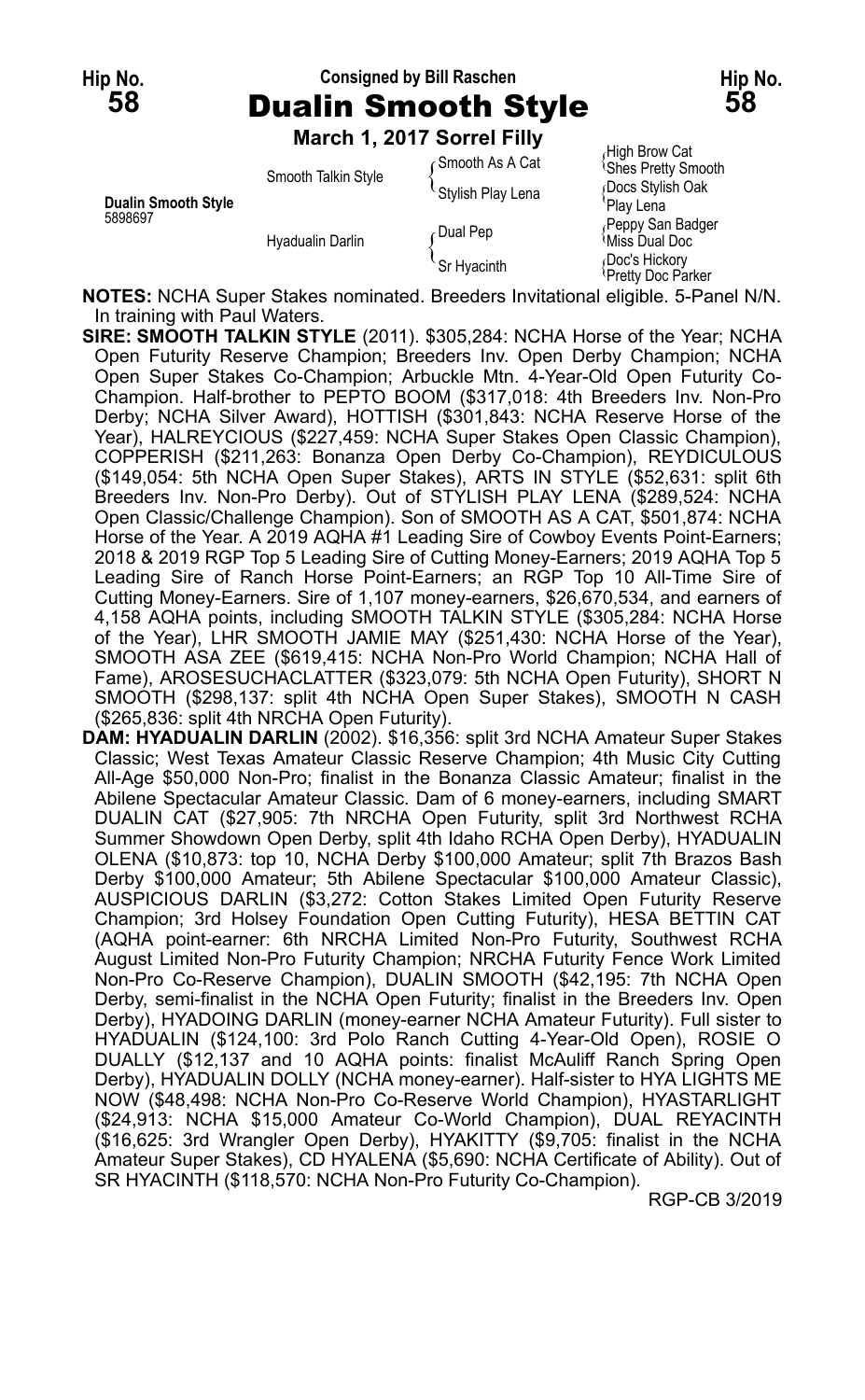## **Hip No. Consigned by Browne Enterprises LLLP Hip No.**

**59** One Stylish Blugrass **59 2016 Sorrel Filly**

|                                        | <b>ZU 10 SULLEI LIIIV</b> |                     |                                                      |
|----------------------------------------|---------------------------|---------------------|------------------------------------------------------|
| <b>One Stylish Blugrass</b><br>5895716 | <b>Bluegrass Cat</b>      | High Brow Cat       | High Brow Hickory<br><sup>1</sup> Smart Little Kitty |
|                                        |                           | <b>Haidas Shiny</b> | Haidas Little Pep<br>Docz Shiny Shoes                |
|                                        | One Stylish Time          | One Time Pepto      | Peptoboonsmal<br><sup>l</sup> One Time Soon          |
|                                        |                           | Stylish Miracle     | Smart Little Lena<br><b>Stylish And Royal</b>        |

**NOTES:** This is a cute, flashy filly that is on the right track to be shown at the futurity. NCHA Super Stakes nominated. Breeders Invitational eligible. In training with Eric Magby.

- **SIRE: BLUEGRASS CAT** (2006). \$34,446 and 31.5 AQHA points: 4th AQHA High Point Junior Cutting; top 10 South Point Winter Open Derby; semi-finalist in the NCHA Open Classic/Challenge; 9th AQHA World Junior Cutting; 5th NCHA Limited Open Classic/Challenge. Half-brother to REYNSHINE (\$119,762 and 81 AQHA points: 7th NCHA Open Futurity), SHINE N TELL (\$62,962: West Texas Open Cutting Futurity Co-Champion). Out of HAIDAS SHINY (\$78,247: 9th Memphis Cutting 4-Year-Old Non-Pro Futurity). Sire of 7 money-earners, including ONE SNEAKY BLUEGRASS (\$76,817: finalist in the NCHA Super Stakes Open Classic), WHOLE LOTA BLUEGRASS (18 AQHA points: 5th AQHA High Point Junior Ranch Sorting Open), ANNASBLUEGRASSPLAYER (14 AQHA points: 4th AQHA High Point Junior Team Penning Open), BAR XL BELLE STARR (12 AQHA points: AQHA High Point Junior Ranch Sorting Open Leader), FORTY MORE MILES (NCHA money-earner), KIAMICHIS QUEEN (7th C-N Open Barrel Futurity 2D), SENORSNEAK (4th US CHA September ADA 4-Year-Old Open class), ITS A BLUEGRASS DEAL (NCHA money-earner), SANDRA D (US CHA February Sulphur Springs Ranch Cutting Open class winner), SUNNY BLUEGRASS (3rd BBR World Barrel Racing Gold Open 5D). Son of HIGH BROW CAT, \$110,800: Augusta Open Classic Champion. RGP #1 All-Time Leading Sire of Cutting Money-Earners; AQHA #1 All-Time Leading Sire of Cutting Point-Earners. Sire of 1,816 money-earners, \$81,032,474, and earners of 9,867 AQHA points.
- **DAM: ONE STYLISH TIME** (2009). Full sister to ONE MIRACLE ATA TIME (\$3,595: 7th San Antonio Cutting Open Classic). A daughter of ONE TIME PEPTO, \$331,097: NCHA Open Super Stakes Champion. An RGP Top 5 All-Time Leading Sire of RCH Money-Earners; an AQHA Top 5 All-Time Leading Sire of RCH Point-Earners; 2018 & 2019 RGP Top 10 Sire of Ranch Horse Money-Earners. Sire of 652 money-earners, \$16,129,229, and earners of 4,120 AQHA points, including ONE TIME ROYALTY (\$447,543: NCHA Open Futurity Champion; NCHA Hall of Fame), ONE TIME CHOICE (\$289,296: NCHA World Champion Mare twice; NCHA Hall of Fame), TWISTFUL THINKING (\$280,813: NCHA Super Stakes Non-Pro Classic Co-Reserve Champion), BLUE ONE TIME (\$252,869: split top 10, NCHA Open Futurity), TIME TO HANGEM (\$248,281: split 4th NCHA Open Futurity; NCHA Bronze Award), LITTLE MISS ONE TIME (\$245,413: 3rd NCHA Finals Non-Pro), HICKORY HOLLY TIME (\$231,025 and 73.5 AQHA points: NRCHA World Open Hackamore Champion; Superior Working Cow Horse), TGI PLAYTIME (\$202,606: NCHA Super Stakes Open Classic Champion), JAE BAR ONE TIME (\$199,850: 3rd NCHA Open Futurity), INNOVATION TIME (\$195,074: NCHA \$5,000 Novice Horse Non-Pro World Champion), ONE CATTY CUPID (\$192,757: finalist in the Breeders Inv. Open Derby), ONE ROCKIN PEPTO (\$176,406: NCHA Non-Pro Futurity Champion), DIVAS ON TIME (\$173,746: split 7th NCHA Open Classic/Challenge), TIME N TEQUILA (\$173,350: finalist in the NCHA Non-Pro Super Stakes), CHERRY PEPPERS (\$169,590: finalist in the NCHA Open Futurity), RUBYS RADAR (\$168,297: 5th NRCHA Open Futurity).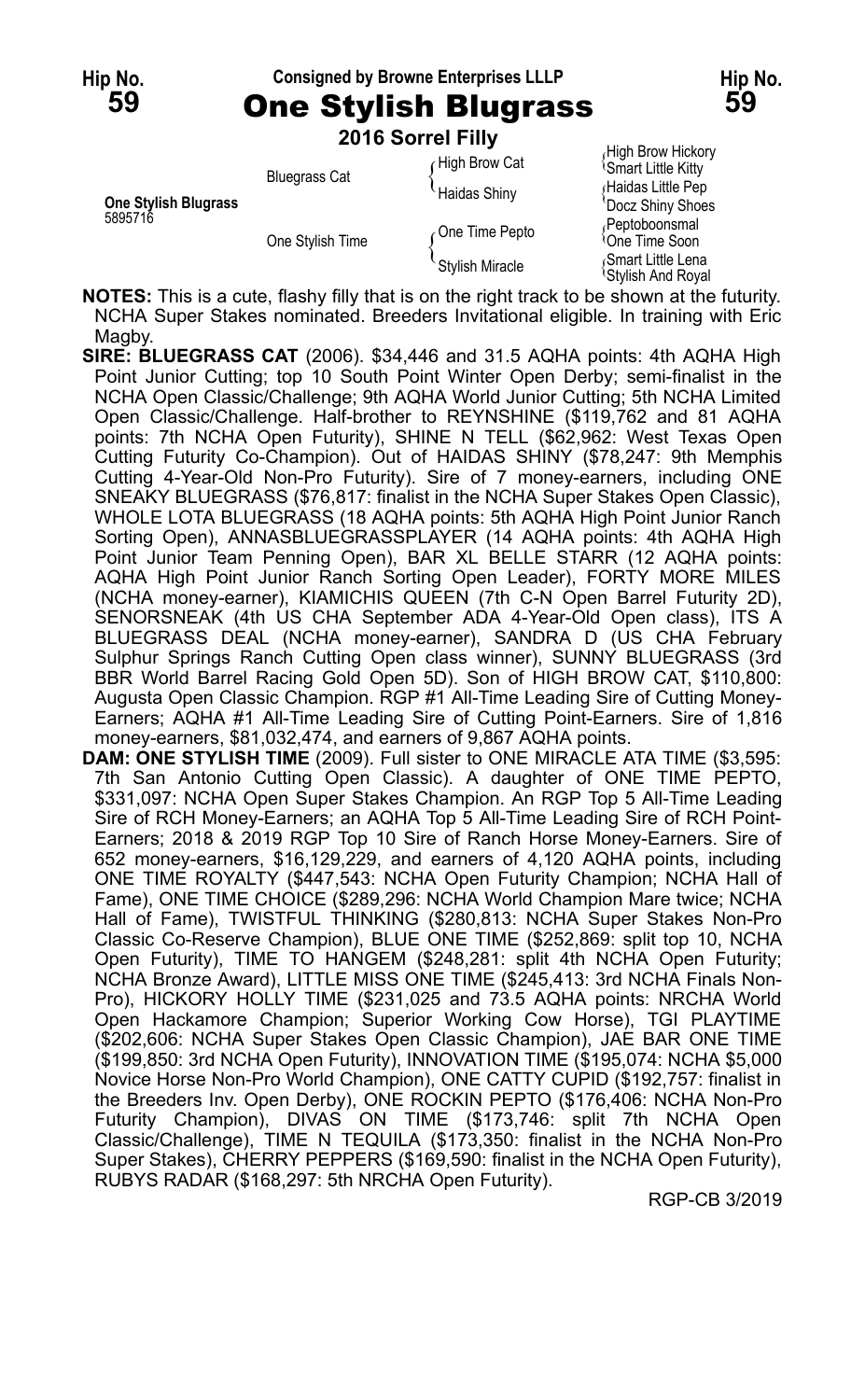**Hip No. Consigned by Austin Shepard Hip No.**

# **60** Bussey From Bama **60**

**2016 Sorrel Filly**

|                                    |                           | <b>LUIU JUIITIIIII</b> |                                                                                            |
|------------------------------------|---------------------------|------------------------|--------------------------------------------------------------------------------------------|
| <b>Bussey From Bama</b><br>5749318 | Bamacat                   | High Brow Cat          | High Brow Hickory<br><b>Smart Little Kitty</b><br>San Tule Freckles<br><b>Joses Dually</b> |
|                                    |                           | MH San Tules Dually    |                                                                                            |
|                                    | <b>Freckles Red Twist</b> | Freckles Fancy Twist   | Doc O'Lena،<br>Peppymint Twist                                                             |
|                                    |                           | Sugar Lady Lynx        | Doc's Lynx<br>'Lady Princessa                                                              |

**NOTES:** NCHA Super Stakes nominated. Breeders Invitational eligible. In training with Austin Shepard.

- **SIRE: BAMACAT** (2009). \$352,857: 3rd NCHA Open Futurity; NCHA Open World Champion Stallion; 5th NCHA Super Stakes Open Classic; finalist in the Breeders Inv. Open Derby; 3rd Breeders Inv. Open Classic. Full brother to BAMA DAWG (\$54,616: The Ike Non-Pro Derby Champion); half-brother to CHRISTY HUGHES (\$180,454: The Ike Classic Non-Pro Champion), WENDELS GRACE (\$80,265: split 5th The Ike 4-Year-Old Open Cutting Futurity), CIRCLE S (\$61,292: finalist in the NCHA Non-Pro Super Stakes), ULTRA TIME (\$51,623: 3rd NCHA Limited Non-Pro Derby). Out of MH SAN TULES DUALLY (\$331,846: Millionheir Cutting Classic Non-Pro Champion; NCHA Silver Award A 2019 RGP Top 25 Sire of Cutting Money-Earners. Sire of 17 money-earners, including BAMA JELLY (\$83,452: Arbuckle Mountain 4-Year-Old Open Futurity Champion), BARNEY ROSS (\$33,985: finalist in the NCHA Non-Pro Futurity), ALABAMA ROSE (\$27,309: finalist in the NCHA Non-Pro Super Stakes), BETTY BAMA (\$23,329: finalist in the NCHA \$100,000 Amateur Futurity), ROLLIN BAMACAT (\$15,990: finalist in the NCHA Amateur Futurity), BAMA TIMME (\$14,244: Cotton Stakes Open Cutting Futurity Reserve Champion), THERESTOFTHECATS (\$9,942: 3rd Augusta Cutting SSA Incentive Award \$100,000 Amateur), BAMACAT ARC (\$7,909 and an AQHA point-earner: 5th NRCHA Limited Open Futurity), RAMMER JAMMER (\$7,544: finalist in the NCHA Limited Non-Pro Futurity), A CHANCE IN BAMA (\$7,039: split 6th Augusta 4-Year-Old Open Futurity), RO REYSNS BAMACAT (Utah RCHA \$7,500 Limited Open Futurity Reserve Champion), ALABAMA SWEETIE (NCHA \$1,883), HANGIN IN BAMA (NCHA \$1,838).
- **DAM: FRECKLES RED TWIST** (2001). \$31,683: 8th Breeders Inv. Derby Limited Non-Pro; split 5th NCHA Derby Amateur; 8th Cotton Stakes Classic Non-Pro; Memphis Cutting 5/6-Year-Old Limited Open Reserve Champion; semi-finalist in the NCHA Amateur Futurity. Dam of 3 money-earners, including BET HE CAN TWIST (\$9,901: split 4th Southern Open Cutting Futurity; finalist in the Southern Non-Pro Cutting Futurity, Arizona CHA Oktoberfest Derby Day 1 Non-Pro Reserve Champion), RED HOTT TWISTER (\$33,799: finalist in the NCHA Amateur Super Stakes, 7th Arbuckle Mtn. 4-Year-Old \$100,000 Amateur Futurity, semi-finalist in the NCHA Amateur Futurity), SHES A TWISTIN CAT (South Dakota RCHA Road To Texas Derby Limited Non-Pro Champion; Colorado RCHA Mid American Derby Limited Non-Pro Reserve Champion; 3rd Drought Buster RCH Derby Limited Non-Pro). Half-sister to MISS N MY SUGAR (\$8,380: NCHA Certificate of Ability), SUGAR LADY LENA (ACHA money-earner), and a daughter of FRECKLES FANCY TWIST, \$98,174: finalist in the NCHA Open Super Stakes; split 4th Chisholm Trail Cutting Open Classic; Bonanza All-Age \$50,000 Non-Pro Champion; finalist in the NCHA Super Stakes Open Classic; Southern Open Classic Champion. Sire of 139 money-earners, \$2,730,432, and earners of 1,600 AQHA points, including ITS JUST ABOUT ME (\$302,349: split 4th NCHA Non-Pro Futurity), FRECKLES ROYALLY DOC (\$245,571: NCHA \$35,000 Non-Pro Co-World Champion), TYS TWISTER DG (\$189,332: NCHA \$50,000 Amateur Co-World Champion).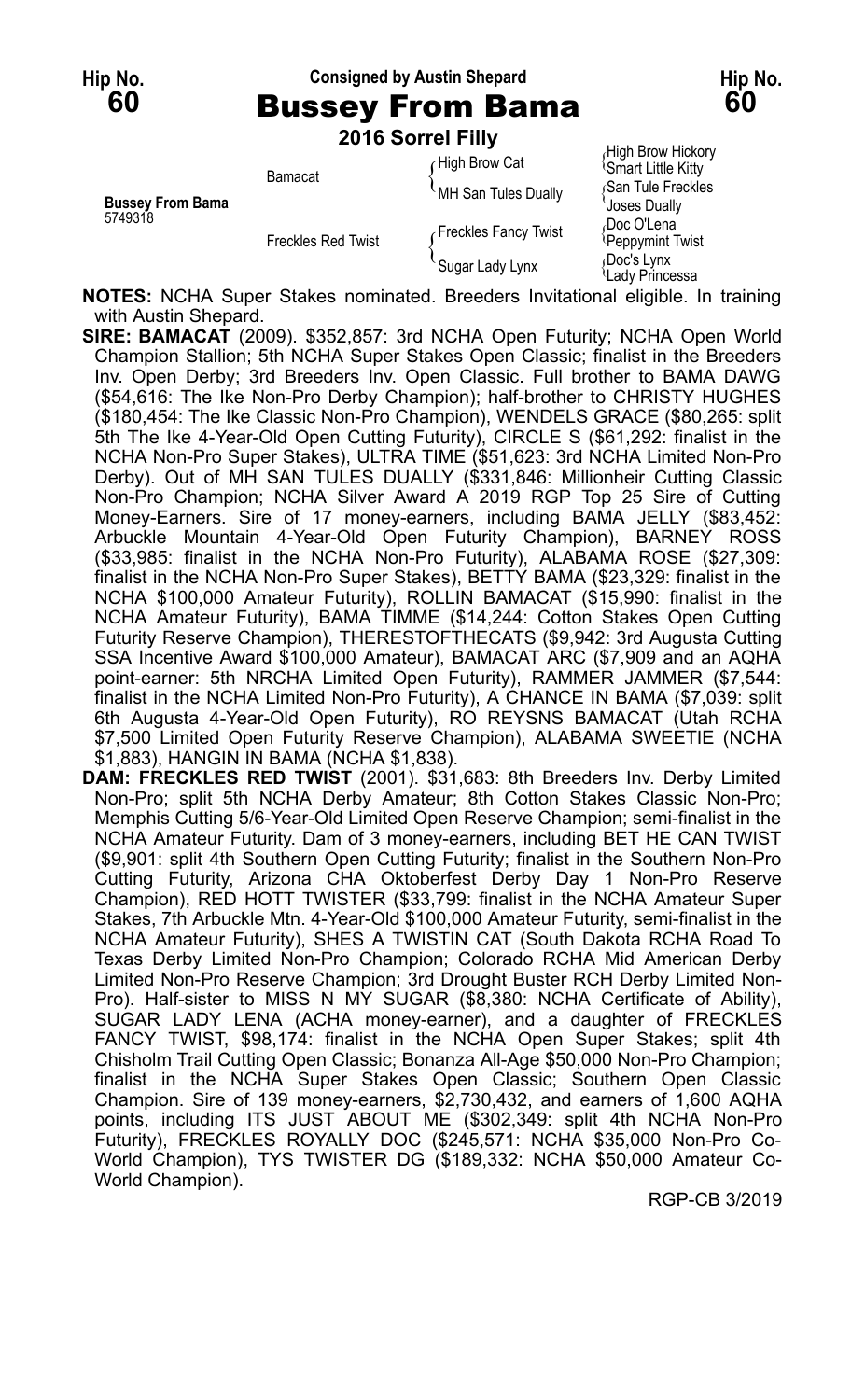#### **Hip No. Consigned by Crockett Sand & Gravel Inc Hip No. 61** Sheeza Starlight **61**

**March 25, 2017 Sorrel Filly**

| <b>Sheeza Starlight</b><br>5875006 | Sanjo Starlight    | ∠San Jo Lena            | Peppy San<br>⊍o O'Lena                        |
|------------------------------------|--------------------|-------------------------|-----------------------------------------------|
|                                    |                    | Marlenas Starlight      | Grays Starlight<br>'Smart Marlena             |
|                                    | Parkmans Starlight | Parkman Bar             | Johnie Gay Bar<br><sup>1</sup> Zippo's Sandle |
|                                    |                    | <b>Sugars Starlight</b> | Mr Sugar Bov<br><sup>∖</sup> Doc's Starlight  |

**NOTES:** This filly will have 90 days training with Thomas Bray.

**SIRE: SANJO STARLIGHT** (1999). \$100,804 and 49.5 AQHA points: AQHA Reserve High Point Amateur Cutting Champion; semi-finalist in the NCHA Open Futurity; 4th AQHA World Cutting Amateur; 5th NCHA Finals \$50,000 Amateur; Bluebonnet Cutting Stakes Open Derby Reserve Champion. Full brother to JOES MIDNIGHT SON (\$104,543 and 23.5 AQHA points: 3rd NCHA Super Stakes Open Classic). Out of MARLENAS STARLIGHT (\$62,534: Abilene Spectacular Open Derby Champion). Sire of 6 money-earners, including BIANCA STARLIGHT (\$57,716: top 10, NCHA Limited Non-Pro Futurity), SON OFA SANJO (\$16,374: Texas Open Derby Champion), SASSYS STARLIGHT (\$7,084: ACHA Champ Open Futurity Champion), MEET ME AT STARLIGHT (NCHA \$1,269), PRETTY LIL CHICKEN (Houston NCHA Non-Pro Derby Reserve Champion), ROYAL SAN JOLENA (3rd All American Barrel Racing Finals Youth 5D). Son of SAN JO LENA, \$133,476 and 89 AQHA points: AQHA World Champion Senior Cutting Horse; NCHA Open Classic/Challenge Champion; Superior Cutting. Sire of 206 moneyearners, \$3,668,861, and earners of 2,040 AQHA points, including DOS PALOMINO (\$222,871: split top 10, NCHA Open Super Stakes), SANJO SAM (\$138,815: NCHA \$2,000 Limited Rider Co-World Champion), SANJO DYNAMITE (P) (\$115,585: split 6th Abilene Spectacular Open Derby; NCHA Bronze Award), SANDY JO LENA (\$109,097: NCHA Non-Pro Futurity Champion), JOES MIDNIGHT SON (\$104,543 and 23.5 AQHA points: 3rd NCHA Super Stakes Open Classic), SANJO LISA (\$103,295 and 15.5 AQHA points: 4th AQHA High Point Junior Cutting).

**DAM: PARKMANS STARLIGHT** (1991). NCHA money-earner. Dam of SLAMMIN JO LENA (\$19,525: finalist in the PCCHA Fall Open Futurity; finalist in the Wine Country Open Futurity; finalist in the Northwest Ranch Festival Open Cutting Futurity), SON OFA SANJO (\$16,374: Texas Open Derby Champion; finalist in the Southern Open Derby, Texas Cutting Limited Open Derby Champion). Half-sister to PLAYBOYS STARLIGHT (\$37,264: 4th NCHA Open Finals; NCHA Bronze Award), STARLIGHT PLAYLENA (\$5,181 and an AQHA point-earner: APHA Honor Roll Cutting Novice Amateur Champion), LENAWOOD STARLIGHT (ACHA & NCHA \$3,539), LITTLE SUGAR UNO (4th S CHA Florida Winter Circuit 4-Year-Old Open), TEXASWARE (NCHA money-earner), and a daughter of PARKMAN BAR, \$32,195 and 6 AQHA points: finalist in the NCHA Open Futurity; finalist in the NCHA Top finalist Co-Champion Non-Pro. Sire of 15 money-earners, 12 AQHA point-earners, including SANDAL GAY BAR (\$74,384 and 14.5 AQHA points: split 7th NCHA 6- Year-Old Challenge Open), LUMINOSA DUNNY (\$57,918: PCCHA Spring 7Up \$50,000 Amateur Reserve Champion), PARKMANS JJ (\$55,547: split 3rd Chisholm Trail Cutting Classic Non-Pro), PARKMANS GAL (\$54,224: split 3rd NCHA Open Futurity), PARKMANS DIAMOND (\$53,572: 6th Abilene 3-Year-Old Open Cutting Futurity), PARKMANS LADY (\$17,422: finalist in the NCHA Non-Pro Futurity), PARKMANS WILSON (\$16,259: split 6th The Non-Pro \$20,000 Non-Pro), PARKMANS SLIPPY (\$12,943: 5th Big Country Open Cutting Futurity), MISS PARKMAN BAR (\$3,497 and an AQHA point-earner: split 8th Wrangler Open Cutting Futurity), GAY BAR SANDAL (17 AQHA points; NCHA money-earner). RGP-CB 3/2019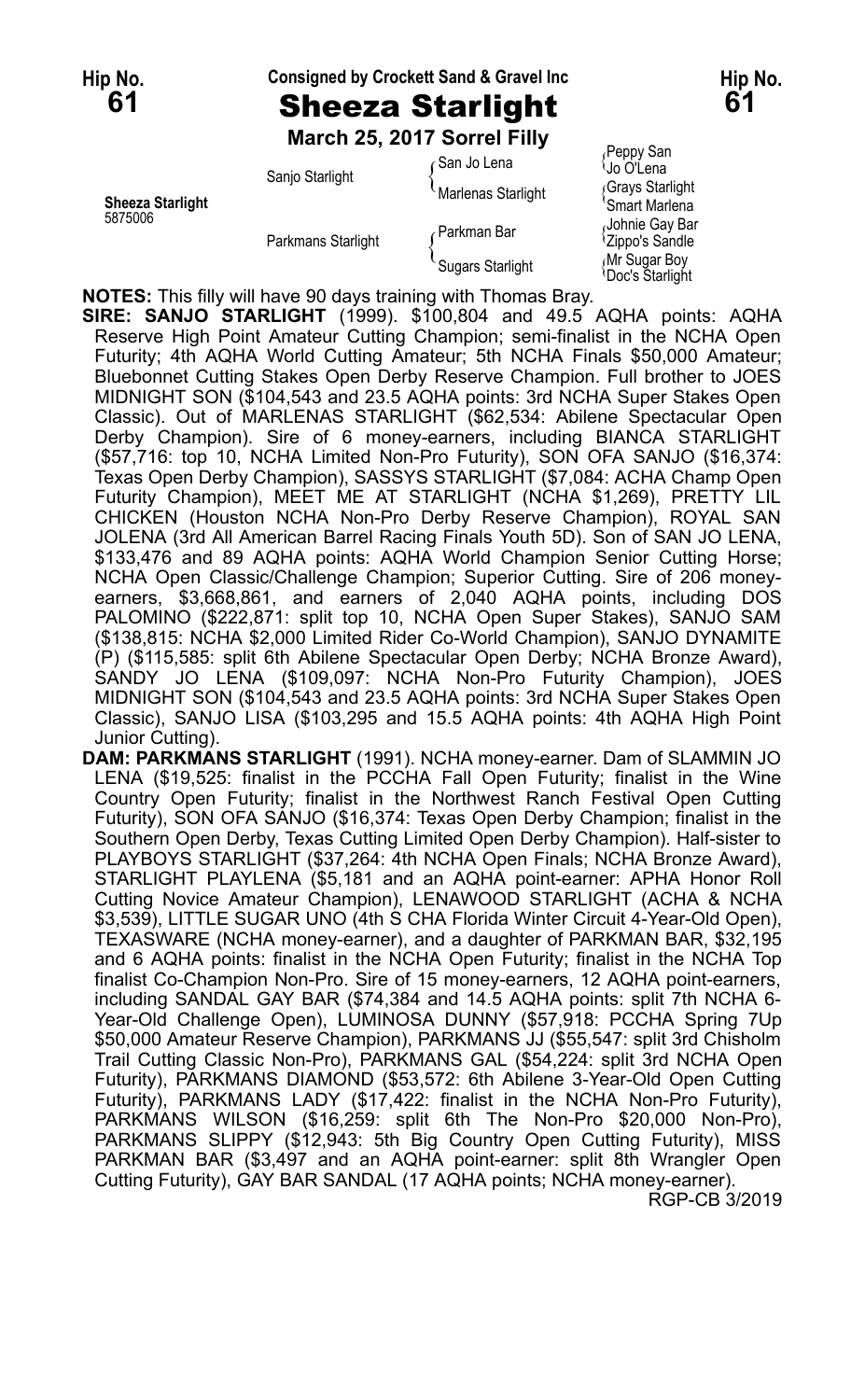## **Hip No. Consigned by Derrick St Peter Hip No. 62** Smart Nicee Rey **62**

**2012 Red Roan Mare**

| <b>Smart Nicee Rev</b><br>5454743 | Smart Royal Rey     | <b>Dual Rev</b>    | Dual Pep<br>'Nurse Rey                             |
|-----------------------------------|---------------------|--------------------|----------------------------------------------------|
|                                   |                     | Peek A Boon        | Smart Little Lena<br>'Royal Blue Boon              |
|                                   | Smart Lightning Gal | √ Smart Aristocrat | Smart Little Lena<br><sup>1</sup> Miss Quixote San |
|                                   |                     | Susie Solano       | Doc's Solano<br>Red Ant Curl                       |

**NOTES:** This mare is super cowy and has a really cute look to her. This mare is fun to ride. She is gentle and always tries to please. In training with Derrick St Peter at the Circle C Ranch.

- **SIRE: SMART ROYAL REY** (2002). \$82,165: split 7th NCHA Open Futurity; semifinalist in the NCHA Open Super Stakes; semi-finalist in the NCHA Open Classic/Challenge; semi-finalist in the NCHA Super Stakes Open Classic; finalist in the Cotton Stakes Open Classic. Full brother to REY NOUNCE (\$125,751: NCHA Non-Pro Super Stakes Reserve Champion), IMAGINEREY (\$67,697: 6th Abilene Spectacular Open Derby); half-brother to PLAY PEEK A BOON (\$209,895: split 5th NCHA Open Futurity; NCHA Silver Award), ROYAL RED PLAY (\$90,820: NCHA Western Nationals Non-Pro Champion), CR A LITTLE PEEK (\$73,348: split 7th NCHA Open Futurity), WIDOWS PEEK (\$58,965: NCHA Super Stakes Non-Pro Classic Champion). Out of PEEK A BOON (\$79,877: finalist in the NCHA Open Futurity; NCHA Gold Award A 2019 AQHA Top 25 Sire of Cowboy Events Point-Earners. Sire of 37 money-earners, including SMART ROXIE REY (\$89,287: 3rd NCHA Limited Non-Pro Futurity), MISS LAUREYNA (\$66,799: finalist in the NCHA Non-Pro Super Stakes), PS MAGGIE POO (\$42,740: finalist in the NCHA Amateur Classic/Challenge), JENNAS ROYAL LEGACY (\$41,810: top 10, NCHA Finals \$15,000 Novice), REY OWEN (\$36,588: split top 10, NCHA Non-Pro Derby), CR ROYALACIOUS (\$31,441: semi-finalist in the NCHA Non-Pro Futurity), ROYALREYTRAILDUST (\$46,749: ACHA World Open Futurity Champion), REYS ICHI (\$17,872: finalist in the NCHA Derby Amateur), CR REYS MEOW (\$11,098: 9th Arbuckle Mtn. 4-Year-Old Open Futurity).
- **DAM: SMART LIGHTNING GAL** (1997). Dam of BADGES SMART CHICA (\$3,041 and 192.5 AQHA points: 8th AQHA World Amateur Team Penning; finalist in AQHA World Amateur Ranch Sorting, Superior Team Penning), SMARTYCRAT (17 AQHA points: Open Perf. ROM, AQHA World Ranch Sorting qualifier). Half-sister to PLAYBOY OLANO (\$8,330: finalist in the NCHA Eastern Nationals \$5,000 Novice), SUSIES PROMISE (AQHA point-earner: 3rd Saskatchewan QHA Versatility Ranch Horse Overall Amateur), RED ANT CAT (NCHA money-earner), and a daughter of SMART ARISTOCRAT, \$172,960: Augusta 4-Year-Old Open Futurity Champion; Chisholm Trail CHA 4-Year-Old Open Derby Champion. Sire of 199 money-earners, \$3,817,377, and earners of 1,494 AQHA points, including ARISTO KATZ (\$270,162: Breeders Inv. Open Derby Champion), SPOOKYS SMARTY PANTS (\$258,521: NCHA Open Futurity Reserve Champion), TASSAS ARISTOCRAT (\$136,445: NCHA \$10,000 Novice World Champion; NCHA Silver Award), RISTOS FAIR LADY (\$112,963: Breeders Inv. Open Derby Reserve Champion), ARISTO JAZZ (\$108,586: Arbuckle Mountain Classic Non-Pro Reserve Champion), SPORTIN ARISTOCRAT (\$107,171: 3rd Augusta Open Classic), PURDY ARISTOCRAT (\$102,436: Augusta Open Classic Champion), DISCO CRAT (\$101,539: Breeders Inv. 5-Year-Old Special Amateur Co-Reserve Champion), ARISTO TWISTER (\$104,383: NCHA Junior Youth Co-World Champion; NCHA Bronze Award), ARIS WINDJAMMER (\$55,974: NCHA Youth Co-World Champion), RISTOS DELTA KING (P) (\$63,172: NCHA Senior Youth Co-Reserve World Champion).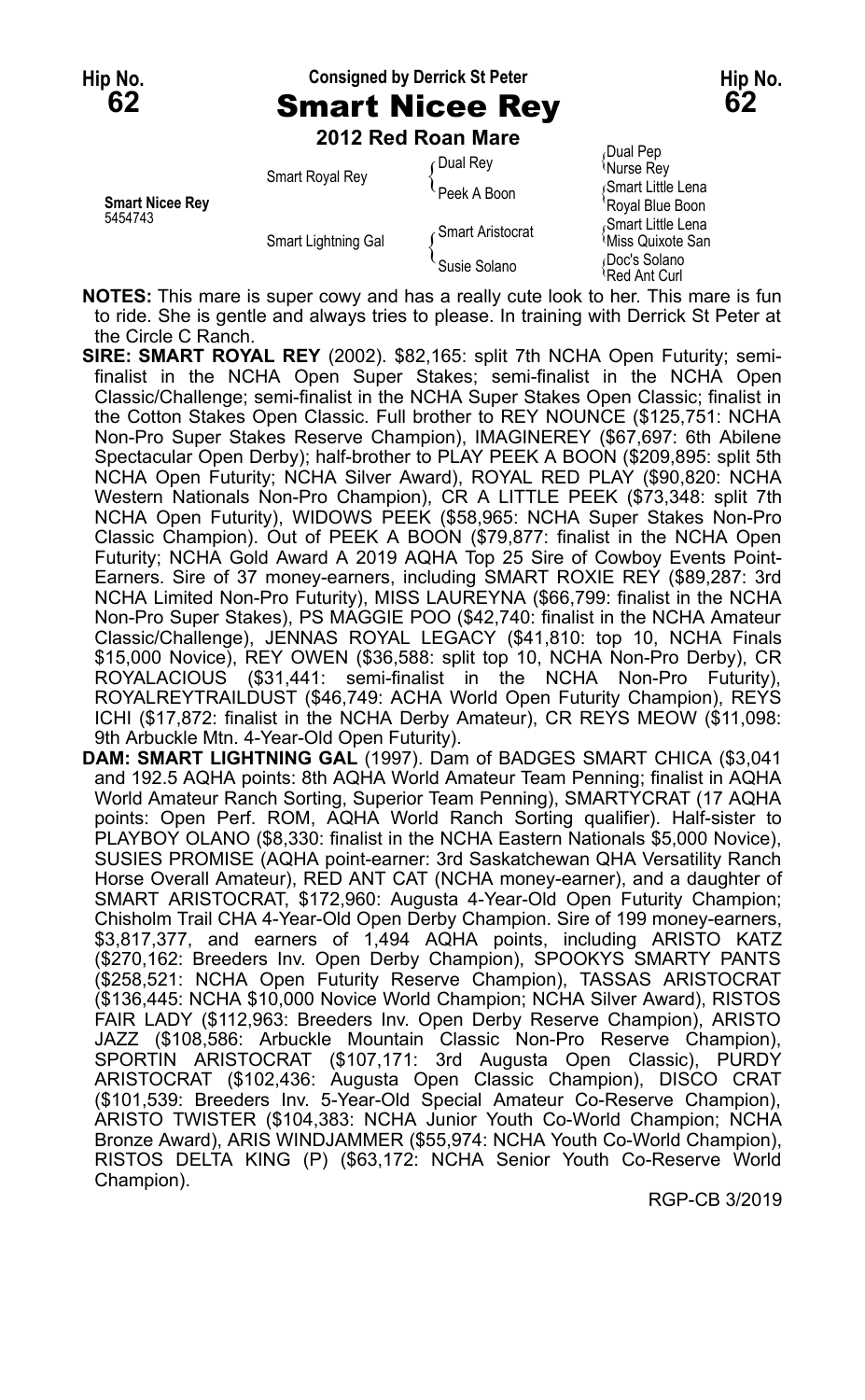### **Hip No. Consigned by Russell Littlefield Hip No. 63** HS Peptos Yellowroan **63**

**2016 Red Roan Colt**

|                                        | Peptos Gem              | Peptoboonsmal        | r chhi na nandai<br>Royal Blue Boon           |
|----------------------------------------|-------------------------|----------------------|-----------------------------------------------|
|                                        |                         | Smart Gemolena       | Smart Little Lena                             |
| <b>HS Peptos Yellowroan</b><br>5755730 | <b>Texas Style Bluz</b> |                      | 'Gems Miss Heleo                              |
|                                        |                         | Yellow Roan Of Texas | Peptoboonsmal<br><b>Doc's Steady Date</b>     |
|                                        |                         | Sweet Style          | Docs Stylish Oak<br><sup>∖</sup> Sweet Remedv |

*F*eppy San Badger<br><sup>\</sup>Royal Blue Boon ems Miss Heleo weet Remedy

**NOTES:** "Batman" is one of a kind. He is very athletic, super smart and has a great disposition. He is on track for the 2019 Cow Horse Futurity and will make a great asset to anyone's breeding program. This is a very versatile, young stallion that is good enough to do working cow horse on, big enough to rope on and kind enough for anyone to be around. This horse has been in my training program for a year and he is the real deal.

- **SIRE: PEPTOS GEM** (2000). Half-brother to IM ON A SAFARI (\$206,564: NCHA Open Classic/Challenge Reserve Champion; NCHA Silver Award). Sire of ONE SMART BOONATIC (AQHA point-earner). Son of PEPTOBOONSMAL, \$180,487: NCHA Open Futurity Champion. A 2019 AQHA #1 Leading Sire of Speed Event Point-Earners; an RGP Top 10 All-Time Sire of Ranch Riding Money-Earners; an AQHA Top 10 All-Time Sire of RCH Point-Earners. Sire of 897 money-earners, \$27,182,236, and earners of 7,738 AQHA points, including LITTLE PEPTO GAL (\$523,742: NCHA Horse of the Year, NCHA Hall of Fame), COPASPEPTO (\$480,064: NCHA Horse of the Year, NCHA Hall of Fame), ONE TIME PEPTO (\$331,097: NCHA Open Super Stakes Champion), ONCE IN A BLU BOON (\$319,002: AQHA World Champion Senior Cutting Horse), PEPTO BOOM (\$317,018: 4th Breeders Inv. Non-Pro Derby; NCHA Silver Award), PEPTOS STYLISH MISS (\$302,911: 4th NCHA Open Super Stakes), BOON TOO SUEN (\$262,009: NCHA World Champion Stallion; NCHA Silver Award), FRECKLES LENA BOON (\$259,818: split top 10, NCHA Open Futurity), SWEET LIL PEPTO (\$237,783: Breeders Inv. Open Derby Champion), MISS STYLISH PEPTO (\$224,930: 3rd NCHA Open Super Stakes), BLIND SIDED (\$224,468 and 52 AQHA points: NRCHA Open Futurity Reserve Champion),
- **DAM: TEXAS STYLE BLUZ** (2006). Full sister to A LITTLE TEXAS STYLE (\$3,759: 6th Canadian Supreme Open to the World RCH Open Hackamore Derby). Halfsister to SWEET STYLIN CAT (\$3,151: top 10 Canadian Supreme Open to the World Open Cutting Futurity). A daughter of YELLOW ROAN OF TEXAS, \$73,010: split 4th NCHA Non-Pro Futurity; top 10, NCHA Amateur Futurity; Suncoast Winter Cutting Non-Pro Derby Reserve Champion; 3rd Northwest Cutting Festival Non-Pro Derby; top 10 Abilene Spectacular Non-Pro Derby. Sire of 127 money-earners and earners of 2,361 AQHA points, including IMA MISS N TEXAS (\$69,189 and 312.5 AQHA points: AQHA Select World Working Cow Horse Boxing Champion twice, Superior Working Cow Horse), MH MILLIONHEIR BOUND (\$72,013: 3rd Millionheir Classic Cutting 5/6-Year-Old Non-Pro), JEWELS ROAN OF TEXAS (\$9,593 and 658.5 AQHA points: AQHA High Point Youth Team Penning Champion; Superior Team Penning), GUNABEA YELLOW ROSE (P) (\$13,482: APHA World Solid Paint-Bred Cutting Open Reserve Champion twice), LIL MISS N TEXAS (\$43,832: El Rancho Open Cutting Futurity Champion), GOOD OLD TIMES (\$22,310 and 13 AQHA points: NRCHA Int. Open Futurity Champion), JUSTA DOT OF TEXAS (\$19,751: NCHA Area 16 \$2,000 Limited Rider Co-Champion), WORKIN MANS BLUES (\$16,869 and 10.5 AQHA points: NSHA RCH Derby Limited Non-Pro Champion), TS CUPIDS BOONSMAL (\$16,855: finalist in the Wrangler Open Cutting Futurity), TANGY CASH N PEPTO (\$16,732: 4th PCCHA Fall Int. Open Futurity), HI YELLER LENA (\$15,292: Mebane Ranch Festival Open Cutting Futurity Reserve Champion).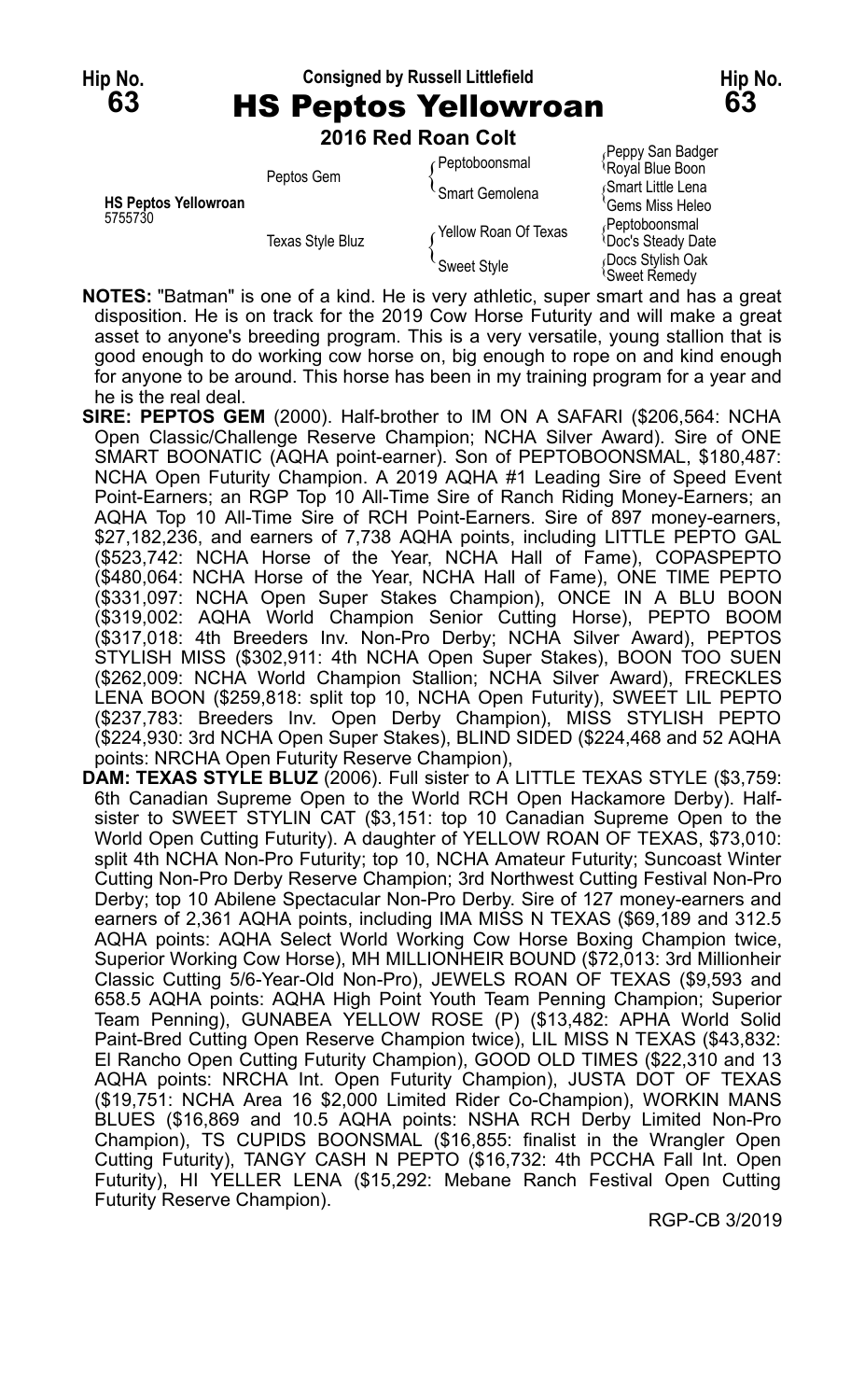#### **Hip No. Consigned by Atwood Quarter Horses Inc Hip No.**

# **64** Twice N Catty **64**

**2011 Sorrel Mare**

| <b>Twice N Catty</b><br>5418280 | High Brow Cat     | High Brow Hickory<br><sup>'</sup> Smart Little Kitty | Doc's Hickory<br><sup>∖</sup> Grulla San<br>Smart Little Lena<br>Doc's Kitty |
|---------------------------------|-------------------|------------------------------------------------------|------------------------------------------------------------------------------|
|                                 | <b>Tapt Twice</b> | Dual Pep ہ                                           | Peppy San Badger<br><sup>≀</sup> Miss Dual Doc                               |
|                                 |                   | Tap O Lena                                           | Doc O'Lena،<br><sup>1</sup> Tapeppyoka Peppy                                 |

**NOTES:** This mare is a full sister to DONT LOOK TWICE (\$843,096), NCHA All-Time Leading Mare and the dam of DONT STOPP BELIEVIN (\$452,436). **Sells BRED in 2019 to PLAYGUN.**

- **SIRE: HIGH BROW CAT** (1988). \$110,800: Augusta Open Classic Champion. RGP #1 All-Time Leading Sire of Cutting Money-Earners; AQHA #1 All-Time Leading Sire of Cutting Point-Earners. Sire of 1,816 money-earners, \$81,032,474, and earners of 9,867 AQHA points, including DONT LOOK TWICE (\$843,096 and 51.5 AQHA points: NCHA Horse of the Year, NCHA Hall of Fame, Superior Cutting), METALLIC CAT (\$637,711: NCHA Horse of the Year, NCHA Hall of Fame), BOON SAN KITTY (\$565,504: NCHA Horse of the Year [shared], NCHA Hall of Fame), HIGH BROW CD (\$542,101: NCHA Horse of the Year, NCHA Hall of Fame), SMOOTH AS A CAT (\$501,874: NCHA Horse of the Year, NCHA Hall of Fame), HE BEA CAT (\$392,010: NCHA Horse of the Year, NCHA Silver Award), LITTLE PEPTO CAT (\$577,430: NCHA Super Stakes Open Classic Reserve Champion; NCHA Hall of Fame), FAITH IN MY CAT (\$560,381 and 138 AQHA points: NCHA \$10,000 Novice World Champion; NCHA Hall of Fame, Superior Cutting), OH CAY FELIX (\$468,498: NCHA Open Futurity Champion; NCHA Hall of Fame).
- **DAM: TAPT TWICE** (1999). \$285,226: Breeders Inv. Open Derby Reserve Champion; split 5th NCHA Open Futurity; NCHA Super Stakes Non-Pro Classic Reserve Champion; split 5th NCHA Super Stakes Open Classic; split 7th Abilene Spectacular Open Derby. A Leading Producer. Dam of 24 money-earners, \$1,558,941, including DONT LOOK TWICE (\$843,096 and 51.5 AQHA points: NCHA Horse of the Year, NCHA World Champion Mare twice, NCHA World Champion; NCHA Hall of Fame, Superior Cutting), TAPT OUT (\$154,821 and an AQHA point-earner: split 5th Breeders Inv. 5-Year-Old Special Open, Tunica Cutting Open Classic Co-Reserve Champion; 3rd Cattlemens Open Classic; NCHA Bronze Award), TWICE AS SMOOTHE (\$96,512 and 21 AQHA points: split 5th NCHA Open Futurity; 4th AQHA High Point Junior Cutting, AQHA Reserve High Point Cutting Gelding), TAPT DANCIN CAT (\$75,242: Australia NCHA Open Derby Champion; Australia NCHA Open Classic Champion; Australia NCHA Gold Cup Open Reserve Champion), RATTLE TAP (\$73,443 and 15.5 AQHA points: semifinalist in the NCHA Non-Pro Futurity, 3rd NCHA Finals \$25,000 Novice; 8th AQHA World Senior Cutting twice), REYZ ME TWICE (\$58,376: Southern Open Cutting Futurity Champion; split 4th Southern Cutting Open Classic, Congress Cutting Open Classic Reserve Champion), TWICE IS RIGHT (\$55,905: NCHA Limited Non-Pro Super Stakes Reserve Champion; Brazos Bash Non-Pro Futurity Reserve Champion; PCCHA Fall Non-Pro Futurity Champion). Full sister to HOLD ON LOOSELY (\$15,974: semi-finalist in the NCHA Non-Pro Futurity). Half-sister to LAHAINA LENA (\$100,680: finalist in the NCHA Open Futurity), SMOKIN TAP (\$98,386: split 6th Breeders Inv. Non-Pro Derby), PLAYIN BY THE BAY (\$54,823 and 43 AQHA points: 3rd AQHA High Point Senior Cutting; NCHA Bronze Award), PITCH TILL YOU WIN (\$40,049: finalist in the NCHA Non-Pro Futurity), GALATOIRE CAT (\$28,601: semi-finalist in the NCHA Non-Pro Super Stakes). Out of TAP O LENA (\$502,145: NCHA Non-Pro Reserve World Champion; NCHA Hall of Fame).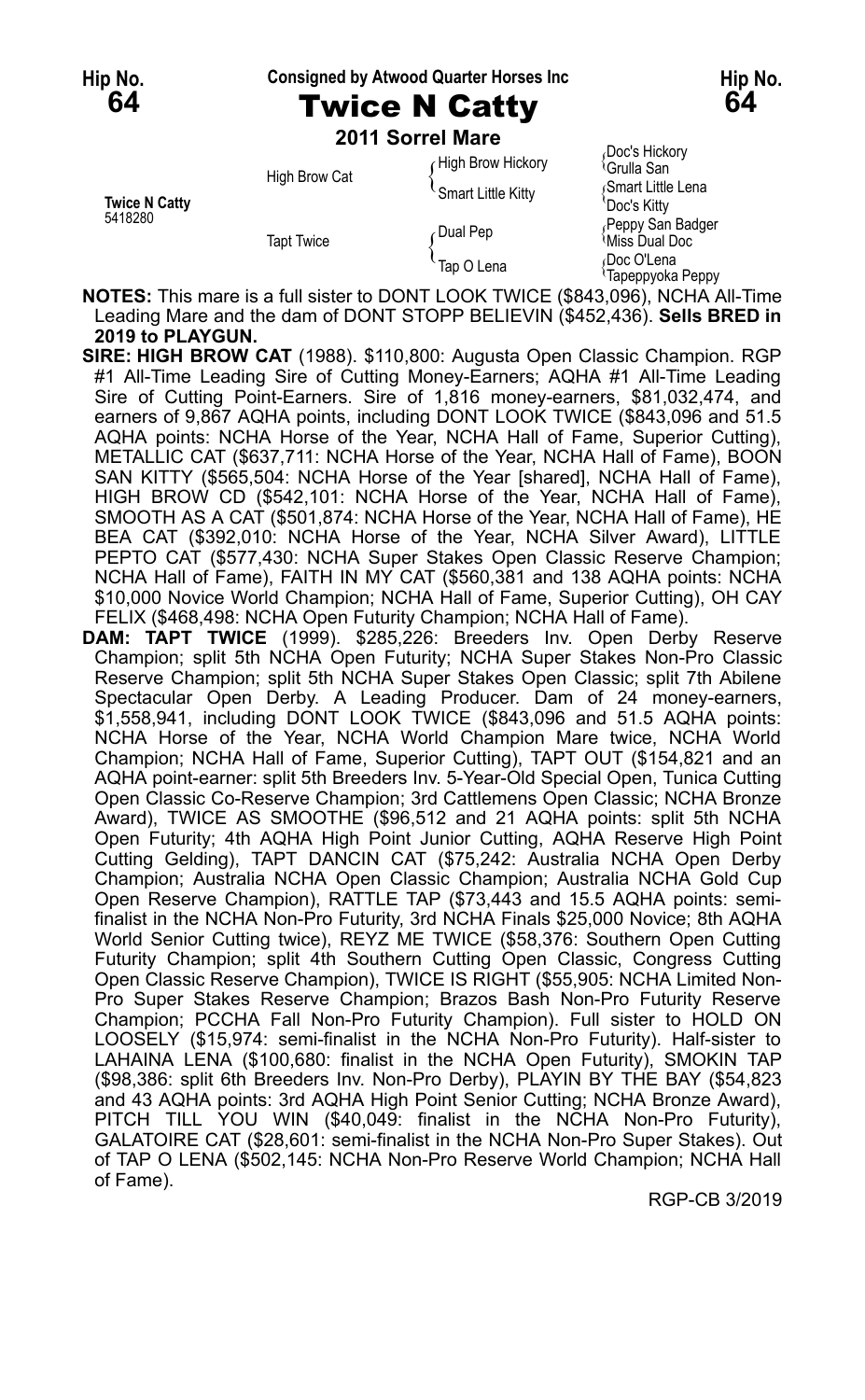# **Hip No. Consigned by Paul & Jackie Fehrenbach Hip No.**

**65** Lil Miss Mysterious **65 2015 Red Roan Filly**

|                                       |                  | ZU 19 REU RUAII FIIIV |                                                      |
|---------------------------------------|------------------|-----------------------|------------------------------------------------------|
| <b>Lil Miss Mysterious</b><br>5715286 | Metallic Cat     | High Brow Cat         | High Brow Hickory<br><sup>1</sup> Smart Little Kitty |
|                                       |                  | Chers Shadow          | (Peptoboonsmal<br>'Shesa Smarty Lena                 |
|                                       | Sdp Tapt Dancing | TR Dual Rey           | Dual Rey،<br>Peppys Misty Oaks                       |
|                                       |                  | <b>Tapt Twice</b>     | Dual Pep<br>Tap O Lena                               |

**NOTES:** GBED N/N, HERDA N/HRD, HYPP N/N, MH N/N, PSSM 1 N/N. NCHA Super Stakes Nominated. Trained by Phil Rapp.

**SIRE: METALLIC CAT** (2005). \$637,711: NCHA Horse of the Year. A 2018 & 2019 RGP #1 Leading Sire of Cutting Money-Earners; 2018 RGP Top 5 Leading Sire of Ranch Horse Money-Earners; an AQHA Top 5 All-Time Leading Sire of Ranch Horse Point-Earners; 2019 RGP Top 5 Leading Sire of RCH Money-Earners. Sire of 955 money-earners, \$25,445,060, and earners of 2,515 AQHA points, including METALLIC REBEL (\$438,266: NCHA Horse of the Year, NCHA Hall of Fame), PURPLE REYN (\$364,059: NCHA Non-Pro Horse of the Year), BITTERSWEET (\$181,364: NCHA Non-Pro Horse of the Year), HASHTAGS (\$478,571: NCHA World Champion; NCHA Hall of Fame), METELES CAT (\$437,016: AQHA World Champion Junior Cutting Horse twice; NCHA Hall of Fame), STEVIE REY VON (\$420,903: NCHA Open Futurity Champion; NCHA Hall of Fame), CATILLAC REYS (\$233,818: NCHA Non-Pro Co-World Champion), PEDEL TO THE METALL (\$228,377: Showdown in Cowtown Summer 4/6-Year-Old Slot Cutting Open Champion), COPPERISH (\$211,103: Bonanza Open Derby Co-Champion), MISTRESSSIS (\$208,610: split 4th NCHA Open Futurity), MAID OF METAL (\$205,605: NCHA Super Stakes Open Classic Champion), SANNMAN (\$200,039: split 3rd Breeders Inv. Open Derby), MAGISTIC MOON (\$187,799: Arbuckle Mtn. 4- Year-Old Open Futurity Co-Champion), METALLIC MANZIEL (\$185,726: split 6th Breeders Inv. Open Derby), TALIATE (\$180,717: 7th NCHA Open Futurity), METALLIC MISTRESS (\$175,342: finalist in the NCHA Open Futurity), METALLIC JONES (\$174,779: split 4th Breeders Inv. Non-Pro Derby).

**DAM: SDP TAPT DANCING** (2005). \$51,158 and 7.5 AQHA points: semi-finalist in the NCHA Open Futurity; 4th Battle in the Saddle Cutting World Series Open; finalist in the Bonanza Open Classic; semi-finalist in the NCHA Super Stakes Open Classic; finalist in the Abilene Spectacular Open Classic. Dam of 5 money-earners, including JP SMOOTH DANCER (\$46,993: semi-finalist in the NCHA Open Futurity, "The Non-Pro" 4-Year-Old Open Co-Champion; semi-finalist in the NCHA Open Super Stakes), MADRE AMORE (\$30,046: 4th Brazos Bash Open Cutting Futurity, Cotton Stakes Open Cutting Futurity Champion; 9th Southern Open Cutting Futurity), SAUCE IT UP (\$21,094: split top 10, NCHA Derby \$100,000 Amateur, semi-finalist in the NCHA Non-Pro Futurity, Bonanza Derby \$100,000 Amateur Reserve Champion), DOLOROSA (\$20,445: 4th NCHA Finals \$5,000 Novice; finalist in the NCHA Western Nationals \$5,000 Novice, top 10, NCHA Top 10 \$5,000 Novice), SMOOTH TAPT DANCER (NCHA money-earner). Half-sister to DONT LOOK TWICE (\$843,096 and 51.5 AQHA points: NCHA Horse of the Year,NCHA Hall of Fame, Superior Cutting), TAPT OUT (\$154,821: split 5th Breeders Inv. 5-Year-Old Special Open; NCHA Bronze Award), TWICE AS SMOOTHE (\$96,512 and 21 AQHA points: split 5th NCHA Open Futurity), TAPT DANCIN CAT (\$75,242: Australia NCHA Open Derby Champion), RATTLE TAP (\$73,443 and 15.5 AQHA points: semi-finalist in the NCHA Non-Pro Futurity), REYZ ME TWICE (\$58,376: Southern Open Cutting Futurity Champion), TWICE IS RIGHT (\$55,905: NCHA Limited Non-Pro Super Stakes Reserve Champion), BIG SHOES TO PHIL (\$43,060: AQHA World Level 2 Open Junior Cutting Champion). RGP-CB 3/2019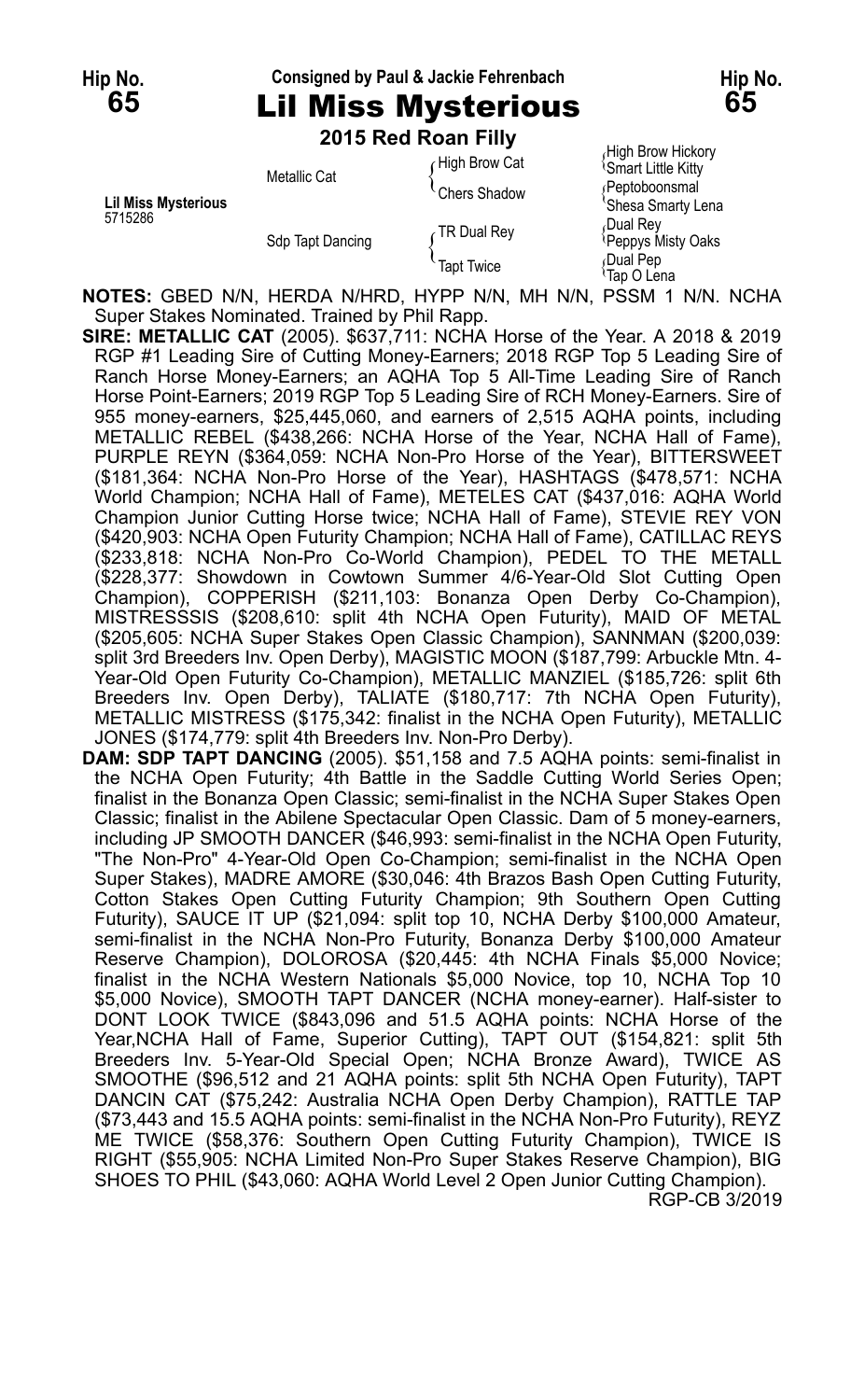## **Hip No. Consigned by Dr Byron Cline Hip No. 66** Bet Ginger Wood **66**

**2015 Red Roan Filly**

Smart Little Kitty Bet Hesa Cat The Year Deal of the Smart Little Kitty<br>Bet Yer Blue Boons {Freckles Playboy Buy<br>Royal Blue Boon **Bet Ginger Wood**<br>5688285 Feppy San Badger<br>568 Two Wood found Pep fulls Dual Doc  $S$ Three Wood Dg  $S$   $\overline{Z}$   $\overline{Z}$   $\overline{Z}$   $\overline{Z}$   $\overline{Z}$   $\overline{Z}$   $\overline{Z}$   $\overline{Z}$   $\overline{Z}$   $\overline{Z}$   $\overline{Z}$   $\overline{Z}$   $\overline{Z}$   $\overline{Z}$   $\overline{Z}$   $\overline{Z}$   $\overline{Z}$   $\overline{Z}$   $\overline{Z}$   $\overline{Z}$   $\overline{Z}$   $\overline{Z}$   $\$ 

High Brow Hickory High Brow Hickory<br>High Brow Cat (Smart Little Kitty Lil Swinger

**NOTES:** 5-Panel N/N. In training with Steve Miles.

**SIRE: BET HESA CAT** (2006). \$267,465: NCHA Open World Champion; NCHA Open World Champion Stallion; AQHA World Junior Cutting Level 2 Open Champion; Breeders Inv. Open Derby Reserve Champion; 5th AQHA High Point Junior Cutting. Half-brother to STYLISH BET (\$219,949: 9th Showdown in Cowtown Winter Slot Cutting Open; NCHA Platinum Award), BET SHES SMOOTH (\$132,574: NCHA Open Futurity Reserve Champion), BETS CD (\$129,130: 3rd NCHA Open Derby; NCHA Bronze Award), BET ON ME 498 (\$102,877: AQHA Reserve World Champion Junior Cutting Horse; NCHA Silver Award), BET YER BOONS (\$73,281: top 10 NCHA Open Futurity), BETRUS (\$57,993: semi-finalist in the NCHA Open Super Stakes). Out of BET YER BLUE BOONS (\$350,615: NCHA World Champion Mare; NCHA Hall of Fame A 2018 RGP Top 5 Leading Sire of RCH Money-Earners; 2019 RGP Top 5 Leading Sire of Ranch Horse Money-Earners; 2019 RGP Top 10 Sire of RCH Money-Earners. Sire of 225 moneyearners, \$2,907,275, 38 AQHA point-earners, including BETCHALOU (\$155,539: split 7th NCHA Open Super Stakes), PLAIN CATTY (\$150,718: NRCHA Open Futurity Champion), REYZURBETSONTHISCAT (\$133,557: The Ike 4-Year-Old Open Cutting Futurity Champion), BET HE SPARKS (\$131,701: NRCHA Open Derby Reserve Champion), BET HES BLACK (\$120,437: NRCHA Open Futurity Reserve Champion), BET LUCKY 13 (\$44,943 and 22.5 AQHA points: AQHA World Versatility Ranch Horse Cutting Champion), BET SHESA MERADA 014 (\$11,755: AQHA World Level 2 Open Junior Cutting Champion).

**DAM: SDP TWO WOOD** (2004). \$3,748: finalist in the El Rancho Open Cutting Futurity. Half-sister to SDP WOODY BE GOOD (\$6,784: NCHA Area 18 \$3,000 Novice Champion), SDP SUE CAN DO IT (NCHA money-earner). Out of THREE WOOD DG (\$50,097: 4th NCHA Amateur Futurity). A daughter of DUAL PEP, \$313,192: split 3rd NCHA Open Super Stakes. An RGP Top 5 All-Time Leading Sire of Cutting Money-Earners; an AQHA Top 25 All-Time Sire of Cutting & Cowboy Events Point-Earners. Sire of 831 money-earners, \$25,873,768, and earners of 5,987 AQHA points, including DUAL REY ME (\$814,292 and 30.5 AQHA points: NCHA World Champion 3 times; NCHA Hall of Fame), DUALLY LENA (\$395,616: NCHA Open Futurity Reserve Champion), OLENA DUALLY (\$302,685: finalist in the NCHA Open Futurity; NCHA Gold Award), TAPT TWICE (\$285,226: Breeders Inv. Open Derby Reserve Champion), PLAYBOY MCCRAE (\$264,562: NCHA Open Futurity Champion), AUTUMN BOON (\$258,185: NCHA Open Super Stakes Champion; NCHA Hall of Fame), JACK RUBY (D) (\$256,082: split 4th NCHA Open Classic/Challenge), AL POOCINO (\$255,333: NCHA Open Classic/Challenge Co-Champion), SMOKIN DUALLY (\$254,038: NCHA Open Super Stakes Reserve Champion), KIT DUAL (\$251,791: 3rd NCHA Open Futurity), DUAL REWARD (\$236,393 and 15.5 AQHA points: 4th NCHA Open Futurity; NCHA Silver Award), BOB DUALIN (\$231,641: NCHA Junior Youth Co-Reserve World Champion), ZEE DUALY (\$228,410: NCHA Non-Pro Super Stakes Co-Reserve Champion), JUNE BUG DUALLY (\$224,733: split 3rd NCHA Open Futurity), KG DUAL SMART (\$217,207 and 59.5 AQHA points: split 5th NCHA Non-Pro Futurity).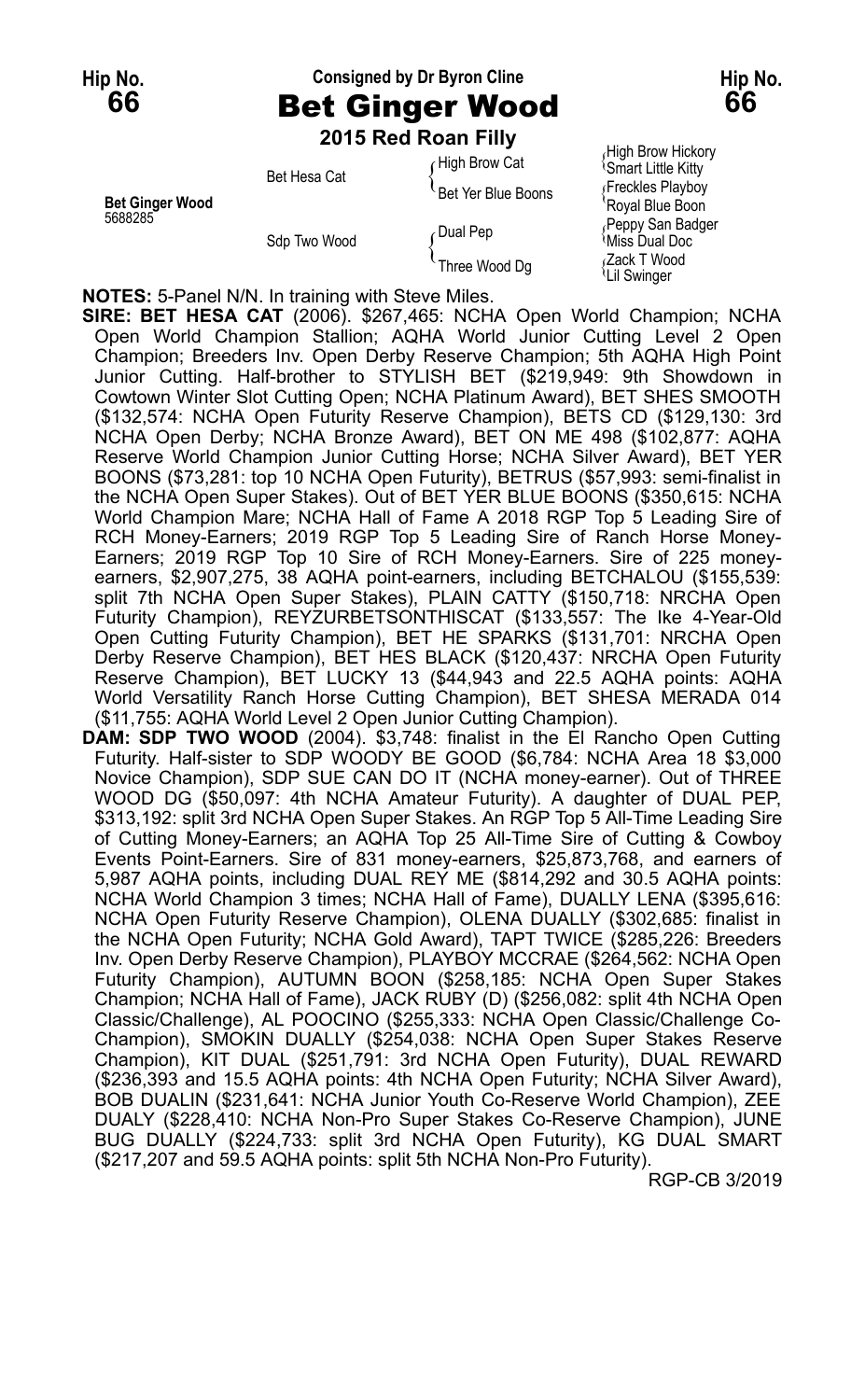#### **Hip No. Consigned by Victoria Owen Hip No. 67** Hatchet N Roses **67**

|                                   |                      | 2015 Sorrel Filly |                                                        |
|-----------------------------------|----------------------|-------------------|--------------------------------------------------------|
| <b>Hatchet N Roses</b><br>5684702 | Neat Little Cat      | High Brow Cat     | High Brow Hickory<br><sup>1</sup> Smart Little Kitty   |
|                                   |                      | Neat Little May   | Smart Little Lena<br>'Sonita Holly                     |
|                                   | Little Molly Hatchet | Smart Little Uno  | Smart Little Lena<br><sup><i>i</i>Doc's Marmoset</sup> |
|                                   |                      | Tiana Molly       | <sub>∩</sub> Tiana Doc<br>Hollywood Moll               |

**NOTES:** In cutting training. Ready to be shown.

**SIRE: NEAT LITTLE CAT** (2001). \$279,505 and 24.5 AQHA points: Western Horseman Cup Cutting Open Reserve Champion; Brazos Bash Open Derby Reserve Champion; 4th NCHA Open Finals; finalist in the NCHA Open Super Stakes: 7th Augusta 4-Year-Old Open Futurity. Half-brother to SMART BOBBI SOCK (\$75,169: Bonanza 5/6-Year-Old Non-Pro Co-Reserve Champion), NEAT LITTLE RAY (\$60,436: Brazos Bash Non-Pro Futurity Champion). Sire of 65 money-earners, 11 AQHA point-earners, including JUSTA NEAT CAT (\$15,217 and 107 AQHA points: AQHA World Ranch Sorting Level 2 Amateur Champion), CC CAT (\$48,420: APHA World Senior Cutting Champion), NEAT LITTLE CHECK (\$34,215: 4th Chisholm Trail CHA Fall Open Derby), DUAL N GRITTY (\$31,235: money-earner in the Western States CHA Fall Open Futurity), CHICS R NEAT (\$30,574: Congress Non-Pro Cutting Futurity Champion), NEATNIK (\$27,677: finalist Idaho CHA Open Futurity), FORT WORTHS NEAT (\$22,053: 4th NCHA Amateur Super Stakes), NEAT SWEET FINISH (\$21,441: 3rd Wrangler Open Cutting Futurity), DMAC CRUISE CONTROL (\$17,089: 5th Southern Cutting Derby \$100,000 Amateur), CATALACSTYLE (\$16,685: top 10 NCHA Derby Amateur), SUPER NEAT CAT (NCHA & ACHA \$15,355), NEAT SUMMER DAY (\$13,932: NCHA Certificate of Ability), NEAT DUALIN BELLS (\$12,442: NCHA Certificate of Ability), NEAT LIL TIME (\$11,583: Abilene Spectacular Derby Stallion Incentive Open Champion), JUST A LITTLE NEATER (\$7,505: split top 10, NCHA \$100,000 Amateur Futurity), HESA NEAT CAT (\$7,303: 4th Holsey Foundation Cutting Classic Non-Pro).

**DAM: LITTLE MOLLY HATCHET** (1999). \$90,117 and 5.5 AQHA points: 3rd Canadian CHA Open Futurity: 7th Wine Country Open Derby; top 10 Northwest CHA Finals Futurity Open; 6th PCCHA Spring Open Classic/Challenge; finalist in the Suncoast Winter Cutting Open Classic. A daughter of SMART LITTLE UNO, \$105,802: AQHA World Champion Junior Cutting Horse; NCHA Open Super Stakes Champion; top 10, NCHA Open Futurity; split 7th Abilene Western Open Derby; split 7th Abilene Spectacular Open Classic. Sire of 129 money-earners, \$2,113,838, and earners of 1,614 AQHA points, including UNO PALOMINO (D) (\$231,499: NCHA Non-Pro Super Stakes Co-Reserve Champion; NCHA Silver Award), UNOS LITTLE PEPPY (\$42,931: AQHYA World Cutting Int. Exhibitor Champion), LITTLE MOLLY HATCHET (\$90,117: 3rd Canadian CHA Open Futurity), SMART LITTLE PEPINIC (\$88,125: NSHA RCH World's Richest Stockhorse Open Champion), MAGICS LITTLE UNO (\$83,145: 3rd Memphis Cutting 4-Year-Old Non-Pro Futurity; NCHA Bronze Award), BARBIES LITTLE UNO (\$81,919: 3rd NCHA Non-Pro Classic/Challenge), UNO ITO (\$80,233: finalist in the NCHA Super Stakes Non-Pro Classic), UNO MERMAID (\$74,084: 3rd Suncoast Fall Cutting Non-Pro Derby), UNO RAVEN OAK (\$73,994: finalist in the NCHA Super Stakes Open Classic), UNO FOG (\$63,071: split 5th Suncoast Fall Open Cutting Futurity; NCHA Bronze Award), UNOS SMART ALMA (\$54,177: finalist in the Memphis Cutting Open Classic), UNO SMART ALEX (\$50,478: NCHA Western Nationals \$2,000 Limited Rider Champion), UNO SAN TARI (\$39,021 and 80.5 AQHA points: AQHA Select World Working Cow Horse Int. Exhibitor Reserve Champion).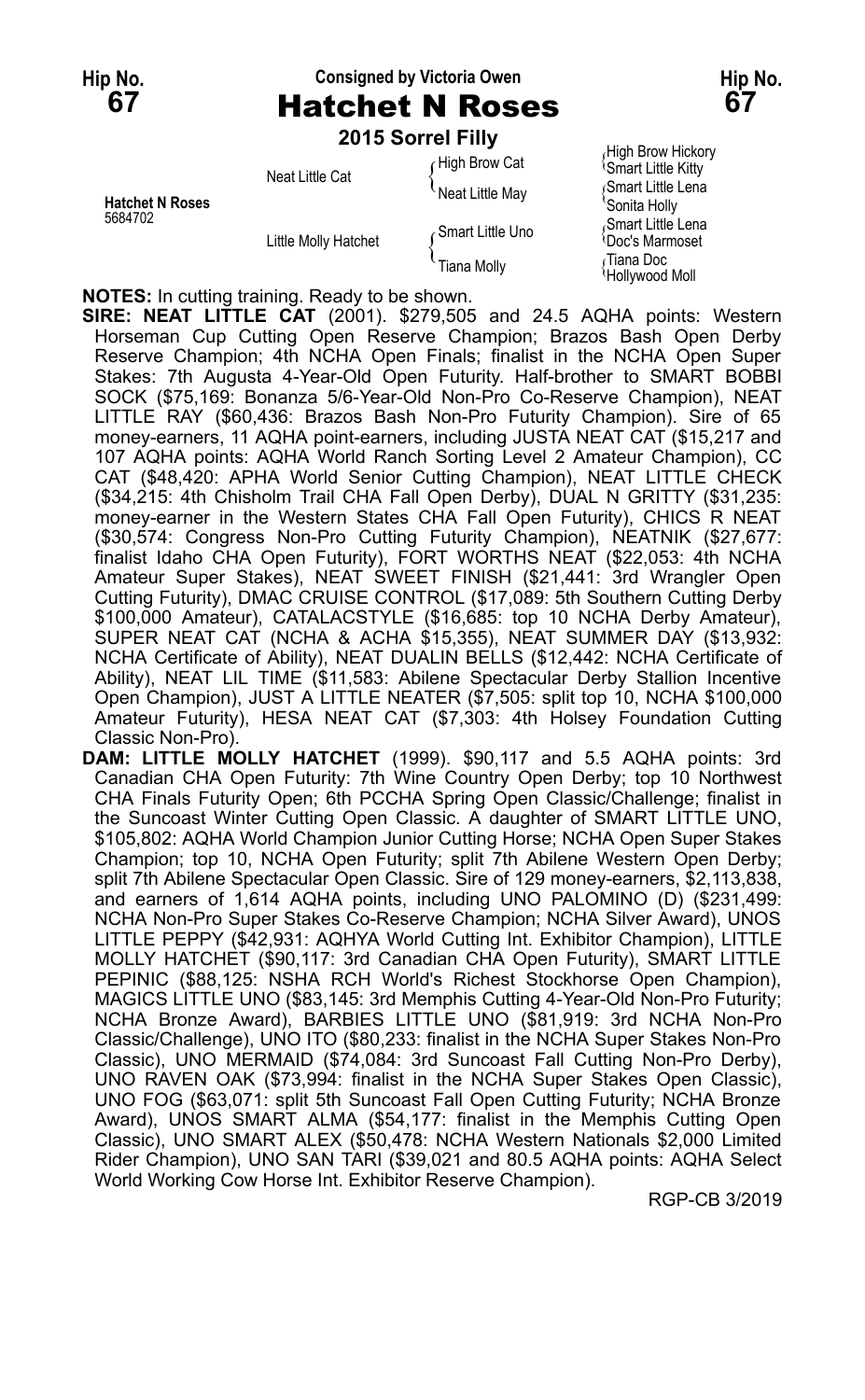#### **Hip No. Consigned by James Jacobs Hip No. 68** Quicksilver Metallic **68**

**2016 Sorrel Filly**

|                                 | <b>LUIU JUIITIIIII</b> |               |                                                |
|---------------------------------|------------------------|---------------|------------------------------------------------|
| Quicksilver Metallic<br>5730075 | Metallic Cat           | High Brow Cat | High Brow Hickory<br><b>Smart Little Kitty</b> |
|                                 |                        | Chers Shadow  | ∩Peptoboonsmal<br>'Shesa Smarty Lena           |
|                                 | Playgun Is Smart       | r Playgun     | Freckles Playboy<br><b>Miss Silver Pistol</b>  |
|                                 |                        | Twistin Cee   | Smart Little Lena<br>Lvnx Melodv               |

**NOTES:** NCHA Super Stakes nominated. Breeders Invitational eligible. In training with Brett Davis.

- **SIRE: METALLIC CAT** (2005). \$637,711: NCHA Horse of the Year. A 2018 & 2019 RGP #1 Leading Sire of Cutting Money-Earners; 2018 RGP Top 5 Leading Sire of Ranch Horse Money-Earners; an AQHA Top 5 All-Time Leading Sire of Ranch Horse Point-Earners; 2019 RGP Top 5 Leading Sire of RCH Money-Earners. Sire of 955 money-earners, \$25,445,060, and earners of 2,515 AQHA points, including METALLIC REBEL (\$438,266: NCHA Horse of the Year, NCHA Hall of Fame), PURPLE REYN (\$364,059: NCHA Non-Pro Horse of the Year), BITTERSWEET (\$181,364: NCHA Non-Pro Horse of the Year), HASHTAGS (\$478,571: NCHA World Champion; NCHA Hall of Fame), METELES CAT (\$437,016: AQHA World Champion Junior Cutting Horse twice; NCHA Hall of Fame), STEVIE REY VON (\$420,903: NCHA Open Futurity Champion; NCHA Hall of Fame), CATILLAC REYS (\$233,818: NCHA Non-Pro Co-World Champion), PEDEL TO THE METALL (\$228,377: Showdown in Cowtown Summer 4/6-Year-Old Slot Cutting Open Champion), COPPERISH (\$211,103: Bonanza Open Derby Co-Champion), MISTRESSSIS (\$208,610: split 4th NCHA Open Futurity), MAID OF METAL (\$205,605: NCHA Super Stakes Open Classic Champion), SANNMAN (\$200,039: split 3rd Breeders Inv. Open Derby), MAGISTIC MOON (\$187,799: Arbuckle Mtn. 4- Year-Old Open Futurity Co-Champion), METALLIC MANZIEL (\$185,726: split 6th Breeders Inv. Open Derby), TALIATE (\$180,717: 7th NCHA Open Futurity), METALLIC MISTRESS (\$175,342: finalist in the NCHA Open Futurity), METALLIC JONES (\$174,779: split 4th Breeders Inv. Non-Pro Derby).
- **DAM: PLAYGUN IS SMART** (2004). \$89,828 and an AQHA point-earner: NCHA Junior Youth Co-World Champion; NCHA Eastern Nationals \$15,000 Amateur Reserve Champion; Tobacco Road Non-Pro Cutting Futurity Champion: 7th NCHA Eastern Nationals \$35,000 Non-Pro; 5th Tobacco Road Open Cutting Futurity. Dam of THATSMISSMETALLICTOU (\$9,164: split 9th Southern Open Derby; 4th JM Sanders Mem. Cutting Day 2 Open Derby; 5th JM Sanders Mem. Cutting Day 1 Open Derby). Half-sister to DUAL WITH LENA (\$161,202: finalist in the NCHA Open Futurity), PB TWISTED (\$98,831: finalist in the NCHA Open Futurity), HARD TWIST 001 (\$16,135: Wyoming CHA Open Derby Reserve Champion), PEPTO MELODY (\$6,316 and 71 AQHA points: split 4th Oklahoma Early Bird Open Cutting Futurity), MISSIN BILLY (NCHA money-earner), TWISTIN TIME (9 AQHA points: & NCHA money-earner), SMART R MELODY (5 AQHA points: & NCHA moneyearner), PB TWISTIN (ARHA World All-Age Ranch Sorting Open Reserve Champion), and a daughter of PLAYGUN, \$183,538: AQHA High Point Junior Cutting Champion; 3rd AQHA High Point Junior Cutting. An RGP Top 10 All-Time Sire of Ranch Horse Money-Earners; an AQHA Top 10 All-Time Sire of Ranch Horse & Cowboy Events Point-Earners; 2019 AQHA Top 10 Sire of Cowboy Events Point-Earners; an AQHA Top 25 All-Time Sire of RCH Point-Earners. Sire of 511 money-earners, \$9,430,065, and earners of 9,064 AQHA points, including WATCH ME WHIP (\$183,595: NCHA Non-Pro Horse of the Year), MR BEAMON (\$327,915: NCHA Open Futurity Reserve Champion), PEPPY PLAYS FOR CASH (\$304,942: 3rd NCHA Non-Pro Futurity; NCHA Bronze Award).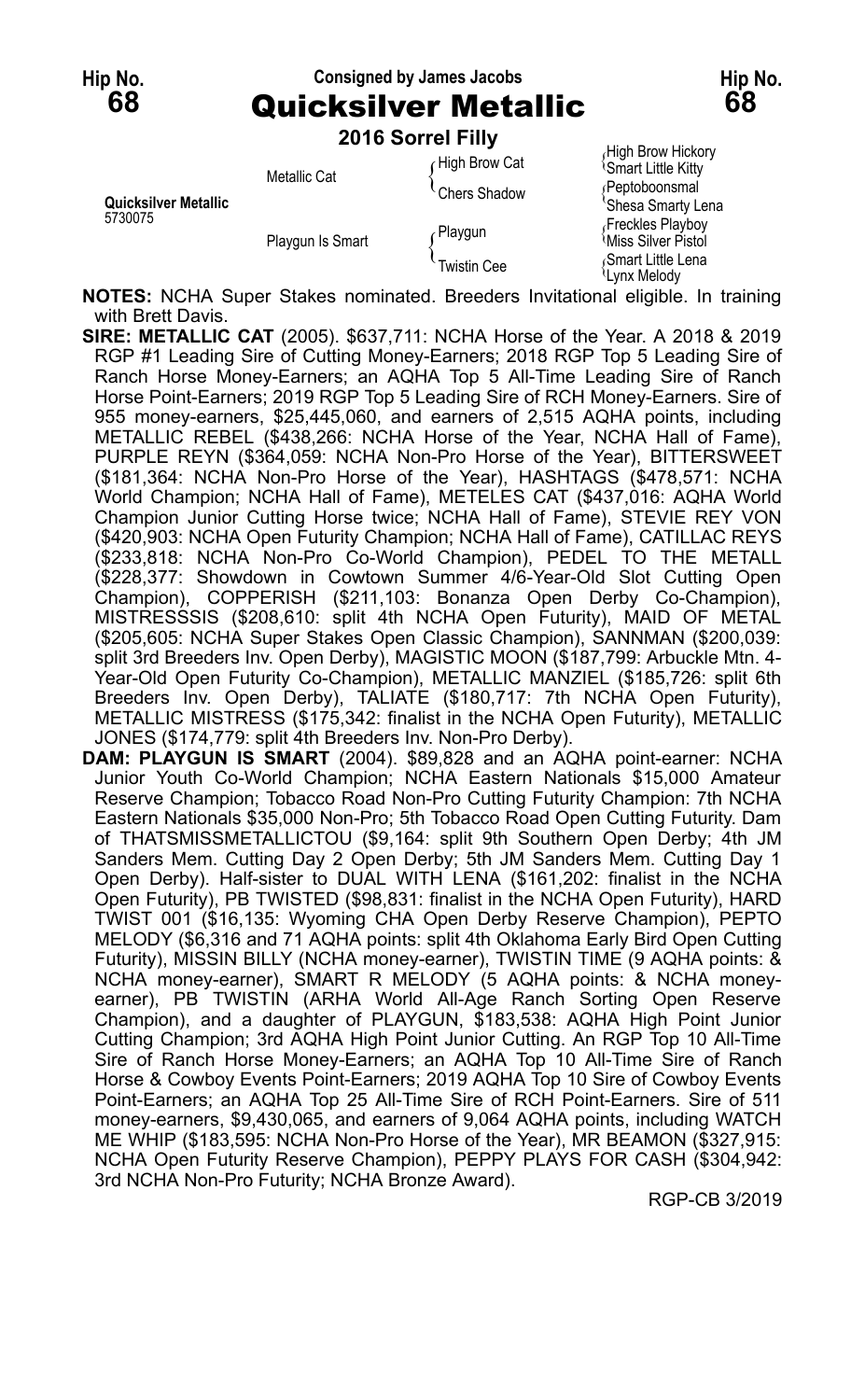#### **Hip No. Consigned by Jake Weatherly Hip No. 69** Adams Horse 13 **69**

**April 9, 2017 Red Roan Colt**

| <b>Adams Horse 13</b><br>5834632 | Bet On Denver   | ⊊Metallic Cat  | High Brow Cat<br><sup><i>I</i></sup> Chers Shadow |
|----------------------------------|-----------------|----------------|---------------------------------------------------|
|                                  |                 | Reys Yer Bet   | Dual Rey                                          |
|                                  | Uno Playdox Gal |                | Bet Yer Blue Boons                                |
|                                  |                 | Playdox        | Freckles Playboy                                  |
|                                  |                 |                | <b>Come Back</b>                                  |
|                                  |                 | Uno Bonita Gal | Smart Little Uno<br>≀Pam Oak                      |

**NOTES:** This real nice colt has been started and ridden by Quincy Carlton. He will have approximately 90 days riding by sale day. He will be shown on the track cow. Eligible for the AQHA Ranching Heritage Program.

- **SIRE: BET ON DENVER** (2013). Son of METALLIC CAT, \$637,711: NCHA Horse of the Year. A 2018 & 2019 RGP #1 Leading Sire of Cutting Money-Earners; 2018 RGP Top 5 Leading Sire of Ranch Horse Money-Earners; an AQHA Top 5 All-Time Leading Sire of Ranch Horse Point-Earners; 2019 RGP Top 5 Leading Sire of RCH Money-Earners. Sire of 957 money-earners, \$25,454,688, and earners of 2,515 AQHA points, including METALLIC REBEL (\$438,266: NCHA Horse of the Year, NCHA Hall of Fame), PURPLE REYN (\$364,059: NCHA Non-Pro Horse of the Year), BITTERSWEET (\$181,524: NCHA Non-Pro Horse of the Year), HASHTAGS (\$478,571: NCHA World Champion; NCHA Hall of Fame), METELES CAT (\$437,016: AQHA World Champion Junior Cutting Horse twice; NCHA Hall of Fame), STEVIE REY VON (\$420,903: NCHA Open Futurity Champion; NCHA Hall of Fame), CATILLAC REYS (\$233,818: NCHA Non-Pro Co-World Champion), PEDEL TO THE METALL (\$228,377: Showdown in Cowtown Summer 4/6-Year-Old Slot Cutting Open Champion), COPPERISH (\$211,263: Bonanza Open Derby Co-Champion), MISTRESSSIS (\$208,770: split 4th NCHA Open Futurity), MAID OF METAL (\$205,605: NCHA Super Stakes Open Classic Champion), SANNMAN (\$200,039: split 3rd Breeders Inv. Open Derby), MAGISTIC MOON (\$187,799: Arbuckle Mtn. 4-Year-Old Open Futurity Co-Champion), METALLIC MANZIEL (\$185,726: split 6th Breeders Inv. Open Derby), TALIATE (\$180,717: 7th NCHA Open Futurity).
- **DAM: UNO PLAYDOX GAL** (2011). Half-sister to HL BONITA BOON (\$41,592: Congress Open Derby Reserve Champion), HARD TO GET PLAYBOY (\$12,731 and 919 AQHA points: AQHA World Amateur Heeling Int. Exhibitor Champion; AQHA Performance Champion), UNOS HOLIDOC (\$8,951: 4th Royal FLUSH Open Cutting Futurity), UNOS INSTANT CHOICE (\$6,661: semi-finalist in the NCHA Non-Pro Super Stakes), HL SMART LIL LAREDO (5th North Central RCHA Spring Derby \$2,500 Novice Horse Open), HL UNO ICHI GAL (NCHA money-earner), HL UNO BADGER (South Dakota RCHA Futurity Herd Work Limited Open Co-Reserve Champion). A daughter of PLAYDOX, \$56,712 and 5 AQHA points: finalist in the NCHA Open Futurity; NCHA Limited Open Futurity Champion; finalist in the Augusta 4-Year-Old Open Futurity; finalist Polo Ranch Cutting Open Classic; finalist in the Memphis Cutting 4-Year-Old Open Futurity. Sire of 102 money-earners, \$2,281,092, 37 AQHA point-earners, including PET SQUIRREL (\$389,160: Augusta 4-Year-Old Open Futurity Champion), PLAYIN AT THE MALL (\$297,227: 5th NCHA Open Super Stakes), PLAY STOCKS (\$118,471: NCHA \$2,000 Limited Rider Co-World Champion), PLAY XCLUSIVE (\$108,236: Breeders Inv. Non-Pro Derby Reserve Champion), COLORED CHILD (P) (\$71,411: NCHA Senior Youth Co-Reserve World Champion), STARLIGHT DOX (\$38,185 and 258 AQHA points: AQHA World Amateur Ranch Sorting Reserve Champion; Superior Team Penning), PLAYIN POO (\$89,036: Music City Open Cutting Futurity Champion), BADGERS PLAYDOUGH (\$80,453: NCHA Super Stakes Non-Pro Classic Reserve Champion), SUGAR DOX COM (\$65,958: Breeders Inv. Open Classic Champion).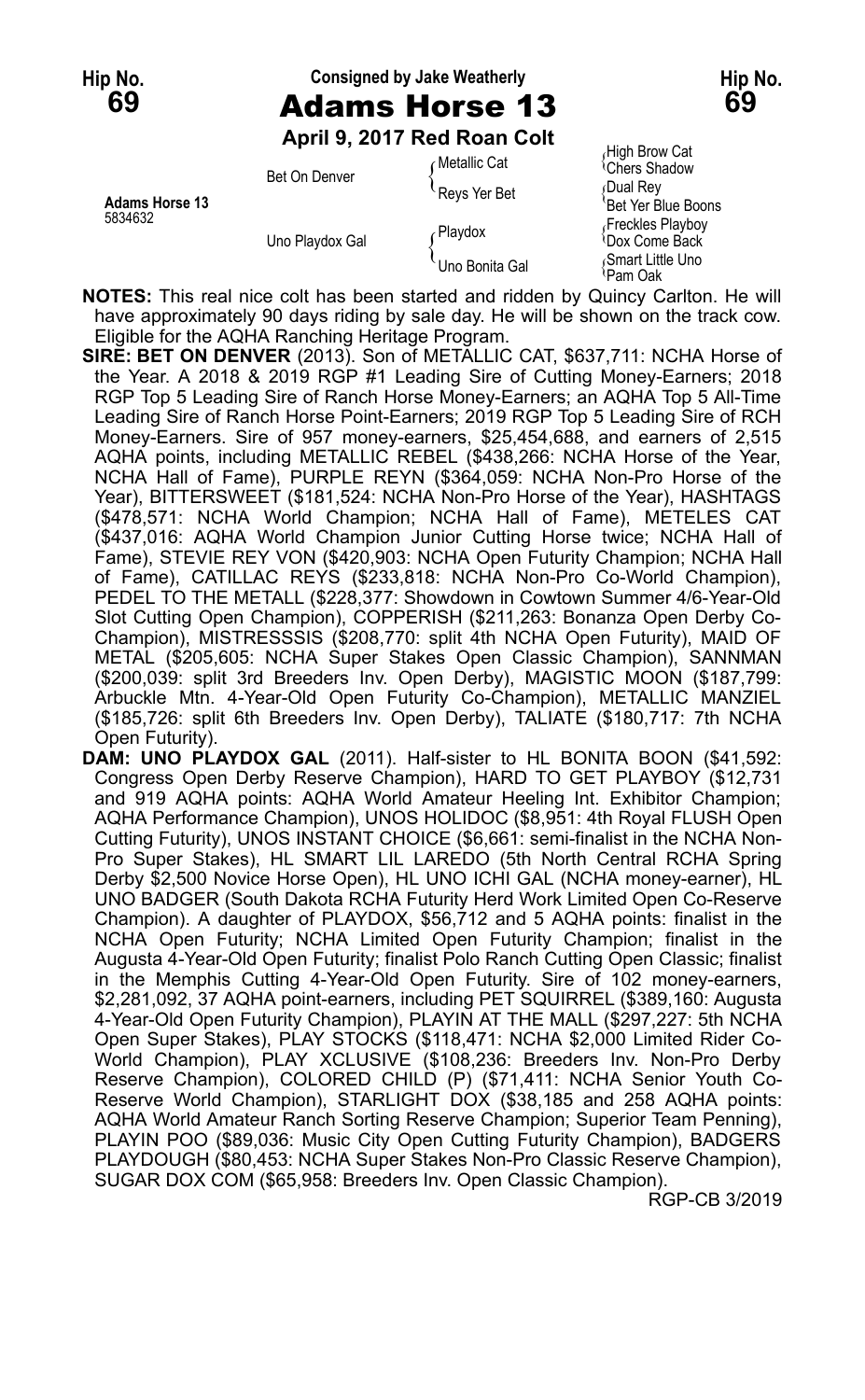#### **Hip No. Consigned by Sneed-Pool Cattle Co Inc Hip No.**

**April 25, 2017 Sorrel Filly**

| <b>Smarter N Shinier</b><br>5829203 | <b>Shiners Last</b> | <b>Shining Spark</b><br>Sonitas Kindra | Genuine Doc،<br><sup>1</sup> Diamonds Sparkle<br>Sonita's Last       |
|-------------------------------------|---------------------|----------------------------------------|----------------------------------------------------------------------|
|                                     | This Cats Smarter   | WR This Cats Smart                     | 'Li'l Miss Jo Bar 67<br>High Brow Cat<br><sup>1</sup> The Smart Look |
|                                     |                     | War Lano Missy                         | Doc's Solano<br><sup>≀</sup> War Leo Missie                          |

iuine Doc<br>monds Sparkle *A*iss Jo Bar 67<br>Brow Cat 's Solano<br>Leo Missie

**NOTES:** This filly was bred and raised on a 21,000 acre ranch south of Dalhart, Texas. By the time of the sale she will have 90 rides. This includes riding out in the pasture, in the arena, working the flag and live cattle. She stands 14.3 hands and weighs 950 lbs.

- **SIRE: SHINERS LAST** (2000). RHAA money-earner and An AQHA point-earner. Sire of NMSU SHINERS SUERTE (56 AQHA points: 8th Cornhusker Classic ARHFA Futurity Heeling Limited Open). Son of SHINING SPARK, \$62,674 and 17 AQHA points;AQHA World Champion Junior Reining Horse, AQHA World Champion Junior Reining Horse. RGP #1 All-Time Leading Sire of RCH Money-Earners; AQHA #1 All-Time Leading Sire of Cowboy Events & RCH Point-Earners; an AQHA Top 5 All-Time Leading Sire of Reining Point-Earners; an RGP Top 10 All-Time Sire of Reining Money-Earners. Sire of 710 money-earners, \$10,329,700, and earners of 36,834 AQHA points, including SHINING N SASSY (\$259,262: NRHA Open Futurity Champion), MISS REY O SHINE (\$159,715: 5th NRBC Open Derby), SMART SHINETTA (\$132,394: 4th NRCHA Open Futurity), SHINE LIKE HAIL (\$115,938 and 59 AQHA points: NRCHA Open Futurity Reserve Champion), SHINE ON LINE (\$111,525 and 44.5 AQHA points: 4th NRBC Open Derby), SHINERS NICKLE (\$107,339: NRCHA Open Futurity Co-Reserve Champion), JUST GOTTA SHINE (\$106,375 and 95.5 AQHA points: 5th AQHA High Point Amateur Performance Halter Stallions), SHINEY NU ANNIE (\$104,961: NRCHA Open Futurity Reserve Champion), SPARK N LOULENA (\$103,902: NRCHA World Open Hackamore Reserve Champion), SHINE BY THE BAY (\$178,699 and 516.5 AQHA points: AQHA World Show Reserve Superhorse, AQHA Performance Champion), BFR IGNITING SPARKS (\$127,221 and 672.5 AQHA points: AQHA World Show Superhorse, AQHA Performance Champion).
- **DAM: THIS CATS SMARTER** (2006). Half-sister to TRAVALANO (\$192,716: 3rd NCHA Super Stakes Open Classic), FLASHIN SOME CASH (\$163,928: NCHA Non-Pro Co-World Champion), MYLANTA LANO (\$91,947: finalist in the NCHA Non-Pro Futurity), CATALANO (\$65,498: 4th Suncoast Fall Cutting Open Classic; NCHA Bronze Award), STARLANO (\$36,394: 5th Memphis Cutting 4-Year-Old Open Futurity), START ME A TAB (\$30,237 and 131 AQHA points: NRCHA World Open Bridle Champion), GRAYLANO (\$28,033 and 10 AQHA points: 7th NRCHA Open Derby), LITTLE LANO LENA (\$13,738: split 5th PCCHA Big D 4-Year-Old Open), PLAYLANO (\$7,864: semi-finalist in the NCHA Open Futurity), TAZALANO (\$7,233: NCHA Area 17 \$3,000 Novice Reserve Champion). Out of WAR LANO MISSY (\$200,498: 3rd NCHA Non-Pro Super Stakes). A daughter of WR THIS CATS SMART, \$236,514: 3rd NCHA Super Stakes Open Classic. RGP #1 All-Time Leading Sire of Ranch Horse Money-Earners; an RGP Top 5 All-Time Leading Sire of RCH Money-Earners. Sire of 559 money-earners, \$11,977,460, and earners of 2,638 AQHA points, including TELES BOUT THIS CAT (\$230,047: NCHA Non-Pro Horse of the Year), VELVETS REVOLVER (\$268,098: NCHA Non-Pro Super Stakes Co-Champion), EL GATO BONITO (\$183,485: NCHA \$15,000 Novice World Champion), THIS KATS KOOL (\$182,316: PCCHA Fall Open Futurity Co-Reserve Champion), TUCKERS SMART CAT (\$181,898: NRCHA World Open Hackamore Champion twice).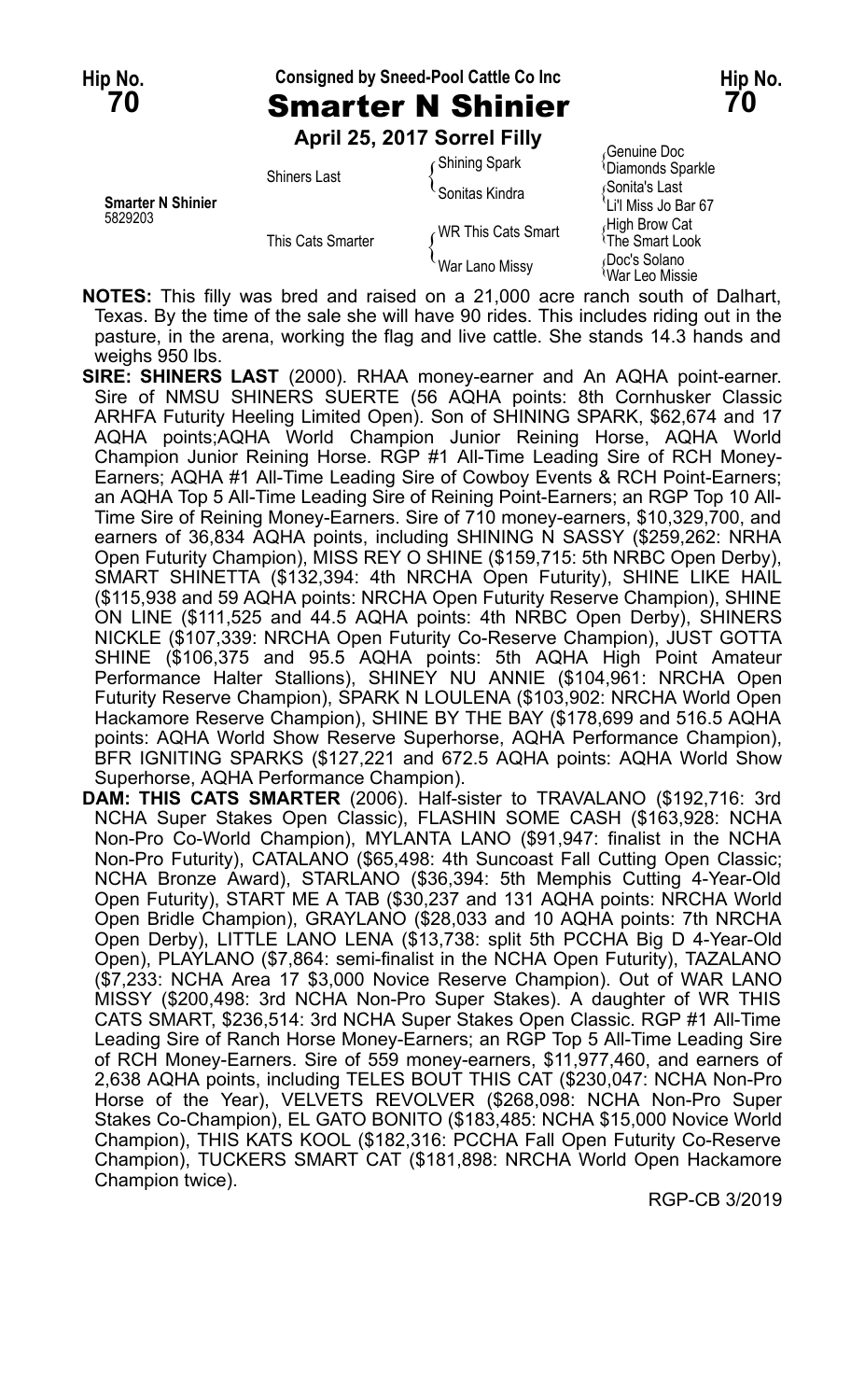## **Hip No. Consigned by Don & Kathy Boone Hip No. 71** Jewel Bar Ruby **71**

**1999 Chestnut Mare**

| Jewel Bar Ruby<br>3850464 | Lenas Jewel Bars | ∠Doc O'Lena<br>Freckles Royal | Doc Bar،<br>Poco Lena<br>(Jewel's Leo Bars<br>'Calamity Adams |
|---------------------------|------------------|-------------------------------|---------------------------------------------------------------|
|                           | Jae Bar Ruby     | Doc's Jack Sprat              | Doc Bar،<br><sup>∖</sup> Pura Fina                            |
|                           |                  | War Leo's Carla               | War Leo،<br>South Carline 55                                  |

- **PERFORMANCE RECORD:** NCHA earner of \$96,992; NCHA Certificate of Ability. **In 2003:** top 10 Ike Hamilton Mem. Cutting 4-Year-Old Open; **in 2004:** Iowa Breeders Cutting Futurity Non-Nominated 5/6-Year-Old Non-Pro Reserve Champion; moneyearner in the CHA Nebraska Non-Pro Classic; NCHA Area 12 Champ \$10,000 Novice Horse Non-Pro Reserve Champion; **in 2005:** finalist in the NCHA Finals \$10,000 Novice Horse Non-Pro; CHA Nebraska Non-Pro Classic Champion; 9th CHA Nebraska Open Classic; 5th South Dakota CHA Open Classic; finalist in the NCHA Top finalist \$10,000 Novice Horse Non-Pro; **in 2006:** NCHA Non-Pro Reserve World Champion; 4th NCHA Finals Non-Pro; finalist in the NCHA Top finalist \$10,000 Novice Horse Non-Pro; **in 2007:** 5th NCHA Finals Non-Pro; 3rd NCHA Top 10; **in 2008:** NCHA Area 9 Non-Pro Co-Champion.
- **PRODUCE RECORD:** Dam of 6 money-earners, including SPOONFUL OF COMFORT (\$20,316: Oil Canada Classic ARHFA Futurity Heading Open Reserve Champion; 3rd Western Horseman Challenge Team Roping Open, top 10 ARHFA World Champ Roping Futurity Heading Average Open), HUGHES RUBYS JEWEL (\$7,249: finalist in the Cotton Stakes Int. Open Derby, split 3rd Cotton Stakes Open Derby Gelding), RUBY TWO SHUGHES (\$5,020: finalist in the NCHA Super Stakes Limited Open, 3rd San Antonio Cutting Open Classic), DMAC GI JANE (AQHA point-earner; NCHA money-earner), MERADAS RUBY (NCHA \$2,841), FIDDLER 008 (NCHA money-earner).
- **NOTES:** Option to breed this mare to THOMAS E HUGHES in 2019. No carry over to 2020, and no mare subsitutes. **Sells BRED April 27, 2018 to THOMAS E HUGHES.**
- **SIRE: LENAS JEWEL BARS** (1981). \$70,656 and 27 AQHA points: Bonanza 6- Year-Old Open Champion; split 6th NCHA Open Finals. Sire of 288 money-earners, \$5,303,808, and earners of 2,168 AQHA points, including ROSIES LENA (\$310,198: NCHA World Champion; NCHA Hall of Fame), BOWMANS FANCY (\$287,243: NCHA Open Super Stakes Reserve Champion), BISCA JEWELENA (\$239,140: NCHA \$10,000 Novice World Champion; NCHA Bronze Award), DASH RIP ROCKS (\$196,049: NCHA Non-Pro Super Stakes Reserve Champion), TACHITAS JEWELS (\$118,817: NCHA Open Derby Reserve Champion), FOUR SKEET JEWEL (\$101,825: Memphis Cutting Classic Non-Pro Co-Reserve Champion; NCHA Bronze Award), SPRATS DUALIN JEWEL (\$134,535: NCHA World Champion Mare; NCHA Silver Award), HOLLYWOOD NUS BAR (\$115,633: NCHA World Champion Mare; NCHA Gold Award).
- **DAM: JAE BAR RUBY** (1984). NCHA money-earner. Dam of JEWEL BAR RUBY (Above), BT TORNADO (10 AQHA points: Great Lakes RCHA Field Of Fun Limited Open Bridle Champion). A daughter of DOC'S JACK SPRAT, \$3,069 and 58 AQHA points: semi-finalist in the NCHA Open Derby; AQHA Champion. Sire of 181 money-earners, \$3,965,040, and earners of 1,537 AQHA points, including JAE BAR FLETCH (\$425,122 and 77 AQHA points: NCHA World Champion; NCHA Hall of Fame, Superior Cutting), JAE BAR PEPPY (\$162,412: The Non-Pro Unlimited Non-Pro Reserve Champion; NCHA Gold Award), JAE BAR GABY (\$154,922: NCHA \$20,000 Amateur Co-World Champion; NCHA Bronze Award), JAE BAR FABER (\$151,927: split 5th Congress Cutting \$10,000 Amateur; NCHA Silver Award).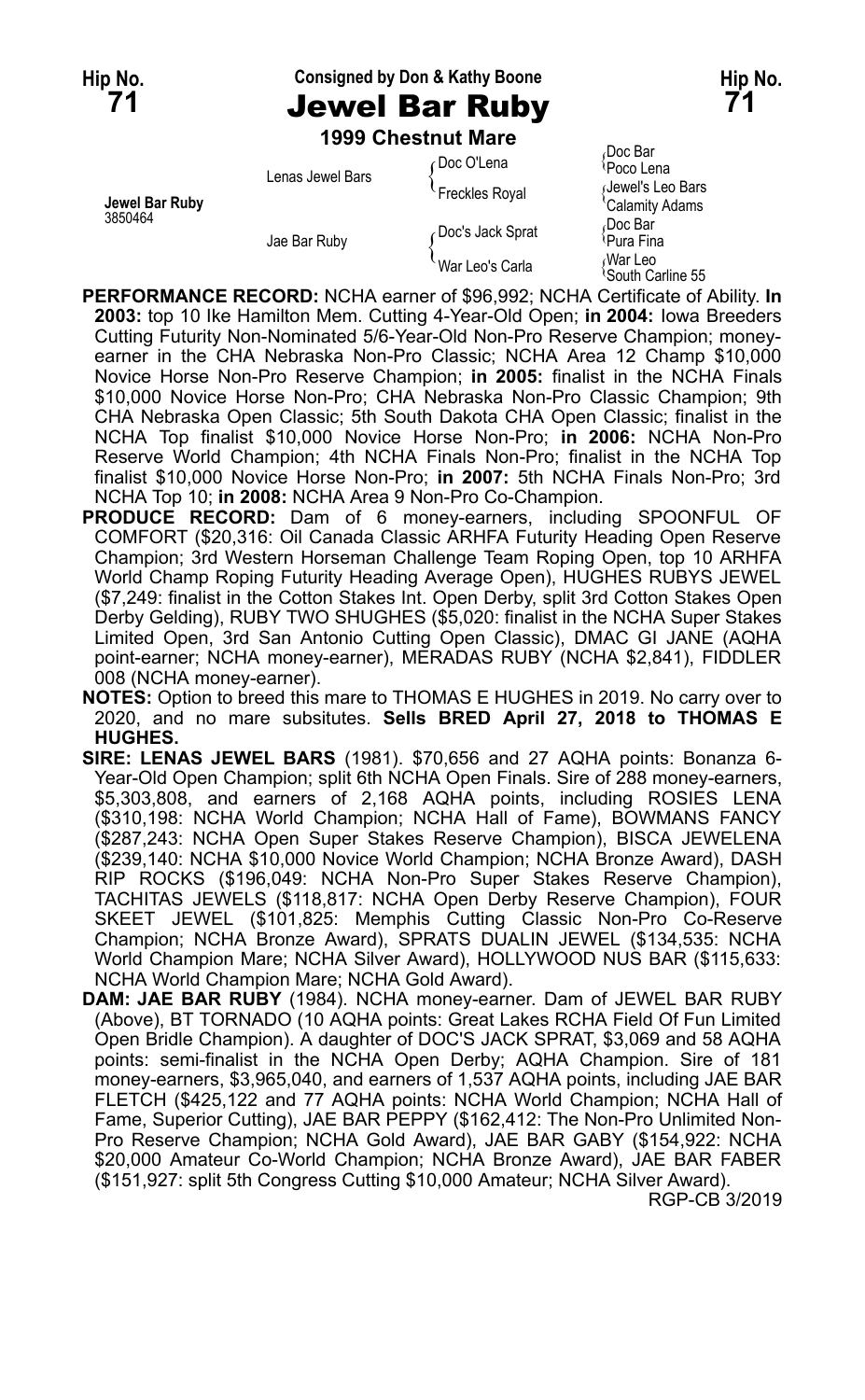# **Hip No. Consigned by Benjie Neely Hip No. 72** Laceys Card Trick (P) **72**

**2012 Sorrel/Overo Stallion**

|                       | zu iz Sorrei/Overo Stalilon |                                   |                                                                                    |
|-----------------------|-----------------------------|-----------------------------------|------------------------------------------------------------------------------------|
| Laceys Card Trick (P) | Cats Quixote Jack (Q)       | ∩High Brow Cat<br>`Oh Cay With Me | High Brow Hickory<br><b>Smart Little Kitty</b><br>Oh Cay Quixote<br>Peppys Tule Lu |
| P1048831              | Little Lacey (P)            | Little Trona (Q)                  | Freckles Playboy<br>≀Trona                                                         |
|                       |                             | Wise Cash                         | Cuttin For Cash<br>lma Pennywise (Q)                                               |

**PERFORMANCE RECORD:** NCHA earner of \$8,310. **In 2016:** APHA World 4-Year-Old Cutting Challenge Open Champion; 3rd APHA World All-Age Cutting Challenge Non-Pro.

- **NOTES:** "Ace" is a winner. Not only is he a gorgeous stallion, but he carries the genetics, strength, soundness, intelligence and athleticism to be an asset to both your show and breeding programs. "Ace" has proven himself in the show arena by becoming an APHA World Champion. His dam, LITTLE LACEY, is the 2004 & 2005 NCHA Super Stakes Non Pro Champion and multiple aged event finalist with earnings in excess of \$148,000. Take a look at this special horse, whether you want to win in the cutting arena or improve your breeding program. In training with Ascencion Banuelos.
- **SIRE: CATS QUIXOTE JACK** (2003). \$276,696: finalist in the NCHA Open Futurity; Bonanza Open Derby Champion; 4th NCHA Open Classic/Challenge; Western Horseman Cup Cutting Open Champion; Abilene Spectacular 5/6-Year-Old Open Champion. Out of OH CAY WITH ME (\$51,451: Congress Super NCHA Limited Rider Champion; NCHA Bronze Award Sire of 67 money-earners, \$1,236,740, including JACK BOON CAT (\$144,694: split top 10, NCHA Open Futurity), POUNDCAKE DELUXE (\$82,376: NCHA Limited Non-Pro Futurity Champion), IMA STUDIO CAT (\$67,681: finalist in the NCHA Open Futurity), STORMY JACK CAT (\$65,628: 3rd Breeders Inv. Amateur Classic), SANJO PLAYN JACKS (\$64,297: West Texas Open Cutting Futurity Champion), BOBBY JACK CAT (\$51,681: NCHA \$100,000 Amateur Futurity Reserve Champion), TASSA MIA CAT 012 (\$73,322: APHA World All-Age Cutting Challenge Non-Pro Champion), JACK AND JEWEL (\$48,714: finalist in the NCHA Non-Pro Derby), STUDIO QUIXOTE CAT (\$42,055: West Texas Non-Pro Derby Reserve Champion), CATS MADALENA (\$34,750: split 3rd West Texas Non-Pro Derby), JACKIE A (\$34,671: finalist in the NCHA Non-Pro Futurity), OH FLO (\$33,419: finalist in the NCHA Non-Pro Super Stakes).
- **DAM: LITTLE LACEY (P)** (1999). \$149,123: NCHA Super Stakes Non-Pro Classic Champion twice; Music City Cutting Open Classic Champion; 4th Music City Open Derby; 4th Western Horseman Cup Cutting Non-Pro; 5th Music City Cutting Non-Pro Derby. Dam of LACEYS CARD TRICK (Above) (\$8,310: APHA World 4-Year-Old Cutting Challenge Open Champion; 3rd APHA World All-Age Cutting Challenge Non-Pro), LACEY LITTLE (P) (\$33,430: semi-finalist in the NCHA Open Futurity, 3rd Augusta Non-Pro Classic, semi-finalist in the NCHA Non-Pro Futurity), LACEYS MERADA (P) (\$18,849: Congress Non-Pro Classic Champion; NCHA Area 18 Co-Reserve Champion Non-Pro, NCHA Area 18 \$15,000 Novice Horse Non-Pro Champion), RED LACE AND PEARLS (P) (\$14,725: top 10 Augusta 4-Year-Old Open Futurity, top 10 Augusta Non-Pro Classic, 7th Augusta 4-Year-Old Non-Pro Futurity), ICE MAN MERADA (P) (\$46,283: semi-finalist in the NCHA Open Futurity and Open Super Stakes, NCHA Derby Amateur Reserve Champion), ONCE AND FUTURE KING (P) (NCHA \$2,939). A daughter of LITTLE TRONA, \$101,205: split 4th NCHA Super Stakes Non-Pro Classic; Bonanza Non-Pro Derby Champion; 5th Bonanza 4-Year-Old Open; split 3rd Abilene Summer Cutting 5/6-Year-Old Open; Abilene Summer Cutting 5/6-Year-Old Non-Pro Reserve Champion. Sire of 127 money-earners, \$2,070,758, and earners of 1,216 AQHA points.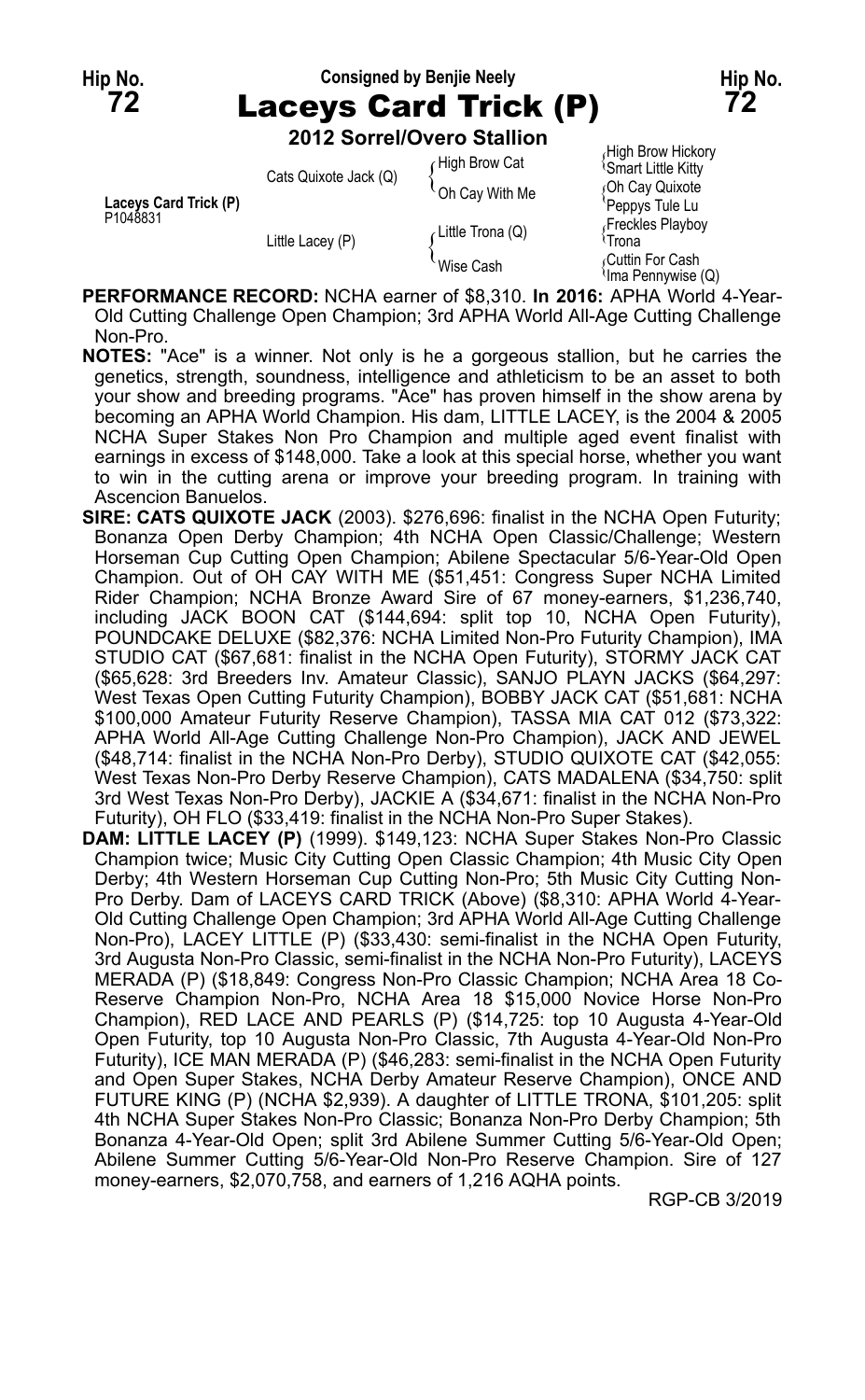## **Hip No. Consigned by Bob Powers Hip No. 73** Reycy Young Chick **73 2009 Sorrel Mare**

| <b>Revcy Young Chick</b><br>5337564 | Dual Rey                | <b>Dual Pep</b>     | Peppy San Badger<br>પMiss Dual Doc      |
|-------------------------------------|-------------------------|---------------------|-----------------------------------------|
|                                     |                         | <b>Nurse Rev</b>    | <b>Wyoming Doc</b><br><b>Gay Moss</b>   |
|                                     | <b>DMAC Sweet Spoon</b> | Hes A Peptospoonful | Peptoboonsmal<br>Miss Smarty Rey        |
|                                     |                         | Young Gun Chick     | Young Gun،<br><b>Docs Hickory Chick</b> |

- **PERFORMANCE RECORD:** Earner of \$11,994; NCHA Certificate of Ability. **In 2016:** US CHA Finals \$15,000 Novice Co-Champion; US CHA February \$15,000 Novice class winner twice; US CHA April Flying Class Bar \$15,000 Novice class winner; US CHA July Brenham \$15,000 Novice Class Reserve Champion; 3rd US CHA July Brenham All-Age Open Class; US CHA August \$15,000 Novice Class Reserve Champion; 3rd US CHA April Sulphur Springs \$15,000 Novice class.
- **SIRE: DUAL REY** (1994). \$105,038: split 6th NCHA Open Futurity. A 2018 & 2019 RGP #2 Leading Sire of Cutting Money-Earners; an RGP Top 5 All-Time Leading Sire of Cutting Money-Earners; 2019 AQHA Top 5 Leading Sire of Cowboy Events Point-Earners; an RGP Top 10 All-Time Sire of RCH Money-Earners. Sire of 1,392 money-earners, \$42,448,720, and earners of 8,882 AQHA points, including REYS DUAL BADGER (\$313,563: NCHA Horse of the Year), SPECIAL NU BABY (\$481,197: NCHA World Champion Mare; NCHA Hall of Fame), DONT STOPP BELIEVIN (\$461,516: NCHA Open Reserve World Champion; NCHA Hall of Fame), REYS DESIRE (\$409,603: NCHA Open Super Stakes Champion; NCHA Hall of Fame), REY DOWN SALLY (\$404,170: split 3rd NCHA Open Futurity; NCHA Hall of Fame), MISS ELLA REY (\$378,668 and 94.5 AQHA points: NCHA Non-Pro Co-World Champion; NCHA Bronze Award), CR SUN REYS (\$371,053: split 4th NCHA Open Super Stakes; NCHA Hall of Fame), TR DUAL REY (\$353,174: NCHA Open Super Stakes Reserve Champion), LIL RATTLER (\$339,414: Showdown in Cowtown Winter Slot Cutting Open Reserve Champion), DUAL SMART REY (\$330,436: NCHA Open Super Stakes Champion). A Leading Maternal Grandsire. Sire of the dams of \$17,561,115, including REYZIN (\$423,408 and 15.5 AQHA points: NCHA Non-Pro Horse of the Year, NCHA Hall of Fame), PURPLE REYN (\$364,059 and 31 AQHA points: NCHA Non-Pro Horse of the Year), BITTERSWEET (\$181,524: NCHA Non-Pro Horse of the Year), HASHTAGS (\$478,571: NCHA World Champion; NCHA Hall of Fame), STEVIE REY VON (\$420,903 and an AQHA point-earner: NCHA Open Futurity Champion; NCHA Hall of Fame), DUAL REYISH (\$384,618: NCHA Open Futurity Champion), HAY MAKER (\$261,827 and 8 AQHA points: 4th NCHA Open Futurity), CATTYS HOPE (\$248,376: split 6th NCHA Open Futurity), CATILLAC REYS (\$233,818: NCHA Non-Pro Co-World Champion), PEDEL TO THE METALL (\$228,377 and 6 AQHA points: Showdown in Cowtown Summer 4/6-Year-Old Slot Cutting Open Champion), LITTLE JACKSON CAT (\$213,963: NCHA \$25,000 Novice World Champion), SNAP CRACKLE CAT (\$213,297: NCHA Non-Pro Co-Reserve World Champion), TATTOOS ON THIS TOWN (\$211,877: split 5th NCHA Open Super Stakes; NCHA Bronze Award), REYCY MOON (\$209,363 and 7 AQHA points: Brazos Bash Open Derby Reserve Champion).
- **DAM: DMAC SWEET SPOON** (2003); finalist in the NCHA Limited Open Futurity. Dam of DMAC WIDOWS HEIR (\$28,226: NCHA Futurity Senior Non-Pro Champion; semi-finalist in the NCHA Non-Pro Futurity, semi-finalist in the NCHA Open Derby), REYCY YOUNG CHICK (Above).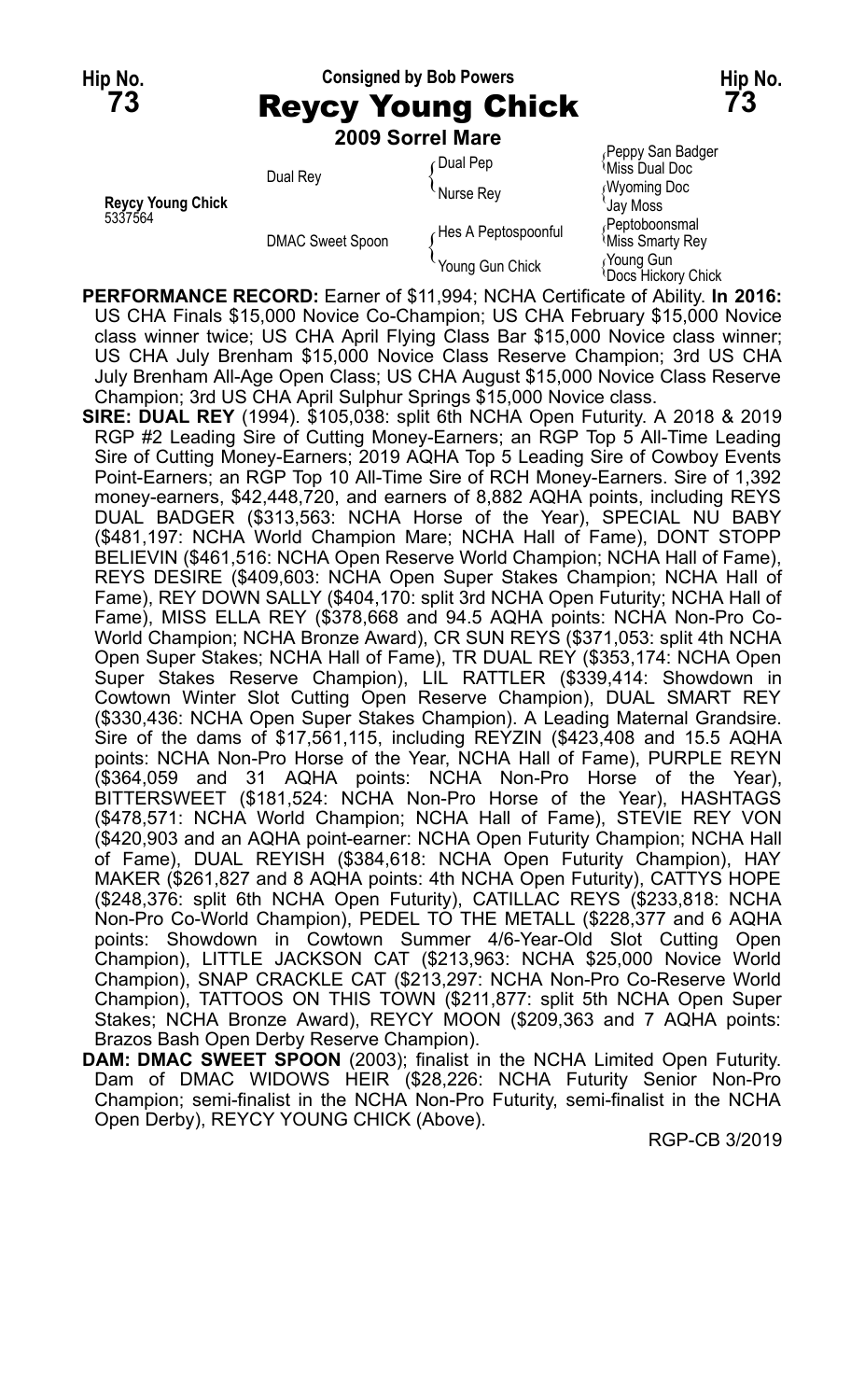#### **Hip No. Consigned by Kathleen Moore Hip No.**

# **74** Hal No **74**

### **March 14, 2018 Bay Colt**

| Hal No<br>5910996 | One Time Royalty | One Time Pepto     | Peptoboonsmal<br><sup>1</sup> One Time Soon |
|-------------------|------------------|--------------------|---------------------------------------------|
|                   |                  | Royal Serena Belle | ∫Shorty Lena<br>Jazabell Quixote            |
|                   | No Way In Hal    | Halreycious        | Dual Rev،<br><sup>l</sup> Stylish Play Lena |
|                   |                  | A Black Widow      | High Brow Cat<br><i><b>Smart Prissy</b></i> |

**NOTES:** NCHA Super Stakes nominated. Breeders Invitational eligible.

**SIRE: ONE TIME ROYALTY** (2007). \$447,543: NCHA Open Futurity Champion; 3rd NCHA Super Stakes Open Classic; NCHA Open Classic/Challenge Reserve Champion; Breeders Inv. Open Classic Champion; 3rd Breeders Inv. 5-Year-Old Special Open. Full brother to BELA SERA (\$59,775 and 23 AQHA points: split 4th NRCHA Open Futurity); half-brother to TREYMENDOUS (\$87,830: finalist in the NCHA Super Stakes Open Classic), KIT WIT (\$55,305: finalist in the Breeders Inv. Non-Pro Derby). Out of ROYAL SERENA BELLE (\$124,196: NCHA Open Futurity Reserve Champion). A 2018 & 2019 RGP Top 25 Sire of Cutting Money-Earners. Sire of 64 money-earners, including TELES ONE TIME (\$61,398: 6th NCHA Non-Pro Super Stakes), SHE IS ROYALTY (\$54,348: finalist in the NCHA Open Futurity), A LITTLE ROYAL REY (\$47,202: 6th NCHA Non-Pro Super Stakes), ROYAL ISABELLA (\$44,117: NRCHA Non-Pro Futurity Champion), ALL MY LOVE (\$35,052: Breeders Inv. \$10,000 Novice Non-Pro Derby Champion), HER ROYAL QUEEN (\$30,938: semi-finalist in the NCHA Open Futurity), ONE LITTLE ROYALTY (\$29,783: 3rd NCHA \$100,000 Amateur Super Stakes Gelding), ROYAL KEYT (\$29,243: money-earner NCHA Non-Pro Super Stakes), ROYALTY AND CATS (\$28,362: 7th NCHA Non-Pro Futurity), PRINCESS BETTY REY (\$26,160: finalist in the NCHA Non-Pro Futurity), TWO TIMES ROYALTY (\$24,233: 3rd Abilene Spectacular Open Classic), ONE MOORE REYCY (\$23,298: Wrangler Open Cutting Futurity Reserve Champion), PV DREAMS OF ROYALITY (AUS) (\$18,815: split 8th Australia NCHA Open Futurity), LECTRIFYN ROYALTY (\$18,353: finalist in the NCHA Amateur Super Stakes Classic).

**DAM: NO WAY IN HAL** (2009). \$135,092: finalist in the NCHA Open Futurity; finalist in the NCHA Open Super Stakes; split 4th Showdown in Cowtown Summer 4/6- Year-Old Non-Pro Slot Cutting; Brazos Bash Non-Pro Classic Champion; 4th Arbuckle Mtn. Open Classic twice. Full sister to WIDOWS REYDIO ACTIVE (NCHA money-earner). Half-sister to SPOTS SPIDERMAN (\$29,714: split 3rd PCCHA Summer Open Classic/Challenge), SPYDER CAT (\$11,648: semi-finalist in the NCHA Non-Pro Futurity), CHARLOTTES REY (4th Big Sky Cutting Day 3 Open Classic), ABSOLUTELY GREYT (48 AQHA points: 3rd AQHA High Point Junior Team Penning Open), GOODBYE TO THE REYN (NCHA money-earner), WIDOWS NITE SPOT (NCHA money-earner). Out of A BLACK WIDOW (\$104,725: split top 10, NCHA Open Futurity). A daughter of HALREYCIOUS, \$227,459: NCHA Super Stakes Open Classic Champion; Augusta Open Classic Reserve Champion; 3rd Abilene Spectacular Open Classic; finalist in the NCHA Open Classic/Challenge; split 4th South Point Open Derby. A 2018 RGP Top 25 Sire of Cutting Money-Earners; 2019 AQHA Top 25 Sire of Cowboy Events Point-Earners. Sire of 155 money-earners, \$2,718,959, 28 AQHA point-earners, including NO WAY IN HAL (\$135,092: finalist in the NCHA Open Futurity), IM HAL ON HEELS (\$114,713: top 10, NCHA Open Super Stakes), UNDER THE REYDAR (\$118,752: NCHA Non-Pro Co-World Champion), HALCOM X (\$22,439: AQHA World Level 2 Open Senior Cutting Reserve Champion), LOOKS HALREYCIOUS (\$98,751: split top 10, NCHA Open Futurity), ROYAL RED HAL (\$85,008: split 6th NCHA Non-Pro Futurity).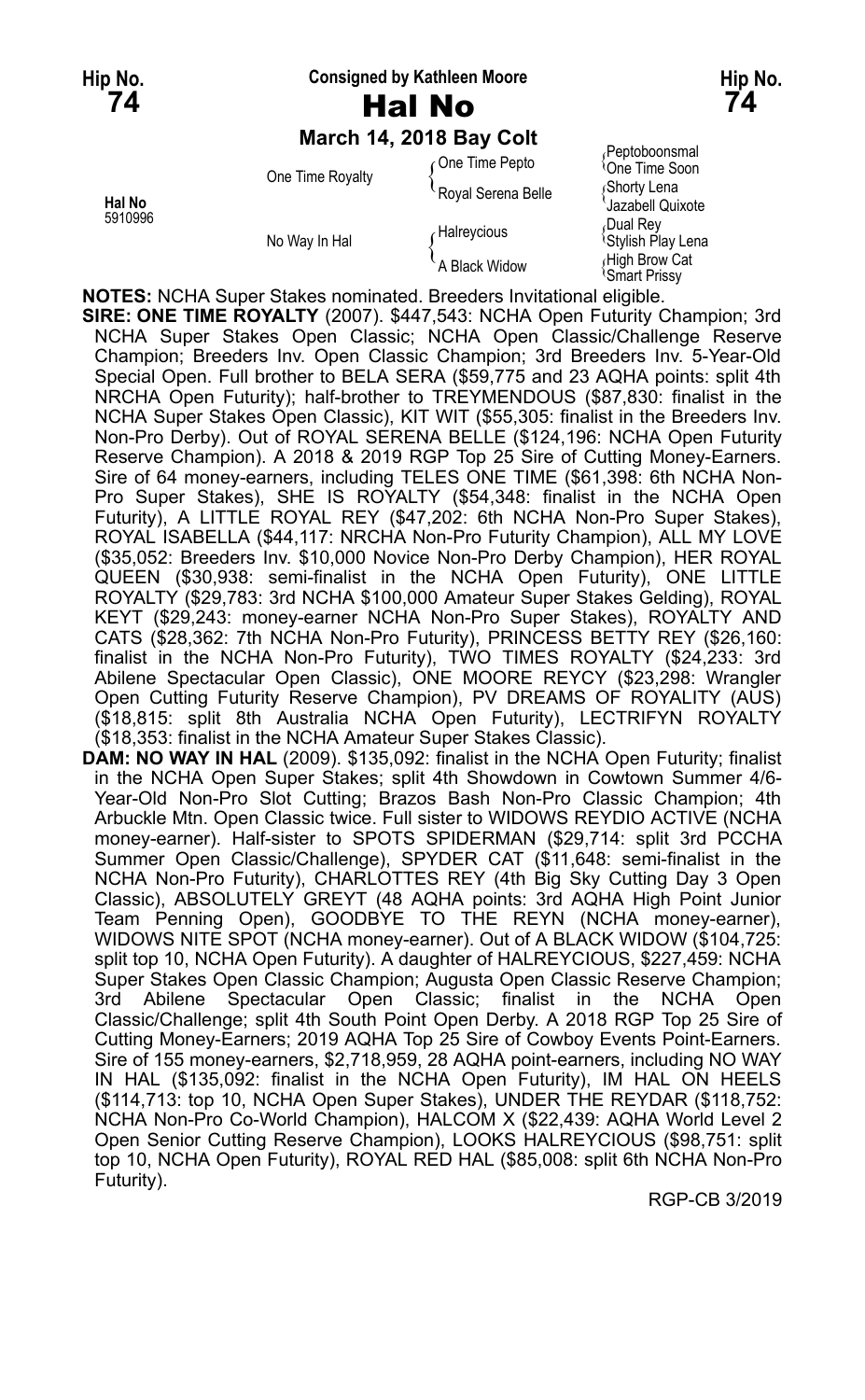## **Hip No. Consigned by Darren & Donna Bednar Hip No. 75** CD By The Spoonfull **75**

**June 2, 2017 Red Roan Gelding**

|                                        | High Brow CD  | High Brow Cat       | וטאטוו ו שטען וואוו ו<br><b>Smart Little Kitty</b> |
|----------------------------------------|---------------|---------------------|----------------------------------------------------|
|                                        |               | Sweet Little CD     | ∩CD Olena                                          |
| <b>CD By The Spoonfull</b><br>X0731936 |               |                     | 'Sweet Lil Lena                                    |
|                                        | Spoonfullopep | Hes A Peptospoonful | Peptoboonsmal<br>Miss Smarty Rey                   |
|                                        |               | Adobe Lena          | Doc Quixote<br>≀Mialena                            |

High Brow Hickory<br>Smart Little Kitty

**NOTES:** "Red" is a nice red roan gelding. In training with Zeke Entz.

**SIRE: HIGH BROW CD** (2004). \$542,101: NCHA Horse of the Year; NCHA Open Futurity Champion; NCHA Open Super Stakes Co-Champion. A 2018 RGP Top 5 Leading Sire of Cutting Money-Earners; 2019 RGP Top 10 Sire of Cutting Money-Earners; an RGP Top 25 All-Time Sire of Cutting Money-Earners; 2019 RGP Top 25 Sire of RCH Money-Earners. Sire of 312 money-earners, \$8,978,217, 41 AQHA point-earners, including REYZIN (\$423,408 and 15.5 AQHA points: NCHA Non-Pro Horse of the Year, NCHA Hall of Fame), HIGH STYLIN CD (\$154,563: NCHA Horse of the Year Amateur), SOME KINDA HIGHBROW (\$454,699: NCHA World Champion Gelding; NCHA Hall of Fame), CRAFTY WITH COWS (\$342,438: 3rd NCHA Open Futurity), AMANDAS CD (\$286,843: split top 10, NCHA Open Futurity), SWEET LIL AMANDA (\$269,504: split top 10, NCHA Open Super Stakes), CAT SHEREE (\$253,677: NCHA Non-Pro Co-World Champion; NCHA Bronze Award), WHAT ABOUT BLUE (\$230,013: NCHA \$50,000 Amateur Co-Reserve World Champion), HIGHBROW TIME (\$223,375: PCCHA Fall 4-Year-Old Open Stakes Champion), SWEET BABY MARIE (\$172,169: Breeders Inv. Non-Pro Derby Co-Reserve Champion), RUBYS CD (\$171,697: split 7th NCHA Open Futurity), BIG DADDYS CD (\$167,541: NCHA Non-Pro Derby Co-Champion), STYLISH TOP BROW (\$160,206: 3rd Cattlemens Open Derby), WENDELS LITTLE MISSY (\$153,928: 5th NCHA Open Super Stakes).

**DAM: SPOONFULLOPEP** (2003). \$22,403 and 13.5 AQHA points: 6th Southern Open Cutting Futurity; split 5th South Point Winter Cutting Classic Amateur; finalist Music City Open Cutting Futurity; finalist in the NCHA Amateur Classic/Challenge; split 7th Texas Open Cutting Futurity. Full sister to PEPTOSNOOPSFUL (NCHA money-earner). Half-sister to HALLMARKS KEEPSAKE (\$5,695: NCHA Certificate of Ability), ABETTA SCOOT (top 10 State of Missouri CHA Open Derby), THREE DOCS JEWEL (NCHA money-earner), and a daughter of HES A PEPTOSPOONFUL, \$72,851: top 10, NCHA Open Futurity; Suncoast Winter Cutting Non-Pro Derby Champion. An RGP Top 25 All-Time Sire of Cutting Money-Earners. Sire of 432 money-earners, \$8,098,348, and earners of 2,781 AQHA points, including SPOONFULLA CAT (\$264,529: finalist in the NCHA Open Futurity; NCHA Silver Award), CHERRY CHEX DUALLY (\$251,103: Abilene Spectacular Open Derby Champion), SPOONFUL OF CHEERIOS (\$238,267: 3rd NCHA Open Futurity), THE SILVER SPOON (\$238,235: 4th NCHA Open Futurity), LITTLE SILVER BELLES (\$201,763: Cotton Stakes Open Derby Champion), A SPOONFUL OF STYLE (\$195,270: split 6th NCHA Non-Pro Classic/Challenge; NCHA Bronze Award), BOON SAN SPOON (\$171,207: NCHA Open Classic/Challenge Champion), CROSSING RED RIVER (\$158,608 and 21.5 AQHA points: NCHA \$5,000 Novice Horse Non-Pro World Champion), DMAC SPICY SPOON (\$156,149: 5th NCHA Open Super Stakes), HES A HEAPINSPOONFUL (\$146,861: split 6th NCHA Super Stakes Non-Pro Classic), PLAYIN WITH A SPOON (\$145,215: 6th NCHA Non-Pro Futurity), SPORK (\$135,206: NCHA Non-Pro Super Stakes Reserve Champion), SHESA DIRTY MARTINI (\$133,111: 3rd NCHA Open Super Stakes).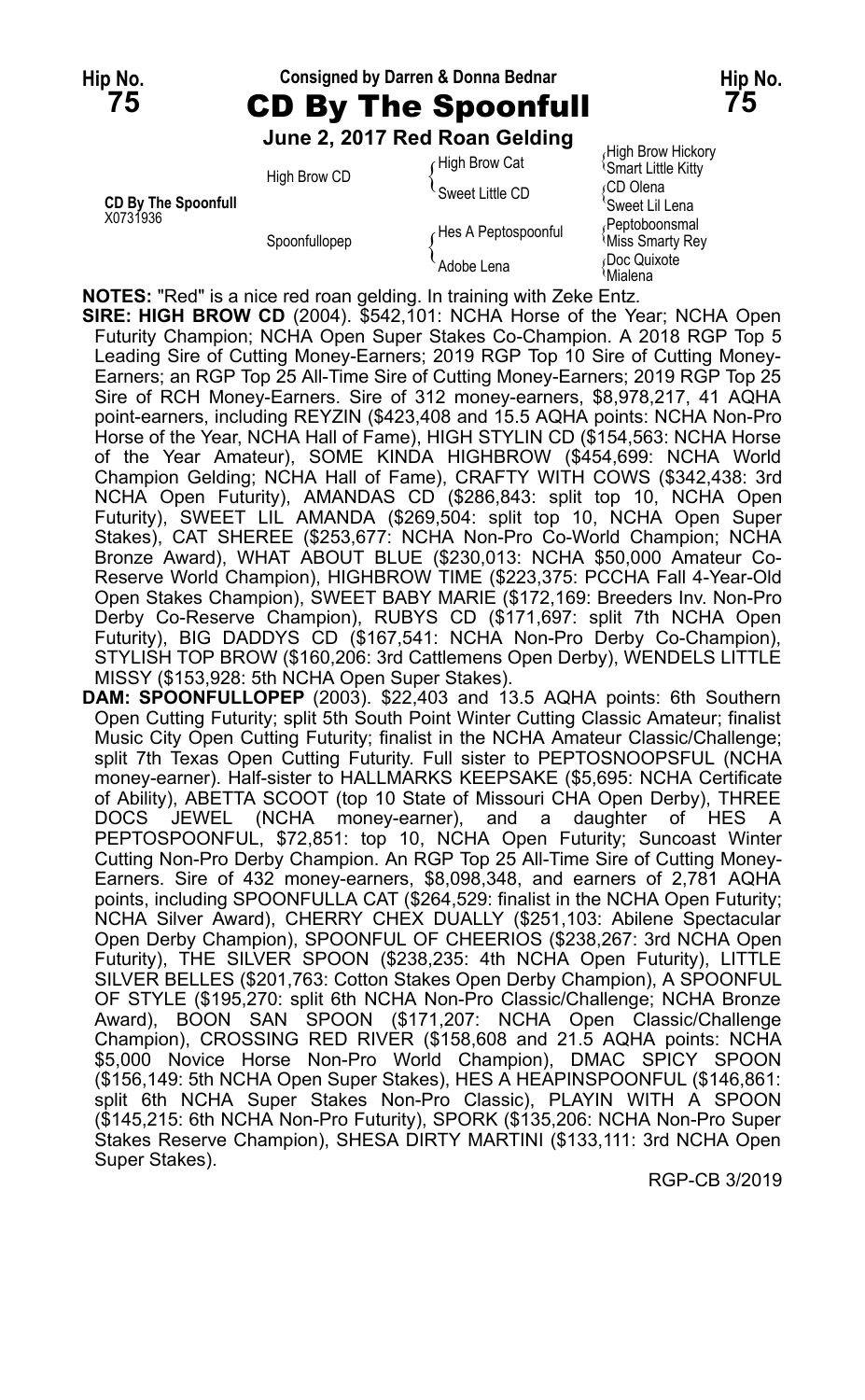**Hip No. Consigned by Slate River Ranch Hip No. 76** Metallic Emerald **76**

**2015 Sorrel Gelding**

| <b>Metallic Emerald</b><br>5716296 | Metallic Cat             | High Brow Cat     | High Brow Hickory<br><b>Smart Little Kitty</b> |
|------------------------------------|--------------------------|-------------------|------------------------------------------------|
|                                    |                          | Chers Shadow      | <b>Peptoboonsmal</b><br>'Shesa Smarty Lena     |
|                                    | <b>Playmates Emerald</b> | Mates Special Guy | Smart Mate<br><b>Hickorys Special Gal</b>      |
|                                    |                          | Berties Mucho Mio | Bertie De Badger<br>ੈMucho Mio                 |

**NOTES:** NCHA Super Stakes nominated. Breeders Invitational eligible. In training at Slate River Ranch.

**SIRE: METALLIC CAT** (2005). \$637,711: NCHA Horse of the Year. A 2018 & 2019 RGP #1 Leading Sire of Cutting Money-Earners; 2018 RGP Top 5 Leading Sire of Ranch Horse Money-Earners; an AQHA Top 5 All-Time Leading Sire of Ranch Horse Point-Earners; 2019 RGP Top 5 Leading Sire of RCH Money-Earners. Sire of 955 money-earners, \$25,445,060, and earners of 2,515 AQHA points, including METALLIC REBEL (\$438,266: NCHA Horse of the Year, NCHA Hall of Fame), PURPLE REYN (\$364,059: NCHA Non-Pro Horse of the Year), BITTERSWEET (\$181,364: NCHA Non-Pro Horse of the Year), HASHTAGS (\$478,571: NCHA World Champion; NCHA Hall of Fame), METELES CAT (\$437,016: AQHA World Champion Junior Cutting Horse twice; NCHA Hall of Fame), STEVIE REY VON (\$420,903: NCHA Open Futurity Champion; NCHA Hall of Fame), CATILLAC REYS (\$233,818: NCHA Non-Pro Co-World Champion), PEDEL TO THE METALL (\$228,377: Showdown in Cowtown Summer 4/6-Year-Old Slot Cutting Open Champion), COPPERISH (\$211,103: Bonanza Open Derby Co-Champion), MISTRESSSIS (\$208,610: split 4th NCHA Open Futurity), MAID OF METAL (\$205,605: NCHA Super Stakes Open Classic Champion), SANNMAN (\$200,039: split 3rd Breeders Inv. Open Derby), MAGISTIC MOON (\$187,799: Arbuckle Mtn. 4- Year-Old Open Futurity Co-Champion), METALLIC MANZIEL (\$185,726: split 6th Breeders Inv. Open Derby), TALIATE (\$180,717: 7th NCHA Open Futurity), METALLIC MISTRESS (\$175,342: finalist in the NCHA Open Futurity).

**DAM: PLAYMATES EMERALD** (2003). NCHA \$5,212; dam of PRETTY N PLATINUM (\$13,914: finalist in the NCHA Amateur Futurity; 5th Abilene Spectacular Derby SSA Open Derby, Abilene Spectacular Derby \$50,000 Amateur Champion), QUEJANASWINNINSTREAK (9th ACHA Top top 10 Senior Youth). Half-sister to SWEET LIL RIDE (\$14,264: split 9th Brazos Bash Open Cutting Futurity), QUEJANALIME (NCHA money-earner), and a daughter of MATES SPECIAL GUY, \$48,378: split 6th Bonanza 4-Year-Old Open: 7th Augusta 4-Year-Old Non-Pro Futurity; split 7th Music City Cutting Futurity 4-Year-Old Open; finalist in the Memphis Cutting Classic Non-Pro; semi-finalist in the NCHA Non-Pro Derby. Sire of 6 money-earners, including MATES ELEKTRA (\$10,890: 4th Abilene Spectacular SSA Open Derby), PLAYMATES EMERALD (\$5,212: NCHA Certificate of Ability), SNAKE MATE (\$3,299: 4th Abilene Spectacular Derby \$100,000 Limited Open), MATE N MONEY (RHAA money-earner), SPYDERMATE (NCHA moneyearner), MATES SUGAR FLASH (NCHA money-earner). Son of SMART MATE, \$50,072 and 5.5 AQHA points: finalist in the NCHA Open Classic/Challenge; Denver National Stock Show NCHA Open Reserve Champion. An RGP Top 25 All-Time Sire of Cutting Money-Earners. Sire of 435 money-earners, \$8,516,151, and earners of 3,912 AQHA points, including NUTN BUTA HOUNDOG (\$263,939: NCHA Non-Pro Co-World Champion), MATES IRISH ROSE (\$178,582: 3rd Breeders Inv. Open Derby), SHES FULL OF HOPE (\$171,924: split 3rd NCHA Super Stakes Non-Pro Classic), NURSE CONNIE (\$162,867: NCHA \$15,000 Novice Non-Pro Reserve World Champion), MATES LITTLE COKETTE (\$158,881: NCHA Open Derby Reserve Champion).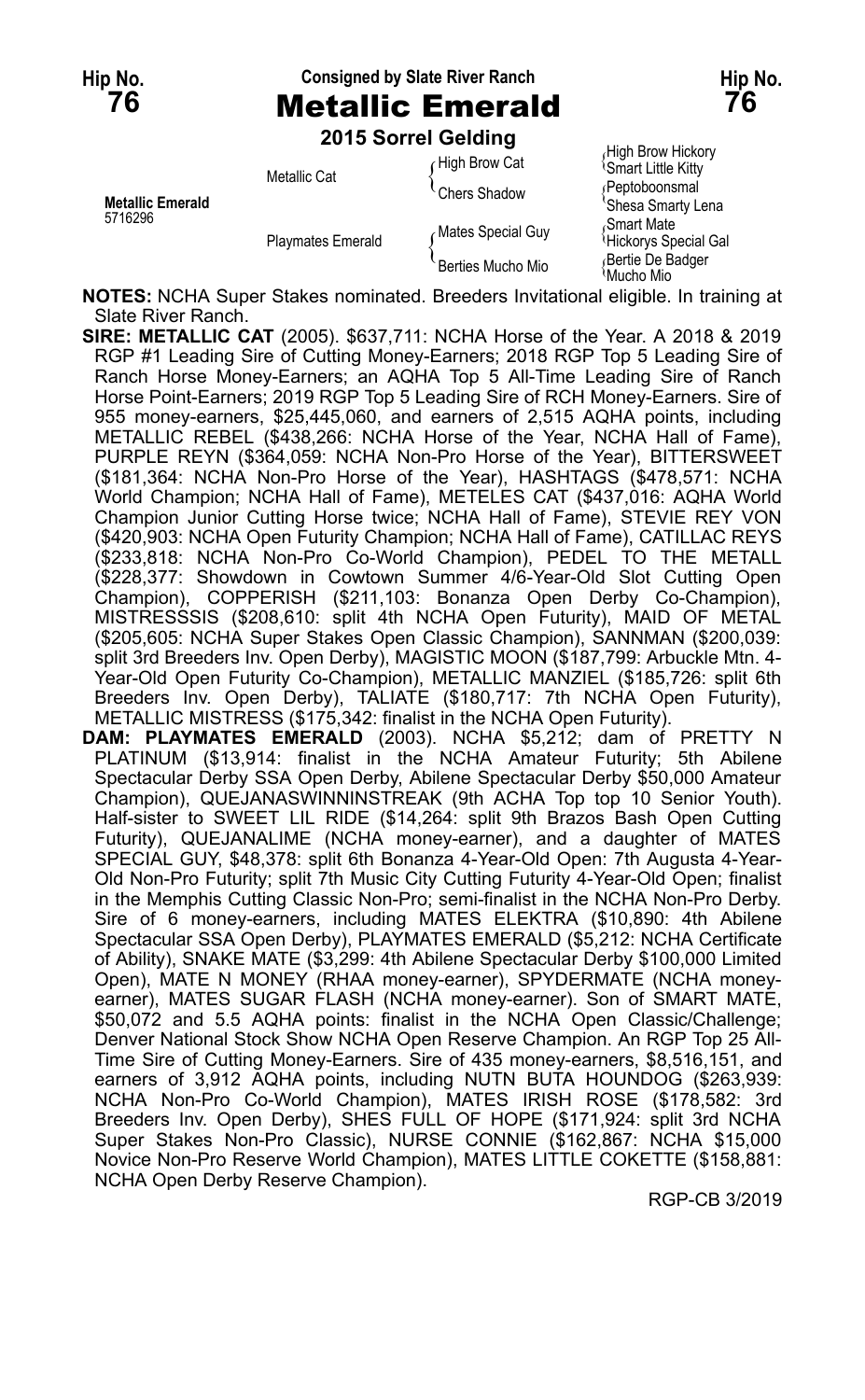## **Hip No. Consigned by Jene Vance Hip No. 77** Reydioactive Glo **77**

**2016 Bay Roan Filly**

|                                    |                  | <b>LUIU DAY INGHII IIIV</b> |                                           |  |
|------------------------------------|------------------|-----------------------------|-------------------------------------------|--|
| <b>Revdioactive Glo</b><br>5801222 | Reydioactive     | Dual Rey                    | Dual Pep،<br>Murse Rey                    |  |
|                                    |                  | Stylish Play Lena           | Docs Stylish Oak<br>Plav Lena             |  |
|                                    | Smartys Boon Glo | Smart Lil Scoot             | Smart Little Lena<br>∖Sonscoot            |  |
|                                    |                  | Boon Glo Solano             | √Peptoboonsmal<br><sup>≀</sup> Glo Solano |  |

- **NOTES:** "Tinkerbell" has had 16 months of professional cutting training. This athletic filly is good minded, strong, quick and cowy. Her flashy color will make her stand out in the show arena. Her sweet personality makes her a favorite in the barn. She can be finished as a cutter or go in any direction you want. When her show career is finished, she will make an awesome broodmare, passing on that gorgeous bay roan color. In training with Roy Carter.
- **SIRE: REYDIOACTIVE** (2010). NCHA money-earner. Full brother to HALREYCIOUS (\$227,459: NCHA Super Stakes Open Classic Champion), REYDICULOUS (\$149,054: 5th NCHA Open Super Stakes); half-brother to PEPTO BOOM (\$317,018: 4th Breeders Inv. Non-Pro Derby; NCHA Silver Award), SMOOTH TALKIN STYLE (\$305,284: NCHA Horse of the Year), HOTTISH (\$301,843: NCHA Reserve Horse of the Year), COPPERISH (\$211,103: Bonanza Open Derby Co-Champion), ARTS IN STYLE (\$52,631: split 6th Breeders Inv. Non-Pro Derby). Out of STYLISH PLAY LENA (\$289,524: NCHA Open Classic/Challenge Champion). Sire of IMA LIL REYDIOACTIVE (\$5,421: split 7th Idaho CHA Open Futurity), BNL URANIUM (Colt To Cow 2-Year-Old Cutting Open Champion). Son of DUAL REY, \$105,038: split 6th NCHA Open Futurity. A 2018 & 2019 RGP #2 Leading Sire of Cutting Money-Earners; an RGP Top 5 All-Time Leading Sire of Cutting Money-Earners; 2019 AQHA Top 5 Leading Sire of Cowboy Events Point-Earners; an RGP Top 10 All-Time Sire of RCH Money-Earners. Sire of 1,391 money-earners, \$42,446,348, and earners of 8,832 AQHA points, including REYS DUAL BADGER (\$313,563: NCHA Horse of the Year), SPECIAL NU BABY (\$481,197: NCHA World Champion Mare; NCHA Hall of Fame), DONT STOPP BELIEVIN (\$461,516: NCHA Open Reserve World Champion; NCHA Hall of Fame).
- **DAM: SMARTYS BOON GLO** (2008). Full sister to SCOOTIN SOLANO (\$220,709: finalist in the NCHA Open Futurity), AWESOME SCOOT (\$7,434 and an AQHA point-earner: 4th Bluebonnet CHA Stakes Non-Pro Derby). A daughter of SMART LIL SCOOT, \$266,425: 5th NCHA Open Futurity; NCHA Super Stakes Open Classic Champion. Sire of 310 money-earners, \$5,355,603, and earners of 3,014 AQHA points, including TRAVS SCOOTER (\$221,566: NCHA Non-Pro Futurity Champion), SCOOTIN SOLANO (\$220,709: finalist in the NCHA Open Futurity), SMARTYS SHADOW (\$181,055: NCHA Super Stakes Open Classic Reserve Champion), DUAL YA SCOOT (\$175,863: 3rd NCHA Non-Pro Futurity), MOMS STYLISH SCOOT (\$151,228: split top 10, NCHA Open Futurity), SCOOT JUSTA LIL (\$138,305: NCHA \$35,000 Non-Pro Co-World Champion), SCOOT OVER HERE (\$118,553: NCHA Limited Non-Pro Classic/Challenge Reserve Champion), STELLAS LIL SCOOT (\$113,436: NCHA \$15,000 Novice Non-Pro World Champion), SMARTYS MAN (\$113,162: 4th NCHA Finals Non-Pro), SHORT SCOOTIN (\$112,361: semi-finalist in the NCHA Open Futurity), SCOOTER MCGAVIN (\$108,125: split 4th NCHA Limited Open Futurity), SCOOTERS LIGHT (\$106,664: semi-finalist in the NCHA Open Futurity), SCOOTIN WITH STYLE (\$106,085: split 7th PCCHA Fall Open Futurity), MR PEPTO SCOOT (\$101,201 and 38.5 AQHA points: finalist in the NCHA Open Futurity), PEPTOS SCOOTIN MAN (\$84,135: NCHA Junior Youth Co-World Champion).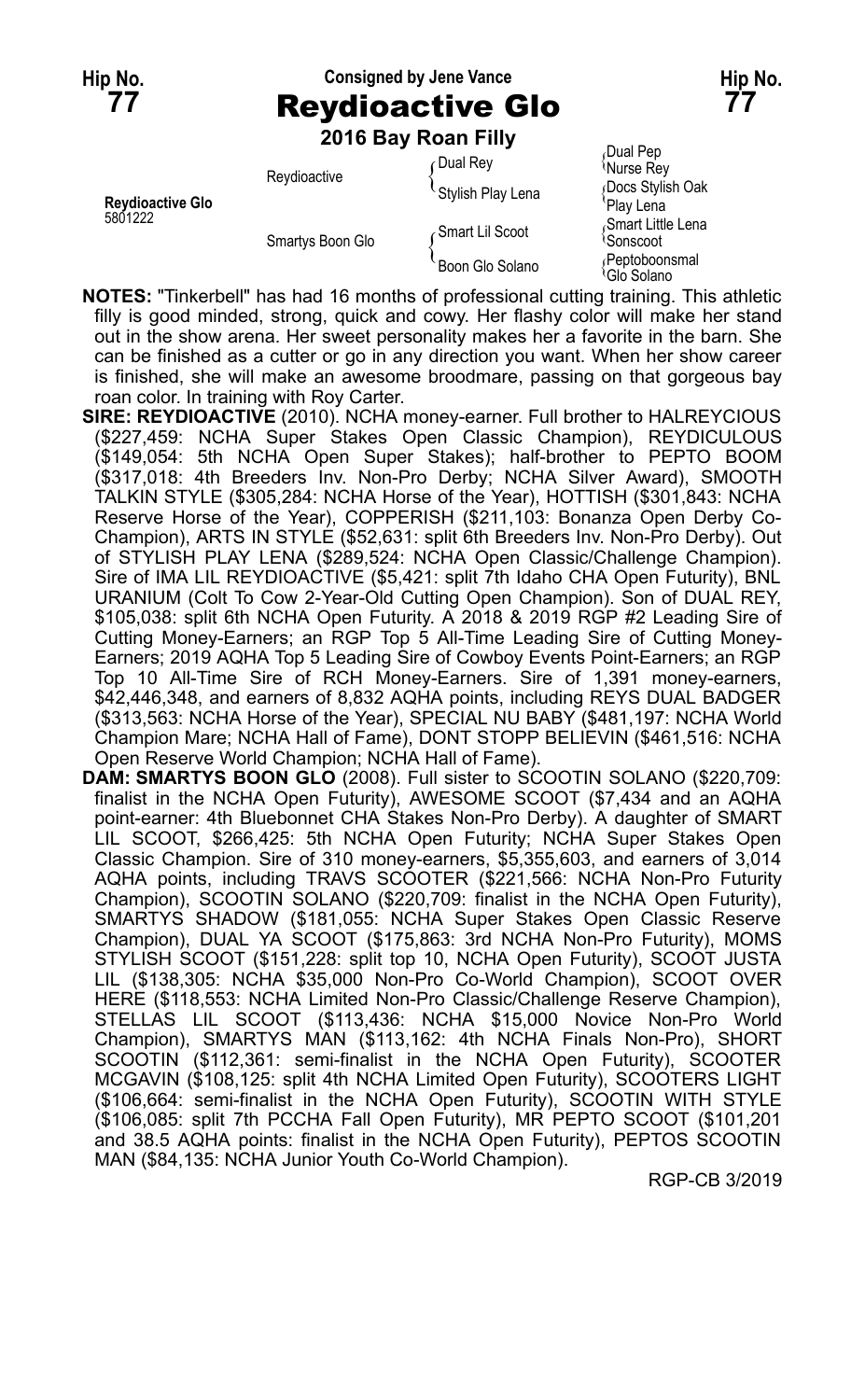## **Hip No. Consigned by Browne Enterprises LLLP Hip No. 78** Shesa Red Hawk **78**

**2015 Red Roan Filly** High Brow Hickory High Brow Hickory<br>figh Brow Cat (Smart Little Kitty Ebr Kitty Hawk full allow Cat in Smart Little Kitty<br>Cenuine Desire { Genuine Desire { Genuine Doc **Shesa Red Hawk** Peppy's Desire and Red Hawk<br>
Shesa Red Hawk Peppy's Desire<br>
Peptoboonsmal Pethodoonsmal Peptoboonsmal 5776036 Peptoboonsmal<br>One Fancy Bow (One Time Pepto { One Time Soon { Smart Little Lena Boon { Smart Little Lena Bowmans Little Star<br>{ Smart Little Star { Smart Little Energy } Smart Little Lena<br>Bowmans Fancy

**NOTES:** This finished cutting horse has been shown and is ready to go. NCHA Super Stakes nominated. Breeders Invitational eligible. In training with Eric Magby. **SIRE: EBR KITTY HAWK** (2002). \$102,114: split 7th NCHA Open Derby; split 4th Cotton Stakes Open Classic Derby; split 3rd Augusta 4-Year-Old Open Futurity; split 7th Music City Open Derby: 7th Western Horseman Cup Cutting Open. Halfbrother to DESIRE SOME FRECKLES (\$205,444: NCHA Open Classic/Challenge Champion), PLAYGUNS DESIRE (\$124,352: Brazos Bash Open Derby Champion), GENUINE BET (\$62,634: semi-finalist in the NCHA Open Futurity), A GENUINE PLAYGUN (\$60,816: semi-finalist in the NCHA Open Futurity). Sire of 30 moneyearners, including DRAGGIN A HAWK (\$96,589 and 18.5 AQHA points: AQHA World Champion Senior Cutting Horse), HEZA SEA HAWK (\$58,575: split 4th Breeders Inv. Non-Pro Derby), LITTLE MORIA KITTENS (\$29,686 and 10.5 AQHA points: Chisholm Trail CHA Fall Open Derby Champion), CAPT SPARROWHAWK (\$23,222: split top 10, NCHA Amateur Super Stakes Classic), HAWKS DESIRE (\$18,564: NCHA Amateur Futurity Champion), HANNA STONE (\$17,886: Congress Cutting \$100,000 Amateur Classic Champion), MORIA KITTY HAWK (\$15,695: 3rd NCHA Limited Open Futurity), RETTA KAT (\$12,938: finalist in the NCHA \$100,000 Amateur Futurity), LB AUGIE HAWK (\$8,387: finalist in the NCHA Amateur Futurity), KITTYS SMART OAK (65 AQHA points: finalist in AQHA World Amateur Ranch Sorting), FOUR HAWKS (\$4,998: finalist in the NCHA \$100,000 Amateur Futurity), OKLAHOMA RED HAWK (\$4,277: split 4th World CHA February \$15,000 Novice Horse Open class), LITTLE XMAS HAWK (\$4,173: finalist in the NCHA Derby \$100,000 Amateur).

**DAM: ONE FANCY BOW** (2007). \$7,174 and an AQHA point-earner: World CHA November Select Non Pro class winner; World CHA November Super Select class winner; NCHA Area 8 \$15,000 Novice Horse Non-Pro Reserve Champion. Full sister to ONE LITTLE STARLET (\$6,173: finalist in the Augusta 4-Year-Old Non-Pro Futurity), ONE BOWTIE (21 AQHA points: AQHA Reserve High Point Level 1 Amateur Working Cow Horse). Half-sister to COWBOYS ONSTAR (\$41,953: split 4th Canadian Supreme Open to the World Open Cutting Classic), WOODYA WANNABE ASTAR (North Central RCHA Spring Bridle Spectacular Limited Non-Pro Co-Reserve Champion), BOWMANS LITTLE REY (NCHA money-earner), and a daughter of ONE TIME PEPTO, \$331,097: NCHA Open Super Stakes Champion. An RGP Top 5 All-Time Leading Sire of RCH Money-Earners; an AQHA Top 5 All-Time Leading Sire of RCH Point-Earners; 2018 & 2019 RGP Top 10 Sire of Ranch Horse Money-Earners. Sire of 652 money-earners, \$16,129,229, and earners of 4,120 AQHA points, including ONE TIME ROYALTY (\$447,543: NCHA Open Futurity Champion; NCHA Hall of Fame), ONE TIME CHOICE (\$289,296: NCHA World Champion Mare twice; NCHA Hall of Fame), TWISTFUL THINKING (\$280,813: NCHA Super Stakes Non-Pro Classic Co-Reserve Champion), BLUE ONE TIME (\$252,869: split top 10, NCHA Open Futurity), TIME TO HANGEM (\$248,281: split 4th NCHA Open Futurity; NCHA Bronze Award), LITTLE MISS ONE TIME (\$245,413: 3rd NCHA Finals Non-Pro), HICKORY HOLLY TIME (\$231,025 and 73.5 AQHA points: NRCHA World Open Hackamore Champion; Superior Working Cow Horse).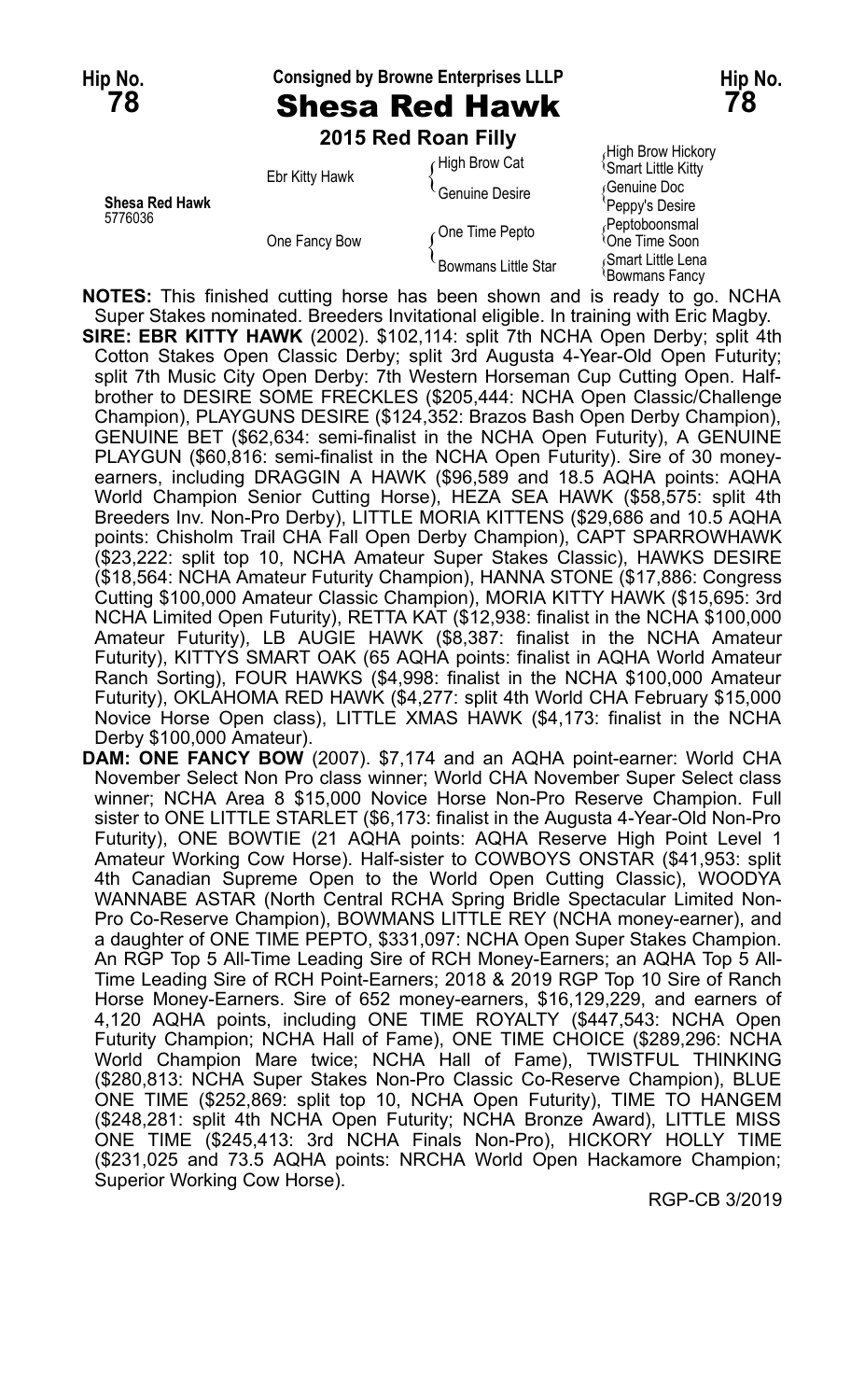## **Hip No. Consigned by Victoria Owen Hip No. 79** Stetson Dagger **79**

**2015 Sorrel Gelding**

Smart Little Kitty Hawk (San Badger Scarlet Dance (Smart Little Kitty Scarlet Dance  $\sum_{\substack{f \in \text{Capby} \text{S} \text{C} \text{Pripy} \text{S} \text{S} \text{S}}}$ **Stetson Dagger** Chiclynx  $\int$ Cash Colors  $\int$ Cash Quixote Rio Cash Quixole Rio<br>  $\{p_{\text{OCO}}\}$  Lucy Cash<br>  $\{p_{\text{OCS}}\}$  Budha Lady

 $\int$  High Brow Cat department of High Brow Hickory Chickasha Bay

**NOTES:** In cutting training. Ready to be shown.

**SIRE: CATTY HAWK** (2005). \$240,297: top 10, NCHA Non-Pro Futurity; Abilene Spectacular Open Derby Reserve Champion; NCHA Limited Non-Pro Futurity Champion; split 3rd Brazos Bash Open Derby; split 5th NCHA Super Stakes Non-Pro Classic. Full brother to SEAL TEAM 6 (\$53,307: split 4th Augusta Open Classic), CATS RHETT (\$53,293 and 11 AQHA points: AQHA World Champion Senior Cutting Horse). A 2018 RGP Top 25 Sire of Cutting Money-Earners. Sire of 36 money-earners, \$1,229,466, including CATTYS HOPE (\$248,376: split 6th NCHA Open Futurity), BILLIES CATTY (\$227,423: NCHA Non-Pro Co-Reserve World Champion), IRIDESCENT CAT (\$122,434: NCHA Non-Pro Futurity Co-Reserve Champion), LIL BAY HAWK (\$86,184: NRCHA Open Derby Champion), CATTYS BONNIE BLUE (\$71,991: Breeders Inv. \$10,000 Novice Derby Horse Non-Pro Champion), DEE BAR ISA CATTY BLUE (AUS) (\$66,093: Australia NCHA Open Futurity Co-Champion), CATTY BLUZ (\$65,026: 5th NCHA Non-Pro Classic/Challenge), CATTY N SMOOTH (\$63,809: 7th NCHA Non-Pro Super Stakes), CATTY MINX (\$39,190: finalist in the NCHA Non-Pro Futurity), PINK CATTY (\$38,766: 3rd Brazos Bash Non-Pro Derby), CATTY KYLE (\$29,996: "The Non-Pro" 4-Year-Old Non-Pro Co-Champion), SMART LIL CATTY HAWK (\$24,215: money-earner NCHA Non-Pro Super Stakes), CATTY BAM BAM (\$16,321: Brazos Bash Non-Pro Futurity Reserve Champion).

**DAM: CASH COLORS** (1996). \$22,318: finalist in the NCHA Amateur Classic/Challenge; 3rd Kansas CHA 5/6-Year-Old Non-Pro; 3rd Texas Cutting 5/6- Year-Old Non-Pro; NCHA Area 9 \$35,000 Non-Pro Reserve Champion. Full sister to BUDHA CASH (\$43,859: NCHA \$15,000 Amateur World Champion), RIOS CASH LADY (\$4,824 and 57 AQHA points: 3rd AQHA World Open Team Penning), HES BUDHA CASH (NCHA money-earner). Half-sister to BUDHA BOON (\$70,907: split 6th NCHA Non-Pro Derby; NCHA Bronze Award), BODEE BUDHA (\$4,370 and an AQHA point-earner: NCHA Certificate of Ability), BODEES GREY BUDHA (finalist in the APHA World 5/6-Year-Old Cutting Challenge Open). A daughter of CASH QUIXOTE RIO, \$595,402: NCHA Open World Champion twice; NCHA Open World Champion Stallion 3 times; NCHA \$3,000 Novice World Champion; NCHA \$1;500 Novice World Champion; Tropicana Cutting 4-Year-Old Open Futurity Co-Reserve Champion. Sire of 98 money-earners, \$2,120,128, 30 AQHA pointearners, including CHITA CASH (\$223,217: split 5th NCHA Non-Pro Futurity), SUEYOU (\$128,564: 6th NCHA Open Classic/Challenge; NCHA Bronze Award), CHEX PARTY MIX (\$100,959: 3rd Bonanza 5/6-Year-Old Non-Pro), HOLLYS HOLY CASH (\$100,424: semi-finalist in the NCHA Non-Pro Futurity), FLASHIN SOME CASH (\$163,928: NCHA Non-Pro Co-World Champion), MOCO CASH (\$86,555 and 17 AQHA points: top 10, NCHA Non-Pro Derby; NCHA Bronze Award), MISS CQR OAK (\$77,590: Congress Non-Pro Classic Co-Reserve Champion), CASH N SCOOTER (\$67,683: finalist in the NCHA Open Super Stakes), CASH MORIA (\$67,227: split 6th Brazos Bash Open Cutting Futurity).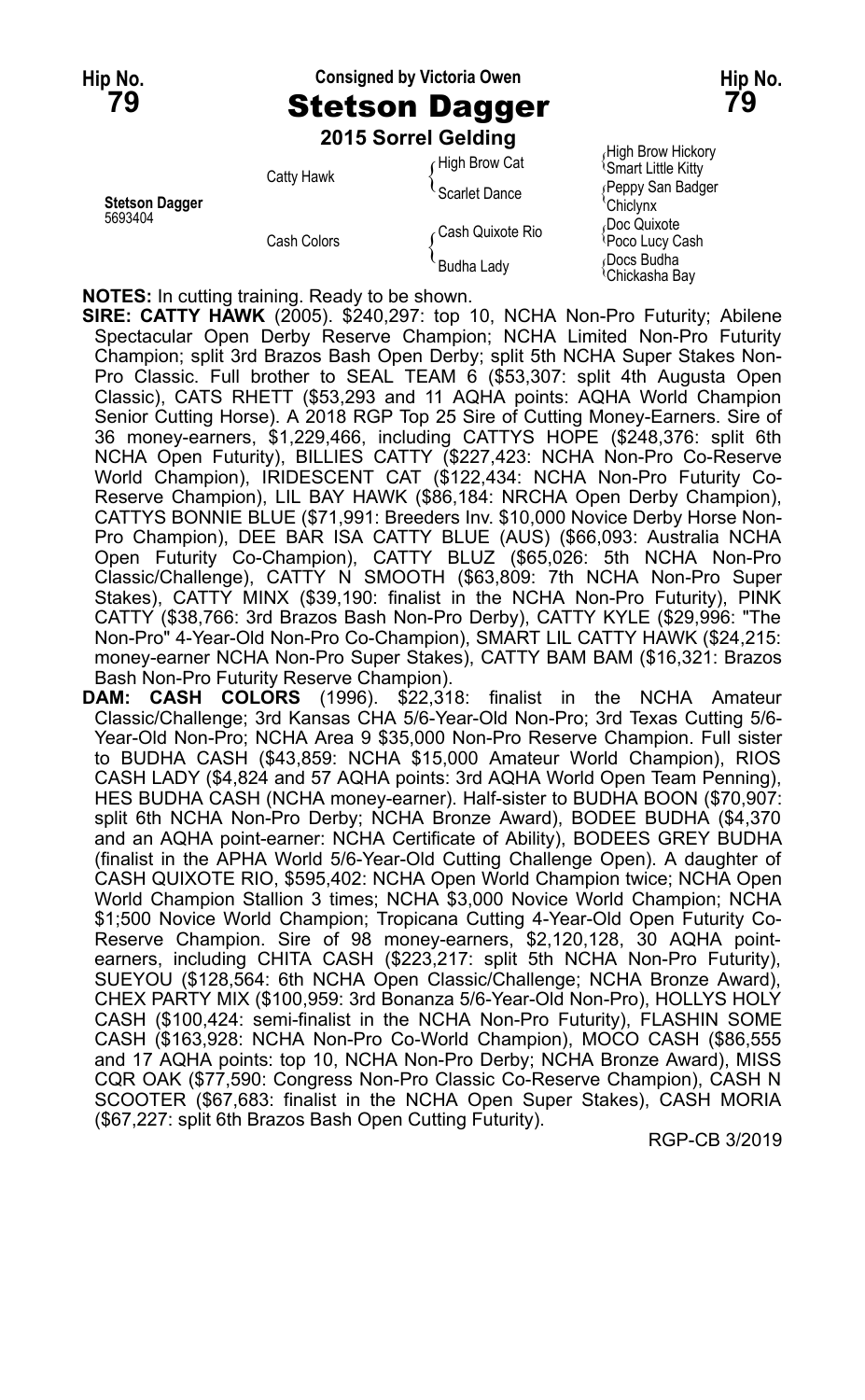## **Hip No. Consigned by Clayton Thompson Hip No. 80** Cajun Lena Oak **80**

**2001 Bay Mare**

| Caiun Lena Oak<br>4138569 | Doc's Oak       | r Doc Bar<br>Susie's Bay | Lightning Bar SI 95<br>Dandy Doll SI 85<br>Poco Tivio<br>'Susie L |
|---------------------------|-----------------|--------------------------|-------------------------------------------------------------------|
|                           | Cajun Doca Lena | ∠Doc Leo Lena            | Doc O'Lena،<br><sup>1</sup> Okie Bar Maiden                       |
|                           |                 | Cajun Cat Girl           | Pay Twentyone<br>'Catty Cajun                                     |

**NOTES:** This mare is a very good producer and easy breeder. 5-Panel N/N. **Sells BRED May 13, 2018 to THE BOON.**

**SIRE: DOC'S OAK** (1973). \$75,658 and 27 AQHA points: split 4th NCHA Open Futurity; 4th NCHA Top 10. An RGP Top 25 All-Time Sire of Cutting Money-Earners. Sire of 527 RGP money-earners, \$10,922,624, and earners of 3,406 AQHA points, including CHAROAKTER EYES (\$298,845: NCHA Super Stakes Open Classic Champion; NCHA Hall of Fame), FRECKLES DOCS OAK (\$271,967: NCHA \$50,000 Amateur Co-World Champion), DOCS LONE OAK (\$252,317 and 10.5 AQHA points: top 10, NCHA Open Futurity; NCHA Gold Award), CASSIES OAK (\$217,000: NCHA \$3,000 Novice World Champion), RAMBO OAK (\$200,582: NCHA Non-Pro Co-World Champion; NCHA Bronze Award), OAK DOLL (\$166,611: 3rd NCHA Open Futurity; NCHA Bronze Award), MAC LEOAK (\$157,140: split 3rd NCHA Open Futurity), ROYAL REO OAK (\$154,155: 5th NCHA Non-Pro Super Stakes), DOC SUGAR OAK RASCAL (\$152,308: split 3rd NCHA Open Super Stakes; NCHA Bronze Award), OAK ALOT (\$145,861: split top 10, NCHA Non-Pro Futurity). A Leading Maternal Grandsire. Sire of the dams of \$16,832,458, including TAP O LENA (\$502,145: NCHA Non-Pro Reserve World Champion; NCHA Hall of Fame), OLENA OAK (\$381,390 and 193 AQHA points: AQHA World Champion Junior Working Cow Horse, Superior Reining), OKAY PEPPY (\$278,694 and 19 AQHA points: 7th NCHA Open Futurity; NCHA Bronze Award), MH SPLIT THE ACES (\$213,320: Millionheir Cutting Open Classic Champion), SLY CHANCE (\$211,264: NCHA Non-Pro Reserve World Champion), STYLISH BABY DOLL (\$201,425: NCHA Open Derby Champion).

**DAM: CAJUN DOCA LENA** (1986). Dam of CAJUN MISS SMARTY (NCHA moneyearner), CAJUNS LITTLE UNO (Florida CHA 5/6-Year-Old Open Champion). Halfsister to FRECKLES CAJUN BOY (\$27,558: semi-finalist in the NCHA Open Futurity), FRECKLES FANCY CAT (split 6th Southwest Missouri Open Cutting Futurity). A daughter of DOC LEO LENA, semi-finalist in the NCHA Open Futurity. Sire of 9 money-earners, including MIGHTY DOC BARS (\$12,359: 5th Southwest Missouri Non-Pro Cutting Futurity), POKEY LENA LASS (\$3,464: Southwest Missouri Cutting Maturity Non-Pro Champion), CUTTERS LEO LENA (18 AQHA points: 6th AQHA World Open Team Penning), DOC BARS OKIE (13.5 AQHA points; Amateur Perf. ROM), DIXIE DE GAMBLE (7.5 AQHA points), MISS LEO WAMPY (7 AQHA points), DOCS POCO HUNTER (AQHA point-earner; NCHA money-earner), BETH O LENA (AQHA point-earner; NCHA money-earner), SCOTTS FIRST LADY (Indiana Cutting Maturity Non-Pro Reserve Champion), HILL LEO DOCK (NCHA money-earner), DOCS LITTLE LENA (NCHA moneyearner), DOCALENA LADY (Iowa Cutting Maturity Non-Pro Reserve Champion). Son of DOC O'LENA, \$23,848 and an AQHA point-earner: NCHA Open Futurity Champion. An AQHA Top 5 All-Time Leading Sire of Cutting Point-Earners; an RGP Top 25 All-Time Sire of Cutting Money-Earners. Sire of 745 money-earners, \$16,958,528, and earners of 6,927 AQHA points, including SMART LITTLE LENA (\$743,275: NCHA Triple Crown, NCHA Hall of Fame), CD OLENA (\$170,706: NCHA Horse of the Year, NCHA Hall of Fame), TAP O LENA (\$502,145: NCHA Non-Pro Reserve World Champion; NCHA Hall of Fame).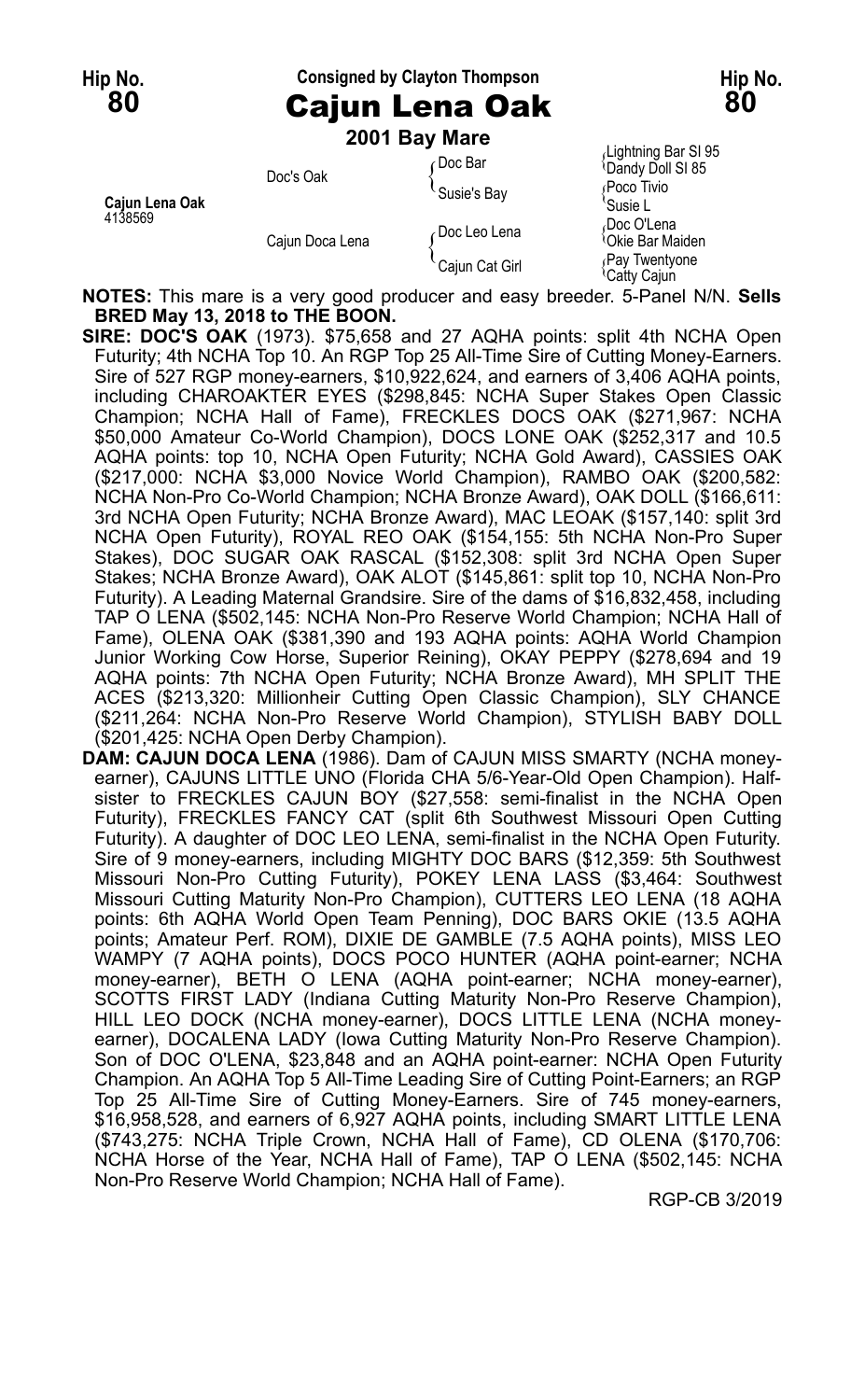## **Hip No. Consigned by Doug Wallace Hip No. 81** Docs Cowboy Reward **81**

**2002 Sorrel Mare**

| Docs Cowboy Reward<br>4217486 | Dual Reward     | ∩Dual Pep<br>Imasmartlittlesugar | Peppy San Badger<br><sup>≀</sup> Miss Dual Doc<br>Smart Little Lena<br>'Miss Conroy 1 |
|-------------------------------|-----------------|----------------------------------|---------------------------------------------------------------------------------------|
|                               | Doc Lady Wilson | ∠Doc Wilson                      | Doc Bar،<br><b>Uazzy Socks</b>                                                        |
|                               |                 | Cat Bar Lady                     | Gay Bar King<br>6D's Lady 72                                                          |

**PERFORMANCE RECORD:** Earner of \$3,390; NCHA Certificate of Ability. **In 2006:** top 10 Southern Amateur Derby.

**PRODUCE RECORD:** Dam of A LADYZ COWBOY (NCHA money-earner). **NOTES:** In training with Kevin Miller.

**SIRE: DUAL REWARD** (1994). \$236,393 and 15.5 AQHA points: 4th NCHA Open Futurity; 4th NCHA Open Super Stakes; 5th AQHA High Point Junior Cutting; El Cid Cutting Open Classic Champion; split 3rd Augusta 4-Year-Old Open Futurity. Full brother to DUALLYS DUDE (\$81,884 and 23.5 AQHA points: Polo Ranch Cutting 4-Year-Old \$50,000 Amateur Co-Champion); half-brother to MH IMASMARTBODEE (\$125,249: Millionheir Cutting Non-Pro Derby Reserve Champion), MH REWARDING MILLION (\$114,700: 3rd Millionheir Classic Cutting Non-Pro Derby). Sire of 25 money-earners, including SASSY DUALIN (\$78,032: PCCHA Open Futurity Reserve Champion), SIMPLY HARRY (\$49,769 and 20.5 AQHA points: 4th Houston Stock Show NCHA \$15,000 Novice Non-Pro), DOUBLE SUGAR REWARD (\$43,738: NCHA Eastern Nationals \$10,000 Novice Horse Non-Pro Co-Champion), PLAYFULL REWARD (\$26,010: Wyoming CHA Open Futurity Champion), SHORT LENA (\$14,568: Brazos Bash Derby \$10,000 Limited Open Champion), RIDE A REWARD (\$13,749: split 3rd NCHA Eastern Nationals \$3,000 Novice Horse Non-Pro), ROXY DUAL (\$8,918: BFA World Barrel Racing Open 3D winner), MY JUST REWARD (\$7,054 and 8 AQHA points: Packard Twister Inv. Cutting Saturday Open Derby Reserve Champion), QUANAH DUAL (\$5,648: Southwest RCHA Circle Y Non-Pro Derby Co-Champion), MADUALA OBLANGADA (58 AQHA points: Open Perf. ROM, AQHA World Amateur Ranch Sorting qualifier).

**DAM: DOC LADY WILSON** (1995). \$21,678: Southern Open Cutting Futurity Champion; State of Missouri CHA Open Futurity Champion; 5th Gold Coast Fall Non-Pro Cutting Futurity; split 7th Kansas Open Cutting Futurity; split 6th Southern Non-Pro Cutting Futurity. Dam of 3 money-earners, including MECOM EASTER (\$5,596 and 151 AQHA points: AQHA World Amateur Team Penning Champion: 7th AQHA World Open Team Penning, AQHA World Ranching Heritage Horse Award Amateur, Superior Amateur Team Penning), I CD DOC (\$11,504 and 32 AQHA points: AQHA Select World Cutting Champion; ACHA World \$2,500 Novice Rider Reserve Champion; ACHA World All-Age \$50,000 Non-Pro Reserve Champion), DOCS COWBOY REWARD (Above). Full sister to SMART CAT WILSON (\$145,494 and 61.5 AQHA points: top 10 NCHA Finals Non-Pro), THREE BARS WILSON (\$61,940: finalist in the NCHA Open Derby; NCHA Bronze Award), BLACKWELLS LAST (ACHA & NCHA money-earner), LITTLE LADY WILSON (NRHA money-earner). Half-sister to SLIP DOWN CAT (\$63,629: 3rd Abilene Spectacular 5/6-Year-Old Open), PLAYIN PRETZEL (\$21,673: CHA Nebraska Non-Pro Futurity Champion), CAT OF COURAGE (\$6,971: NCHA Certificate of Ability), CAT BAR SLIP (split 4th Tom Diaz Ranch Cutting 4-Year-Old Open). A daughter of DOC WILSON, \$124,614: 5th Arizona Sun Circuit Cutting Finals Open; split 5th NCHA Open Finals. Sire of 102 money-earners, \$1,377,595, 58 AQHA pointearners, including SMART CAT WILSON (\$145,494 and 61.5 AQHA points: top 10 NCHA Finals Non-Pro), COMMANDAS WILSON (\$130,368: Memphis Cutting Open Classic Champion; NCHA Silver Award).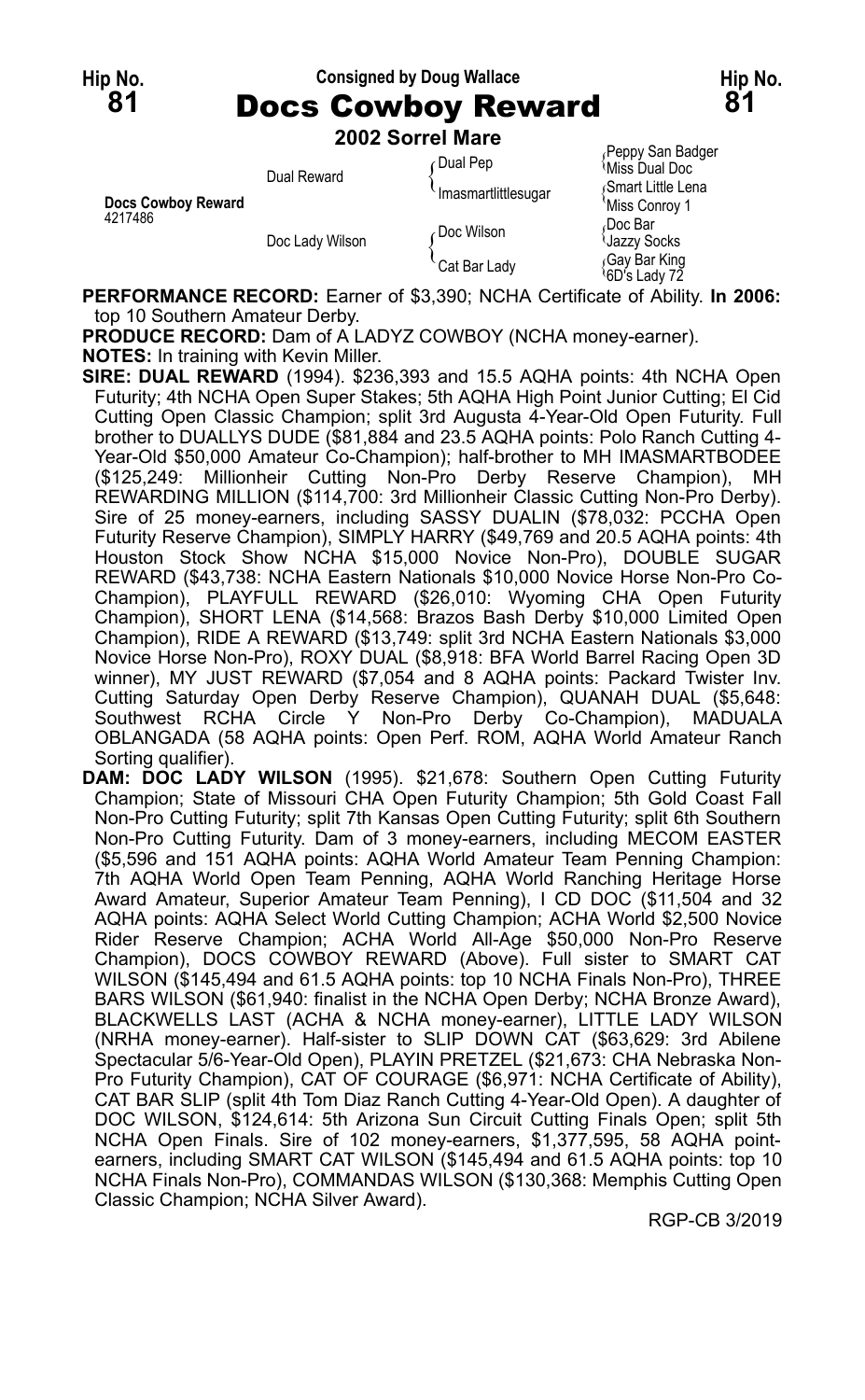**Hip No. Consigned by Cowan Ranch LLC Hip No. 82** Dont Smear The Paint **82 2015 Sorrel Filly**

| <b>Dont Smear The Paint</b><br>5801438 | _ _ . _ _ _ _<br><b>High Brow Cat</b> | High Brow Hickory<br>Smart Little Kitty | Doc's Hickory<br><sup>∖</sup> Grulla San<br>Smart Little Lena<br>`Doc's Kittv |
|----------------------------------------|---------------------------------------|-----------------------------------------|-------------------------------------------------------------------------------|
|                                        | Merada Lena                           | Freckles Merada                         | Freckles Playboy<br>Lenaette                                                  |
|                                        |                                       | Catalena Kate                           | ≀Doc O'Lena<br><sup>≀</sup> Kate's Suɑar                                      |

**NOTES:** NCHA Super Stakes nominated. Breeders Invitational eligible. PCCHA Foal Nominated. PCCHA Stakes eligible.

**SIRE: HIGH BROW CAT** (1988). \$110,800: Augusta Open Classic Champion. RGP #1 All-Time Leading Sire of Cutting Money-Earners; AQHA #1 All-Time Leading Sire of Cutting Point-Earners. Sire of 1,816 money-earners, \$81,032,474, and earners of 9,867 AQHA points, including DONT LOOK TWICE (\$843,096 and 51.5 AQHA points: NCHA Horse of the Year, NCHA Hall of Fame, Superior Cutting), METALLIC CAT (\$637,711: NCHA Horse of the Year, NCHA Hall of Fame), BOON SAN KITTY (\$565,504: NCHA Horse of the Year [shared], NCHA Hall of Fame), HIGH BROW CD (\$542,101: NCHA Horse of the Year, NCHA Hall of Fame), SMOOTH AS A CAT (\$501,874: NCHA Horse of the Year, NCHA Hall of Fame), HE BEA CAT (\$392,010: NCHA Horse of the Year, NCHA Silver Award), LITTLE PEPTO CAT (\$577,430: NCHA Super Stakes Open Classic Reserve Champion; NCHA Hall of Fame), FAITH IN MY CAT (\$560,381 and 138 AQHA points: NCHA \$10,000 Novice World Champion; NCHA Hall of Fame, Superior Cutting), OH CAY FELIX (\$468,498: NCHA Open Futurity Champion; NCHA Hall of Fame), BET ON A CAT (\$417,528 and 13.5 AQHA points: AQHA Select World Cutting Champion twice; NCHA Hall of Fame), HYDRIVE CAT (\$416,709: NCHA Open Futurity Reserve Champion; NCHA Hall of Fame), THOMAS E HUGHES (\$394,690: NCHA World Champion Stallion; NCHA Platinum Award), PAPPION CAT (\$379,815: NCHA Non-Pro Co-Reserve World Champion twice), HIGHBROW SUPERCAT (\$366,230: NCHA Open Futurity Champion), CATS SUMMERTIME (\$357,937: split 6th NCHA Open Futurity; NCHA Gold Award).

**DAM: MERADA LENA** (1993). \$26,107: finalist in the Augusta Open Classic; Oklahoma CHA Fall 5/6-Year-Old Open Reserve Champion; finalist in the Memphis Cutting 4-Year-Old Open Futurity; finalist in the Abilene Spectacular 3/4-Year-Old Open Derby; semi-finalist in the NCHA Open Derby. Dam of 8 money-earners, \$330,508, including CATS MERADA (\$177,900: 3rd NCHA Super Stakes Open Classic, 3rd NCHA Open Classic/Challenge, 7th Augusta 4-Year-Old Open Futurity), STARCAT MERADA (\$88,708 and 5 AQHA points: Bonanza Open Derby Co-Reserve Champion; split 7th Cotton Stakes Open Classic, NCHA Amateur Classic/Challenge Co-Reserve Champion; NCHA Bronze Award), CATS POWER PLAY (\$22,973: finalist in the NCHA Western Nationals \$10,000 Novice, NCHA Area 1 \$35,000 Non-Pro Champion), CHOICE MERADA (\$20,147: finalist in the NCHA Western Nationals \$5,000 Novice Horse Non-Pro, 3rd PCCHA Top top 10 \$15,000 Novice Horse Non-Pro; 9th PCCHA Top top 10 \$2,000 Limited Rider), CATS KITTY MERADA (\$13,150: split 3rd Cascades Open Cutting Futurity; 5th El Rancho Int. Open Futurity, Cascades Cutting Limited Open Futurity Co-Reserve Champion), CATS LITTLE PIPETTE (\$4,228 AQHA point-earner: NCHA Certificate of Ability), BADGERS BIG CHANCE (7 AQHA points; NCHA money-earner), PAWPRINTS N PURRS (NCHA \$2,969). Half-sister to PEPPIERS LITTLE LENA (\$52,047: NCHA Youth Co-Reserve World Champion), IMA LITTLE CATALENA (\$21,971: split 8th Congress Cutting \$10,000 Novice Horse Non-Pro).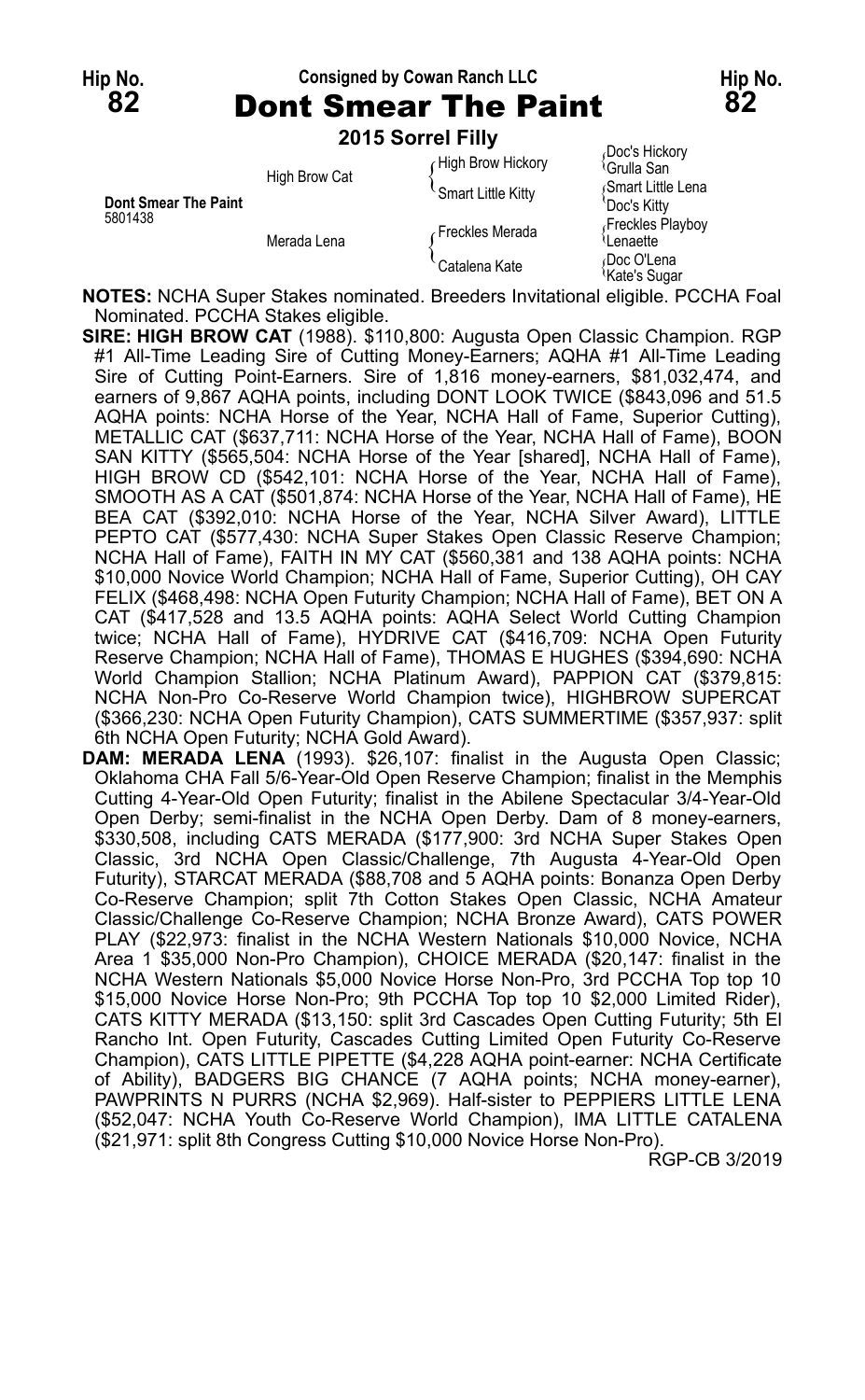#### **Hip No. Consigned by Rancho Estrellita De Corbe Hip No.**

## **83** LL Hips Dont Lie **83**

**February 18, 2017 Bay Filly**

| LL Hips Dont Lie<br>5869563 | High Brow CD<br><b>Sr Cat Attack</b> | High Brow Catز  | <b>Smart Little Kitty</b>       |
|-----------------------------|--------------------------------------|-----------------|---------------------------------|
|                             |                                      | Sweet Little CD | ∩CD Olena<br>'Sweet Lil Lena    |
|                             |                                      | Wild Haired Cat | High Brow Cat<br>Miss Echo Wood |
|                             |                                      | Changabang      | Peptoboonsmal<br>≀Dox Lena Gina |

High Brow Hickory<br><sup>{</sup>Smart Little Kitty Sweet Lil Len<mark>a</mark><br>High Brow Cat Dox Lena Gina

**NOTES:** This filly has been started and will have 60 days plus on her by sale date. NCHA Super Stakes nominated. Breeders Invitational eligible. GBED N/GBED, HERDA N/HRD, HYPP N/N, MH N/N, PSSM 1 N/N.

**SIRE: HIGH BROW CD** (2004). \$542,101: NCHA Horse of the Year; NCHA Open Futurity Champion; NCHA Open Super Stakes Co-Champion. A 2018 RGP Top 5 Leading Sire of Cutting Money-Earners; 2019 RGP Top 10 Sire of Cutting Money-Earners; an RGP Top 25 All-Time Sire of Cutting Money-Earners; 2019 RGP Top 25 Sire of RCH Money-Earners. Sire of 312 money-earners, \$8,978,217, 41 AQHA point-earners, including REYZIN (\$423,408 and 15.5 AQHA points: NCHA Non-Pro Horse of the Year, NCHA Hall of Fame), HIGH STYLIN CD (\$154,563: NCHA Horse of the Year Amateur), SOME KINDA HIGHBROW (\$454,699: NCHA World Champion Gelding; NCHA Hall of Fame), CRAFTY WITH COWS (\$342,438: 3rd NCHA Open Futurity), AMANDAS CD (\$286,843: split top 10, NCHA Open Futurity), SWEET LIL AMANDA (\$269,504: split top 10, NCHA Open Super Stakes), CAT SHEREE (\$253,677: NCHA Non-Pro Co-World Champion; NCHA Bronze Award), WHAT ABOUT BLUE (\$230,013: NCHA \$50,000 Amateur Co-Reserve World Champion), HIGHBROW TIME (\$223,375: PCCHA Fall 4-Year-Old Open Stakes Champion), SWEET BABY MARIE (\$172,169: Breeders Inv. Non-Pro Derby Co-Reserve Champion), RUBYS CD (\$171,697: split 7th NCHA Open Futurity), BIG DADDYS CD (\$167,541: NCHA Non-Pro Derby Co-Champion), STYLISH TOP BROW (\$160,206: 3rd Cattlemens Open Derby).

**DAM: SR CAT ATTACK** (2009). \$34,571: 3rd Tunica Cutting 4-Year-Old Non-Pro Futurity; split 7th NCHA Limited Non-Pro Derby; top 10 NCHA Limited Non-Pro Super Stakes; semi-finalist in the NCHA Non-Pro Futurity; finalist in the Bonanza Non-Pro Derby. Half-sister to CISCOS ROAN RANGER (\$72,744 and 10.5 AQHA points: top 10 NRHA Open Futurity), UNQUESTIONABLY SMART (\$17,232: semifinalist in the NCHA Non-Pro Futurity), SR SMART LIL PEPTO (\$9,880: top 10 Idaho CHA Open Futurity). A daughter of WILD HAIRED CAT, \$134,469: AQHA Reserve World Champion Junior Cutting Horse; split 5th NCHA Open Derby; semifinalist in the NCHA Open Futurity; split 4th Brazos Bash Open Classic; finalist in the NCHA Super Stakes Open Classic. Sire of 108 money-earners, \$1,077,636, 26 AQHA point-earners, including C ONE TIME CAT (51 AQHA points: AQHA World Level 2 Open Junior Tie-Down Roping Champion), MATES GONE WILD (\$5,817 and 56 AQHA points: AQHYA Reserve World Champion Ranch Sorting Horse), BED HEAD CAT (\$82,738 and 12.5 AQHA points: finalist in the NRCHA Open Futurity), MAY I BE WILD (\$76,538: Wrangler Open Cutting Futurity Champion), WILD HAIRED LILLY (\$65,902: NCHA \$15,000 Amateur Co-World Champion), WILD HAIRED QUI (\$52,061: finalist in the NCHA Non-Pro Derby), DUAL RAYS CAT (\$3,382 and 71.5 AQHA points: AQHA High Point Team Penning Champion), MATES GONE WILD (\$5,817 and 56 AQHA points: AQHYA Reserve World Champion Ranch Sorting Horse), SR CAT ATTACK (\$34,571: 3rd Tunica Cutting 4- Year-Old Non-Pro Futurity), TIC TACKA CAT (\$31,462: finalist in the NCHA Non-Pro Futurity), WILD CAT GIRL (\$30,667: The Non-Pro 5/6-Year-Old \$50,000 Amateur Champion).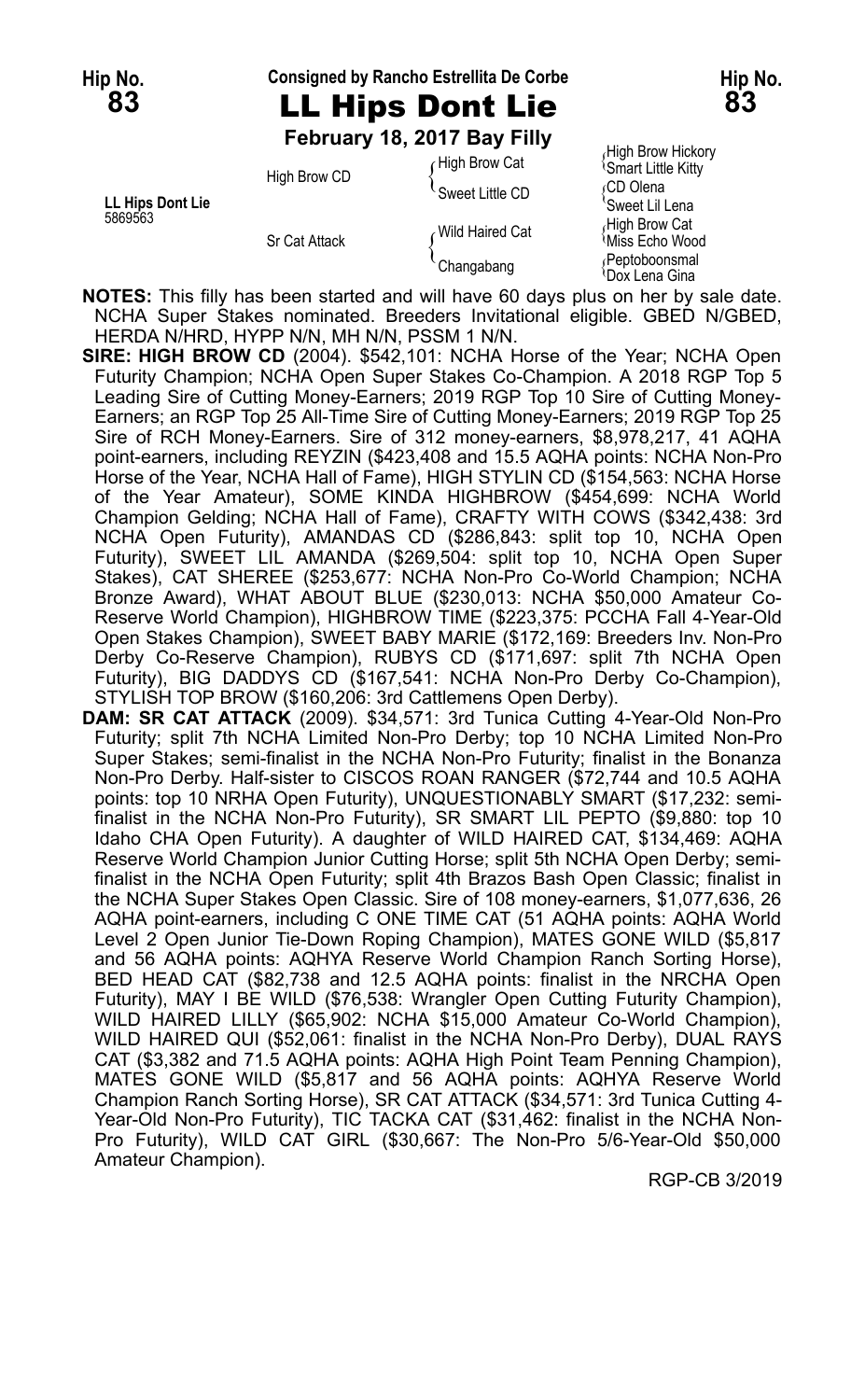#### **Hip No. Consigned by Rancho Estrellita De Corbe Hip No.**

## **84** Name Pending **84**

|  | 2018 Bay Filly |  |  |  |
|--|----------------|--|--|--|
|  |                |  |  |  |

|                         | ZU 10 DAY FIIIY      |                 |                                                |
|-------------------------|----------------------|-----------------|------------------------------------------------|
|                         | High Brow CD         | High Brow Cat   | High Brow Hickory<br><b>Smart Little Kitty</b> |
| Name Pending<br>Pending |                      | Sweet Little CD | ∩CD Olena<br>'Sweet Lil Lena                   |
|                         | <b>Sr Cat Attack</b> | Wild Haired Cat | High Brow Cat<br>Miss Echo Wood                |
|                         |                      | Changabang      | Peptoboonsmal<br>∖Dox Lena Gina                |

**NOTES:** NCHA Super Stakes nominated. Breeders Invitational eligible.

- **SIRE: HIGH BROW CD** (2004). \$542,101: NCHA Horse of the Year; NCHA Open Futurity Champion; NCHA Open Super Stakes Co-Champion. A 2018 RGP Top 5 Leading Sire of Cutting Money-Earners; 2019 RGP Top 10 Sire of Cutting Money-Earners; an RGP Top 25 All-Time Sire of Cutting Money-Earners; 2019 RGP Top 25 Sire of RCH Money-Earners. Sire of 312 money-earners, \$8,978,217, 41 AQHA point-earners, including REYZIN (\$423,408 and 15.5 AQHA points: NCHA Non-Pro Horse of the Year, NCHA Hall of Fame), HIGH STYLIN CD (\$154,563: NCHA Horse of the Year Amateur), SOME KINDA HIGHBROW (\$454,699: NCHA World Champion Gelding; NCHA Hall of Fame), CRAFTY WITH COWS (\$342,438: 3rd NCHA Open Futurity), AMANDAS CD (\$286,843: split top 10, NCHA Open Futurity), SWEET LIL AMANDA (\$269,504: split top 10, NCHA Open Super Stakes), CAT SHEREE (\$253,677: NCHA Non-Pro Co-World Champion; NCHA Bronze Award), WHAT ABOUT BLUE (\$230,013: NCHA \$50,000 Amateur Co-Reserve World Champion), HIGHBROW TIME (\$223,375: PCCHA Fall 4-Year-Old Open Stakes Champion), SWEET BABY MARIE (\$172,169: Breeders Inv. Non-Pro Derby Co-Reserve Champion), RUBYS CD (\$171,697: split 7th NCHA Open Futurity), BIG DADDYS CD (\$167,541: NCHA Non-Pro Derby Co-Champion), STYLISH TOP BROW (\$160,206: 3rd Cattlemens Open Derby).
- **DAM: SR CAT ATTACK** (2009). \$34,571: 3rd Tunica Cutting 4-Year-Old Non-Pro Futurity; split 7th NCHA Limited Non-Pro Derby; top 10 NCHA Limited Non-Pro Super Stakes; semi-finalist in the NCHA Non-Pro Futurity; finalist in the Bonanza Non-Pro Derby. Half-sister to CISCOS ROAN RANGER (\$72,744 and 10.5 AQHA points: top 10 NRHA Open Futurity), UNQUESTIONABLY SMART (\$17,232: semifinalist in the NCHA Non-Pro Futurity), SR SMART LIL PEPTO (\$9,880: top 10 Idaho CHA Open Futurity). A daughter of WILD HAIRED CAT, \$134,469: AQHA Reserve World Champion Junior Cutting Horse; split 5th NCHA Open Derby; semifinalist in the NCHA Open Futurity; split 4th Brazos Bash Open Classic; finalist in the NCHA Super Stakes Open Classic. Sire of 108 money-earners, \$1,077,636, 26 AQHA point-earners, including C ONE TIME CAT (51 AQHA points: AQHA World Level 2 Open Junior Tie-Down Roping Champion), MATES GONE WILD (\$5,817 and 56 AQHA points: AQHYA Reserve World Champion Ranch Sorting Horse), BED HEAD CAT (\$82,738 and 12.5 AQHA points: finalist in the NRCHA Open Futurity), MAY I BE WILD (\$76,538: Wrangler Open Cutting Futurity Champion), WILD HAIRED LILLY (\$65,902: NCHA \$15,000 Amateur Co-World Champion), WILD HAIRED QUI (\$52,061: finalist in the NCHA Non-Pro Derby), DUAL RAYS CAT (\$3,382 and 71.5 AQHA points: AQHA High Point Team Penning Champion), MATES GONE WILD (\$5,817 and 56 AQHA points: AQHYA Reserve World Champion Ranch Sorting Horse), SR CAT ATTACK (\$34,571: 3rd Tunica Cutting 4- Year-Old Non-Pro Futurity), TIC TACKA CAT (\$31,462: finalist in the NCHA Non-Pro Futurity), WILD CAT GIRL (\$30,667: The Non-Pro 5/6-Year-Old \$50,000 Amateur Champion).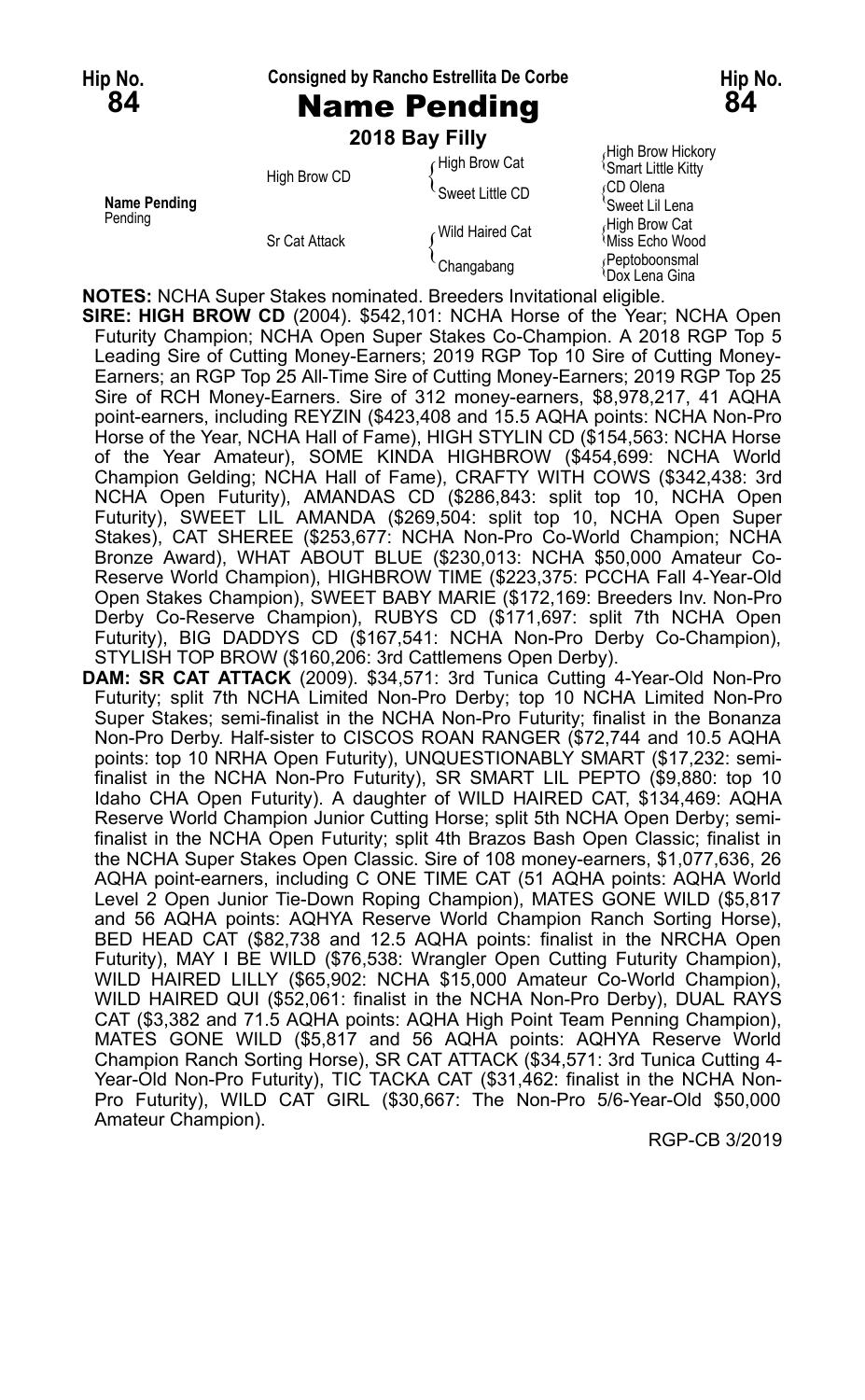**Hip No. Consigned by Russ Mothershead Hip No.**

|                                   |                        | 2015 Bay Filly  |                                                      |
|-----------------------------------|------------------------|-----------------|------------------------------------------------------|
| <b>Starlight Tiara</b><br>5727252 |                        | Grays Starlight | Peppy San Badger<br><b>Doc's Starlight</b>           |
|                                   | <b>Bobby Starlight</b> | Cats Bobby Sox  | High Brow Cat<br>'Smoky Marrland                     |
|                                   | Cats Tiara             | High Brow Cat   | High Brow Hickory<br><sup>1</sup> Smart Little Kitty |
|                                   |                        | Cindertin       | Docs Cinder Fella<br><sup>≀</sup> Tinsels Only Lady  |

<sub>/</sub>Peppy San Badger<br><sup>(</sup>Doc's Starlight High Brow Cat **Smoky Marrland**<br>High Brow Hickory

**NOTES:** This beautiful 4 year old mare was trained by NRCHA Million Dollar Rider, Zane Davis. She has a sweet disposition, a lot of cow and a big stop. 5-Panel N/N. In training with Sam Smith.

- **SIRE: BOBBY STARLIGHT** (2002). \$142,054: NRCHA World Bridle Open Reserve Champion; NRCHA Derby Bridle Spectacular Open Reserve Champion; 4th NRCHA Open Derby; 3rd NRCHA World's Greatest Horseman with Zane DAVIS; Idaho RCHA Open Futurity Reserve Champion. Half-brother to LITTLE JERRI SOX (\$92,413: top 10 NCHA Non-Pro Futurity). Out of CATS BOBBY SOX (\$66,030: 3rd NCHA Non-Pro Futurity). Sire of 3 money-earners, including BOBBYS PLAYGUN (\$10,587: NRCHA World Hackamore Non-Pro Champion), STARLIGHTS REMINGTON (\$5,437: 4th Reno Snaffle Bit RCH Limited Open Futurity), HES GENUINE BOBBY (AQHA point-earner: money-earner in the Colorado RCHA Mid America \$7,500 Limited Open Futurity). Son of GRAYS STARLIGHT, \$41,128: Arizona Sun Circuit Cutting 4-Year-Old Open Futurity Champion. An AQHA Top 10 All-Time Sire of RCH Point-Earners; an RGP Top 25 All-Time Sire of RCH & Cutting Money-Earners; an AQHA Top 25 All-Time Sire of Reining Point-Earners. Sire of 501 money-earners, \$12,619,252, and earners of 6,614 AQHA points, including STELLA STARLIGHT (\$310,379: 5th NCHA Open Futurity), STARLIGHT GEM (\$246,791: 3rd NCHA Non-Pro Futurity), A LITTLE STARLIGHT (\$226,507: NCHA Open Super Stakes Champion), MAGNALIGHT (\$206,497: NCHA \$50,000 Amateur Co-World Champion), REMEDY FOR SWEETS (\$203,706: Polo Ranch Cutting 4-Year-Old Open Derby Reserve Champion), SAN STARGAZER (\$198,263: PCCHA Fall 4-Year-Old Open Stakes Co-Reserve Champion).
- **DAM: CATS TIARA** (2006). \$18,043: 4th South Point Open Cutting Futurity; finalist in the PCCHA Fall Open Futurity; finalist in the Abilene Spectacular Open Derby. Dam of GLITTER N GLAM (\$28,198 and 7 AQHA points: NRCHA Non-Pro Futurity Reserve Champion; 4th NRCHA Non-Pro Derby, NSHA RCH Non-Pro Futurity Reserve Champion). Full sister to CINDERELLA CAT (\$17,544: finalist in the NCHA Amateur Classic/Challenge). Half-sister to RISTOS FLAME (NCHA money-earner), and a daughter of HIGH BROW CAT, \$110,800: Augusta Open Classic Champion. RGP #1 All-Time Leading Sire of Cutting Money-Earners; AQHA #1 All-Time Leading Sire of Cutting Point-Earners. Sire of 1,816 money-earners, \$81,032,474, and earners of 9,867 AQHA points, including DONT LOOK TWICE (\$843,096 and 51.5 AQHA points: NCHA Horse of the Year, NCHA Hall of Fame, Superior Cutting), METALLIC CAT (\$637,711: NCHA Horse of the Year, NCHA Hall of Fame), BOON SAN KITTY (\$565,504: NCHA Horse of the Year [shared], NCHA Hall of Fame), HIGH BROW CD (\$542,101: NCHA Horse of the Year, NCHA Hall of Fame), SMOOTH AS A CAT (\$501,874: NCHA Horse of the Year, NCHA Hall of Fame), HE BEA CAT (\$392,010: NCHA Horse of the Year, NCHA Silver Award), LITTLE PEPTO CAT (\$577,430: NCHA Super Stakes Open Classic Reserve Champion; NCHA Hall of Fame), FAITH IN MY CAT (\$560,381 and 138 AQHA points: NCHA \$10,000 Novice World Champion; NCHA Hall of Fame, Superior Cutting), OH CAY FELIX (\$468,498: NCHA Open Futurity Champion; NCHA Hall of Fame).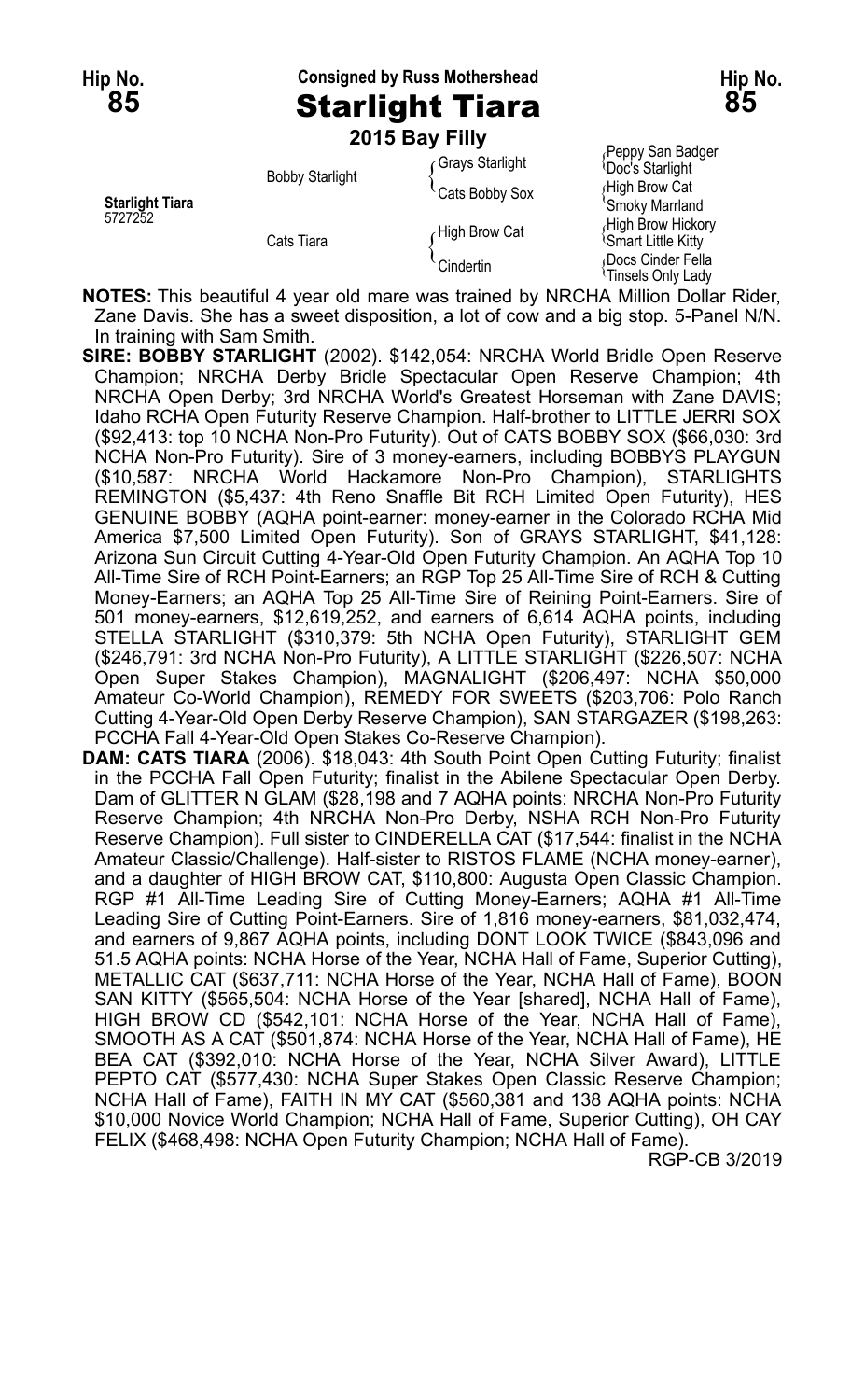### **Hip No. Consigned by Christina Fairbanks Hip No. 86** Birch Creek Kat **86**

**2016 Sorrel Gelding**

|                                   | Kit Kat Sugar | High Brow Cat    | י יישוטיי ייש יש יישיין<br><b>Smart Little Kitty</b> |
|-----------------------------------|---------------|------------------|------------------------------------------------------|
| <b>Birch Creek Kat</b><br>5790441 |               | Sugar N Dulce    | Smart Lil Ricochet<br>Little Badger Dulce            |
|                                   | CJ Shayo      | Playboys Badge   | Freckles Playboy<br><sup>1</sup> Badge Of Courage    |
|                                   |               | <b>CJ Cookie</b> | CJ Sugar،<br><sup>1</sup> Lil Miss Retsina           |

High Brow Hickory<br><sup>{</sup>Smart Little Kitty **Rittle Badger Dulce**<br>Freckles Plavbov Lil Miss Retsina

**NOTES:** This is an extremely well broke, handmade, great minded, 3 yr old gelding that is started on cattle. He will make a cutter, cow horse, ranch versatility or...you can take him in any direction you prefer. Don't miss him. In training with Charlie Ashcraft.

**SIRE: KIT KAT SUGAR** (2008). \$240,903: NCHA Horse of the Year; NCHA Open Super Stakes Reserve Champion; finalist in the NCHA Open Futurity; Bonanza Open Derby Champion; Brazos Bash Open Derby Champion. A 2019 RGP Top 10 Sire of Cutting Money-Earners. Sire of 98 money-earners, \$1,356,564, including SCOOTER KAT (\$117,198: NRCHA Open Futurity Reserve Champion), SUGRSPIZNEVRTHINGNIZ (\$64,192: Arbuckle Mountain 4-Year-Old Open Futurity Reserve Champion), SWEET TOOTHE (\$58,665: NCHA \$100,000 Amateur Futurity Champion), NOTHING COMES EASY (\$55,392: NCHA Amateur Futurity Champion), RINGO (\$51,879: finalist in the NCHA Open Futurity), JUSTA LIL BROWNSUGAR (\$50,933: 3rd Arbuckle Mountain 4-Year-Old Open Futurity), DMAC DOGGFATHER (\$41,163: finalist in the NCHA Open Futurity), EXS N OHHS (\$37,903: 9th Arbuckle Mountain 4-Year-Old Open Futurity), DMAC BIKINI MARTINI (\$37,736: finalist in the NCHA Open Super Stakes), SMART SUGAR KITTY (\$36,148: Abilene Spectacular Open Derby Champion), SUGARUSH (\$35,437: semi-finalist in the NCHA Open Futurity), REY SOME SUGAR ON ME (\$35,397: semi-finalist in the NCHA Open Futurity), KATS PAYDAY (\$33,474: 5th PCCHA Fall Open Futurity), ETCH N SKETCH (\$32,125: finalist in the NCHA Non-Pro Futurity), KANDY CRUSH (\$31,479: 7th NCHA \$100,000 Amateur Super Stakes), REYKATASIZE (\$29,075: Reno Snaffle Bit RCH Open Futurity Reserve Champion), KIT KAT SWAGGER (\$28,746: split 7th NCHA Limited Non-Pro Futurity), JUNE BUG JAM (\$28,011: PCCHA Summer Open Derby Champion), POOR LIL GUY (\$27,132: split 3rd Breeders Inv. \$10,000 Novice Non-Pro Derby). **DAM: CJ SHAYO** (2004). \$23,829: finalist in the NCHA Non-Pro Derby; split 7th NCHA Limited Non-Pro Derby; 4th Bluebonnet Cutting Stakes Non-Pro Derby. Halfsister to CJ LIGHTS (SHOT Stockhorse Rosenburg All-Around Open Champion), CJ PEPTO (6.5 AQHA points: ACHA money-earner), and a daughter of PLAYBOYS BADGE, \$97,563: split 4th Abilene Spectacular Non-Pro Derby; Abilene Spectacular Non-Pro Classic Co-Champion; split 3rd Abilene Spectacular Open Derby; 6th Steamboat Springs Open Derby; split 3rd Gold Coast Open Derby. Sire of 98 money-earners, \$1,464,586, 35 AQHA point-earners, including PCR MS GINGER (\$124,417: split 3rd PCCHA Open Futurity), OREGON END (\$28,411: NCHA Youth Co-Reserve World Champion), MOONBADGE (\$96,898 and 33 AQHA points: split 7th NCHA Super Stakes Non-Pro Classic), SALLIE B BADGE (\$76,697: split 5th NCHA Non-Pro Derby), PLAYBOYS RAY JAY (\$73,193 and 16 AQHA points: 6th NCHA Amateur Futurity), DUAL BADGE (\$66,232: Bonanza Non-Pro Derby Co-Champion), PR PLAYBOYS LEGACY (\$59,930: 3rd NCHA Open Super Stakes), SARAHS PAINTED BADGE (\$54,293: 6th Augusta Non-Pro Classic), ZELLO DOT COM (\$49,352: 5th Southern Open Cutting Futurity), SUN DAZE BADGE (\$49,194: NCHA Eastern Nationals \$3,000 Novice Champion),

BADGE AND HONOR (\$48,875: semi-finalist in the NCHA Open Futurity), PLAYBOYS MARTINI (\$48,694: 3rd El Cid Cutting Non-Pro Derby).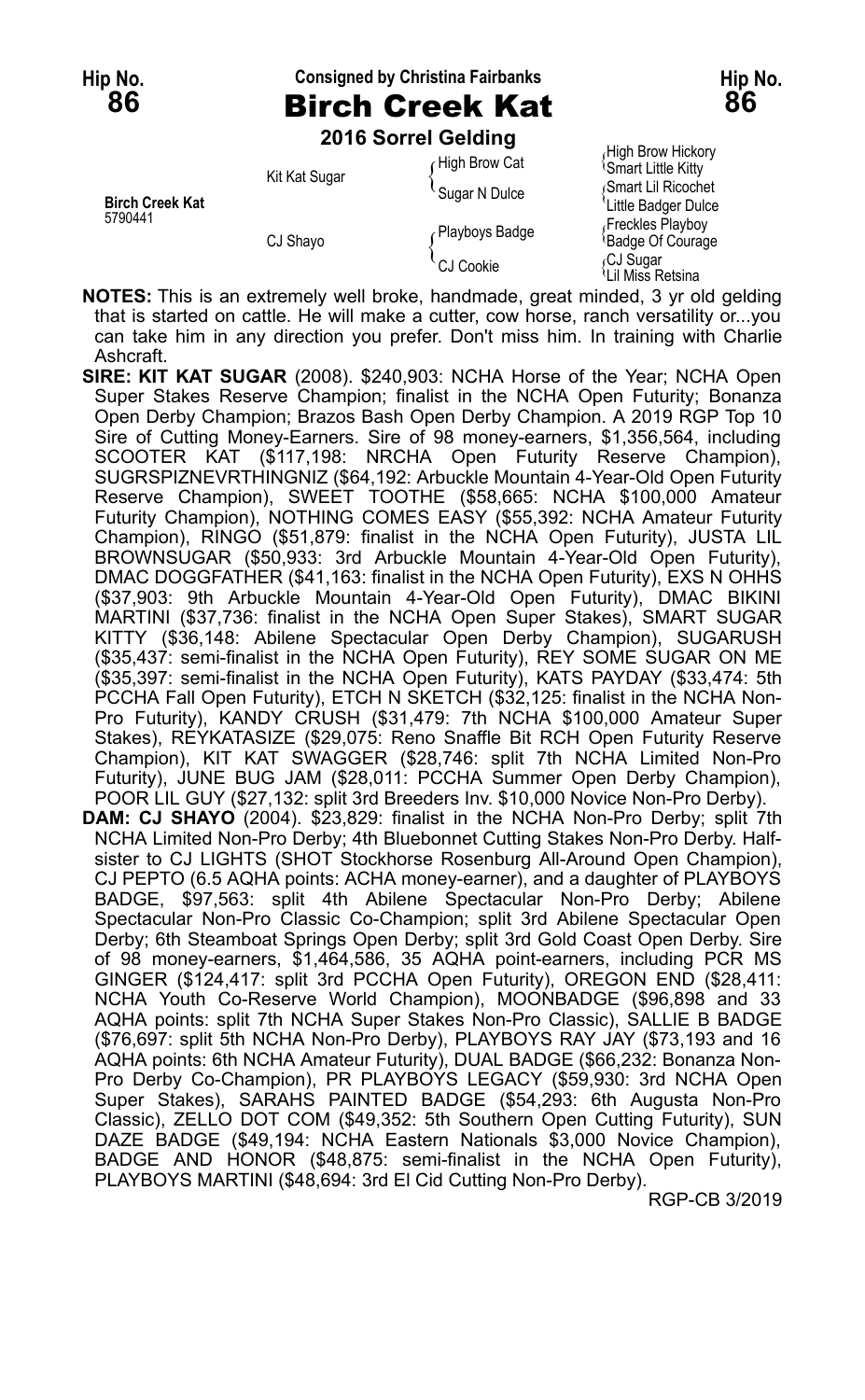### **Hip No. Consigned by Pekisko Ranch Ltd Hip No. 87** Cats Metallic Lady **87**

**2014 Red Roan Mare**

| <b>Cats Metallic Ladv</b><br>5640192 | Metallic Cat        | High Brow Cat)،           | <sup>1</sup> Smart Little Kitty              |
|--------------------------------------|---------------------|---------------------------|----------------------------------------------|
|                                      |                     | <sup>'</sup> Chers Shadow | (Peptoboonsmal                               |
|                                      | Peptos Painted Lady |                           | 'Shesa Smarty Lena                           |
|                                      |                     | ∤Pepto Taz                | Peptoboonsmal<br><sup>≀</sup> Sweet Lil Lena |
|                                      |                     | Clays Little Hickory      | High Brow Hickory<br>$0$ Playe Little Denny  |

High Brow Hickory<br>Smart Little Kitty **Chesa Smarty Lena** <sup>t</sup>Clays Little Peppy

**PERFORMANCE RECORD:** NCHA earner of \$7,330. **In 2017:** 5th Wrangler Non-Pro Futurity; 5th Canada Supreme Open to the World Non-Pro Cutting Futurity; 3rd Canada Black Elk Fall Cutting Day 1 Non-Pro Futurity; top 10 Canada Black Elk Fall Cutting Day 2 Futurity Open; **in 2018:** Canada Supreme Open to the World Cutting Non-Pro Derby Co-Reserve Champion.

**NOTES:** In training with Jordan Skeith.

- **SIRE: METALLIC CAT** (2005). \$637,711: NCHA Horse of the Year. A 2018 & 2019 RGP #1 Leading Sire of Cutting Money-Earners; 2018 RGP Top 5 Leading Sire of Ranch Horse Money-Earners; an AQHA Top 5 All-Time Leading Sire of Ranch Horse Point-Earners; 2019 RGP Top 5 Leading Sire of RCH Money-Earners. Sire of 955 money-earners, \$25,445,060, and earners of 2,515 AQHA points, including METALLIC REBEL (\$438,266: NCHA Horse of the Year, NCHA Hall of Fame), PURPLE REYN (\$364,059: NCHA Non-Pro Horse of the Year), BITTERSWEET (\$181,364: NCHA Non-Pro Horse of the Year), HASHTAGS (\$478,571: NCHA World Champion; NCHA Hall of Fame), METELES CAT (\$437,016: AQHA World Champion Junior Cutting Horse twice; NCHA Hall of Fame), STEVIE REY VON (\$420,903: NCHA Open Futurity Champion; NCHA Hall of Fame), CATILLAC REYS (\$233,818: NCHA Non-Pro Co-World Champion), PEDEL TO THE METALL (\$228,377: Showdown in Cowtown Summer 4/6-Year-Old Slot Cutting Open Champion), COPPERISH (\$211,103: Bonanza Open Derby Co-Champion), MISTRESSSIS (\$208,610: split 4th NCHA Open Futurity), MAID OF METAL (\$205,605: NCHA Super Stakes Open Classic Champion), SANNMAN (\$200,039: split 3rd Breeders Inv. Open Derby), MAGISTIC MOON (\$187,799: Arbuckle Mtn. 4- Year-Old Open Futurity Co-Champion), METALLIC MANZIEL (\$185,726: split 6th Breeders Inv. Open Derby), TALIATE (\$180,717: 7th NCHA Open Futurity).
- **DAM: PEPTOS PAINTED LADY** (2006). Dam of CATS LITTLE TAZ (\$57,298: Wrangler Non-Pro Futurity Reserve Champion; 5th Wrangler Non-Pro Classic, split 5th Wrangler Open Cutting Futurity), CATS METALLIC LADY (Above). Full sister to CLAYS LIL TAZ (\$7,788: split 4th Wrangler Open Derby). Half-sister to HIGH POWER PEPTO (\$57,949: Wrangler Open Derby Champion), CLAYS LITTLE CD (\$57,724: Calgary Stampede Non-Pro World Series of Cutting Co-Reserve Champion), ARISTOCRATIC HI BROW (\$34,895: Canadian Supreme Open to the World Open Cutting Futurity Champion), DUNNYS LIL CAT (\$8,364: Canada Supreme Open to the World Non-Pro Cutting Futurity Co-Champion). A daughter of PEPTO TAZ, \$132,224: 6th NCHA Open Super Stakes; Polo Ranch Cutting 4-Year-Old Open Reserve Champion; Augusta Open Classic Reserve Champion; Suncoast Winter Open Derby Champion; Suncoast Fall Open Derby Champion. Sire of 161 money-earners, \$1,995,037, 48 AQHA point-earners, including TAZS DREAMGIRL (\$106,229: 5th NCHA Open Futurity), RIO TAZZY (\$104,431: 3rd NCHA Limited Non-Pro Futurity), TAZ DUALLY (\$87,919: Canadian Supreme Open to the World Open Cutting Classic Champion twice), MIZZ SAVANNAH TAZ (\$72,052: Bonanza Non-Pro Classic Reserve Champion), HESA SMART TAZ (\$71,782: finalist in the NCHA Open Futurity), LITTLE TAZMAN (\$60,717 and 33 AQHA points: Breeders Inv. Derby \$200,000 Non-Pro Champion).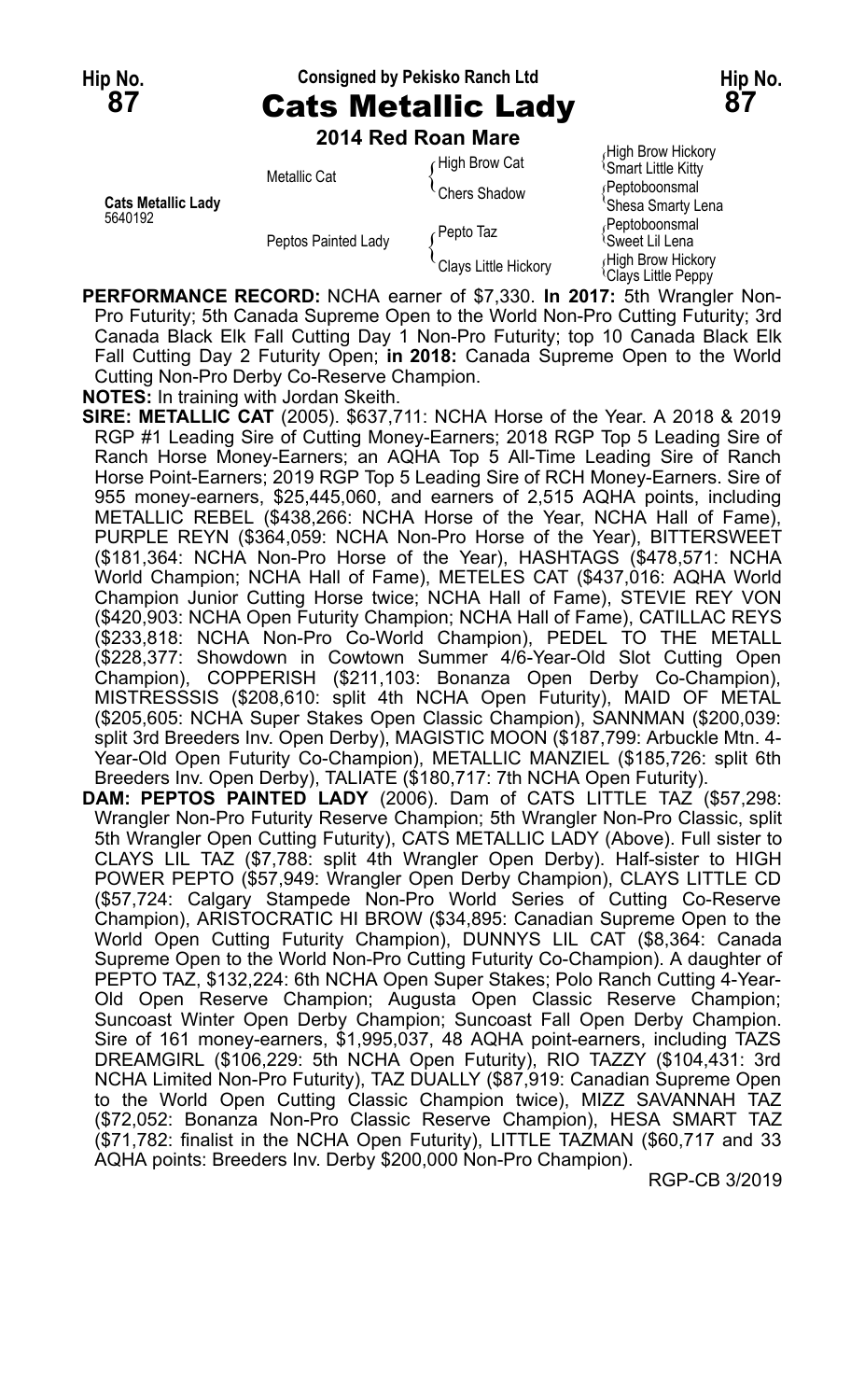## **Hip No. Consigned by Jeremiah Keller Hip No. 88** Royaly Smart Girl (P) **88**

**2007 Bay/Tovero Mare**

|                                  |                        | <b>ZUUT BAVITOVERO MATE</b> |                                           |
|----------------------------------|------------------------|-----------------------------|-------------------------------------------|
|                                  | Color Me Smart (P)     | (Smart Little Lena (Q)      | Doc O'Lena<br><i><b>Smart Peppy</b></i>   |
| Royaly Smart Girl (P)<br>P953086 |                        | Doxs Painted Lady           | Doc's Solano (Q)<br>Bottoms Up            |
|                                  | Taris Painted Girl (P) | Peppy San Badger (Q)        | Mr San Peppy<br><sup>l</sup> Sugar Badger |
|                                  |                        | Colonels Tari (Q)           | Colonel Freckles<br>Tari Missv            |

**NOTES:** "Smart Girl" is a sweet mare that has been worked in all ranch horse events by a teen girl and youth. She was shown a few times and earned some points. She was started as a cutter and used on a cattle ranch when younger.

- **SIRE: COLOR ME SMART (P)** (1991). \$9,740: APHA World Senior Cutting Champion; APHA Honor Roll Senior Cutting Champion. Sire of 269 money-earners, \$3,804,237, including J R PLAYBOY BY COLOR (P) (\$271,515: NCHA Non-Pro Co-World Champion; NCHA Silver Award), J R COLORD RAMBO (P) (\$251,811: NCHA \$10,000 Amateur Reserve World Champion; NCHA Gold Award), JR RED DIABLO (P) (\$160,415: NCHA Open Super Stakes Champion; NCHA Bronze Award), JR COLORD PROM (P) (\$150,010: NCHA Open Super Stakes Champion; NCHA Bronze Award), BUDASA LITTLE SMART (P) (\$142,977: split top 10, NCHA Non-Pro Classic/Challenge), RUBY TUESDAYS COLOR (P) (\$138,528: finalist in the NCHA Open Futurity), J R SMART SMOKIN (P) (\$113,912: NCHA Non-Pro Futurity Reserve Champion), SPECIAL ORDER PAINT (P) (\$174,162: NCHA Junior Youth Co-World Champion), A SPECIAL COLOR (P) (\$114,861: NCHA Junior Youth Co-World Champion), J R LITTLE TERMITE (P) (\$58,679: Music City Open Cutting Futurity Reserve Champion), DELTAS COLOR (P) (\$57,738: 6th NRCHA Open Futurity), IM SMARTLY COLORED (P) (\$54,907: NRCHA Stakes Open Champion), JR COLORD SUMMER PROM (P) (\$53,011: finalist in the NCHA Open Futurity), J R SMART PLAY (P) (\$50,504: split 6th PCCHA Non-Pro Classic/Challenge), CEE NO COLOR HERE (P) (\$89,916: APHA World Solid Paint-Bred Cutting Champion), TEN COLORS (P) (\$77,362: APHA World 4-Year-Old Cutting Challenge Open Champion).
- **DAM: TARIS PAINTED GIRL (AQHA/APHA)** (1992). \$6,230: APHA World Open Derby Champion; APHA World Junior Cutting Reserve Champion; semi-finalist in the NCHA Open Super Stakes. Dam of 3 money-earners, including COLONELS TARILENA (\$14,221: finalist in the NCHA Eastern Nationals \$3,000 Novice twice; finalist in the ACHA World Open; finalist in the ACHA World \$3,000 Novice), TARIS PLAYMAKER (D) (\$7,429: Utah CHA Non-Pro Derby Champion Gelding; 3rd Utah CHA Derby \$50,000 Limited Non-Pro; money-earner Utah CHA Non-Pro Derby), TARIS PEPPY PLAYBOY (finalist in APHA World 4-Year-Old Cutting Challenge Open). Full sister to SAN COLONEL (\$28,827: split 3rd NCHA Western Nationals \$10,000 Novice Horse Non-Pro), SAN TARI PEPPY (\$17,725 and 64 AQHA points: 3rd AQHA High Point Junior Cutting, Superior Cutting). Half-sister to COLONELS PEPPY GAL (\$50,081: APHA World Junior Cutting Reserve Champion), MS DUALIN COLONEL (\$43,574 and 11.5 AQHA points: semi-finalist in the NCHA Finals \$10,000 Amateur), LITTLE COLUMBO (\$18,777: split 3rd Southern Open Cutting Futurity), TARIS PAINTED GIRL (\$6,230: APHA World Open Derby Champion), TWISTED COLONEL TARI (Ptha World Amateur Reining Senior Reserve Champion), and a daughter of PEPPY SAN BADGER, \$172,711: NCHA Open Reserve World Champion. An AQHA Top 5 All-Time Leading Sire of Cutting Point-Earners; an RGP Top 10 All-Time Sire of Cutting Money-Earners; an AQHA Top 25 All-Time Sire of RCH Point-Earners. Sire of 1,145 money-earners, \$25,528,970, and earners of 7,448 AQHA points.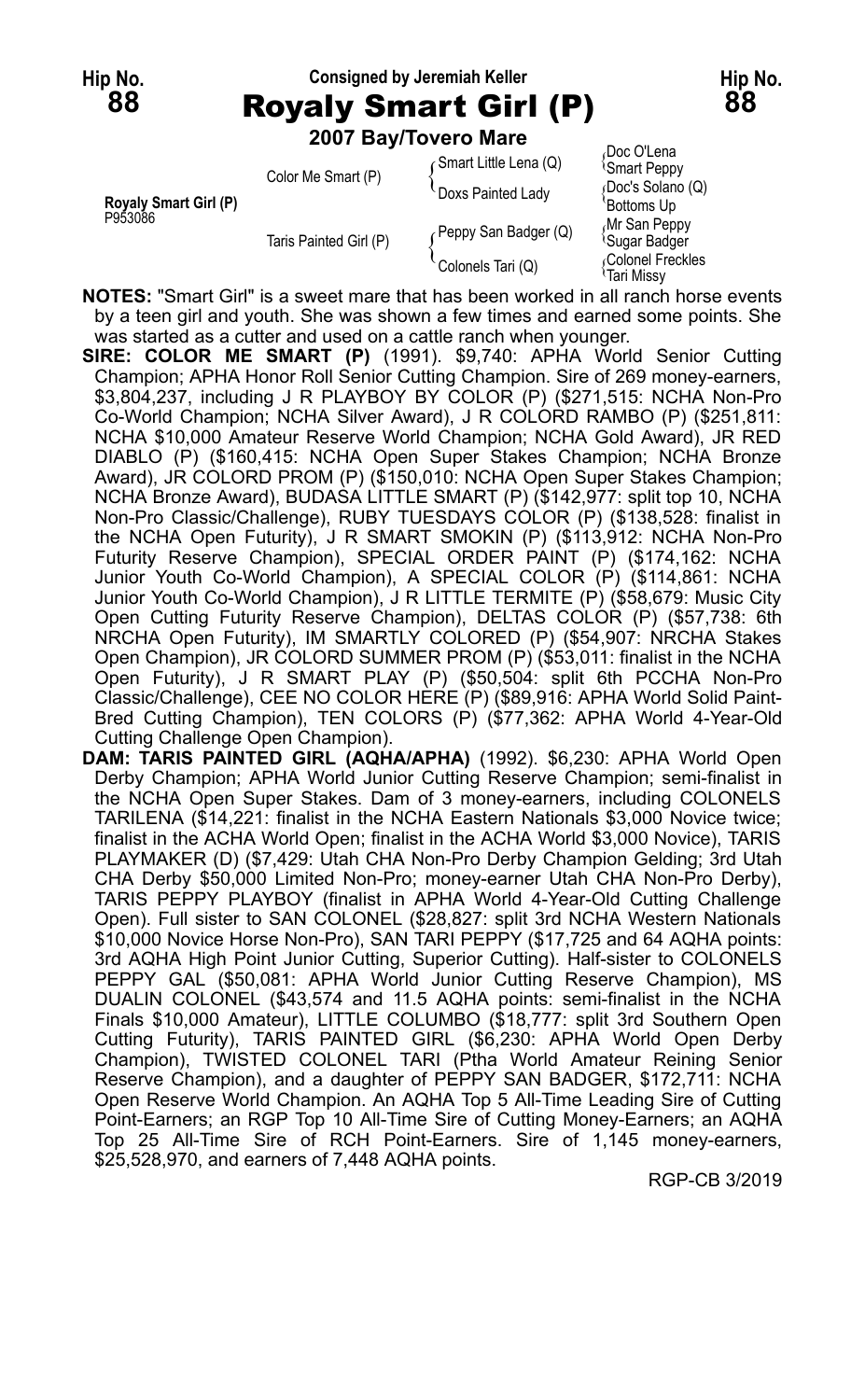## **Hip No. Consigned by Barnwell Ramsey Hip No.**

| 89 | <b>Smokin Some Lena</b> | 89 |
|----|-------------------------|----|
|    | $2014$ Ray Maro         |    |

|                             | $2014$ Day Marc   |                           |                                               |  |
|-----------------------------|-------------------|---------------------------|-----------------------------------------------|--|
| Smokin Some Lena<br>5588912 | Dual R Smokin     | Dual Rey                  | Dual Pep،<br>Murse Rey                        |  |
|                             |                   | <sup>t</sup> Smokin Pepto | <b>Peptoboonsmal</b><br>'Smoken Powder        |  |
|                             | Crystal Lady Lena | Ghorty Lena               | Doc O'Lena،<br><sup>∖</sup> Moira Girl        |  |
|                             |                   | Crystal Solano            | Doc's Solano<br><sup>{</sup> Crema Crystal 78 |  |

**PERFORMANCE RECORD:** Earner of \$76,287; NCHA Certificate of Ability. **In 2017:** top 10, NCHA Open Futurity; **in 2018:** split 6th Augusta 4-Year-Old Open Futurity; split 5th Augusta Cutting SSA Incentive Award Open: 7th Southern Cutting Derby \$50,000 Amateur; 3rd Southern Cutting Derby \$50,000 Senior Amateur.

**NOTES:** NCHA Super Stakes nominated. Breeders Invitational eligible. In training with Craig Thompson.

- **SIRE: DUAL R SMOKIN** (2005). \$220,727: 6th Breeders Inv. Open Derby; NCHA Super Stakes Non-Pro Classic Champion; El Rancho World Series Of Open Champion; 3rd South Point Winter Cutting Open Classic; Battle in the Saddle Cutting Non-Pro World Series of Cutting Champion. Out of SMOKIN PEPTO (\$143,029: finalist in the NCHA Open Futurity). A 2019 AQHA Top 25 Sire of Cowboy Events Point-Earners; 2019 RGP Top 25 Sire of RCH Money-Earners. Sire of 70 money-earners, 13 AQHA point-earners, including SMOKIN SOME LENA (Above), DUAL R BLAZIN (\$71,556: West Texas Open Cutting Futurity Co-Champion), SMOKE IN THE CAB (\$13,903 and 38.5 AQHA points: AQHA High Point Senior Team Penning Champion), REY C NEW SHOES (\$11,071 and 152.5 AQHA points: AQHA Select World Ranch Riding Reserve Champion), ENTIRELY SMOKEN (\$47,354: finalist in the NCHA Open Super Stakes), LYRICSTOSMOKETO (\$36,153: El Rancho Non-Pro Derby Reserve Champion), R SMOKIN CAT (\$32,139: NCHA Amateur Derby Champion), CHATTY LIL SMOKER (\$31,925 and 12 AQHA points: split 5th El Rancho Open Cutting Futurity), JERRY SMOKE (\$26,850 and 25.5 AQHA points: Southwest RCHA Rode to Reno Futurity Open Co-Reserve Champion), SPARKLIN DUAL SHORTY (\$24,771: Bonanza Non-Pro Classic Co-Reserve Champion), HOTEL SUITE (\$17,354: split 7th PCCHA Fall Open Futurity).
- **DAM: CRYSTAL LADY LENA** (1992). \$12,365: semi-finalist in the NCHA Open Futurity; finalist in the Augusta Non-Pro Classic; semi-finalist in the NCHA Non-Pro Super Stakes; money-earner Steamboat Springs Cutting 4-Year-Old Non-Pro Derby: 7th NCHA Senior Youth Top Ten. Dam of 4 money-earners, including SMOKIN SOME LENA (Above), SEE MY BODEE (\$24,690: top 10 Millionheir Challenge Non-Pro, 7th Millionheir Cutting Classic Non-Pro; money-earner Millionheir Classic Cutting Non-Pro Derby), PLAIN JANE SHE IS (AQHA pointearner & NCHA \$3,630), JUST CALL HIM BOB (NCHA money-earner). Half-sister to OTE OLANO (\$39,269: 7th Congress Spring Cutting Spectacular 5/6-Year-Old Non-Pro), BLAZIN PISTOL (\$4,704 and an AQHA point-earner: finalist in the NCHA Eastern Nationals \$50,000 Amateur), CD CRYSTAL BALL (NRHA money-earner), CRYSTAL OTE (NCHA money-earner), CRYSTAL CLEAR CD (NCHA moneyearner), CD BLAZE (NCHA money-earner), and a daughter of SHORTY LENA, \$6,912 and 14 AQHA points: semi-finalist in the NCHA 5-Year-Old Classic Non-Pro; San Antonio Cutting Open Champion. An RGP Top 25 All-Time Sire of Cutting Money-Earners. Sire of 358 money-earners, \$9,914,536, and earners of 1,974 AQHA points, including BAYOU SHORTY (D) (\$215,035: NCHA Non-Pro Co-Reserve World Champion; NCHA Hall of Fame), DOC SOLENA (\$212,395: NCHA \$2,000 Limited Rider Co-Reserve World Champion; NCHA Gold Award), BILLIES SHORT LENA (\$208,123: split 5th NCHA Classic/Challenge 5/6-Year-Old Non-Pro). RGP-CB 3/2019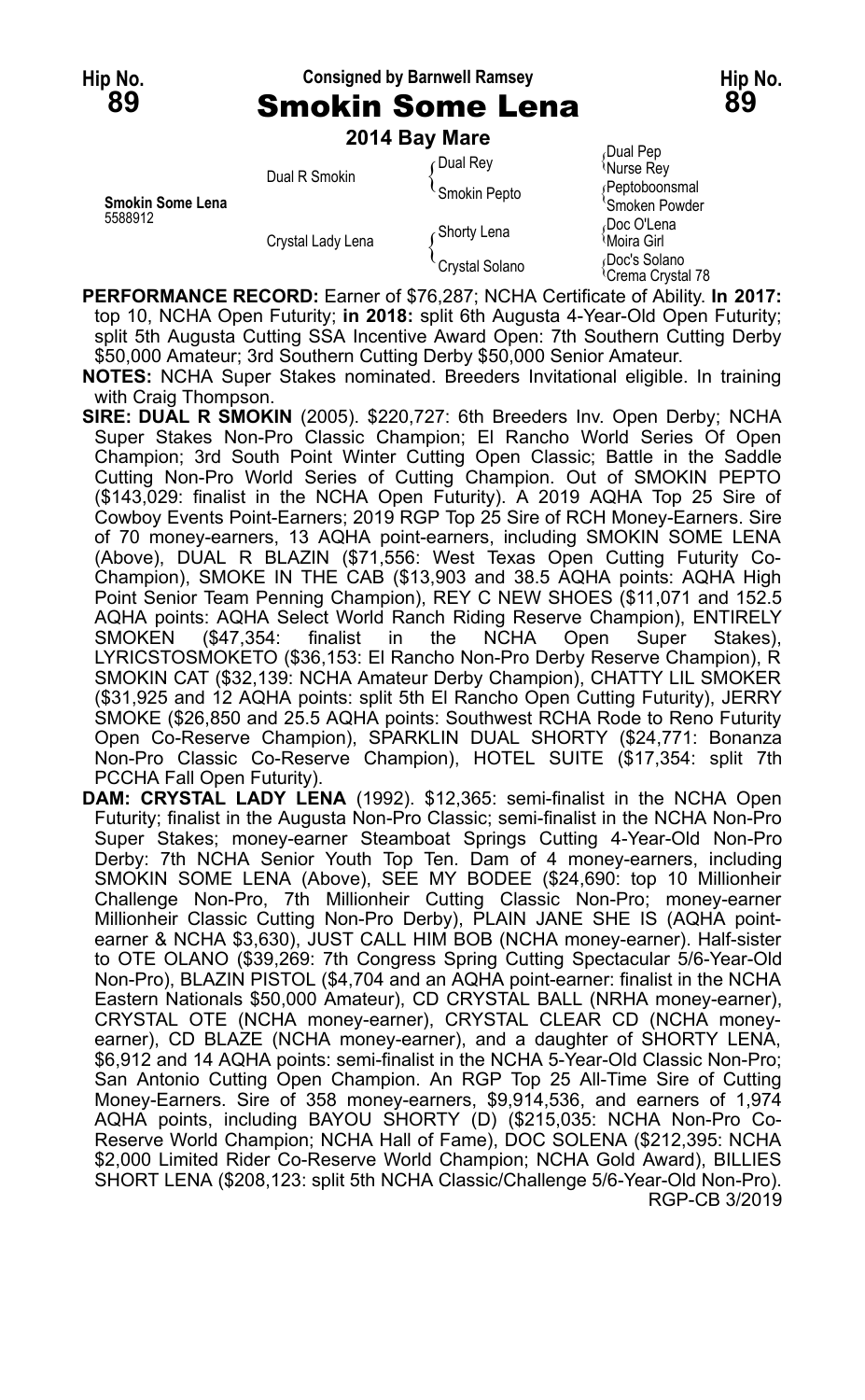**Hip No. Consigned by Billy Martin Hip No.**

**2015 Sorrel Filly**

| Olivea<br>5681873 | Light N Lena      | Grays Starlight<br>Little Missie Lena | Peppy San Badger<br><b>Doc's Starlight</b><br>Smart Little Lena<br>War Leo Missie |
|-------------------|-------------------|---------------------------------------|-----------------------------------------------------------------------------------|
|                   | Duals Play Kitten | High Brow Cat                         | High Brow Hickory<br><sup>1</sup> Smart Little Kitty                              |
|                   |                   | Duals Play Kit                        | اKit Dual،<br><sup>≀</sup> Playgiarism                                            |

**NOTES:** NCHA Super Stakes nominated. Breeders Invitational eligible. In training with Cody Turner.

- **SIRE: LIGHT N LENA** (2000). \$165,076 and 17.5 AQHA points: split 5th NCHA Super Stakes Open Classic; 4th NCHA Non-Pro Derby; 4th Abilene Spectacular Open Derby; 4th Augusta 4-Year-Old Non-Pro Futurity; Brazos Bash Open Derby Reserve Champion. Full brother to LITTLE POLO JOE (\$113,884: AQHA Reserve World Champion Amateur Cutting Horse; NCHA Gold Award), MISSIES LITTLE STAR (\$59,564: split 5th Bonanza 4-Year-Old Open). Out of LITTLE MISSIE LENA (\$77,937: 5th NCHA Non-Pro Super Stakes). A 2019 AQHA Top 5 Leading Sire of Barrel Racing Point-Earners; 2019 RGP Top 25 Sire of Cutting Money-Earners. Sire of 78 money-earners, \$2,167,426, 21 AQHA point-earners, including BUZZTED (\$296,306: NCHA Open Derby Champion; NCHA Bronze Award), LIGHT N LILY (\$286,800: NCHA Non-Pro Co-World Champion), LAREDO MONTANA (\$226,789: NCHA Non-Pro Co-World Champion), JET (\$153,838: NCHA \$2,000 Limited Rider Co-Reserve World Champion; NCHA Bronze Award), MOCHA LIGHT (\$41,228: NCHA Non-Pro Co-Reserve World Champion), LIGHT N LIZ (40.5 AQHA points: AQHYA World Team Penning Champion), POST CARD FROM PARIS (\$87,061: finalist in the NCHA Non-Pro Futurity), LIGHT N LINDY (\$82,643: finalist in the NCHA Non-Pro Super Stakes), CACTIS JACK (\$65,727: finalist in the NCHA Non-Pro Futurity), RUMBLE BEE TIME (\$56,944: NCHA Eastern Nationals \$5,000 Novice Horse Non-Pro Champion), SHADY LIGHT (\$52,775: 3rd NCHA Limited Non-Pro Super Stakes), OH CAY MERIAH (\$86,725 and 75.5 AQHA points: AQHA Reserve World Champion Amateur Boxing Horse).
- **DAM: DUALS PLAY KITTEN** (2007). \$8,660: 5th Bonanza Non-Pro Derby. Dam of LITE SWITCH (\$12,318: Augusta 4-Year-Old Non-Pro Futurity Co-Champion; Augusta Cutting SSA Incentive Award Non-Pro Co-Champion; finalist in the Augusta 4-Year-Old Open Futurity). Full sister to DUALS PLAY CAT (\$13,395 and 10.5 AQHA points: semi-finalist in the NCHA Non-Pro Super Stakes). Half-sister to CREEDENCE CLEARWATER (\$130,959: Bonanza Open Classic Co-Champion), SMOOTH PLAY KIT (\$100,718: 4th NCHA Non-Pro Super Stakes), SPOTS PLAY KIT (\$33,097: finalist in the NCHA Non-Pro Futurity), DUALS PLAY TIME (\$33,021: semi-finalist in the NCHA Open Futurity), METALLIC DUALS (\$15,301: finalist in the NRCHA Open Futurity), ONE TIME HURRICANE (\$6,479: top 10 "The Non-Pro" 4-Year-Old Open), WENDELS PLAY KIT (NCHA \$6,045), CODE BELUE (finalist in the Arbuckle Mountain 4-Year-Old Open Futurity). Out of DUALS PLAY KIT (\$261,435: 4th NCHA Open Classic/Challenge). A daughter of HIGH BROW CAT, \$110,800: Augusta Open Classic Champion. RGP #1 All-Time Leading Sire of Cutting Money-Earners; AQHA #1 All-Time Leading Sire of Cutting Point-Earners. Sire of 1,816 money-earners, \$81,032,474, and earners of 9,867 AQHA points, including DONT LOOK TWICE (\$843,096 and 51.5 AQHA points: NCHA Horse of the Year, NCHA Hall of Fame, Superior Cutting), METALLIC CAT (\$637,711: NCHA Horse of the Year, NCHA Hall of Fame), BOON SAN KITTY (\$565,504: NCHA Horse of the Year [shared], NCHA Hall of Fame), HIGH BROW CD (\$542,101: NCHA Horse of the Year, NCHA Hall of Fame).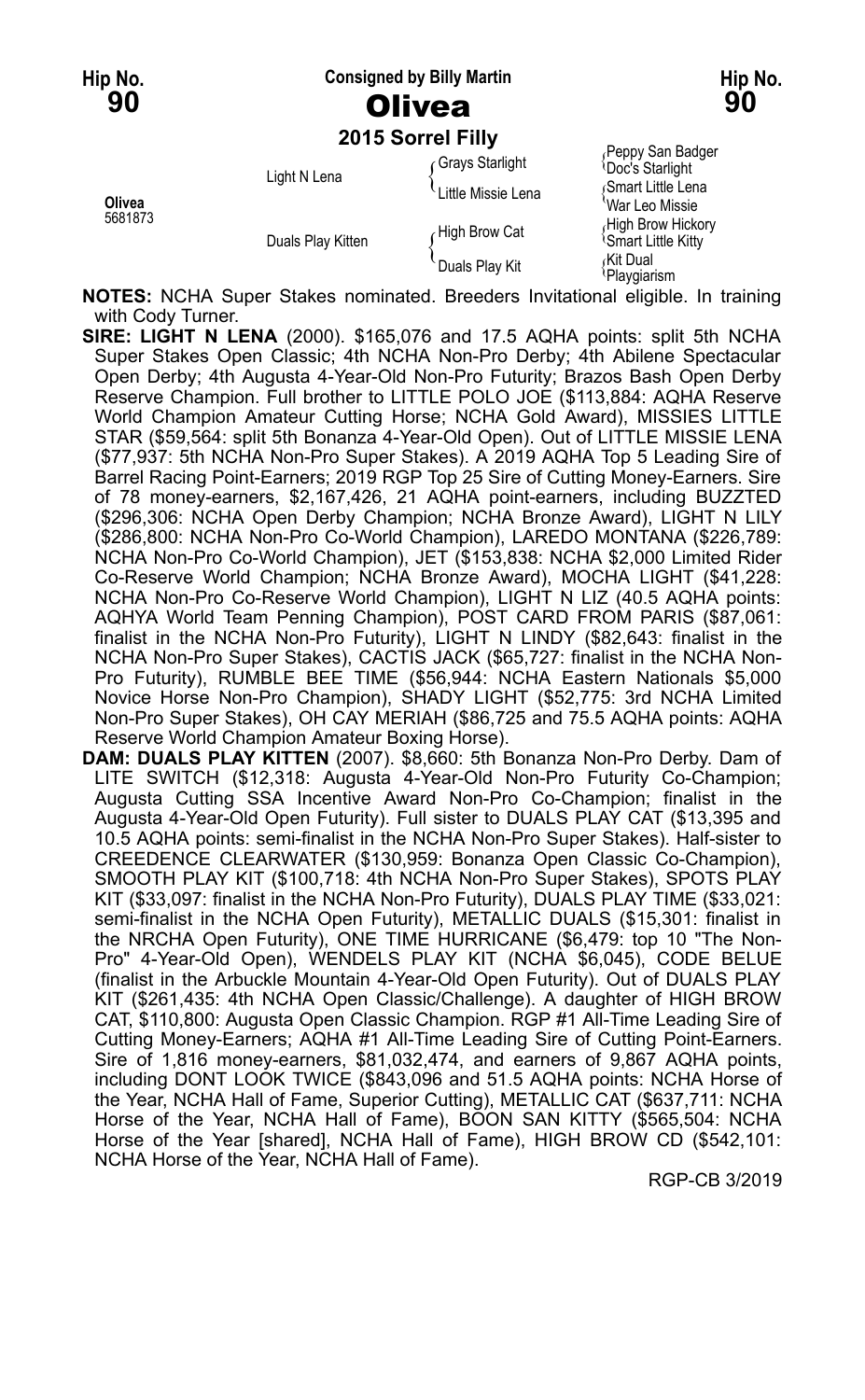## **Hip No. Consigned by Doug Wallace Hip No. 91** A Ladyz Cowboy **91**

**2014 Sorrel Gelding**

| A Ladyz Cowboy<br>5597026 | Jazarell Cat       | High Brow Cat<br>Shortys Jazabell | <b>Smart Little Kitty</b><br>Shorty Lena<br>Jazabell Quixote |
|---------------------------|--------------------|-----------------------------------|--------------------------------------------------------------|
|                           | Docs Cowboy Reward | ∠Dual Reward                      | Dual Pep<br>Umasmartlittlesugar                              |
|                           |                    | Doc Lady Wilson                   | Doc Wilson<br><sup>≀</sup> Cat Bar Ladv                      |

<sub>/</sub>High Brow Hickory<br><sup>\</sup>Smart Little Kitty **A** Shorty Lena<br><sup>{</sup> Jazabell Quixote<br>*D*ual Pep <sup>{Cat Bar Lady}</sup>

**PERFORMANCE RECORD:** NCHA money earner.

#### **NOTES:** In training with Kevin Miller.

**SIRE: JAZARELL CAT** (2005). \$41,343 and an AQHA point-earner: semi-finalist in the NCHA Open Derby; Oklahoma Early Bird Cutting Open Classic Co-Champion; 4th State of Missouri CHA Non-Pro Classic; 3rd Kansas CHA Open Classic; 5th "The Non-Pro" All-Age Select Amateur & Non-Pro. Sire of 23 money-earners, including KHALEESI CAT (\$85,136: split 6th NCHA Non-Pro Futurity), COLIE OAK CAT (NRCHA World Collegiate Fence Work Non-Pro Reserve Champion), JAZAREY (\$28,242: Bonanza Amateur Classic Reserve Champion), JAZCAT HICKORY (\$26,457: 8th Breeders Inv. \$10,000 Novice Derby), BOOMSHOCKALOCKA (\$17,835: 3rd Utah CHA Non-Pro Derby), NURSE THE JAZZY CAT (\$11,775: finalist Waco Texas Open Cutting Futurity), HEZA KADEE CAT (\$8,942: split 3rd Southern Cutting Derby \$50,000 Amateur), XTRA SMART JAZZ (\$8,608: 3rd Abilene Spectacular SSA Open Derby), SHESA LUCKY CAT (\$5,700: semi-finalist in the NCHA Non-Pro Futurity), JAZARELLS SPOOKPROOF (\$4,000: 3rd Clovis/Cactus RCH Open Futurity), BOSS KAT (\$3,478: finalist in the NCHA \$100,000 Amateur Futurity), POO JAZZ (\$3,395: 5th Bonanza Amateur Classic), CATS DLITE (AQHA point-earner: NCHA \$1,656, AQHA World Junior Cutting Level 2 qualifier), JAZARELLS PLAYGIRL (AQHA point-earner), WWAR ROOM (11 AQHA points; NCHA \$1,403, AQHA World Ranch Sorting Level 2 qualifier), JAZZ WOODB TUFF (NCHA \$1,373), CATBELLES (money-earner in the Western States CHA Fall Open Futurity).

**DAM: DOCS COWBOY REWARD** (2002). \$3,390: top 10 Southern Amateur Derby. Dam of A LADYZ COWBOY (Above). Half-sister to I CD DOC (\$11,504 and 32 AQHA points: AQHA Select World Cutting Champion), MECOM EASTER (\$5,596 and 151 AQHA points: AQHA World Amateur Team Penning Champion;Superior Amateur Team Penning), and a daughter of DUAL REWARD, \$236,393 and 15.5 AQHA points: 4th NCHA Open Futurity; 4th NCHA Open Super Stakes; 5th AQHA High Point Junior Cutting; El Cid Cutting Open Classic Champion; split 3rd Augusta 4-Year-Old Open Futurity. Sire of 25 money-earners, including SASSY DUALIN (\$78,032: PCCHA Open Futurity Reserve Champion), SIMPLY HARRY (\$49,769 and 20.5 AQHA points: 4th Houston Stock Show NCHA \$15,000 Novice Non-Pro), DOUBLE SUGAR REWARD (\$43,738: NCHA Eastern Nationals \$10,000 Novice Horse Non-Pro Co-Champion), PLAYFULL REWARD (\$26,010: Wyoming CHA Open Futurity Champion), SHORT LENA (\$14,568: Brazos Bash Derby \$10,000 Limited Open Champion), RIDE A REWARD (\$13,749: split 3rd NCHA Eastern Nationals \$3,000 Novice Horse Non-Pro), ROXY DUAL (\$8,918: BFA World Barrel Racing Open 3D winner), MY JUST REWARD (\$7,054 and 8 AQHA points: Packard Twister Inv. Cutting Saturday Open Derby Reserve Champion), QUANAH DUAL (\$5,648: Southwest RCHA Circle Y Non-Pro Derby Co-Champion), MADUALA OBLANGADA (58 AQHA points: Open Perf. ROM, AQHA World Amateur Ranch Sorting qualifier), SMART LIL DUALLY (\$3,800: split 8th NSHA RCH Open Futurity), DOCS COWBOY REWARD (\$3,390: top 10 Southern Amateur Derby), BCR DUAL CASH (\$3,342: American Ranch Horse Assoc. World All-Age Cutting Open Champion).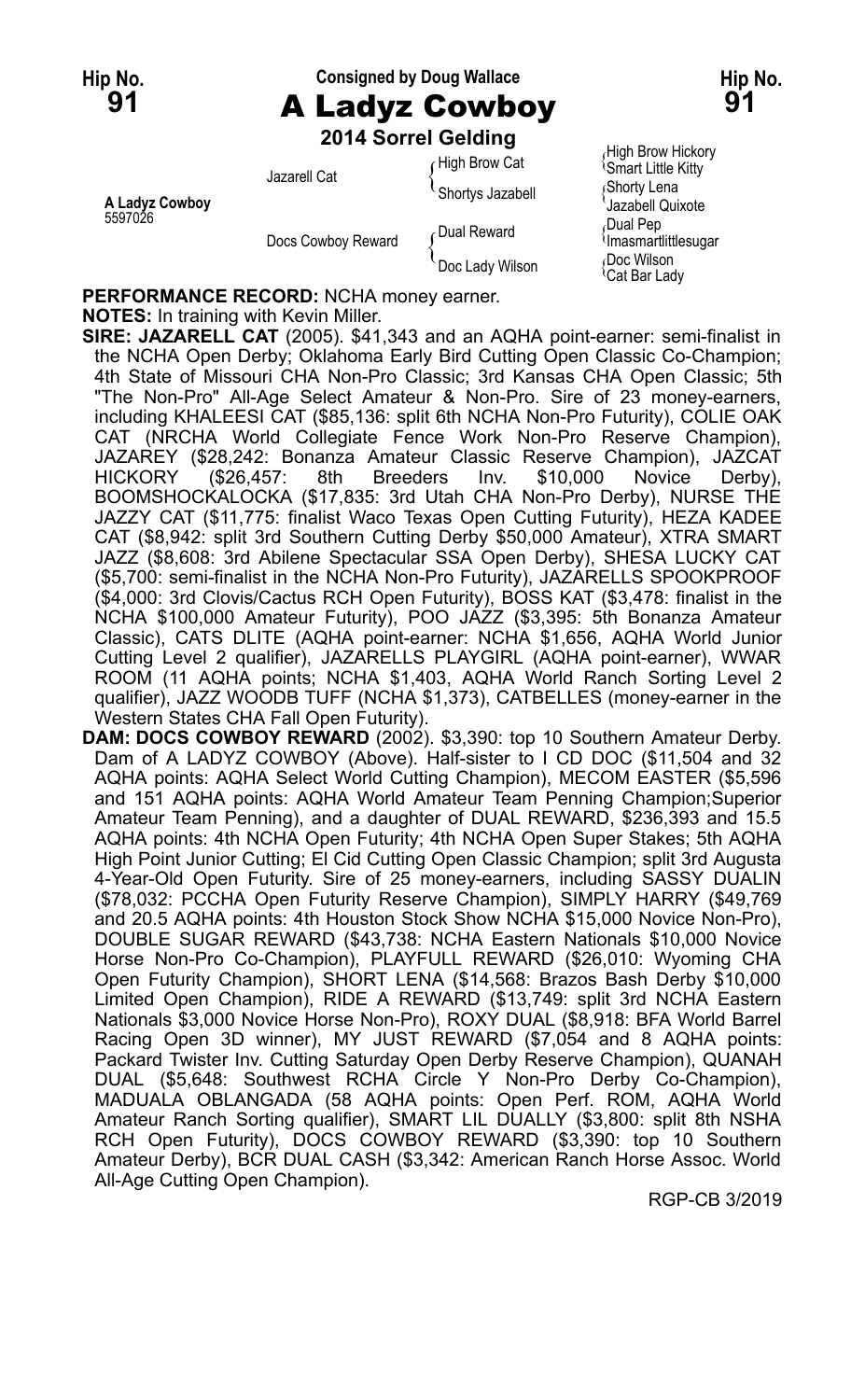## **Hip No. Consigned by Doug Adamson Jr Hip No. 92** Miss CD Dually **92**

**2014 Sorrel Mare**

|                                  |                          | ZU 14 JUNEL MAI <del>U</del>     |                                                                   |
|----------------------------------|--------------------------|----------------------------------|-------------------------------------------------------------------|
| <b>Miss CD Dually</b><br>5734813 | High Brow CD             | High Brow Cat<br>Sweet Little CD | High Brow Hickory<br><b>Smart Little Kitty</b><br>∩CD Olena       |
|                                  | <b>Itty Bitty Dually</b> | Dual Pep                         | 'Sweet Lil Lena<br>Peppy San Badger<br><sup>{</sup> Miss Dual Doc |
|                                  |                          | Docs Gaviota                     | Doc Bar،<br><sup>∖</sup> Pura Fina                                |

**PERFORMANCE RECORD:** NCHA earner of \$1,400. **In 2017:** semi-finalist in the NCHA Amateur Futurity.

**NOTES:** In training with Josh Townsend.

**SIRE: HIGH BROW CD** (2004). \$542,101: NCHA Horse of the Year; NCHA Open Futurity Champion; NCHA Open Super Stakes Co-Champion. A 2018 RGP Top 5 Leading Sire of Cutting Money-Earners; 2019 RGP Top 10 Sire of Cutting Money-Earners; an RGP Top 25 All-Time Sire of Cutting Money-Earners; 2019 RGP Top 25 Sire of RCH Money-Earners. Sire of 312 money-earners, \$8,978,217, 41 AQHA point-earners, including REYZIN (\$423,408 and 15.5 AQHA points: NCHA Non-Pro Horse of the Year, NCHA Hall of Fame), HIGH STYLIN CD (\$154,563: NCHA Horse of the Year Amateur), SOME KINDA HIGHBROW (\$454,699: NCHA World Champion Gelding; NCHA Hall of Fame), CRAFTY WITH COWS (\$342,438: 3rd NCHA Open Futurity), AMANDAS CD (\$286,843: split top 10, NCHA Open Futurity), SWEET LIL AMANDA (\$269,504: split top 10, NCHA Open Super Stakes), CAT SHEREE (\$253,677: NCHA Non-Pro Co-World Champion; NCHA Bronze Award), WHAT ABOUT BLUE (\$230,013: NCHA \$50,000 Amateur Co-Reserve World Champion), HIGHBROW TIME (\$223,375: PCCHA Fall 4-Year-Old Open Stakes Champion), SWEET BABY MARIE (\$172,169: Breeders Inv. Non-Pro Derby Co-Reserve Champion), RUBYS CD (\$171,697: split 7th NCHA Open Futurity), BIG DADDYS CD (\$167,541: NCHA Non-Pro Derby Co-Champion), STYLISH TOP BROW (\$160,206: 3rd Cattlemens Open Derby), WENDELS LITTLE MISSY (\$153,928: 5th NCHA Open Super Stakes).

**DAM: ITTY BITTY DUALLY** (1995). \$14,126: 4th Gold Coast Open Cutting Futurity; money-earner in the PCCHA Open Futurity; 3rd Cascade Open Cutting Futurity; finalist Northwest Open Cutting Futurity. Dam of 4 money-earners, including ITTY BITTY CAT (\$28,163: semi-finalist in the NCHA Open Futurity, Oklahoma Early Bird Cutting Open Classic Co-Champion; finalist in the NCHA Amateur Super Stakes Classic), DVA SMART DUALLY (\$13,472 and 17.5 AQHA points: 3rd Abilene Spectacular SSA Open Derby; 5th AQHA World Amateur Ranch Riding, WA CHA Ranch Horse Challenge Non-Pro Champion), SMART SCOOT DUALLY (93.5 AQHA points; NCHA money-earner, AQHA World Amateur Ranch Sorting qualifier), MISS CD DUALLY (Above). Half-sister to DOX DIAMOND HILL (\$75,411: split 3rd Biggest Little Cutting 4-Year-Old Open Futurity), SMART GAVIOTA (\$61,705: 3rd NCHA Limited Non-Pro Futurity), DOX LITTLE GAVIOTA (\$30,263 and 44.5 AQHA points: AQHA Reserve High Point Amateur Cutting Champion), DOX GAVIFLYNT (\$13,748: Cutters Holiday Cutting Open Maturity Champion), CD GAVIOTA (\$11,916: 9th PCCHA Open Futurity), DOX GAVACASH (\$3,881: NCHA Day Area 4 4th \$3,000 Novice Champion). A daughter of DUAL PEP, \$313,192: split 3rd NCHA Open Super Stakes. An RGP Top 5 All-Time Leading Sire of Cutting Money-Earners; an AQHA Top 25 All-Time Sire of Cutting & Cowboy Events Point-Earners. Sire of 831 money-earners, \$25,873,768, and earners of 5,987 AQHA points, including DUAL REY ME (\$814,292 and 30.5 AQHA points: NCHA World Champion 3 times; NCHA Hall of Fame).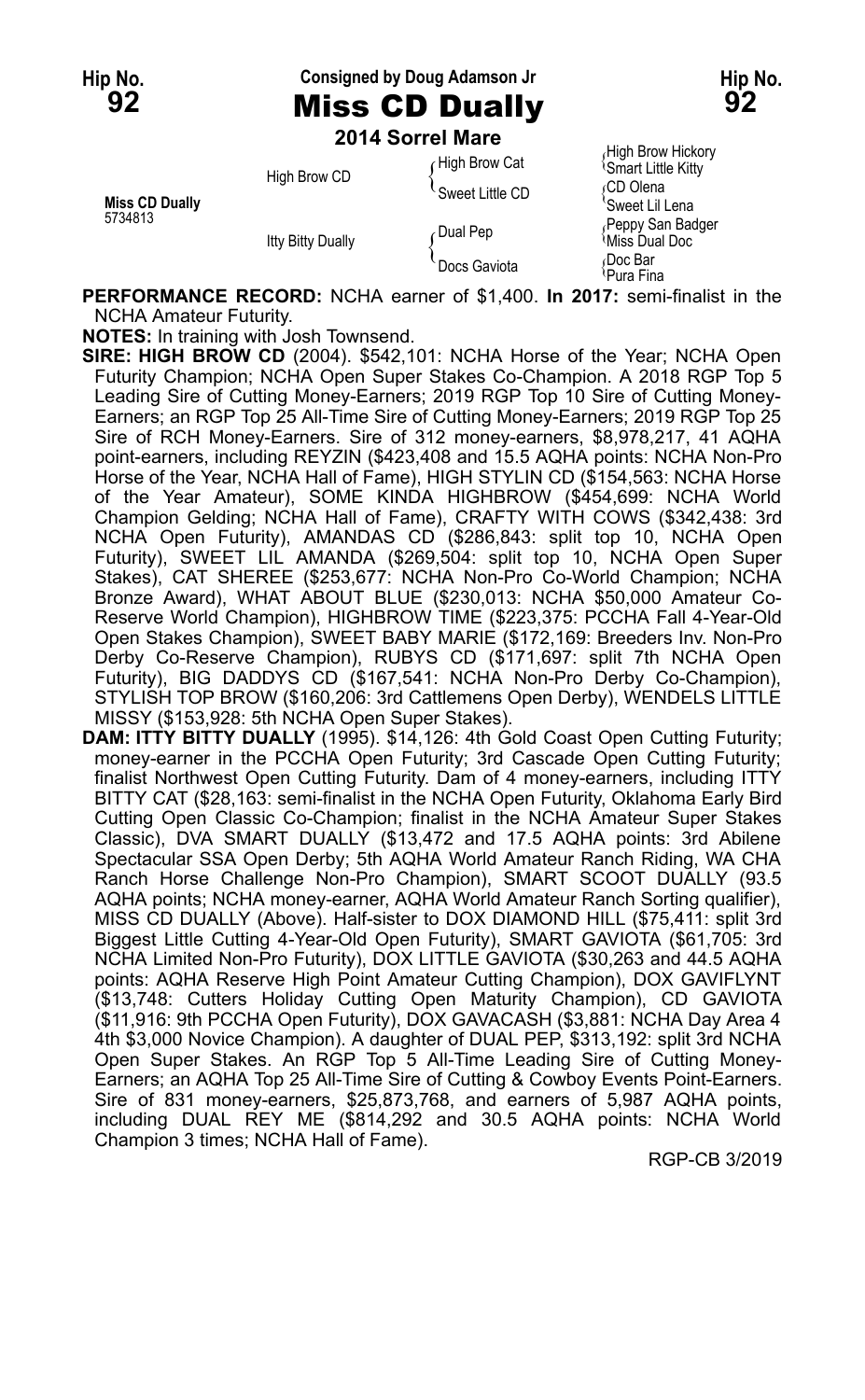### **Hip No. Consigned by Clayton Thompson Hip No. 93** Ricochet Slik Chick **93**

**2003 Sorrel Mare**

| <b>Ricochet Slik Chick</b><br>4544099 | Smart Lil Ricochet  | ⊊Smart Little Lena<br>Moria Sugar | Doc O'Lena<br><b>Smart Peppy</b><br>Son O Sugar SI 85<br>'Stay With Me |
|---------------------------------------|---------------------|-----------------------------------|------------------------------------------------------------------------|
|                                       | Playboys Slik Chick | Freckles Playboy                  | Jewel's Leo Bars<br>≀Gaγ Jaγ                                           |
|                                       |                     | Doc's Slik Chick                  | Doc Bar،<br>Hailstorm 44                                               |

**PRODUCE RECORD:** Dam of GAME ON SMOOTH (\$72,303: Arbuckle Mountain 4- Year-Old Open Futurity Champion; semi-finalist in the NCHA Open Super Stakes, Arbuckle Mountain 4-Year-Old Futurity Novice Horse Open Champion).

**NOTES:** This big, nice mare is a good and easy breeder. She produces very marketable foals. **Sells BRED May 3, 2018 to METALLIC ECHO.**

- **SIRE: SMART LIL RICOCHET** (1994). \$6,348: semi-finalist in the NCHA Open Futurity; money-earner in the Abilene Spectacular Open Derby. Sire of 197 moneyearners, \$3,986,304, and earners of 1,792 AQHA points, including IM COUNTIN CHECKS (\$514,757: 3rd NCHA Open Futurity; NCHA Hall of Fame), BELLES N BULLETS (\$421,588: NCHA Junior Youth Co-Reserve World Champion; NCHA Hall of Fame), GLOWS (\$231,994: 5th NCHA Super Stakes Non-Pro Classic), CROCHETED (\$155,203: 3rd PCCHA 4-Year-Old Open Stakes), TM QUIVER (\$151,544: Western Horseman Cup Cutting Non-Pro Reserve Champion), GOODY TWO SUE (\$133,217: NCHA Super Stakes Open Classic Co-Reserve Champion), LIL PRETTY RICHOCHET (\$119,950: Breeders Inv. Open Classic Reserve Champion), JAZZY TOUCHE (\$54,196: NCHA Non-Pro Co-World Champion), SMART LIL MAVERICK (\$121,153: NCHA Junior Youth Co-Reserve World Champion; NCHA Bronze Award), SMART SAN (70.5 AQHA points: AQHYA World Champion Team Penning Horse). A Leading Maternal Grandsire. Sire of the dams of \$3,259,320, including LHR SMOOTH JAMIE MAY (\$251,430: NCHA Horse of the Year), KIT KAT SUGAR (\$240,903: NCHA Horse of the Year), MAID OF METAL (\$205,605: NCHA Super Stakes Open Classic Champion), BOOZIN SUSAN (\$154,473: split 7th NCHA Non-Pro Super Stakes), CHET SMOOTH (\$149,672: NCHA Non-Pro Super Stakes Reserve Champion), SMOOTH KNITTY KITTY (\$127,664 and 13.5 AQHA points: split 3rd El Rancho Open Cutting Futurity), CATS SMART RICOCHET (\$109,890: Western States CHA Fall Open Futurity Champion; NCHA Bronze Award), QUIVERIN CAT (\$137,768 and 15.5 AQHA points: NCHA Junior Youth Co-World Champion).
- **DAM: PLAYBOYS SLIK CHICK** (1987). Dam of PLAYBOYS SLIK LENA (\$30,420 and an AQHA point-earner: 7th Congress Cutting NCHA Open, NCHA Western Nationals Open Reserve Champion; money-earner Denver National Stock Show Cutting Open; NCHA Bronze Award), SLIK PEPPY CHICK (\$8,064: finalist in the Congress Non-Pro Classic, NCHA Area 19 \$3,000 Novice Reserve Champion), CDS PLAYBOY (9th Congress Open Tie-Down Roping; 9th Congress Breakaway Roping Youth). Full sister to PLAYBOYS CHICK NU (\$15,159: semi-finalist in the NCHA Open Super Stakes), SLICK PLAYER (\$7,654: NCHA Certificate of Ability). Half-sister to DOCS BENITO SAN (\$24,522: split 7th PCCHA Stakes Open), BENITOS SLIK CHICK (Oklahoma RHA Limited Open Champion). A daughter of FRECKLES PLAYBOY, \$60,015 and 25 AQHA points;AQHA World Champion Junior Cutting Horse, AQHA World Champion Junior Cutting Horse, top 10, NCHA Top 10. An RGP Top 5 All-Time Leading Sire of Cutting Money-Earners; an AQHA Top 5 All-Time Leading Sire of Cutting Point-Earners; an AQHA Top 25 All-Time Sire of Cowboy Events & RCH Point-Earners. Sire of 1,043 money-earners, \$28,791,095, and earners of 10,193 AQHA points.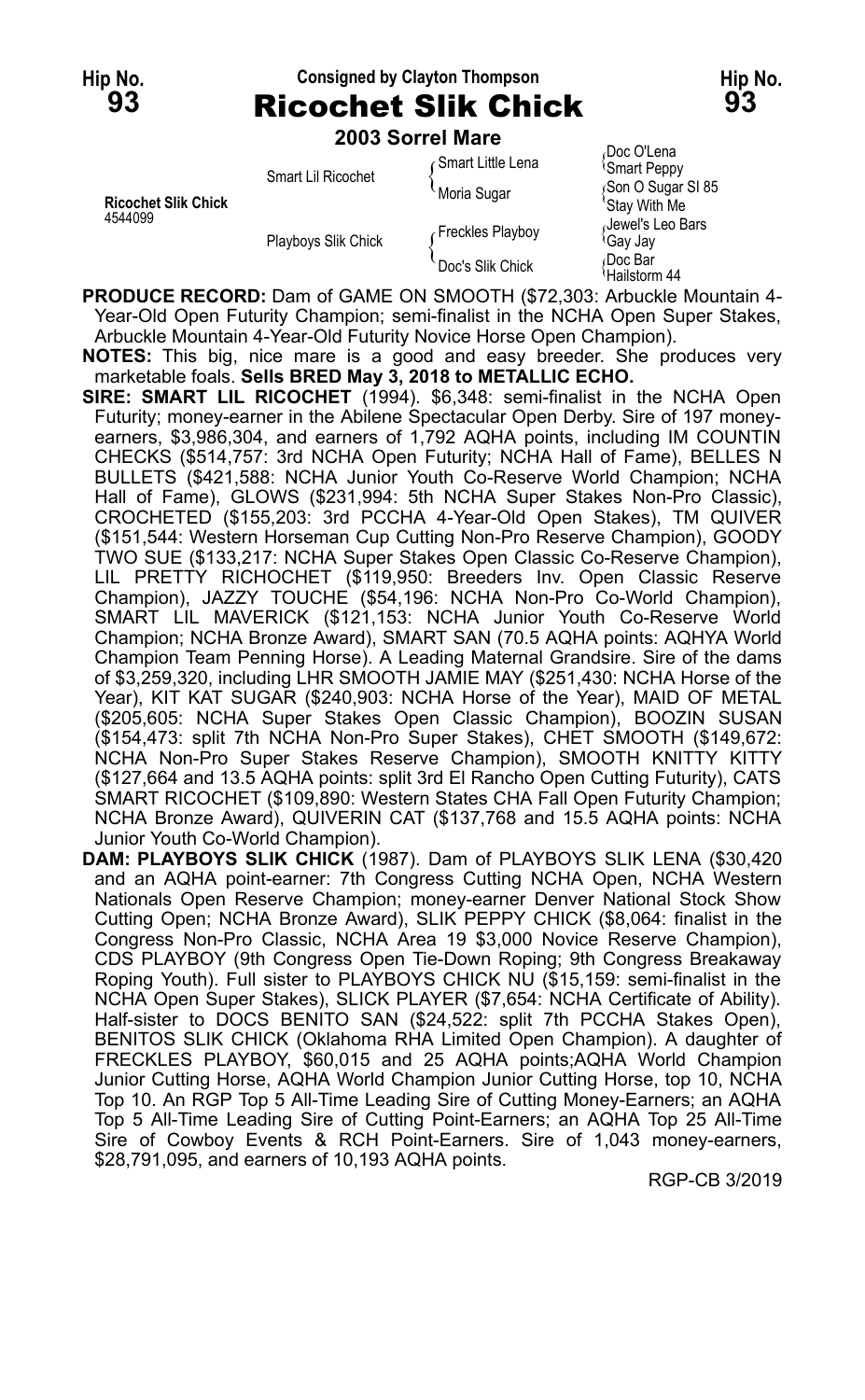#### **Hip No. Consigned by Kevin & Maryann Miller Hip No.**

## **94** Catto Susie **94**

|                               |               | 2014 Sorrel Mare |                                                |
|-------------------------------|---------------|------------------|------------------------------------------------|
| <b>Catto Susie</b><br>5643980 | Catto Boy     | High Brow Cat    | High Brow Hickory<br><b>Smart Little Kitty</b> |
|                               |               | Lenas Playtoy    | Freckles Playboy<br>Freckles O Lena            |
|                               | Miss Alex Oak | ⊱Doc's Oak       | Doc Bar،<br><sup>l</sup> Susie's Bay           |
|                               |               | Dox Opal Chex    | Doc's Lynx<br>≀Roma Chex                       |

**NOTES:** This is a very nice mare that is sound with a big stop and lots of cow. She is ready for any event. In training with Kevin Miller.

**SIRE: CATTO BOY** (2002). \$74,884: top 10 NCHA Open Classic/Challenge; finalist in the NCHA Open Derby; State of Missouri CHA Open Derby Champion; finalist in the Brazos Bash Open Derby; State of Missouri CHA Open Classic Champion. Sire of 13 money-earners, including CATTO GIRL (95.5 AQHA points: AQHA World Team Penning Level 2 Amateur Reserve Champion), CATTO GIRL (95.5 AQHA points: AQHA World Team Penning Level 2 Amateur Reserve Champion), LIL CATTO CARLA (\$22,483: finalist in the NCHA Eastern Nationals \$25,000 Novice), DIVA N A CATTOLAC (\$17,246: 4th "The Non-Pro" 4-Year-Old \$50,000 Amateur), HOTEL CATTOFORNIA (\$15,625: finalist in the NCHA Amateur Super Stakes Classic), CATTONOOGALENA (\$14,805: semi-finalist in the NCHA Non-Pro Futurity), CATTOBELL (\$10,698: Kansas CHA Non-Pro Derby Champion), CATTOSTROPHIC (NCHA \$4,166), CAT N JEWEL (\$3,744: NCHA Certificate of Ability), CATTONONAMYS (\$3,418: 8th Southern Cutting Derby \$50,000 Amateur), STYLIN N A CATTOLAC (NCHA \$1,837), BELLS ON A CATTOLAC (NCHA moneyearner), CATTO LENA KING (NCHA money-earner), BOON AND CROCKET (NCHA money-earner). Son of HIGH BROW CAT, \$110,800: Augusta Open Classic Champion. RGP #1 All-Time Leading Sire of Cutting Money-Earners; AQHA #1 All-Time Leading Sire of Cutting Point-Earners. Sire of 1,816 money-earners, \$81,034,874, and earners of 9,886 AQHA points, including DONT LOOK TWICE (\$843,096 and 51.5 AQHA points: NCHA Horse of the Year, NCHA Hall of Fame, Superior Cutting).

**DAM: MISS ALEX OAK** (2001). Dam of CATTO GIRL (95.5 AQHA points: AQHA World Team Penning Level 2 Amateur Reserve Champion; 8th AQHA World Amateur Team Penning, AQHA High Point Open Team Penning Mare Leader), CATTO GIRL (95.5 AQHA points: AQHA World Team Penning Level 2 Amateur Reserve Champion; 8th AQHA World Amateur Team Penning, AQHA High Point Open Team Penning Mare Leader). Half-sister to LYNX R STYLISH (\$35,287: 3rd Congress Super Spectacular Cutting 4-Year-Old Non-Pro Derby), MUCHACHO LYNX (\$34,039: 3rd The Non-Pro \$2,000 Limited Rider), OPALS STYLISH LYNX (\$24,474: 8th Tunica Cutting Classic Amateur), and a daughter of DOC'S OAK, \$75,658 and 27 AQHA points;split 4th NCHA Open Futurity; 4th NCHA Top 10. An RGP Top 25 All-Time Sire of Cutting Money-Earners. Sire of 527 RGP moneyearners, \$10,922,624, and earners of 3,406 AQHA points, including CHAROAKTER EYES (\$298,845: NCHA Super Stakes Open Classic Champion; NCHA Hall of Fame), FRECKLES DOCS OAK (\$271,967: NCHA \$50,000 Amateur Co-World Champion), DOCS LONE OAK (\$252,317 and 10.5 AQHA points: top 10, NCHA Open Futurity; NCHA Gold Award), CASSIES OAK (\$217,000: NCHA \$3,000 Novice World Champion), RAMBO OAK (\$200,582: NCHA Non-Pro Co-World Champion; NCHA Bronze Award), OAK DOLL (\$166,611: 3rd NCHA Open Futurity; NCHA Bronze Award), MAC LEOAK (\$157,140: split 3rd NCHA Open Futurity), ROYAL REO OAK (\$154,155: 5th NCHA Non-Pro Super Stakes), DOC SUGAR OAK RASCAL (\$152,308: split 3rd NCHA Open Super Stakes; NCHA Bronze Award), OAK ALOT (\$145,861: split top 10, NCHA Non-Pro Futurity).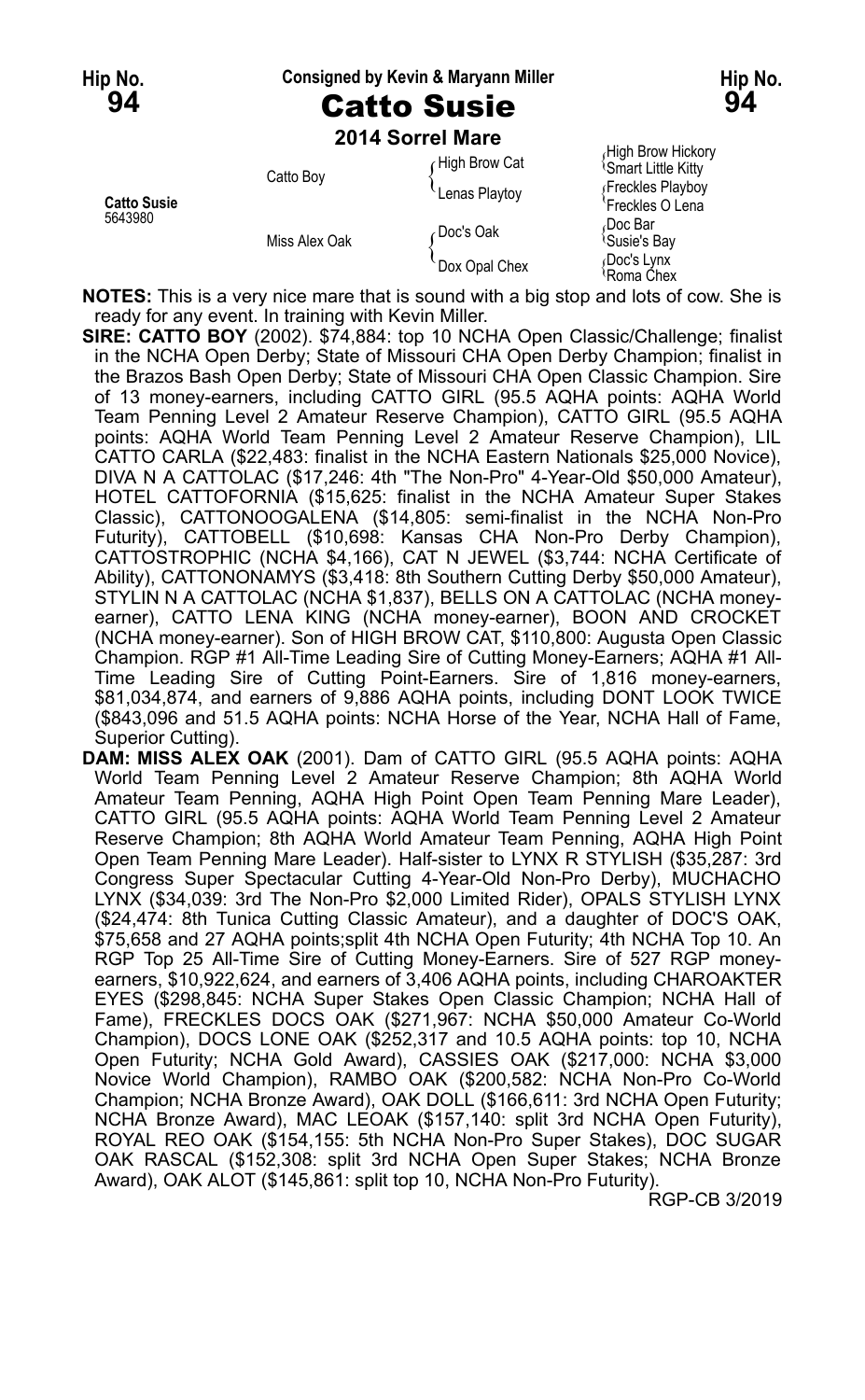

|                                            | <b>LUIJ JULIEI LIIIV</b> |                       |                                                      |
|--------------------------------------------|--------------------------|-----------------------|------------------------------------------------------|
|                                            | Cats Merada (Q)          | High Brow Cat         | High Brow Hickory<br><sup>1</sup> Smart Little Kitty |
| Smart Look Classic Merada (DNA)<br>A266-QH |                          | Merada Lena           | Freckles Merada<br>'Catalena Kate                    |
|                                            | Smart Look Classic (D)   | Smart Little Lena (Q) | Doc O'Lena،<br><b>Smart Peppy</b>                    |
|                                            |                          | Dox Royal Smoke (Q)   | Freckles Playboy<br><sup>{</sup> Vickie Smoke        |

**PERFORMANCE RECORD:** NCHA earner of \$1,835. **In 2018:** 4th Holsey Foundation Open Cutting Futurity; Holsey Foundation Cutting HOMEGROWN Open Futurity Reserve Champion.

**NOTES:** In training with Terry Clifford.

**SIRE: CATS MERADA** (1999). \$177,900: 3rd NCHA Super Stakes Open Classic; 3rd NCHA Open Classic/Challenge. A 2018 RGP Top 5 Leading Sire of Ranch Riding Money-Earners; 2019 RGP Top 10 Sire of Ranch Horse Money-Earners; 2018 & 2019 RGP Top 25 Sire of RCH Money-Earners. Sire of 377 money-earners, \$6,422,132, and earners of 1,830 AQHA points, including NIEVAS (\$362,794 and 48.5 AQHA points: NCHA Non-Pro Co-World Champion), GEORGE C MERADA (\$358,658 and 36.5 AQHA points: NCHA World Champion Gelding; NCHA Hall of Fame), JJS CATLESS MERADA (\$172,422: Breeders Inv. Open Classic Reserve Champion), FLO LIKE A CAT (\$124,439: NCHA \$3,000 Novice Reserve World Champion), DUALIN CATS MERADA (\$107,406 and 35.5 AQHA points: split 5th Music City Open Derby), CHITAS CATS MERADA (\$105,693: NCHA \$50,000 Amateur Co-World Champion), JETT SETTER (\$101,153 and 53.5 AQHA points: finalist in the NCHA Open Futurity, Superior Cutting), FORT WORTH PIPELINE (\$165,048: AQHA World Champion Junior Cutting Horse), PIPES DUAL LENA (\$4,595 and 58 AQHA points: AQHA Reserve World Champion Team Penning Horse), MERADA JO (\$95,819: Breeders Inv. Non-Pro Derby Champion), COPENHAGEN CAT (\$84,447: NCHA \$50,000 Amateur Reserve World Champion), RICH N SNAZZY (\$84,013: 6th NCHA Limited Non-Pro Classic/Challenge), CAT PEP (\$80,063: NCHA \$50,000 Amateur Co-World Champion), KOOL ARISTA CAT (\$73,506: split top 10, NCHA Non-Pro Super Stakes), PIPES STYLISH AFFAIR (\$72,898: finalist in the NCHA Open Futurity; NCHA Bronze Award), CATS CHILLY CHILLY (\$68,264: Big Sky Cutting Open Classic Champion).

**DAM: SMART LOOK CLASSIC (D)**. Dam of 5 money-earners, including SMART LOOK DUAL (\$24,579), HEBREWS ELEVEN ONE (\$19,091), SMART LOOK CLASSIC MERADA (Above). **A clone of THE SMART LOOK** (1988). \$48,723: finalist in the NCHA Non-Pro Super Stakes; finalist in the NCHA Open Futurity; finalist in the NCHA Non-Pro Derby; split 8th Denver National Stock Show NCHA Non-Pro; NCHA Day Area 5 Non-Pro Champion. A Leading Producer. Dam of 25 money-earners, \$1,891,766, including DUAL SMART REY (\$330,436 and 7 AQHA points: NCHA Open Super Stakes Champion; AQHA World Champion Junior Cutting Horse; 4th Abilene Spectacular Open Derby), SVR REYL SMART (\$275,865: NCHA Open Super Stakes Co-Reserve Champion; 3rd NCHA Super Stakes Open Classic, Arbuckle Mountain 4-Year-Old Open Futurity Champion), WR THIS CATS SMART (\$236,514: 3rd NCHA Super Stakes Open Classic, NCHA Open Finals Champion; Suncoast Winter Cutting Open Classic Reserve Champion; NCHA Silver Award), ONE SMART LOOKIN CAT (\$226,310: NCHA Open Futurity Champion; finalist in the Breeders Inv. Open Derby; split 9th Abilene Spectacular Open Derby), SMART LOOKIN HI BROW (\$216,395: NCHA Open Derby Champion; Abilene Spectacular Open Derby Champion; Polo Ranch Cutting Open Classic Champion), SANNMAN (\$200,039: split 3rd Breeders Inv. Open Derby, Brazos Bash Non-Pro Classic Champion; 3rd Abilene Spectacular Open Derby). RGP-CB 3/2019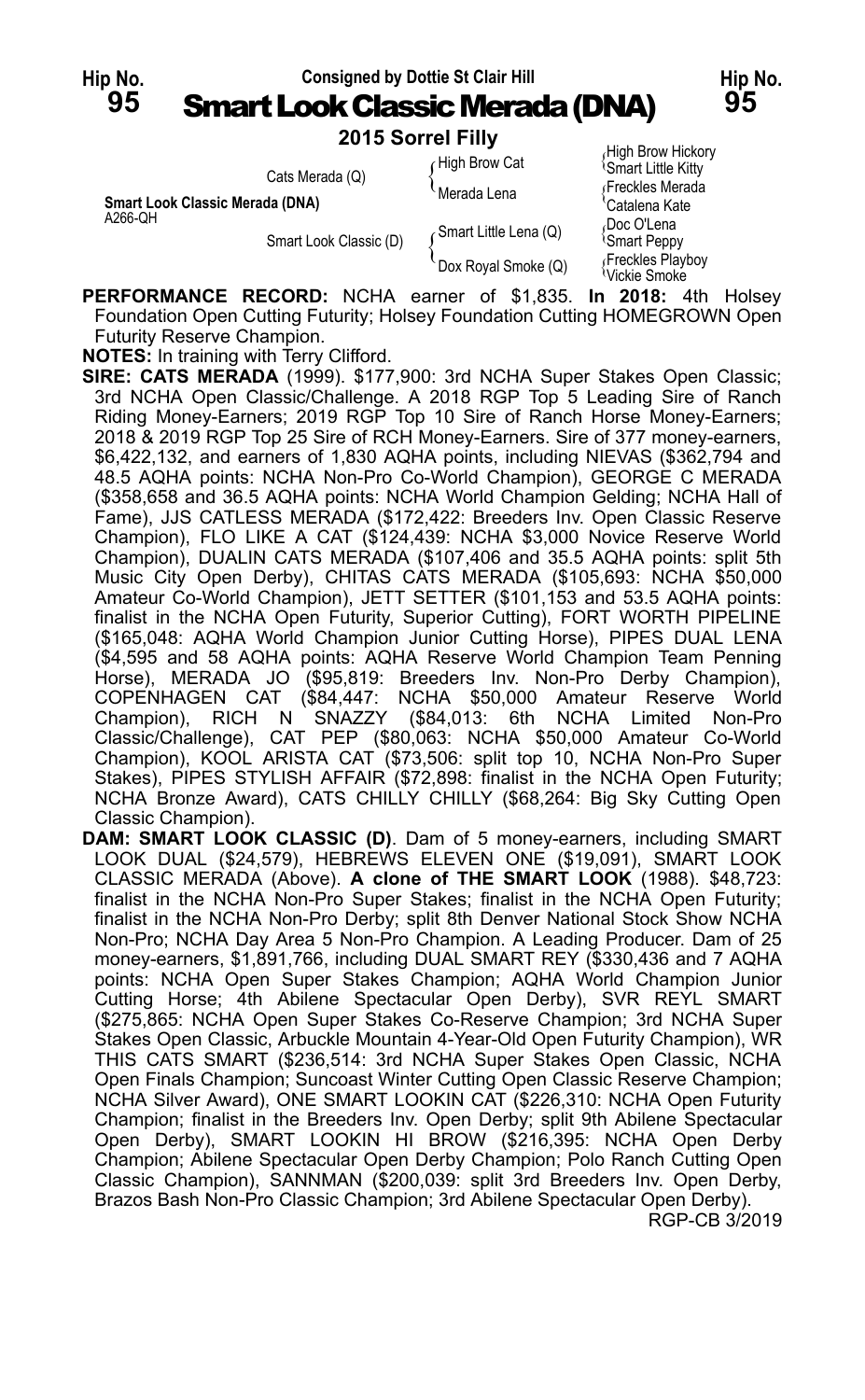**96** SP Playful N Shiney **96**

### **Hip No. Consigned by Sneed-Pool Cattle Co Inc Hip No.**

**March 29, 2017 Gray Filly**

|                                       | MAICH 29, 2017 GIAY FIIIY |                      |                                                   |
|---------------------------------------|---------------------------|----------------------|---------------------------------------------------|
| <b>SP Playful N Shiney</b><br>5825415 | <b>Shiners Last</b>       | <b>Shining Spark</b> | Genuine Doc<br><sup>1</sup> Diamonds Sparkle      |
|                                       |                           | Sonitas Kindra       | Sonita's Last<br>'Li'l Miss Jo Bar 67             |
|                                       | <b>Courtneys Bond</b>     | Our Playgun          | Playgun <sub></sub><br><sup>≀</sup> Texas Truffle |
|                                       |                           | Dreamin Lilly Gray   | Badger O Lena<br><sup>≀</sup> Dream Win           |

**NOTES:** This filly was bred and raised on a 21,000 acre ranch south of Dalhart, Texas. By the time of the sale she will have 90 rides. This includes riding out in the pasture, in the arena, working the flag and live cattle. She stands 14.3 hands and weighs 950 lbs.

- **SIRE: SHINERS LAST** (2000). RHAA money-earner and An AQHA point-earner. Sire of NMSU SHINERS SUERTE (56 AQHA points: 8th Cornhusker Classic ARHFA Futurity Heeling Limited Open). Son of SHINING SPARK, \$62,674 and 17 AQHA points;AQHA World Champion Junior Reining Horse, AQHA World Champion Junior Reining Horse. RGP #1 All-Time Leading Sire of RCH Money-Earners; AQHA #1 All-Time Leading Sire of Cowboy Events & RCH Point-Earners; an AQHA Top 5 All-Time Leading Sire of Reining Point-Earners; an RGP Top 10 All-Time Sire of Reining Money-Earners. Sire of 710 money-earners, \$10,329,700, and earners of 36,834 AQHA points, including SHINING N SASSY (\$259,262: NRHA Open Futurity Champion), MISS REY O SHINE (\$159,715: 5th NRBC Open Derby), SMART SHINETTA (\$132,394: 4th NRCHA Open Futurity), SHINE LIKE HAIL (\$115,938 and 59 AQHA points: NRCHA Open Futurity Reserve Champion), SHINE ON LINE (\$111,525 and 44.5 AQHA points: 4th NRBC Open Derby), SHINERS NICKLE (\$107,339: NRCHA Open Futurity Co-Reserve Champion), JUST GOTTA SHINE (\$106,375 and 95.5 AQHA points: 5th AQHA High Point Amateur Performance Halter Stallions), SHINEY NU ANNIE (\$104,961: NRCHA Open Futurity Reserve Champion), SPARK N LOULENA (\$103,902: NRCHA World Open Hackamore Reserve Champion), SHINE BY THE BAY (\$178,699 and 516.5 AQHA points: AQHA World Show Reserve Superhorse, AQHA Performance Champion), BFR IGNITING SPARKS (\$127,221 and 672.5 AQHA points: AQHA World Show Superhorse, AQHA Performance Champion).
- **DAM: COURTNEYS BOND** (2011). A daughter of OUR PLAYGUN, NRHA moneyearner NRCHA money-earner and 22 AQHA points: Open Perf. ROM; AQHA World Junior Working Cow Horse qualifier. Sire of PLAYGUN HERSHEY (Colorado RCHA Summer Limited Open Futurity Champion), DELLA GET YOUR GUN (finalist in the BBR World Barrel Racing Open 3D). Son of PLAYGUN, \$183,538: AQHA High Point Junior Cutting Champion; 3rd AQHA High Point Junior Cutting. An RGP Top 10 All-Time Sire of Ranch Horse Money-Earners; an AQHA Top 10 All-Time Sire of Ranch Horse & Cowboy Events Point-Earners; 2019 AQHA Top 10 Sire of Cowboy Events Point-Earners; an AQHA Top 25 All-Time Sire of RCH Point-Earners. Sire of 511 money-earners, \$9,430,065, and earners of 9,064 AQHA points, including WATCH ME WHIP (\$183,595: NCHA Non-Pro Horse of the Year), MR BEAMON (\$327,915: NCHA Open Futurity Reserve Champion), PEPPY PLAYS FOR CASH (\$304,942: 3rd NCHA Non-Pro Futurity; NCHA Bronze Award), PRF PLAYGUNS PEP (\$283,785: NCHA Non-Pro Reserve World Champion), PG HEAVILY ARMED (\$265,100: NCHA Open Finals Champion), STRAIGHTSHOT PLAYGUN (\$253,196: 3rd Memphis Cutting 4-Year-Old Open Futurity; NCHA Bronze Award), PLAYIN TAG (\$235,819: NCHA Open Super Stakes Champion), ARC RUBY PLAYGUNIA (\$207,186 and 21.5 AQHA points: Congress World Series of Cutting Open Champion; NCHA Gold Award), TOY ENGINE (\$196,172: 3rd NCHA Non-Pro Futurity), PLAY MISS (\$180,165: NCHA Open Derby Reserve Champion).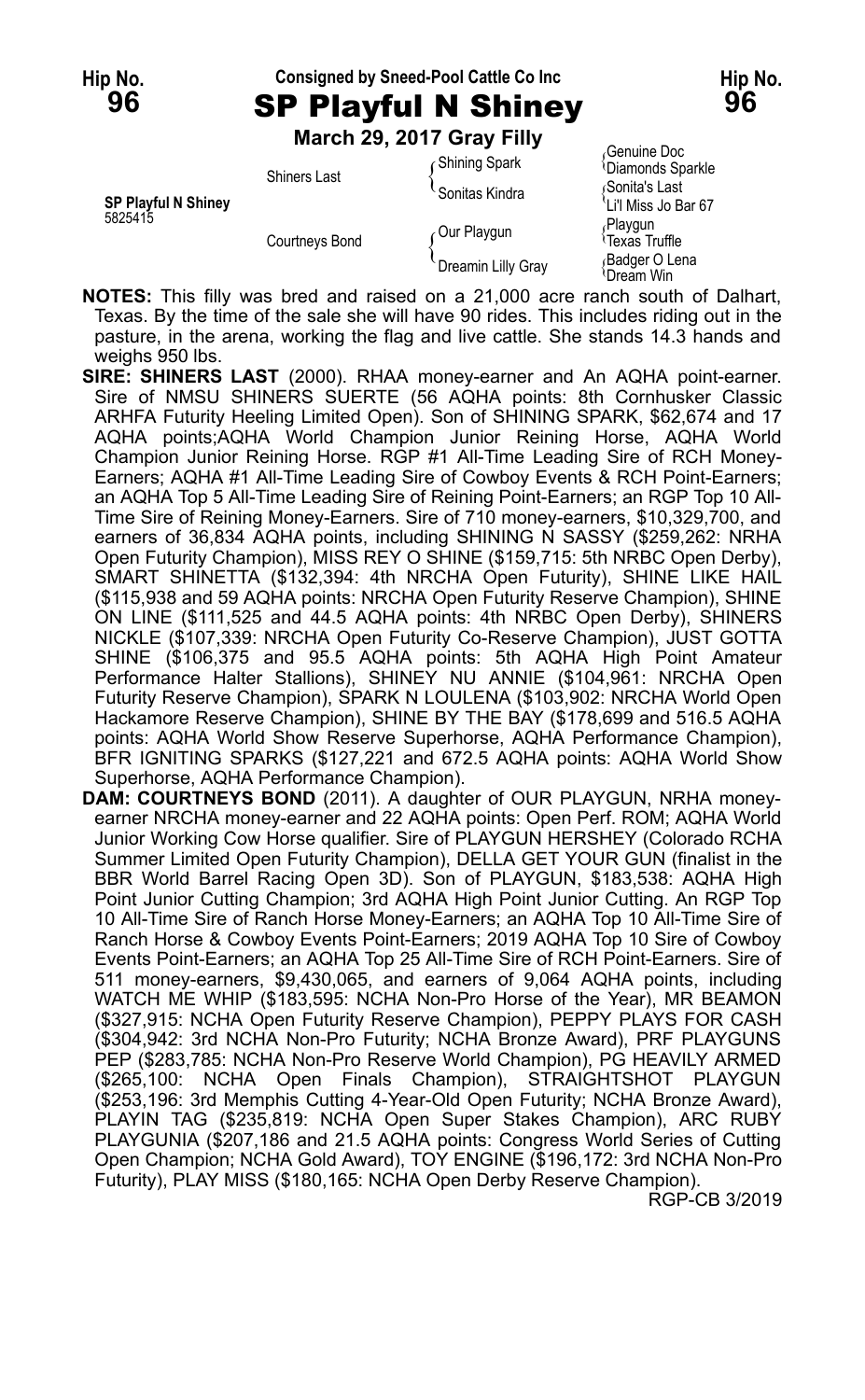**Hip No. Consigned by Laura Landers Hip No.**

**97** Hes Hooked **97**

**April 23, 2018 Sorrel Colt**

|                              |                    | April 23, 2018 Sorrel Colt |                                                |
|------------------------------|--------------------|----------------------------|------------------------------------------------|
| <b>Hes Hooked</b><br>5920466 | High Brow CD       | High Brow Cat              | High Brow Hickory<br><b>Smart Little Kitty</b> |
|                              |                    | Sweet Little CD            | ∩CD Olena<br>'Sweet Lil Lena                   |
|                              | DMAC Heaping Spoon | Hes A Peptospoonful        | Peptoboonsmal<br>Miss Smarty Rey               |
|                              |                    | Dual Play Shorty           | اKit Dual،<br><b>Short Play Susie</b>          |

**NOTES:** NCHA Super Stakes nominated. Breeders Invitational eligible. GBED N/N, HERDA N/HRD, HYPP N/N, MH N/N, PSSM 1 N/N.

- **SIRE: HIGH BROW CD** (2004). \$542,101: NCHA Horse of the Year; NCHA Open Futurity Champion; NCHA Open Super Stakes Co-Champion. A 2018 RGP Top 5 Leading Sire of Cutting Money-Earners; 2019 RGP Top 10 Sire of Cutting Money-Earners; an RGP Top 25 All-Time Sire of Cutting Money-Earners; 2019 RGP Top 25 Sire of RCH Money-Earners. Sire of 312 money-earners, \$8,978,217, 41 AQHA point-earners, including REYZIN (\$423,408 and 15.5 AQHA points: NCHA Non-Pro Horse of the Year, NCHA Hall of Fame), HIGH STYLIN CD (\$154,563: NCHA Horse of the Year Amateur), SOME KINDA HIGHBROW (\$454,699: NCHA World Champion Gelding; NCHA Hall of Fame), CRAFTY WITH COWS (\$342,438: 3rd NCHA Open Futurity), AMANDAS CD (\$286,843: split top 10, NCHA Open Futurity), SWEET LIL AMANDA (\$269,504: split top 10, NCHA Open Super Stakes), CAT SHEREE (\$253,677: NCHA Non-Pro Co-World Champion; NCHA Bronze Award), WHAT ABOUT BLUE (\$230,013: NCHA \$50,000 Amateur Co-Reserve World Champion), HIGHBROW TIME (\$223,375: PCCHA Fall 4-Year-Old Open Stakes Champion), SWEET BABY MARIE (\$172,169: Breeders Inv. Non-Pro Derby Co-Reserve Champion), RUBYS CD (\$171,697: split 7th NCHA Open Futurity), BIG DADDYS CD (\$167,541: NCHA Non-Pro Derby Co-Champion), STYLISH TOP BROW (\$160,206: 3rd Cattlemens Open Derby), WENDELS LITTLE MISSY (\$153,928: 5th NCHA Open Super Stakes).
- **DAM: DMAC HEAPING SPOON** (2006). \$29,724: 7th NCHA Amateur Super Stakes; 8th Abilene Spectacular Non-Pro Classic; finalist in the NCHA Limited Non-Pro Classic/Challenge; Music City Amateur Derby Champion; top 10 NCHA Derby Amateur. Full sister to DMAC SHORTY SPOON (Saskatchewan Cutting Thursday Non-Pro Futurity Reserve Champion). Half-sister to PLAYER CAT (\$4,443: NCHA Certificate of Ability), STARS PLAYER (Italian RCHA TRAVALIATO Derby Amateur Champion). A daughter of HES A PEPTOSPOONFUL, \$72,851: top 10, NCHA Open Futurity; Suncoast Winter Cutting Non-Pro Derby Champion. An RGP Top 25 All-Time Sire of Cutting Money-Earners. Sire of 432 money-earners, \$8,098,348, and earners of 2,781 AQHA points, including SPOONFULLA CAT (\$264,529: finalist in the NCHA Open Futurity; NCHA Silver Award), CHERRY CHEX DUALLY (\$251,103: Abilene Spectacular Open Derby Champion), SPOONFUL OF CHEERIOS (\$238,267: 3rd NCHA Open Futurity), THE SILVER SPOON (\$238,235: 4th NCHA Open Futurity), LITTLE SILVER BELLES (\$201,763: Cotton Stakes Open Derby Champion), A SPOONFUL OF STYLE (\$195,270: split 6th NCHA Non-Pro Classic/Challenge; NCHA Bronze Award), BOON SAN SPOON (\$171,207: NCHA Open Classic/Challenge Champion), CROSSING RED RIVER (\$158,608 and 21.5 AQHA points: NCHA \$5,000 Novice Horse Non-Pro World Champion), DMAC SPICY SPOON (\$156,149: 5th NCHA Open Super Stakes), HES A HEAPINSPOONFUL (\$146,861: split 6th NCHA Super Stakes Non-Pro Classic), PLAYIN WITH A SPOON (\$145,215: 6th NCHA Non-Pro Futurity), SPORK (\$135,206: NCHA Non-Pro Super Stakes Reserve Champion), SHESA DIRTY MARTINI (\$133,111: 3rd NCHA Open Super Stakes).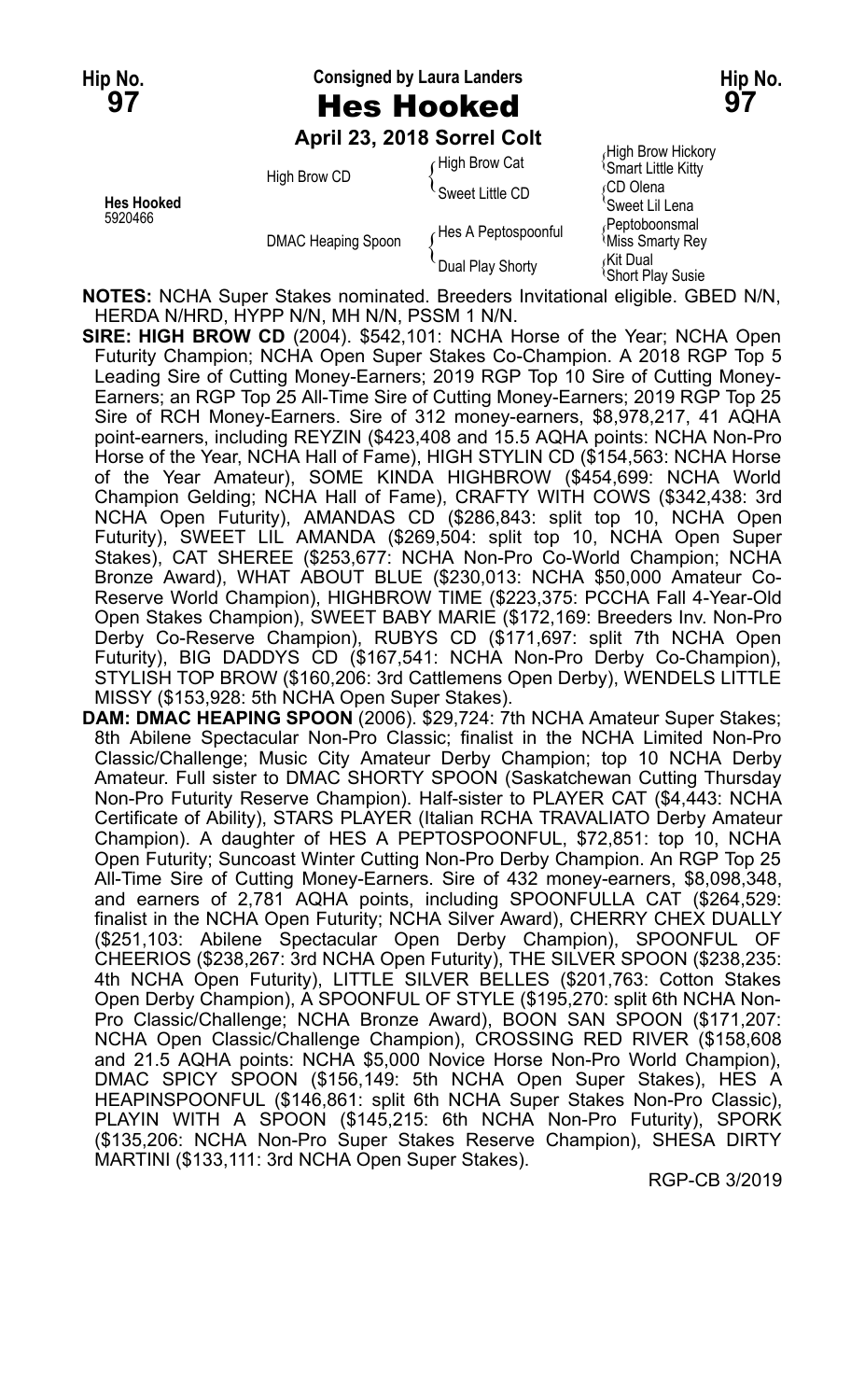## **Hip No. Consigned by Kathleen Moore Hip No. 98** Shadee Ladee **98**

**2016 Chestnut Filly**

| <b>Shadee Ladee</b><br>5779238 | Boon Too Suen | Peptoboonsmal      | r chhy oan naug<br>Royal Blue Boon             |
|--------------------------------|---------------|--------------------|------------------------------------------------|
|                                |               | Meradas Little Sue | Freckles Merada<br>'Docs Hickory Sue           |
|                                | Poo Smoothie  | Smooth As A Cat    | High Brow Cat<br><sup>1</sup> Shes Pretty Smor |
|                                |               | Dual Poo           | Dual Pep،<br><i><b>Super Poo</b></i>           |

<sub>/</sub>Peppy San Badger<br><sup>\</sup>Royal Blue Boon <sup>'</sup>Docs Hickory Sue<br>*،*High Brow Cat <sup>{</sup>Shes Pretty Smooth Gual Pep<br>Super Poo

**NOTES:** Here is a cute, athletic mare that is on track for the futurity. She will make a nice show horse now and good broodmare later. NCHA Super Stakes nominated. Breeders Invitational eligible. In training with James Payne.

- **SIRE: BOON TOO SUEN** (2005). \$262,009: NCHA Open World Champion Stallion; finalist in the NCHA Open Super Stakes; Brazos Bash Open Derby Co-Champion; split 6th NCHA Open Derby; Arbuckle Mountain Open Classic Reserve Champion. Full brother to QUITE A BOON (\$70,858: Utah CHA Open Futurity Reserve Champion; NCHA Bronze Award), PINKYS LITTLE SUE (\$63,361: El Rancho Open Derby Champion); half-brother to SUES LAST TIME (\$141,008: Wrangler Open Classic Co-Champion), MIGHTY FINE SUE (\$140,694: finalist in the NCHA Open Super Stakes), GOODY TWO SUE (\$133,217: NCHA Super Stakes Open Classic Co-Reserve Champion), SUEYOU (\$128,564: 6th NCHA Open Classic/Challenge; NCHA Bronze Award), SUEPER KITTY (\$123,311: 3rd NCHA Open Futurity), SUES SO SMART (\$113,652: South Point Winter Open Derby Reserve Champion; NCHA Silver Award), MERADAS BLUE SUE (\$112,361: NCHA Open Derby Champion; NCHA Silver Award), TO HIGH FOR SUE (\$71,529: Wrangler Open Classic Co-Reserve Champion). Out of MERADAS LITTLE SUE (\$734,122: NCHA Horse of the Year, NCHA Hall of Fame A 2018 & 2019 RGP Top 25 Sire of Cutting Money-Earners. Sire of 74 money-earners, \$2,199,251, 11 AQHA point-earners, including DONAS SUEN BOON (\$426,626: NCHA World Champion Mare; NCHA Hall of Fame), CR SMART BOOTS (\$273,109: 4th NCHA Open Futurity), SUEN YOU WILL SEE (\$191,141: finalist in the NCHA Open Futurity; NCHA Bronze Award), SPECIAL NU BOON (\$165,767: 3rd NCHA Open Futurity).
- **DAM: POO SMOOTHIE** (2007). \$113,974: Arbuckle Mtn. Open Classic Reserve Champion; 6th Brazos Bash Open Classic; semi-finalist in the NCHA Open Futurity; 5th Cattlemens Open Classic; 5th Arbuckle Mountain 4-Year-Old Open Futurity. Full sister to MAMAS SMOOTH N SASSY (\$32,125: finalist in the Breeders Inv. Open Derby). Half-sister to SMR POO SCOOTN BOOGY (\$38,618: finalist in the Brazos Bash Non-Pro Derby), POO BY CHOICE (\$7,701: Idaho CHA Amateur Classic Reserve Champion), WILLY THE POO (\$4,335: finalist in the Augusta 4-Year-Old Non-Pro Futurity), CD DUAL PAP (ACHA & NCHA money-earner). Out of DUAL POO (\$91,405: 4th NCHA Non-Pro Futurity). A daughter of SMOOTH AS A CAT, \$501,874: NCHA Horse of the Year. A 2019 AQHA #1 Leading Sire of Cowboy Events Point-Earners; 2018 & 2019 RGP Top 5 Leading Sire of Cutting Money-Earners; 2019 AQHA Top 5 Leading Sire of Ranch Horse Point-Earners; an RGP Top 10 All-Time Sire of Cutting Money-Earners. Sire of 1,107 money-earners, \$26,667,000, and earners of 4,158 AQHA points, including SMOOTH TALKIN STYLE (\$305,284: NCHA Horse of the Year), LHR SMOOTH JAMIE MAY (\$251,430: NCHA Horse of the Year), SMOOTH ASA ZEE (\$619,415: NCHA Non-Pro World Champion; NCHA Hall of Fame), AROSESUCHACLATTER (\$323,079: 5th NCHA Open Futurity), SHORT N SMOOTH (\$298,137: split 4th NCHA Open Super Stakes), SMOOTH N CASH (\$265,836: split 4th NRCHA Open Futurity), HOLLY IS SMOOTH (\$230,752 and 62.5 AQHA points: AQHA World Champion Senior Cutting Horse).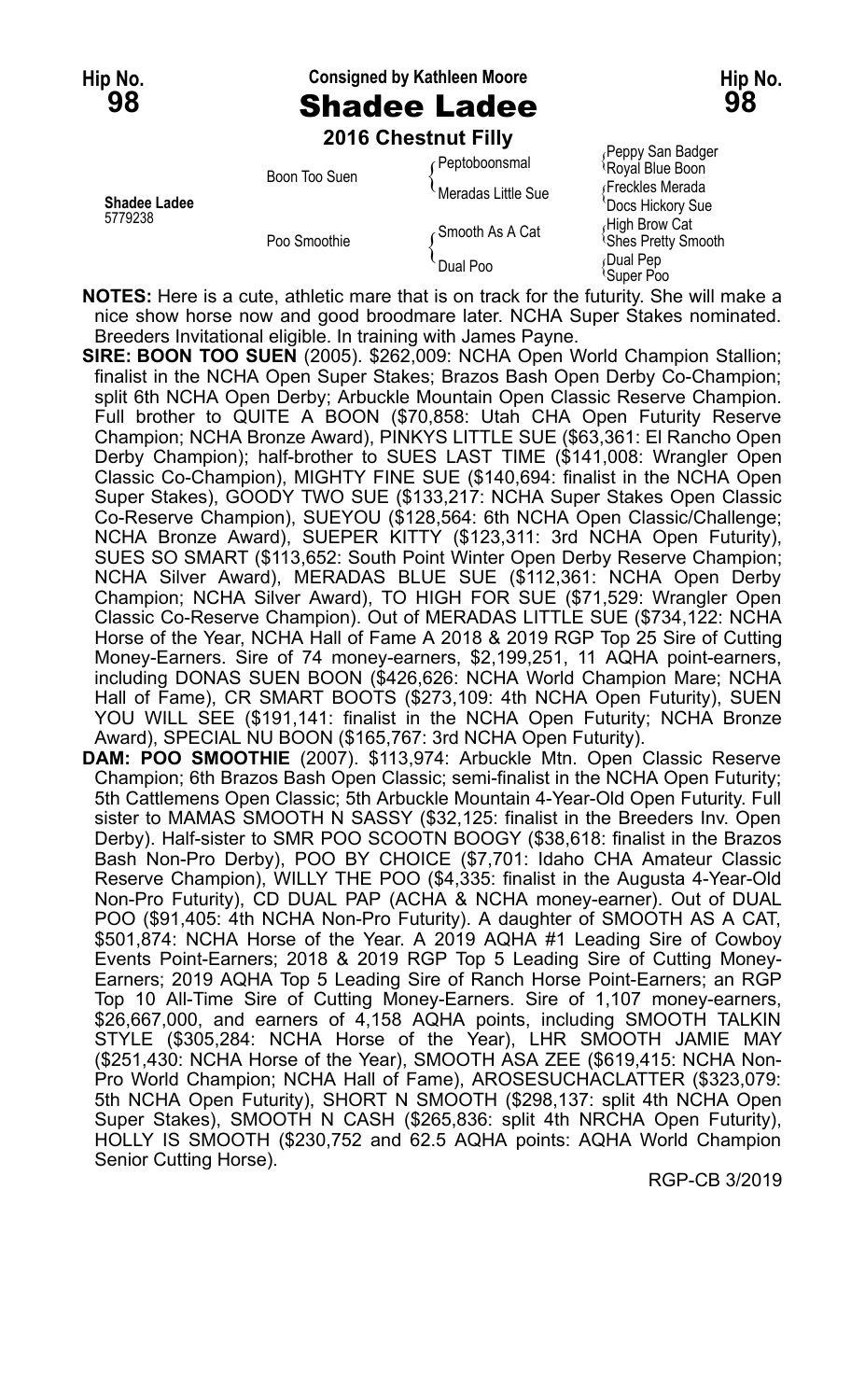**Hip No. Consigned by Greg Thaggard Hip No. 99** Soo Sweetish **99**

**2015 Sorrel Filly**

|                         | EVIV OVIIVI I IIIY |                   |                                                         |
|-------------------------|--------------------|-------------------|---------------------------------------------------------|
| Soo Sweetish<br>5863738 | Hottish            | Spots Hot         | Chula Dual<br><b>Sweet Shorty Lena</b>                  |
|                         |                    | Stylish Play Lena | Docs Stylish Oak                                        |
|                         | Soo Shez A Cat     | ∠Son Of Oak       | 'Play Lena<br>Doc's Oak،<br><sup>1</sup> Son Shady Lady |
|                         |                    | Gin For The Cat   | High Brow Cat<br>Dash For Gin                           |

**NOTES:** This filly was started and trained by Craig Thompson through the NCHA Futurity, December 2018. She was not shown due to an injury, and is now sound. NCHA Super Stakes nominated. Breeders Invitational eligible. In training with T.C. Scheer.

**SIRE: HOTTISH** (2008). \$301,843: NCHA Reserve Horse of the Year; Breeders Inv. Open Derby Champion; finalist in the NCHA Open Futurity; NCHA Open Derby Champion; NCHA Non-Pro Super Stakes Champion. Half-brother to PEPTO BOOM (\$317,018: 4th Breeders Inv. Non-Pro Derby; NCHA Silver Award), SMOOTH TALKIN STYLE (\$305,284: NCHA Horse of the Year), HALREYCIOUS (\$227,459: NCHA Super Stakes Open Classic Champion), COPPERISH (\$211,103: Bonanza Open Derby Co-Champion), REYDICULOUS (\$149,054: 5th NCHA Open Super Stakes), ARTS IN STYLE (\$52,631: split 6th Breeders Inv. Non-Pro Derby). Out of STYLISH PLAY LENA (\$289,524: NCHA Open Classic/Challenge Champion). A 2019 RGP Top 5 Leading Sire of Cutting Money-Earners; 2018 RGP Top 25 Sire of RCH Money-Earners. Sire of 66 money-earners, \$2,007,467, including COOL N HOT (\$308,152: NCHA Horse of the Year), DUAL REYISH (\$384,618: NCHA Open Futurity Champion), JUST GETTIN STARTED (\$140,372: 5th NCHA Open Futurity), SF HOTTISH LUMI CAT (\$115,345: split 3rd NCHA Open Futurity), BLACKISH (\$108,969: The Ike Open Derby Champion), HOT LOOKIN CAT (\$91,238: 6th NCHA Open Futurity), HOTT NU COWBOY (\$89,839: finalist in the NCHA Open Super Stakes), HOTT ROD (\$65,230: 3rd NRCHA Open Futurity), SHEZA SMOKIN HOT GAL (\$60,374: top 10 NCHA Non-Pro Futurity), SNEAKISH (\$47,291: NCHA Limited Non-Pro Futurity Co-Champion), HOTT POCKETS (\$43,320: 3rd Southern Open Cutting Futurity), REYZMEHOT (\$41,958: semifinalist in the NCHA Open Futurity).

**DAM: SOO SHEZ A CAT** (2006). \$30,517: split 3rd NCHA Amateur Futurity; finalist in the NCHA Limited Non-Pro Futurity; Magnolia CHA Non-Pro Derby Champion; split 5th Magnolia CHA Non-Pro Classic. Half-sister to MS FRECKLES CAT (\$7,963: split 6th NCHA \$100,000 Amateur Futurity), ZIGGY CAT (\$6,481 and an AQHA point-earner: NCHA Certificate of Ability), FRECKLES FOR THE CAT (NCHA money-earner), and a daughter of SON OF OAK, \$20,611: 8th Brazos Bash Open Cutting Futurity; 9th West Texas Open Cutting Futurity; split 7th Southern Non-Pro Derby; finalist Southern Cutting Classic Amateur; Southern Summer Cutting Non-Pro Derby Champion. Sire of 8 money-earners, including MADISON OAK (\$7,000: AQHA/PRCA Team Roping Heading Horse of The Year Champion), OAK N DIXIE (\$4,302 and 131 AQHA points: AQHA World Champion Amateur Tie-Down Roping Horse, Superior Tie-Down Roping), GIMME MONEY (\$13,425 and 275 AQHA points: AQHA Select World Breakaway Roping Champion; Superior Amateur Tie-Down Roping), SOO SHEZ A CAT (\$30,517: split 3rd NCHA Amateur Futurity), LIKE JESSIES GIRL (\$12,426: Music City Cutting Limited Open Futurity Champion), MCLINTOCKS OAK (AQHA point-earner: roping,tie-down roping money-earner), BUBBLE BOY OAK (AQHA point-earner: AQHA High Point Tie-Down Roping Youth Leader), SON OF OAKS FRECKLE (AQHA point-earner), OAKS INSTANT RETURN (6th SAINT JUDE Barrel JAM Barrel Racing Average Open 3D).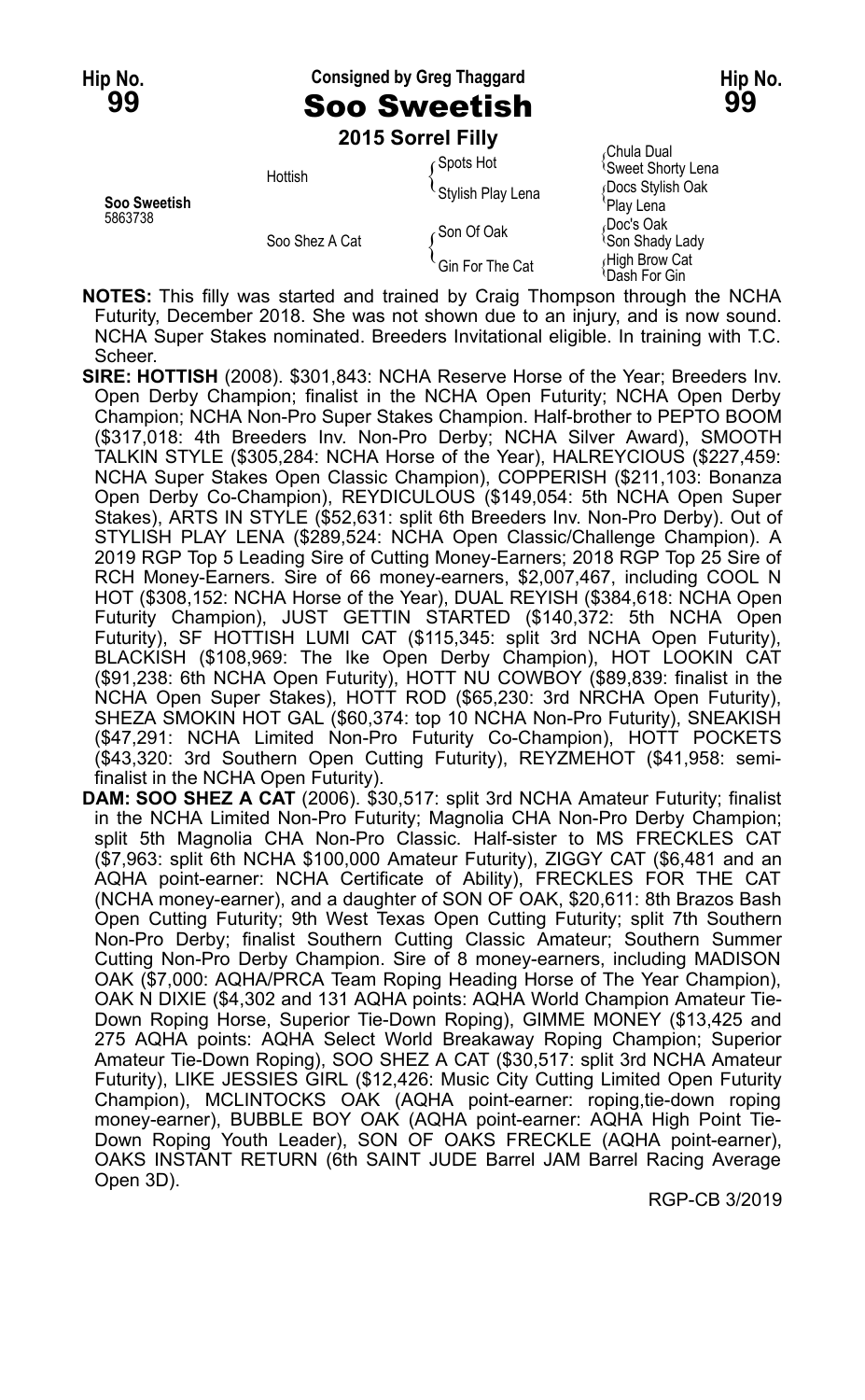**Hip No. Consigned by Billy Martin Hip No. 100** Mittons **100**

**2016 Sorrel Filly**

|                           |                   | <b>ZUTO SUITEL FIIIV</b> |                                                      |
|---------------------------|-------------------|--------------------------|------------------------------------------------------|
| <b>Mittons</b><br>5748168 | Light N Lena      | Grays Starlight          | Peppy San Badger<br><b>Doc's Starlight</b>           |
|                           |                   | Little Missie Lena       | Smart Little Lena<br>War Leo Missie                  |
|                           | Duals Play Kitten | High Brow Cat            | High Brow Hickory<br><sup>1</sup> Smart Little Kitty |
|                           |                   | Duals Play Kit           | اKit Dual،<br>Playgiarism                            |

**NOTES:** NCHA Super Stakes nominated. Breeders Invitational eligible. GBED N/N, HERDA N/HRD, HYPP N/N, MH N/N, PSSM 1 N/N. In training with Cody Turner. **SIRE: LIGHT N LENA** (2000). \$165,076 and 17.5 AQHA points: split 5th NCHA Super Stakes Open Classic; 4th NCHA Non-Pro Derby; 4th Abilene Spectacular Open Derby; 4th Augusta 4-Year-Old Non-Pro Futurity; Brazos Bash Open Derby Reserve Champion. Full brother to LITTLE POLO JOE (\$113,884: AQHA Reserve World Champion Amateur Cutting Horse; NCHA Gold Award), MISSIES LITTLE STAR (\$59,564: split 5th Bonanza 4-Year-Old Open). Out of LITTLE MISSIE LENA (\$77,937: 5th NCHA Non-Pro Super Stakes). A 2019 AQHA Top 5 Leading Sire of Barrel Racing Point-Earners; 2019 RGP Top 25 Sire of Cutting Money-Earners. Sire of 78 money-earners, \$2,167,426, 21 AQHA point-earners, including BUZZTED (\$296,306: NCHA Open Derby Champion; NCHA Bronze Award), LIGHT N LILY (\$286,800: NCHA Non-Pro Co-World Champion), LAREDO MONTANA (\$226,789: NCHA Non-Pro Co-World Champion), JET (\$153,838: NCHA \$2,000 Limited Rider Co-Reserve World Champion; NCHA Bronze Award), MOCHA LIGHT (\$41,228: NCHA Non-Pro Co-Reserve World Champion), LIGHT N LIZ (40.5 AQHA points: AQHYA World Team Penning Champion), POST CARD FROM PARIS (\$87,061: finalist in the NCHA Non-Pro Futurity), LIGHT N LINDY (\$82,643: finalist in the NCHA Non-Pro Super Stakes), CACTIS JACK (\$65,727: finalist in the NCHA Non-Pro Futurity), RUMBLE BEE TIME (\$56,944: NCHA Eastern Nationals \$5,000 Novice Horse Non-Pro Champion), SHADY LIGHT (\$52,775: 3rd NCHA Limited Non-Pro Super Stakes), OH CAY MERIAH (\$86,725 and 75.5 AQHA points: AQHA Reserve World Champion Amateur Boxing Horse).

**DAM: DUALS PLAY KITTEN** (2007). \$8,660: 5th Bonanza Non-Pro Derby. Dam of LITE SWITCH (\$12,318: Augusta 4-Year-Old Non-Pro Futurity Co-Champion; Augusta Cutting SSA Incentive Award Non-Pro Co-Champion; finalist in the Augusta 4-Year-Old Open Futurity). Full sister to DUALS PLAY CAT (\$13,395 and 10.5 AQHA points: semi-finalist in the NCHA Non-Pro Super Stakes). Half-sister to CREEDENCE CLEARWATER (\$130,959: Bonanza Open Classic Co-Champion), SMOOTH PLAY KIT (\$100,718: 4th NCHA Non-Pro Super Stakes), SPOTS PLAY KIT (\$33,097: finalist in the NCHA Non-Pro Futurity), DUALS PLAY TIME (\$33,021: semi-finalist in the NCHA Open Futurity), METALLIC DUALS (\$15,301: finalist in the NRCHA Open Futurity), ONE TIME HURRICANE (\$6,479: top 10 "The Non-Pro" 4-Year-Old Open), WENDELS PLAY KIT (NCHA \$6,045), CODE BELUE (finalist in the Arbuckle Mountain 4-Year-Old Open Futurity). Out of DUALS PLAY KIT (\$261,435: 4th NCHA Open Classic/Challenge). A daughter of HIGH BROW CAT, \$110,800: Augusta Open Classic Champion. RGP #1 All-Time Leading Sire of Cutting Money-Earners; AQHA #1 All-Time Leading Sire of Cutting Point-Earners. Sire of 1,816 money-earners, \$81,032,474, and earners of 9,867 AQHA points, including DONT LOOK TWICE (\$843,096 and 51.5 AQHA points: NCHA Horse of the Year, NCHA Hall of Fame, Superior Cutting), METALLIC CAT (\$637,711: NCHA Horse of the Year, NCHA Hall of Fame), BOON SAN KITTY (\$565,504: NCHA Horse of the Year [shared], NCHA Hall of Fame), HIGH BROW CD (\$542,101: NCHA Horse of the Year, NCHA Hall of Fame).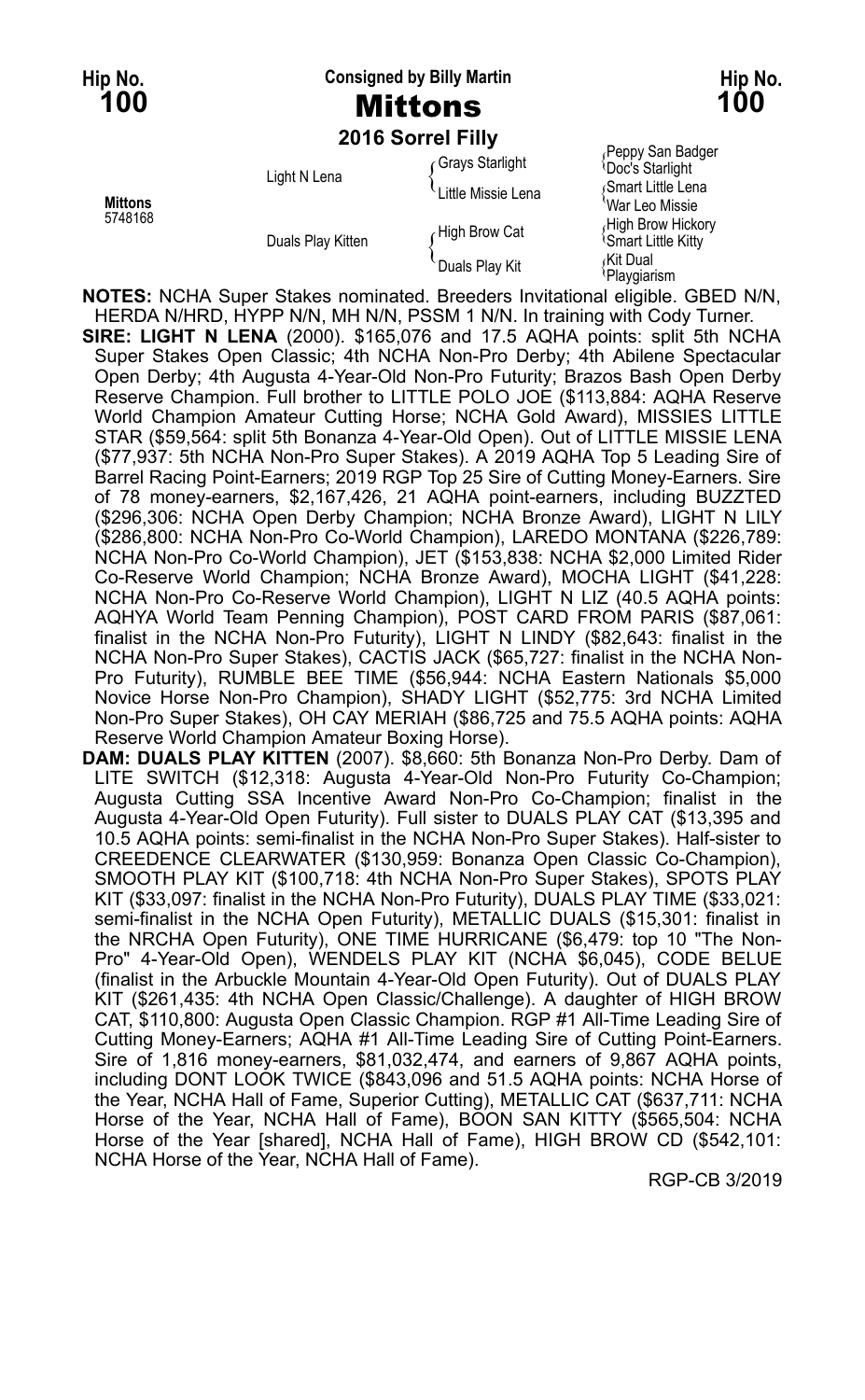**Hip No. Consigned by KCG Farms Hip No. 101** Kat N Jerry **101**

**2011 Sorrel Mare**

| Kat N Jerry<br>5418953 | Cats Merada<br>Dutchers Smart Jerry | High Brow Cat      | <sup>1</sup> Smart Little Kitty                      |
|------------------------|-------------------------------------|--------------------|------------------------------------------------------|
|                        |                                     | Merada Lena        | Freckles Merada<br>'Catalena Kate                    |
|                        |                                     | Smart Little Jerry | Smart Little Lena<br>Playboys Ruby                   |
|                        |                                     | Dutchers Girl      | Colonel Bristow<br><sup><i>I</i></sup> Classic Guard |

High Brow Hickory<br><sup>{</sup>Smart Little Kitty  $\tilde{\mathcal{E}}$ Freckles Merada <sup>\</sup>Catalena Kate<br><sub>‹</sub>Smart Little Lena

**PERFORMANCE RECORD:** NCHA earner of \$1,099.

**NOTES:** This is a nice solid mare that can go in any direction. She has been shown in cutting for the last 3 years. She is as pretty as they come with a great disposition. She will be shown on cattle by Andy Loague.

- **SIRE: CATS MERADA** (1999). \$177,900: 3rd NCHA Super Stakes Open Classic; 3rd NCHA Open Classic/Challenge. A 2018 RGP Top 5 Leading Sire of Ranch Riding Money-Earners; 2019 RGP Top 10 Sire of Ranch Horse Money-Earners; 2018 & 2019 RGP Top 25 Sire of RCH Money-Earners. Sire of 377 money-earners, \$6,422,132, and earners of 1,830 AQHA points, including NIEVAS (\$362,794 and 48.5 AQHA points: NCHA Non-Pro Co-World Champion), GEORGE C MERADA (\$358,658 and 36.5 AQHA points: NCHA World Champion Gelding; NCHA Hall of Fame), JJS CATLESS MERADA (\$172,422: Breeders Inv. Open Classic Reserve Champion), FLO LIKE A CAT (\$124,439: NCHA \$3,000 Novice Reserve World Champion), DUALIN CATS MERADA (\$107,406 and 35.5 AQHA points: split 5th Music City Open Derby), CHITAS CATS MERADA (\$105,693: NCHA \$50,000 Amateur Co-World Champion), JETT SETTER (\$101,153 and 53.5 AQHA points: finalist in the NCHA Open Futurity, Superior Cutting), FORT WORTH PIPELINE (\$165,048: AQHA World Champion Junior Cutting Horse), PIPES DUAL LENA (\$4,595 and 58 AQHA points: AQHA Reserve World Champion Team Penning Horse), MERADA JO (\$95,819: Breeders Inv. Non-Pro Derby Champion), COPENHAGEN CAT (\$84,447: NCHA \$50,000 Amateur Reserve World Champion), RICH N SNAZZY (\$84,013: 6th NCHA Limited Non-Pro Classic/Challenge), CAT PEP (\$80,063: NCHA \$50,000 Amateur Co-World Champion), KOOL ARISTA CAT (\$73,506: split top 10, NCHA Non-Pro Super Stakes), PIPES STYLISH AFFAIR (\$72,898: finalist in the NCHA Open Futurity; NCHA Bronze Award).
- **DAM: DUTCHERS SMART JERRY** (1999). \$22,971: finalist in the Breeders Inv. Derby Limited Non-Pro; finalist in the NCHA Super Stakes Non-Pro Classic; semifinalist in the NCHA Non-Pro Super Stakes; finalist in the Breeders Inv. Amateur Derby; top 10, NCHA Limited Non-Pro Super Stakes. Dam of KAT N JERRY (Above). Half-sister to GR HIGH BROW (\$24,444: NCHA Amateur Futurity Champion), STYLIN QUANAH (\$15,876: split top 10, NCHA Amateur Super Stakes), QUANAH FLO (\$3,195 and an AQHA point-earner: 5th PCCHA Spring All-Age \$100,000 Amateur), GR MERADA (NCHA money-earner), DUTCHERS SKEETO DOC (finalist in the Suncoast Winter Cutting Classic Amateur). A daughter of SMART LITTLE JERRY, \$197,639: NCHA Non-Pro Futurity Reserve Champion; Augusta Non-Pro Classic Champion. A 2019 RGP Top 10 Sire of Ranch Horse Money-Earners. Sire of 178 money-earners, \$3,958,212, and earners of 1,918 AQHA points, including SL JAYBIRD (\$439,655 and 53 AQHA points: NCHA Super Stakes Open Classic Reserve Champion; NCHA Hall of Fame), JERRYOES (\$271,148: NCHA Non-Pro Futurity Champion), MYLES FROM NOWHERE (\$209,321: split 6th NCHA Open Futurity), JERRIES DUAL LEGACY (\$200,937: split 4th NCHA Open Futurity), SMART MISS JERI (\$153,315: 4th Breeders Inv. Non-Pro Derby), LITTLE JACK SMART (\$126,599: Suncoast Fall Open Cutting Futurity Co-Reserve Champion; NCHA Bronze Award).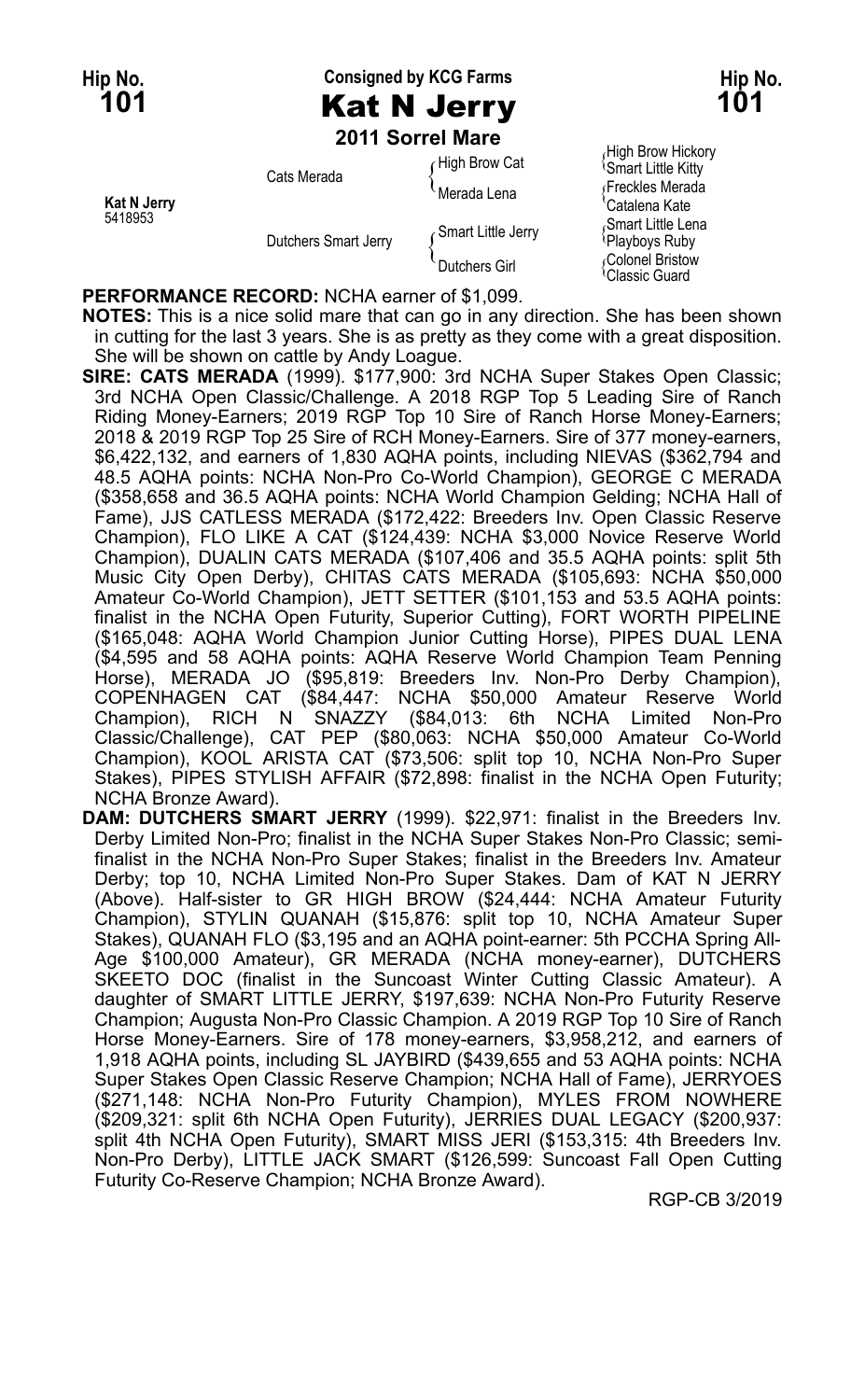### **Hip No. Consigned by Don Lovette Hip No. 102** Blue Sos **102**

## **2013 Sorrel Gelding**

**Blue Sos**<br>5519474 **Blue Sos State Software Solution**<br>Performance of the Performance of the Peppy San Badger

High Brow CD  $\left\{\begin{array}{c} \text{Smeet Little CD} \\ \text{Sweet Little CD} \end{array}\right\}$ 

 $\int$  High Brow Cat (High Brow Hickory Feppy San Badger Peptoboonsmal (Peptoboonsmal (Peppy San Badger Peppy San Badger Peppy San Badger Peppy San Badge Blue Leboon  $\left\{\begin{array}{l} \{ \begin{array}{c} \{ \end{array} \} \\ \{ \end{array} \}$  Elana Lena  $\{ \begin{array}{c} \{ \end{array} \}$  Doc O'Lena Docino Peps Desiree

**PERFORMANCE RECORD:** NCHA earner of \$1,791.

**NOTES:** "Blue" is very gentle, strong and athletic. He is aged event eligible and was last shown March 2, 2019. Owner is selling due to health reasons. GBED N/GBED, HERDA N/HRD, HYPP N/N, MH N/N, PSSM 1 N/N. In training with Josh Townsend. **SIRE: HIGH BROW CD** (2004). \$542,101: NCHA Horse of the Year; NCHA Open Futurity Champion; NCHA Open Super Stakes Co-Champion. A 2018 RGP Top 5 Leading Sire of Cutting Money-Earners; 2019 RGP Top 10 Sire of Cutting Money-Earners; an RGP Top 25 All-Time Sire of Cutting Money-Earners; 2019 RGP Top 25 Sire of RCH Money-Earners. Sire of 312 money-earners, \$8,978,217, 41 AQHA point-earners, including REYZIN (\$423,408 and 15.5 AQHA points: NCHA Non-Pro Horse of the Year, NCHA Hall of Fame), HIGH STYLIN CD (\$154,563: NCHA Horse of the Year Amateur), SOME KINDA HIGHBROW (\$454,699: NCHA World Champion Gelding; NCHA Hall of Fame), CRAFTY WITH COWS (\$342,438: 3rd NCHA Open Futurity), AMANDAS CD (\$286,843: split top 10, NCHA Open Futurity), SWEET LIL AMANDA (\$269,504: split top 10, NCHA Open Super Stakes), CAT SHEREE (\$253,677: NCHA Non-Pro Co-World Champion; NCHA Bronze Award), WHAT ABOUT BLUE (\$230,013: NCHA \$50,000 Amateur Co-Reserve World Champion), HIGHBROW TIME (\$223,375: PCCHA Fall 4-Year-Old Open Stakes Champion), SWEET BABY MARIE (\$172,169: Breeders Inv. Non-Pro Derby Co-Reserve Champion), RUBYS CD (\$171,697: split 7th NCHA Open Futurity), BIG DADDYS CD (\$167,541: NCHA Non-Pro Derby Co-Champion), STYLISH TOP BROW (\$160,206: 3rd Cattlemens Open Derby).

**DAM: BLUE LEBOON** (2002). \$84,768: NCHA Non-Pro Futurity Champion; 6th NCHA Non-Pro Super Stakes; finalist in the Breeders Inv. Non-Pro Derby; Wine Country Cutting Non-Pro Derby Reserve Champion; 8th PCCHA 4-Year-Old Non-Pro Stakes. Dam of 4 money-earners, including CD BLUE (\$17,188 and an AQHA point-earner: money-earner Iowa Open Derby; 4th Iowa Cutting Open Classic; finalist in the NCHA Eastern Nationals \$25,000 Novice), BROWSMAL (AQHA pointearner: NCHA \$2,488, AQHA World Junior Cutting Level 2 qualifier), BLUE SOS (NCHA \$1,791), MUST BE METALLIC (5th North Central RCHA Summer Futurity Open, North Central RCHA Summer Futurity Herd Work Open Co-Reserve Champion). Full sister to ELANABOONSMAL (11.5 AQHA points: 3rd Gilkerson Mem. RCH Bridle Spectacular Novice Non-Pro Rider). Half-sister to HICKORYS SAN BADGER (\$69,333: finalist in the NCHA Non-Pro Futurity; NCHA Bronze Award), CODY HICKORY (\$14,965: 6th Canadian CHA Open Classic), EL DUAL REY (NCHA money-earner), ONE TIME GIRL (barrel racing money-earner), TIMELY ELEGANCE (7 AQHA points: AQHA High Point International Halter Aged Mare Open). A daughter of PEPTOBOONSMAL, \$180,487: NCHA Open Futurity Champion. A 2019 AQHA #1 Leading Sire of Speed Event Point-Earners; an RGP Top 10 All-Time Sire of Ranch Riding Money-Earners; an AQHA Top 10 All-Time Sire of RCH Point-Earners. Sire of 897 money-earners, \$27,182,236, and earners of 7,738 AQHA points, including LITTLE PEPTO GAL (\$523,742: NCHA Horse of the Year, NCHA Hall of Fame).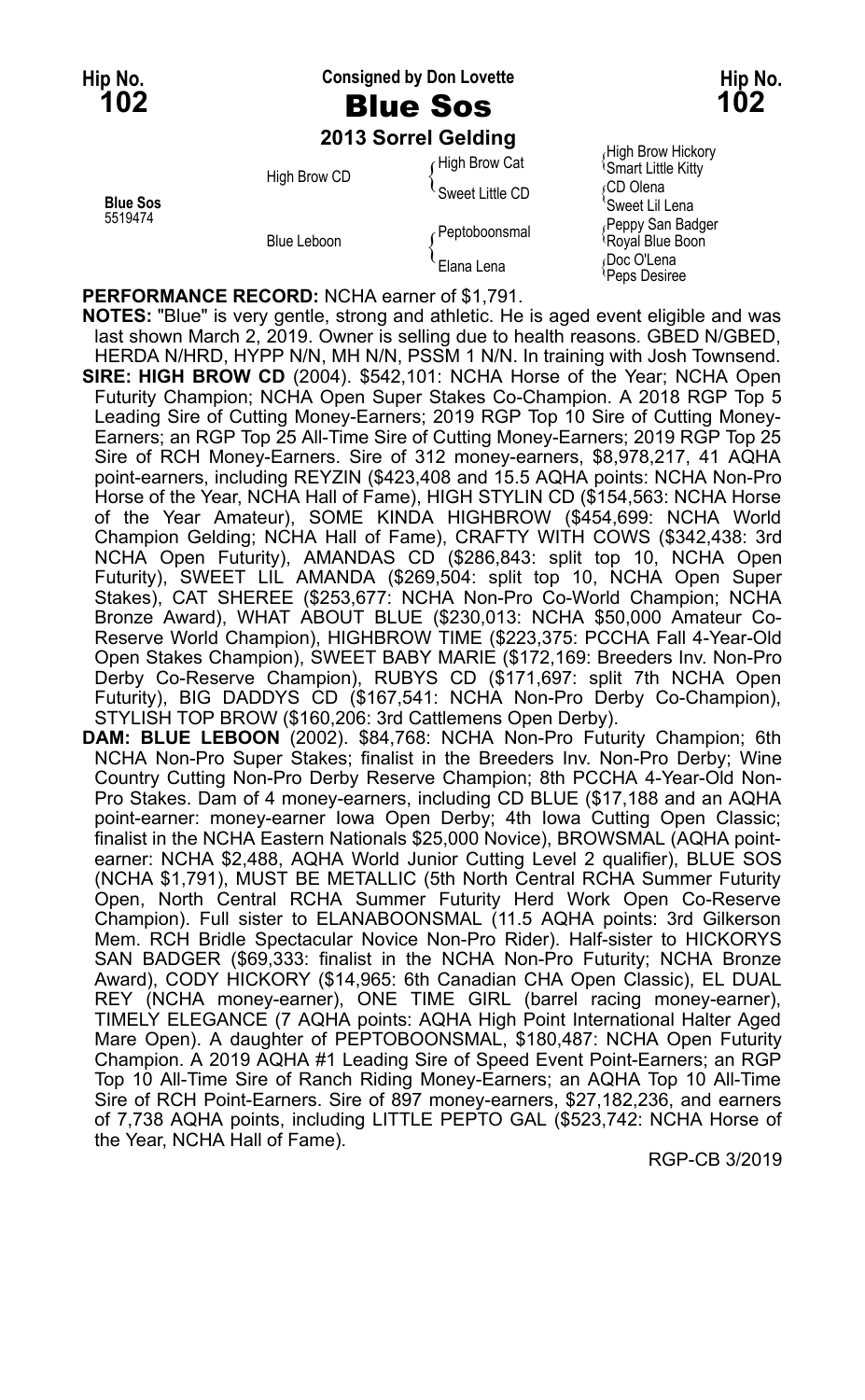**Hip No. Consigned by Bob Powers Hip No. 103** FCB Catanita **103**

**2014 Sorrel Mare**

High Brow Hickory High Brow Hickory<br>figh Brow Cat (Smart Little Kitty Smart Little Kitty Downtown Cat  $\{^{\text{Fock}}_{\text{Rose}}\}$  Merada  $\{^{\text{Frock}}_{\text{trick}}\}$  Merada  $\{^{\text{Fock}}_{\text{trick}}\}$ **FCB Catanita FCB Catanita FCB Catanita Hickorys Rosebud**<br>5678078 (Son Ofa Doc Son Ofa Doc<br>Hf Lady Bob Acre (Bob Acre Doc (Sapp's Sandy Hf Lady Bob Acre (Bob Acre Sapp's Sandy<br>Reponita { Faithful Girl { Peponita }<br>Babe Nelly Jo { Peace Nelly Jo }

**PERFORMANCE RECORD:** Money earner. **In 2018:** US CHA October Purcell Ranch Cutting Open class winner.

**SIRE: DOWNTOWN CAT** (1998). \$89,182: semi-finalist in the NCHA Open Futurity; split 4th Memphis Cutting Open Classic; Southern Cutting Open Classic Reserve Champion; State of Missouri CHA Open Derby Reserve Champion; Raleigh Open Derby Champion. Half-brother to SPORTIN ARISTOCRAT (\$107,171: 3rd Augusta Open Classic), BLAZIN FLASH (\$89,628: 4th Abilene Spectacular Non-Pro Classic), ARISTO ROSE (\$68,547: Music City Non-Pro Classic Reserve Champion). Sire of 35 money-earners, including IMA DOWNTOWN CAT (\$61,825: 4th AQHA High Point Senior Versatility Ranch Horse Open), DOWNTOWN SMARTS (\$28,599: NCHA Limited Open Futurity Champion), SASS AND THE CITY (\$24,429: Augusta 4-Year-Old Non-Pro Futurity Champion), CAT TOWN CHIC (\$19,778: finalist in the NCHA Amateur Futurity), DOWNTOWN DREAMER (\$18,457: finalist in the NCHA Limited Non-Pro Futurity), DOWNTOWN DAISY MAE (\$17,596: split 3rd Music City Open Cutting Futurity), GUNS DOWNTOWN (\$16,578: finalist in the NCHA Amateur Futurity), ROLLIN ON DUBS (\$14,555: Congress Cutting Non-Pro Derby Champion), LIL CAT ABOUT TOWN (\$10,368: finalist in the Augusta 4-Year-Old Non-Pro Futurity), FCB DOWNTOWN REGEN (\$9,469: US CHA October Sulphur Springs 5/6-Year-Old Open class winner), LUCYS DOWNTOWN CAPER (\$8,803: Oklahoma Early Bird Cutting Classic Non-Pro Champion), WS PLAY DOWNTOWN (\$8,634: 3rd Canadian RCH Non-Pro Futurity), THIS DUDE IS A CAT (\$7,778: US CHA July Sulphur Springs \$15,000 Novice class winner), DOWNTOWN GRAFFITI (P) (\$7,248: Sams Town Cutting 4- Year-Old Non-Pro Champion).

**DAM: HF LADY BOB ACRE** (1995). Dam of LIL TUCAN TRONA (NCHA moneyearner, AQHA World Junior Cutting qualifier), FCB CATANITA (Above). Full sister to KISS MY ACRE (\$75,122: ACHA World Junior Youth Champion), ACRES OF FAITH (\$7,059: split 9th Freedom Youth Classic Cutting Junior Youth), BOBS FAITHFUL GIRL (\$4,430: top 10 Americana Masters Cutting Open), BOBS PEPONITA (top 10 ACHA World \$10,000 Limited Horse). A daughter of BOB ACRE DOC, \$426,136: NCHA Open World Champion; AQHA Reserve World Champion Senior Cutting Horse, AQHA Reserve World Champion Senior Cutting Horse. An RGP Top 25 All-Time Sire of Cutting Money-Earners. Sire of 426 money-earners, \$10,575,422, including NOT QUITE AN ACRE (\$156,656: NCHA Horse of the Year, NCHA Gold Award), AUTUMN ACRE (\$364,360: split 4th NCHA Open Futurity), BOBS SMOKIN JOE (\$281,235: NCHA Open Futurity Champion), PEPONITAS ACRE (\$272,986: NCHA Non-Pro Futurity Champion; NCHA Gold Award), FOUR ACRES (\$258,915: 3rd NCHA Open Futurity; NCHA Bronze Award), TOOTH ACRE (\$244,478: ACHA World Open Champion; ACHA Hall of Fame, NCHA Certificate of Ability), BOBS SMART CHANCE (\$219,581: 3rd NCHA Open Futurity), CHRISTYS ACRE (\$209,918: NCHA World Champion Stallion; NCHA Hall of Fame), BOBCORN (\$154,809: NCHA \$10,000 Novice Horse Non-Pro World Champion), BOB ACRE MOLLY (\$147,346).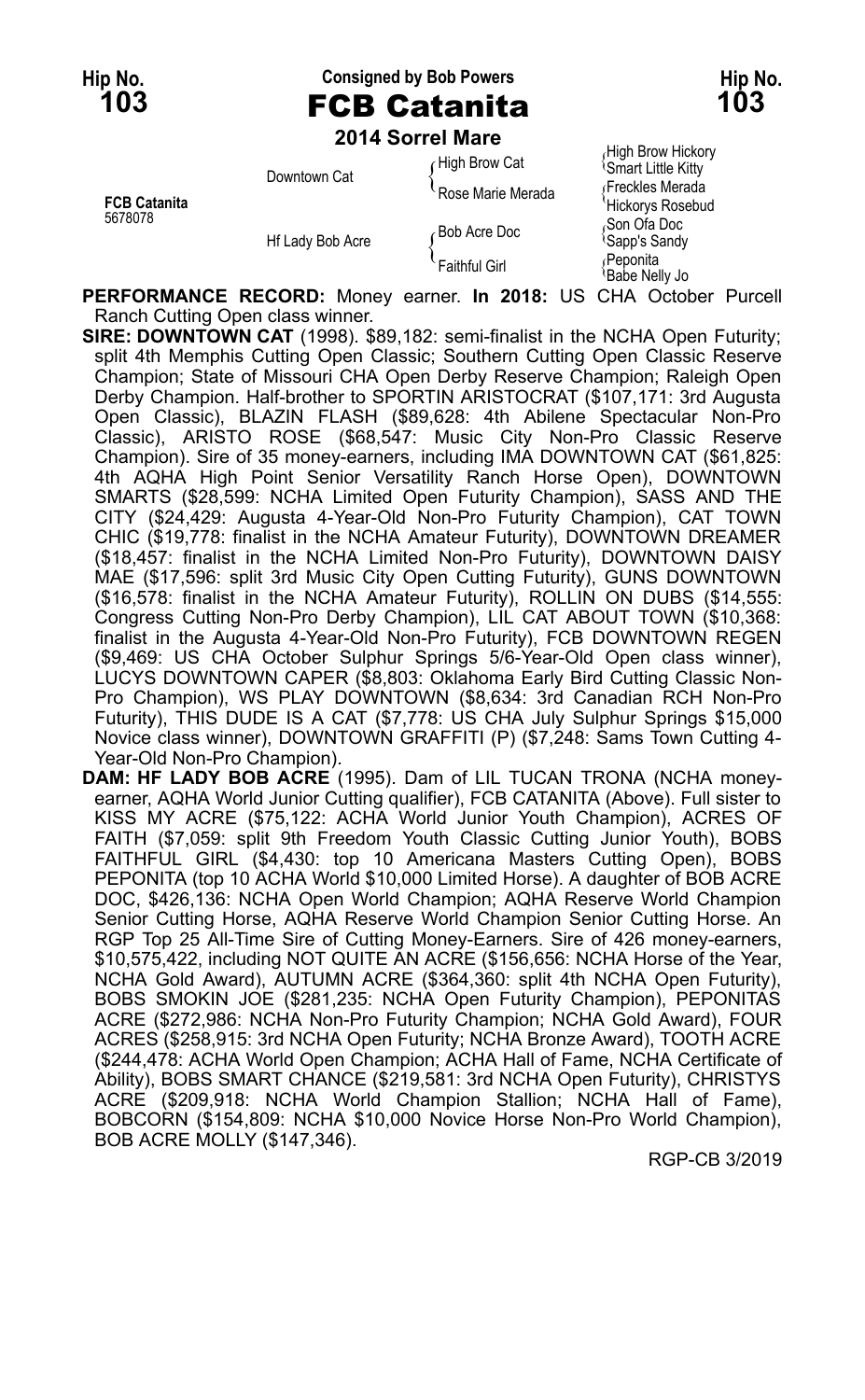**Hip No. Consigned by Cowan Ranch LLC Hip No.**

## **104** Suen Too Flo **104**

**2015 Sorrel Gelding**

| Suen Too Flo<br>5833001 | Boon Too Suen  | Peptoboonsmal      | i vyyy van baago<br>Royal Blue Boon  |
|-------------------------|----------------|--------------------|--------------------------------------|
|                         |                | Meradas Little Sue | Freckles Merada<br>'Docs Hickory Sue |
|                         | Flo Like A Cat | ∠Cats Merada       | High Brow Cat<br>Merada Lena         |
|                         |                | Flo N Ethyl        | Mr Peponita Flo<br>≀Rena Drv         |

<sub>/</sub>Peppy San Badger<br><sup>\</sup>Royal Blue Boon Rena Dry

**PERFORMANCE RECORD:** NCHA earner of \$1,624. **In 2018:** split 4th PCCHA Fall \$100,000 Amateur Futurity.

**NOTES:** NCHA Super Stakes nominated. Breeders Invitational eligible. PCCHA Foal Nominated. PCCHA Stakes eligible.

**SIRE: BOON TOO SUEN** (2005). \$262,009: NCHA Open World Champion Stallion; finalist in the NCHA Open Super Stakes; Brazos Bash Open Derby Co-Champion; split 6th NCHA Open Derby; Arbuckle Mountain Open Classic Reserve Champion. Full brother to QUITE A BOON (\$70,858: Utah CHA Open Futurity Reserve Champion; NCHA Bronze Award), PINKYS LITTLE SUE (\$63,361: El Rancho Open Derby Champion); half-brother to SUES LAST TIME (\$141,008: Wrangler Open Classic Co-Champion), MIGHTY FINE SUE (\$140,694: finalist in the NCHA Open Super Stakes), GOODY TWO SUE (\$133,217: NCHA Super Stakes Open Classic Co-Reserve Champion), SUEYOU (\$128,564: 6th NCHA Open Classic/Challenge; NCHA Bronze Award), SUEPER KITTY (\$123,311: 3rd NCHA Open Futurity), SUES SO SMART (\$113,652: South Point Winter Open Derby Reserve Champion; NCHA Silver Award), MERADAS BLUE SUE (\$112,361: NCHA Open Derby Champion; NCHA Silver Award), TO HIGH FOR SUE (\$71,529: Wrangler Open Classic Co-Reserve Champion). Out of MERADAS LITTLE SUE (\$734,122: NCHA Horse of the Year, NCHA Hall of Fame A 2018 & 2019 RGP Top 25 Sire of Cutting Money-Earners. Sire of 74 money-earners, \$2,199,251, 11 AQHA point-earners, including DONAS SUEN BOON (\$426,626: NCHA World Champion Mare; NCHA Hall of Fame), CR SMART BOOTS (\$273,109: 4th NCHA Open Futurity).

**DAM: FLO LIKE A CAT** (2006). \$124,439: NCHA \$3,000 Novice Reserve World Champion; PCCHA Fall Open Futurity Champion; El Rancho Open Derby Champion; South Point Winter Open Derby Champion; 5th PCCHA Fall 4-Year-Old Open Stakes. Dam of SUEN TOO FLO (Above). Half-sister to MISS FLO N ETHYL (\$32,417: British Columbia CHA Non-Pro Classic Reserve Champion), DUAL ETHYL (\$6,937: finalist Canadian Supreme Open to the World Open Cutting Futurity), HY FLOWIN CAT (money-earner NBHA Youth World Barrel Racing Teen Youth 1D twice), MAIN MAN FLO (NCHA money-earner), FLO LIKE THIS CAT (NCHA money-earner), SHINERS DAFFODILS (24 AQHA points: 4th Oilcan Roping Classic Judge 5 Junior Open Heeling). Out of FLO N ETHYL (\$54,366: split 5th PCCHA Open Futurity). A daughter of CATS MERADA, \$177,900: 3rd NCHA Super Stakes Open Classic; 3rd NCHA Open Classic/Challenge. A 2018 RGP Top 5 Leading Sire of Ranch Riding Money-Earners; 2019 RGP Top 10 Sire of Ranch Horse Money-Earners; 2018 & 2019 RGP Top 25 Sire of RCH Money-Earners. Sire of 377 money-earners, \$6,421,559, and earners of 1,796 AQHA points, including NIEVAS (\$362,794 and 48.5 AQHA points: NCHA Non-Pro Co-World Champion), GEORGE C MERADA (\$358,658 and 36.5 AQHA points: NCHA World Champion Gelding; NCHA Hall of Fame), JJS CATLESS MERADA (\$172,422: Breeders Inv. Open Classic Reserve Champion), FLO LIKE A CAT (\$124,439: NCHA \$3,000 Novice Reserve World Champion), DUALIN CATS MERADA (\$107,406 and 35.5 AQHA points: split 5th Music City Open Derby), CHITAS CATS MERADA (\$105,693: NCHA \$50,000 Amateur Co-World Champion).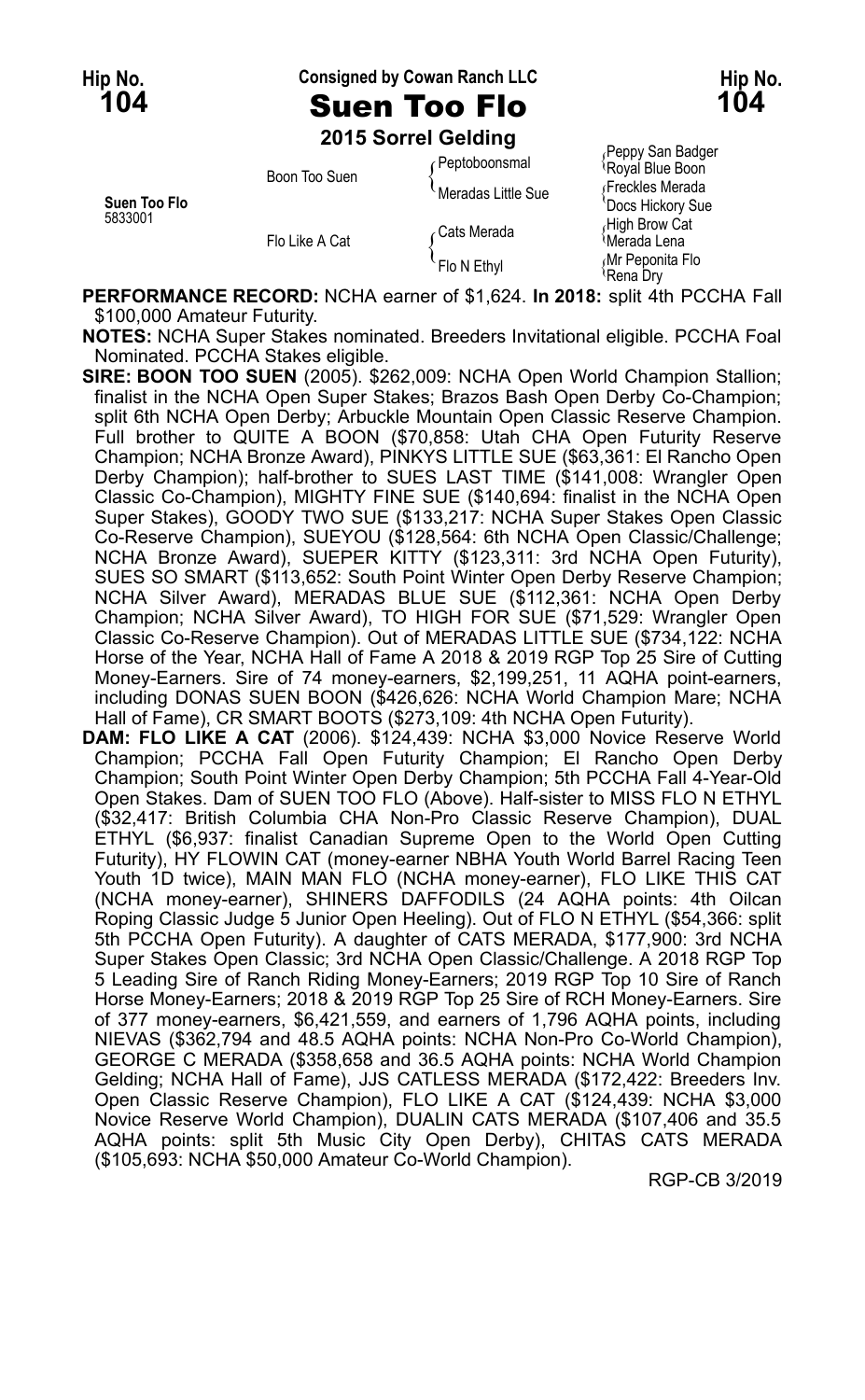#### **Hip No. Consigned by John & Mary Dangelmayr Hip No.**

# **105** Dualism **105**

**2016 Sorrel Gelding**

|                           |                 | <b>ZUTO SUITEL OBIGING</b> |                                                    |
|---------------------------|-----------------|----------------------------|----------------------------------------------------|
| <b>Dualism</b><br>5742420 | Dual Smart Rey  | ∩Dual Rey                  | Dual Pep<br>Murse Rey                              |
|                           |                 | The Smart Look             | Smart Little Lena<br>'Dox Royal Smoke              |
|                           | Stylin Caddilac | Docs Stylish Sam           | Docs Stylish Oak<br><sup>{</sup> Playboys Samantha |
|                           |                 | Foxy San Man               | Freckles San Man<br><sup>≀</sup> Sonoita Frosty 77 |

**NOTES:** This is a very nice gelding. He is cowy, quick footed and strong. Eligible for the AQHA Ranching Heritage Program. In training with Josh Townsend.

- **SIRE: DUAL SMART REY** (2002). \$330,436: NCHA Open Super Stakes Champion; AQHA World Champion Junior Cutting Horse. A 2018 & 2019 RGP Top 10 Sire of Cutting Money-Earners; 2019 AQHA Top 25 Sire of Cowboy Events Point-Earners; 2019 RGP Top 25 Sire of RCH Money-Earners. Sire of 228 money-earners, \$5,811,227, 33 AQHA point-earners, including DUAL SMART KITTY (\$317,758: NCHA Open Futurity Champion), STOP TOYING WITH ME (\$213,737: 4th NCHA Non-Pro Futurity), CAROLENA REYN (\$209,095: NCHA Non-Pro Super Stakes Co-Champion), DUALS LUCKY CHARM (\$203,861: NRCHA Open Futurity Champion), ROLLZ ROYCE (\$200,659: NCHA Open Super Stakes Reserve Champion), STYLISH LOOK BELLA (\$173,640: 3rd PCCHA Fall Open Classic/Challenge twice), LOU LOU LOUISE (\$137,586: top 10, NCHA Open Futurity), DAINTYS KUAL KITTY (\$122,673: El Rancho Open Derby Champion), DUAL SMART ROSIE (\$119,359: finalist in the NCHA Non-Pro Futurity), REY N STYLE (\$102,717: finalist in the NCHA Open Futurity), B NIMBLE (AUS) (\$148,132: NCHA Non-Pro Co-World Champion), RC SMART KATZ (\$12,657 and 61.5 AQHA points: AQHYA World Champion Ranch Sorting Horse), SCOOTERS DAISY DUKES (\$96,453: split 5th Tunica Cutting 4-Year-Old Open Futurity), CORNREY TWITTY (\$87,096: 6th NCHA Non-Pro Futurity), LIL MADDY REY (\$85,620: top 10, NCHA \$100,000 Amateur Classic/Challenge), REYMANISCENT (\$83,802 and 10 AQHA points: 6th NCHA Non-Pro Futurity).
- **DAM: STYLIN CADDILAC** (2006). Full sister to STYLISH SAMMY (\$5,556: semifinalist in the NCHA Non-Pro Futurity). Half-sister to STYLISH SANA (6th Kansas CHA 5/6-Year-Old Open). A daughter of DOCS STYLISH SAM, split 6th Kansas Cutting 4-Year-Old Open; money-earner Gold Coast Cutting 4-Year-Old Open; money-earner in the Texas Cutting 4-Year-Old Open. Sire of 11 money-earners, including FOXIE IN STYLE (\$23,510 and 16 AQHA points: AQHA World Champion Amateur Cutting Horse), DOCS STYLISH FOX (\$60,979: 3rd Calgary Stampede Non-Pro World Series of Cutting), STYLABOON (\$36,000: split 7th NCHA Amateur Classic/Challenge), STYLE TUIT (\$25,325: 3rd Royal Flush Cutting Open Classic), FOXY SAMNTHA (\$18,279: semi-finalist in the NCHA Non-Pro Super Stakes), DOCS STYLISH MISTY (\$10,415: split 3rd Wyoming CHA Open Derby), STYLISH SAMMY (\$5,556: semi-finalist in the NCHA Non-Pro Futurity), SAMMYS LIL PEPPER (\$4,545 and 9 AQHA points: 3rd Breeders Inv. Classic 100KLIMRDROP), STYLISH LIL PEPPER (NCHA \$3,040), STYLIN TUIT (\$9,154American Ranch Horse Assoc. Honor Roll All-Age Working Ranchhorse Youth Reserve Champion), STYLIN AROUND (NCHA money-earner). Son of DOCS STYLISH OAK, \$77,182 and an AQHA point-earner: Augusta Cutting 5-Year-Old Open Classic Champion; Gold and Silver Cutting Stakes 5/6-Year-Old Open Co-Reserve Champion. An RGP Top 25 All-Time Sire of Cutting Money-Earners. Sire of 236 money-earners, \$9,352,773, and earners of 1,476 AQHA points, including PLAYIN STYLISH (\$118,764: NCHA Horse of the Year), STYLISH MARTINI (\$361,920: 4th NCHA Open Futurity; NCHA Hall of Fame).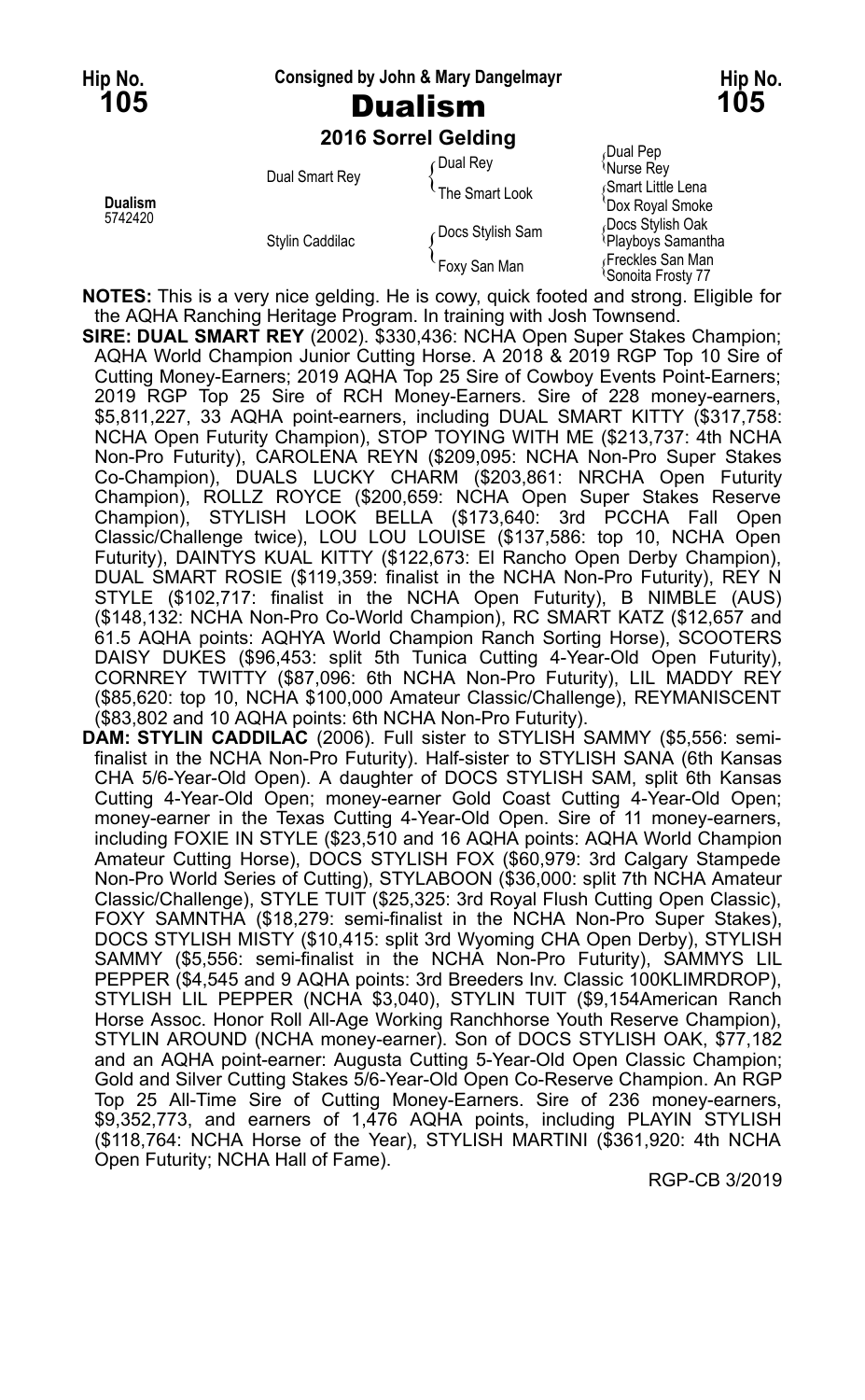## **Hip No. Consigned by Ivan Raber Hip No. 106** Name Pending **106**

**2017 Sorrel Filly**

| Name Pending<br>Pending | Bamacat          | High Brow Cat<br>MH San Tules Dually | High Brow Hickory<br><b>Smart Little Kitty</b><br>San Tule Freckles |
|-------------------------|------------------|--------------------------------------|---------------------------------------------------------------------|
|                         | Sweet N Freckled | Sweet Lil Pepto                      | Joses Dually<br>Peptoboonsmal<br><sup>≀</sup> Sweet Lil Lena        |
|                         |                  | <b>Freckles Chant</b>                | Freckles Playboy<br><sup>≀</sup> Chant N Hickorv                    |

**NOTES:** This is a very nice filly. She is a classy mover with a big stop. Sells 100% sound. In training with Ivan Raber.

- **SIRE: BAMACAT** (2009). \$352,857: 3rd NCHA Open Futurity; NCHA Open World Champion Stallion; 5th NCHA Super Stakes Open Classic; finalist in the Breeders Inv. Open Derby; 3rd Breeders Inv. Open Classic. Full brother to BAMA DAWG (\$54,616: The Ike Non-Pro Derby Champion); half-brother to CHRISTY HUGHES (\$180,454: The Ike Classic Non-Pro Champion), WENDELS GRACE (\$80,265: split 5th The Ike 4-Year-Old Open Cutting Futurity), CIRCLE S (\$61,292: finalist in the NCHA Non-Pro Super Stakes), ULTRA TIME (\$51,623: 3rd NCHA Limited Non-Pro Derby). Out of MH SAN TULES DUALLY (\$331,846: Millionheir Cutting Classic Non-Pro Champion; NCHA Silver Award A 2019 RGP Top 25 Sire of Cutting Money-Earners. Sire of 17 money-earners, including BAMA JELLY (\$83,452: Arbuckle Mountain 4-Year-Old Open Futurity Champion), BARNEY ROSS (\$33,985: finalist in the NCHA Non-Pro Futurity), ALABAMA ROSE (\$27,309: finalist in the NCHA Non-Pro Super Stakes), BETTY BAMA (\$23,329: finalist in the NCHA \$100,000 Amateur Futurity), ROLLIN BAMACAT (\$15,990: finalist in the NCHA Amateur Futurity), BAMA TIMME (\$14,244: Cotton Stakes Open Cutting Futurity Reserve Champion), THERESTOFTHECATS (\$9,942: 3rd Augusta Cutting SSA Incentive Award \$100,000 Amateur), BAMACAT ARC (\$7,909 and an AQHA point-earner: 5th NRCHA Limited Open Futurity), RAMMER JAMMER (\$7,544: finalist in the NCHA Limited Non-Pro Futurity), A CHANCE IN BAMA (\$7,039: split 6th Augusta 4-Year-Old Open Futurity), RO REYSNS BAMACAT (Utah RCHA \$7,500 Limited Open Futurity Reserve Champion), ALABAMA SWEETIE (NCHA \$1,883), HANGIN IN BAMA (NCHA \$1,838).
- **DAM: SWEET N FRECKLED** (2010). Half-sister to SMOOTH FRECKLE CAT (\$7,660: NCHA Certificate of Ability), DULCES CHANT (NCHA \$3,193), SMOOTH AS A FRECKLE (NCHA money-earner), HICKORYS BLUE BOON (9th CHA Nebraska Futurity Open). A daughter of SWEET LIL PEPTO, \$237,783: Breeders Inv. Open Derby Champion; 4th NCHA Open Futurity. A 2019 RGP Top 25 Sire of Cutting Money-Earners. Sire of 288 money-earners, \$4,949,798, 58 AQHA pointearners, including DESIRE A LIL PEPTO (\$221,817: finalist in the NCHA Open Futurity), SWISS CAT PEPTO (\$165,977: 4th NCHA Open Derby), SAILS LIL SOLANO (\$155,269: 3rd NCHA Open Derby), SOME KINDA SWEETY (\$134,193: 6th NCHA Open Futurity), STELLAS SWEET N LOW (\$118,575: Big Sky Cutting Open Classic Champion), DOCS ALOTA PEPTO (\$108,403: 6th NCHA Open Classic/Challenge; NCHA Bronze Award), LIL SUPER SWEET (\$105,015: finalist in the NCHA Non-Pro Futurity), PEPTOS SMOKER (\$100,070: finalist in the NCHA Non-Pro Futurity), PEPTOS CHIC OLENA (\$154,720: Idaho CHA World Series of Cutting Open Champion; NCHA Platinum Award), BIG WHEEL BIG DIEHL (\$8,682 and 50 AQHA points: AQHA World Champion Open Team Penning Horse), PEPTOS LIL GEM (\$13,376: AQHA World Team Penning Level 2 Amateur Reserve Champion), DOX PEPTO 095 (\$91,598: 4th PCCHA Fall 4-Year-Old Open Stakes), WH SMART PEPTO (\$81,592: 7th NCHA Limited Open Futurity), WISE LITTLE PEPTO (\$80,656: 5th Abilene Spectacular Open Derby), SWEET LIL COWTOWN (\$76,555: Music City Cutting Non-Pro Derby Reserve Champion).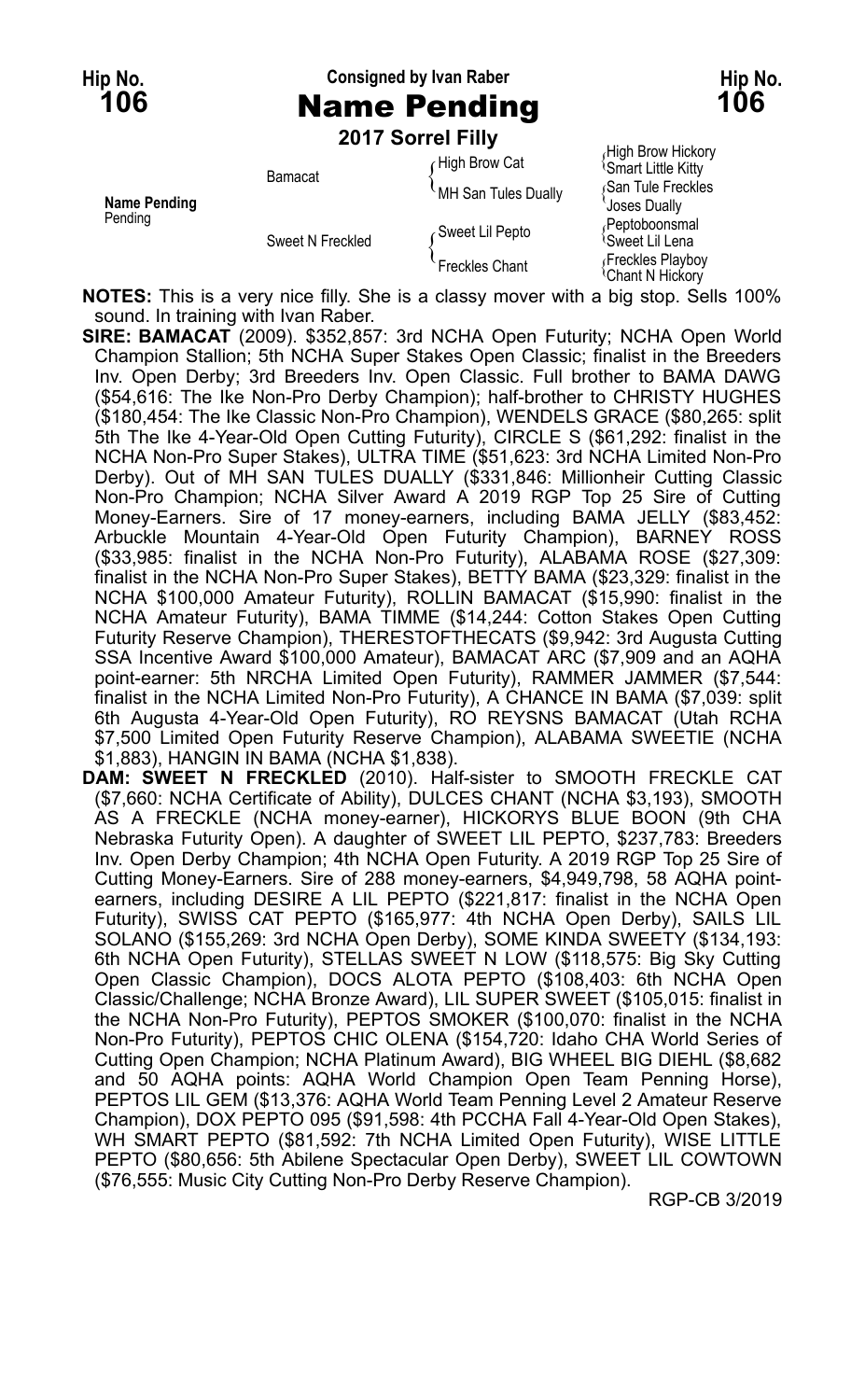### **Hip No. Consigned by Gary Stone Hip No. 107** Quicat **107**

#### **2013 Sorrel Gelding**

| Quicat<br>5641345 | Smoother Than A Cat<br>Autumn Mate | ⊆Smooth As A Cat | High Brow Cat<br><b>Shes Pretty Smooth</b>          |
|-------------------|------------------------------------|------------------|-----------------------------------------------------|
|                   |                                    | Smart Polka Doc  | Smart Little Lena<br>'Peppy Polka Doc               |
|                   |                                    | ∠ Smart Mate     | Smart Little Lena<br><sup>{</sup> Freckles Playmate |
|                   |                                    | Freckles Qui     | Doc Quixote<br>Miss Freckles Lynx                   |

**PERFORMANCE RECORD:** NCHA money earner.

**NOTES:** GBED N/N, HERDA N/HRD, HYPP N/N, MH N/N, PSSM 1 N/N. **SIRE: SMOOTHER THAN A CAT** (2006). \$106,246: finalist in the NCHA Open Futurity; finalist in the NCHA Open Super Stakes; Augusta Open Classic Champion; 9th Cattlemens Open Classic; semi-finalist in the NCHA Open Classic/Challenge. Sire of 20 money-earners, including SHEZA SMOOTHER CAT (\$19,412: semi-finalist in the NCHA Open Futurity), SMOOTHEST LITTLE CAT (\$10,502: Working Western Horse Celebration RCH Open Derby Reserve Champion twice), VV HELLCAT (\$8,856: Bonanza Derby \$100,000 Amateur Champion), LUCKIER THAN A CAT (\$8,291: split 6th NCHA Derby Amateur), CATS A MOONSHINER (\$5,349 and an AQHA point-earner: Northwest RCHA Summer Showdown Derby Limited Non-Pro Champion), KATATTITUDE (4th NRCHA Stakes \$7,500 Limited Open), SMOOTH SHOOTIN CAT (\$3,225 and an AQHA point-earner: Colorado RCHA Mid America Non-Pro Futurity Reserve Champion), CAT MCBRIDE (16 AQHA points: WPRA World Barrel Racing Open 4D class winner), SMOOTHE AND JAZZY (8.5 AQHA points: 8th NRCHA Derby Limited Non-Pro), CKS SMOOTHRSILVERCAT (AQHA point-earner: split 7th Arizona CHA Oktoberfest Futurity Day 1 Open), SMOOTHER THAN PETRO<br>(NCHA \$2,301), MISS OH SO SMOOTH (NCHA \$1,353), (NCHA \$2,301), MISS OH SO SMOOTH (NCHA \$1,353), SMOOTHERTHANFRECKLES (7 AQHA points; NCHA \$1,089, AQHA World Ranch Sorting Level 2 qualifier), FANCYS LITTLE BIT (4th World CHA Finals 4- Year-Old Open class), SMOOTH CATTIN LADY (split 4th US CHA June Sulphur Springs 4-Year-Old Open class), QUICAT (Above), MINI SMOOTH CATS (NCHA money-earner), SMOOTH LITTLE ACORN (NCHA money-earner), FRECKLED SMOOTHIE (NCHA money-earner).

**DAM: AUTUMN MATE** (1998). Dam of 6 money-earners, including SMOOTH AUTUMN MATE (\$69,664: split 3rd PCCHA Fall 4-Year-Old Open Stakes, South Point Cutting Open Classic Champion; Idaho CHA Open Classic Reserve Champion), AUTUMNS INDIAN MATE (\$44,871: finalist in the NCHA Open Super Stakes; 6th West Texas Open Cutting Futurity, semi-finalist in the NCHA Open Derby), FANCY DAISEY DUCK (\$7,394 and 67.5 AQHA points: 7th AQHA World Amateur Ranch Sorting, 7th AQHA World Open Team Penning; 9th AQHYA World Team Penning), WILD HAIRED QUI (\$52,061: finalist in the NCHA Non-Pro Derby, 3rd Wrangler Open Classic, semi-finalist in the NCHA Non-Pro Super Stakes), AUTUMNS WILD MATE (\$16,483: finalist in the Breeders Inv. \$10,000 Novice Derby; finalist in the Bonanza Open Derby; money-earner in The Breeders Inv. Open Derby), QUICAT (Above). Full sister to QUI MATE (\$13,308: split 7th NCHA Amateur Futurity), HONEST MATE (\$7,684 and an AQHA point-earner: WFQHA World Junior Cutting Champion), SISTER MATE (NCHA money-earner), EDDIE MATE (AQHA point-earner; NCHA money-earner). Half-sister to AUTUMN HICKORY (\$23,381: 4th AQHA World Junior Cutting), LOCK THE DOOR (\$7,803: semi-finalist in the NCHA Open Futurity), HOLIDOC QUI (finalist Tomato Fall Open Cutting Futurity). A daughter of SMART MATE, \$50,072 and 5.5 AQHA points: finalist in the NCHA Open Classic/Challenge; Denver National Stock Show NCHA Open Reserve Champion. An RGP Top 25 All-Time Sire of Cutting Money-Earners. Sire of 435 money-earners, \$8,516,151, and earners of 3,912 AQHA points.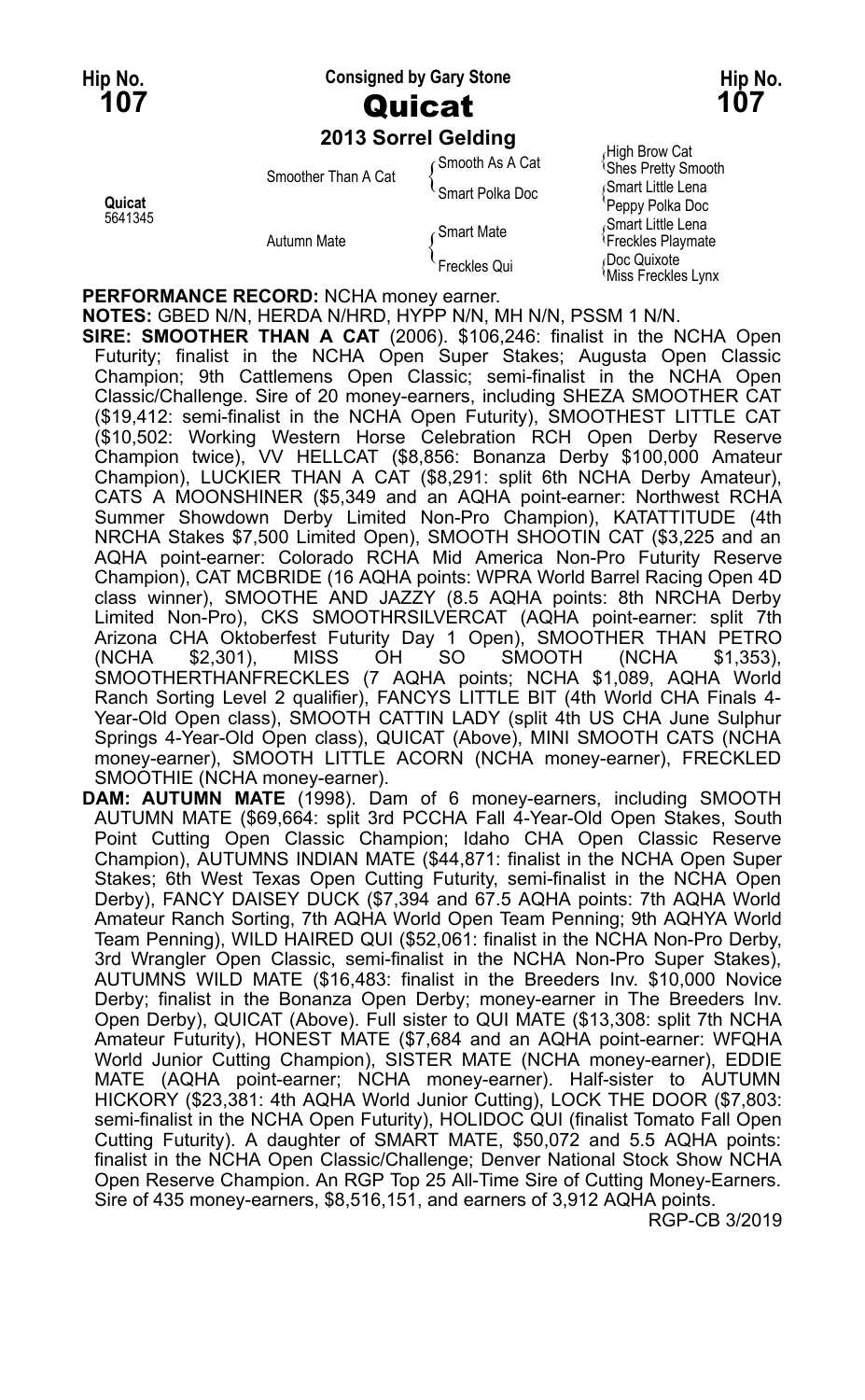## **Hip No. Consigned by Benjie Neely Hip No. 108** Miss Connie (P) **108 2011 Chestnut/Solid Mare**

| Miss Connie (P)<br>P1012518 | Little Trona (Q) | Freckles Playboy<br>Trona | Jewel's Leo Bars<br>≀Gaγ Jaγ<br>∧Leon Bars<br>'Miss Royal Fleet |
|-----------------------------|------------------|---------------------------|-----------------------------------------------------------------|
|                             | Wise Cash (P)    | ∠Cuttin For Cash          | (Decatur Doc (Q)<br><sup>l</sup> Spotted Bottom 4               |
|                             |                  | 'Ima Pennywise (Q)        | Count The Gold،<br><sup>≀</sup> Penny Gold Zan                  |

**PERFORMANCE RECORD:** NCHA earner of \$2,826.

**NOTES:** "Connie" is an athlete. She has a huge stop and a big move. This mare is built and bred to work a cow. She is an NCHA money earner and a full sister to LITTLE LACEY, 2004 & 2005 NCHA Super Stakes Non Pro Champion with earnings in excess of \$148,000. Don't miss an opportunity to add a quality show mare and future broodmare to your program. In training with Ascencion Banuelos.

- **SIRE: LITTLE TRONA** (1989). \$101,205: split 4th NCHA Super Stakes Non-Pro Classic; Bonanza Non-Pro Derby Champion; 5th Bonanza 4-Year-Old Open; split 3rd Abilene Summer Cutting 5/6-Year-Old Open; Abilene Summer Cutting 5/6-Year-Old Non-Pro Reserve Champion. Half-brother to LYNX MELODY (\$113,682: NCHA World Champion Mare; NCHA Hall of Fame), DOX TRONALENA (\$79,949: NCHA Open Derby Co-Champion). Sire of 127 money-earners, \$2,070,758, and earners of 1,216 AQHA points, including LITTLE LACEY (P) (\$149,123: NCHA Super Stakes Non-Pro Classic Champion twice), SMOKIN TRONA (\$114,449: 3rd NCHA Open Classic/Challenge), MK LITTLE MISS TRONA (\$106,559: finalist in the NCHA Open Derby), TRONAS CHEX (\$192,895: NCHA Junior Youth Co-Reserve World Champion; NCHA Platinum Award), TRONAS LITTLE COWBOY (\$95,642: Congress Spring Spectacular NCHA \$10,000 Amateur Champion), COLONEL FUZZY TRONA (\$91,443: NCHA \$50,000 Amateur Co-Reserve World Champion; NCHA Silver Award), MISSIS TRONA (\$86,633: finalist in the NCHA Non-Pro Futurity), ANNABELLA LEA (\$82,570: Augusta Non-Pro Classic Champion), MISSING ADDITION (\$67,534: Augusta 4-Year-Old Non-Pro Futurity Champion), TRONAS ELAINALENA (\$62,060: Tobacco Road Cutting Non-Pro Derby Reserve Champion), CHEX PARTY MIX 601 (\$59,663: 4th NCHA Super Stakes Non-Pro Classic).
- **DAM: WISE CASH (P)** (1993). Dam of LITTLE LACEY (P) (\$149,123: NCHA Super Stakes Non-Pro Classic Champion twice, Music City Cutting Open Classic Champion; 4th Music City Open Derby), LITTLE BENAMIN (P) (\$46,389: split 5th Congress Cutting Non-Pro Derby, NCHA Area 18 Non-Pro Reserve Champion; NCHA Area 18 \$15,000 Novice Horse Non-Pro Reserve Champion), ANNA KATE (P) (\$13,904: 6th Congress Cutting Non-Pro Derby, split 8th Augusta Non-Pro Classic, 7th Augusta 4-Year-Old Non-Pro Futurity), LIL BUSTER (P) (\$3,354: NCHA Certificate of Ability), MISS CONNIE (Above) (NCHA \$2,826), TRONAS PRETTY GIRL (P) (NCHA \$2,158), TRONAS FAVORITE COLOR (P) (8th Reining Australia Top top 10 Open, Australia PHA National Championships Senior Reining Champion; Reining Australia Top top 10 Novice Horse Open Reserve Champion). A daughter of CUTTIN FOR CASH (P), NCHA \$1,335 ACHA \$8,450: sire of 13 money-earners, including COUNT ON CASH (P) (APHA World Team Penning Open Champion), DEPUTY DOC (P) (APHA World Pole Bending Junior Youth Champion), CASHKATIE (P) (\$5,171: APHA World Cutting Amateur Reserve Champion), SPRING WONDER (P) (\$19,798: 7th NCHA Eastern Nationals \$10,000 Amateur), CASHS SUGAR (P) (\$15,575: finalist in the NCHA Eastern Nationals Non-Pro), DECATUR CASH (P) (ARHA World Amateur Ranch Sorting Reserve Champion), SONITA CASH (P) (\$3,645: 3rd APHA World Open Derby).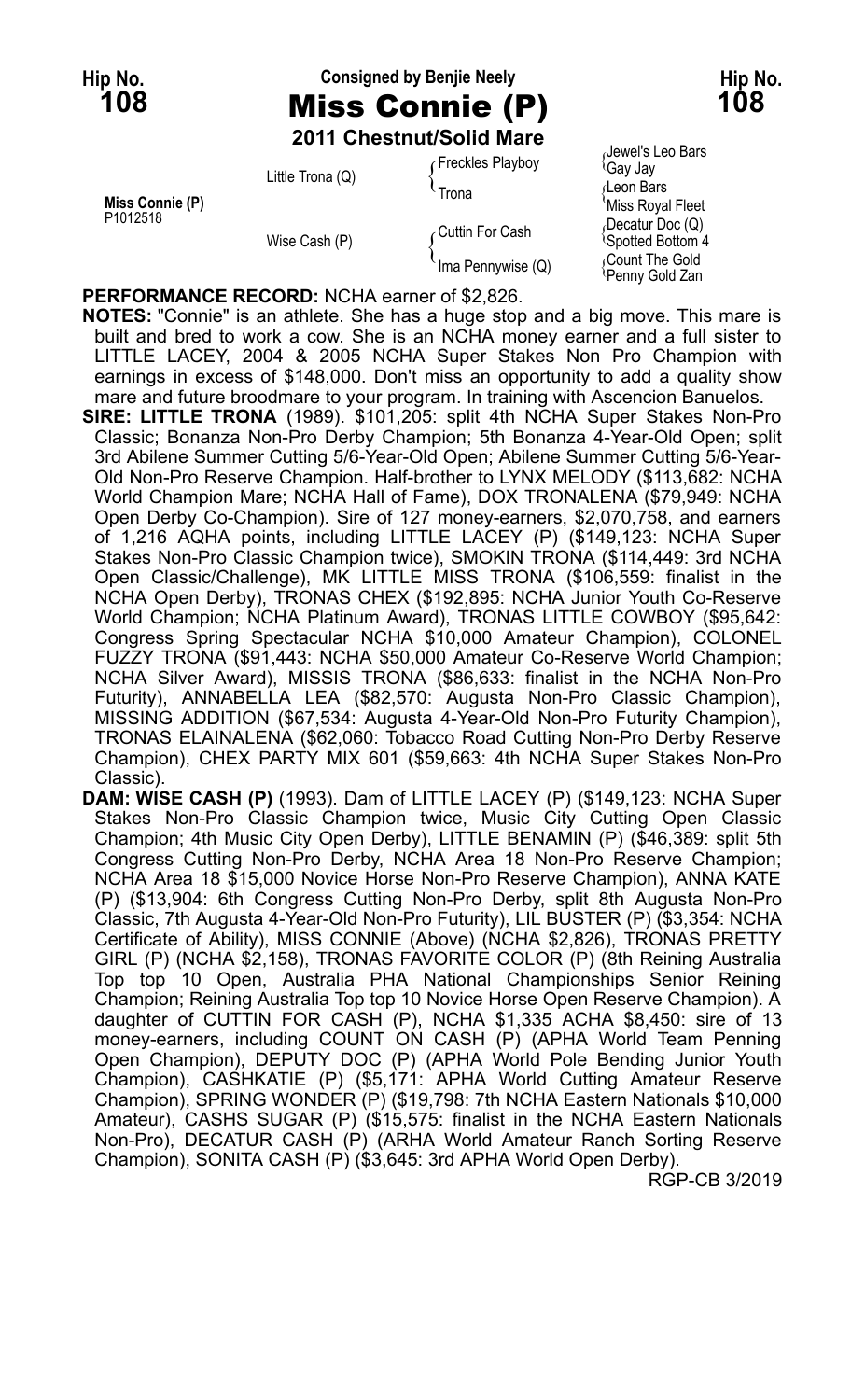### **Hip No. Consigned by Greg Thaggard Hip No. 109** Name Pending **109**

**2016 Sorrel Gelding**

|                     |                                                          | <b>LUTU JULICI OCIUILU</b>    |                                           |
|---------------------|----------------------------------------------------------|-------------------------------|-------------------------------------------|
|                     | Spots Hot<br>Hottish<br>Stylish Play Lena<br>∠Son Of Oak |                               | Chula Dual<br><b>Sweet Shorty Lena</b>    |
| <b>Name Pending</b> |                                                          | Docs Stylish Oak<br>Play Lena |                                           |
| Pending             | Soo Shez A Cat                                           |                               | Doc's Oak،<br><sup>1</sup> Son Shady Lady |
|                     |                                                          | Gin For The Cat               | High Brow Cat<br>Dash For Gin             |

**NOTES:** This gelding was broke and trained thru December 2018 by Craig Thompson. NCHA Super Stakes nominated. Breeders Invitational eligible. In training with T.C. Scheer.

**SIRE: HOTTISH** (2008). \$301,843: NCHA Reserve Horse of the Year; Breeders Inv. Open Derby Champion; finalist in the NCHA Open Futurity; NCHA Open Derby Champion; NCHA Non-Pro Super Stakes Champion. Half-brother to PEPTO BOOM (\$317,018: 4th Breeders Inv. Non-Pro Derby; NCHA Silver Award), SMOOTH TALKIN STYLE (\$305,284: NCHA Horse of the Year), HALREYCIOUS (\$227,459: NCHA Super Stakes Open Classic Champion), COPPERISH (\$211,103: Bonanza Open Derby Co-Champion), REYDICULOUS (\$149,054: 5th NCHA Open Super Stakes), ARTS IN STYLE (\$52,631: split 6th Breeders Inv. Non-Pro Derby). Out of STYLISH PLAY LENA (\$289,524: NCHA Open Classic/Challenge Champion). A 2019 RGP Top 5 Leading Sire of Cutting Money-Earners; 2018 RGP Top 25 Sire of RCH Money-Earners. Sire of 66 money-earners, \$2,007,467, including COOL N HOT (\$308,152: NCHA Horse of the Year), DUAL REYISH (\$384,618: NCHA Open Futurity Champion), JUST GETTIN STARTED (\$140,372: 5th NCHA Open Futurity), SF HOTTISH LUMI CAT (\$115,345: split 3rd NCHA Open Futurity), BLACKISH (\$108,969: The Ike Open Derby Champion), HOT LOOKIN CAT (\$91,238: 6th NCHA Open Futurity), HOTT NU COWBOY (\$89,839: finalist in the NCHA Open Super Stakes), HOTT ROD (\$65,230: 3rd NRCHA Open Futurity), SHEZA SMOKIN HOT GAL (\$60,374: top 10 NCHA Non-Pro Futurity), SNEAKISH (\$47,291: NCHA Limited Non-Pro Futurity Co-Champion), HOTT POCKETS (\$43,320: 3rd Southern Open Cutting Futurity), REYZMEHOT (\$41,958: semifinalist in the NCHA Open Futurity).

**DAM: SOO SHEZ A CAT** (2006). \$30,517: split 3rd NCHA Amateur Futurity; finalist in the NCHA Limited Non-Pro Futurity; Magnolia CHA Non-Pro Derby Champion; split 5th Magnolia CHA Non-Pro Classic. Half-sister to MS FRECKLES CAT (\$7,963: split 6th NCHA \$100,000 Amateur Futurity), ZIGGY CAT (\$6,481 and an AQHA point-earner: NCHA Certificate of Ability), FRECKLES FOR THE CAT (NCHA money-earner), and a daughter of SON OF OAK, \$20,611: 8th Brazos Bash Open Cutting Futurity; 9th West Texas Open Cutting Futurity; split 7th Southern Non-Pro Derby; finalist Southern Cutting Classic Amateur; Southern Summer Cutting Non-Pro Derby Champion. Sire of 8 money-earners, including MADISON OAK (\$7,000: AQHA/PRCA Team Roping Heading Horse of The Year Champion), OAK N DIXIE (\$4,302 and 131 AQHA points: AQHA World Champion Amateur Tie-Down Roping Horse, Superior Tie-Down Roping), GIMME MONEY (\$13,425 and 275 AQHA points: AQHA Select World Breakaway Roping Champion; Superior Amateur Tie-Down Roping), SOO SHEZ A CAT (\$30,517: split 3rd NCHA Amateur Futurity), LIKE JESSIES GIRL (\$12,426: Music City Cutting Limited Open Futurity Champion), MCLINTOCKS OAK (AQHA point-earner: roping,tie-down roping money-earner), BUBBLE BOY OAK (AQHA point-earner: AQHA High Point Tie-Down Roping Youth Leader), SON OF OAKS FRECKLE (AQHA point-earner), OAKS INSTANT RETURN (6th SAINT JUDE Barrel JAM Barrel Racing Average Open 3D).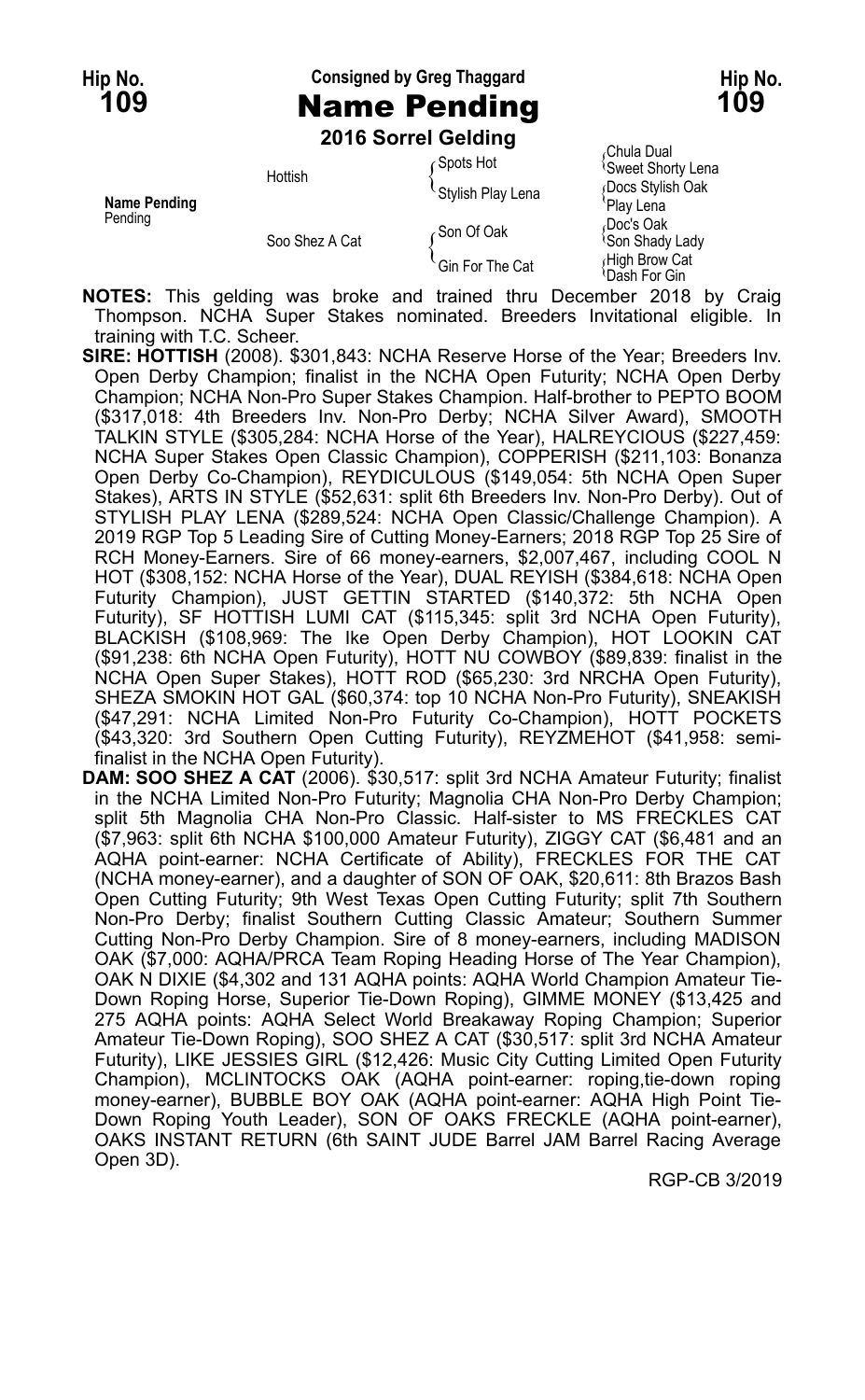### **Hip No. Consigned by Jene Vance Hip No. 110** Hughes Captain Hook **110**

|                            |                 | 2016 Sorrel Gelding |                                                |
|----------------------------|-----------------|---------------------|------------------------------------------------|
|                            |                 | High Brow Cat       | High Brow Hickory<br><b>Smart Little Kitty</b> |
| <b>Hughes Captain Hook</b> | Thomas E Hughes | <b>Smart Letha</b>  | Smart Little Lena<br>Alethalena                |
| 5799682                    | Short Arey      | Ghorty Lena         | Doc O'Lena،<br><sup>∖</sup> Moira Girl         |
|                            |                 | Gin Princess        | √Tanquery Gin<br>Wheeling Princess             |

**NOTES:** "Hook" has had 15 months of professional cutting training. This young gelding has all the talent you could ask for in a cutting prospect. He is very fast and catty, quick to learn, good minded and can really read a cow. "Hook" is paid to date in the 2019 NCHA Futurity Open Division. This is a great opportunity to own a young horse with a strong show career ahead of him. NCHA Super Stakes nominated. Breeders Invitational eligible. In training with Roy Carter.

**SIRE: THOMAS E HUGHES** (2003). \$394,690: NCHA Open World Champion Stallion; NCHA Open Reserve World Champion; NCHA Open Classic/Challenge Co-Champion; Cotton Stakes Open Classic Champion; NCHA Open Finals Reserve Champion. Full brother to CR HIGH BROW LETHA (\$96,982: 4th NCHA Open Super Stakes), CR SMART LETHA CAT (\$54,742: finalist in the NCHA Non-Pro Super Stakes); half-brother to LETHAL WEAPON I (\$144,971: split 4th NCHA Open Futurity), DUALSADIE (\$71,585: NCHA Non-Pro Derby Reserve Champion). Out of SMART LETHA (\$77,431: split 5th NCHA Non-Pro Super Stakes). A 2018 & 2019 RGP Top 25 Sire of Cutting Money-Earners. Sire of 109 money-earners, \$1,775,003, including CHRISTY HUGHES (\$180,454: The Ike Classic Non-Pro Champion), TOM E BOY (\$145,000: Breeders Inv. \$10,000 Novice Derby Reserve Champion), HOO DOO HUGHES (\$131,263: split 7th NCHA Non-Pro Futurity), TOMMIES PLAYGIRL (\$112,420: 4th Brazos Bash Non-Pro Classic), MARE E HUGHES (\$56,636: NCHA Junior Youth Co-Reserve World Champion), FANCY HUGHES (\$86,317: Brazos Bash Open Cutting Futurity Champion), CINDERELLA CAT (P) (\$85,235: 4th NCHA Open Derby).

**DAM: SHORT AREY** (1997). NCHA money-earner. Dam of 4 money-earners, including HIGHREY TO HELL (\$8,535: semi-finalist in the NCHA Open Super Stakes; finalist in the Arbuckle Mountain Open Derby; split 9th Cattlemens Amateur Classic), PEPTO GIN OLENA (9 AQHA points: money-earner in the Sagebrush RCH Bridle Spectacular Limited Open), AREY O LIGHT (3rd NSHA RCH Futurity Amateur), SHORT HICKAREY (finalist Holsey Foundation Cutting Derby Limited Non-Pro). Full sister to GINNIN SHORTY (\$64,141 and 25 AQHA points: AQHA Reserve High Point Youth Cutting Champion), SHORT OF GIN (\$33,609 and 19.5 AQHA points: split 8th Houston Stock Show NCHA \$50,000 Amateur). Half-sister to GIN OAK (\$56,126: split 3rd El Cid Cutting 4-Year-Old Open), GINNIN WOODY (\$53,267: The Non-Pro 5/6-Year-Old Open Co-Champion), GINNIN TAZ (9th BBR World Barrel Racing Open 5D), GINNIN LITTLE PEPTO (NCHA money-earner), and a daughter of SHORTY LENA, \$6,912 and 14 AQHA points: semi-finalist in the NCHA 5-Year-Old Classic Non-Pro; San Antonio Cutting Open Champion. An RGP Top 25 All-Time Sire of Cutting Money-Earners. Sire of 358 money-earners, \$9,914,536, and earners of 1,974 AQHA points, including BAYOU SHORTY (D) (\$215,035: NCHA Non-Pro Co-Reserve World Champion; NCHA Hall of Fame), DOC SOLENA (\$212,395: NCHA \$2,000 Limited Rider Co-Reserve World Champion; NCHA Gold Award), BILLIES SHORT LENA (\$208,123: split 5th NCHA Classic/Challenge 5/6-Year-Old Non-Pro), SR OKIE SHORTY (\$199,263: Abilene Western Cutting Classic Non-Pro Champion), SHORT FUND BIRD (\$197,637: NCHA \$35,000 Non-Pro Co-World Champion).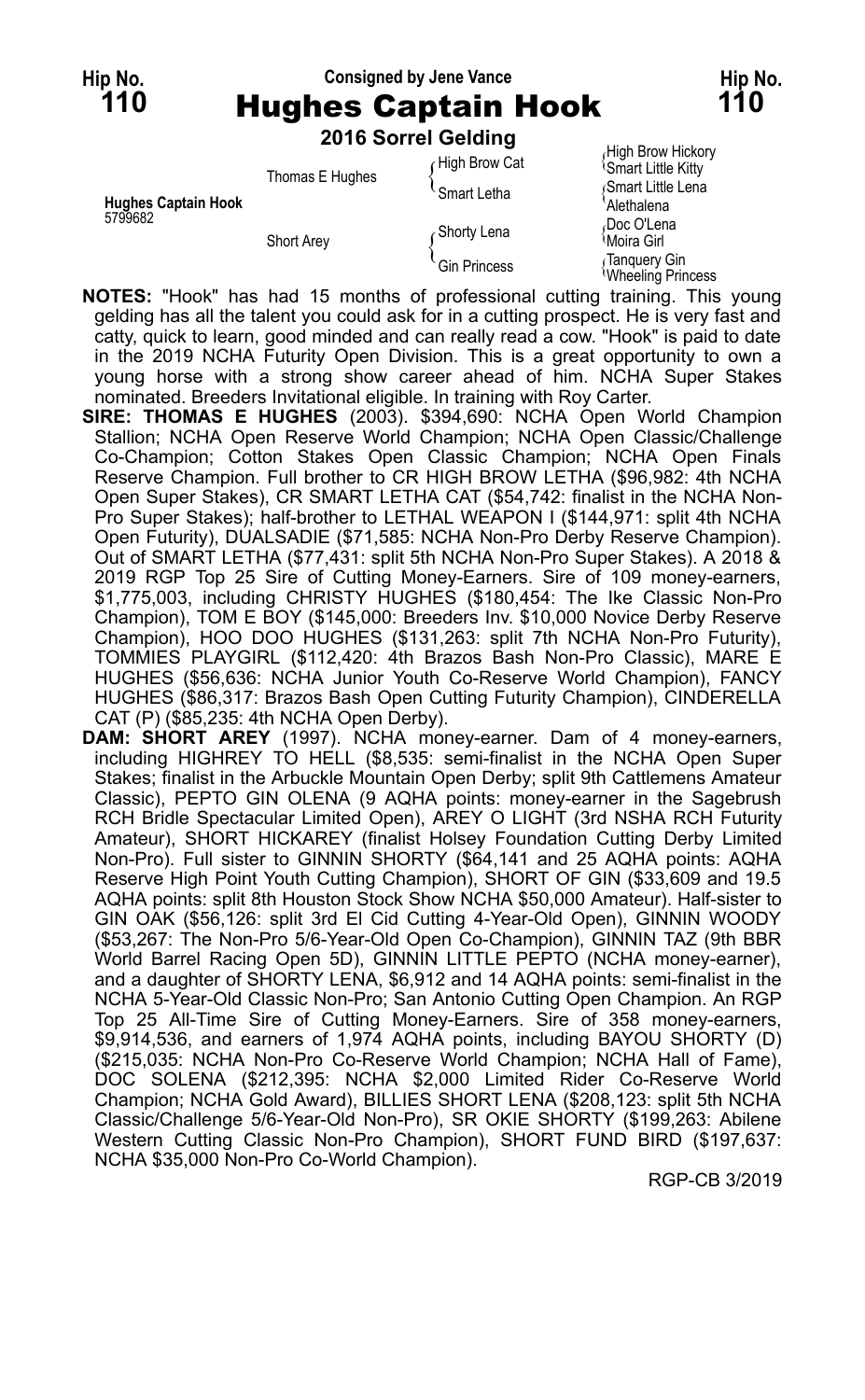# **Hip No. Consigned by Browne Enterprises LLLP Hip No. Ahracadahra Cat Hip No. 111**

**111** Abracadabra Cat **111 2016 Sorrel Gelding**

|                 | <b>LUTU OUTER OCIUIN</b> |                                       |                                                      |
|-----------------|--------------------------|---------------------------------------|------------------------------------------------------|
|                 | <b>Bluegrass Cat</b>     | High Brow Cat                         | High Brow Hickory<br><sup>1</sup> Smart Little Kitty |
| Abracadabra Cat |                          | <b>Haidas Shiny</b><br>Abrakadabracre | Haidas Little Pep<br>'Docz Shiny Shoes               |
| 5895713         | Abra Play Kaddie         |                                       | Bob Acre Doc<br>Willys Tivio Babe                    |
|                 |                          | Harriott Play Kitty                   | Case Of Freckles<br><sup>1</sup> Kitten Sidewinder   |

**NOTES:** This gelding has a huge stop and is very athletic. He is on the right track for the futurity. NCHA Super Stakes nominated. Breeders Invitational eligible. In training with Eric Magby.

- **SIRE: BLUEGRASS CAT** (2006). \$34,446 and 31.5 AQHA points: 4th AQHA High Point Junior Cutting; top 10 South Point Winter Open Derby; semi-finalist in the NCHA Open Classic/Challenge; 9th AQHA World Junior Cutting; 5th NCHA Limited Open Classic/Challenge. Half-brother to REYNSHINE (\$119,762 and 81 AQHA points: 7th NCHA Open Futurity), SHINE N TELL (\$62,962: West Texas Open Cutting Futurity Co-Champion). Out of HAIDAS SHINY (\$78,247: 9th Memphis Cutting 4-Year-Old Non-Pro Futurity). Sire of 7 money-earners, including ONE SNEAKY BLUEGRASS (\$76,817: finalist in the NCHA Super Stakes Open Classic), WHOLE LOTA BLUEGRASS (18 AQHA points: 5th AQHA High Point Junior Ranch Sorting Open), ANNASBLUEGRASSPLAYER (14 AQHA points: 4th AQHA High Point Junior Team Penning Open), BAR XL BELLE STARR (12 AQHA points: AQHA High Point Junior Ranch Sorting Open Leader), FORTY MORE MILES (NCHA money-earner), KIAMICHIS QUEEN (7th C-N Open Barrel Futurity 2D), SENORSNEAK (4th US CHA September ADA 4-Year-Old Open class), ITS A BLUEGRASS DEAL (NCHA money-earner), SANDRA D (US CHA February Sulphur Springs Ranch Cutting Open class winner), SUNNY BLUEGRASS (3rd BBR World Barrel Racing Gold Open 5D). Son of HIGH BROW CAT, \$110,800: Augusta Open Classic Champion. RGP #1 All-Time Leading Sire of Cutting Money-Earners; AQHA #1 All-Time Leading Sire of Cutting Point-Earners. Sire of 1,816 money-earners, \$81,032,474, and earners of 9,867 AQHA points.
- **DAM: ABRA PLAY KADDIE** (2008). NCHA money-earner. Half-sister to SIMPLE ADDICTION (NCHA money-earner), KITTY KITTY RAP (Arizona CHA END/TRL Day 2 Non-Pro Futurity Reserve Champion), CURLY HAIRED CAT (15 AQHA points: Open Perf. ROM, AQHA World Senior Heading Level 2 qualifier). Out of HARRIOTT PLAY KITTY (\$60,709 and 34 AQHA points: AQHA World Champion Senior Cutting Horse). A daughter of ABRAKADABRACRE, \$106,978: AQHA World Champion Junior Cutting Horse; NCHA Limited Open Futurity Champion; 3rd PCCHA Fall 4-Year-Old Open Stakes; 6th Galles Ranch Cutting Open Classic; semi-finalist in the NCHA Open Futurity. Sire of 65 money-earners, \$1,486,159, 21 AQHA point-earners, including SWEET ABRA (\$120,151 and 18.5 AQHA points: finalist in the NCHA Super Stakes Open Classic; NCHA Bronze Award), RAZOR (\$112,351: NCHA \$15,000 Novice Non-Pro Reserve World Champion), MAGIC ABBIE (\$111,834 and 10.5 AQHA points: split 5th NCHA Open Super Stakes), GENUINE ABRA (\$47,526 and 203.5 AQHA points: AQHA World Amateur Ranch Sorting Reserve Champion; Superior Ranch Sorting), ACUNA MATATA (\$28,057 and 17.5 AQHA points: AQHA World Cutting Amateur Int. Exhibitor Reserve Champion), LITTLE DAB A DOO (\$94,000 and 31.5 AQHA points: finalist in the NCHA Open Futurity), PURR N LIKE MAGIC (\$88,937: 7th NCHA Open Classic/Challenge), REEDS INSTANT MAGIC (\$80,958: Breeders Inv. Non-Pro Classic Champion), SUPERCALAFRAJALISTIC (\$68,510: 4th El Rancho Open Classic; NCHA Bronze Award), KADABRA JESS (\$68,422: 3rd Brazos Bash Open Cutting Futurity).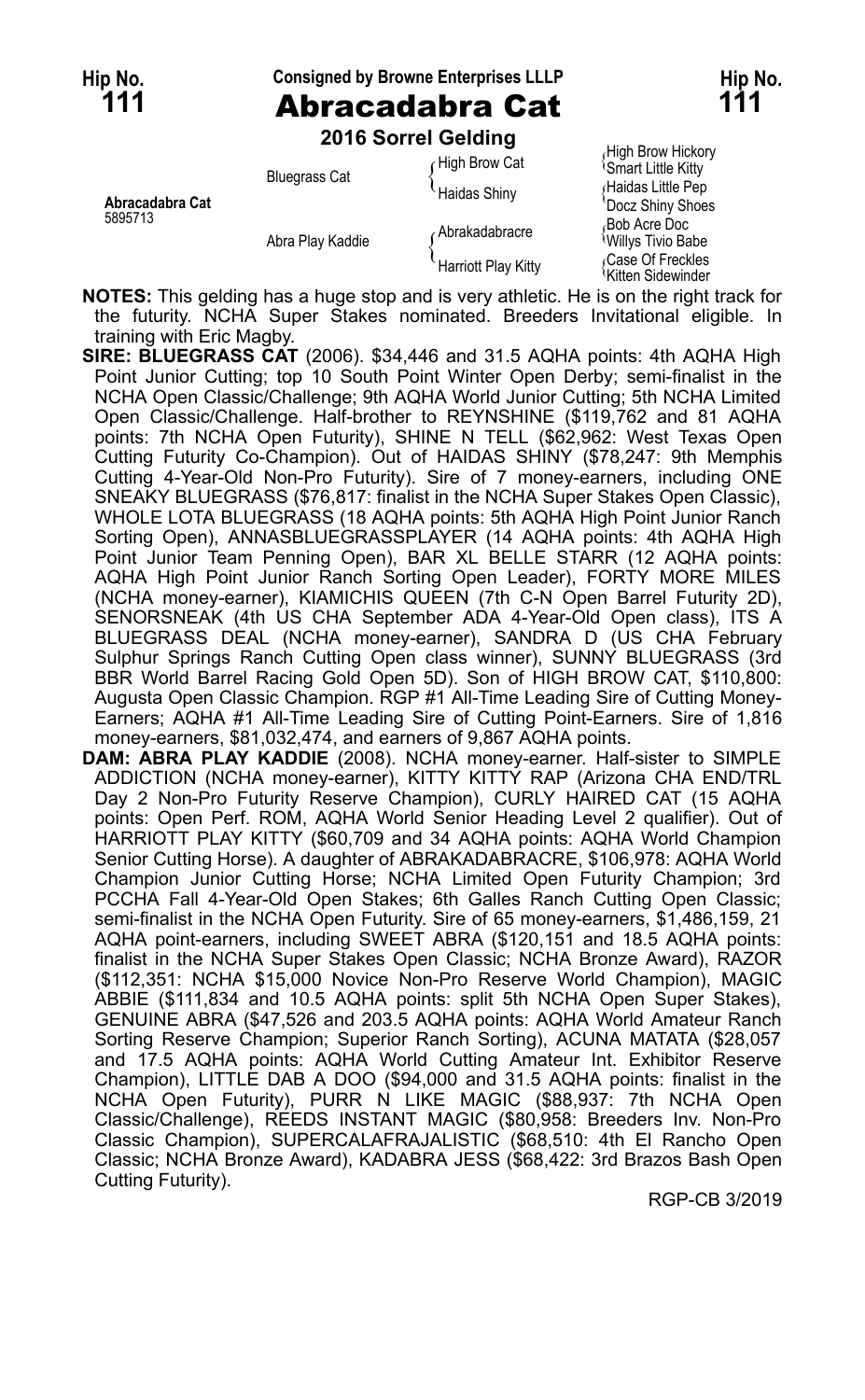### **Hip No. Consigned by George Bates Hip No. 112** Bingo On The Spot **112**

### **2016 Sorrel Colt**

|                                     |                        | ZU IU JULITI VUIL                   |                                                                              |
|-------------------------------------|------------------------|-------------------------------------|------------------------------------------------------------------------------|
|                                     | Spots Hot              | ∩Chula Dual<br>Sweet Shorty Lena    | Dual Pep،<br><sup>1</sup> Smart Fancy Lena<br>Shorty Lena                    |
| <b>Bingo On The Spot</b><br>5862721 | <b>Bingos A Smarty</b> | Smart Little Lena<br>HB Misty Bingo | Quixotes R Sugar<br>Doc O'Lena<br><i><b>Smart Peppy</b></i><br>Bingo Hickory |
|                                     |                        |                                     | Doc's Lindy Lynx                                                             |

**NOTES:** We never got around to starting this colt, but he is ready to start.

**SIRE: SPOTS HOT** (2001). \$527,682: NCHA Open Futurity Champion; 4th NCHA Non-Pro Futurity. A 2019 RGP Top 10 Sire of Cutting Money-Earners; 2019 AQHA Top 25 Sire of Cowboy Events Point-Earners. Sire of 235 money-earners, \$5,459,113, 48 AQHA point-earners, including HOTTISH (\$301,843: NCHA Reserve Horse of the Year), SECOND SPOT (\$351,508: NCHA Open Futurity Champion), TATTOOS ON THIS TOWN (\$211,877: split 5th NCHA Open Super Stakes; NCHA Bronze Award), HARLEY (\$204,197: AQHA World Champion Amateur Cutting Horse), CINCA IM HOT (\$194,282: Breeders Inv. Open Derby Champion), SOME LIKE IT HOTT (\$183,383: NCHA Open Futurity Reserve Champion), HES A HOT CAT (\$178,530: NCHA Open Super Stakes Champion), HIGH CLASSED HOTTIE (\$160,323: split 5th NCHA Super Stakes Open Classic), HOT REVOLVER (\$140,667: 3rd NCHA Open Super Stakes), MK CATS KITTY (\$116,599: NCHA Open Derby Reserve Champion), LITTLE SWEET SPOT (\$114,775: Music City Non-Pro Cutting Futurity Reserve Champion), SPOTS ON MY TUMMY (\$109,904: split 6th NCHA Non-Pro Futurity; NCHA Bronze Award), STICKY SPOT (\$109,106: NCHA Open Super Stakes Co-Reserve Champion), THE DARK ALLEY (\$100,479: 5th NCHA Open Futurity), SPOTTED BY TRONA (\$4,025 and 28 AQHA points: AQHA World Amateur Ranch Sorting Champion), DARK AND SULTRY (\$89,679: 3rd Breeders Inv. Open Derby), HOTSWANNA (\$81,652: split top 10, NCHA \$100,000 Amateur Super Stakes), SPOT OF LIGHTNING (\$79,693: finalist in the NCHA Non-Pro Futurity), BLUES HOT (\$69,618: split 7th NCHA Open Futurity), SPOTIFIED (\$67,773: finalist in the NCHA Non-Pro Futurity).

**DAM: BINGOS A SMARTY** (2001). NCHA \$4,205; dam of RR SMART PEP (AQHA point-earner: AQHYA World Team Penning Champion). Full sister to BINGOS SMART (\$69,379 and 10 AQHA points: Breeders Inv. Derby Limited Non-Pro Reserve Champion), SMART MISTY BINGO (\$14,601: finalist in the NCHA Amateur Classic/Challenge), LITTLE MISTY BINGO (\$12,279: NCHA Youth Co-Reserve World Champion), SMART BINGO HICKORY (\$4,007 and 15 AQHA points: 5th Oklahoma Cutting Open Classic). Half-sister to LECTRIC MISTY BINGO (\$20,613: 6th AQHA World Senior Cutting), and a daughter of SMART LITTLE LENA, \$743,275: NCHA Triple Crown. RGP #2 All-Time Leading Sire of Cutting Money-Earners; AQHA #2 All-Time Leading Sire of Cutting Point-Earners; an AQHA Top 5 All-Time Leading Sire of RCH Point-Earners; an RGP Top 25 All-Time Sire of RCH Money-Earners. Sire of 1,468 money-earners, \$42,696,172, and earners of 10,420 AQHA points, including JUSTA SMART PEANUT (\$417,739: NCHA Horse of the Year), RED WHITE AND BOON (\$930,954: NCHA World Champion Gelding; NCHA Hall of Fame), SMART PEPPY LENA (P) (\$492,793: NCHA Non-Pro Co-Reserve World Champion twice; NCHA Hall of Fame), SMART PLAY (\$413,720 and 68.5 AQHA points: NCHA \$5,000 Novice Reserve World Champion; NCHA Gold Award), SOME KINDA MEMORIES (\$378,671: NCHA Open Futurity Champion), PLAYIN N FANCY SMART (\$378,135: NCHA Open Super Stakes Co-Champion), SMART LITTLE SENOR (\$362,933: NCHA Open Futurity Champion; NCHA Gold Award), JIGGIN LITTLE LENA (\$345,284: NCHA Non-Pro World Champion; NCHA Gold Award).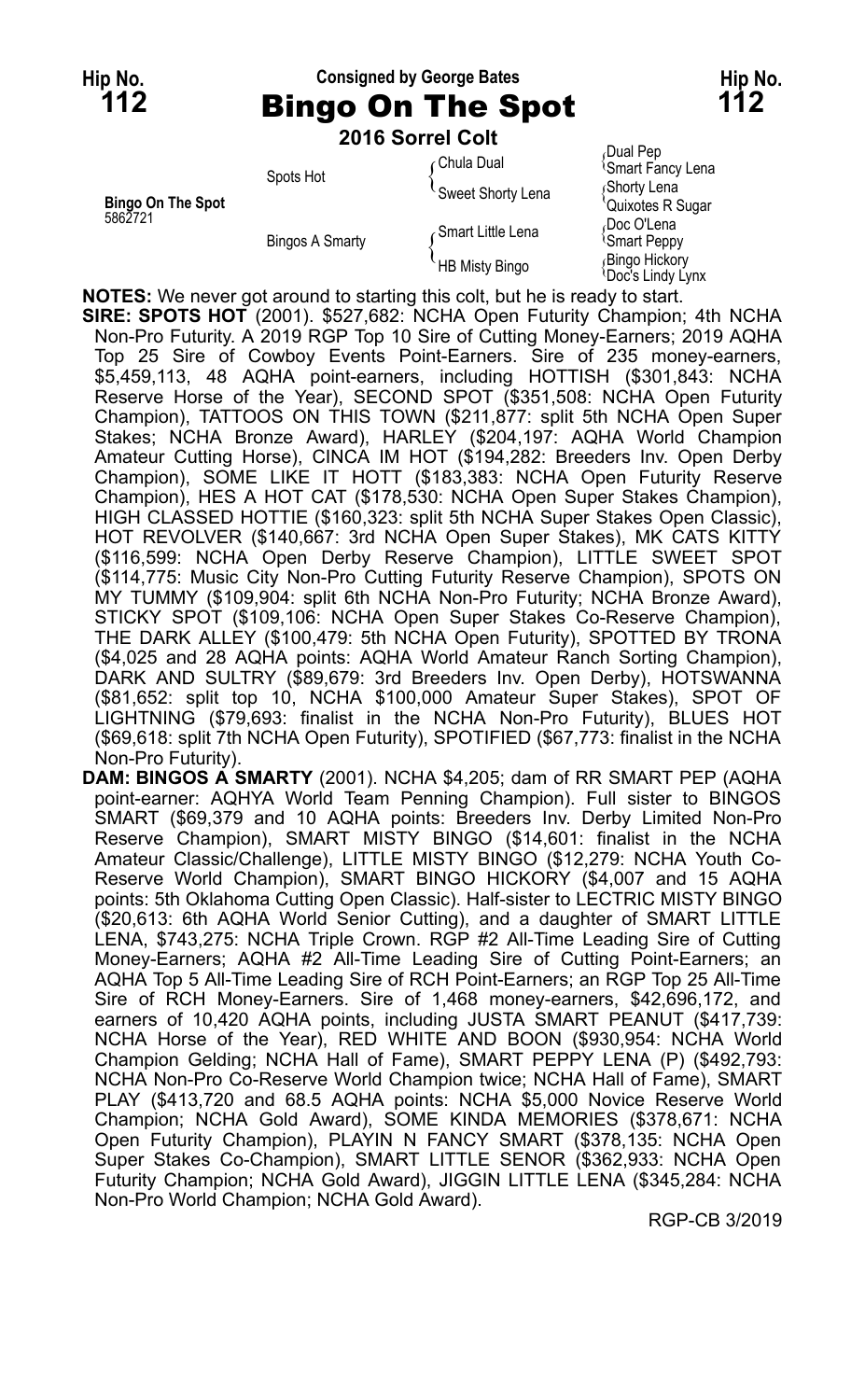# **Hip No. Consigned by Julie & Mike Magness Hip No.**

## **113** Doc Na Box **113**

**2002 Sorrel Mare**

|            |                   | LVVL OVIIVI MUIV    |                                                                       |
|------------|-------------------|---------------------|-----------------------------------------------------------------------|
| Doc Na Box | Bob Acre Doc      | ⊊Son Ofa Doc        | ≀Doc Bar<br><b>Jazzy Socks</b>                                        |
|            |                   | Sapp's Sandy        | Sapp Head                                                             |
| 4196436    | <b>Hildas Toy</b> | Squeak Toy          | `Nancv Eula<br>Docs Sugs Brudder<br><i><b>Sculptors Whim (TB)</b></i> |
|            |                   | <b>Hilda Badger</b> | Peppy San Badger<br>Miss Drv                                          |

- **PERFORMANCE RECORD:** NCHA earner of \$30,702; NCHA Certificate of Ability. **In 2006:** 6th Memphis Cutting 4-Year-Old Non-Pro Futurity; split 9th Augusta 4-Year-Old Non-Pro Futurity; Bonanza Non-Pro Derby Reserve Champion; finalist in the NCHA Limited Non-Pro Derby; finalist in the Abilene Spectacular Non-Pro Derby; semi-finalist in the NCHA Non-Pro Derby; Oklahoma Cutting Non-Pro Derby Reserve Champion.
- **PRODUCE RECORD:** Dam of RED HOTZ (\$14,953: NRCHA Celebration of Champions Int. Open Derby Reserve Champion; finalist in the NRCHA Int. Open Futurity, top 10 NRCHA Limited Open Futurity).

**NOTES: Sells BRED in 2018 to DONT STOPP BELIEVIN.** HERDA N/N.

- **SIRE: BOB ACRE DOC** (1981). \$426,136: NCHA Open World Champion; AQHA Reserve World Champion Senior Cutting Horse, AQHA Reserve World Champion Senior Cutting Horse. An RGP Top 25 All-Time Sire of Cutting Money-Earners. Sire of 426 money-earners, \$10,575,422, including NOT QUITE AN ACRE (\$156,656: NCHA Horse of the Year, NCHA Gold Award), AUTUMN ACRE (\$364,360: split 4th NCHA Open Futurity), BOBS SMOKIN JOE (\$281,235: NCHA Open Futurity Champion), PEPONITAS ACRE (\$272,986: NCHA Non-Pro Futurity Champion; NCHA Gold Award), FOUR ACRES (\$258,915: 3rd NCHA Open Futurity; NCHA Bronze Award), TOOTH ACRE (\$244,478: ACHA World Open Champion; ACHA Hall of Fame, NCHA Certificate of Ability), BOBS SMART CHANCE (\$219,581: 3rd NCHA Open Futurity), CHRISTYS ACRE (\$209,918: NCHA World Champion Stallion; NCHA Hall of Fame), BOBCORN (\$154,809: NCHA \$10,000 Novice Horse Non-Pro World Champion), BOB ACRE MOLLY (\$147,346: NCHA Open Finals Reserve Champion twice; NCHA Platinum Award). A Leading Maternal Grandsire. Sire of the dams of \$9,963,609, including WIDOWS INTENTIONS (\$353,065: NCHA Super Stakes Open Classic Champion), PG HEAVILY ARMED (\$265,100: NCHA Open Finals Champion).
- **DAM: HILDAS TOY** (1994). Dam of 6 money-earners, \$319,630, including SQUEAKY CAT (\$196,697: top 10, NCHA Non-Pro Futurity; finalist in the NCHA Open Futurity, split 5th Cotton Stakes Open Classic), BOB SQUEAKS (\$52,989: finalist in the NCHA Non-Pro Futurity, top 10, NCHA Limited Non-Pro Futurity, semifinalist in the NCHA Non-Pro Super Stakes), DOC NA BOX (Above), HILDAS PUSSY CAT (\$25,769: Bonanza Amateur Classic Reserve Champion; finalist in the NCHA Amateur Super Stakes Classic; 9th Brazos Bash Amateur Classic), SQUEAKY BOON (\$11,220: top 10 AQHA World Cutting Amateur, NCHA Area 8 Non-Pro Co-Champion; NCHA Area 8 Non-Pro Co-Reserve Champion), SQUEAKY FRECKLES (finalist in the BBR World Barrel Racing Open 1D). A daughter of SQUEAK TOY, \$201,561: NCHA Non-Pro Derby Champion; Augusta Non-Pro Classic Champion; Memphis Cutting Classic Non-Pro Champion; 4th Bonanza Open Classic; 4th NCHA Finals Non-Pro. Sire of 92 money-earners, \$1,734,516, including THE SQUEAKER (\$296,876: NCHA Non-Pro Co-World Champion; NCHA Bronze Award), SQUEAKS MY ALIAS (\$276,336: NCHA Non-Pro Co-World Champion twice), TOY LURE (\$85,947: NCHA Eastern Nationals \$20,000 Non-Pro Reserve Champion; NCHA Bronze Award), ONE LITTLE TOY (\$71,468: 5th NCHA Eastern Nationals \$2,000 Limited Rider; NCHA Bronze Award), TOY BLAZE (\$58,171: split 4th Augusta Cutting All-Age \$50,000 Amateur), WAY TO SQUEAK (\$57,825: top 10 NCHA Non-Pro Futurity).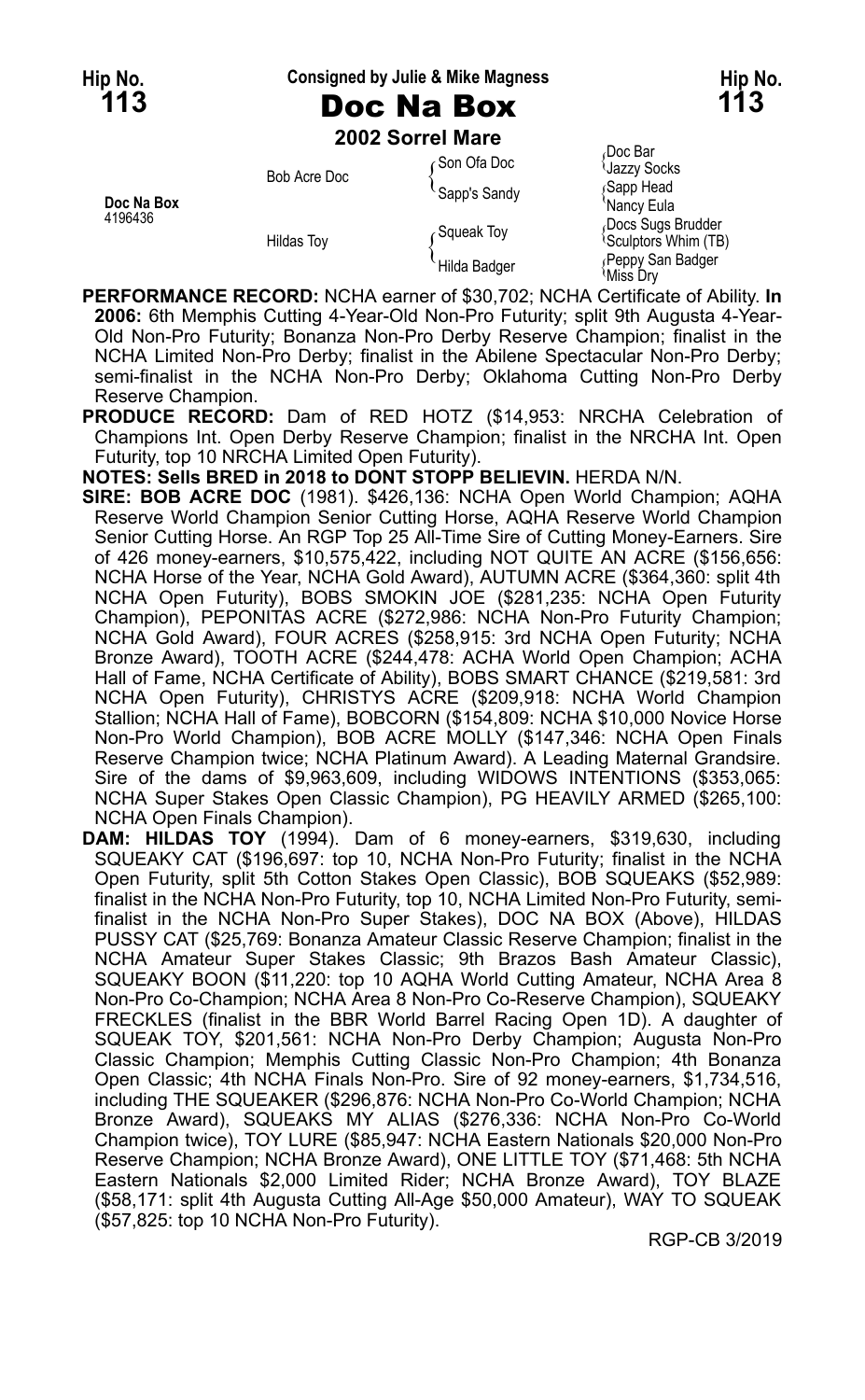**Hip No. Consigned by Jake Murray Hip No.**

### **114** Rey Revere **114**

**2015 Chestnut Gelding**

Peppy San Badger Contract Dual Pep and Contract Pual Pep {Peppy San Badger \text{ Nurse Rey \text{ Nurse Rey \text{ Nurse Rey \text{ Nurse Rey \text{ Nurse Rey \text{ Nurse Rey \text{ Nurse Rey \text{ Nurse Rey \text{ Nurs **Rey Revere** Collective Collection Collection Change Rey (Wyoming Doc<br>1997 Murse Rey (Jay Moss) Jay Moss<br>Chula Dual Change Chula Dual Collection Chula Dual Chula Dual Chula Dual Chula Dual Chula Dual Chula Dual Chula 5815565<br>Chula Dual و Spots Hot { Spots Hot { Spots Hot }<br>Dark And Sultar { Spots Hot { Spot { Spot { Spot { Spo Dark And Sultry (المحافظة Sweet Shorty Lena و Sweet Shorty Lena )<br>Hissy Cat (Hissy Cat باس Hustlin Leopard

**NOTES:** This gelding is a trained cutter that is ready to be hauled. In training with Jake Murray.

- **SIRE: DUAL REY** (1994). \$105,038: split 6th NCHA Open Futurity. A 2018 & 2019 RGP #2 Leading Sire of Cutting Money-Earners; an RGP Top 5 All-Time Leading Sire of Cutting Money-Earners; 2019 AQHA Top 5 Leading Sire of Cowboy Events Point-Earners; an RGP Top 10 All-Time Sire of RCH Money-Earners. Sire of 1,391 money-earners, \$42,446,348, and earners of 8,832 AQHA points, including REYS DUAL BADGER (\$313,563: NCHA Horse of the Year), SPECIAL NU BABY (\$481,197: NCHA World Champion Mare; NCHA Hall of Fame), DONT STOPP BELIEVIN (\$461,516: NCHA Open Reserve World Champion; NCHA Hall of Fame), REYS DESIRE (\$409,603: NCHA Open Super Stakes Champion; NCHA Hall of Fame), REY DOWN SALLY (\$404,170: split 3rd NCHA Open Futurity; NCHA Hall of Fame), MISS ELLA REY (\$378,668 and 94.5 AQHA points: NCHA Non-Pro Co-World Champion; NCHA Bronze Award), CR SUN REYS (\$371,053: split 4th NCHA Open Super Stakes; NCHA Hall of Fame), TR DUAL REY (\$353,174: NCHA Open Super Stakes Reserve Champion), LIL RATTLER (\$339,414: Showdown in Cowtown Winter Slot Cutting Open Reserve Champion), DUAL SMART REY (\$330,436: NCHA Open Super Stakes Champion), ROCKIN W (\$329,722: NCHA Open Futurity Champion), REYANN HICKORY (\$324,141: 4th NCHA Non-Pro Futurity), BUTTON DOWN SUPERCAT (\$290,815: Breeders Inv. Open Derby Reserve Champion), REYZIN THE CASH (\$278,381: NCHA Open Classic/Challenge Champion; NCHA Hall of Fame), SVR REYL SMART (\$275,865: NCHA Open Super Stakes Co-Reserve Champion).
- **DAM: DARK AND SULTRY** (2009). \$89,679: 3rd Breeders Inv. Open Derby; 3rd Breeders Inv. Non-Pro Derby; finalist in the NCHA Non-Pro Futurity; finalist in the NCHA Open Super Stakes; semi-finalist in the NCHA Non-Pro Super Stakes. Full sister to JASON BOURNE (\$12,280: semi-finalist in the NCHA Open Super Stakes). Half-sister to JOHNNY REYNGO (\$193,631: 3rd NCHA Open Futurity), HISSTEREYA (\$132,631: split 6th NCHA Non-Pro Super Stakes), DUREYNGO KID (\$124,202: NCHA Amateur Super Stakes Reserve Champion), CISCO KID (\$94,916: split 5th NCHA Open Futurity), HISS N VINEGAR (\$77,273: split 7th NCHA Open Futurity), HISSYLICIOUS (\$42,261: semi-finalist in the NCHA Open Futurity), CAPN CALL (\$40,018: semi-finalist in the NCHA Non-Pro Super Stakes), DOC HOLIREY (\$36,334: top 10 NCHA Open Derby), DEACON JIM MILLER (\$35,533: finalist in the NCHA Open Super Stakes). Out of HISSY CAT (\$314,699: 4th NCHA Open Super Stakes). A daughter of SPOTS HOT, \$527,682: NCHA Open Futurity Champion; 4th NCHA Non-Pro Futurity. A 2019 RGP Top 10 Sire of Cutting Money-Earners; 2019 AQHA Top 25 Sire of Cowboy Events Point-Earners. Sire of 235 money-earners, \$5,459,113, 48 AQHA point-earners, including HOTTISH (\$301,843: NCHA Reserve Horse of the Year), SECOND SPOT (\$351,508: NCHA Open Futurity Champion), TATTOOS ON THIS TOWN (\$211,877: split 5th NCHA Open Super Stakes; NCHA Bronze Award), HARLEY (\$204,197: AQHA World Champion Amateur Cutting Horse), CINCA IM HOT (\$194,282: Breeders Inv. Open Derby Champion), SOME LIKE IT HOTT (\$183,383: NCHA Open Futurity Reserve Champion), HES A HOT CAT (\$178,530: NCHA Open Super Stakes Champion).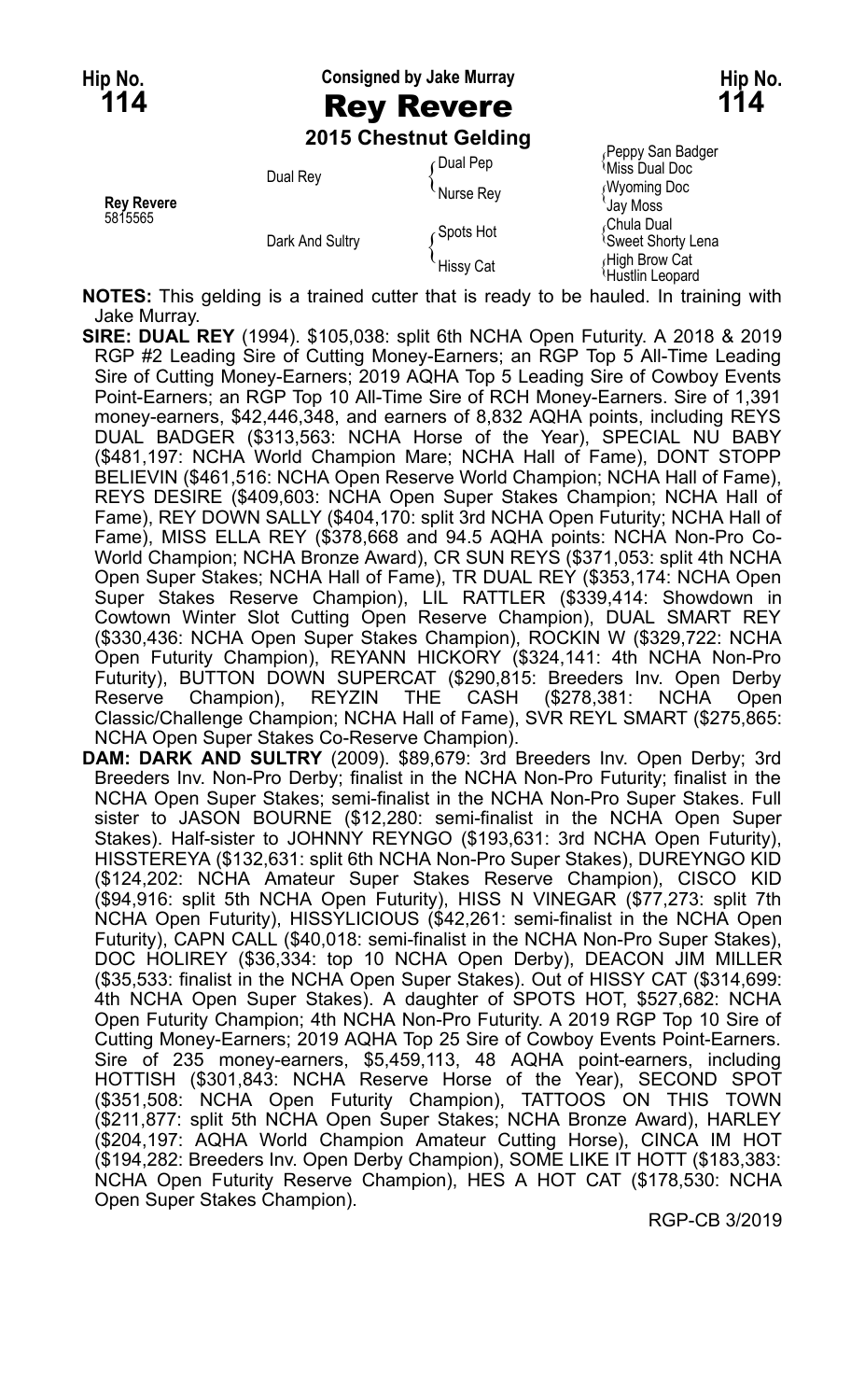#### **Hip No. Consigned by Nonie Casselman-Reed Hip No.**

Docs Gunsmoke 1982

**115** Cattin In Color **115**

| 2016 Buckskin Colt |               |  |
|--------------------|---------------|--|
| Zezes Pepto Cat    | Zeze Gunsmoke |  |

|                        | Zezes Pepto Cat  | Zeze Gunsmoke        | Hot N Dry Doc                                        |
|------------------------|------------------|----------------------|------------------------------------------------------|
|                        |                  | `Boons Cat           | (Peptoboonsmal                                       |
| <b>Cattin In Color</b> |                  |                      | 'Unos Catalena                                       |
| 5788413                |                  | Fridays Gold Eclipse | Steady Tradition                                     |
|                        | Color Every Time |                      | <sup>1</sup> Bar Good Friday                         |
|                        |                  | Hollywood Halcyon    | Hollywood Dun It<br><sup>t</sup> Gentlemans Daughter |

**NOTES:** This is an exceptional colt. He is a nice mover and has a big stop. He was with Ron Walls for his 2 yr old year. AQHA and APHA registered.

**SIRE: ZEZES PEPTO CAT (AQHA/APHA)** (2003). \$91,575 and 65.5 AQHA points: APHA World 4/5-Year-Old Working Cow Horse Challenge Open Champion; APHA World Working Cow Horse Sweepstakes Open Champion; APHA World Junior Working Cow Horse Champion; APHA World Senior Working Cow Horse Open Champion; NRCHA World Open Hackamore Champion; Superior Working Cow Horse. Half-brother to BARETTA BOON (\$60,259: 6th Bonanza Non-Pro Classic). Sire of 10 money-earners, including ZEENA LENA (\$29,608 and 192.5 AQHA points: AQHA World Versatility Ranch Horse Overall Limited Amateur Champion), Z MARTINALENA (\$42,088 and 30 AQHA points: NRCHA World Hackamore Non-Pro Champion), ZEZE ON THE EYEZ (\$6,092: APHA World 4/5-Year-Old Working Cow Horse Challenge Open Champion), VERVE CAT (APHA World Junior Working Cow Horse Champion), ZE CLASSIC CAT (AQHA point-earner: APHA World Junior Working Cow Horse Reserve Champion), ZE KIT CAT (\$20,553: 9th AQHA World Junior Working Cow Horse), ZE SWEET (\$10,943: 5th NRCHA Futurity Amateur), TEX ME A PEPTO (\$14,553 and 71 AQHA points: SHOT Stockhorse World All-Around Limited Non-Pro Select Champion), TEX ME A CAT (\$3,974 and an AQHA point-earner: NRCHA Limited Non-Pro Futurity Reserve Champion), ZEZE DOES IT (4th Panhandle RCHA Spring \$1,000 Limited Non-Pro class twice), ZZ PEPTO CADILLAC (NRCHA money-earner), THREE GUN IMPULSE (Double REG AQHA/APHA).

**DAM: COLOR EVERY TIME** (2004). An AQHA point-earner: 4th Southern Cutting Futurity Amateur; 5th AQHA Select World Working Cow Horse Boxing; 4th Colorado State Fair RCH Bridle Spectacular Limited Non-Pro; 4th Colorado RCHA Summer Spectacular Limited Non-Pro Select class; 5th Colorado RCHA Summer Spectacular Limited Non-Pro Select class. Dam of TRAVELIN IN COLOR (29 AQHA points: Fort Worth Stock Show AQHA Judge 2 Junior Open Heeling Class Reserve Champion twice, Fort Worth Stock Show AQHA Judge 1 Heeling Amateur Class Reserve Champion; 4th ARHFA World Champ Roping Futurity 4-Year-Old Heeling Incentive Open). Full sister to FRIDAY IN HOLLYWOOD (NRHA moneyearner). Half-sister to GUNNA GO HOLLYWOOD (\$26,402: 9th Italian RHA Open Futurity), and a daughter of FRIDAYS GOLD ECLIPSE, \$71,846 and 26.5 AQHA points: NRHA Non-Pro Futurity Champion; NRBC Non-Pro Derby Reserve Champion; NRHA Non-Pro Derby Champion; split 4th NRBC Reining 4/6-Year-Old Non-Pro; SHOT Stockhorse World All-Around Non-Pro Champion. Sire of 6 moneyearners, including FRIDAYS COMANCHEMOON (\$3,423 and 8 AQHA points: AQHA World Versatility Ranch Horse Halter Division Cowboy Champion), QUEENS ON FRIDAY (109.5 AQHA points: 5th AQHA High Point Junior Ranch Sorting Open), GOLD IN MY JEANS (25 AQHA points: AQHA High Point Working Cow Horse Boxing Level 1 Youth Leader twice), FOUR SOCKS ECLIPSE (20.5 AQHA points: AQHA World Senior Ranch Riding qualifier), CINCODEFRIDAY (8 AQHA points: AQHA World Amateur Ranch Sorting Level 2 qualifier), FRIDAYS LUCKY CHARM (5 AQHA points).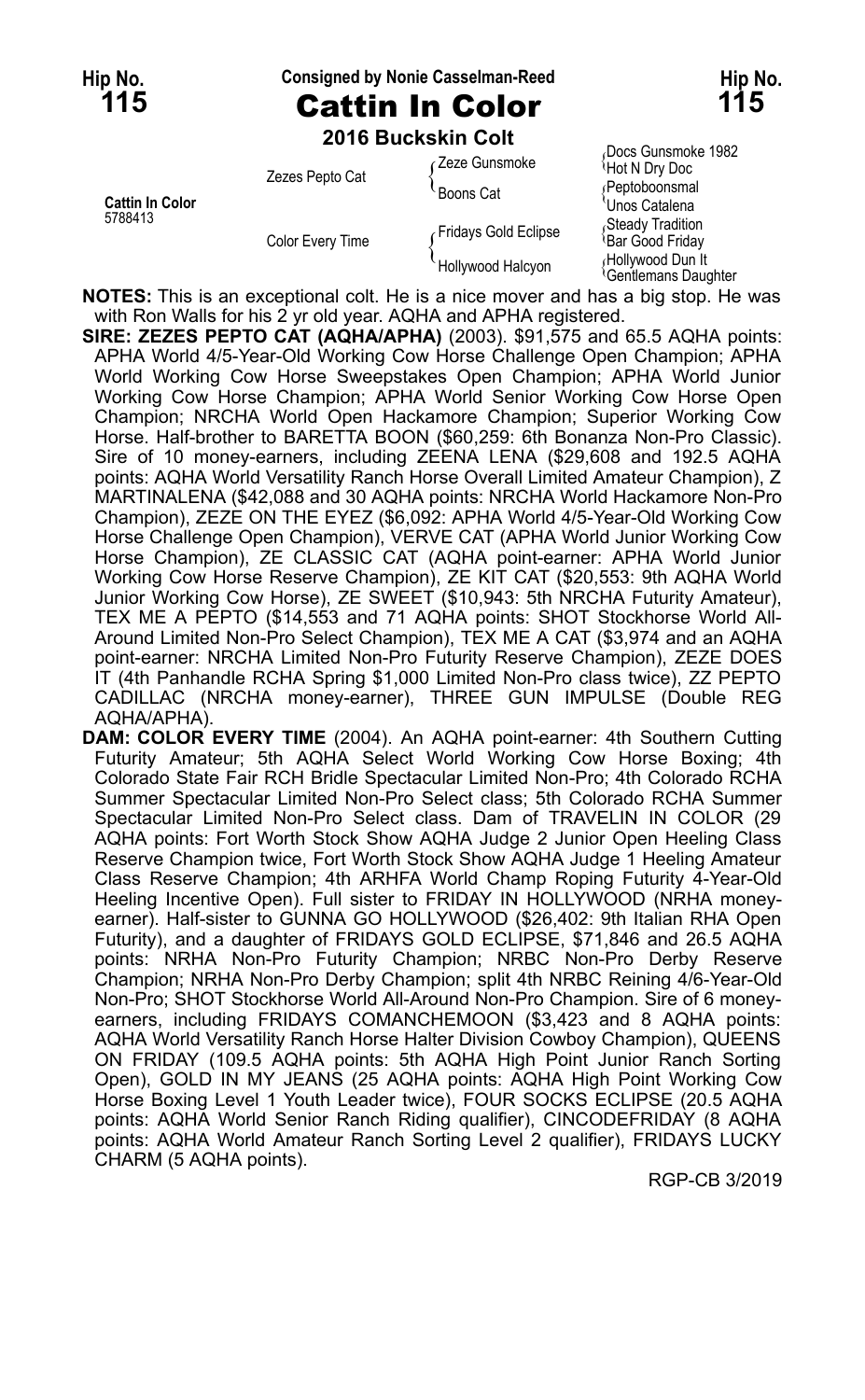**Hip No. Consigned by Jeff & Jennifer Foland Hip No.**

**116** Hershey Hiss **116**

| 2014 Chestnut Mare |                    |
|--------------------|--------------------|
|                    | - Roonlight Dancor |

| <b>Hershey Hiss</b><br>5611138 | <b>Third Cutting</b> | <b>Boonlight Dancer</b><br>Crab Grass | Peptoboonsmal<br><sup>1</sup> Little Dancer Lena<br>Smart Little Lena<br>'Sugar Bars Flicka |
|--------------------------------|----------------------|---------------------------------------|---------------------------------------------------------------------------------------------|
|                                | <b>Hissy Cat</b>     | High Brow Cat                         | High Brow Hickory<br><b>Smart Little Kitty</b>                                              |
|                                |                      | Hustlin Leopard                       | Freckles Hustler<br><sup>l</sup> Doc's Leopard                                              |

**PERFORMANCE RECORD:** NCHA earner of \$4,121. **In 2018:** finalist in the NCHA Derby \$100,000 Amateur; finalist in the NCHA Derby Amateur.

**NOTES:** In training with Phil Rapp.

**SIRE: THIRD CUTTING** (2005). \$545,146: NCHA Open Super Stakes Champion; top 10, NCHA Open Futurity; NCHA Open Derby Champion; AQHA Reserve World Champion Junior Cutting Horse; NCHA Super Stakes Open Classic Co-Champion. Half-brother to SPOOKS BLUESTEM (\$75,387 and 12 AQHA points: AQHA World Champion Amateur Cutting Horse). Out of CRAB GRASS (\$50,914: NCHA \$10,000 Novice Reserve World Champion). A 2019 RGP Top 25 Sire of Cutting Money-Earners. Sire of 122 money-earners, \$1,938,728, 16 AQHA point-earners, including HAY U (\$199,018: split 3rd NCHA Non-Pro Classic/Challenge), THIS ISA THIRD (\$159,660: split 3rd NCHA Open Futurity), CUTTING COMMANDER (\$96,440: 3rd NCHA Open Derby), CISCO KID (\$94,916: split 5th NCHA Open Futurity), THIRD LUCINDA (\$91,184: PCCHA Summer Non-Pro Derby Reserve Champion), SHES A SMOKIN DUALLY (\$76,721: 4th Brazos Bash Open Cutting Futurity), COME AWAY WITH ME (\$69,858: Wrangler Open Cutting Futurity Reserve Champion), GREAT EXPECTATIONS (\$65,276 and 11 AQHA points: NCHA Non-Pro Futurity Champion), TC HEIRESS (\$60,602: finalist in the NCHA Super Stakes Open Classic twice), FANCY CUTTING (\$57,391: finalist in the NCHA Open Futurity), THIRDS CATMAS (\$57,143: semi-finalist in the NCHA Open Futurity), THREE DOLLAR DANCER (\$47,714: top 10 PCCHA Fall Open Futurity), SMALL PROMISES (\$39,761: split 7th NCHA Non-Pro Futurity).

**DAM: HISSY CAT** (2003). \$314,699: 4th NCHA Open Super Stakes; finalist in the NCHA Open Futurity; 4th NCHA Super Stakes Open Classic; 6th NCHA Open Derby; South Point Open Derby Reserve Champion. A Leading Producer. Dam of 19 money-earners, \$938,665, including JOHNNY REYNGO (\$193,631: 3rd NCHA Open Futurity, Bonanza Open Derby Reserve Champion; top 10, NCHA Open Derby), HISSTEREYA (\$132,631: split 6th NCHA Non-Pro Super Stakes, split top 10, NCHA Open Super Stakes, semi-finalist in the NCHA Open Futurity), DUREYNGO KID (\$124,202: NCHA Amateur Super Stakes Reserve Champion; NCHA Derby \$100,000 Amateur Reserve Champion; top 10, NCHA \$100,000 Amateur Super Stakes), CISCO KID (\$94,916: split 5th NCHA Open Futurity, semifinalist in the NCHA Open Derby; 8th PCCHA Fall 4-Year-Old Open Stakes), DARK AND SULTRY (\$89,679: 3rd Breeders Inv. Open Derby, 3rd Breeders Inv. Non-Pro Derby; finalist in the NCHA Non-Pro Futurity), HISS N VINEGAR (\$77,433: split 7th NCHA Open Futurity; finalist in the Arbuckle Mountain 4-Year-Old Open Futurity), HISSYLICIOUS (\$42,261: semi-finalist in the NCHA Open Futurity, NCHA \$100,000 Amateur Classic/Challenge Co-Reserve Champion; NCHA Classic/Challenge \$100,000 Senior Amateur Co-Champion), CAPN CALL (\$40,018: money-earner NCHA Non-Pro Super Stakes, top 10 Brazos Bash Non-Pro Derby; money-earner NCHA Open Derby), DOC HOLIREY (\$36,334: top 10 NCHA Open Derby, top 10 PCCHA Summer Open Derby; semi-finalist in the NCHA Open Super Stakes). Halfsister to CAT NASTY (\$68,102: 5th NCHA Non-Pro Derby), WHERES YER DADDY (\$23,547: finalist in the NCHA Non-Pro Classic/Challenge).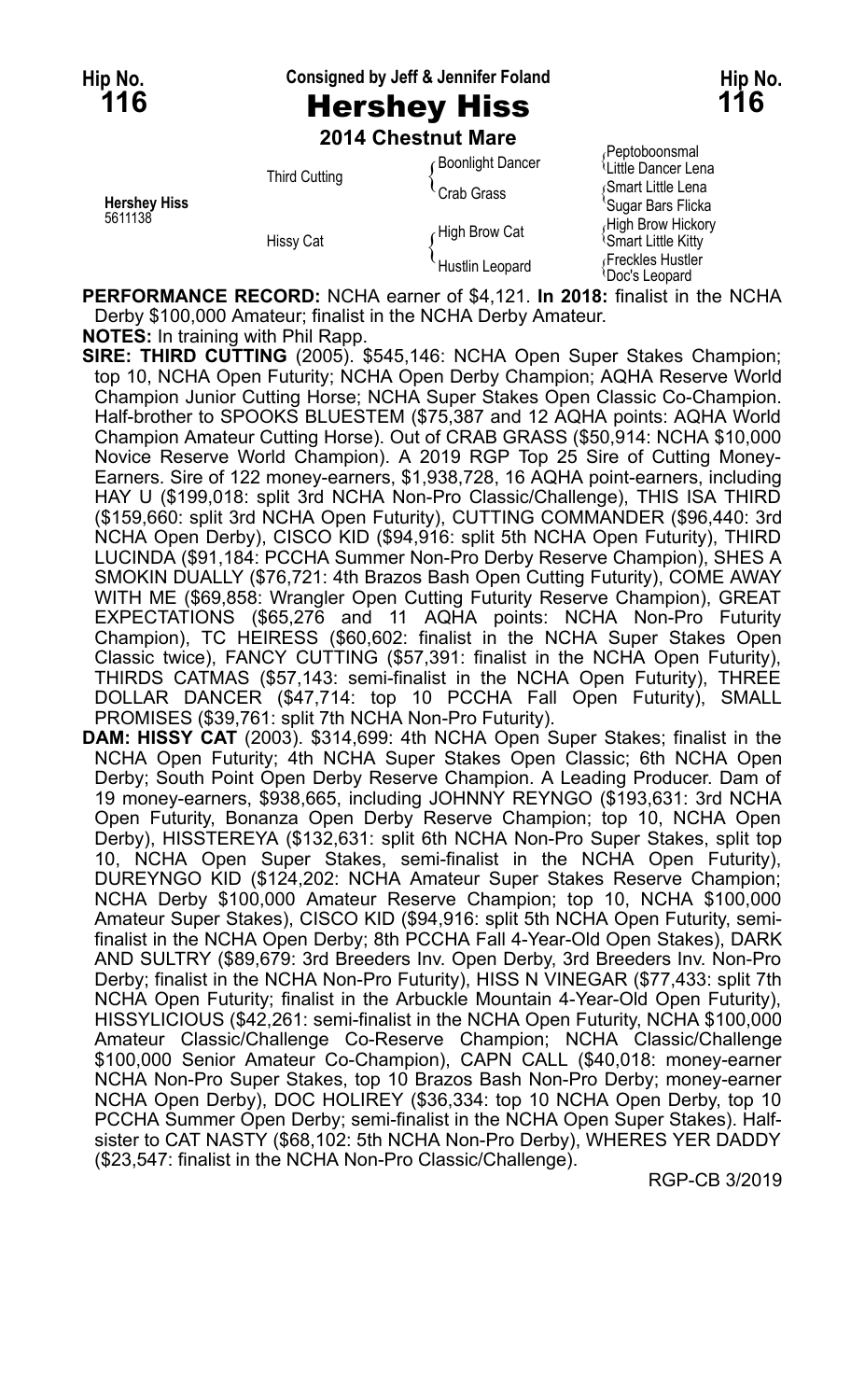### **Hip No. Consigned by Mike Childers Hip No. 117** I B Sugar Kat Flo **117**

**2014 Sorrel Mare**

|                   |               | ס ואו וס ווטט <del>ד</del> ו טב |                                                      |
|-------------------|---------------|---------------------------------|------------------------------------------------------|
|                   | Kit Kat Sugar | High Brow Cat                   | High Brow Hickory<br><sup>1</sup> Smart Little Kitty |
| I B Sugar Kat Flo |               | Sugar N Dulce                   | Smart Lil Ricochet<br>'Little Badger Dulce           |
| 5694729           | l Be Flo      | <sub>∩</sub> Mr Peponita Flo    | Peponita<br>Brinks Hickory Flo                       |
|                   |               | I Be Smart                      | Smart Little Lena<br>Hickory Beauty                  |

**NOTES:** This mare is a beautiful mover with a big stop. In training with Nathen Anderson.

**SIRE: KIT KAT SUGAR** (2008). \$240,903: NCHA Horse of the Year; NCHA Open Super Stakes Reserve Champion; finalist in the NCHA Open Futurity; Bonanza Open Derby Champion; Brazos Bash Open Derby Champion. A 2019 RGP Top 10 Sire of Cutting Money-Earners. Sire of 98 money-earners, \$1,355,797, including SCOOTER KAT (\$117,198: NRCHA Open Futurity Reserve Champion), SUGRSPIZNEVRTHINGNIZ (\$64,192: Arbuckle Mountain 4-Year-Old Open Futurity Reserve Champion), SWEET TOOTHE (\$58,665: NCHA \$100,000 Amateur Futurity Champion), NOTHING COMES EASY (\$55,392: NCHA Amateur Futurity Champion), RINGO (\$51,879: finalist in the NCHA Open Futurity), JUSTA LIL BROWNSUGAR (\$50,933: 3rd Arbuckle Mountain 4-Year-Old Open Futurity), DMAC DOGGFATHER (\$41,163: finalist in the NCHA Open Futurity), EXS N OHHS (\$37,903: 9th Arbuckle Mountain 4-Year-Old Open Futurity), DMAC BIKINI MARTINI (\$37,736: finalist in the NCHA Open Super Stakes), SMART SUGAR KITTY (\$36,148: Abilene Spectacular Open Derby Champion), SUGARUSH (\$35,437: semi-finalist in the NCHA Open Futurity), REY SOME SUGAR ON ME (\$35,397: semi-finalist in the NCHA Open Futurity), KATS PAYDAY (\$33,474: 5th PCCHA Fall Open Futurity), ETCH N SKETCH (\$32,125: finalist in the NCHA Non-Pro Futurity), KANDY CRUSH (\$31,479: 7th NCHA \$100,000 Amateur Super Stakes), REYKATASIZE (\$29,075: Reno Snaffle Bit RCH Open Futurity Reserve Champion), KIT KAT SWAGGER (\$28,746: split 7th NCHA Limited Non-Pro Futurity), JUNE BUG JAM (\$28,011: PCCHA Summer Open Derby Champion), POOR LIL GUY (\$27,132: split 3rd Breeders Inv. \$10,000 Novice Non-Pro Derby). **DAM: I BE FLO** (2004). \$45,097: 3rd Mebane Ranch Festival Open Derby; 4th El Rancho Open Derby; ACHA World \$2;500 Novice Rider Champion; Mebane Ranch Festival Cutting Derby \$10,000 Limited Open Reserve Champion: 7th San Diego Winter Open Derby. Half-sister to DUALIN MAGIC (\$73,608: San Diego Winter Cutting Classic 150000 Amateur Champion), DUALIN IN JEWELS (\$36,647: 3rd Idaho CHA Open Futurity), NITAS CAN BE (\$27,098: NCHA \$15,000 Amateur Co-Reserve World Champion). A daughter of MR PEPONITA FLO, \$148,875: NCHA Open Futurity Reserve Champion; finalist in the NCHA Open Super Stakes; Gold Coast Cutting Open Classic Reserve Champion; finalist Montgomery Cutting 4- Year-Old Open Futurity; 4th Biggest Little Cutting 4-Year-Old Open. Sire of 140 money-earners, \$2,936,125, 37 AQHA point-earners, including SHAKIN FLO (\$429,106: NCHA Horse of the Year, NCHA Hall of Fame), HICKORYS GOLDEN FLO (\$186,179: 3rd NCHA Open Super Stakes), MO FLO (\$130,784: finalist in the NCHA Open Futurity; NCHA Bronze Award), GET HER FLOWING (\$112,546: PCCHA Open Classic/Challenge Champion), SUNSPOT FLO (\$105,905: split 7th Breeders Inv. Open Derby), FELINA FLO (\$103,551: split top 10, NCHA Open Futurity), FLOS JEWEL (\$54,928: NCHA Non-Pro Co-Reserve World Champion; NCHA Bronze Award), COMMANDER FLO (\$90,737: Suncoast Fall Non-Pro Cutting Futurity Champion), FLO MOTION (D) (\$78,382: 4th Suncoast Fall Open Cutting Futurity; NCHA Bronze Award), LITTLE MO FLO (\$64,739: 3rd Arizona CHA Mowery Futurity Open), COSMO FLO (\$61,755: PCCHA Fall 4-Year-Old Cutting Stakes Open Co-Reserve Champion).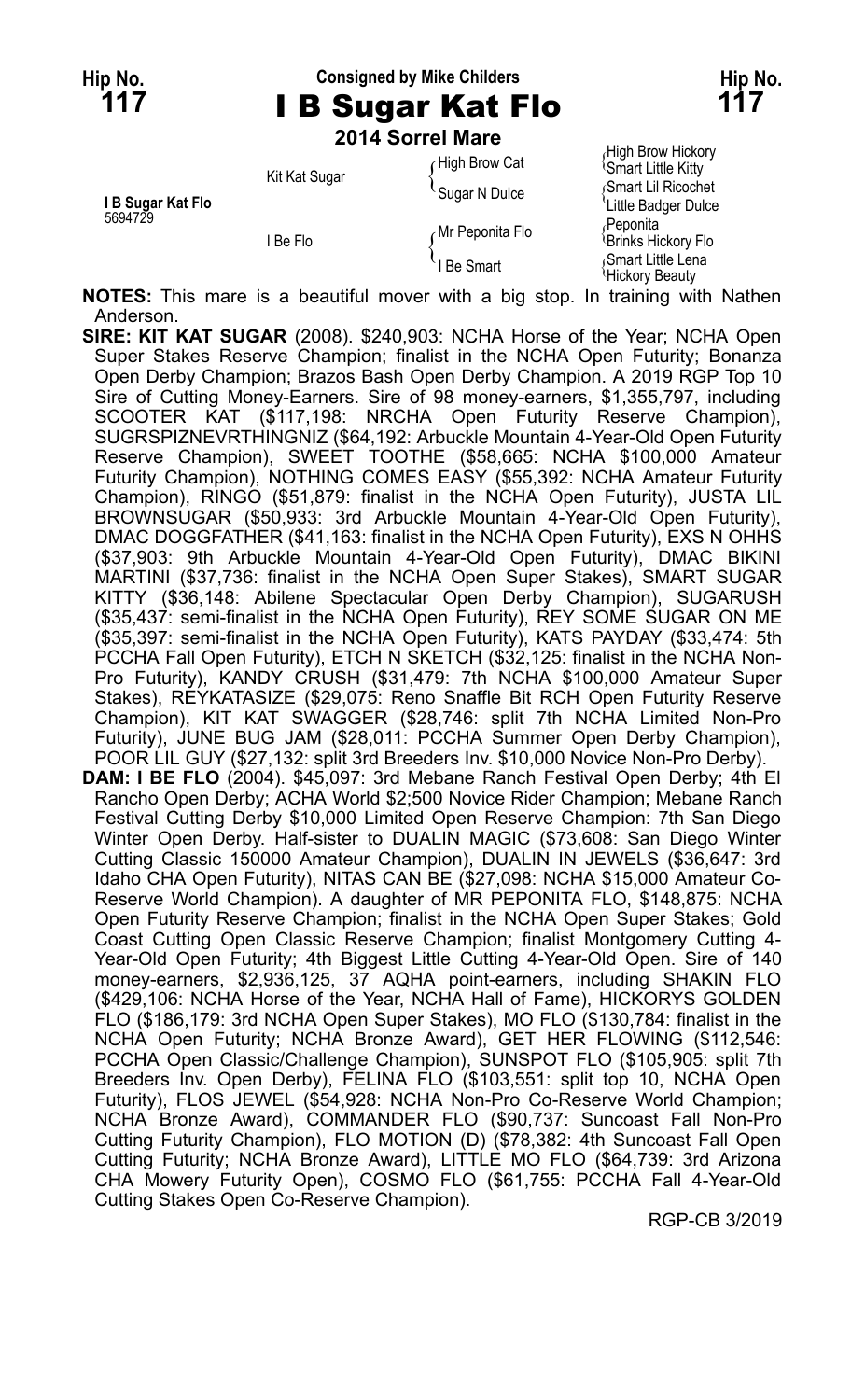# **Hip No. Consigned by Ben Neely Hip No. 118** Tronas Pretty Girl (P) **118**

**2012 Chestnut/Solid Mare**

| Tronas Pretty Girl (P)<br>P1048399 | Little Trona (Q) | Freckles Playboy<br>Trona | Jewel's Leo Bars<br>≀Gaγ Jaγ<br>Leon Bars<br>'Miss Royal Fleet |
|------------------------------------|------------------|---------------------------|----------------------------------------------------------------|
|                                    | Wise Cash (P)    | ∠Cuttin For Cash          | (Decatur Doc (Q)<br><sup>1</sup> Spotted Bottom 4              |
|                                    |                  | Ima Pennywise (Q)         | Count The Gold<br>Penny Gold Zan                               |

**PERFORMANCE RECORD:** NCHA earner of \$2,158.

**NOTES:** "Pretty Girl" is a beautiful, chestnut mare with a disposition to match. She is great to ride and easy to work. She is extremely cow smart and works low to the ground. She is an NCHA money earner and a full sister to LITTLE LACEY, the 2004 & 2005 NCHA Super Stakes Non Pro Champion with earnings in excess of \$148,000. This mare will be an asset in the arena or add value to the breeding program of any performance horse operation. In training with Ascencion Banuelos.

- **SIRE: LITTLE TRONA** (1989). \$101,205: split 4th NCHA Super Stakes Non-Pro Classic; Bonanza Non-Pro Derby Champion; 5th Bonanza 4-Year-Old Open; split 3rd Abilene Summer Cutting 5/6-Year-Old Open; Abilene Summer Cutting 5/6-Year-Old Non-Pro Reserve Champion. Half-brother to LYNX MELODY (\$113,682: NCHA World Champion Mare; NCHA Hall of Fame), DOX TRONALENA (\$79,949: NCHA Open Derby Co-Champion). Sire of 127 money-earners, \$2,070,758, and earners of 1,216 AQHA points, including LITTLE LACEY (P) (\$149,123: NCHA Super Stakes Non-Pro Classic Champion twice), SMOKIN TRONA (\$114,449: 3rd NCHA Open Classic/Challenge), MK LITTLE MISS TRONA (\$106,559: finalist in the NCHA Open Derby), TRONAS CHEX (\$192,895: NCHA Junior Youth Co-Reserve World Champion; NCHA Platinum Award), TRONAS LITTLE COWBOY (\$95,642: Congress Spring Spectacular NCHA \$10,000 Amateur Champion), COLONEL FUZZY TRONA (\$91,443: NCHA \$50,000 Amateur Co-Reserve World Champion; NCHA Silver Award), MISSIS TRONA (\$86,633: finalist in the NCHA Non-Pro Futurity), ANNABELLA LEA (\$82,570: Augusta Non-Pro Classic Champion), MISSING ADDITION (\$67,534: Augusta 4-Year-Old Non-Pro Futurity Champion), TRONAS ELAINALENA (\$62,060: Tobacco Road Cutting Non-Pro Derby Reserve Champion), CHEX PARTY MIX 601 (\$59,663: 4th NCHA Super Stakes Non-Pro Classic).
- **DAM: WISE CASH (P)** (1993). Dam of LITTLE LACEY (P) (\$149,123: NCHA Super Stakes Non-Pro Classic Champion twice, Music City Cutting Open Classic Champion; 4th Music City Open Derby), LITTLE BENAMIN (P) (\$46,389: split 5th Congress Cutting Non-Pro Derby, NCHA Area 18 Non-Pro Reserve Champion; NCHA Area 18 \$15,000 Novice Horse Non-Pro Reserve Champion), ANNA KATE (P) (\$13,904: 6th Congress Cutting Non-Pro Derby, split 8th Augusta Non-Pro Classic, 7th Augusta 4-Year-Old Non-Pro Futurity), LIL BUSTER (P) (\$3,354: NCHA Certificate of Ability), MISS CONNIE (Above) (NCHA \$2,826), TRONAS PRETTY GIRL (P) (NCHA \$2,158), TRONAS FAVORITE COLOR (P) (8th Reining Australia Top top 10 Open, Australia PHA National Championships Senior Reining Champion; Reining Australia Top top 10 Novice Horse Open Reserve Champion). A daughter of CUTTIN FOR CASH (P), NCHA \$1,335 ACHA \$8,450: sire of 13 money-earners, including COUNT ON CASH (P) (APHA World Team Penning Open Champion), DEPUTY DOC (P) (APHA World Pole Bending Junior Youth Champion), CASHKATIE (P) (\$5,171: APHA World Cutting Amateur Reserve Champion), SPRING WONDER (P) (\$19,798: 7th NCHA Eastern Nationals \$10,000 Amateur), CASHS SUGAR (P) (\$15,575: finalist in the NCHA Eastern Nationals Non-Pro).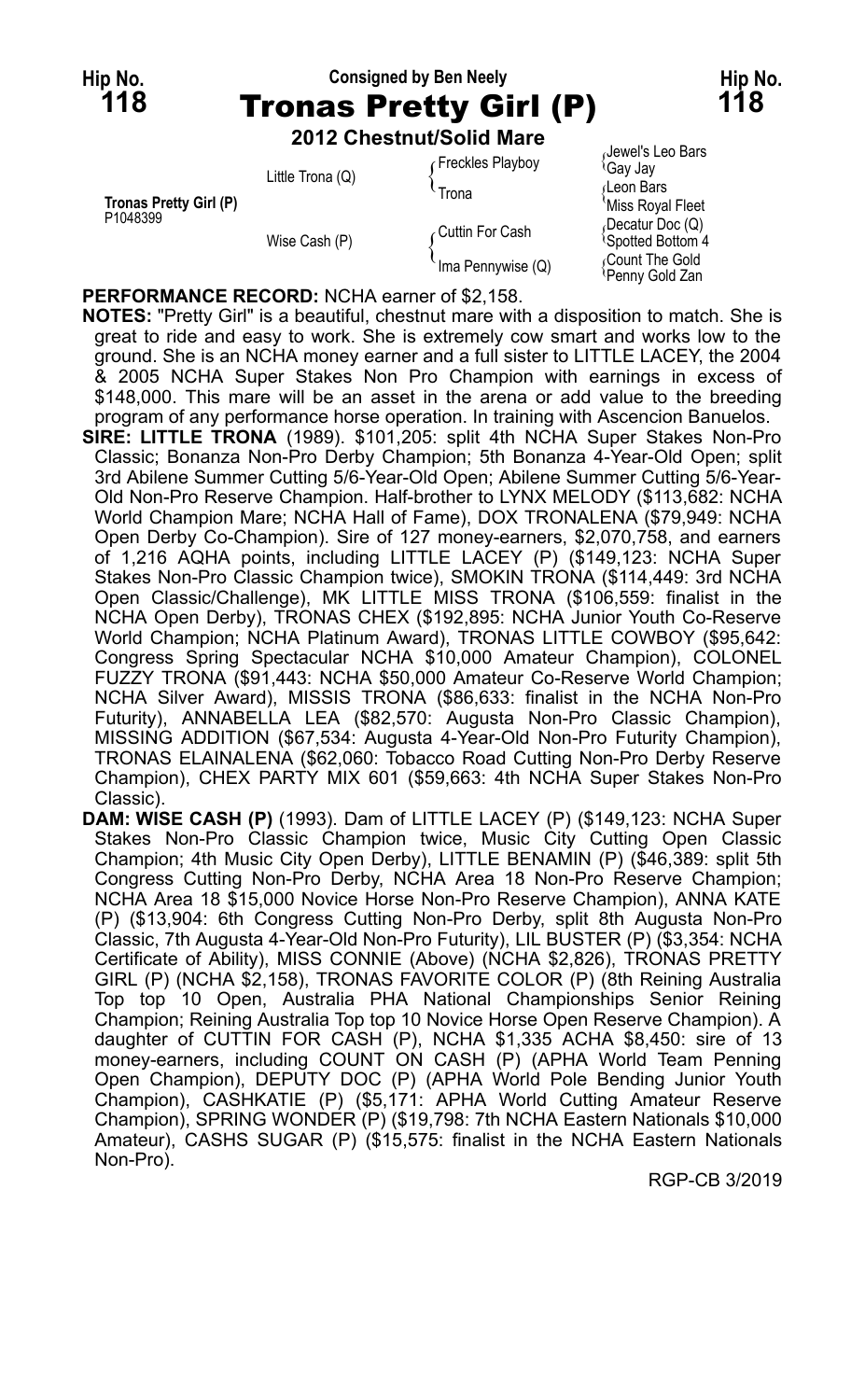#### **Hip No. Consigned by Pekisko Ranch Ltd Hip No. 119** RK Baby Im Worth It **119 2015 Sorrel Filly**

|                                       |                   | <b>ZUTS SUITEL FIIIV</b>    |                                                |
|---------------------------------------|-------------------|-----------------------------|------------------------------------------------|
|                                       | Dual Smart Rey    | Dual Rey                    | Dual Pep<br><sup>l</sup> Nurse Rev             |
| <b>RK Baby Im Worth It</b><br>5708691 |                   | <sup>t</sup> The Smart Look | Smart Little Lena<br>'Dox Royal Smoke          |
|                                       | Maisies Fancy Cat | High Brow Cat               | High Brow Hickory<br><b>Smart Little Kitty</b> |
|                                       |                   | Jae Bar Maisie              | Doc's Jack Sprat<br>Jae Bar Lena               |

**NOTES:** In training with Jordan Skeith.

**SIRE: DUAL SMART REY** (2002). \$330,436: NCHA Open Super Stakes Champion; AQHA World Champion Junior Cutting Horse. A 2018 & 2019 RGP Top 10 Sire of Cutting Money-Earners; 2019 AQHA Top 25 Sire of Cowboy Events Point-Earners; 2019 RGP Top 25 Sire of RCH Money-Earners. Sire of 228 money-earners, \$5,811,227, 33 AQHA point-earners, including DUAL SMART KITTY (\$317,758: NCHA Open Futurity Champion), STOP TOYING WITH ME (\$213,737: 4th NCHA Non-Pro Futurity), CAROLENA REYN (\$209,095: NCHA Non-Pro Super Stakes Co-Champion), DUALS LUCKY CHARM (\$203,861: NRCHA Open Futurity Champion), ROLLZ ROYCE (\$200,659: NCHA Open Super Stakes Reserve Champion), STYLISH LOOK BELLA (\$173,640: 3rd PCCHA Fall Open Classic/Challenge twice), LOU LOU LOUISE (\$137,586: top 10, NCHA Open Futurity), DAINTYS KUAL KITTY (\$122,673: El Rancho Open Derby Champion), DUAL SMART ROSIE (\$119,359: finalist in the NCHA Non-Pro Futurity), REY N STYLE (\$102,717: finalist in the NCHA Open Futurity), B NIMBLE (AUS) (\$148,132: NCHA Non-Pro Co-World Champion), RC SMART KATZ (\$12,657 and 61.5 AQHA points: AQHYA World Champion Ranch Sorting Horse), SCOOTERS DAISY DUKES (\$96,453: split 5th Tunica Cutting 4-Year-Old Open Futurity), CORNREY TWITTY (\$87,096: 6th NCHA Non-Pro Futurity), LIL MADDY REY (\$85,620: top 10, NCHA \$100,000 Amateur Classic/Challenge), REYMANISCENT (\$83,802 and 10 AQHA points: 6th NCHA Non-Pro Futurity), SVR REYS SMART CHIC (\$83,101: PCCHA Summer Non-Pro Classic/Challenge Champion), IGGY REYZALEA (\$79,102: 3rd NCHA Non-Pro Futurity), HISS N VINEGAR (\$77,273: split 7th NCHA Open Futurity).

**DAM: MAISIES FANCY CAT** (2001). \$30,950: 4th NCHA Finals \$3,000 Novice; split 3rd Wyoming CHA Open Futurity; 4th San Diego CHA Winter Shoot-Out Open; 3rd Canadian Supreme Open to the World Cutting 4-Year-Old Open Derby; 8th San Diego Winter Cutting Classic 5/6-Year-Old \$50,000 Amateur. Dam of MAISIES BLU BOON (The Ike Int. Non-Pro Derby Gelding Reserve Champion), MAISIES INSTANT CAT (NCHA money-earner). Full sister to KING OF THE CATS (\$109,124: finalist in the NCHA Open Futurity; NCHA Bronze Award), JAE BARS FANCY CAT (\$81,796: Abilene Spectacular Open Derby Reserve Champion). Halfsister to JAE BARS TULE (\$92,690: Millionheir Open Derby Reserve Champion), PLAY PEEKABOO (\$60,900: NCHA \$3,000 Novice World Champion), NO GUNS IN THE BAR (\$58,731: semi-finalist in the NCHA Open Futurity), BOOT SCOOTIN DUALLY (\$46,130: finalist in the NCHA Non-Pro Super Stakes), MAISIES BOON BAR (\$41,628: top 10 Millionheir Open Derby), GIMME AN ACRE (\$24,806: split 6th Polo Ranch Cutting 4-Year-Old Non-Pro), AMAISING LITTLE LENA (\$21,508: 9th Will Rogers Open Cutting Futurity). Out of JAE BAR MAISIE (\$174,129: NCHA Non-Pro Co-World Champion). A daughter of HIGH BROW CAT, \$110,800: Augusta Open Classic Champion. RGP #1 All-Time Leading Sire of Cutting Money-Earners; AQHA #1 All-Time Leading Sire of Cutting Point-Earners. Sire of 1,816 moneyearners, \$81,032,474, and earners of 9,867 AQHA points, including DONT LOOK TWICE (\$843,096 and 51.5 AQHA points: NCHA Horse of the Year, NCHA Hall of Fame, Superior Cutting).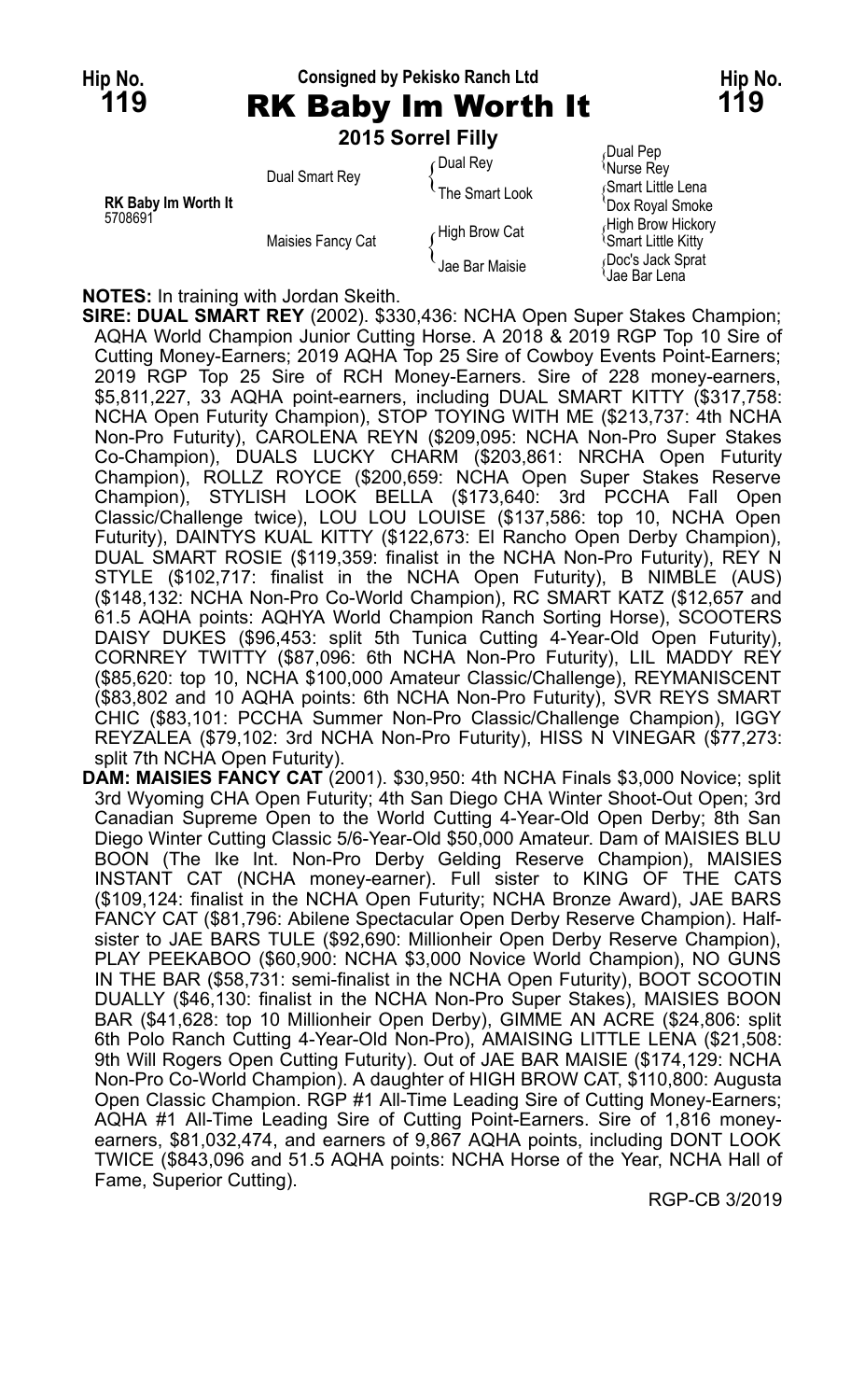## **Hip No. Consigned by George Bates Hip No. 120** Hot Spotlite **120**

#### **April 14, 2017 Brown Colt**

Spots Hot <br>
Spots Hot {<br>
Sweet Shorty Lena { Shorty Lena { Shorty Lena } Feppy San Badger Grays Starlight (Feppy San Badger Grays Starlight (Feppy San Badger Grays Starlight

Chula Dual Pep<br>
Chula Dual **Chula Dual Communist** Smart Fancy Lena Hot Spotlite<br>
1986 Factor States Register of the Spotling Contract of the Contract of the Peppy San Badger<br>
2000 Care Charliett Contract of Peppy San Badger Havalite و Polay Starlight { Doc's Starlight<br>| Javolena {<br>| Javolena {Miss Peppy 43}

**NOTES:** This colt is ready for training so don't miss out on this one.

**SIRE: SPOTS HOT** (2001). \$527,682: NCHA Open Futurity Champion; 4th NCHA Non-Pro Futurity. A 2019 RGP Top 10 Sire of Cutting Money-Earners; 2019 AQHA Top 25 Sire of Cowboy Events Point-Earners. Sire of 235 money-earners, \$5,459,113, 48 AQHA point-earners, including HOTTISH (\$301,843: NCHA Reserve Horse of the Year), SECOND SPOT (\$351,508: NCHA Open Futurity Champion), TATTOOS ON THIS TOWN (\$211,877: split 5th NCHA Open Super Stakes; NCHA Bronze Award), HARLEY (\$204,197: AQHA World Champion Amateur Cutting Horse), CINCA IM HOT (\$194,282: Breeders Inv. Open Derby Champion), SOME LIKE IT HOTT (\$183,383: NCHA Open Futurity Reserve Champion), HES A HOT CAT (\$178,530: NCHA Open Super Stakes Champion), HIGH CLASSED HOTTIE (\$160,323: split 5th NCHA Super Stakes Open Classic), HOT REVOLVER (\$140,667: 3rd NCHA Open Super Stakes), MK CATS KITTY (\$116,599: NCHA Open Derby Reserve Champion), LITTLE SWEET SPOT (\$114,775: Music City Non-Pro Cutting Futurity Reserve Champion), SPOTS ON MY TUMMY (\$109,904: split 6th NCHA Non-Pro Futurity; NCHA Bronze Award), STICKY SPOT (\$109,106: NCHA Open Super Stakes Co-Reserve Champion), THE DARK ALLEY (\$100,479: 5th NCHA Open Futurity), SPOTTED BY TRONA (\$4,025 and 28 AQHA points: AQHA World Amateur Ranch Sorting Champion), DARK AND SULTRY (\$89,679: 3rd Breeders Inv. Open Derby), HOTSWANNA (\$81,652: split top 10, NCHA \$100,000 Amateur Super Stakes), SPOT OF LIGHTNING (\$79,693: finalist in the NCHA Non-Pro Futurity), BLUES HOT (\$69,618: split 7th NCHA Open Futurity), SPOTIFIED (\$67,773: finalist in the NCHA Non-Pro Futurity).

**DAM: HAVALITE** (1999). Dam of 3 money-earners, including SMOOTH STARLITE (NCHA \$1,012), BOONLIGHT DANCE STAR (NCHA money-earner), HAVALITES BLACK CAT (NRCHA money-earner). Full sister to SPOOKS LUCY (\$9,133: semifinalist in the NCHA Open Futurity). Half-sister to HAVE A LIL LENA (\$38,317: 6th NCHA Non-Pro Futurity), HAVA LIL PEPPY (\$19,840: finalist in the NCHA Non-Pro Futurity), PEPS JAVELINA (\$19,654: semi-finalist in the NCHA Non-Pro Futurity), DELTA DOC O LENA (P) (\$8,599: 4th APHA World 4-Year-Old Cutting Challenge Open). A daughter of GRAYS STARLIGHT, \$41,128: Arizona Sun Circuit Cutting 4- Year-Old Open Futurity Champion. An AQHA Top 10 All-Time Sire of RCH Point-Earners; an RGP Top 25 All-Time Sire of RCH & Cutting Money-Earners; an AQHA Top 25 All-Time Sire of Reining Point-Earners. Sire of 501 money-earners, \$12,619,252, and earners of 6,614 AQHA points, including STELLA STARLIGHT (\$310,379: 5th NCHA Open Futurity), STARLIGHT GEM (\$246,791: 3rd NCHA Non-Pro Futurity), A LITTLE STARLIGHT (\$226,507: NCHA Open Super Stakes Champion), MAGNALIGHT (\$206,497: NCHA \$50,000 Amateur Co-World Champion), REMEDY FOR SWEETS (\$203,706: Polo Ranch Cutting 4-Year-Old Open Derby Reserve Champion), SAN STARGAZER (\$198,263: PCCHA Fall 4- Year-Old Open Stakes Co-Reserve Champion), STARLIGHT N DIAMONDS (\$194,091: NCHA Super Stakes Non-Pro Classic Reserve Champion), DIAMOND J STARLIGHT (\$189,270: NCHA Super Stakes Non-Pro Classic Champion), DELIGHT OF MY LIFE (\$169,972: 3rd NCHA Open Super Stakes).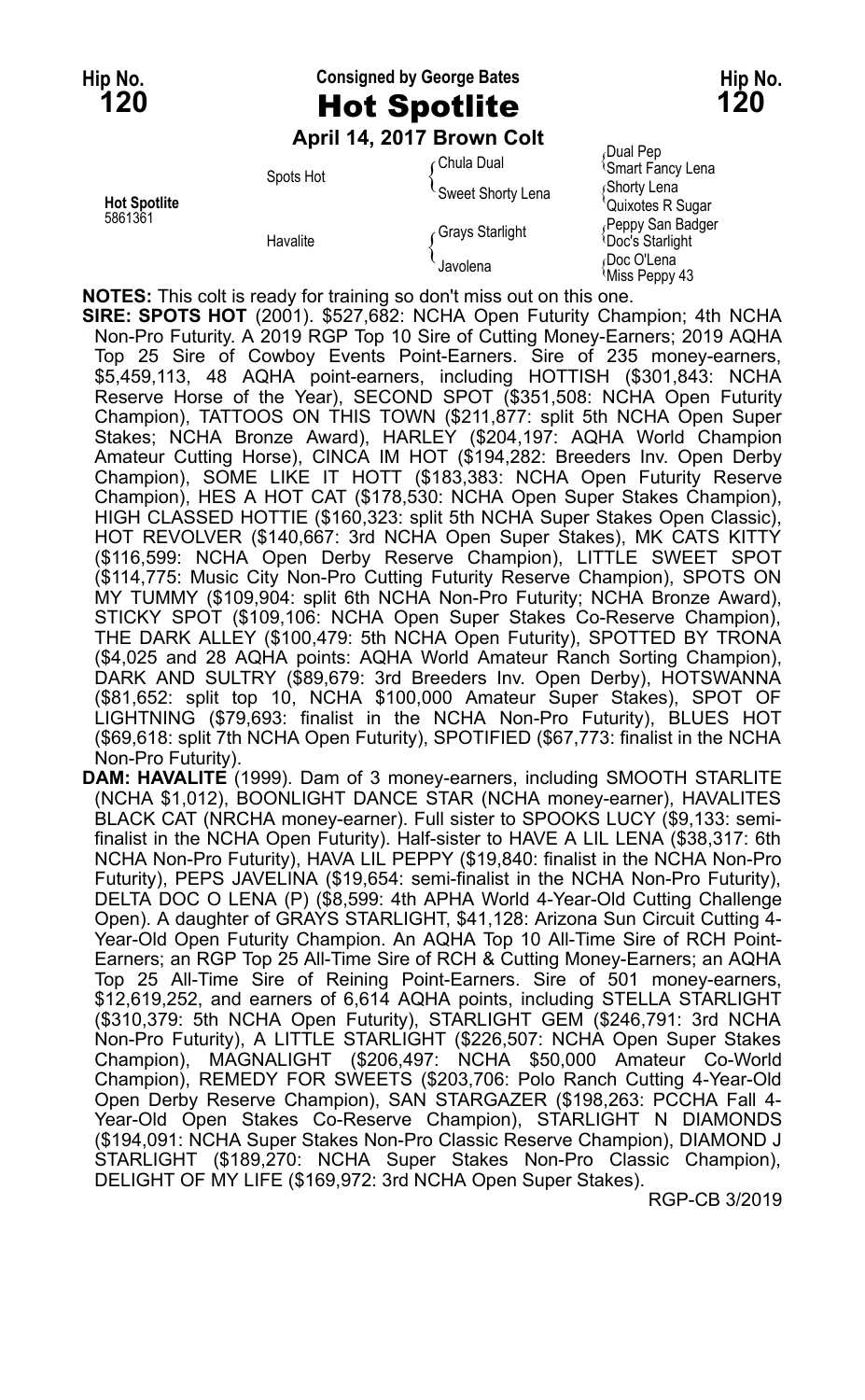**Hip No. Consigned by Kevin & Maryann Miller Hip No.**

**121** Quixotee Badger **121**

|                            |                    | 2011 Bay Gelding   |                                       |
|----------------------------|--------------------|--------------------|---------------------------------------|
| Quixotee Badger<br>5483729 | Smart Sugar Badger | ∈Smart Little Lena | Doc O'Lena<br><b>Smart Peppy</b>      |
|                            |                    | Badger San Doc     | Peppy San Badger<br>Doc's Loblolly    |
|                            | Shortys Jazabell   | ∈Shorty Lena       | Doc O'Lena<br><sup>∖</sup> Moira Girl |
|                            |                    | Jazabell Quixote   | Doc Quixote<br>'Bill's Jazabell       |

**NOTES:** This gelding was raised on our ranch. He has a big stop and lots of cow. In training with Kevin Miller.

**SIRE: SMART SUGAR BADGER** (1998). \$178,398: NCHA Open Super Stakes Co-Reserve Champion; top 10, NCHA Open Futurity; finalist in the Abilene Spectacular Open Derby; finalist in the Augusta 4-Year-Old Open Futurity; finalist Music City Open Derby. Full brother to SMART LIL BADGER (\$159,722: split 7th NCHA Open Futurity), SHEYSSMARTLITTLELENA (\$99,540: split 7th NCHA Open Futurity; NCHA Bronze Award). Out of BADGER SAN DOC (\$186,876: NCHA Non-Pro Super Stakes Co-Reserve Champion; NCHA Bronze Award Sire of 132 moneyearners, \$2,515,273, 30 AQHA point-earners, including MH UNEXPLAINABLE (\$349,183: Millionheir Cutting Challenge Non-Pro Champion; NCHA Bronze Award), SMART SWEETNLOW (\$290,975: Millionheir Cutting Non-Pro Derby Champion), FINANCIAL SUGAR (\$263,989: split 3rd Millionheir Cutting Non-Pro Derby), SNAZZY EASTER BUNNY (\$194,637: top 10 Millionheir Cutting Non-Pro Derby), THE BIG BUCKS (\$156,190: NCHA \$50,000 Amateur Co-World Champion), SMART SUGAR JAKE (\$102,794: Millionheir Cutting Challenge \$200,000 Amateur Champion), SUGAR CHEX DUALLY (\$89,461: 5th Millionheir Open Derby), SUGAR FATZ (\$72,319: NCHA Derby \$50,000 Amateur Co-Champion), FMR DOUBLE THE PEP (\$58,087 and 10 AQHA points: 8th Millionheir Open Derby), FANCY SUGAR BADGER (\$57,724: NCHA Amateur Super Stakes Champion), LIL SUGAR LONG LEGS (\$39,161: Millionheir Cutting Challenge Non-Pro Reserve Champion), SMART SUGAR MERADA (\$35,545: split 4th Idaho CHA Open Derby), SWEET SMARTY PANTS (\$29,265: Magnolia CHA Non-Pro Classic Reserve Champion).

**DAM: SHORTYS JAZABELL** (1993). \$12,229: 4th Kansas Cutting 5/6-Year-Old Open; 5th State of Missouri CHA 5/6-Year-Old Open. Dam of 5 money-earners, including JAZARELL CAT (\$41,343 and an AQHA point-earner: semi-finalist in the NCHA Open Derby, Oklahoma Early Bird Cutting Open Classic Co-Champion; 4th State of Missouri CHA Non-Pro Classic; NCHA Bronze Award), CATTOBELL (\$10,698: Kansas CHA Non-Pro Derby Champion; 6th Kansas CHA Open Derby; money-earner in the CHA Nebraska Open Derby), PLAYIN JAZABELL (NCHA \$3,049), SHORTYS LIL CAT (\$3,035: 7th The Non-Pro Limited Open Classic), REY LENA CAT (NCHA money-earner). Full sister to ROYAL SERENA BELLE (\$124,196: NCHA Open Futurity Reserve Champion). Half-sister to JULY JAZZ (U) (\$302,523: NCHA Open Futurity Champion), SMART LIL JAZALENA (\$146,076: NCHA Non-Pro Futurity Reserve Champion), JAZZY JOE LENA (\$116,877: NCHA \$50,000 Amateur Reserve World Champion), HICKORYOTE (\$110,627: Gold and Silver Cutting Stakes 4-Year-Old Non-Pro Champion), JAZZY LITTLE GIANT (\$99,873: NCHA \$50,000 Amateur Co-Reserve World Champion), WSR JAZZ EM UP (\$66,178: finalist in the NCHA Non-Pro Futurity), DUAL JAZZ (\$60,371: 3rd Augusta Non-Pro Classic), DOCS ALL THAT JAZZ (\$39,692: NCHA Non-Pro Futurity Reserve Champion), CYRANO DE JAZARAC (U) (\$35,673: top 10, NCHA Non-Pro Futurity). Out of JAZABELL QUIXOTE (\$232,161: NCHA Non-Pro Super Stakes Reserve Champion).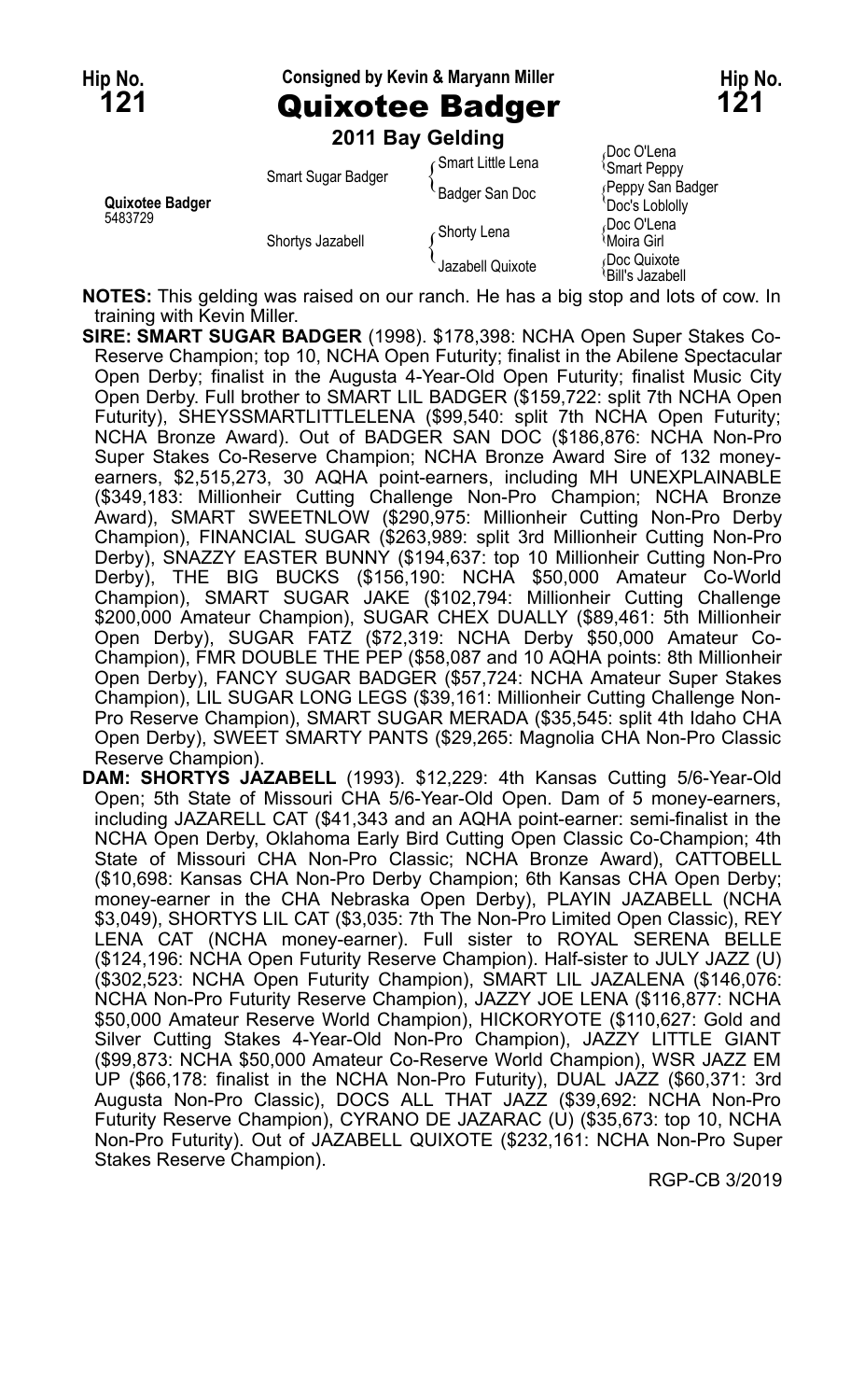### **Hip No. Consigned by Bob Powers Hip No. 122** Cats A Fiddler **122**

#### **February 15, 2017 Sorrel Filly**

High Brow Cat Cats Merada<br>Catsbug {Cats Merada Lena {Merada Lena<br>June Bug Dually {Dual Pep June Bug Dually Cats **A Fiddler** Cats Cats Cats Cats A Fiddler<br>Junes Little Money<br>Freckles Playbov (Person Little Money) Medicing Cats A Freckles Playbov Freckles (Freckles (Freckles (Freckles Freekles Free Alayboy<br>The Widow Wilson Fiddler 008 The Widow Wilson { Lenas Jewel Bars Jewel Bar Ruby { Jae Bar Ruby

**SIRE: CATSBUG** (2013). Half-brother to ONE TIME IN JUNE (\$72,691: finalist in the NCHA Open Super Stakes). Son of CATS MERADA, \$177,900: 3rd NCHA Super Stakes Open Classic; 3rd NCHA Open Classic/Challenge. A 2018 RGP Top 5 Leading Sire of Ranch Riding Money-Earners; 2019 RGP Top 10 Sire of Ranch Horse Money-Earners; 2018 & 2019 RGP Top 25 Sire of RCH Money-Earners. Sire of 377 money-earners, \$6,422,132, including NIEVAS (\$362,794: NCHA Non-Pro Co-World Champion), GEORGE C MERADA (\$358,658: NCHA World Champion Gelding; NCHA Hall of Fame), JJS CATLESS MERADA (\$172,422: Breeders Inv. Open Classic Reserve Champion), FLO LIKE A CAT (\$124,439: NCHA \$3,000 Novice Reserve World Champion), DUALIN CATS MERADA (\$107,406: split 5th Music City Open Derby), CHITAS CATS MERADA (\$105,693: NCHA \$50,000 Amateur Co-World Champion), JETT SETTER (\$101,153: finalist in the NCHA Open Futurity, Superior Cutting), FORT WORTH PIPELINE (\$165,048: AQHA World Champion Junior Cutting Horse), MERADA JO (\$95,819: Breeders Inv. Non-Pro Derby Champion), COPENHAGEN CAT (\$84,447: NCHA \$50,000 Amateur Reserve World Champion), RICH N SNAZZY (\$84,013: 6th NCHA Limited Non-Pro Classic/Challenge), CAT PEP (\$80,063: NCHA \$50,000 Amateur Co-World Champion), KOOL ARISTA CAT (\$73,506: split top 10, NCHA Non-Pro Super Stakes), PIPES STYLISH AFFAIR (\$72,898: finalist in the NCHA Open Futurity; NCHA Bronze Award), CATS CHILLY CHILLY (\$68,264: Big Sky Cutting Open Classic Champion), SOME KINDA MERADA (\$66,136: NRCHA Open Derby Champion).

**DAM: FIDDLER 008** (2008). NCHA money-earner. Half-sister to SPOONFUL OF COMFORT (\$20,316: Oil Canada Classic ARHFA Futurity Heading Open Reserve Champion), HUGHES RUBYS JEWEL (\$7,249: finalist in the Cotton Stakes Int. Open Derby), RUBY TWO SHUGHES (\$5,020: finalist in the NCHA Super Stakes Limited Open), MERADAS RUBY (NCHA money-earner), DMAC GI JANE (NCHA money-earner). Out of JEWEL BAR RUBY (\$96,992: NCHA Non-Pro Reserve World Champion). A daughter of WIDOWS FRECKLES, \$129,454: NCHA Junior Youth Co-World Champion; finalist in the NCHA Open Finals; finalist in the NCHA Non-Pro Classic/Challenge; Southern Cutting Open Classic Reserve Champion; NCHA Eastern Nationals \$10,000 Novice Champion. Sire of 82 money-earners, \$1,549,632, including WIDOWS INTENTIONS (\$353,065: NCHA Super Stakes Open Classic Champion), SMART FRECKLED CAT (\$133,151: NCHA \$5,000 Novice Horse Non-Pro World Champion), SR WIDOWS CAT (\$91,158: NCHA Senior Youth Co-World Champion; NCHA Bronze Award), WIDOWS TEARS (\$92,741: Breeders Inv. Open Classic Reserve Champion), A PEPPY LITTLE WIDOW (\$76,292: 4th Augusta 4-Year-Old Open Futurity), CREEPY CRAWLER (\$74,971: NCHA Super Stakes Open Classic Co-Reserve Champion), SUGAR WIDOWS (\$73,850: Augusta Non-Pro Classic Champion), JIMMY CRACKED CORN (\$71,601: 5th AQHA High Point Junior Cutting), WIDOWS PEEK (\$58,965: NCHA Super Stakes Non-Pro Classic Champion), WIDOWS MAY PLAY (\$50,806: 6th Tunica Non-Pro Classic; NCHA Bronze Award), WIDOWS SPIDERMAN (\$37,486: 4th NCHA Limited Non-Pro Futurity), A WHITTLE WIDOW (\$33,337). RGP-CB 3/2019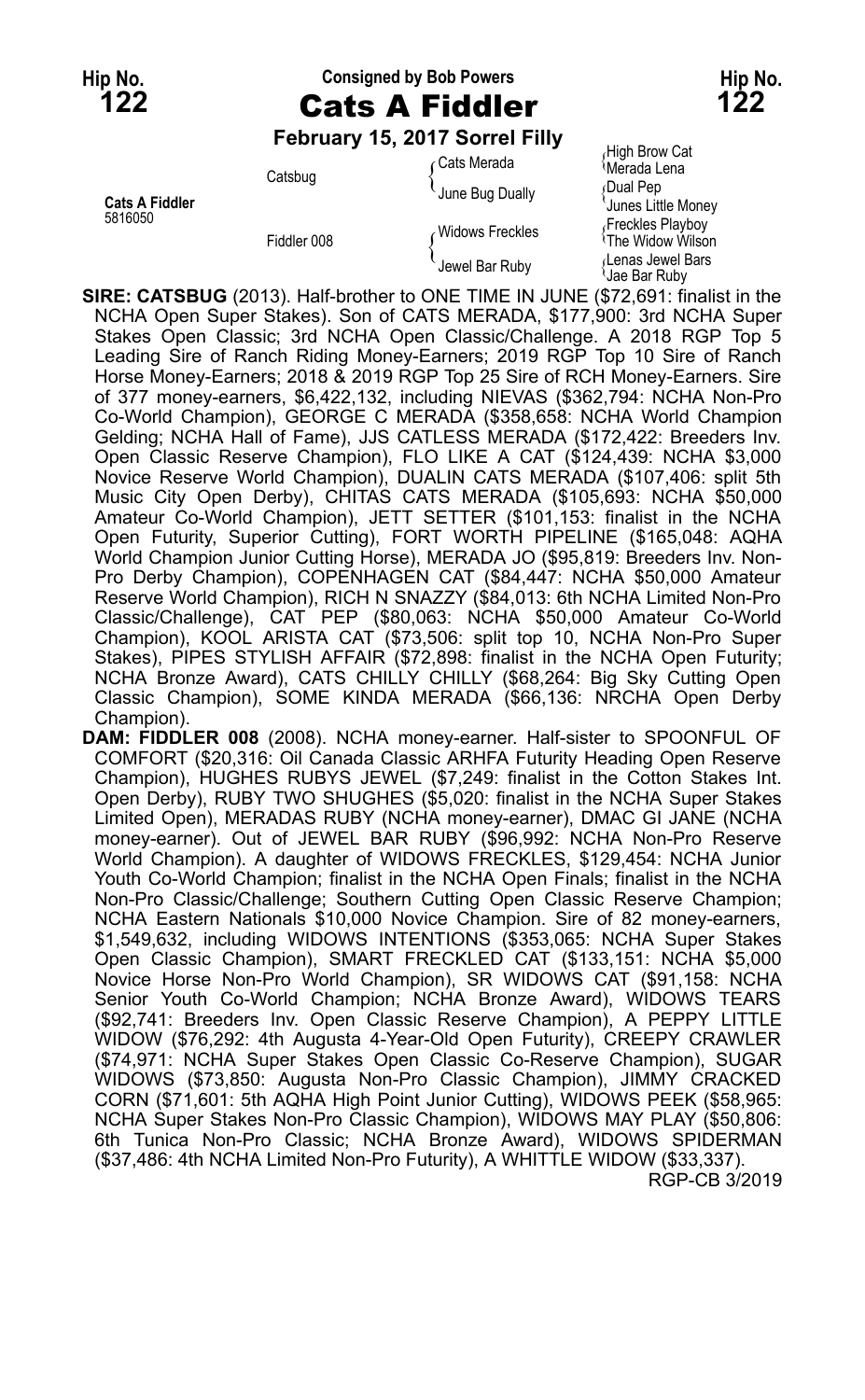**Hip No. Consigned by Khader Daoud Hip No.**

**123** Don Boone **123**

**2016 Sorrel Gelding**

| Don Boone<br>5750341 | Thomas E Hughes     | High Brow Cat      | High Brow Hickory<br><sup>1</sup> Smart Little Kitty |
|----------------------|---------------------|--------------------|------------------------------------------------------|
|                      |                     | Smart Letha        | Smart Little Lena<br>Alethalena                      |
|                      | MH San Tules Dually | ∠San Tule Freckles | Freckles Playboy<br><sup>≀</sup> San Tule Lu         |
|                      |                     | Joses Dually       | Dual Pep<br>Joses Sunrise                            |

**NOTES:** Half brother to BAMACAT. NCHA Super Stakes nominated. Breeders Invitational eligible. In training with Austin Shepard.

**SIRE: THOMAS E HUGHES** (2003). \$394,690: NCHA Open World Champion Stallion; NCHA Open Reserve World Champion; NCHA Open Classic/Challenge Co-Champion; Cotton Stakes Open Classic Champion; NCHA Open Finals Reserve Champion. Full brother to CR HIGH BROW LETHA (\$96,982: 4th NCHA Open Super Stakes), CR SMART LETHA CAT (\$54,742: finalist in the NCHA Non-Pro Super Stakes); half-brother to LETHAL WEAPON I (\$144,971: split 4th NCHA Open Futurity), DUALSADIE (\$71,585: NCHA Non-Pro Derby Reserve Champion). Out of SMART LETHA (\$77,431: split 5th NCHA Non-Pro Super Stakes). A 2018 & 2019 RGP Top 25 Sire of Cutting Money-Earners. Sire of 109 money-earners, \$1,775,003, including CHRISTY HUGHES (\$180,454: The Ike Classic Non-Pro Champion), TOM E BOY (\$145,000: Breeders Inv. \$10,000 Novice Derby Reserve Champion), HOO DOO HUGHES (\$131,263: split 7th NCHA Non-Pro Futurity), TOMMIES PLAYGIRL (\$112,420: 4th Brazos Bash Non-Pro Classic), MARE E HUGHES (\$56,636: NCHA Junior Youth Co-Reserve World Champion), FANCY HUGHES (\$86,317: Brazos Bash Open Cutting Futurity Champion), CINDERELLA CAT (P) (\$85,235: 4th NCHA Open Derby), HOWARD E HUGHES (\$74,009: 7th Tunica Cutting 4-Year-Old Open Futurity; NCHA Bronze Award), TOMMY BOON (\$69,561 and 240.5 AQHA points: 4th AQHA High Point Working Cow Horse Open Mare, Superior Heading), TOMS DESIRE (\$56,222: split 7th NCHA Limited Non-Pro Futurity), TOMMIE CANDUIT (\$50,635: finalist in the NCHA Open Classic/Challenge).

**DAM: MH SAN TULES DUALLY** (2003). \$331,846: Millionheir Cutting Classic Non-Pro Champion; top 10 Millionheir Cutting Non-Pro Derby; split 6th NCHA Non-Pro Super Stakes; NCHA Non-Pro Classic/Challenge Reserve Champion; 5th Breeders Inv. Non-Pro Derby. Dam of 8 money-earners, \$790,615, including BAMACAT (\$352,857: 3rd NCHA Open Futurity, NCHA World Champion Stallion; 5th NCHA Super Stakes Open Classic), CHRISTY HUGHES (\$180,454: The Ike Classic Non-Pro Champion; 3rd Southern Cutting Open Classic, Southern Non-Pro Derby Champion), CIRCLE S (\$61,292: finalist in the NCHA Non-Pro Super Stakes, split 6th Brazos Bash Open Cutting Futurity, Southern Open Cutting Futurity Reserve Champion), BAMA DAWG (\$54,616: The Ike Non-Pro Derby Champion; 9th Breeders Inv. Non-Pro Derby, split 8th The Ike Open Derby), ULTRA TIME (\$51,623: 3rd NCHA Limited Non-Pro Derby; 6th Breeders Inv. \$10,000 Novice Derby Horse Non-Pro; 6th Breeders Inv. Derby Limited Non-Pro), PLEASE CUT (\$8,949: finalist in the NCHA \$100,000 Amateur Super Stakes; 8th Southern Cutting Derby \$100,000 Amateur; split 9th The Ike \$100,000 Amateur Classic), WENDELS GRACE (\$80,265: split 5th The Ike 4-Year-Old Open Cutting Futurity, semi-finalist in the NCHA Open Super Stakes; finalist in the NCHA \$100,000 Amateur Futurity), CASH ME OUTSYDE (NCHA money-earner). Half-sister to PALE FACE JOSE (\$265,317: 3rd Augusta Open Classic), CD SUNRISE (\$63,039: top 10 NCHA Non-Pro Futurity), JOSES UNO GATO (\$49,683: 3rd Southern Cutting Open Classic), WSR JOSES CAT (\$48,163: 3rd Tunica Non-Pro Classic), ONE MEAN JOSE (\$29,758: semi-finalist in the NCHA Non-Pro Super Stakes).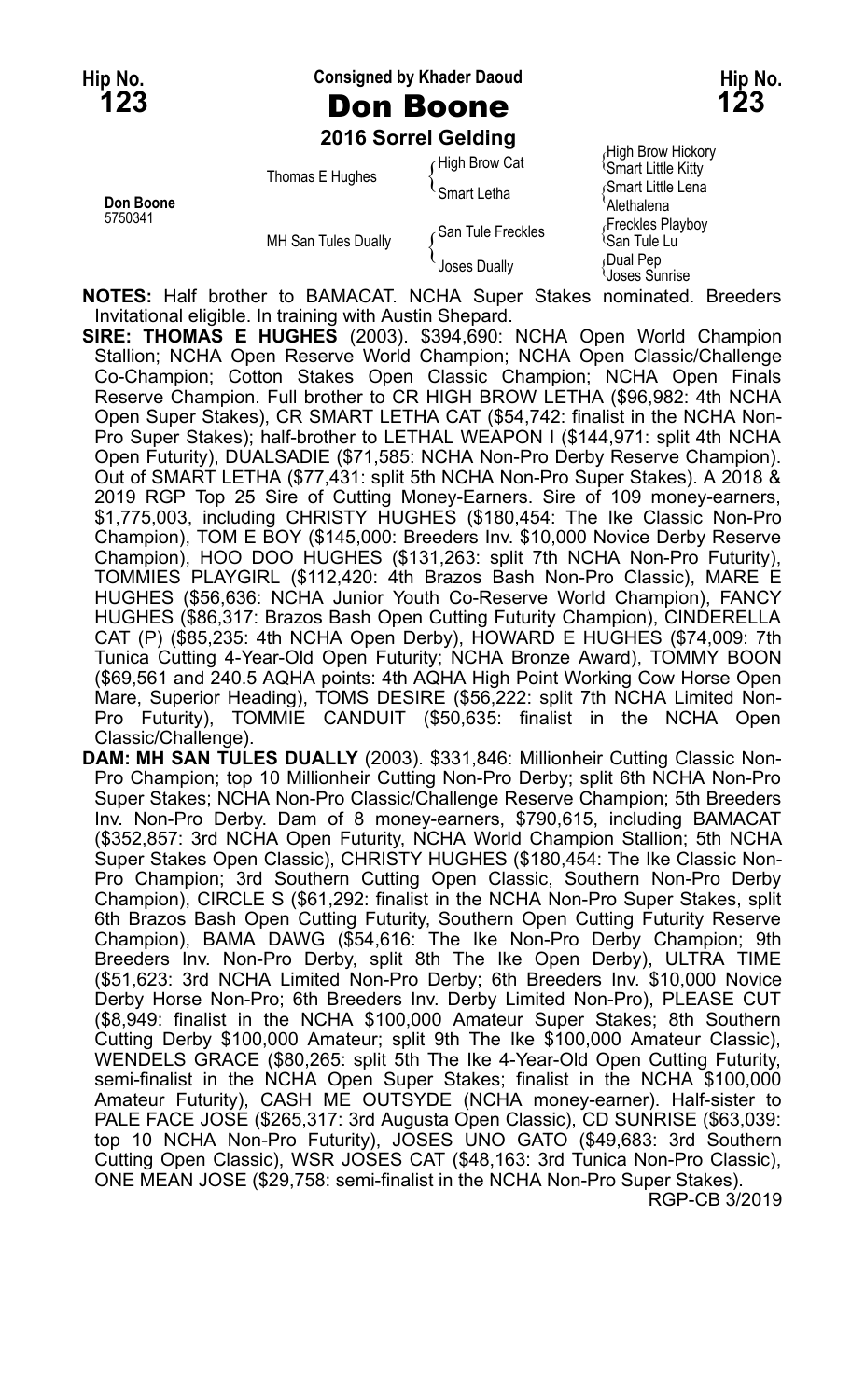**Hip No. Consigned by Austin Shepard Hip No.**

### **124** CD Bates **124**

**2016 Sorrel Gelding**

|                            |                     | 2016 Sorrel Gelding |                                                                                                                    |
|----------------------------|---------------------|---------------------|--------------------------------------------------------------------------------------------------------------------|
| <b>CD Bates</b><br>5829891 | High Brow CD        | High Brow Cat       | High Brow Hickory<br><b>Smart Little Kitty</b><br>∩CD Olena<br>'Sweet Lil Lena<br>Freckles Playboy<br>ੇSan Tule Lu |
|                            |                     | Sweet Little CD     |                                                                                                                    |
|                            | MH San Tules Dually | San Tule Freckles   |                                                                                                                    |
|                            |                     | Joses Dually        | Dual Pep،<br>Joses Sunrise                                                                                         |

**NOTES:** NCHA Super Stakes nominated. Breeders Invitational eligible. In training with Austin Shepard.

- **SIRE: HIGH BROW CD** (2004). \$542,101: NCHA Horse of the Year; NCHA Open Futurity Champion; NCHA Open Super Stakes Co-Champion. A 2018 RGP Top 5 Leading Sire of Cutting Money-Earners; 2019 RGP Top 10 Sire of Cutting Money-Earners; an RGP Top 25 All-Time Sire of Cutting Money-Earners; 2019 RGP Top 25 Sire of RCH Money-Earners. Sire of 312 money-earners, \$8,977,087, 41 AQHA point-earners, including REYZIN (\$423,408 and 15.5 AQHA points: NCHA Non-Pro Horse of the Year, NCHA Hall of Fame), HIGH STYLIN CD (\$154,563: NCHA Horse of the Year Amateur), SOME KINDA HIGHBROW (\$454,699: NCHA World Champion Gelding), CRAFTY WITH COWS (\$342,438: 3rd NCHA Open Futurity), AMANDAS CD (\$286,843: split top 10, NCHA Open Futurity), SWEET LIL AMANDA (\$269,504: split top 10, NCHA Open Super Stakes), CAT SHEREE (\$253,677: NCHA Non-Pro Co-World Champion; NCHA Bronze Award), WHAT ABOUT BLUE (\$230,013: NCHA \$50,000 Amateur Co-Reserve World Champion), HIGHBROW TIME (\$223,375: PCCHA Fall 4-Year-Old Open Stakes Champion), SWEET BABY MARIE (\$172,169: Breeders Inv. Non-Pro Derby Co-Reserve Champion), RUBYS CD (\$171,697: split 7th NCHA Open Futurity).
- **DAM: MH SAN TULES DUALLY** (2003). \$331,846: Millionheir Cutting Classic Non-Pro Champion; top 10 Millionheir Cutting Non-Pro Derby; split 6th NCHA Non-Pro Super Stakes; NCHA Non-Pro Classic/Challenge Reserve Champion; 5th Breeders Inv. Non-Pro Derby. Dam of 8 money-earners, \$790,615, including BAMACAT (\$352,857: 3rd NCHA Open Futurity, NCHA World Champion Stallion; 5th NCHA Super Stakes Open Classic), CHRISTY HUGHES (\$180,454: The Ike Classic Non-Pro Champion; 3rd Southern Cutting Open Classic, Southern Non-Pro Derby Champion), CIRCLE S (\$61,292: finalist in the NCHA Non-Pro Super Stakes, split 6th Brazos Bash Open Cutting Futurity, Southern Open Cutting Futurity Reserve Champion), BAMA DAWG (\$54,616: The Ike Non-Pro Derby Champion; 9th Breeders Inv. Non-Pro Derby, split 8th The Ike Open Derby), ULTRA TIME (\$51,623: 3rd NCHA Limited Non-Pro Derby; 6th Breeders Inv. \$10,000 Novice Derby Horse Non-Pro; 6th Breeders Inv. Derby Limited Non-Pro), PLEASE CUT (\$8,949: finalist in the NCHA \$100,000 Amateur Super Stakes; 8th Southern Cutting Derby \$100,000 Amateur; split 9th The Ike \$100,000 Amateur Classic), WENDELS GRACE (\$80,265: split 5th The Ike 4-Year-Old Open Cutting Futurity, semi-finalist in the NCHA Open Super Stakes; finalist in the NCHA \$100,000 Amateur Futurity), CASH ME OUTSYDE (NCHA money-earner). Half-sister to PALE FACE JOSE (\$265,317: 3rd Augusta Open Classic), CD SUNRISE (\$63,039: top 10 NCHA Non-Pro Futurity), JOSES UNO GATO (\$49,683: 3rd Southern Cutting Open Classic), WSR JOSES CAT (\$48,163: 3rd Tunica Non-Pro Classic), ONE MEAN JOSE (\$29,758: semi-finalist in the NCHA Non-Pro Super Stakes), WSR SMARTEST JOSE (\$28,878: finalist in the NCHA Open Classic/Challenge), WSR DUALLY SMART (\$16,508: NCHA Amateur Futurity Reserve Champion), WSR LETS DUAL IT OUT (\$14,692: finalist in the NCHA Western Nationals \$35,000 Non-Pro), WHOLLY TERROR (\$12,607: Waco Texas \$200,000 Limited Open Derby Champion). Out of JOSES DUALLY (\$92,366: split top 10, NCHA Non-Pro Futurity).